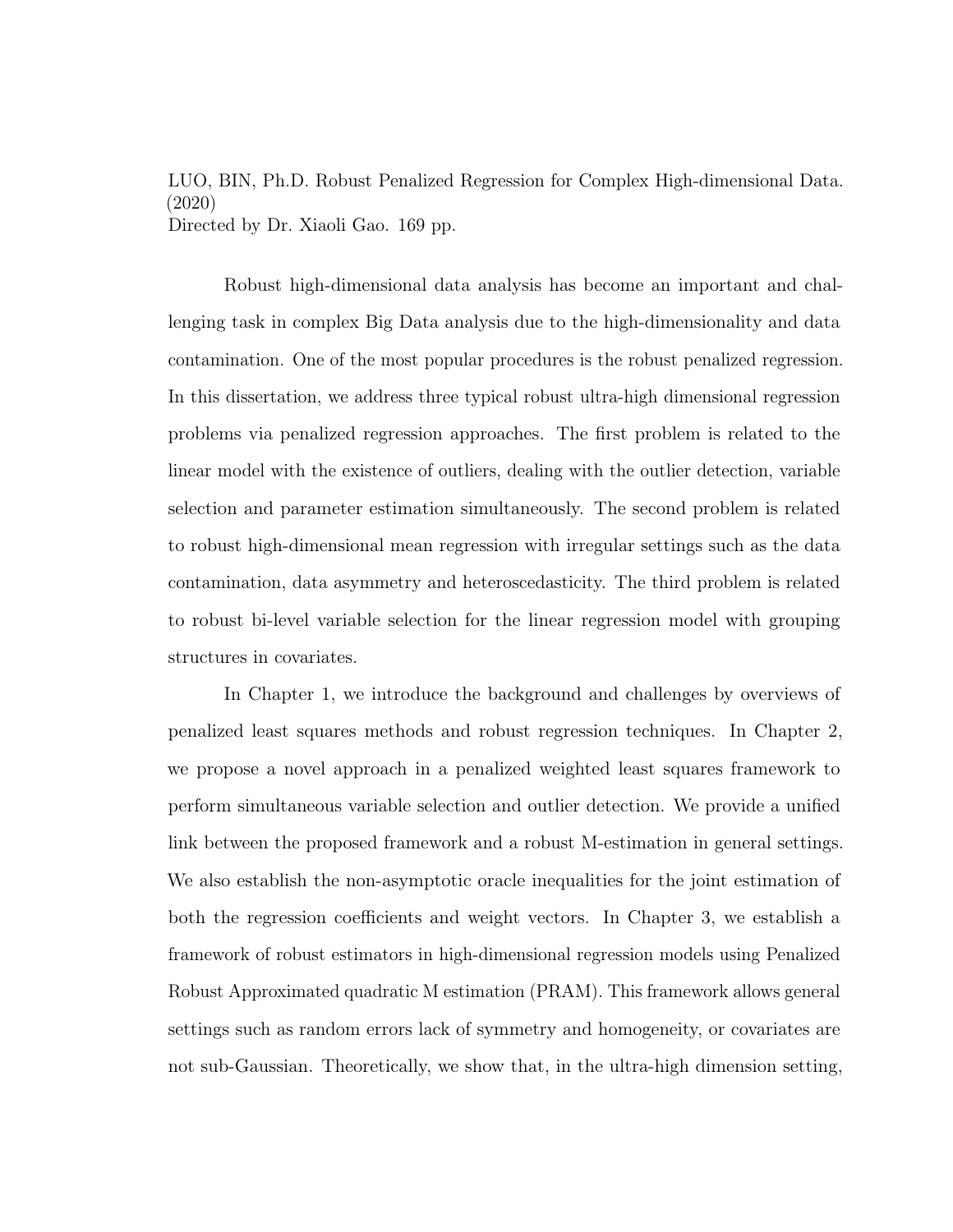the PRAM estimator has local estimation consistency at the minimax rate enjoyed by the LS-Lasso and owns the local oracle property, under certain mild conditions. In Chapter 4, we extend the study in Chapter 3 to robust high-dimensional data analysis with structured sparsity. In particular, we propose a framework of highdimensional M-estimators for bi-level variable selection. This framework encourages bi-level sparsity through a computationally efficient two-stage procedure. It produces strong robust parameter estimators if some nonconvex redescending loss functions are applied. In theory, we provide sufficient conditions under which our proposed two-stage penalized M-estimator possesses simultaneous local estimation consistency and the bi-level variable selection consistency, if a certain nonconvex penalty function is used at the group level. The performances of the proposed estimators are demonstrated in both simulation studies and real examples. In Chapter 5, we provide some discussions and future work.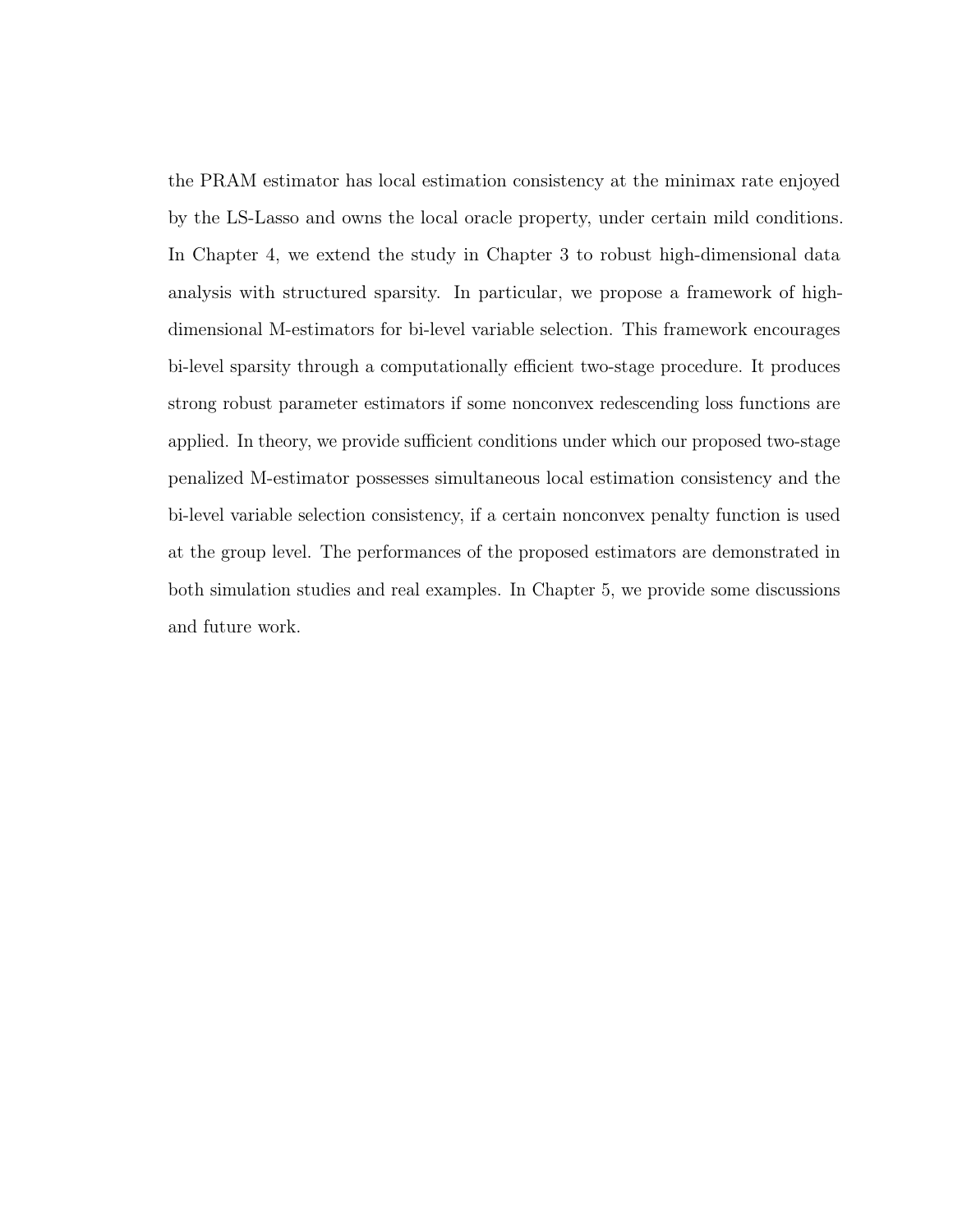# ROBUST PENALIZED REGRESSION FOR COMPLEX HIGH-DIMENSIONAL

# DATA

by

Bin Luo

A Dissertation Submitted to the Faculty of The Graduate School at The University of North Carolina at Greensboro in Partial Fulfillment of the Requirements for the Degree Doctor of Philosophy

> Greensboro 2020

> > Approved by

Committee Chair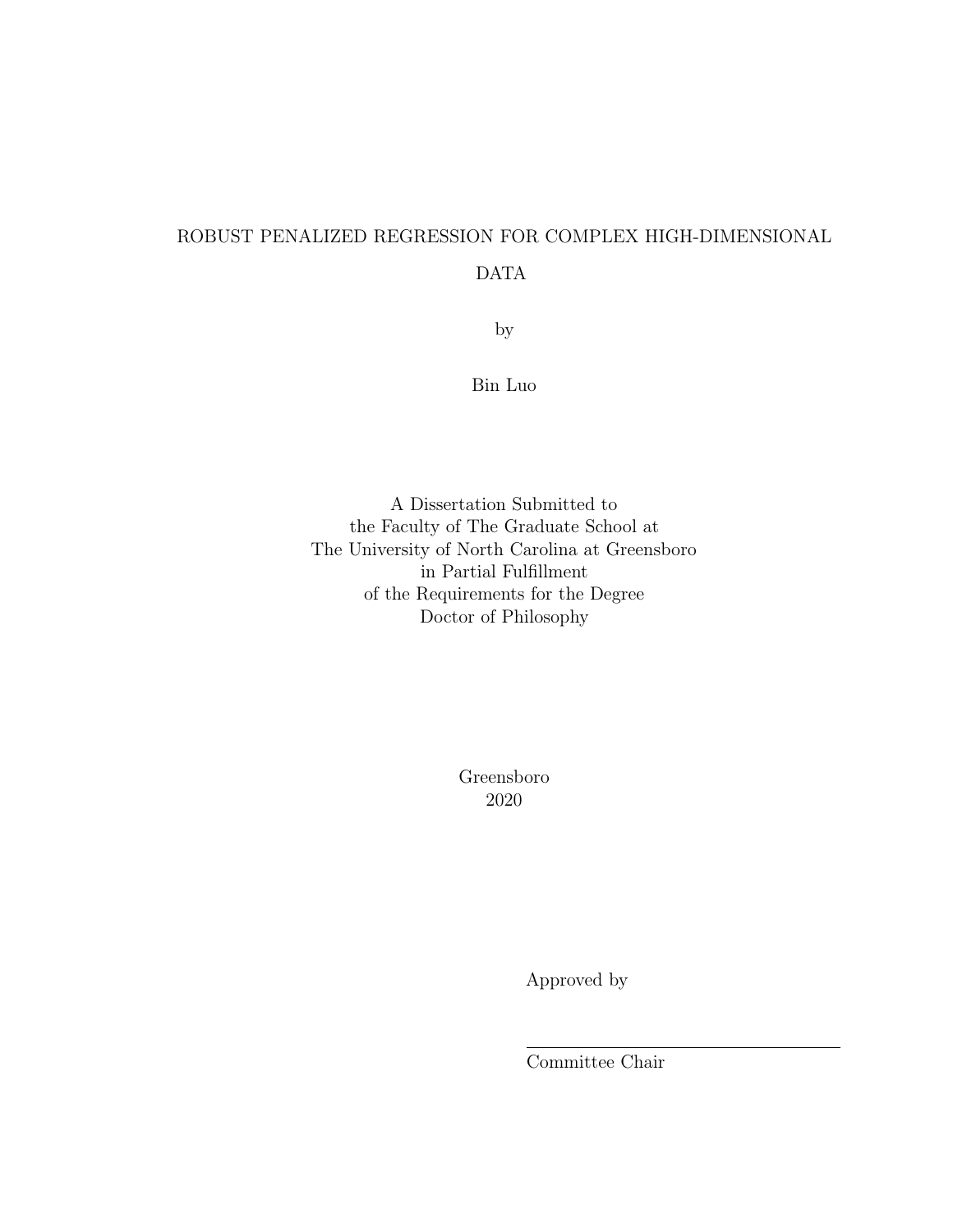#### APPROVAL PAGE

This dissertation written by Bin Luo has been approved by the following committee of the Faculty of The Graduate School at The University of North Carolina at Greensboro.

Committee Chair

Xiaoli Gao

Committee Members

Sat Gupta

Quefeng Li

Scott Richter

Haimeng Zhang

Date of Acceptance by Committee

Date of Final Oral Examination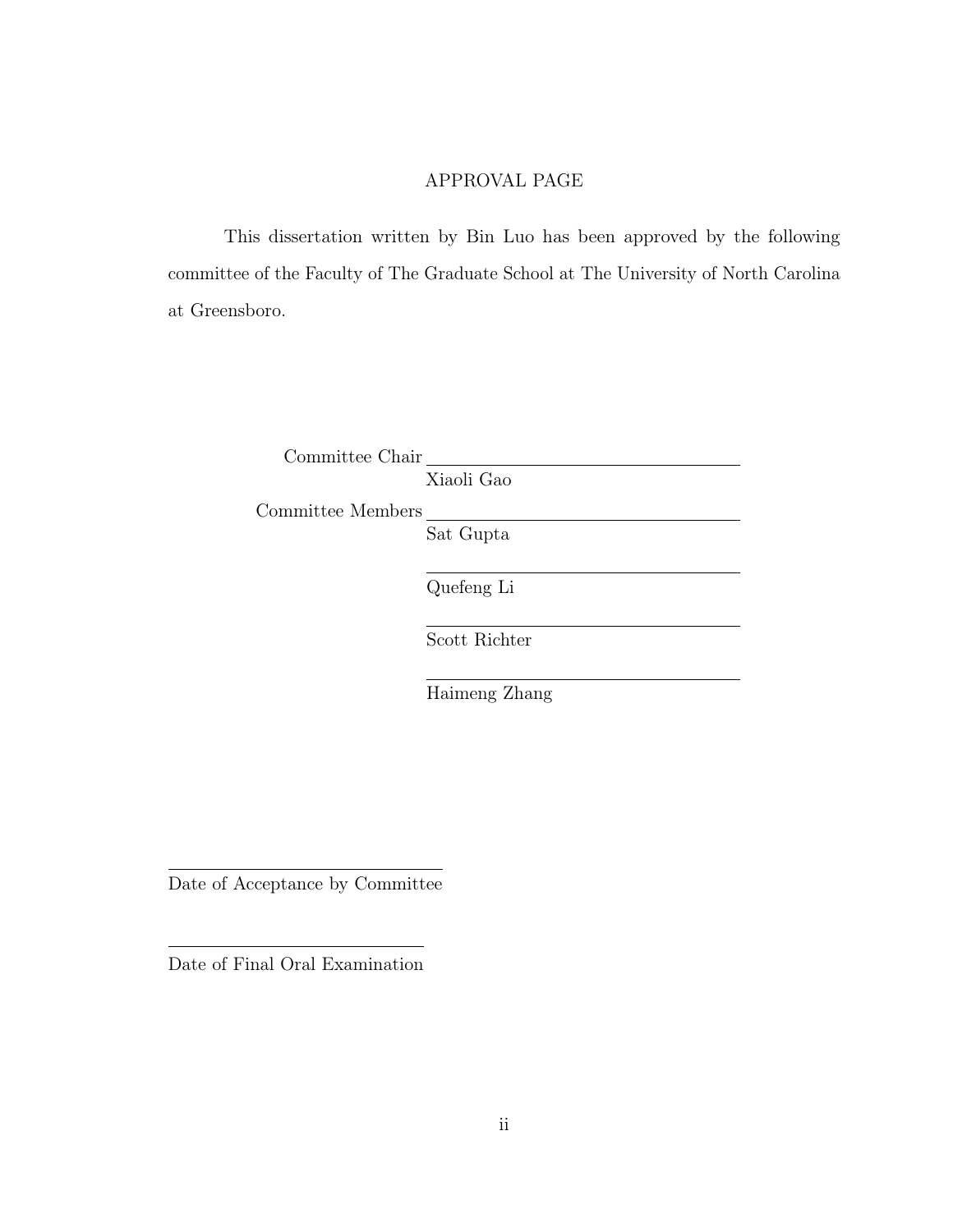#### ACKNOWLEDGMENTS

Foremost, I wish to express my deep gratitude to my advisor Dr. Xiaoli Gao for her strong support and insightful guidance throughout my Ph.D. study and research, for her patience, enthusiasm and continuous encouragement. Without her persistent help, I would not have achieved what I have now.

I would also like to thank Dr.s Sat Gupta, Quefeng Li, Scott Richter and Haimeng Zhang for their service on my committee. I really appreciate the precious learning opportunity and environment provided by the Department of Mathematics and Statistics at UNC Greensboro.

I am very grateful to my family, who are always doing their best to support me throughout my life.

Lastly, I would like to thank my wife, Yang, for being extremely supportive and making countless sacrifices to help me get to this point.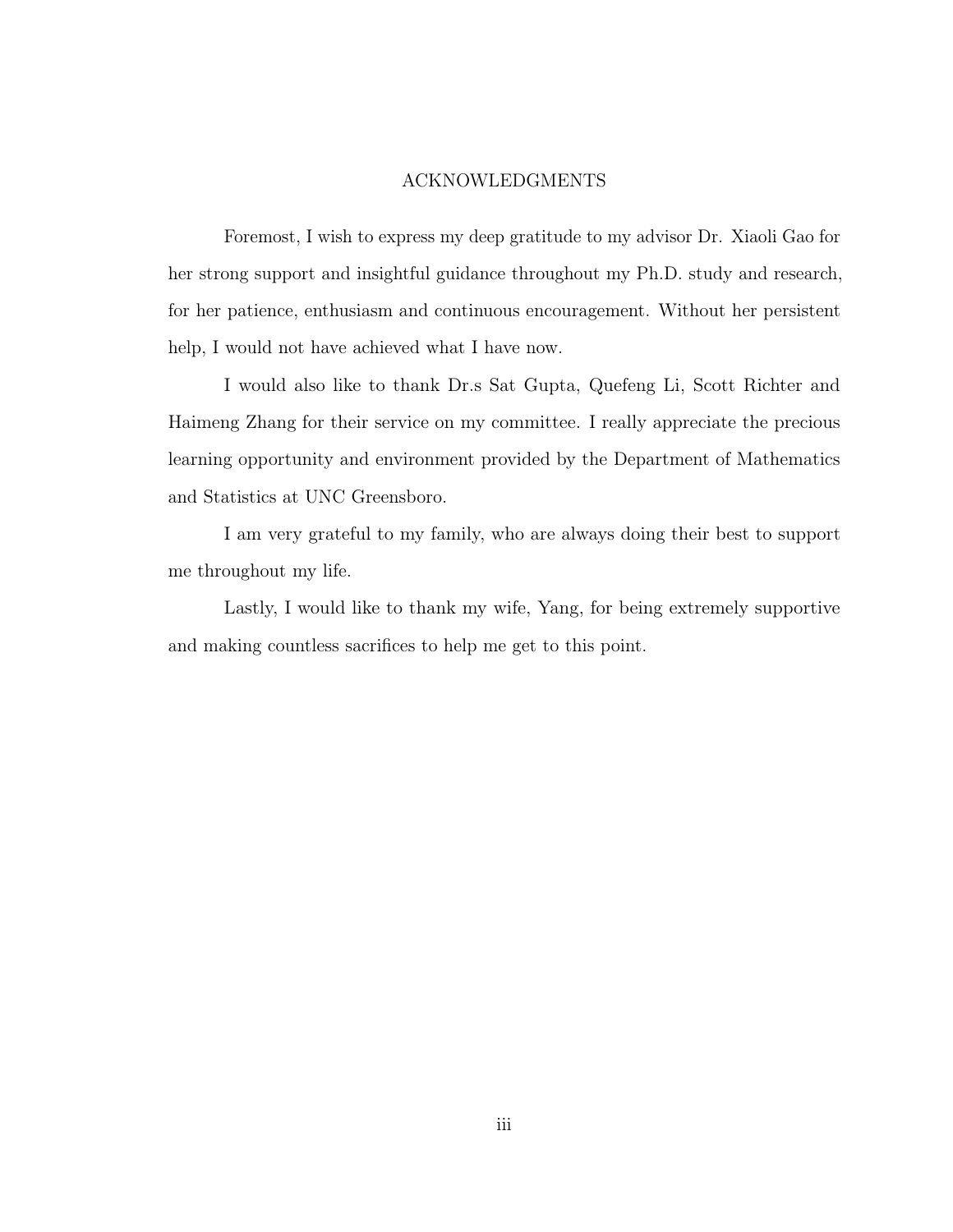# TABLE OF CONTENTS

| Page                                                                  |    |
|-----------------------------------------------------------------------|----|
|                                                                       |    |
|                                                                       |    |
| <b>CHAPTER</b>                                                        |    |
|                                                                       |    |
|                                                                       |    |
|                                                                       |    |
|                                                                       |    |
|                                                                       |    |
| II. PENALIZED WEIGHTED LEAST SQUARES METHOD $\ldots \ldots \ldots$ 32 |    |
|                                                                       |    |
|                                                                       |    |
|                                                                       |    |
|                                                                       | 40 |
|                                                                       | 44 |
| III. PENALIZED ROBUST APPROXIMATED QUADRATIC M-                       |    |
|                                                                       |    |
|                                                                       |    |
|                                                                       |    |
|                                                                       |    |
| III.4. Implementation of the PRAM Estimators                          | 72 |
|                                                                       | 73 |
|                                                                       |    |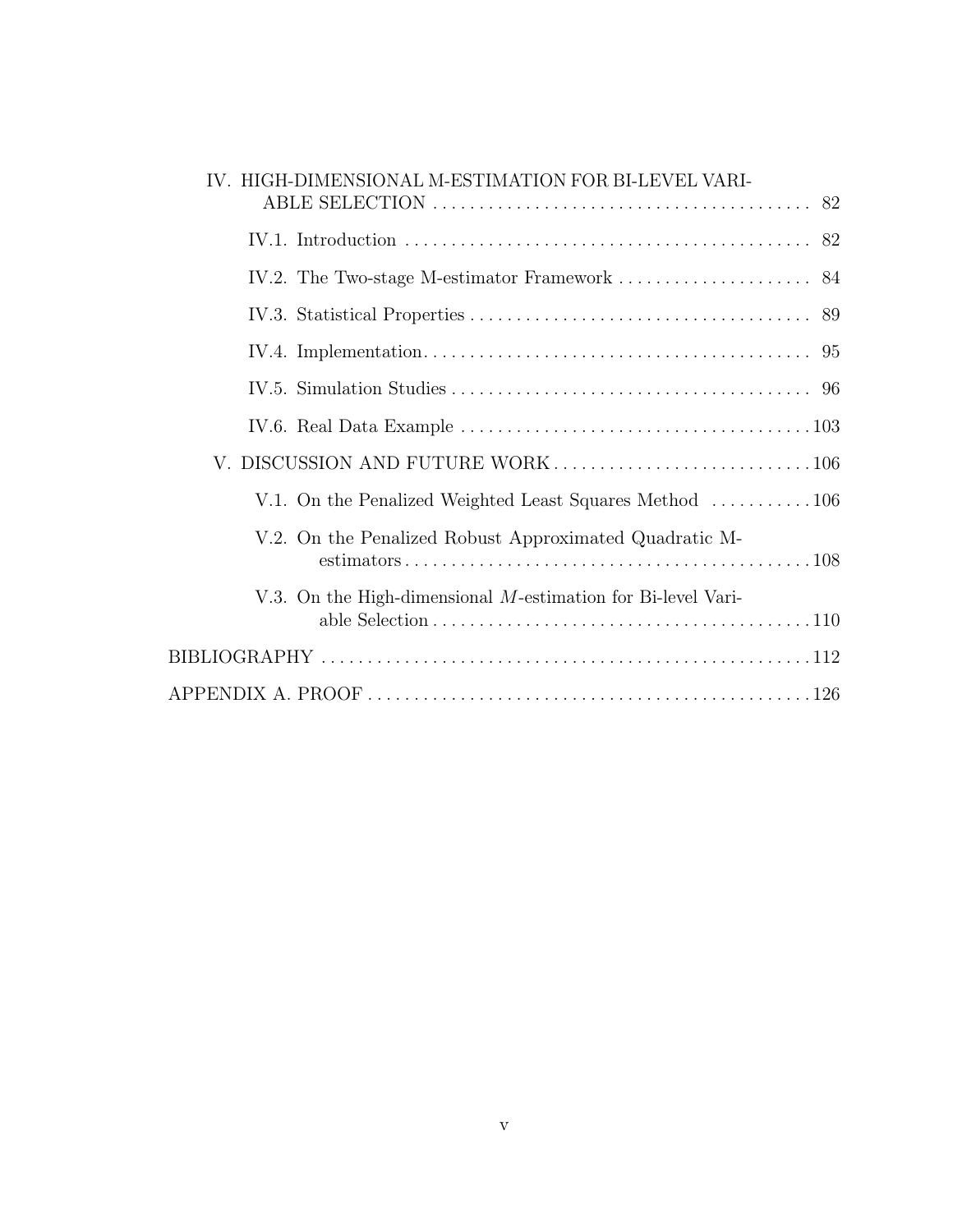### LIST OF TABLES

|--|

<span id="page-7-0"></span>

| Table II.2. Outlier Detection Evaluation in Example II.1 and II.2<br>48                                                                                                                      |
|----------------------------------------------------------------------------------------------------------------------------------------------------------------------------------------------|
| 50                                                                                                                                                                                           |
| Table II.4. Estimation Regression Coefficients from Air Pollution Dataset<br>52                                                                                                              |
| Table III.1. Simulation Results under the Homogeneous Model with                                                                                                                             |
| Table III.2. Simulation Results under the Heteroscedastic Model with<br>Standard Normal Covariates in Example III.2<br>77                                                                    |
| Table III.3. Simulation Results under the Homogeneous Model with<br>Non-Gaussian Covariates in Example III.3<br>78                                                                           |
| Table III.4. Selected Genes and the Corresponding Coefficient Estimation<br>by HA-MCP and CA-MCP $\dots\dots\dots\dots\dots\dots\dots\dots\dots\dots\dots$ 79                                |
| Table IV.1. Simulation Results under the Model with Only Between-group                                                                                                                       |
| Table IV.2. Simulation Results under the Model with Bi-level Sparsity in<br>Example IV.2.1 . $\dots$ . $\dots$ . $\dots$ . $\dots$ . $\dots$ . $\dots$ . $\dots$ . $\dots$ . $\dots$ . $101$ |
| Table IV.3. Simulation Results under the Model with 20% Contamination                                                                                                                        |
| Table IV.4. Selected Genes by Huber-MCP, Cauchy-MCP, Huber-GMCP,<br>Cauchy-GMCP, Huber-GMCP-HT, Cauchy-GMCP-HT104                                                                            |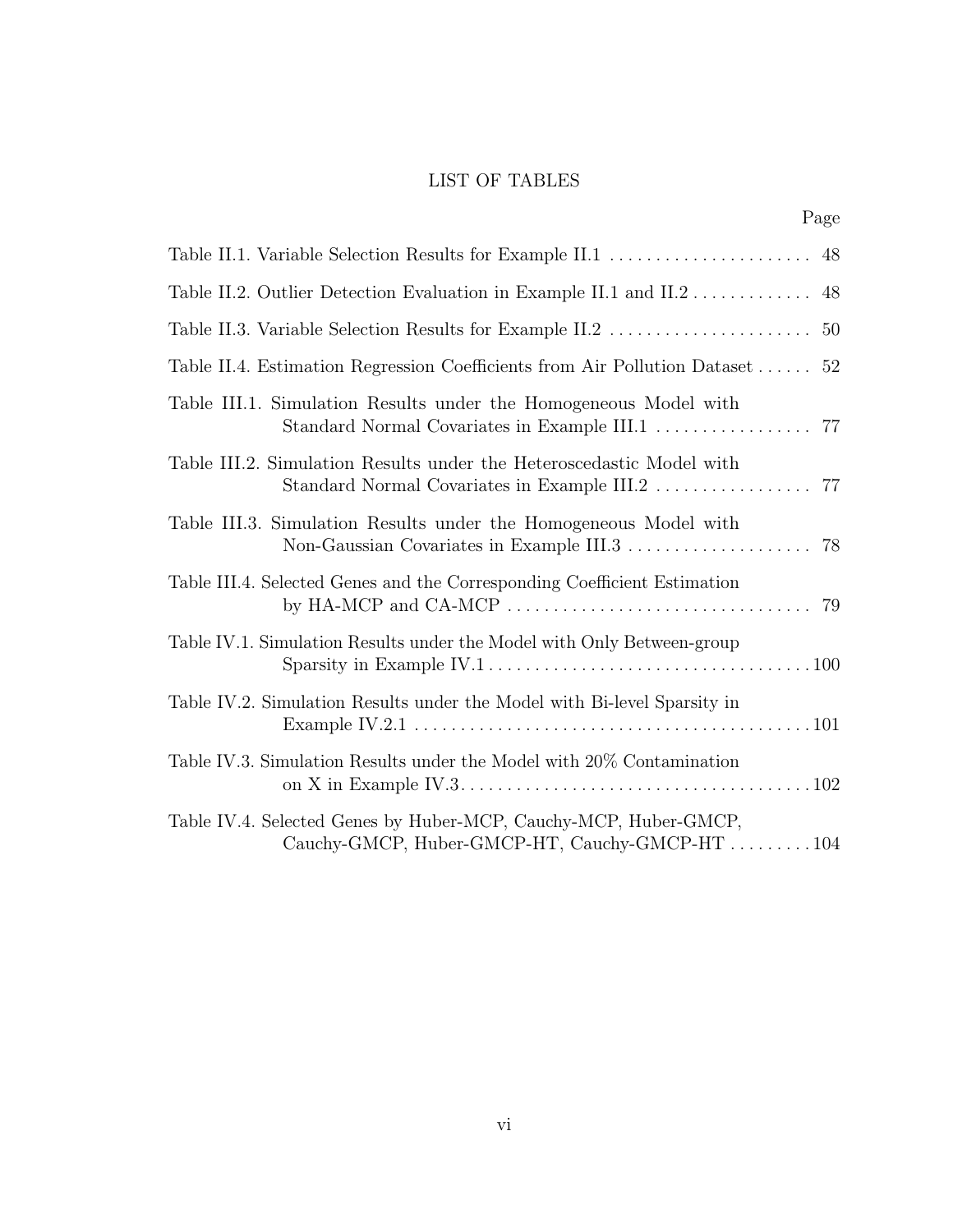## LIST OF FIGURES

<span id="page-8-0"></span>

| Figure IV.1. QQ Plots of the Residuals from Huber-MCP, Cauchy-MCP,<br>Huber-GMCP, Cauchy-GMCP, Huber-GMCP-HT, Cauchy- |  |
|-----------------------------------------------------------------------------------------------------------------------|--|
|                                                                                                                       |  |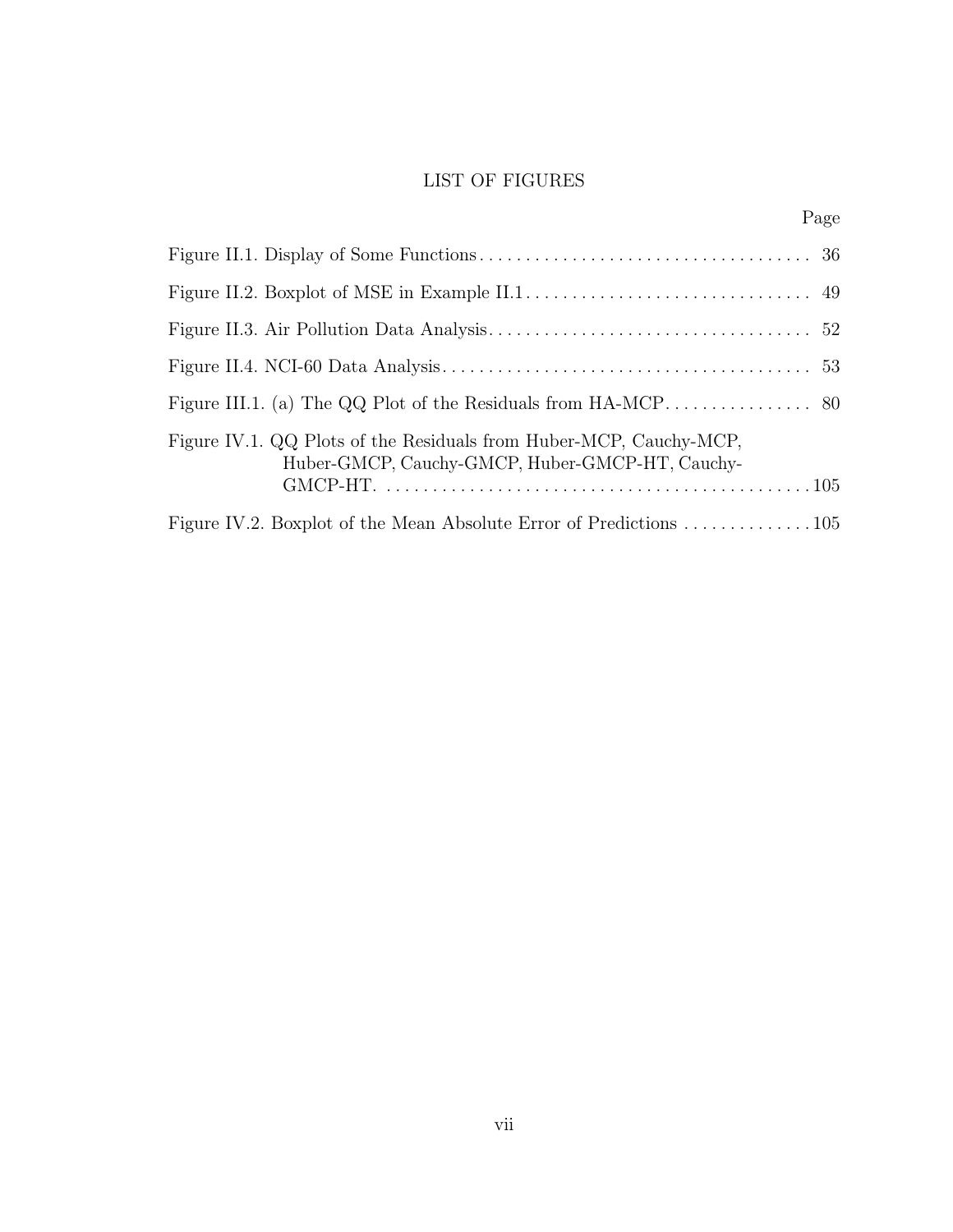### CHAPTER I

#### INTRODUCTION

#### <span id="page-9-1"></span><span id="page-9-0"></span>I.1. Background and Challenges

Due to the rapid development of advanced technologies over the last decades, high-dimensional data arise in many scientific fields, with the trend towards radically larger numbers of variables  $(p)$  but relatively small number of observations  $(n)$ , i.e.  $p \gg n$ . For example, in biomedical studies, huge numbers of magnetic resonance images (MRI) and functional MRI data are collected for each subject with hundreds of subjects involved. Satellite imagery has been used in natural resource discovery and agriculture, collecting thousands of high resolution images. These kind of examples are plentiful among fields of science, engineering and humanities and new knowledge need to be discovered by using these massive high-throughput data  $[D+00, FL06]$  $[D+00, FL06]$  $[D+00, FL06]$  $[D+00, FL06]$ .

The high-dimensionality of data has posted some challenges in data analysis. One of them is the intensive computation inherent in these high-dimensional mathematical problems. Systematically searching through a high-dimensional space is usually computational infeasible. At the same time, high-dimensionality has significantly challenged traditional statistical theory. For instance, in term of asymptotic theory, the traditional approximation assumes that  $n \to \infty$  while p remain smaller order than n or usually fixed. However, the high-dimensional scenario would imagine that  $p$  goes to infinity faster than  $n$  [\[JT09\]](#page-125-0). Other challenges incurred by high-dimensionality also include how to efficiently estimate model parameters in high-dimensional spaces and how to obtain an interpretable model with a large number of variables.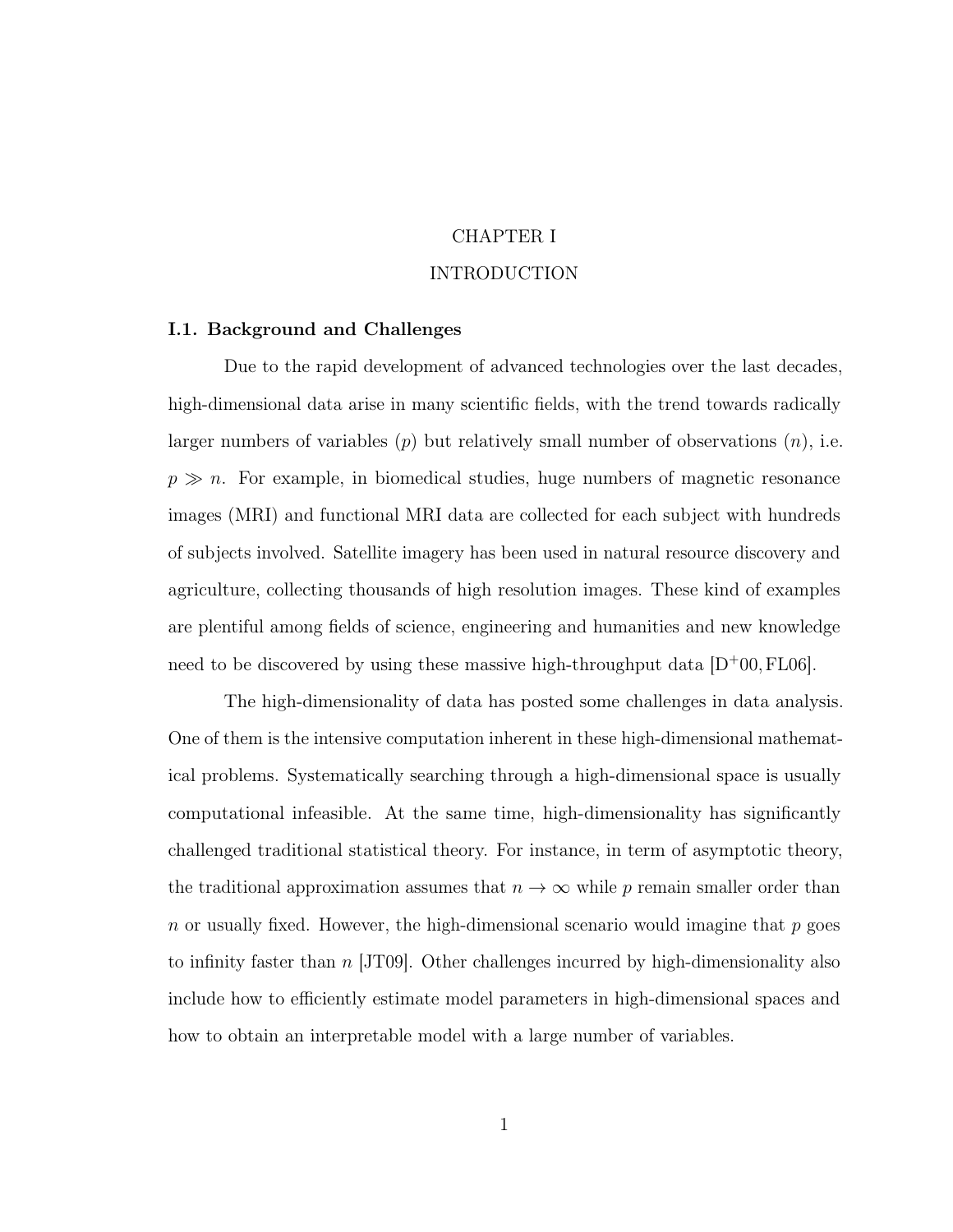In recent decades, a great number of statistical methods, algorithms and theories have been developed to perform high-dimensional data analysis (HDDA). Among them, penalized least squares (PLS) methods have become very popular in high-dimensional linear regression analysis since the introduction of the LASSO [\[Tib96a\]](#page-129-0). A PLS approach is to minimize the penalized objective function combined with both the  $\ell_2$  loss and a penalty on the coefficients vector. When the penalty is designed to obtain exactly zeros for some coefficients, and nonzero for others, the PLS can perform a simultaneous coefficient estimation and variable selection process, which is attractive in HDDA.

However, the PLS approach may lose its efficiency in both estimation and variable selection in presence of irregular settings such as data contamination. In fact, high-dimensional data can be complex in general: (a) the data are contaminated in both response and a large number of variables [\[RL05\]](#page-128-0); (b)the data are highly skewed and heteroscedastic [\[ZFB14,](#page-131-0) [FLW17\]](#page-123-1); (c) the covariates possess complex grouping structures [\[YL06,](#page-131-1)[HBM12\]](#page-124-0). Hence more sophisticated methods are needed to deal with the high-dimensional complex data.

#### I.1.1. Data Contamination

In real applications, the data can be contaminated due to the existence of outliers. An outlier is defined as an observation that is very different from other observations based on certain measure. The presence of outliers can lead to biased estimation of parameters, misspecification of the model and misleading predictions. This phenomenon become even more common and challenging in high-dimensional settings. For example, in gene expression analysis, outliers are often produced due to the complicated data generation process. To perform robust variable selection and parameter estimation in HDDA, extensive work on penalized robust M-estimators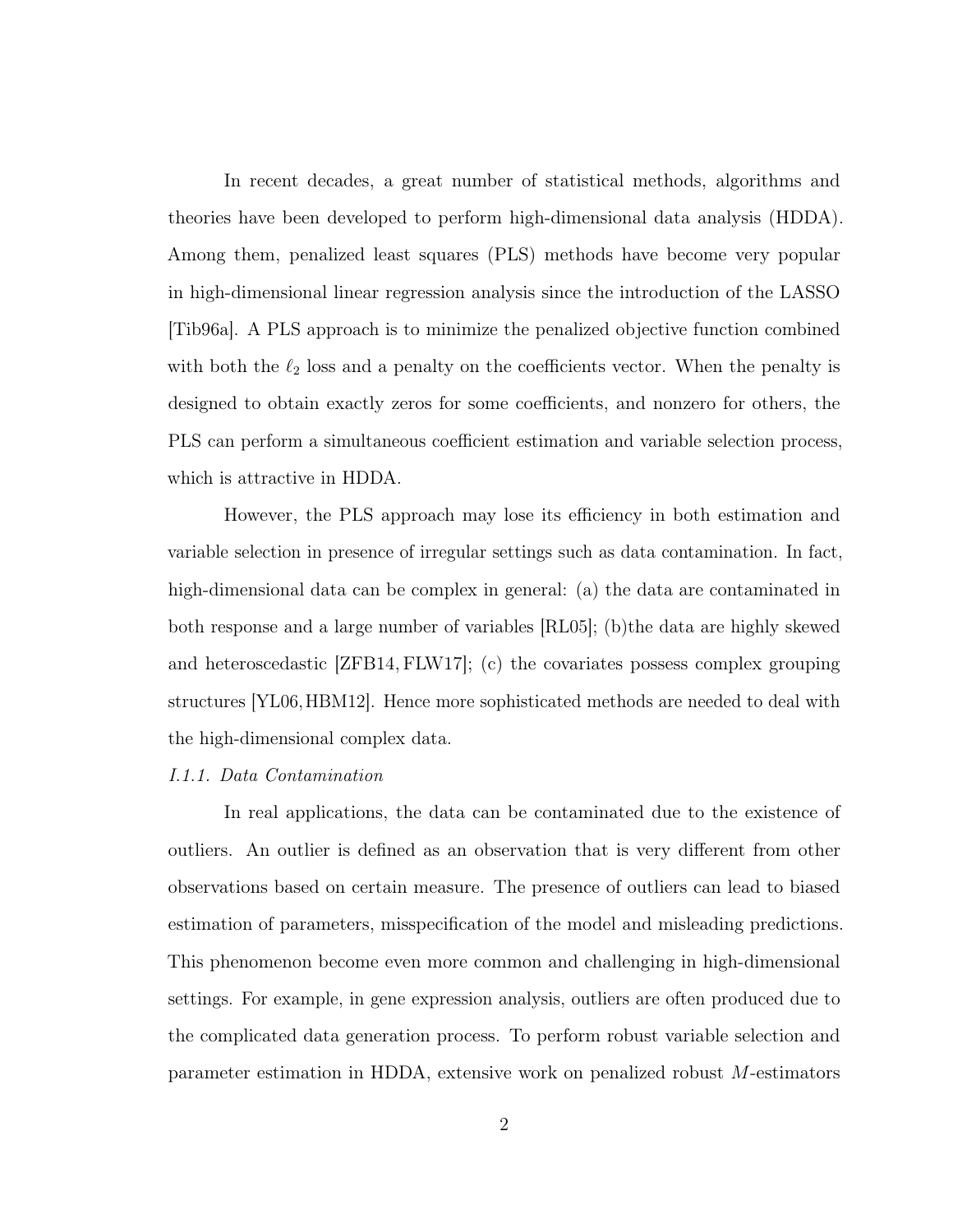has been investigated, such as Huber-Lasso  $[H^+64, LLZ^+11]$  $[H^+64, LLZ^+11]$  $[H^+64, LLZ^+11]$  $[H^+64, LLZ^+11]$  and LAD-Lasso [\[GH10,](#page-124-2) [Wan13\]](#page-130-0). Besides, outliers detection also plays a fundamental role in dealing with data contamination. It has important applications in the field of fraud detection, network robustness analysis and intrusion detection. To detect outliers or influential points in high-dimensional regression model, a few diagnosis measures, such as High-dimension Influence Measure (HIM)  $[ZLL^+13]$  $[ZLL^+13]$ , have been proposed.

#### I.1.2. Data Asymmetry and Heteroscedasticity

Asymmetry along with heteroscedasticity or contamination often occurs with the growth of data dimensionality. In high-dimensional settings, particularly when random errors follow irregular distributions such as asymmetry and heteroscedasticity, simultaneous mean estimation and variable selection are still of interest in many applications. For example, in economics where asymmetric data is prevalent, it is still of interest to study how mean GDP is affected by many features. Another example can be found in RNA-seq data analysis, the highly skewed nature and meanvariance dependency of RNA-Seq data may pose difficulties on building prognostic gene signatures.

 $|H^+64|$  implies that the location estimator generated by Huber's method is possibly biased for certain fixed asymmetric contamination. For M-estimation in linear regression model, [\[Car79,](#page-121-0)[CW88\]](#page-122-1) indicate that data asymmetry does not affect the slope estimation asymptotically when the error and covariates distributions are independent. However, the case of asymmetric and heteroscedastic errors was not well addressed. [\[FLW17\]](#page-123-1) further points out that most of penalized robust M-estimators generate bias to the conditional mean regression function when the error distribution is asymmetric and heteroscedastic. Thus it remains a challenge to effectively reduce the bias generated by asymmetric distribution under data contamination in high-dimensional settings.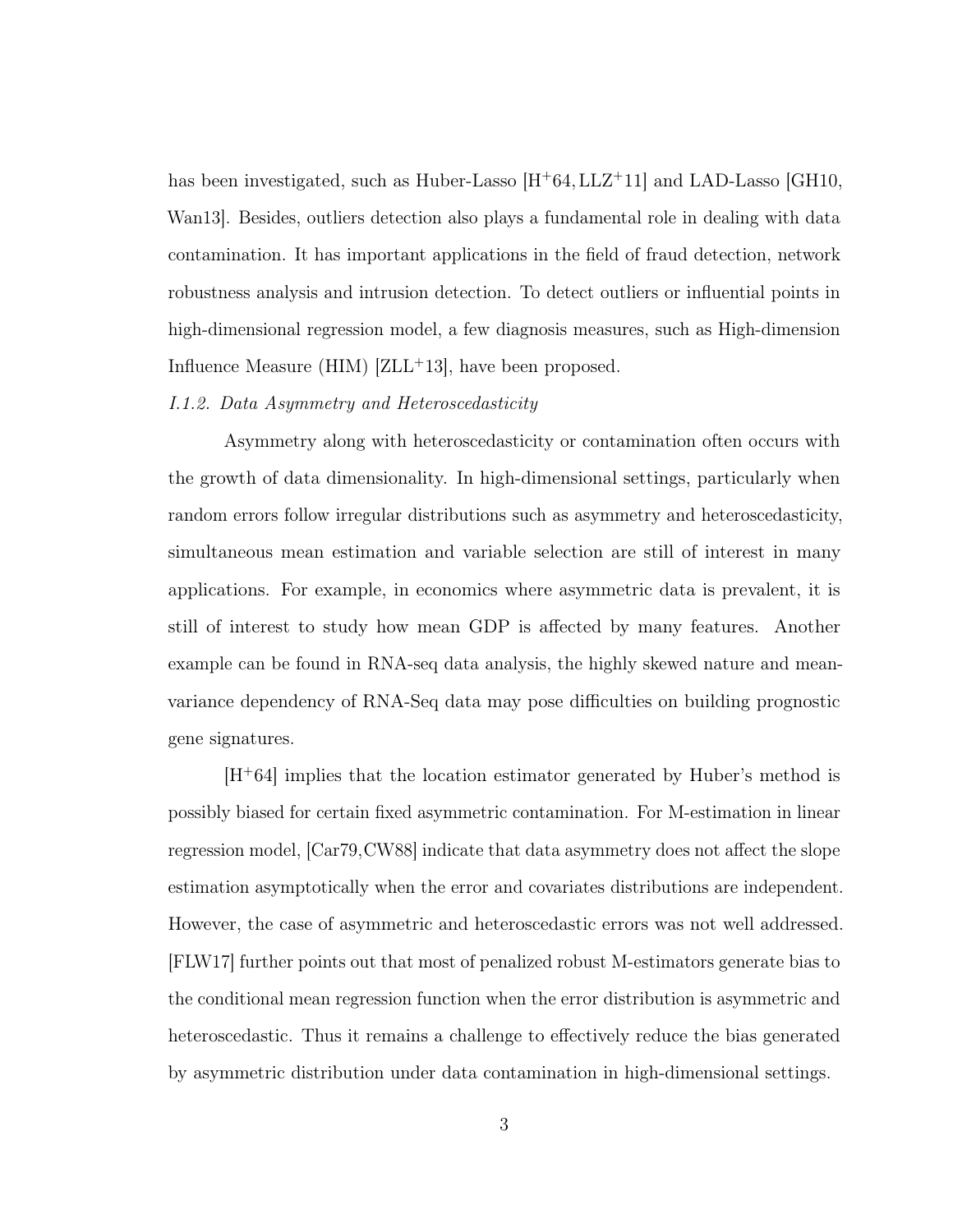#### I.1.3. Grouping Structure in Covariates

Covariates often function group-wisely in many applications. For example, in gene expression analysis, genes from the same biological pathways may exhibit similar activities. In high-dimensional data analysis, bi-level sparsity is often assumed when covariates function group-wisely and sparsity can appear either at the group level or within certain groups. Penalized least squares approaches with penalties incorporating grouping structures, such as the group Lasso [\[YL06\]](#page-131-1), have become very popular in recent decades. To avoid the all-in or all-out variable selection at the group level, extensive methods such as the sparse group Lasso [\[FHT10,](#page-123-2) [SFHT13\]](#page-129-1) have been investigated to perform bi-level variable selection. However, when the data are contaminated or heavy-tailed in high-dimension settings, it remains a challenge to perform robust bi-level variable selection and parameter estimation.

#### I.1.4. Real Data Example

We close this section by introducing a real data example. The NTC-60 data is a gene expression data set collected from Affymetrix HG-U133A chip, which is corresponding to a high-dimensional case  $(p > n)$ . The dataset consists of data on 60 human cancer cell lines and can be downloaded via the web application CellMiner (http://discover.nci.nih.gov/cellminer/). The study is to predict the protein expression on the KRT18 antibody from other gene expression levels. The expression levels of the protein keratin 18 is known to be persistently expressed in carcinomas [\[OBC96\]](#page-128-1). And the response variable is chosen from variables with the largest MAD. After removing the missing data, there are  $n = 59$  samples with 21, 944 genes in the dataset. One can refer [\[SRN](#page-129-2)<sup>+</sup>07] for more details.

[\[LLLP11\]](#page-126-1) applies only non-robust regression methods to this data and obtains models with hundreds of predictors that are thus difficult to interpret. In this thesis,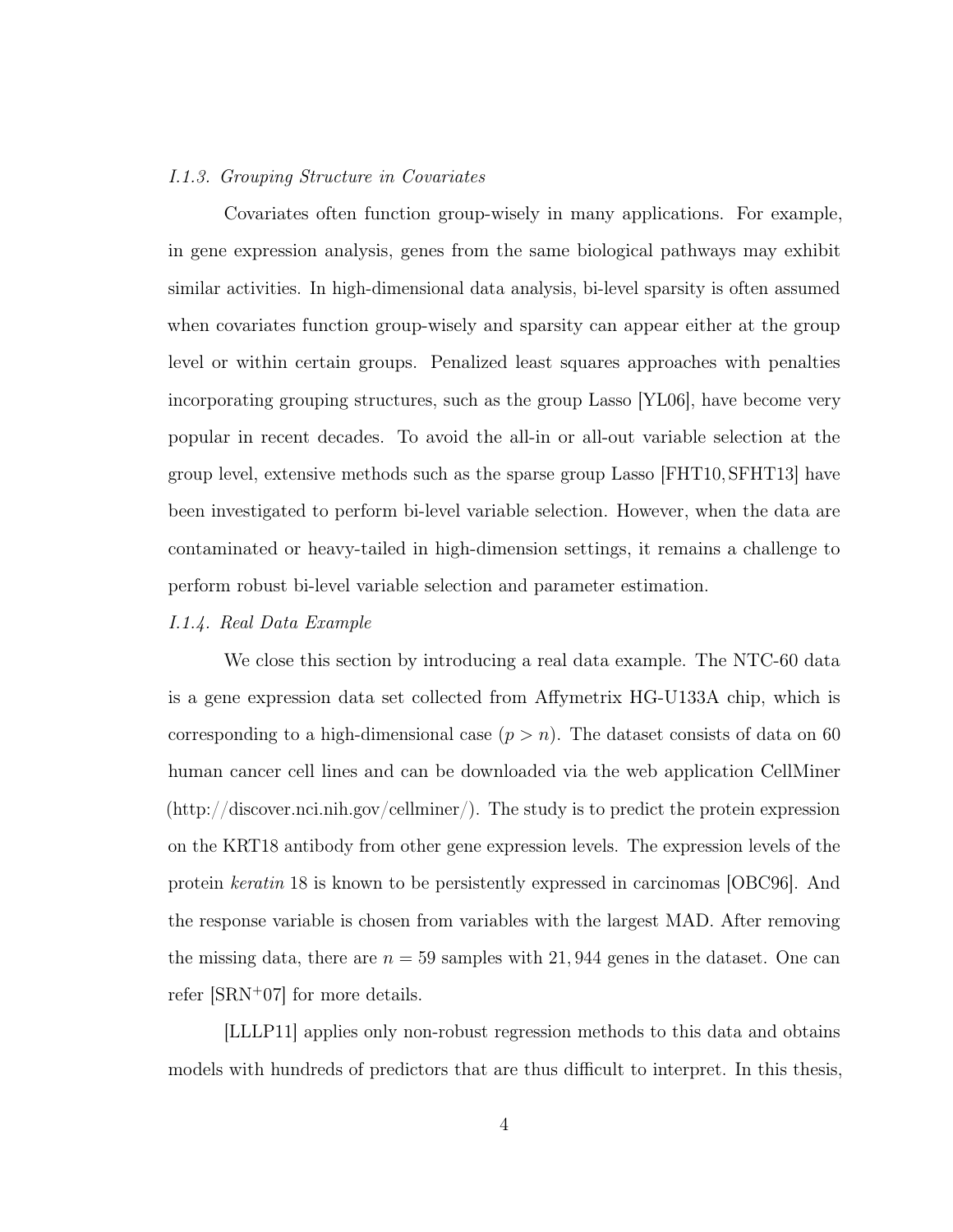considering the possible irregularity in the dataset, the robust high-dimensional data analysis approaches are applied.

#### <span id="page-13-0"></span>I.2. Penalized Least Squares Method

To enhance model interpretability and make statistical inference feasible in high-dimensional regression models, the sparsity condition is proposed that among a large set of variables only a few of them are relevant. In such cases, variable selection techniques are crucial for identifying important variables and improving estimation accuracy. For last decades perhaps the most popular approaches for sparse high-dimensional models are the Penalized Least Squares (PLS) methods. The other techniques include sequential approaches (e.g. LARS [\[EHJ](#page-122-2)<sup>+</sup>04], Forward Regression [\[Wan09\]](#page-130-1), Sequential Lasso [\[LC14\]](#page-126-2)) and screening methods (e.g. Sure Independence Screening [\[FL08\]](#page-123-3), Sure Independent Ranking and Screening [\[ZLLZ11\]](#page-132-1), nonparametric independence screening [\[FFS11\]](#page-123-4)).

Consider a high-dimensional linear regression model

<span id="page-13-2"></span>
$$
y_i = \mathbf{x}_i^T \boldsymbol{\beta} + \epsilon_i, \quad 1 \le i \le n,
$$
\n(I.1)

where  $y_i$  and  $\mathbf{x}_i = (x_{i1}, \dots, x_{ip})^T$  are the observed response variable and covariates vector,  $\epsilon_1, \ldots, \epsilon$  are i.i.d. random variables with mean 0 and variance  $\sigma^2$ . Note that  $\boldsymbol{\beta}^* = (\beta_1^*, \cdots, \beta_p^*)^T \in \mathbb{R}^p$  is an s-sparse coefficient vector (only include s nonzero elements) and  $p \gg n$ . A class of PLS estimators for  $\beta^*$  takes the following form

<span id="page-13-1"></span>
$$
\hat{\boldsymbol{\beta}} = \underset{\boldsymbol{\beta} \in \mathbb{R}^p}{\text{argmin}} \left\{ \sum_{i=1}^n (y_i - \mathbf{x}_i^T \boldsymbol{\beta})^2 + \rho_{\lambda}(\boldsymbol{\beta}) \right\},\tag{I.2}
$$

where  $\rho_{\lambda}$  is a penalty function and  $\lambda$  is a tuning parameter in the penalty. The form of  $\rho_{\lambda}$  determines the flavor of penalized regression and  $\lambda$  controls the magnitude of the penalty. Specially, when  $\lambda = 0$ , the penalty term goes away and we are left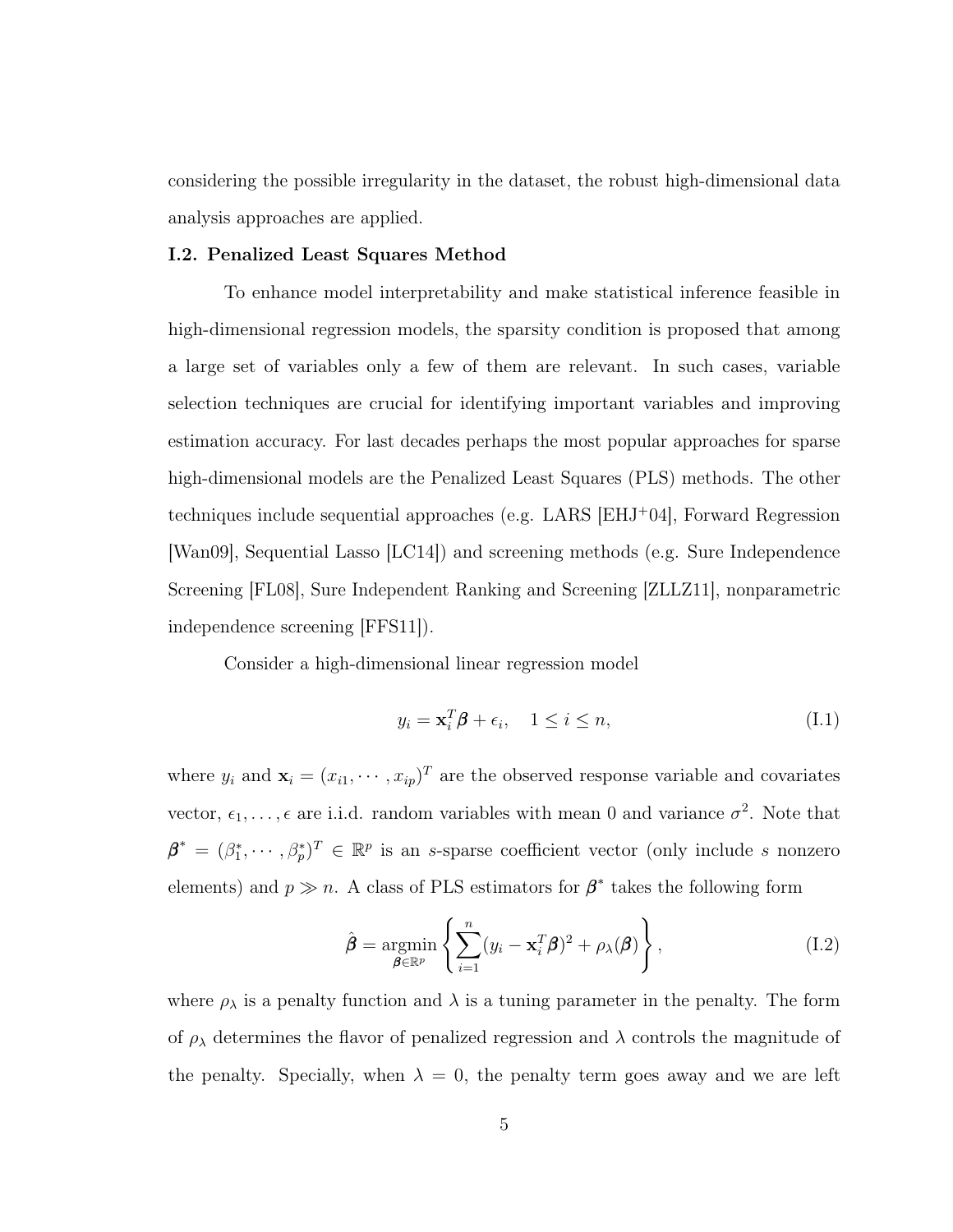with the ordinary least squares estimator. In most scenarios, the penalty function is coordinate-separable such that

$$
\rho_{\lambda}(\boldsymbol{\beta}) = \sum_{j=1}^{p} \rho_{\lambda}(\beta_j),
$$

for some scalar function  $\rho_{\lambda}: \mathbb{R} \mapsto \mathbb{R}$ .

The work of AIC [\[Aka98\]](#page-120-1) and BIC [S<sup>+</sup>[78\]](#page-129-3) suggests to choose a parameter  $\beta$ that minimizes the penalized least squares in  $(1.2)$  with the  $\ell_0$ -norm penalty

$$
\rho_{\lambda}(\boldsymbol{\beta}) = \lambda \|\boldsymbol{\beta}\|_{0} = \sum_{j=1}^{p} \mathbf{I}(\beta_{j} \neq 0),
$$

when the random error  $\epsilon$  is normal. With the  $\ell_0$ -norm penalty, the PLS method can be viewed as a model selection approach that penalizes the number of variables in the model. However, this penalized  $\ell_0$  regression is unstable with respect to small perturbations in the data, since the  $\ell_0$  penalty is not continuous. It is also computational infeasible in the high-dimensional space.

[\[FF93\]](#page-122-3) generalizes the penalized  $\ell_0$  regression to the bridge regression by considering

$$
\rho_{\lambda}(\boldsymbol{\beta}) = \lambda \sum_{j=1}^{P} |\beta_j|^{\gamma} \text{ for } 0 < \gamma \le 2.
$$

It bridges the penalized  $\ell_0$  regression  $(\gamma \to 0)$  to the ridge regression [\[HK70\]](#page-125-1)  $(\gamma = 2)$ . When  $\gamma \leq 1$ , the component of  $\beta$  in [\(I.2\)](#page-13-1) can be shrunk to zero if  $\lambda$  is sufficiently large, thus achieving simultaneous coefficient estimation and variable selection. While the bridge penalty with  $\gamma < 1$  is continuous, its infinite derivative at the origin may cause numerical problem.

The special case when  $\gamma = 1$  is related to the least absolute shrinkage and selection operator (Lasso) [\[Tib96a\]](#page-129-0), which is a very popular shrinkage method for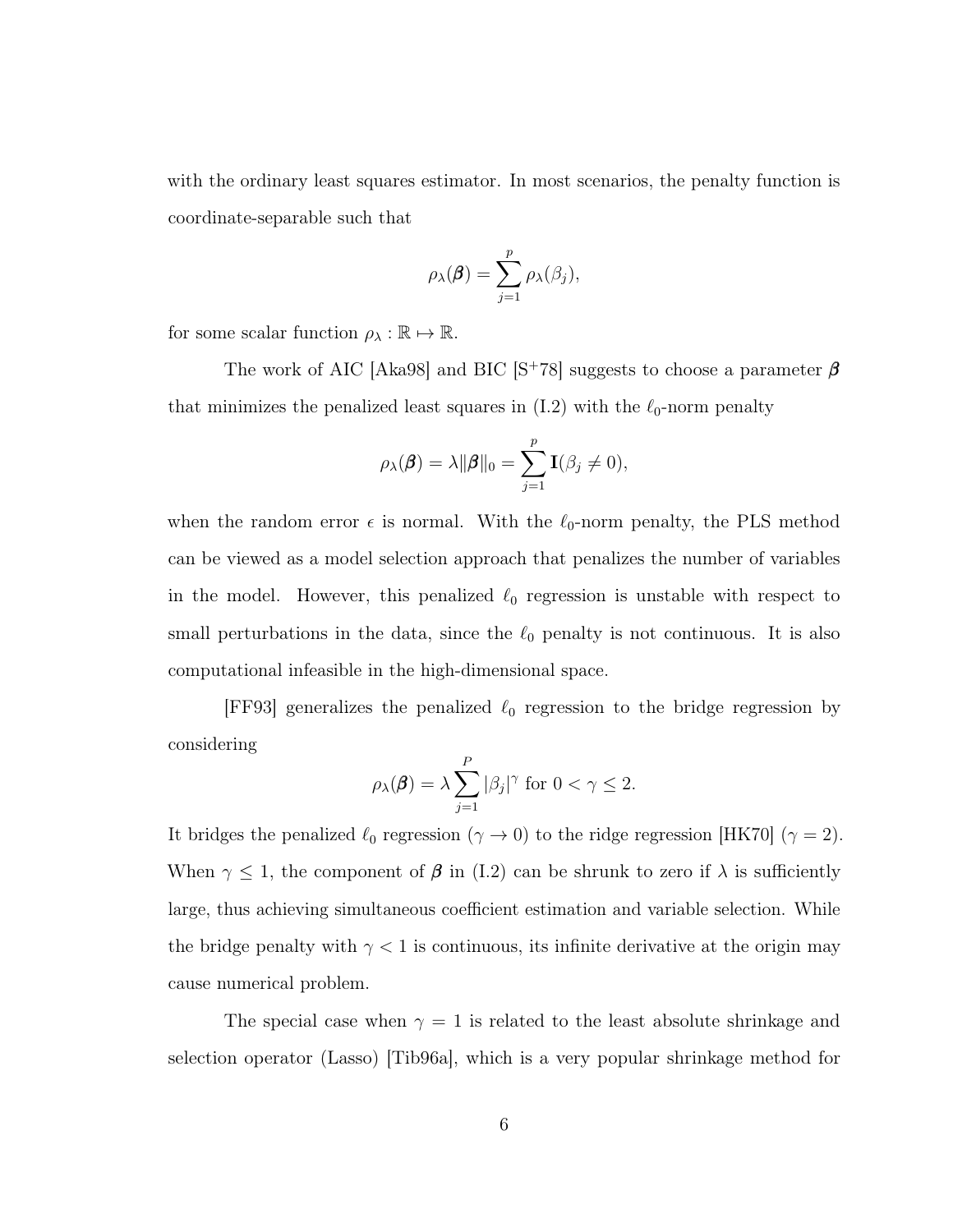variable selection. The Lasso penalty  $(\ell_1$  penalty) can be viewed as a convex surrogate of the  $\ell_0$  penalty. But it is more stable due to its continuity and computationally feasible for high-dimensional data. From the Bayesian perspective, the Lasso estimator can be interpreted as a Bayesian posterior mode estimate when the regression parameters have independent Laplace (i.e., double-exponential) priors [\[PC08\]](#page-128-2).

The statistical properties of the Lasso estimator have been extensively studied (e.g. [\[KF00\]](#page-126-3), [\[EHJ](#page-122-2)+04], [\[Zou06\]](#page-132-2), [\[ZY06\]](#page-132-3), [\[ZH06\]](#page-132-4), [\[ZH](#page-132-5)+08],[\[MY](#page-127-0)+09] and [\[BRT09\]](#page-121-1)). [\[FL01\]](#page-123-5) shows that the Lasso shrinkage produces biased estimates for the large coefficient. [\[BRT09\]](#page-121-1) presents that the Lasso is asymptotically equivalent to the Dantzig selector [\[CT07\]](#page-122-4), with the  $\ell_2$  error rate of prediction or estimation being  $s/n \log(p)$ , where the number of variable p can be much larger than the sample size n.  $ZY06$ characterizes the model selection consistency of the Lasso by proposing the property of sign consistency,

$$
P\left(\operatorname{sgn}(\boldsymbol{\beta}^*) = \operatorname{sgn}(\hat{\boldsymbol{\beta}})\right) \to 1 \text{ as } n \to \infty,
$$

where  $sgn(\beta)$  is a vector of signs of  $\beta_j$ s and  $sgn(0)$  is defined as 0. They show that the Lasso is sign consistent if the following irrepresentable condition is satisfied,

$$
\|\mathbf{X}_2^T\mathbf{X}_1(\mathbf{X}_1^T\mathbf{X}_1)^{-1}sgn(\boldsymbol{\beta}_1)\|_{\infty} < 1,
$$

where  $\beta_1$  is the subvector of  $\beta^*$  on its support  $supp(\beta^*)$ , and  $X_1$  and  $X_2$  are the submatrices of the  $n \times p$  design matrix **X** formed by its columns in  $supp(\beta^*)$  and its complement, respectively. However, the irrepsentable condition is easily violated in present of highly correlated variables and therefore very restricted in high dimensions. This explains why the Lasso estimator tend to include many false positive in the selected model [\[FL10\]](#page-123-6).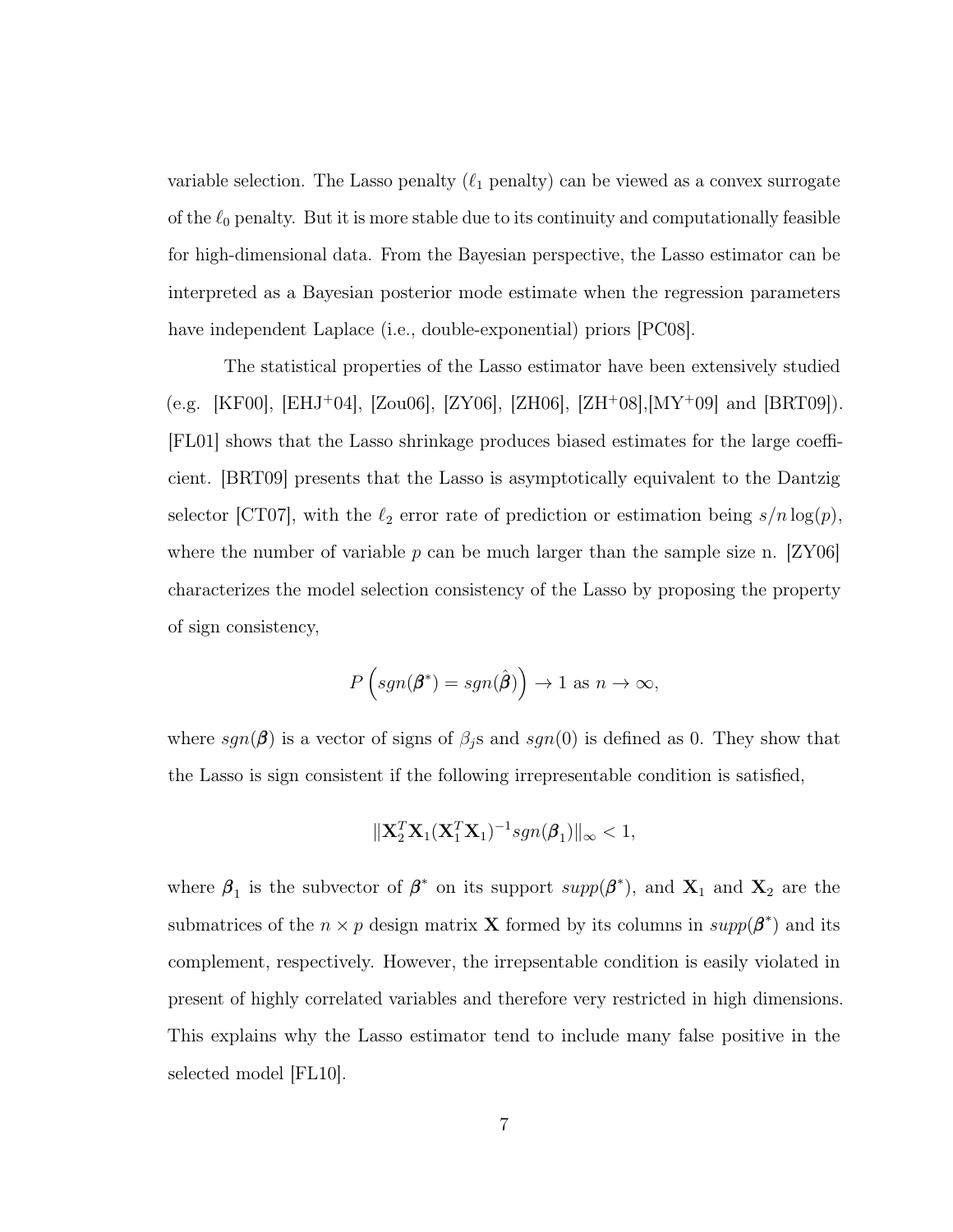[\[FL01\]](#page-123-5) introduces the oracle property for model selection. Let  $S = \{j : \beta_j^* \neq 0\}$ be the index set of important variable. We call the PLS method in [\(I.2\)](#page-13-1) an oracle procedure if  $\hat{\beta}$  satisfies (asymptotically) the following oracle properties:

- (1) Consistency of variable selection,  $\{j : \hat{\beta}_j \neq 0\} = S$  and
- (2) Asymptotic normality,  $\sqrt{n}(\hat{\beta}_S \beta_S^*)$  $S^{\ast}_{S}) \rightarrow_{d} \mathbf{N}(\mathbf{0},\mathbf{\Sigma}^{\ast}),$

where  $\Sigma^*$  is the covariance matrix knowing the true subset model. [\[FL01\]](#page-123-5) studies the oracle properties of nonconcave penalized likelihood estimators in the finite-dimensional setting. They propose the Smoothly Clipped Absolute Deviation (SCAD) penalty given as follows:

<span id="page-16-0"></span>
$$
\rho_{\lambda}(t) = \begin{cases}\n\lambda|t| & \text{for } |t| \leq \lambda, \\
-\frac{t^2 - 2a\lambda|t| + \lambda^2}{2(a-1)} & \text{for } \lambda < |t| \leq a\lambda, \\
\frac{(a+1)\lambda^2}{2} & \text{for } |t| > a\lambda,\n\end{cases}
$$
\n(I.3)

where  $a > 2$  is a fixed parameter. They show that the local minimum in [\(I.2\)](#page-13-1) with the SCAD penalty satisfies the oracle properties under some regular conditions.  $[FP+04]$  $[FP+04]$ further extends this result to a high-dimensional setting with  $p = o(n^{1/5})$  or  $p = o(n^{1/3})$ . Due to the concavity of the SCAD penalty, it suffers from the multiple minima issue. [\[KCO08\]](#page-126-4) later shows that with high probability the oracle estimator  $\hat{\beta}^{\mathcal{O}}$  is actually a local minimum of the PLS with SCAD penalty, allowing  $p$  to grow with  $n$  exponentially. They also provide sufficient conditions to check when a local minimum becomes a global minimum.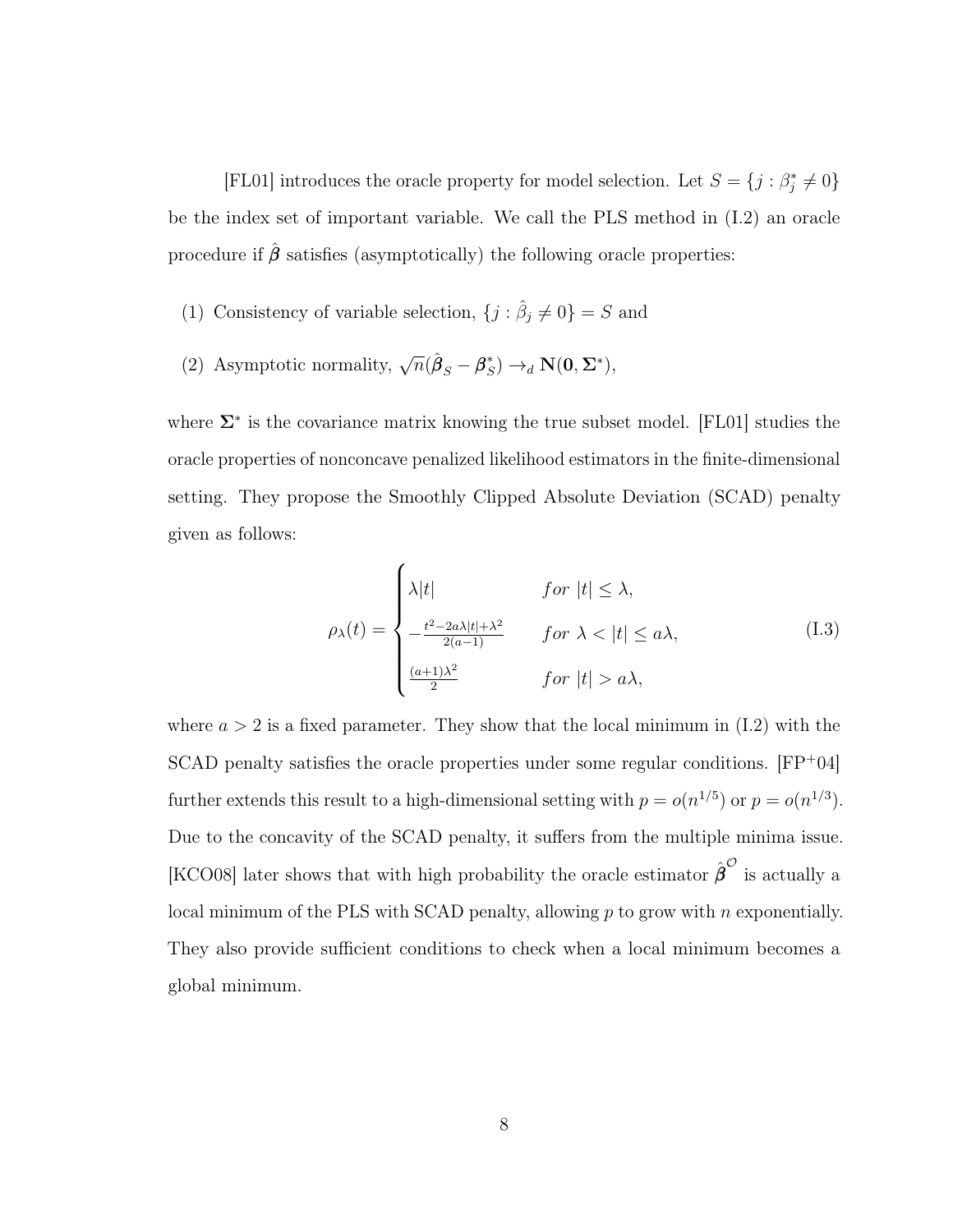[\[Zou06\]](#page-132-2) shows that the Lasso estimator does not have the oracle properties in general and proposes the adaptive lasso that uses the weighted  $\ell_1$  penalty,

$$
\rho_{\lambda}(\boldsymbol{\beta}) = \lambda_n \sum_{j=1}^p w_j |\beta_j|,
$$

where  $w_j = 1/|\tilde{\beta}_j|^\gamma$  and  $\tilde{\beta}$  is an root-n consistent estimator of  $\beta^*$  which serves as an initial estimator for the adaptive Lasso procedure. Note that for any fixed  $\lambda$ , the penalty for zero-initial estimation goes to infinity, while weights for nonzero initials converge to a finite constant. Consequently, by allowing a relatively higher penalty for zero-coefficients and lower penalty for nonzero coefficients, the adaptive lasso is able to reduce the estimation bias and improve variable selection accuracy. Similar to the Lasso, solving for the adaptive Lasso is also a convex optimization problem and thus it does not have the issue of multiple local minima.

For fixed p, [\[Zou06\]](#page-132-2) proves that the adaptive LASSO has the oracle property. In high dimension setting, for  $p \gg n$ , [\[HMZ08\]](#page-125-2) shows that under the partial orthogonality and certain other conditions, the adaptive LASSO obtains variable selection consistency and estimation efficiency, when the marginal regression estimators are used as the initial estimators.

 $[Z^+10]$  $[Z^+10]$  proposes the Minimax Concave Penalty (MCP) that shares a similar spirit as the SCAD penalty. The MCP takes the form

$$
\rho_{\lambda}(t) = sign(t)\lambda \int_0^{|t|} \left(1 - \frac{z}{\lambda b}\right)_+ dz,
$$

with a fixed parameter  $b > 0$ . It minimizes the maximum concavity

$$
\kappa(\rho) := \sup_{0 < t_1 < t_2} {\{\rho_{\lambda}'(t_1) - \rho_{\lambda}'(t_2)\}} / (t_2 - t_1)
$$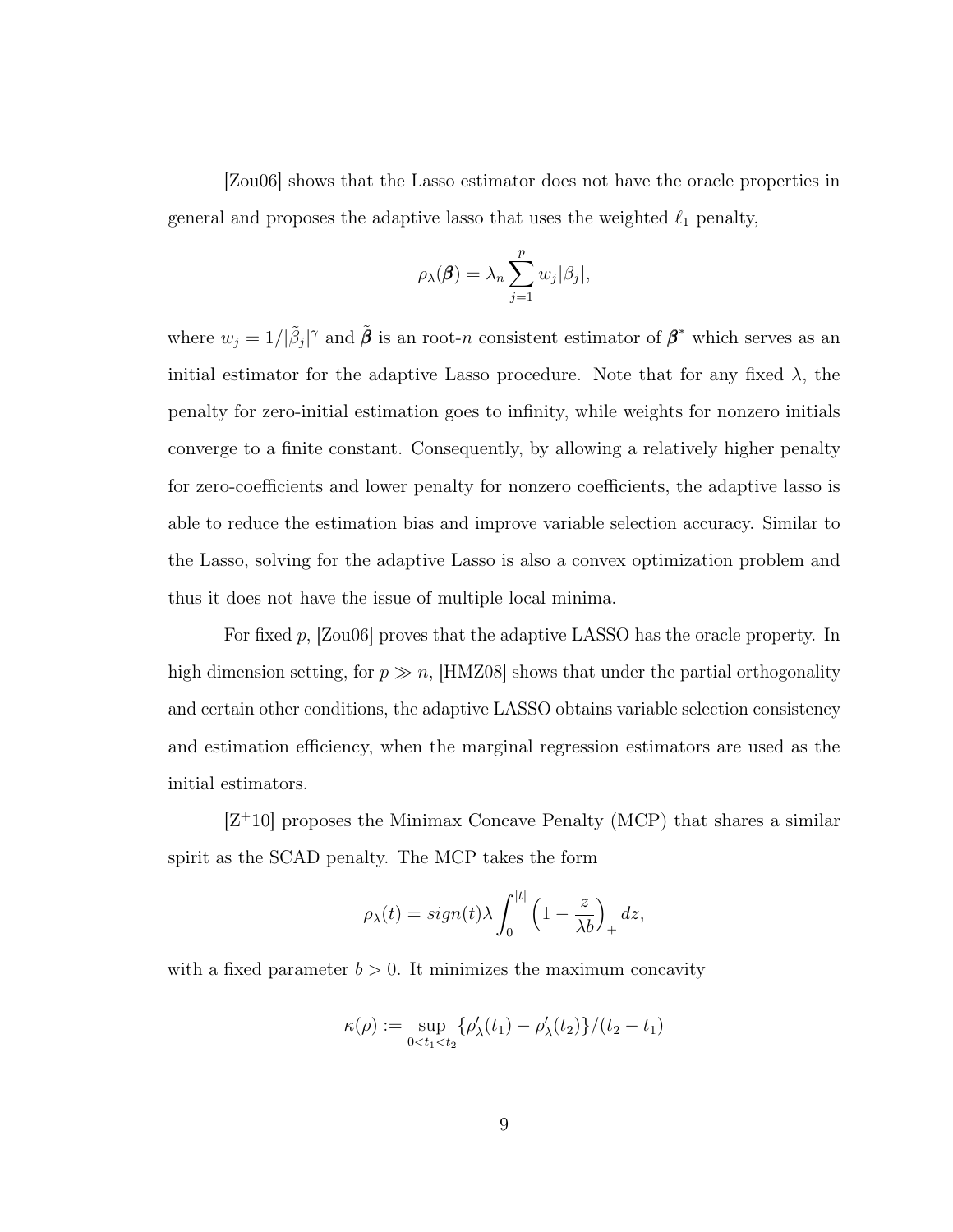subjects to the following unbiasedness and selection features

$$
\rho'_{\lambda}(t) = 0
$$
 for  $t \ge b\lambda$  and  $\rho'_{\lambda}(0+) = \lambda$ .

It has been proved that the local minima of the PLS in [\(I.2\)](#page-13-1) with MCP have the oracle properties under some regular conditions. Specially,  $|Z^+10|$  proposes the Penalized Linear Unbiased Selection (PLUS) algorithm with MCP to obtain local minimizers that equal the oracle estimator  $\hat{\boldsymbol{\beta}}^{\mathcal{O}}$ , with the probability converging to 1.

The above motioned folded-concave penalty, i.e. the SCAD penalty and the MCP, can be viewed as interpolations between the  $\ell_0$  penalty and the  $\ell_1$  (Lasso) penalty. One one hand, the folded-concave penalties possess smoothness over the  $\ell_0$ penalty to gain flexibility and stability in computations. On the other hand, they can reduce the bias of the Lasso and thus improve model selection accuracy and obtain oracle properties. [\[FL11\]](#page-123-8) investigates the penalized likelihood approaches using a general class of folded-concave penalty functions in the context of generalized liner model. They demonstrates that such methods have oracle properties with the dimensionality of non-polynomial order of the sample size.

Although these methods enjoy many attractive statistical properties, they do not work well when the covariates are highly correlated or have certain grouping structures. For example, in gene expression analysis, genes from the same biological pathways may have strong correlations. [\[Tib96a\]](#page-129-0) points out that when there are highly correlated predictor in high-dimensional settings, the prediction performance of the Lasso is dominated by the ridge regression. [\[ZH05\]](#page-131-3) demonstrates that the Lasso tends to select one variable among a group of highly correlated covariates.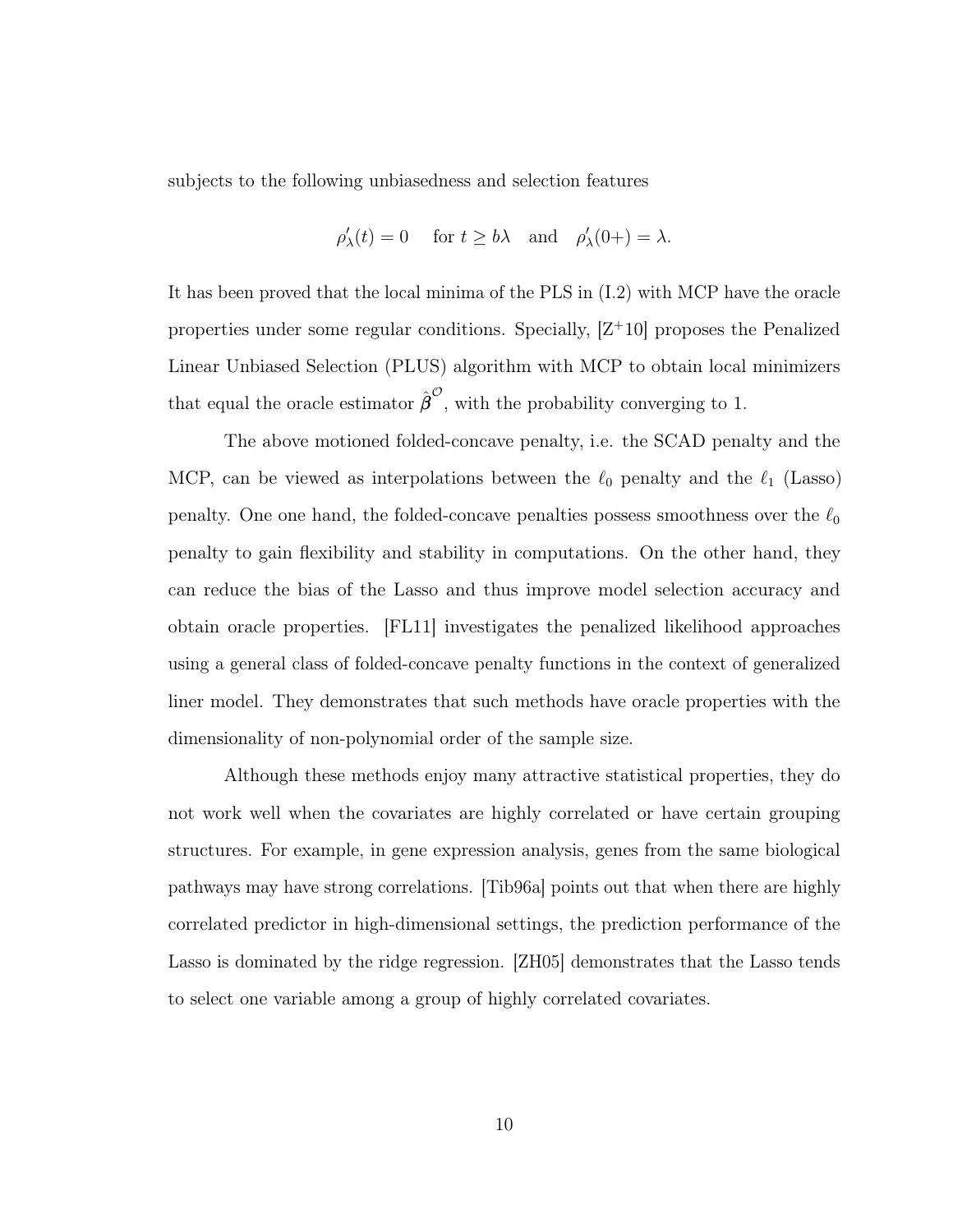To address these issues, [\[ZH05\]](#page-131-3) proposes to use the elastic net (Enet) penalty, which is the linear combination of the  $\ell_1$  and  $\ell_2$  penalties

$$
\rho_{\lambda_1,\lambda_2}(\boldsymbol{\beta}) = \lambda_1\|\boldsymbol{\beta}\|_1 + \lambda_2\|\boldsymbol{\beta}\|_2,
$$

where  $\lambda_1, \lambda_2 > 0$  are the tuning parameters. The Enet penalty can encourage the sparsity and grouping effects simultaneously. [\[YL07\]](#page-131-4) and [\[JY10\]](#page-125-3) investigate its selection consistency in the settings when p is fixed and  $p \gg n$ , respectively. They show that the Enet estimator is selection consistent under an irrepresentable condition and certain other conditions.

[\[ZZ09\]](#page-132-6) proposed the adaptive Enet estimator to reduce the asymptotically biasedness caused by the  $\ell_1$  component, following the same rationale behind the adaptive Lasso estimator. Their oracle results require that the singular values of the design matrix is bounded away from zero and infinity, which excludes the case of highly correlated covariates and only applicable when  $p < n$ . To overcome these limitations, [\[HBMZ10\]](#page-124-3) replaces the  $\ell_1$  component by the MCP and proposes the Mnet approach. They show that the Mnet estimator is selection consistent and equalt to the oracle estimator under some regular conditions, applicable to the situation when  $p \gg n$ . Similarly, the SCAD-ridge penalty is also studied in [\[ZX14,](#page-132-7)[DSA18\]](#page-122-5). The main drawback of these methods is that they essentially treat each variable individually and are not able to incorporate grouping structures among covariates to improve the selection accuracy.

When the  $p$  covariates form  $J$  non-overlapping groups, the linear regression model in [\(I.1\)](#page-13-2) can be written as

<span id="page-19-0"></span>
$$
y_i = \sum_{j=1}^{J} \mathbf{x}_{ij}^T \boldsymbol{\beta}_j^* + \epsilon_i, \quad i = 1, \cdots, n. \tag{I.4}
$$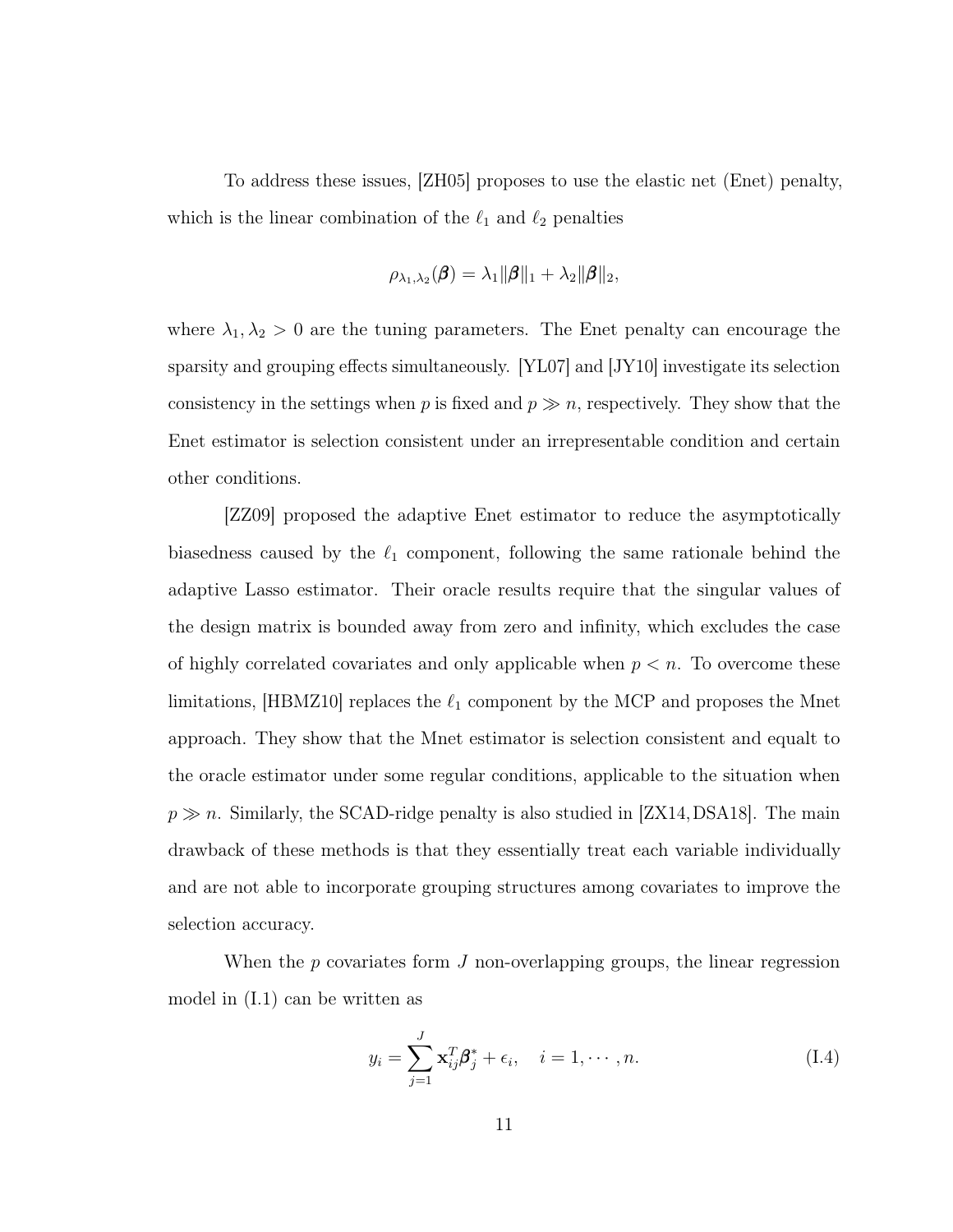Here  $\mathbf{x}_{ij}$  are independent and identically distributed (i.i.d)  $d_j$ -dimensional covariate vectors corresponding to the *j*th group,  $\beta_i^*$  $j$  is the  $d_j$ -dimensional true regression coefficient vector of the *j*th group. Then  $p = \sum_{j=1}^{J} d_j$ . Let  $\mathbf{x}_i = (\mathbf{x}_{i1}^T, \cdots, \mathbf{x}_{iJ}^T)^T$  and  $\boldsymbol{\beta}^*=(\boldsymbol{\beta}_1^{*T}% -\boldsymbol{\beta}_1^{*T})^T+\boldsymbol{\beta}_2^{*T}\boldsymbol{\beta}_2^{*T})$  $\mathbf{A}_1^{*T}, \cdots, \boldsymbol{\beta}_J^{*T}$ . Since the highly-correlated predictors in the same group tend to be in or out of the model together, the group sparsity condition is often assumed: there exists  $S \subseteq \{1, \dots, J\}$  such that  $\boldsymbol{\beta}_j^* = \mathbf{0}$  for all  $j \notin S$ .

[B<sup>+</sup>[99\]](#page-120-2) first proposes to use the group Lasso (GLasso) and is later developed by [\[YL06\]](#page-131-1). The GLasso estimator is defined as a minimizer of [\(I.2\)](#page-13-1) with the penalty

$$
\rho_{\lambda}(\boldsymbol{\beta}) = \lambda \sum_{j=1}^{J} \sqrt{d_j} ||\boldsymbol{\beta}_j||_2.
$$

As a nature extension of the Lasso, the GLasso selects variables at group level by applying the Lasso penalty on the  $\ell_2$  norm of coefficients associated with each group of variables. [\[HZ](#page-125-4)<sup>+</sup>10] demonstrates that the GLasso is superior to the Lasso under the strong group sparsity and certain other conditions. While the selection consistency is established under a variant of the irrepresentable condition  $[Bac08, NR+08]$  $[Bac08, NR+08]$  $[Bac08, NR+08]$ , [\[WH10\]](#page-130-2) shows that the GLasso is not group selection consistent in general and proposes the adaptive GLasso following the same spirit of the standard adaptive Lasso. They show that the adaptive GLasso enjoys the consistency in group selection under some regular conditions, when the group Lasso is used as the initial estimator.

[\[WCL07\]](#page-130-3) proposes to select groups of time-varying coefficients by the group SCAD

$$
\rho_{\lambda}(\boldsymbol{\beta}) = \sum_{j=1}^{J} \rho_{\lambda}(\|\boldsymbol{\beta}_j\|_2),
$$

where the scalar version of  $\rho_{\lambda}$  is the SCAD penalty in [\(I.3\)](#page-16-0). They also establish the oracle result in fixed dimensional settings. [\[GZWW15\]](#page-124-4) studies the oracle property of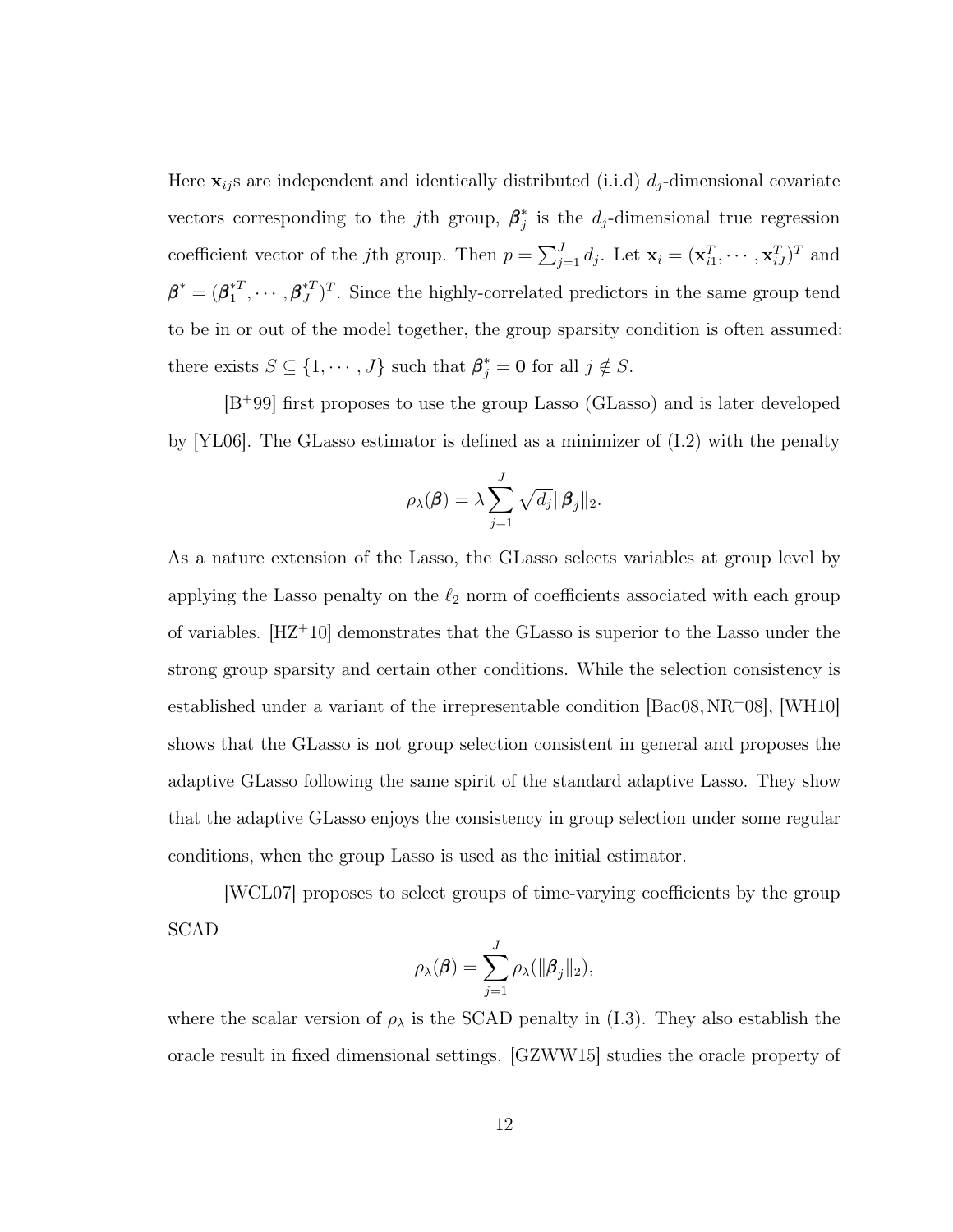the Group SCAD in the high-dimensional setting when the number of groups can grow at a certain polynomial rate. Similarly, the computational and theoretical properties of the group MCP estimator are also investigated in [\[MHW](#page-127-2)<sup>+</sup>11, [YHZ14\]](#page-131-5).

The above mentioned group penalties essentially penalize the  $\ell_2$  norm of coefficients associated with each group of variables and thus can only perform variable selection at the group level, not at the individual level. However, this is not appropriate for some situations. For example, in genetic association study, while the variants belong to the same gene form a group, it is not necessary that all variants in the same group are associated with the decease. In such cases, the bi-level sparsity is often assumed: the sparsity can appear either at the group level or within certain groups. [\[HMXZ09\]](#page-125-5) proposes the group bridge penalty to encourage the bi-level sparsity,

$$
\rho_{\lambda}(\boldsymbol{\beta}) = \lambda \sum_{j=1}^{J} c_j \|\boldsymbol{\beta}_j\|_1^{\gamma},
$$

where  $\gamma \in (0,1)$  is the bridge index and  $c_j$  are constants adjustable for the dimension of the group, e.g.  $c_j = d_i^{\gamma}$  $\gamma$ . The group bridge penalty applies the bridge penalty on the  $\ell_1$  norm of the coefficients for each group and thus perform bi-level variable selection. [\[HMXZ09\]](#page-125-5) shows that the global solution of the group bridge enjoys consistency in group selection in low dimensional settings. [\[HBM12\]](#page-124-0) further proposes the concave  $\ell_1$ norm penalty

$$
\rho_{\lambda}(\boldsymbol{\beta}) = \sum_{j=1}^{J} \rho(||\boldsymbol{\beta}_j||_1, \sqrt{d_j}\lambda).
$$

Here the  $\rho$  function is a folded concave penalty, such as the SCAD penalty and the MCP. While the concave  $\ell_1$  norm penalty does indeed provide the bi-level selection, [\[SMS20\]](#page-129-4) shows that in general the concave  $\ell_1$ -norm penalty can only perform consistent group selection, not the individual variable-level selection.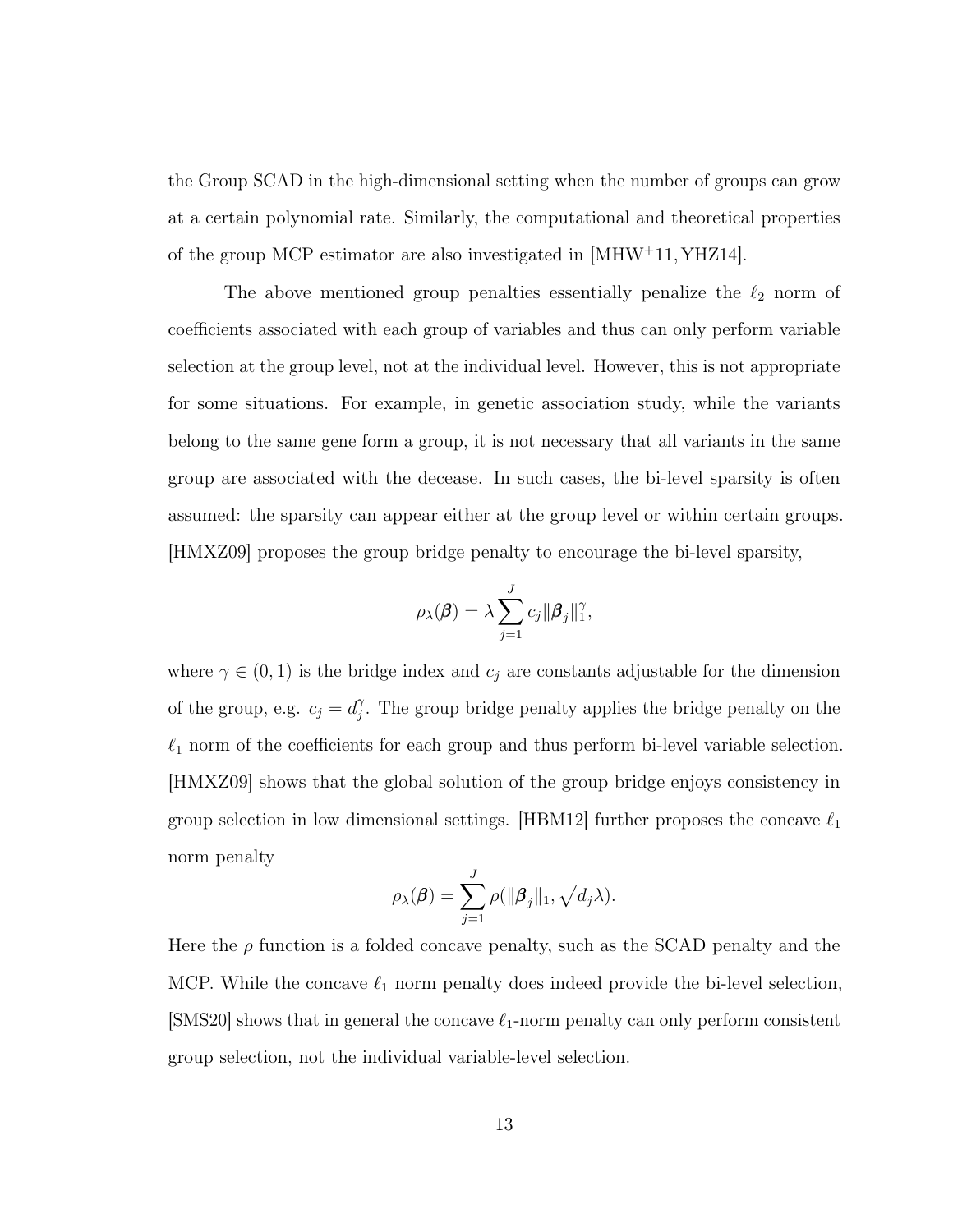[\[BH09\]](#page-121-2) proposes a framework of the composite penalty that applies an outer penalty  $\rho_0$  to the sum of an inner penalty  $\rho_I$ , which can be written as

$$
\sum_{j=1}^J \rho_O\left(\sum_{i=1}^{d_j} \rho_I(\beta_{ij})\right),\,
$$

where  $\beta_{ij}$  is the *i*th component of the coefficients vector in *j*th group. It is easy to verify that the GLasso penalty, the group bridge penalty, the concave  $\ell_1$ -norm penalty and the concave  $\ell_2$  norm penalty all fit into this framework. To perform bi-level selection, the paper proposes the composite MCP where the penalty  $\rho_0$  and  $\rho_I$  are the MCP penalty. They also point out that the corresponding composite SCAD penalty displays less grouping effect than the composite MCP. However, no oracle results are available for the composite penalty even under the fixed-dimensional setting.

For other approaches that achieve bi-level selection, see for examples the composite absolute penalty (CAP) [\[ZRY](#page-132-8)<sup>+</sup>09], the hierarchical Lasso [\[ZZ10\]](#page-133-0), the sparse group Lasso (SGL) [\[FHT10,](#page-123-2) [SFHT13\]](#page-129-1) and the sparse adaptive group Lasso (adSGL)  $[FWZ+15]$  $[FWZ+15]$ .

In this section we have introduced the PLS approaches in three differnt categories: the individual variable selection approaches, the group selection approaches and the bi-level selection approaches. While some of the methods enjoy nice statistical properties, such as estimation consistency and oracle properties, almost all of them require the random error at least to be sub-Gaussian, since the quadratic loss in [\(I.2\)](#page-13-1) is very sensitive to outliers or heavy-tailed random errors. In addition, most of the statistical results require certain forms of the restricted eigenvalue condition, which may not hold when the predictors are not sub-Gaussian. In this thesis, we propose three different high-dimensional M-estimation frameworks to deal with these issues.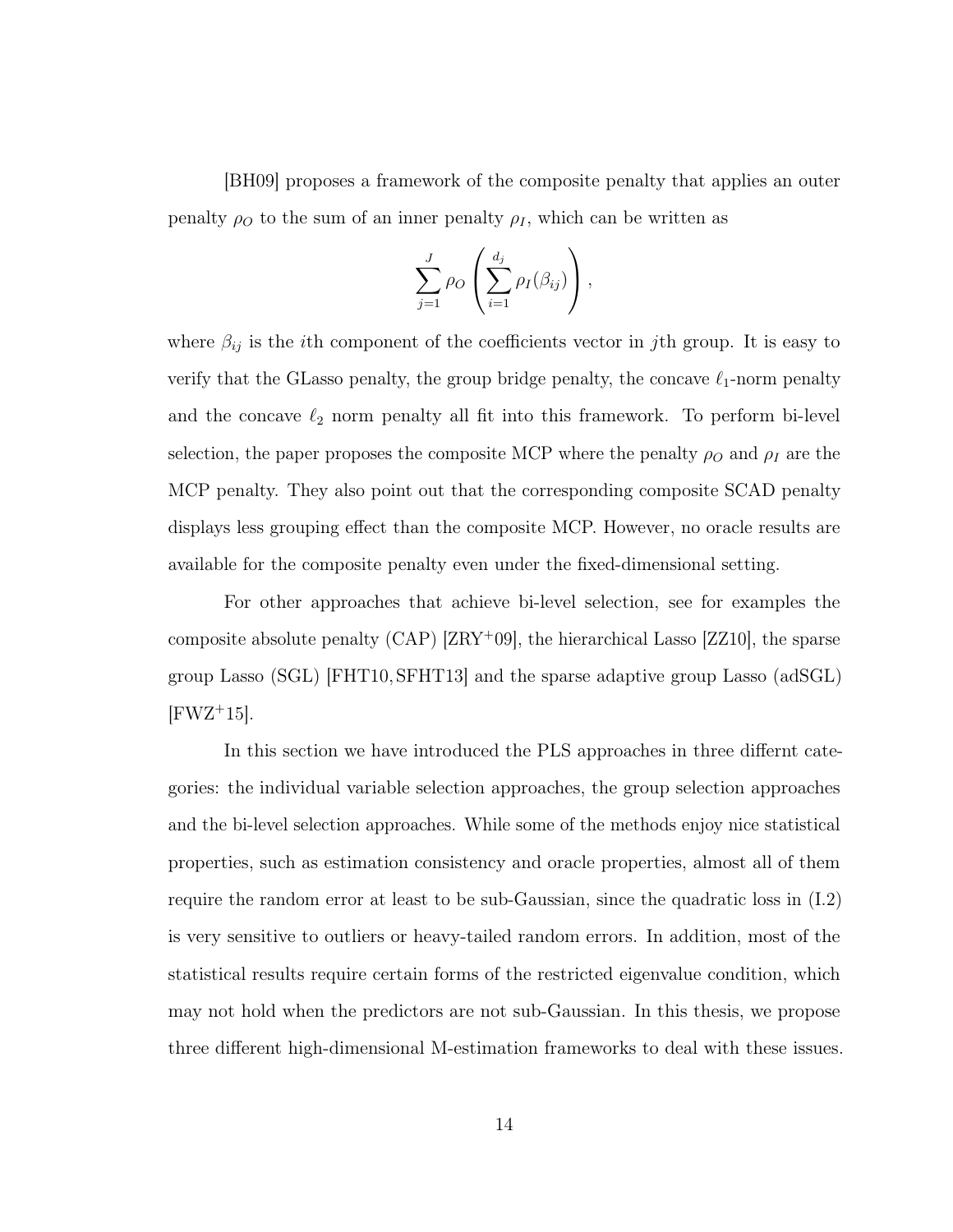From both the theoretical and computational aspects, we will show that our methods are robust to the irregular settings motioned in [I.1.](#page-9-1)

#### <span id="page-23-0"></span>I.3. Robust Penalized Regression Method

The need for robust methods in statistical inference is widely recognized. Especially in high-dimensional settings, the data unusually suffers from irregularities, such as data contamination or heavy-tailed errors. However, the Penalized Least Squares (PLS) methods are very sensitive to outliers and thus not able to provide robust variable selection and parameter estimation.

[\[Box53\]](#page-121-3) and [\[BA55\]](#page-120-4) first bring robustness into the statistical scene. Later [H<sup>+</sup>[64\]](#page-124-1), [\[Ham68\]](#page-124-5) and [\[Bic75\]](#page-121-4) lay the comprehensive foundation of the theory of robust statistics. In particular, Huber's seminal work  $|H^+64|$  establishes the asymptotic property of the M-estimators and proposes a minimax approach for constructing regression functions that are insensitive to deviations from normality. In addition to the classical concept of efficiency, [\[Ham68\]](#page-124-5) proposes the influential function to describe the local stability of an estimator in the presence of a small proportion of outliers. [\[DH83\]](#page-122-6) introduces the breakdown point, which represents the smallest amount of contamination that may cause an estimator to take on arbitrarily large aberrant values, to measure the global robustness of an estimator. Since then, many significant steps have been taken toward designing and analyzing robust statistical methods – notably in the work of the Least median of squares (LMS) [\[Rou84\]](#page-128-3), the Least-trimmed squares (LTS) [\[Rou84\]](#page-128-3), the S-Estimators [\[RY84\]](#page-128-4), the MM estimator [\[Yoh87\]](#page-131-6), among many others.

While the classical robust regression techniques ignore variable selection out of necessity, the advance of technologies on collecting and analyzing high-dimensional data has driven statisticians to work on penalized robust regression approaches. Consider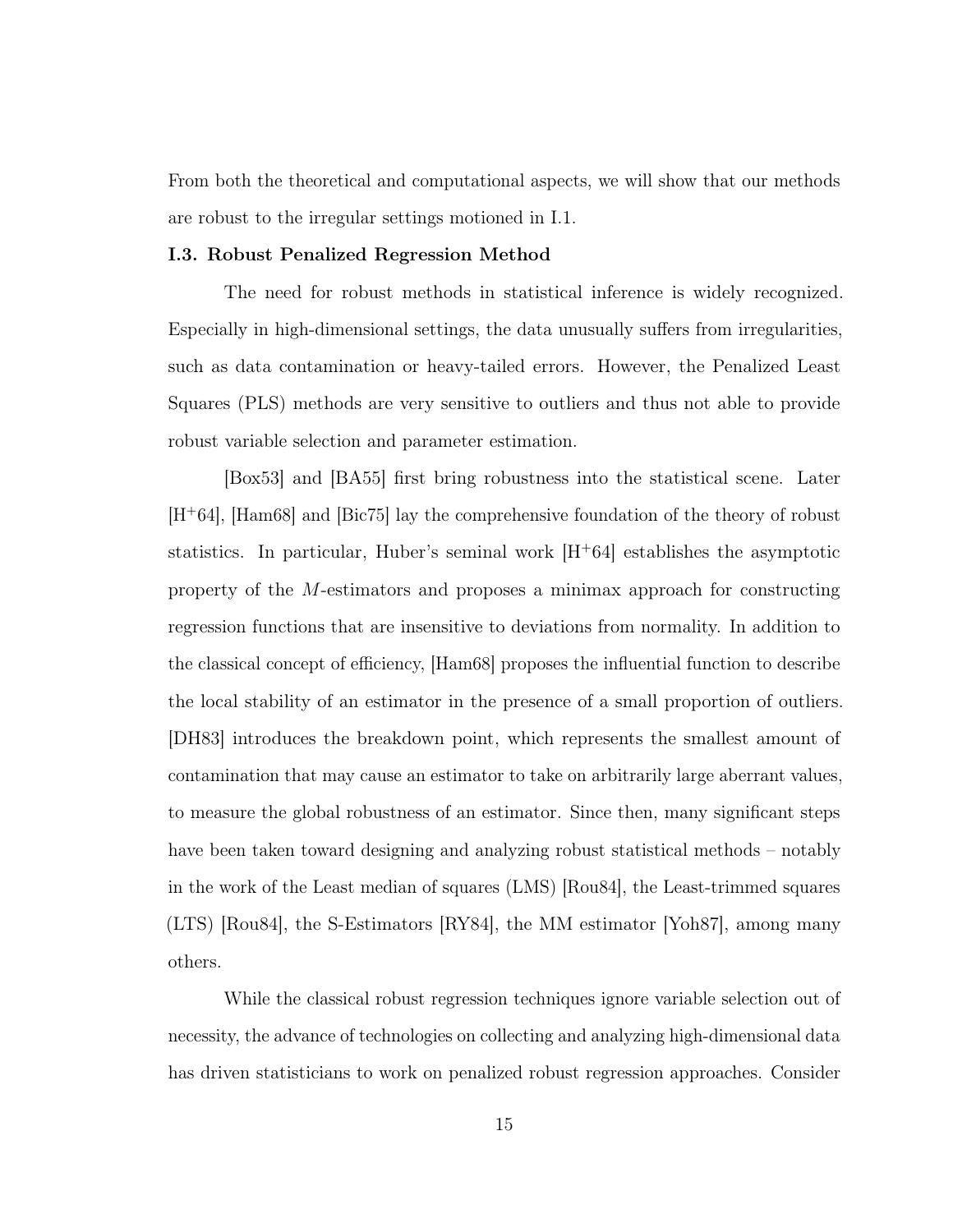a high-dimensional regression model in [\(I.1\)](#page-13-2), due to the sensitivity of the quadratic loss to heavy-tailed errors or outliers, a robust penalized selection and estimation procedure replaces the sum of squares loss in [\(I.2\)](#page-13-1) by a certain robust loss function . Hence, the corresponding robust estimator  $\hat{\boldsymbol{\beta}}$  takes the following form

$$
\hat{\boldsymbol{\beta}} = \underset{\boldsymbol{\beta} \in \mathbb{R}^p}{\operatorname{argmin}} \left\{ \mathcal{L}_n(\boldsymbol{\beta}; Z_1^n) + \rho_{\lambda}(\boldsymbol{\beta}) \right\},\tag{I.5}
$$

where  $\mathcal{L}_n(\boldsymbol{\beta}; Z_1^n)$  is the empirical loss function,  $Z_1^n = \{Z_1, Z_2, \cdots, Z_n\}$  denote a collection of *n* samples and  $Z_i = (\mathbf{x}_i, y_i)$  for  $i = 1, \dots, n$ . Note that a penalized robust procedure is characterized by its loss function  $\mathcal{L}_n(\beta; Z_1^n)$  and the penalty function encourages a certain sparsity on the parameter vector  $\beta$ . Compared to the sum of squares loss, a robust loss function is able to accommodate the data's irregularity and the model misspecification. For the rest of this section, we will review some widely used penalized robust approaches.

#### I.3.1. Penalized Quantile Regression and Its Variants

Since its inception in [\[KBJ78\]](#page-125-6), the quantile regression (QR) has become a significant and broadly used technique to study the conditional quantiles of a response variable. A penalized quantile regression estimator consider the loss function as follows

$$
\mathcal{L}_n(\boldsymbol{\beta}; Z_1^n) = \sum_{i=1}^n \rho_{\tau}(y_i - \mathbf{x}_i^T \boldsymbol{\beta}),
$$

where  $\rho_{\tau}(u) = u\{\tau - I(u < 0)\}\)$  is the check function of [\[KBJ78\]](#page-125-6) at a given quantile level  $0 < \tau < 1$ . Suppose the random error  $\epsilon_i$  in [\(I.1\)](#page-13-2) satisfies  $P(\epsilon_i \le 0|\mathbf{x}_i) = \tau$  and we ignore the intercept for brevity here. Hence,  $x^T\beta^*$  becomes the 100 $\tau$ % quantile of the response y given **x**. In fact,  $\beta^*$  is the population minimizer of the check function

$$
\boldsymbol{\beta}^* = \operatorname*{argmin}_{\boldsymbol{\beta} \in \mathbb{R}^p} E_{y|\mathbf{x}}[\rho_\tau(y - \mathbf{x}^T \boldsymbol{\beta})].
$$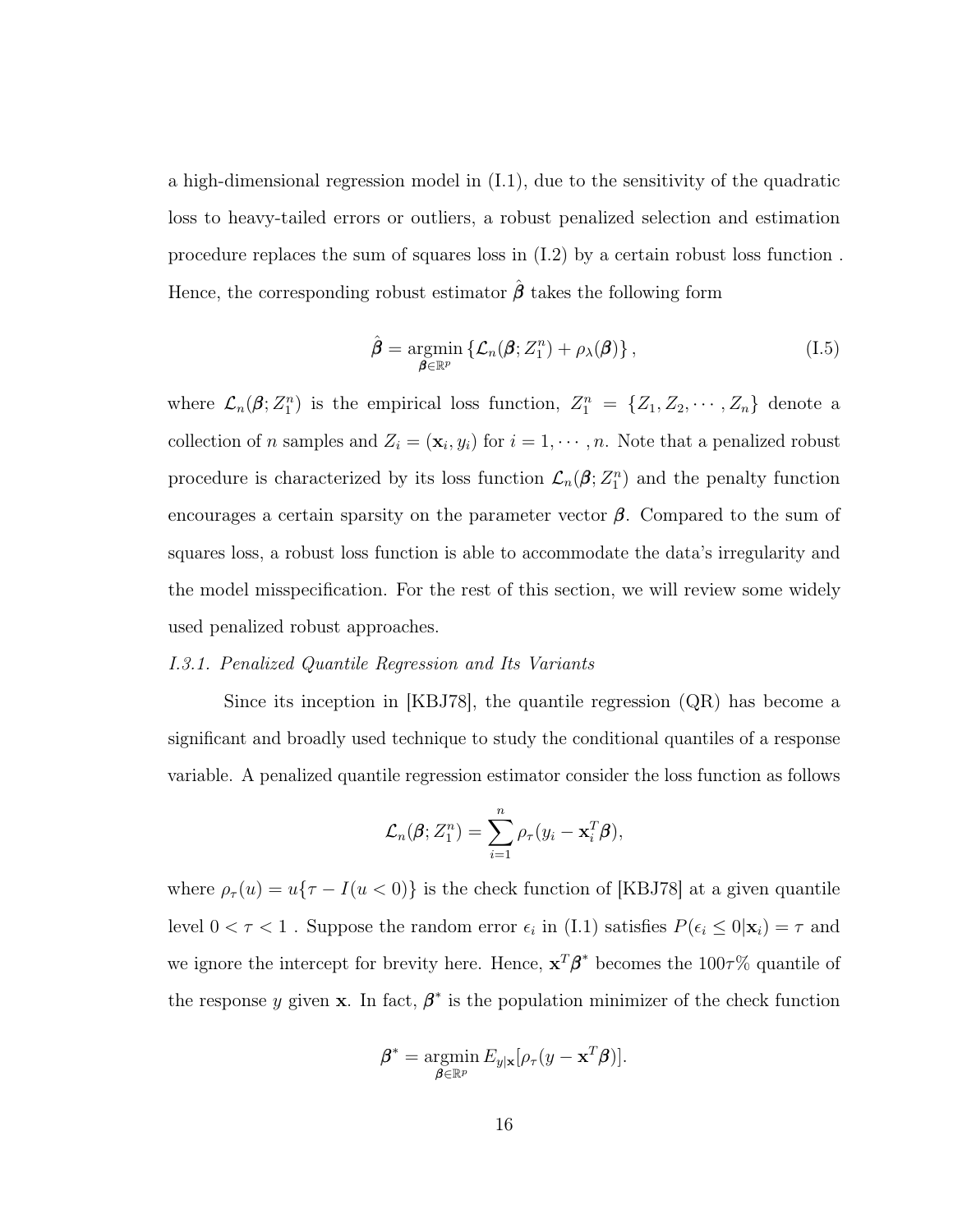Compared to the least squares procedures, robust procedures based on the QR is more resistant to the outliers and the influential points in the response measurement. Theirs unique advantages also lie in the capability to capture data heteroscedasticity through estimates on different quantiles.

The penalized QR approaches have been extensively studied for the last decades. [\[Koe04\]](#page-126-5) applies the  $\ell_1$ -norm quantile regression ( $\ell_1$ -QR) for longitudinal data to encourage sparsity in estimating the random effect. [\[LZ08\]](#page-127-3) proposes an efficient algorithm to compute the solution path of the  $\ell_1$ -QR. [\[WL09\]](#page-130-4) establishes oracle properties of the SCAD and adaptive-Lasso penalized QR for fixed dimension p.  $|BC^+11|$  investigates the  $\ell_1$ -QR in a high-dimensional setting. They show the estimator is consistent at a near-oracle rate and provide sufficient conditions under which the selected model includes the true model, uniformly over a compact set of quantile indices. [\[WWL12\]](#page-131-7) considers non-convex penalized QR in an ultra-high dimensional sparse model and demonstrates that the oracle estimator is a local minimum of the non-convex penalized QR, under certain mild assumptions on the error distribution. [\[FFB14\]](#page-122-7) proposes a weighted  $\ell_1$ -QR estimator and constructs its oracle results and asymptotic normality in an ultra-high dimensional setting.

To obtain a more comprehensive understanding of the response-predictors relationship, [\[ZY08a\]](#page-132-9) proposes the simultaneous multiple QR (SMQR) method to estimate multiple conditional qunatiles jointly, of which the loss function is

$$
\sum_{k=1}^K \sum_{i=1}^n \rho_{\tau_k}(y_i - \mathbf{x}_i^T \boldsymbol{\beta}^{(k)}).
$$

Here  $\boldsymbol{\beta}^{(k)}=(\boldsymbol{\beta}_1^{(k)})$  $\mathcal{L}_1^{(k)}, \beta_2^{(k)}, \cdots, \beta_p^{(k)})^T$  be the coefficients vector from the  $\tau_k$  conditional quantile function of y given **x** for  $k = 1, 2, \dots, K$ . Note that the above loss function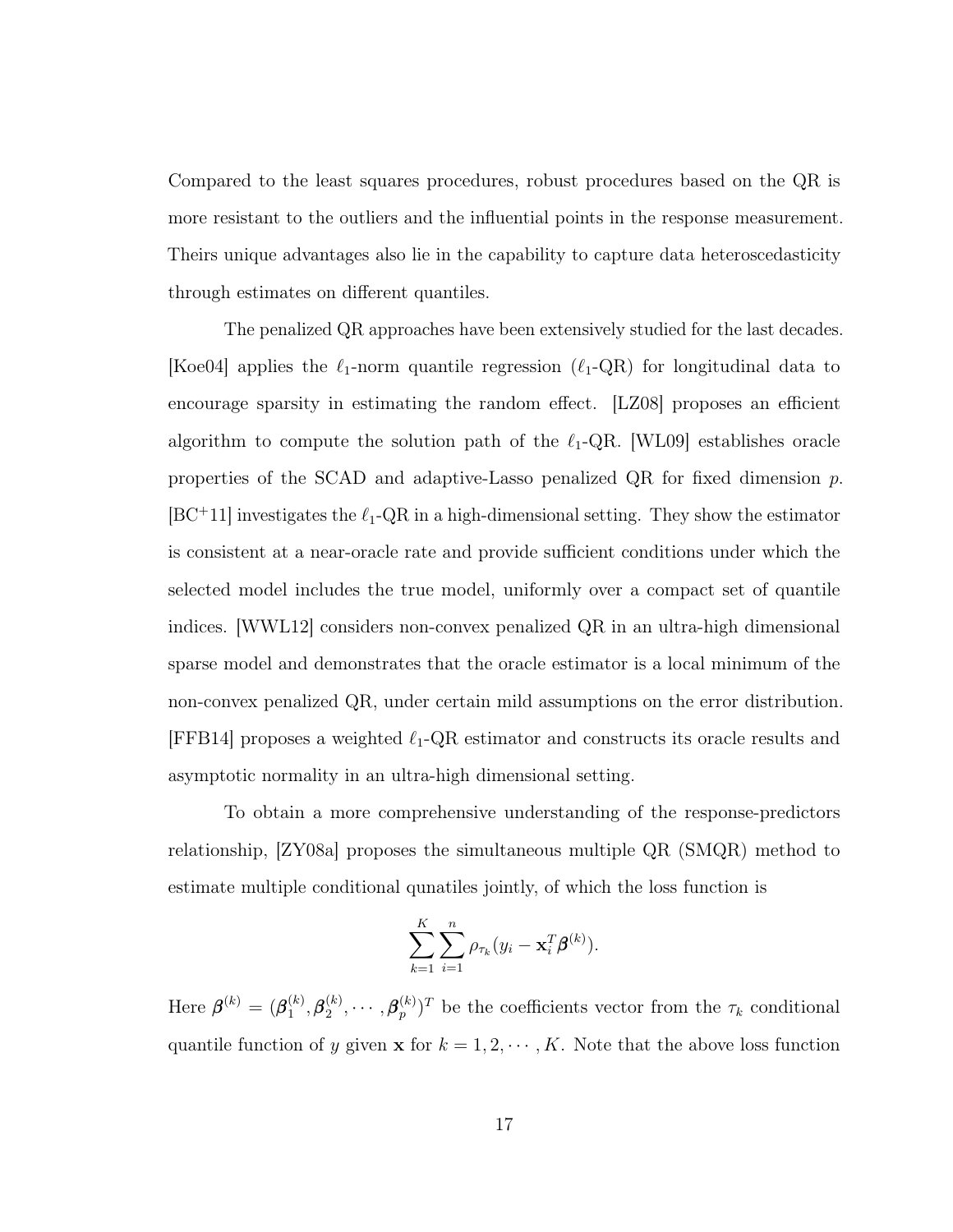reduces to the check function when  $K = 1$ . [\[ZY08a\]](#page-132-9) penalizes the above loss function by a norm of the coefficient matrix that encourages the column-wise sparsity, of which the penalty is defined as

$$
\rho_{\lambda}(\boldsymbol{\beta}) = \lambda \sum_{j=1}^{p} \max_{k} \{|\boldsymbol{\beta}_{j}^{k}|\}.
$$

Note that the SMQR method is preferable only when it is reasonable to assume the same subset of the predictors are associated with multiple conditional quantile of the response.

[ZY<sup>+</sup>[08b\]](#page-132-10) proposes an adaptive-lasso-penalized composite quantile regression (ACQR) procedure. In that paper the conditional  $100\tau\%$  quantile of Y given  $\mathbf{x} = \mathbf{x}_i$ is assumed to be

$$
\sum_{j=1}^p x_{ij}\boldsymbol{\beta}_j^* + b_{\tau}^*,
$$

where  $b^*_{\tau}$  is the 100 $\tau$ % quantile of  $\epsilon$  and uniquely defined for any  $0 < \tau < 1$ . The loss function for the ACQR method takes the form

<span id="page-26-0"></span>
$$
\sum_{k=1}^{K} \sum_{i=1}^{n} \rho_{\tau_k} (y_i - b_{\tau_k} - \mathbf{x}_i^T \boldsymbol{\beta}).
$$
 (I.6)

They show that the ACQR method works well for the data contaminated with outliers or generated from infinite-variance errors for fixed-dimensional settings. A weighted version of [\(I.6\)](#page-26-0) is proposed by [\[BFW11\]](#page-121-6) termed as the composite quasi-likelihood approaches. Considering the high-dimensional linear model, the loss function of [\[BFW11\]](#page-121-6) is defined as

$$
\sum_{k=1}^K \sum_{i=1}^n w_k \rho_k (y_i - \mathbf{x}_i^T \boldsymbol{\beta}),
$$

where  $\rho_1, \dots, \rho_K$  are the convex functions and  $w_1, \dots, w_K$  are constant weights chosen to minimize the asymptotic variance of the resulting estimator. From the perspective of non-parametric statistics, the convex functions  $\rho_1, \dots, \rho_K$  can be viewed as the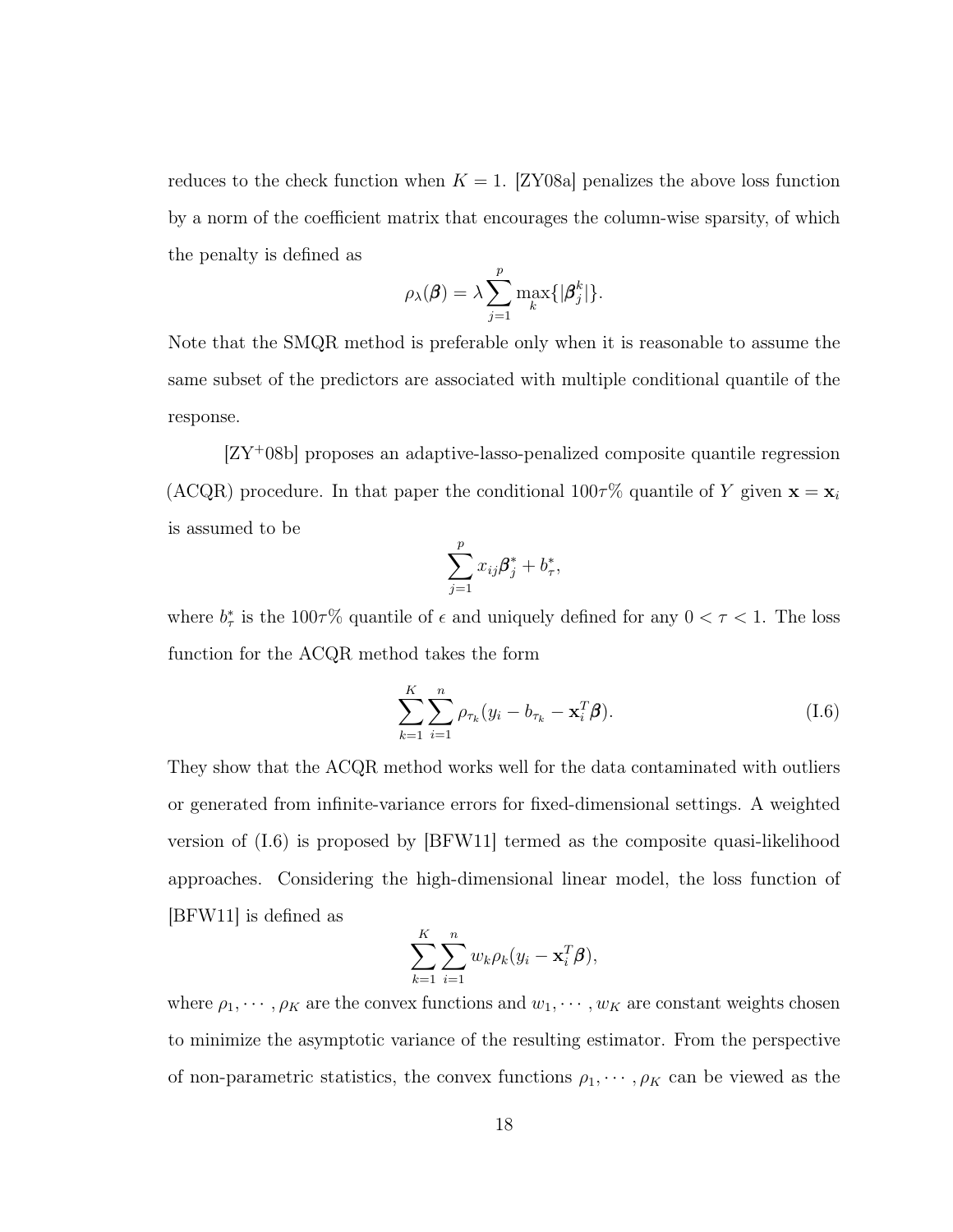basis functions used to approximate the unknown log-likelihood function of the error distribution. With the weighted  $\ell_1$  penalty to alleviate the bias generated by the  $\ell_1$  penalty, they show that the proposed estimator enjoys selection consistency and estimation efficiency for the true non-zero parameters, under certain mild conditions.

It is worth noting that the QR regression becomes the least absolute deviation (LAD) regression when we choose the quantile level  $\tau = 0.5$  in the check function. The LAD loss function is defined as follows

$$
\sum_{i=1}^n |y_i - \mathbf{x}_i^T \boldsymbol{\beta}|.
$$

The LAD regression estimates the conditional median function and is well known for its robustness to outliers in the response or heavy-tail errors.

Penalized LAD regression methods haven been studied to perform simultaneous robust estimation and variable selection. [\[WLJ07\]](#page-130-5) shows that in low-dimensional setting, the LAD-Lasso estimator has the same asymptotic efficiency as the unpenalized LAD estimator obtained under the true model. GH10 provides sufficient conditions under which the LAD-Lasso enjoys the estimation and selection consistency in a sparse high-dimensional regression model. [\[Ars12\]](#page-120-5) proposes the weighted LAD-Lasso to address the problem that the LAD-Lasso is not resistant to outliers in covariates. They apply the LAD-Lasso to the transformed data set  $(w_i y_i, w_i \mathbf{x}_i)$  for  $i = 1, \dots, n$ where the weights  $w_i$  are computed using a certain robust distant in covariates. [\[Wan13\]](#page-130-0) shows that the LAD-Lasso achieves the near-oracle risk performance with a nearly universal penalty parameter and also establishes its sure screening property for high-dimensional settings.

The penalized QR methods are attractive in that they are resistant to heavy-tail errors or outliers while enjoying oracle results if an appropriate penalty function is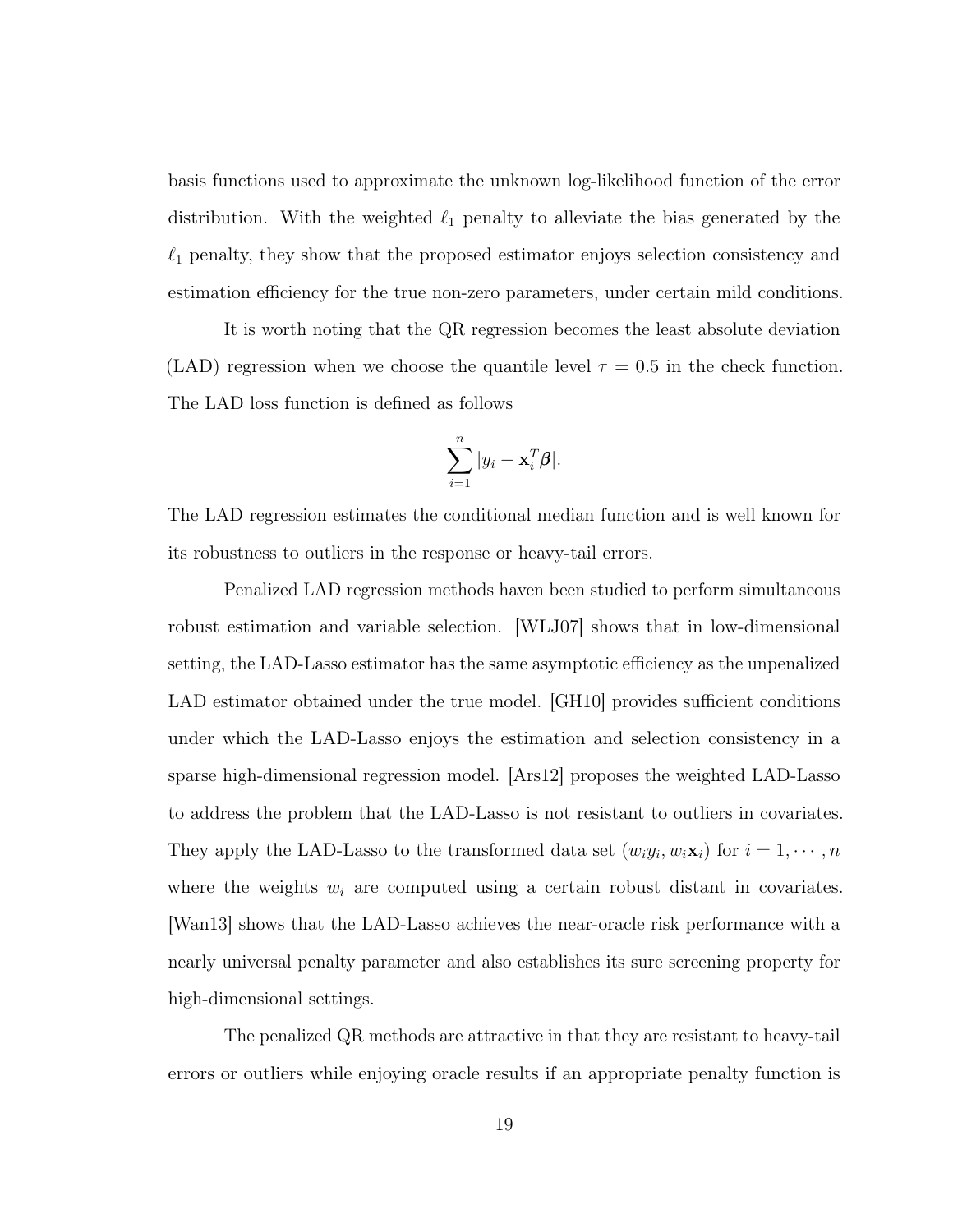used. They can also capture the data heterocedasticity by jointly estimating multiple conditional quantiles. The main drawback is that they essentially provide the median (quantile) regression instead of mean regression. Using quantile approaches may generate bias respective to the mean estimation when the underlying error distribution is not symmetric. Hence, the penalized QR methods are not applicable in robust high-dimensional regression when the mean estimation is still of interest.

#### I.3.2. Penalized Robust M-estimator

Define  $t_i = y_i - \mathbf{x}_i^T \boldsymbol{\beta}$  as the residual for the *i*th observation. Recall the PLS method considers the loss function  $\sum_{i=1}^{n} t_i^2$ , which produces an unstable result if outliers occur in the data. To reduce the effect of outliers or heavy-tail errors,  $[H<sup>+</sup>64]$  $[H<sup>+</sup>64]$ proposes to replace the squared loss by another function of residuals, yielding

<span id="page-28-0"></span>
$$
\sum_{i=1}^{n} l(t_i),
$$
 (I.7)

where  $l : \mathbb{R} \to \mathbb{R}$  is the residual function or the loss function. [\[God60\]](#page-124-6) shows that choosing a loss function l proportional to log  $f_{\beta}(\mathbf{x}, y)$  is the best choice, where  $f_{\beta}(\mathbf{x}, y)$  is the density function of observations.  $|H^+64|$  further derives the optimal minimax function l when the model  $f_{\beta}(\mathbf{x}, y)$  is only approximately true and calls the solution in minimizing [\(I.7\)](#page-28-0) an M-estimator. The least squares method takes  $l(t) = t^2$  and the LAD method takes  $l(t) = |t|$ , which are special cases of M-estimators. Note that for some M-estimators, the residual function is applied to a scaled residual instead, such as  $l(t_i/\hat{s})$ , where the scale estimator  $\hat{s}$  can be obtained from a certain robust procedure. We omit it in this introduction for the sake of brevity.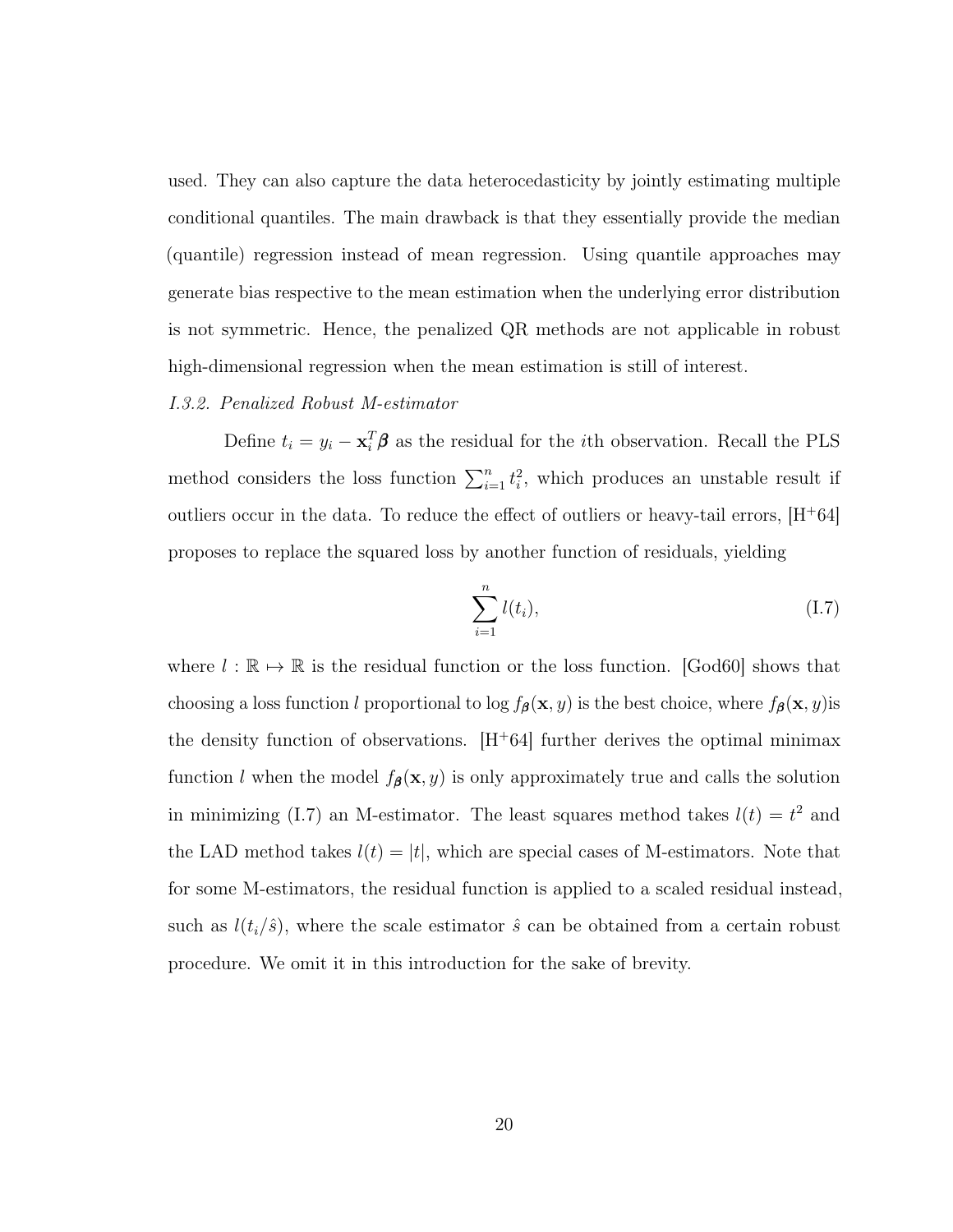The penalized robust M-estimation approaches have become very popular in robust variable selection and estimation since the last decade. [\[LLZ](#page-126-0)<sup>+</sup>11] points out that LAD approaches suffer a loss of efficiency for normally distributed data and proposes the following loss function with concomitant scale parameter s

<span id="page-29-0"></span>
$$
\mathcal{L}_H(\beta, s) = \begin{cases} ns + \sum_{i=1}^n l_\gamma \left( \frac{y_i - \mathbf{x}_i^T \beta}{s} \right) s & \text{for } s > 0, \\ 2M \sum_{i=1}^n |y_i - \mathbf{x}_i^T \beta| & \text{for } s = 0, \\ +\infty & \text{for } s < 0, \end{cases}
$$
(I.8)

where the residual function  $l_{\gamma}$  with  $\gamma > 0$  is the Huber loss function in [H<sup>+</sup>[64\]](#page-124-1)

<span id="page-29-1"></span>
$$
l_{\gamma}(t) = \begin{cases} t^2 & \text{for } |t| \le \gamma, \\ 2\gamma|t| - \gamma^2 & \text{for } |t| > \gamma. \end{cases}
$$
 (I.9)

Note that  $\gamma$  controls the robustness of the Huber loss in that  $l_{\gamma}$  applies the quadratic function to smaller errors and the absolute function to larger errors. By combing the adaptive Lasso penalty with the loss function in  $(I.8)$ ,  $|LLZ+11|$  shows that the proposed estimator is resistant to the heavy-tailed errors or outliers in response and enjoys oracle properties for fixed dimension p.

[\[WJHZ13\]](#page-130-6) proposes a class of penalized regression estimators based on the exponential squared loss, of which the residual function is defined as follows

$$
l_{\gamma}(t) = 1 - \exp\left\{-t^2/\gamma\right\},\,
$$

Similarly,  $\gamma > 0$  is a tuning parameter that controls the degree of robustness for the estimators. In particular, when  $\gamma$  is large, the summand can be approximated as the quadratic loss and thus the proposed estimator behaves similarly to the PLS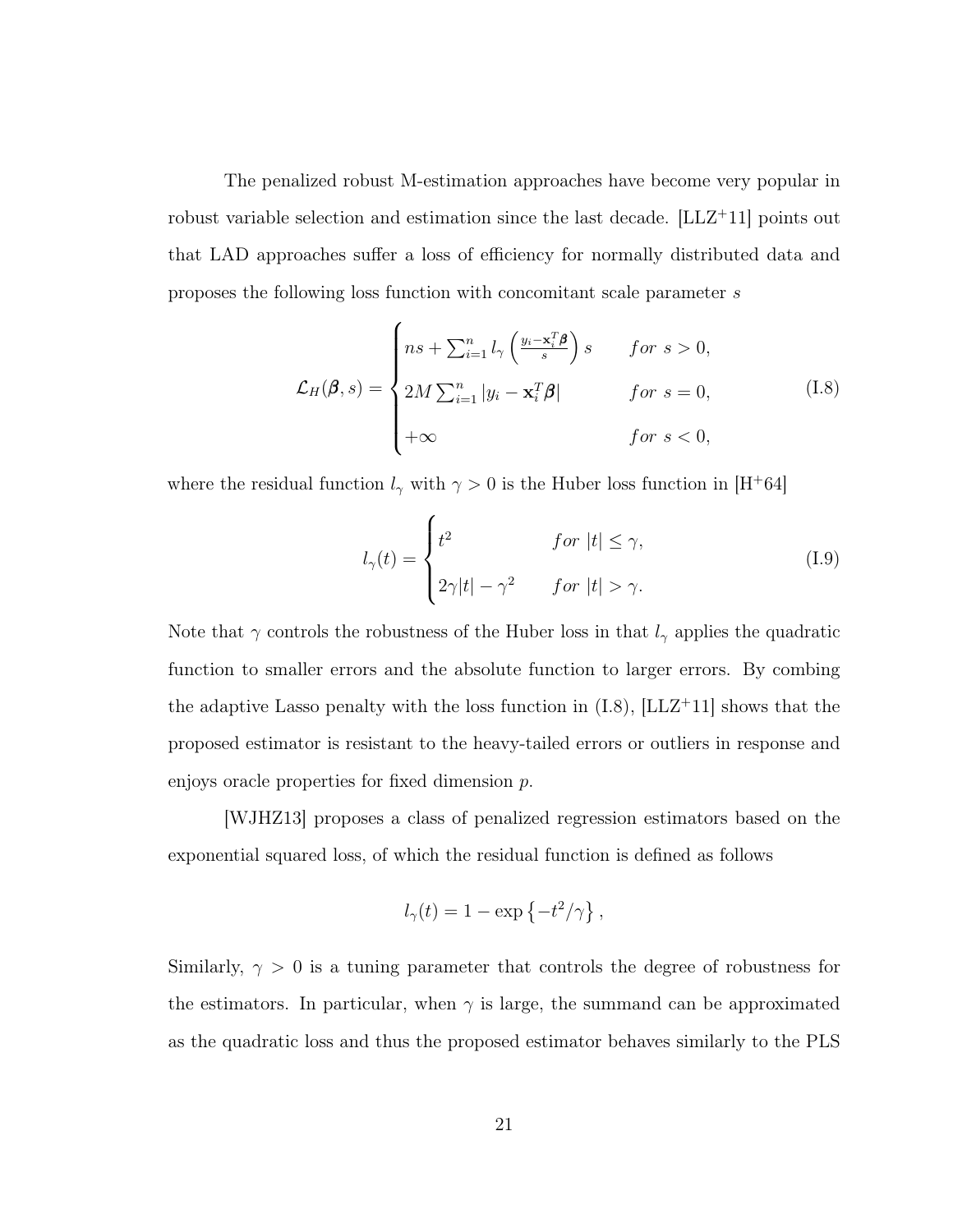estimator. For a small  $\gamma$ , the observation with large residual yields a bounded loss and therefore has a limited effect on the estimator of  $\beta^*$ . [\[WJHZ13\]](#page-130-6) establishes the root-n consistency and oracle properties under defined regularity conditions for fixed dimension p. They also demonstrate that the proposed estimators achieve the highest breakdown point of 1/2 and bounded influence functions with respect to the outliers in either the response or the covariates.

[\[CRW18\]](#page-122-8) proposes a robust Lasso regression method using Tukey's biweight criterion, of which the residual function takes the form

$$
l_{\gamma}(t) = \begin{cases} \frac{\gamma^2}{6} \left\{ 1 - \left[ 1 - \left(\frac{t}{\gamma}\right)^2 \right]^3 \right\} & \text{for } |t| \leq \gamma, \\ \frac{\gamma^2}{6} & \text{for } |t| > \gamma. \end{cases}
$$

Here  $\gamma > 0$  controls the robustness of the estimator by truncating the residuals that are larger than  $\gamma$  to the constant  $\frac{\gamma^2}{6}$  $\frac{\gamma^2}{6}$ , and therefore the impact of the corresponding observation is alleviated. [\[CRW18\]](#page-122-8) proposes estimator is applied to high-dimensional data where  $p > n$  but the corresponding statistical properties are not available.

The above mentioned robust residual function  $l_{\gamma}$  all share the same characteristics such that their derivative, denoted by  $\psi_{\gamma}$ , are bounded. It has been shown that the influential function [\[Ham68\]](#page-124-5) of M-estimators, which measures the influence of an observation on the value of estimated parameter, is proportional to its derivative function  $\psi_{\gamma}$ . Hence, the bounded  $\psi_{\gamma}$  alleviates the impact of observations with large residuals and achieves robustness with respect to outlier in the response or heavy-tailed errors. Compared to other loss functions, the Huber loss function is more advantageous in that its convexity yields unique minimization and more stable computations. However, the non-convex loss function, e.g. the exponential loss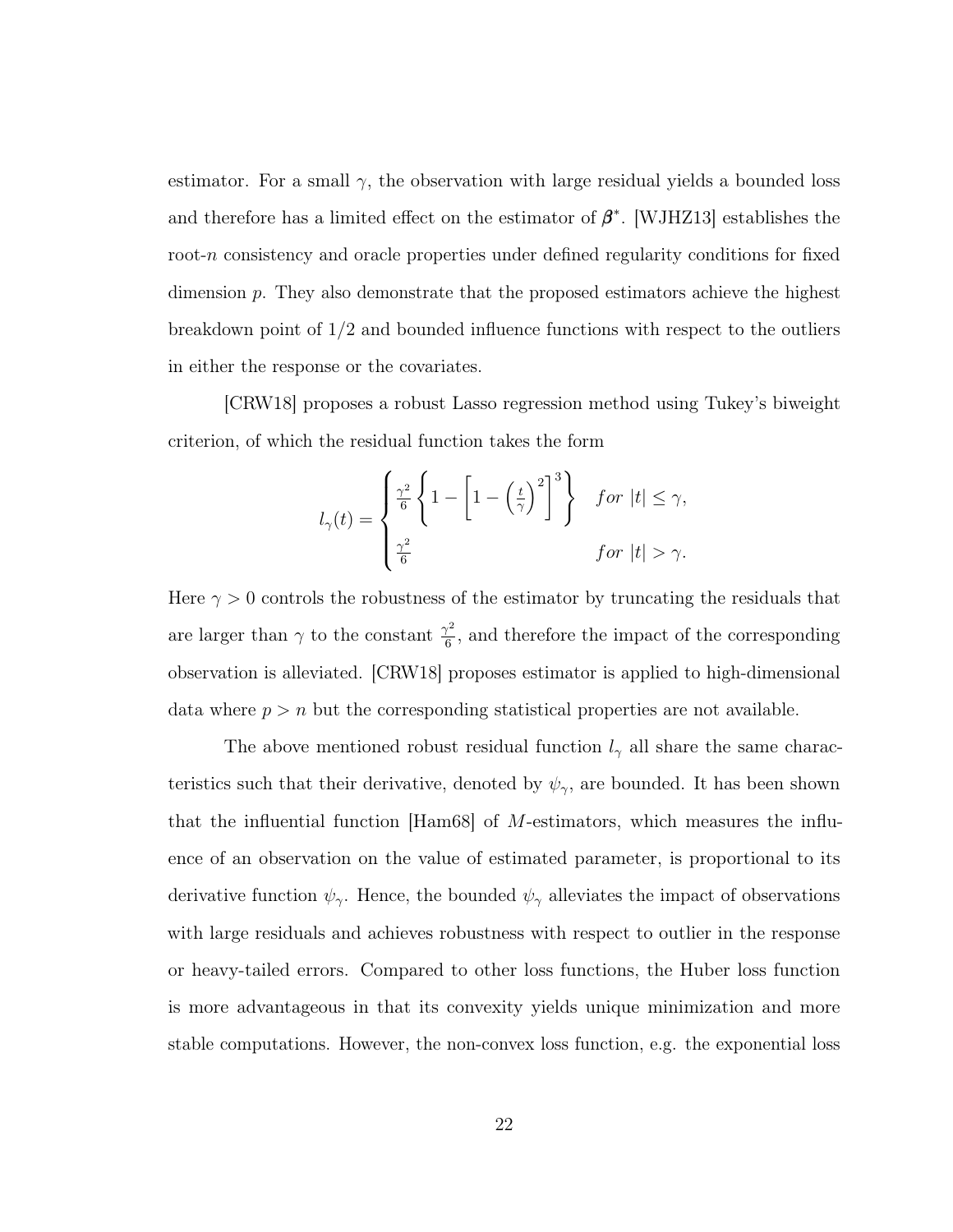function and Tukey's biweight loss function, may achieve stronger robustness through producing redescending M-estimators. In the robust regression literature, we call an M-estimator redescending if the derivative function  $\psi_{\gamma}$  becomes 0 or decreases to 0 smoothly for all residual greater at some points. In that case, large residuals can be downweighted or ignored completely. See [\[Mul04\]](#page-127-4) and [\[SMS08\]](#page-129-5) for more discussions.

[\[NRW](#page-128-5)+12] proposes a unified framework of penalized M-estimator for highdimensional data analysis. They provide sufficient conditions under which the penalized M-estimator is consistent at a certain optimal rate. But they do not provide the oracle properties and require the loss function to be convex. [\[Loh17\]](#page-126-6) establishes the local estimation consistency and oracle properties for a framework of high-dimensional M-estimators, which allows both the loss function and the penalty function to be non-convex. Although their results are applicable for the heavy-tailed distribution and/or outliers in additive errors and covariates, they do not address the issue of asymmetry and heteroscedasticity.

#### I.3.3. Outlier Detection for High-dimensional Data Analysis

The presence of outliers may result in biased estimation, model misspecification and misleading predictions. While all the above mentioned approaches perform direct robust estimation against outliers, it is also nature to detect and remove outliers before fitting regression models. Typical approaches for outlier diagnostics are based on refitting the regression model after deleting one case at a time [\[AS03\]](#page-120-6), These diagnostic methods are helpful in the discovery of outliers, including Cook's distance [\[Coo77\]](#page-122-9), studentized residuals [\[Pop76\]](#page-128-6) and jackknifed residuals [\[VR13\]](#page-129-6), among many others. For high-dimensional models, [\[ZLL](#page-132-0)<sup>+</sup>13] proposes a diagnosis measure called High-dimension Influence Measure (HIM), that uses a marginal correlation to measure observation's influence. [\[WL17\]](#page-130-7) uses outlier detection measures based on distance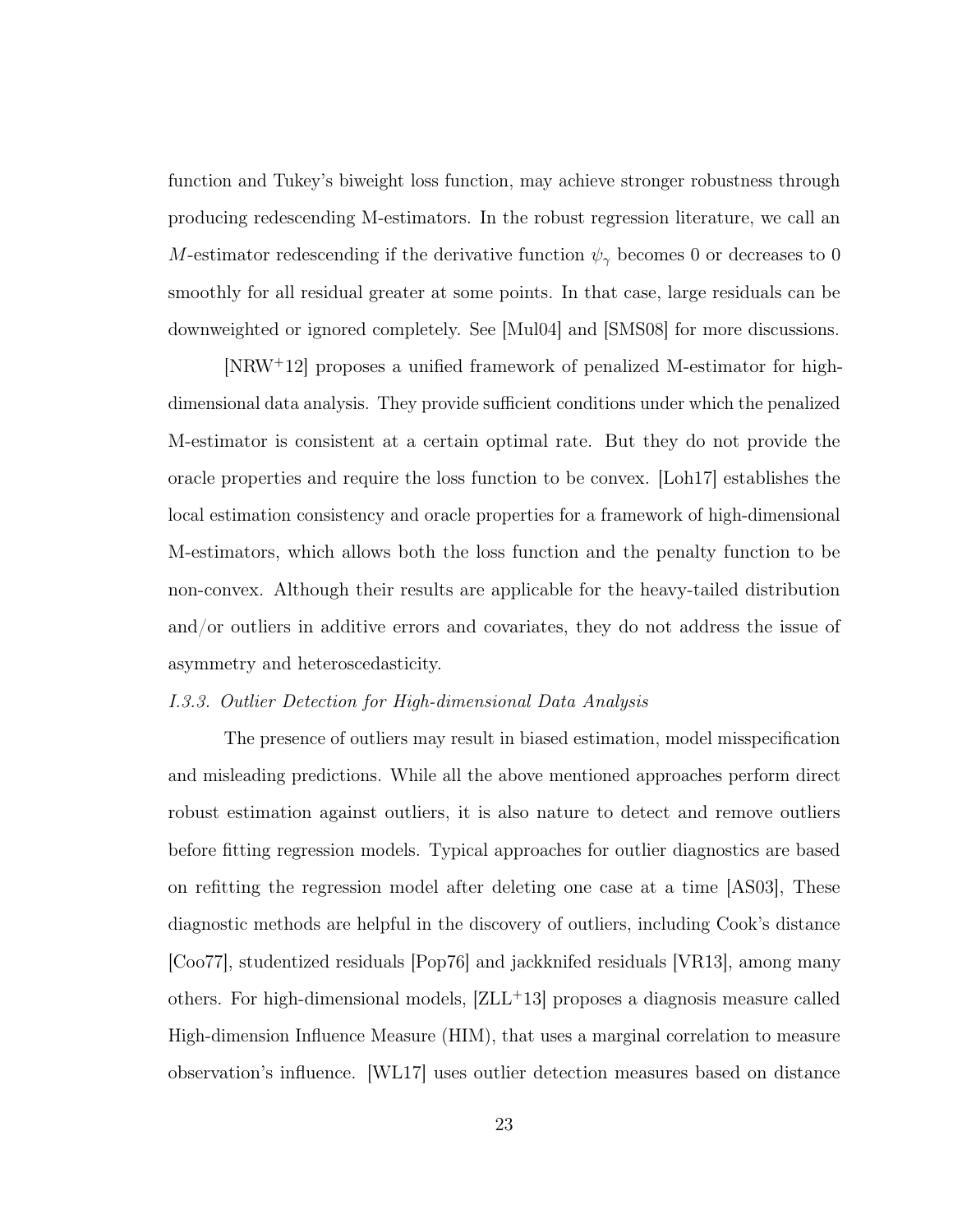correlation. The work of [\[RRSY19\]](#page-128-7) studies a few measures for gauging the influence of an observation on Lasso model selection. However, these methods only focus on single-case diagnostics. To deal with multiple influential observations that give rise to the "masking" and "swamping" effects, [\[ZLNL19\]](#page-132-11) studies two extreme statistics based on a marginal-correlation-based influence measure. [\[WLCL18\]](#page-130-8) proposed to obtain a clean set using the sure independence screening method and the least trimmed squares regression estimates, followed by the multiple outliers detection through testing procedures.

Another line of research focuses on simultaneous outlier detection and robust estimation via the penalized regression in high-dimensional regression models. Consider the following mean-shift linear regression model

$$
y_i = \mathbf{x}_i^T \boldsymbol{\beta} + \theta_i + \epsilon_i, \quad 1 \leq i \leq n,
$$

where the mean-shift parameter  $\boldsymbol{\theta} = (\theta_1, \dots, \theta_n)^T$  is assumed to be sparse that  $\theta_i$  is non-zero only when the observation  $i$  is an outlier. [\[LMJ07\]](#page-126-7) proposes the robust Lasso estimator which takes the form

<span id="page-32-0"></span>
$$
(\hat{\boldsymbol{\beta}}, \hat{\boldsymbol{\theta}}) = \underset{\boldsymbol{\beta} \in \mathbb{R}^p, \boldsymbol{\theta} \in \mathbb{R}^n}{\operatorname{argmin}} \left\{ \sum_{i=1}^n (y_i - \mathbf{x}_i^T \boldsymbol{\beta} - \theta_i) + \lambda_1 \sum_{j=1}^p |\beta_j| + \lambda_2 \sum_{i=1}^n |\theta_i| \right\}.
$$
 (I.10)

The above Lasso penalties encourage the sparsity on both  $\beta$  and  $\theta$ . Hence, the proposed estimator performs simultaneous outlier detection and variable selection. [\[SO12\]](#page-129-7) consider a general penalty function on  $\theta$  and propose the so-called Θ-IPOD estimator

$$
\hat{\boldsymbol{\theta}} = \underset{\boldsymbol{\theta} \in \mathbb{R}^n}{\text{argmin}} \left\{ \sum_{i=1}^n (y_i - \mathbf{x}_i^T \boldsymbol{\beta} - \theta_i) + \lambda_2 \sum_{i=1}^n \rho(\theta_i) \right\},\,
$$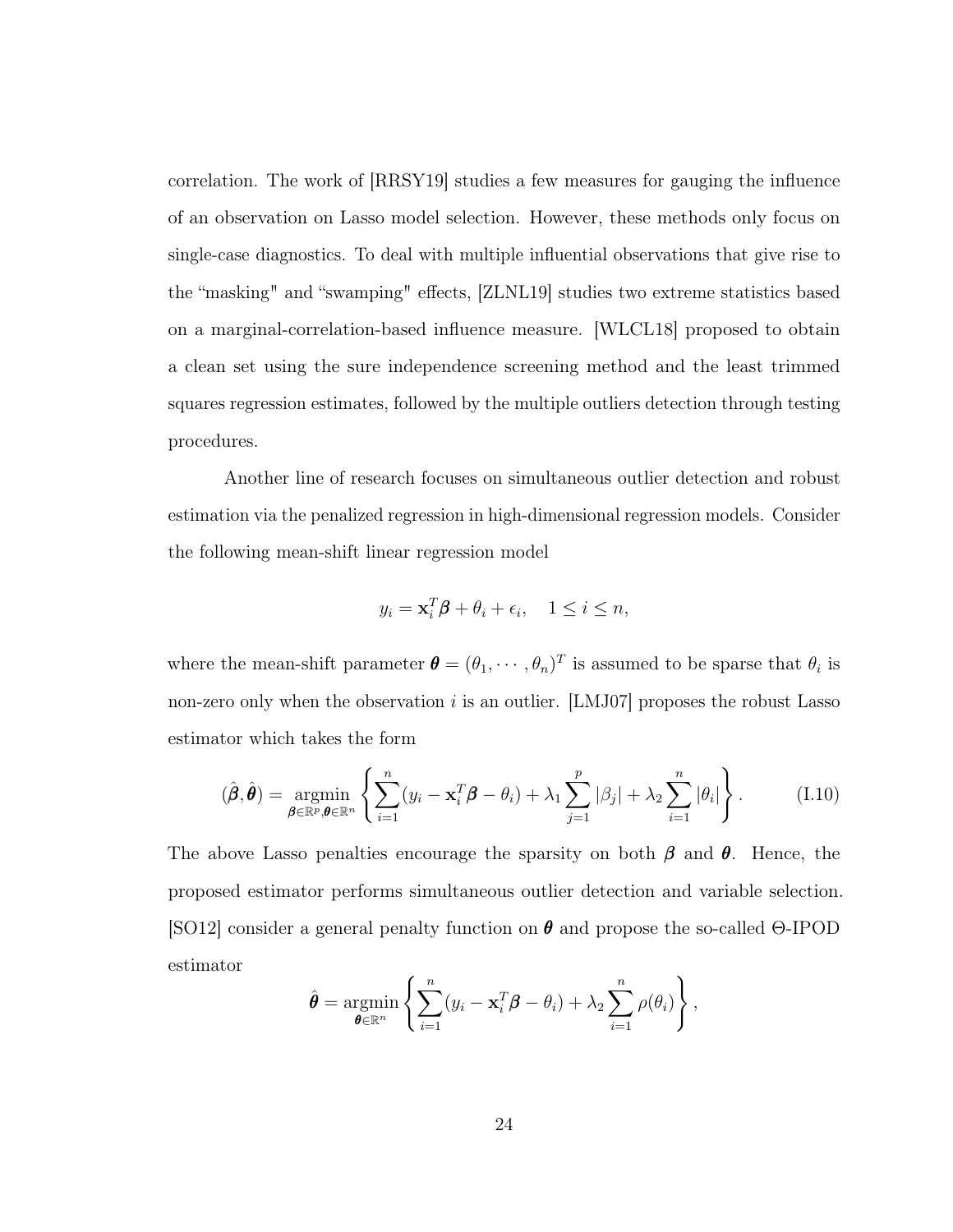where  $\rho : \mathbb{R} \to \mathbb{R}$  is a penalty function that encourages sparsity on  $\theta$  and is allowed to be non-convex. The authors established the connection between the Θ-IPOD estimators and M-estimators. They also applied their estimator to high-dimensional data by considering the sparsity on both  $\beta$  and  $\theta$ . [\[XJ13\]](#page-131-8) proposes the sparse robust outlier shrinkage (SROS) estimator which applies the adaptive Lasso penalty and the weighted ridge penalty on  $\beta$  and  $\theta$ , respectively. They show that the SROS estimator enjoys the selection consistency and preserves full asymptotic efficiency for normal data in low-dimensional settings. [\[NT12\]](#page-128-8) demonstrates that the estimator in [\(I.10\)](#page-32-0) can faithfully recover both the parameter vector  $\beta$  and  $\theta$  under certain conditions. [\[KBW18\]](#page-126-8) modifies the estimator in [\(I.10\)](#page-32-0) by applying the adaptive Lasso penalty on the mean-shift parameter and developed nice theoretical properties for their approach. I.3.4. Robust High-dimensional Asymmetric Data Analysis

Ever since  $|H^+64|$  implies that the location estimation based on Huber's method is possibly biased for fixed asymmetric contamination, lots of effort have been made in robust statistics that deal with asymmetric data. Consider a distribution function that is governed by the standard normal density on the set  $[-d, d]$  and is otherwise arbitrary, [\[Col76\]](#page-121-7) studies a class of M-estimator with continuous skew-symmetric  $\psi$  functions that vanish outside a certain set  $[-c, c]$  and establishes the estimation consistency. For M-estimation in linear regression model, [\[Car79,](#page-121-0) [CW88\]](#page-122-1) address that the data asymmetry does not affect the slope estimation asymptotically when the error and covariates distributions are independent. However, the case of asymmetric and heteroscedastic errors was not well addressed. While transformation methods (e.g. [\[BC64\]](#page-121-8)) are extensively used to obtain symmetric and homogeneous errors, such transformations may not exist when both asymmetry and heteroscedasticity are present. Moreover, transformations essentially modify the relationship between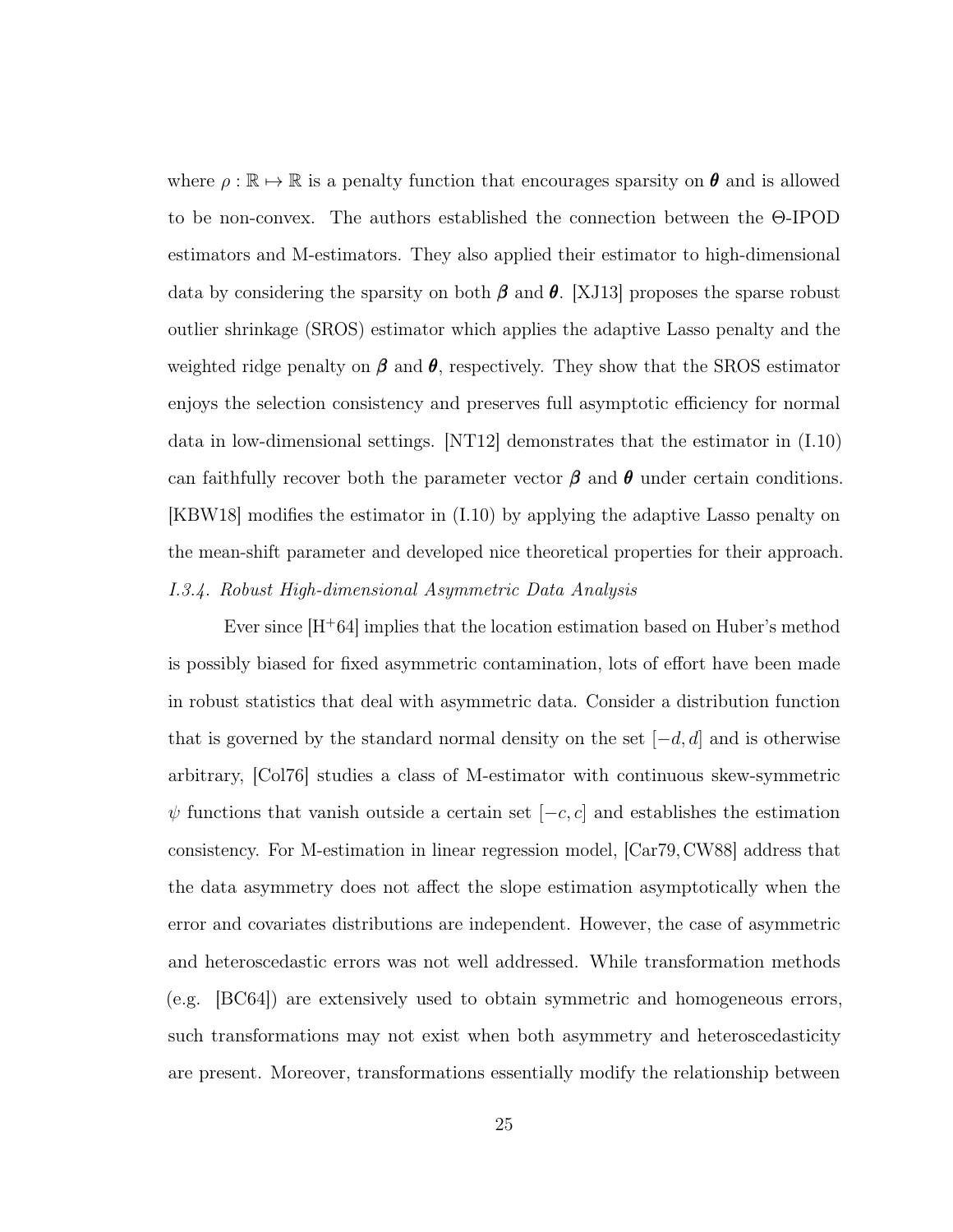the response and covariates and thus alter the original problem. [\[Wil97\]](#page-130-9) proposes a regression method based on modeling the error distribution using the  $S_U$  distribution in [\[Joh49\]](#page-125-7). But the method is not appropriate for inferences on the slop parameters in the presence of both data asymmetry and heteroscedasticity.

Recently, [\[XC18\]](#page-131-9) proposes a modify Huber function (MHF) to deal with asymmetric data as follows

$$
l_{m_1,m_2}(t) = \begin{cases} m_1 t - \frac{1}{2} m_1^2 & \text{for } t \le m_1, \\ \frac{1}{2} t^2 & \text{for } m_1 < u < m_2, \\ m_2 t - \frac{1}{2} m_2^2 & \text{for } t \ge m_2, \end{cases}
$$

where  $m_1 = -\frac{2k\gamma}{1+k}$  $\frac{2k\gamma}{1+k}$  and  $m_2 = \frac{2\gamma}{1+k}$  $\frac{2\gamma}{1+k}$ . Here  $\gamma > 0$  controls the robustness of the estimator and  $k > 0$  is a data-adaptive parameter that accommodates the data asymmetry. When  $k = 1$ , the proposed MHF is reduced to the Huber loss function. When  $k > 1$ , the proposed MHF puts more weights to the longer tail one the left side and vice versa. However, the method is only investigated in low-dimensional space.

In high-dimensional regression models, [\[FLW17\]](#page-123-1) points out that most of penalized robust M-estimators generate bias to the conditional mean regression function for asymmetric data. They proposes the regularized approximate quadratic (RA-Lasso) estimator which uses the Huber loss function in [\(I.9\)](#page-29-1) but refer  $\gamma > 0$  as a diverging parameter that balances the bias and robustness. They establish nice asymptotic properties of the RA-Lasso estimator, and prove its estimation consistency at the minimax rate enjoyed by LS-Lasso. [\[SZF19\]](#page-129-8) regards this method as a adaptive Huber regression and investigates the theoretical framework that deals with heavy-tailed error with bounded  $(1 + \delta)$ -moment for any  $\delta > 0$ .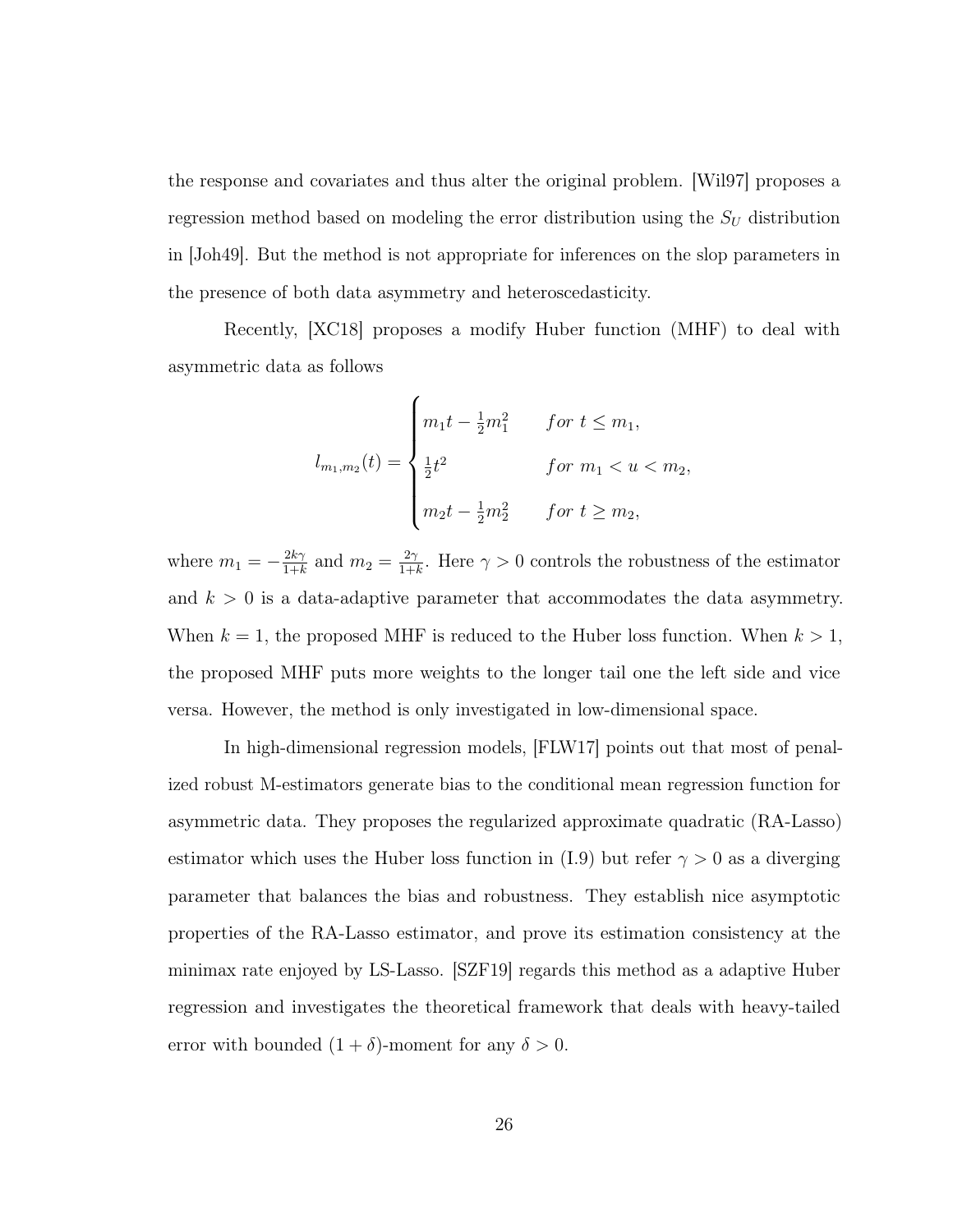#### I.3.5. Robust High-dimensional Group Variable Selection

When there exists certain grouping structures in covariates, it is desirable to select variables at both the group level and the within the group level. However, the PLS methods for group variable selection are not robust to non-normal data and/or data including outliers. To handle outliers in the response, [\[Lil15\]](#page-126-9) proposes the LAD-GLasso estimator that minimizes the combination between the LAD loss and the group Lasso penalty. That paper also introduces a weighted version of LAD-GLasso estimator to allow outliers in predictors. [\[WT16\]](#page-131-10) investigates a general penalized M-estimators framework using convex loss functions and concave  $\ell_2$ -norm penalties for the partially linear model with grouped covariates. Under regular conditions, they show that the robust estimator enjoys the oracle property in a high-dimensional setting. But those robust estimators only select variables at group levels. Considering the linear model with grouping structures in [\(I.4\)](#page-19-0), [\[WT16\]](#page-131-10) studies the penalized quantile regression estimator to perform robust bi-level selection, which takes the form as follows

$$
\hat{\boldsymbol{\beta}} = \operatorname*{argmin}_{\boldsymbol{\beta} \in \mathbb{R}^p} \left\{ \sum_{i=1}^n \rho_{\tau}(y_i - \sum_{j=1}^J \mathbf{x}_{ij}^T \boldsymbol{\beta}_j) + \lambda \sum_{j=1}^J \left( \|\boldsymbol{\beta}_j\|_1 \right)^{\frac{1}{2}} \right\},\,
$$

where the check function  $\rho_{\tau}(u) = u\{\tau - I(u < 0)\}\)$  at a given quantile level  $0 < \tau < 1$ . That paper also establishes the oracle property in low-dimensional settings. However, as we discussed before, estimators based on quantile regression essentially perform median (quantile) regression and thus may generate bias for mean regression.

#### <span id="page-35-0"></span>I.4. Main Contributions

#### I.4.1. Penalized Weighted Least Squares Method

In Chapter 2, we propose to run sparse robust HDDA and outlier detection in a weighted least squares framework. To be more specific, we relate each observation's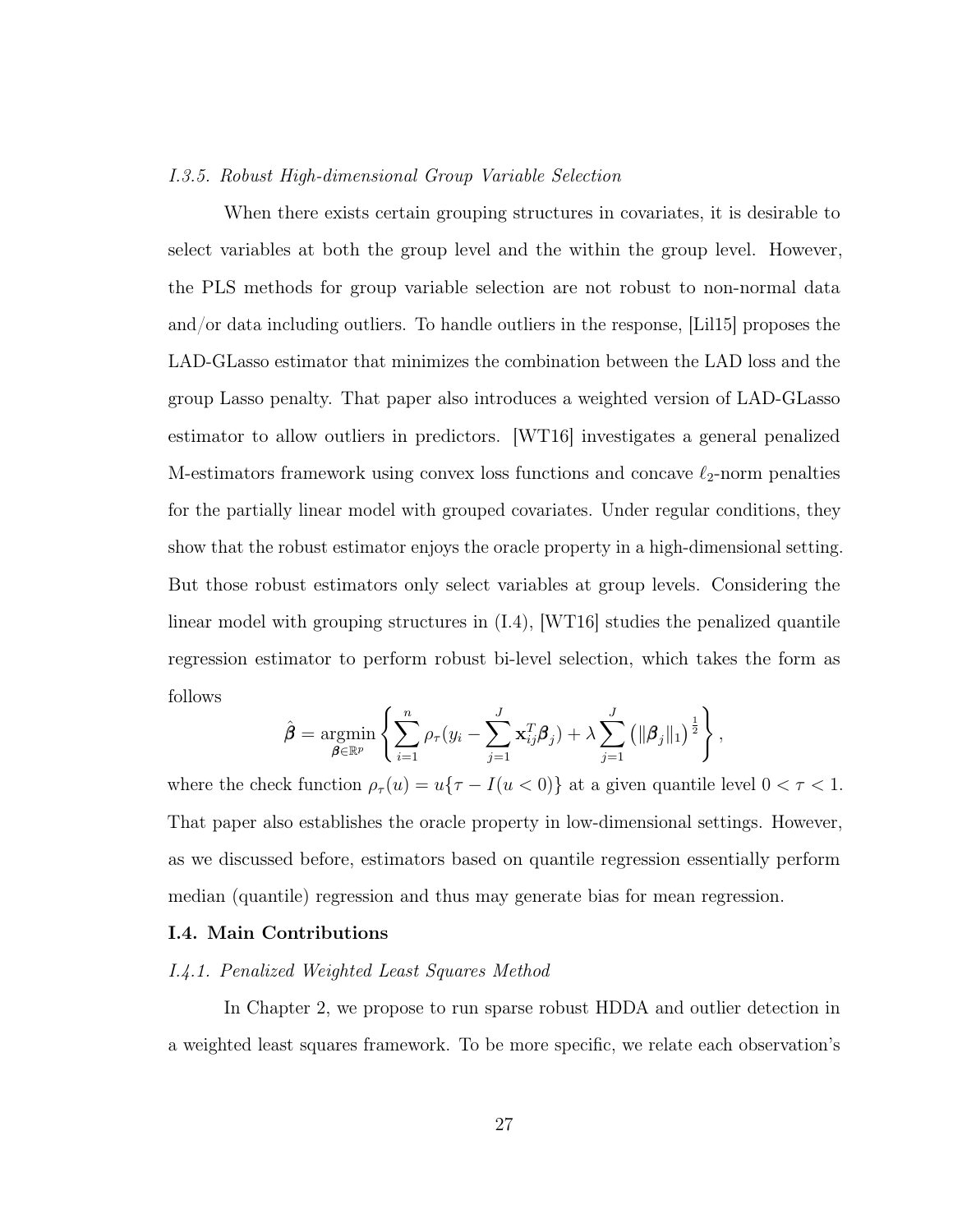irregularity to a weight value: weights of regular observations being 1 and weights of irregular observation being smaller than 1. In a penalized weighted least squares framework, we introduce a shrinkage rule for the weight vector to perform simultaneous outlier detection, variable selection and robust estimation. Here the term "irregularity" represents a sample's departure from the majority of the observation due to either the heterogeneity or outlying phenomena. We call our model as the PAWLS method in general since the weighted least squares model is considered and a penalization approach is linked to the proposed weight shrinkage rule.

The contribution can be summarized as follows. First, we provide an efficient robust approach for simultaneous outlier detection and variable selection in ultra high-dimensional settings; Second, to our knowledge, this is the first work of obtaining a data-adaptive weight vector estimation using penalization or shrinkage rule in highdimensional settings; Third, some non-asymptotic oracle properties for weight vector estimation are studied under  $p \gg n$  settings; Fourth, we build a unified link between the weight shrinkage rule and the robust M-estimation. This can facilitate the further investigation of M-estimation in  $p \gg n$  settings.

### I.4.2. Penalized Robust Approximated Quadratic M-estimators

In Chapter 3, We consider high-dimensional linear regression in more general irregular settings: the data can be contaminated or include possible large outliers in both random errors and covariates, the random errors may lack of symmetry and homogeneity. In particular, we investigate both statistical and computational properties of high-dimensional mean regression in the penalized M-estimator framework with diverging robustness parameters. This framework allows both the loss function and the penalty to be non-convex. Our perspective is different from [\[Loh17\]](#page-126-0) since all loss functions considered in our study converge to a quadratic loss when the corresponding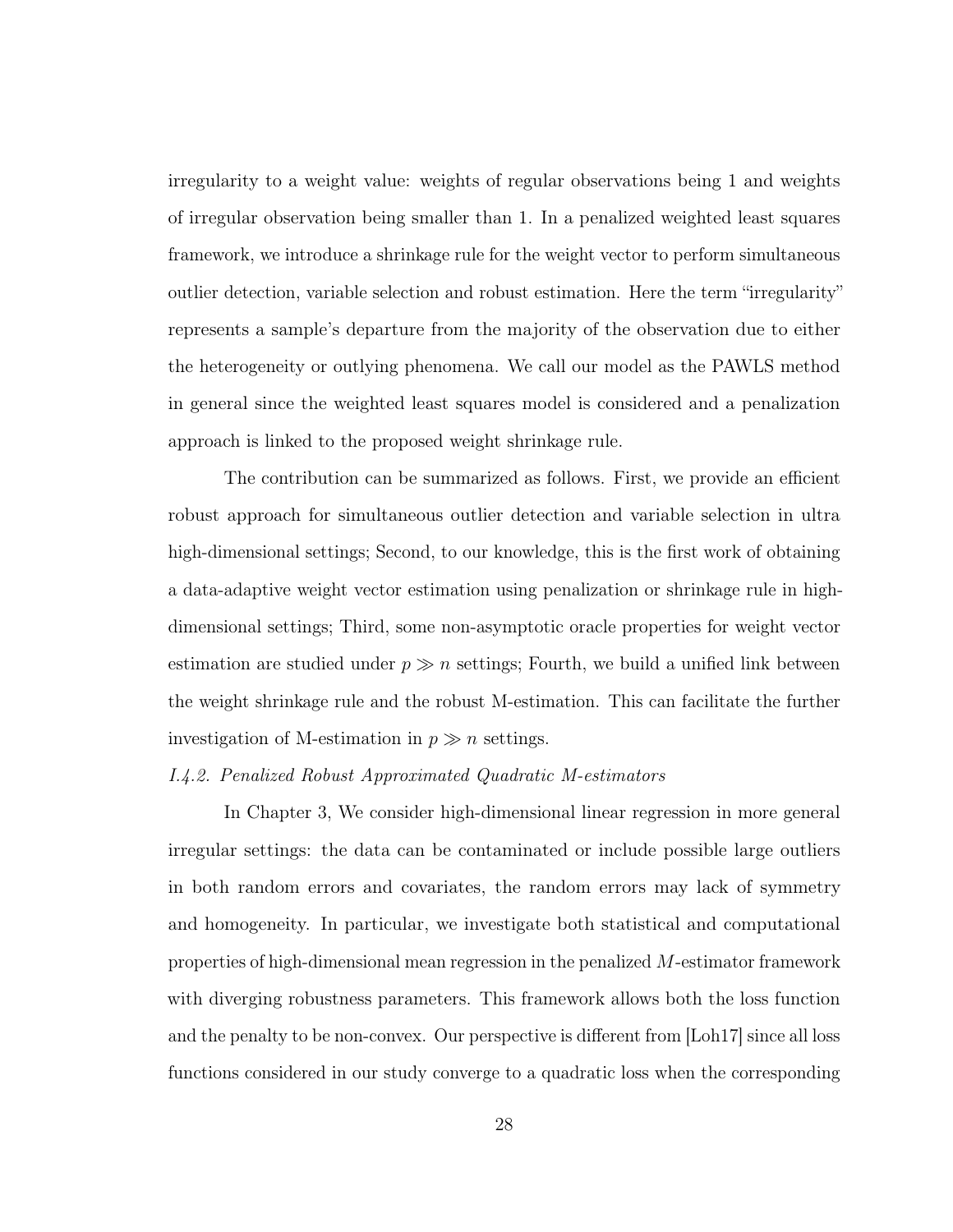robustness parameter diverges. To be more specific, we proposed a class of Penalized Robust Approximated quadratic M-estimators (PRAM) to address all irregular settings in (a-c) mentioned above. Inspired by [\[FLW17\]](#page-123-0), PRAM uses a family of loss functions with a diverging parameter  $\alpha$  to control the robustness as well as the discrepancy to the quadratic loss. By controlling the divergent rate of  $\alpha$ , PRAM estimators are able to reduce the bias induced by asymmetric error distribution and meanwhile preserve the robustness to approximate the mean estimators. Additionally, we extend the PRAM to a more general setting by relaxing the sub-Gaussian assumption on covariates.

Our theoretical contributions in this chapter include the investigation of statistical properties for a class of PRAM estimators with only weak assumptions on both random errors and covariates. In particular, We first introduce sufficient conditions under which a PRAM estimator has local estimation consistency at the same rate as the minimax rate enjoyed by the LS-Lasso. We then show that the PRAM estimator actually equals the local oracle solution with the correct support if an appropriate non-convex penalty is used. Based on this oracle result we further establish the asymptotic normality of the PRAM estimators. As we will see, with the devise of diverging parameters in the loss functions, our theoretical result is applicable for a wide class of PRAM estimators which are robust to general irregular settings, when the dimensionality of data grows with the sample size at an almost exponential rate.

Computationally, we also implement the PRAM estimator through a two-step optimization procedure and investigate the performance of six PRAM estimators generated from three types of loss function approximation (the Huber loss, Tukey's biweight loss and Cauchy loss) combined with two types of penalty functions (the Lasso and MCP penalties). While our numerical results demonstrate satisfactory finite sample performance of the PRAM estimators under general irregular settings,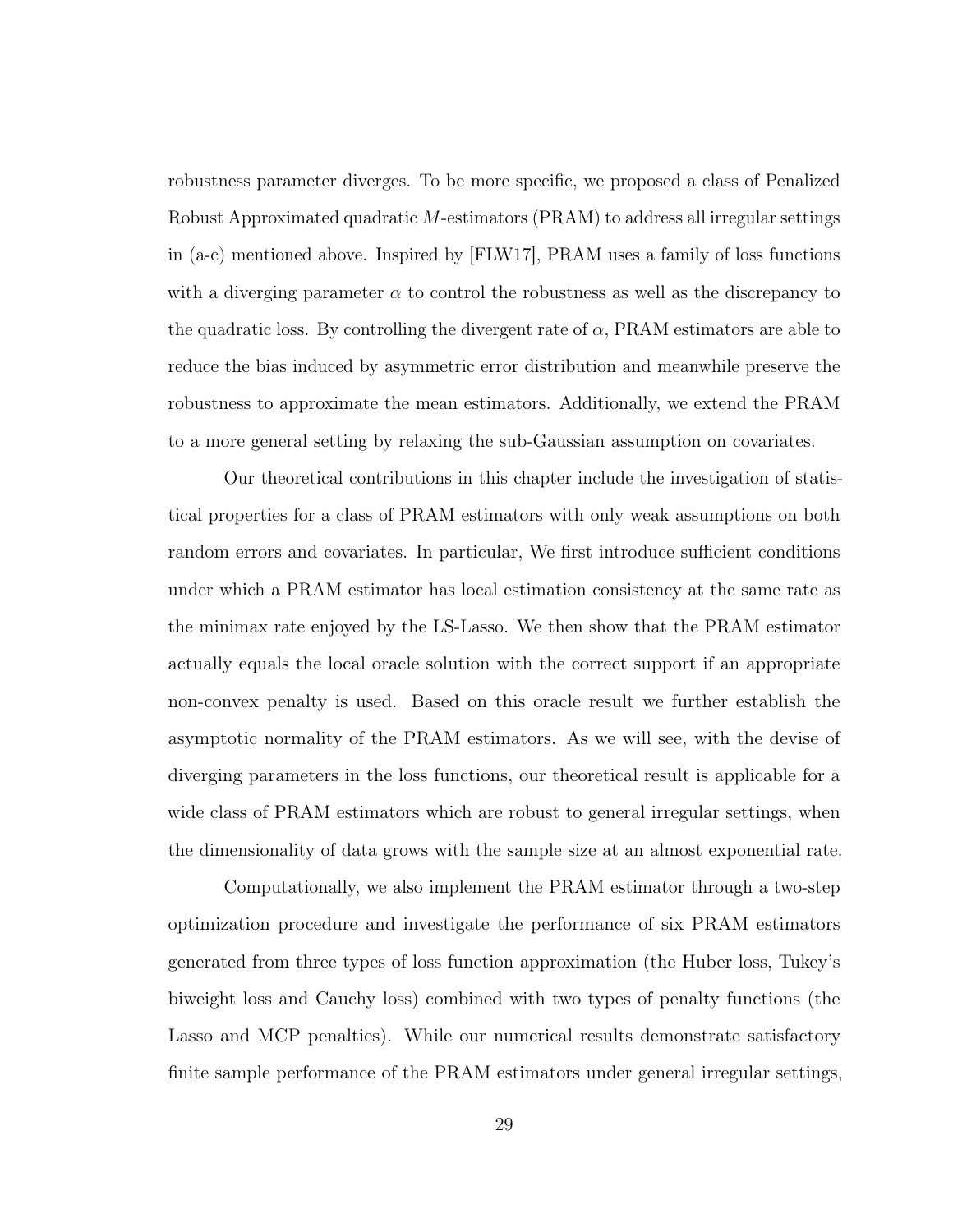it suggests that in practice, when the data are heavy-tailed or contaminated, a wellbehaved PRAM estimator can be chosen by considering a redescending loss function approximation and a concave penalty, using the RA-Lasso as an initial.

## I.4.3. High-dimensional M-estimation for Bi-level Variable Selection

In Chapter 4, we consider high-dimensional linear regression with grouped covariates, in irregular settings that the data (random errors and/or covariates) may be contaminated or heavy-tailed. In particular, we propose a novel high-dimensional bilevel variable selection method through a two-stage penalized M-estimator framework: penalized M-estimation with a concave  $\ell_2$ -norm penalty achieving the consistent group selection at the first stage, and a post-hard-thresholding operator to achieve the within-group sparsity at the second stage. Our perspective at the first stage is different from [\[WT16\]](#page-131-0) since we allow the loss function to be non-convex and thus it is more general. In addition, our proposed two-stage framework is able to separate the groups selection and the individual variables selection efficiently, since the post-hardthresholding operator at the second stage nearly poses no additional computational burden to the first stage. More importantly, our framework includes a wide range of M-estimators with strong robustness if a redescending loss function is adopted. Furthermore, we extend our framework to a more general setting by relaxing the sub-Gaussian assumption enforced on covariates.

Theoretically, we investigate statistical properties of our proposed two-stage framework with weak assumptions on both random errors and covariates. We first show that with certain mild conditions on the loss function, a penalized M-estimator at the first stage has the local estimation consistency at the minimax rate enjoyed by the LS-GLasso. We further establish that with an appropriate group concave  $\ell_2$ -norm penalty, the estimator from our first stage has a group-level oracle property. We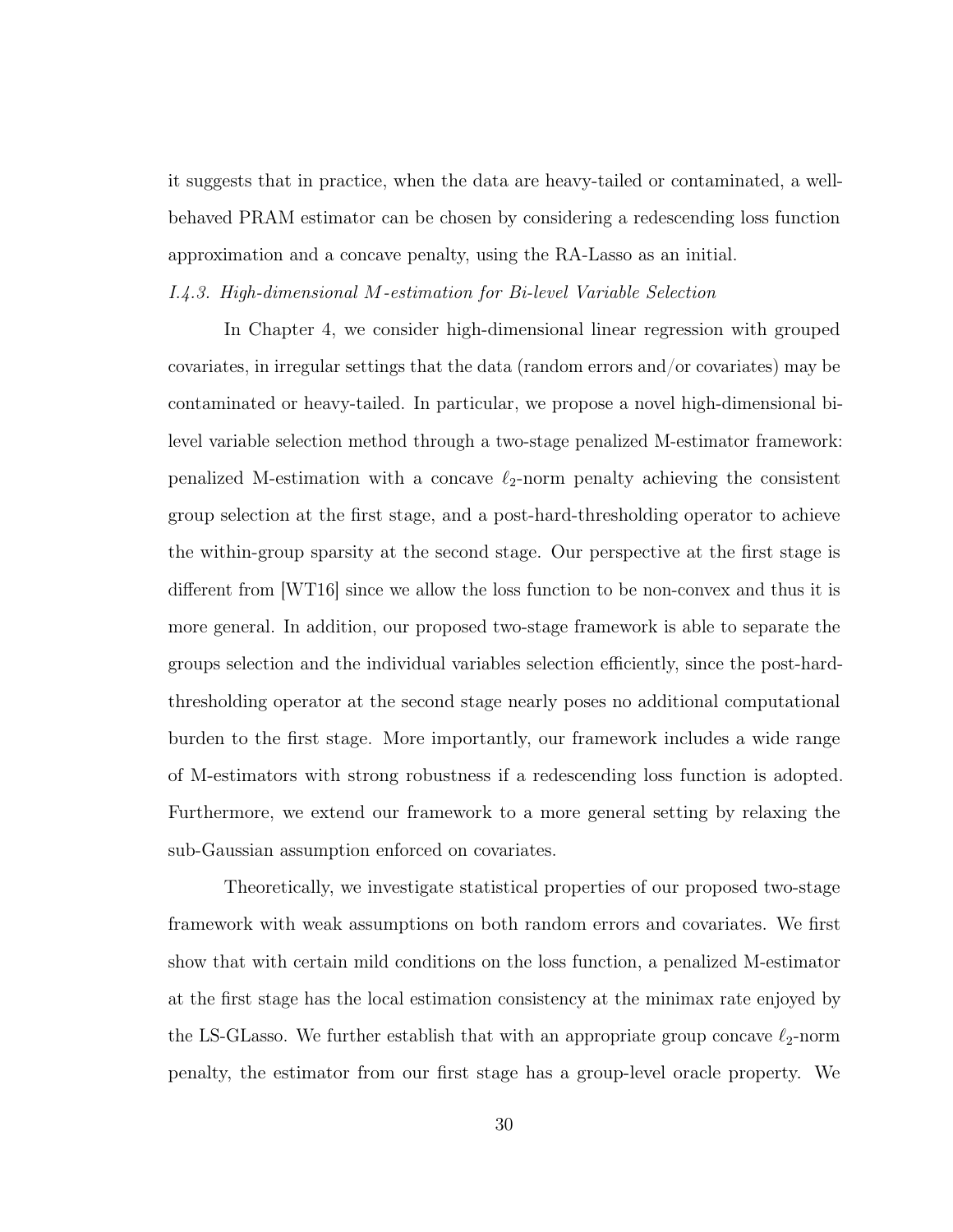then show that these nice statistical properties can be carried over directly to the post-hard-thresholding estimators at the second stage and thus we establish its bi-level variable selection consistency. As we will reveal later, those theoretical results are applicable when the data are heavy-tailed or contaminated, allowing the dimensionality of data grows with the sample size at an almost exponential rate.

Computationally, we propose to implement an efficient algorithm through a two-step optimization procedure. We compare the performance of estimators generated from different types of loss functions (e.g. the Huber loss and Cauchy loss) combined with a concave penalty (e.g. MCP penalty). Our numerical results demonstrate satisfactory finite sample performances of the proposed estimators under different settings. Additionally, it also suggests that a well-behaved two-stage M-estimator can be usually obtained by considering a redescending loss (e.g. Cauchy loss) with a concave penalty, when the data are heavy-tailed or strongly contaminated.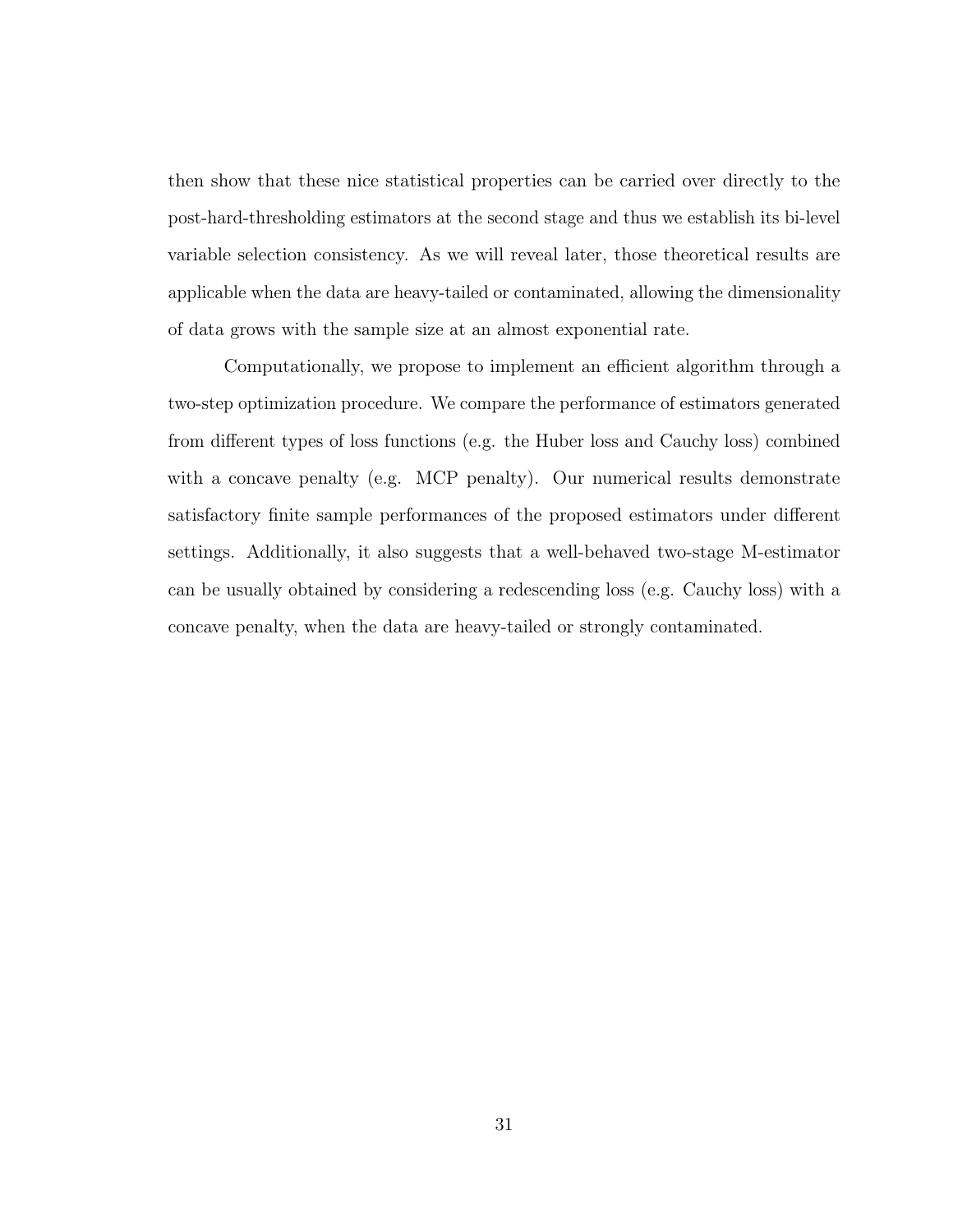# CHAPTER II

### PENALIZED WEIGHTED LEAST SQUARES METHOD

## II.1. Introduction

High-dimensional data arise in many scientific areas due to the rapid development of advanced technologies. In recent decades, a great number of statistical methods, algorithms and theories have been developed to perform high-dimensional data analysis (HDDA). Among them, penalized least squares (PLS) methods have become very popular in high-dimensional linear regression analysis since the introduction of the Lasso [\[Tib96a\]](#page-129-0). However, a penalized least squares approach may lose its efficiency and produce unstable result in both estimation and variable selection due to the existence of either outliers or heteroscedasticity. Although many robust analysis tools were proposed in low-dimensional data analysis and also extended in high-dimensional data settings, most of them do not identify outliers in particular, which themselves can provide important scientific findings. Most of existing outliers detection methods, such as visualizing tools or diagnosis statistics, can fail due to the masking and swamping phenomena in presence of multiple outliers. For a HDDA method with separate outliers detection and variable selection process, the problem became more complicated since the damage of high-dimensionality and data contamination can be intertwined.

In this chapter, we aim to introduce a shrinkage rule for the weight vector to perform simultaneous outliers detection, variable selection and robust estimation in a penalized weighted least squares framework. The rest of this chapter is organized as follows. In Section [II.2,](#page-41-0) we introduce the basic setup and define the PAWLS model,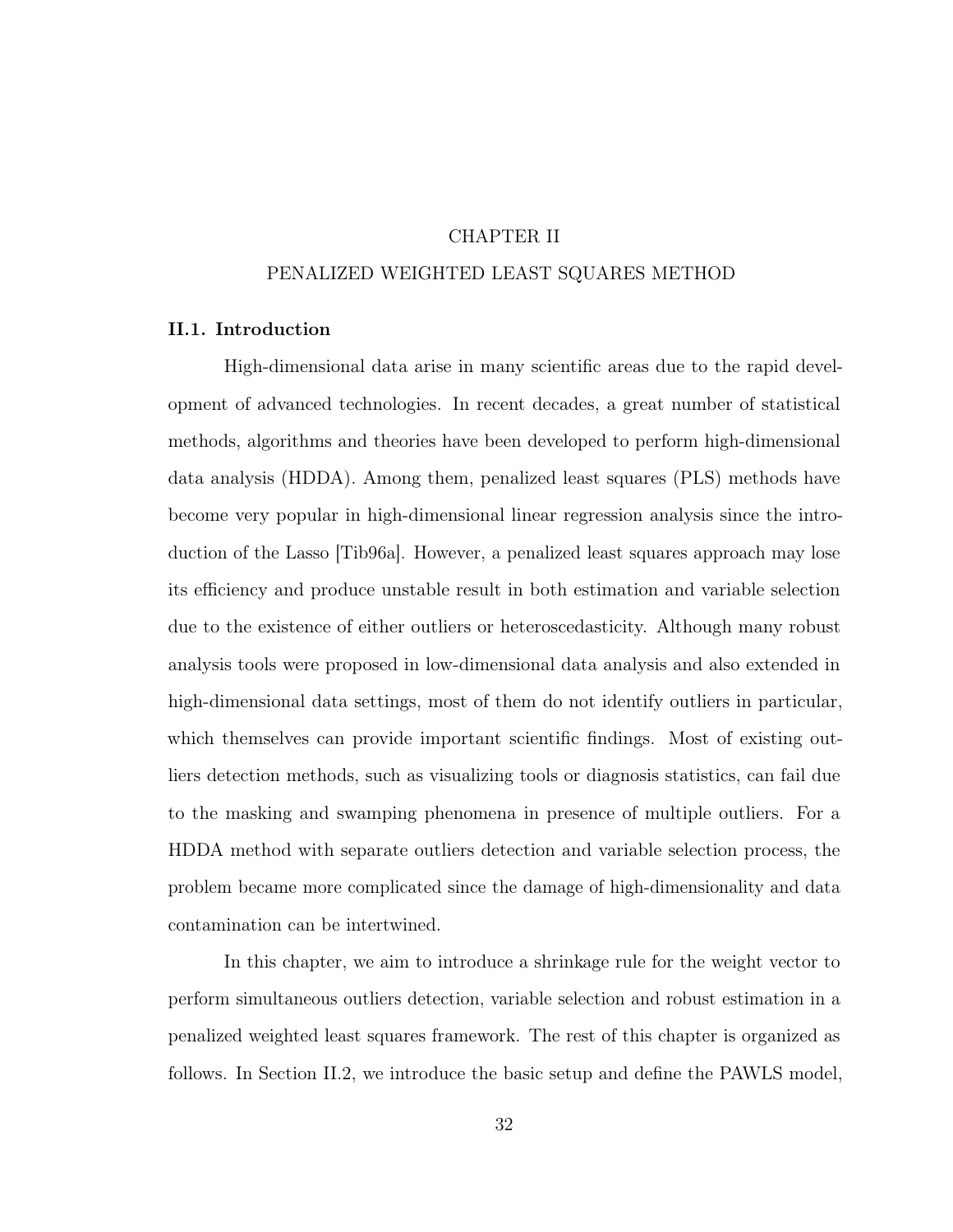along with a brief discussion of its Bayesian understanding. We also establish a unified link between the PAWLS and a regularized robust M-estimation in this section. We discuss the PAWLS implementation, including both the Algorithm and tuning parameter selection in Section [II.3.](#page-45-0) Some non-asymptotic oracle inequalities of the PAWLS estimation error for both the weights and coefficients vectors are discussed in detail in Section [II.4.](#page-48-0) In Section [II.5,](#page-52-0) we conduct some numerical studies including some simulation studies and real data analysis under both  $p < n$  and  $p \gg n$  settings.

## <span id="page-41-0"></span>II.2. Weight Shrinkage

Consider a weighted linear regression

<span id="page-41-1"></span>
$$
y_i = \mathbf{x}_i' \boldsymbol{\beta}^* + \eta_i, \quad 1 \le i \le n,
$$
\n(II.1)

where  $y_i$  and  $\mathbf{x}_i = (1, x_{i1}, \dots, x_{ip})'$  are the observed response variable and covariates vector,  $\beta^* = (\beta_0^*, \beta_1^*, \cdots, \beta_p^*)'$  is the coefficients vector,  $\eta_i$  is the random error with mean 0 and variance  $\sigma_i^2$ . In particular, we let  $\sigma_i = \sigma/w_i^*$  for  $0 \le \sigma < \infty$ . We make an important assumption that the majority number of  $w_i^*$ s are 1, except a few others. Thus, the heteroscedasticity or irregularity only exists among a few observations. Such a model assumption is defined as the *irregularity sparsity* in this Chapter.

If the weight vector  $\mathbf{w} = (w_1, \dots, w_n)'$  in [\(II.1\)](#page-41-1) is given or represented as a *priori*, then we can obtain a sparse estimation of  $\beta$  by minimizing a penalized weighted least squares loss with a penalty on  $\beta$  (no penalty on intercept),

<span id="page-41-2"></span>
$$
\tilde{\boldsymbol{\beta}}(\lambda_{1n}, \mathbf{w}) = \underset{\boldsymbol{\beta} \in \mathbb{R}^p}{\text{argmin}} \frac{1}{2n} \sum_{i=1}^n w_i^2 (y_i - \mathbf{x}_i' \boldsymbol{\beta})^2 + P_{\lambda_{1n}}(\boldsymbol{\beta}). \tag{II.2}
$$

For example, an LAD-Lasso takes  $w_i = |y_i - \mathbf{x}_i' \boldsymbol{\beta}|^{-1/2}$  and  $P_{\lambda_{1n}}(\boldsymbol{\beta}) = \lambda_{1n} \sum_{j=1}^p |\beta_j|$ [\[GH10\]](#page-124-0), [\[WLJ07\]](#page-130-0), [\[Wan13\]](#page-130-1). A sparse LTS [\[ACG](#page-120-0)<sup>+</sup>13] takes  $w_i = 0$  for some selected outliers and  $w_i = 1$  for others. In some heterscedacity settings,  $w_i$  is chosen to be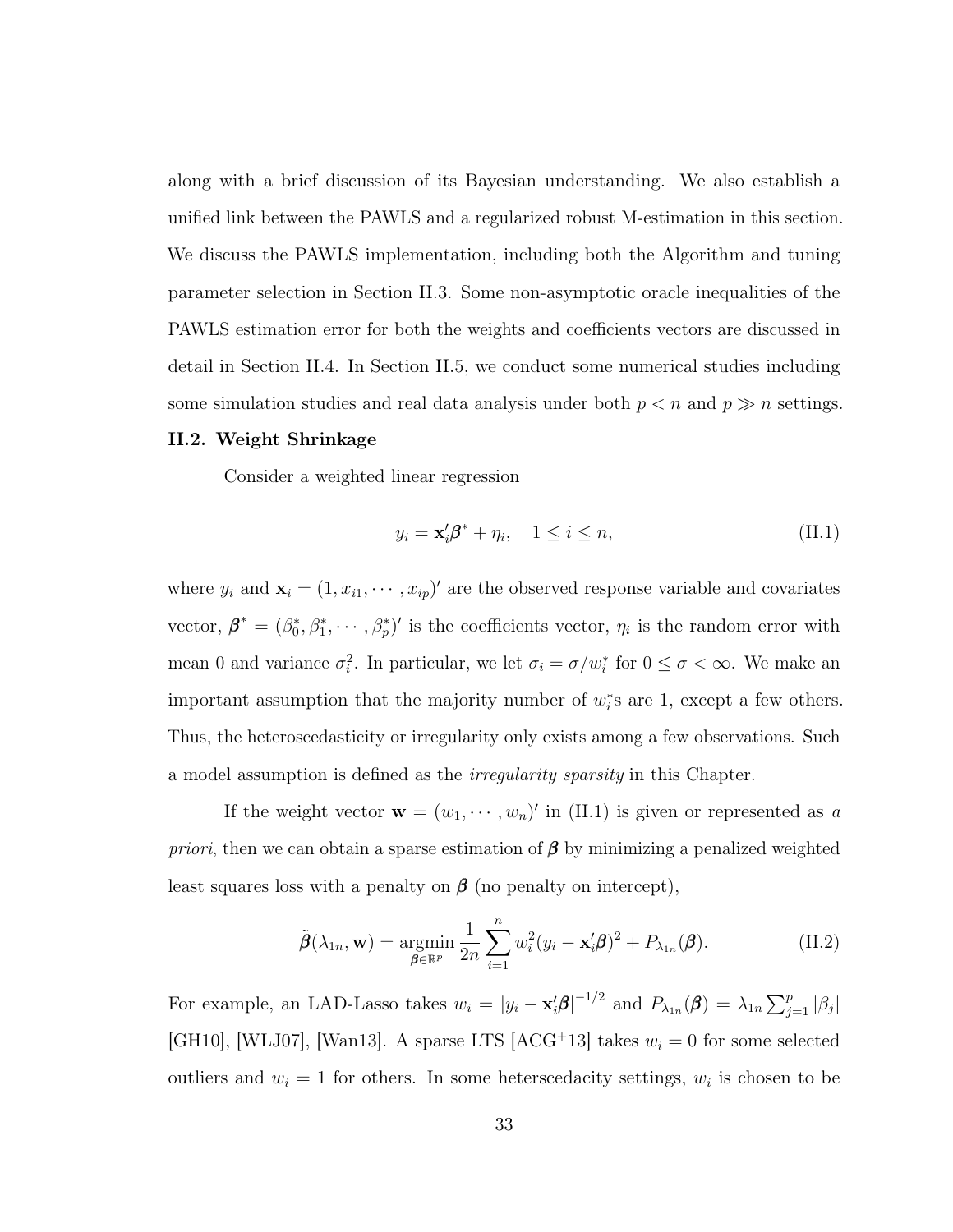smaller for clusters with larger variation and larger for clusters with smaller variation.

However, in general, w is unknown and needed be estimated data-adaptively with  $\beta$ . In the PAWLS approach we develop here, we allow weights to be data-driven and propose to obtain  $\hat{\mathbf{w}}$  and  $\hat{\boldsymbol{\beta}}$  simultaneously. In particular, a PAWLS method with the Lasso penalty is to solve

<span id="page-42-0"></span>
$$
(\hat{\boldsymbol{\beta}}, \hat{\mathbf{w}})(\lambda_{1n}, \lambda_{2n}) = \underset{\boldsymbol{\beta} \in \mathbb{R}^p, 0 < w_i \le 1}{\text{argmin}} \left\{ \frac{1}{2n} \sum_{i=1}^n w_i^2 (y_i - \mathbf{x}_i' \boldsymbol{\beta})^2 + \lambda_{1n} \sum_{j=1}^p |\beta_j| + \lambda_{2n} \sum_{i=1}^n |1 - w_i| \right\},\tag{II.3}
$$

where  $\lambda_{1n} \sum_{j=1}^p |\beta_j|$  is to encourage the model sparsity by shrinking all coefficients to 0, while  $\lambda_{2n} \sum_{i=1}^{n} |1 - w_i|$  is to encourage the irregularity sparsity by shrinking all weights from some small amount to 1. Here  $\lambda_{1n} \geq 0$  and  $\lambda_{2n} \geq 0$  are two tuning parameters controlling the size of a sparse model and the ratio of irregular observations, respectively.

Remark 1: The non-differentiability of penalty  $|1-w_i|$  over  $w_i = 1$  implies that some of the components of  $\hat{w}$  may be exactly equal to one. Thus those observations corresponding to  $\hat{w}_i = 1$  survive the irregularity screening, while those corresponding to  $\hat{w}_i \neq 1$  are suspected to be irregular observations. Therefore, the PAWLS can perform simultaneous robust variable selection and irregular or outlying observation detection.

There is a Bayesian understanding of the PAWLS model in [\(II.3\)](#page-42-0). Suppose we have independent prior distributions:  $\beta_0 \propto 1$ ,  $\pi(\beta_j) \propto e^{-\lambda_{10}|\beta_j|}$  for  $1 \leq j \leq p$ , and  $\pi(w_i) \propto (w_i)^{-1} e^{-\lambda_{20}|1-w_i|} I(0 \lt w_i \leq 1)$  for  $1 \leq i \leq n$ , where  $I(\cdot)$  is the indicator function. The joint posterior distribution of the parameters,

$$
\pi(\boldsymbol{\beta}, \mathbf{w}|\mathbf{y}) \propto \prod_{i=1}^n \exp \left\{-w_i^2 (y_i - \mathbf{x}_i' \boldsymbol{\beta})^2 - \lambda_{20} |1 - w_i| \right\} \prod_{j=1}^p \exp \left\{-\lambda_{10} |\beta|_j \right\}.
$$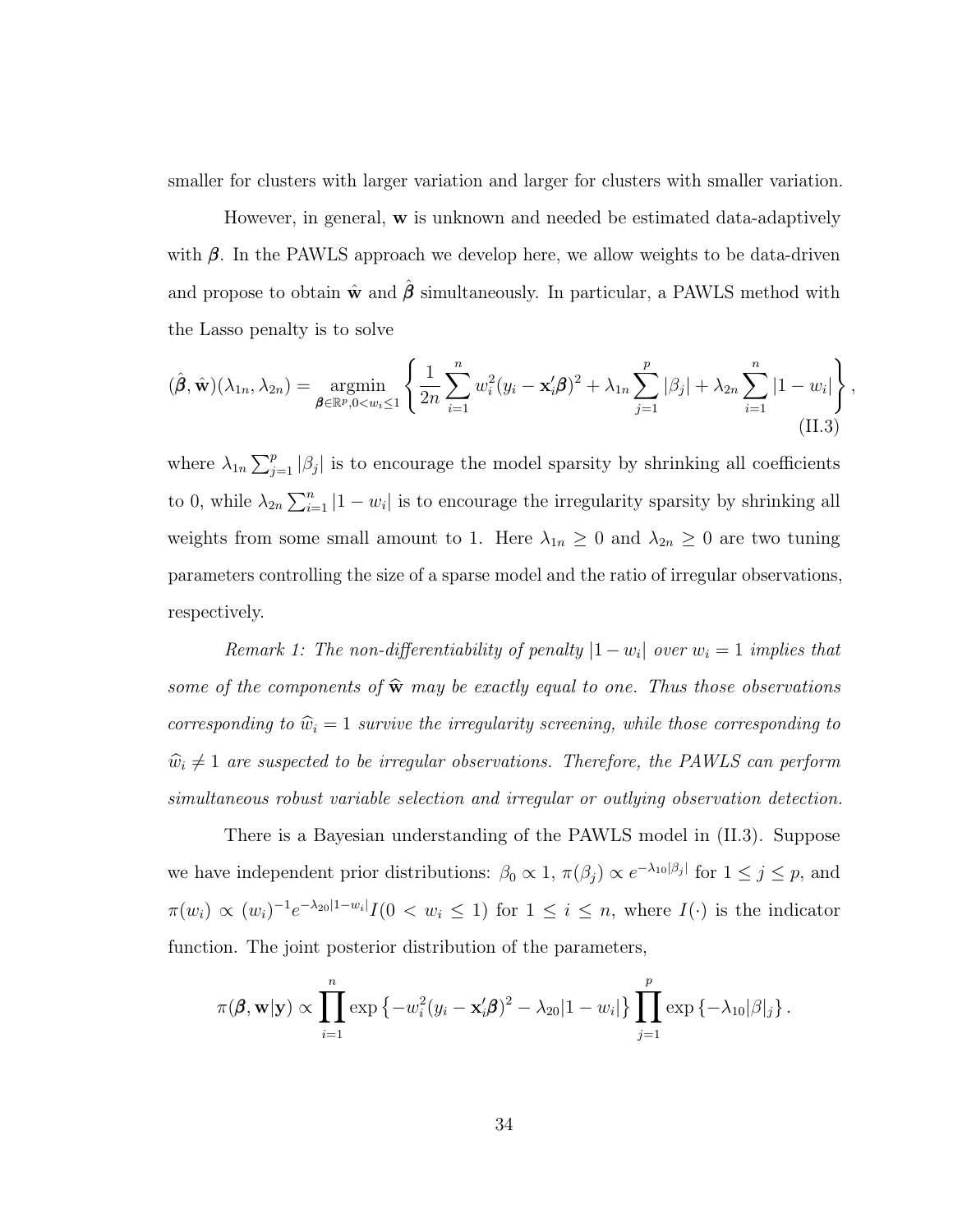Thus the PAWLS estimation  $(\hat{\boldsymbol{\beta}}, \hat{\mathbf{w}})$  in [\(II.3\)](#page-42-0) with  $\lambda_{1n} = \lambda_{10}/(2n)$  and  $\lambda_{2n} = \lambda_{20}/(2n)$ is equivalent to a corresponding posterior mode of  $\beta$  and w. In the left panel of Figure [II.1,](#page-44-0) we plot three sample curves of  $\pi(w_i)$  for  $\lambda_{20} = 4, 8, 15$ . It is observed that,  $w_i = 1$ with a large probability for a large  $\lambda_{20}$ , and  $w_i = 0$  with a large probability for a small  $\lambda_{20}$ . The convexity of  $\pi(w_i)$  between 0 and 1 justifies the outlier detection ability of the PAWLS in [\(II.3\)](#page-42-0) from a Bayesian perspective.

<span id="page-43-1"></span>II.2.1. A General Threshold Rule and Its Link to Sparse M-estimation

In fact, the PAWLS with Lasso in [\(II.3\)](#page-42-0) can be generalized to a series of weight shrinkage estimation which enjoys strong robustness. To understand this property, we first define a class of *scale* shrinkage rule as follows.

<span id="page-43-0"></span>**Definition II.1.** (Scale Threshold Function) For any threshold parameter  $\lambda > 0$ , a positive function  $\Theta_{\lambda}(t)$ ,  $t \in \mathbf{R}$  is defined to be a scale threshold function if it satisfies

- (1) (Symmetric)  $\Theta_{\lambda}(t) = \Theta_{\lambda}(-t)$ ,
- (2) (Non-increasing)  $\Theta_{\lambda}(t) \geq \Theta_{\lambda}(t')$  for  $0 \leq t \leq t'$  and
- (3) (Two extremes)  $\lim_{t\to 0} \Theta_{\lambda}(t) = 1$  and  $\lim_{t\to \infty} \Theta_{\lambda}(t) = 0$ .

The scale threshold function in Definition [II.1](#page-43-0) shares the similar spirit as one in [\[SO12\]](#page-129-1), but these two types threshold functions have different features. Specifically,  $\Theta_{\lambda}(\cdot)$  here is designed to shrink any small positive values (close to 0) to 1, while the one in [\[SO12\]](#page-129-1) is to shrink any large values to 0. Based upon the above scale shrinkage rule, we can establish an interesting connection between the PAWLS estimation and the sparse M-estimation. Such a connection explains strong robustness properties of the proposed PAWLS in [\(II.3\)](#page-42-0).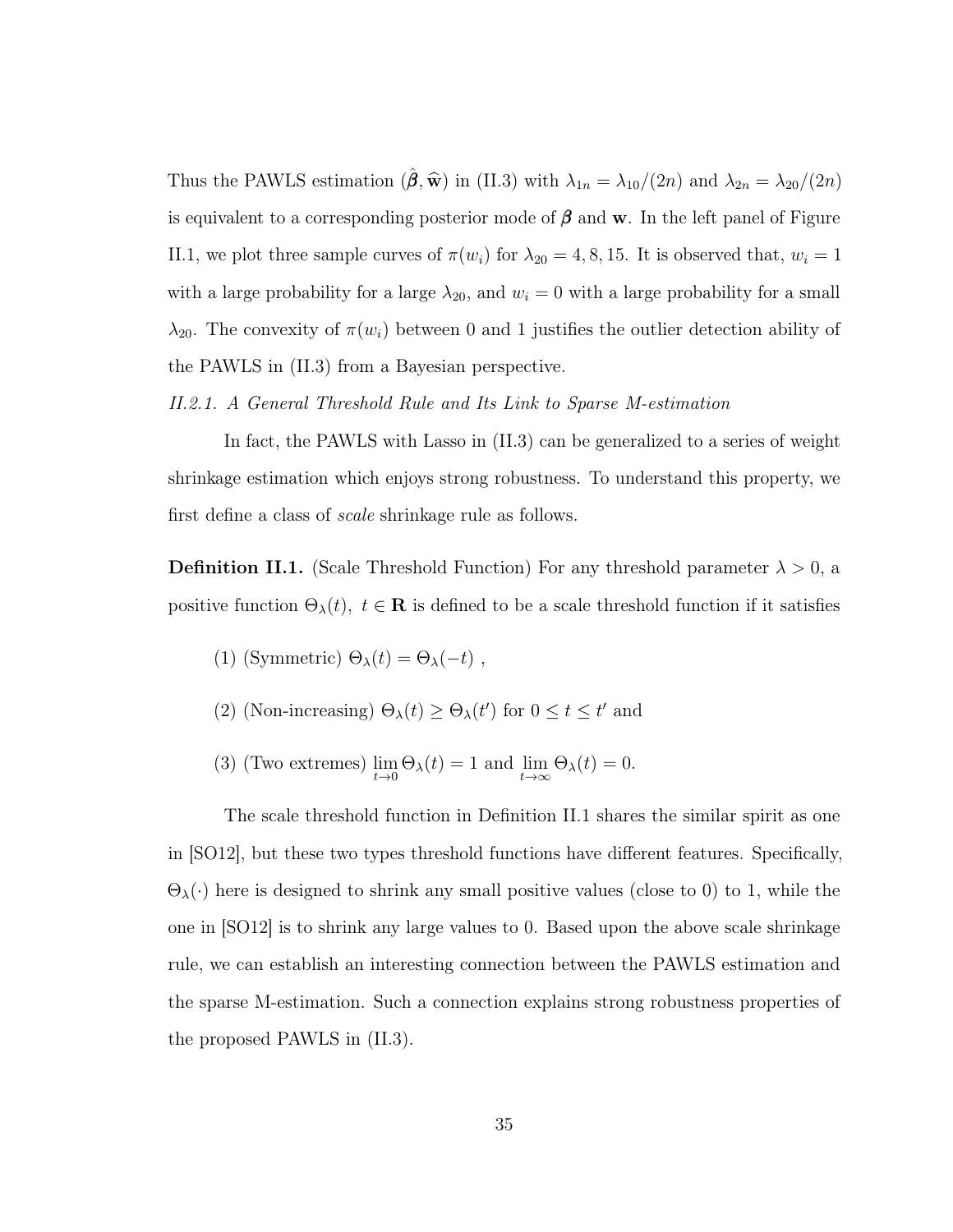<span id="page-44-0"></span>Figure II.1. Display of Some Functions. Left: The Shape of  $\pi_{\lambda}(w_i)$  Function with  $\lambda = 4, 8, 15$ ; Middle: The  $\rho_{\lambda}$  Function with Tuning Parameter  $\lambda = 2, 3, 4$ ; Right: The  $\psi_{\lambda}$  Function with Tuning Parameter  $\lambda = 2, 3, 4$ 



<span id="page-44-1"></span>**Theorem II.2.** Suppose  $\tilde{\boldsymbol{\beta}} = \tilde{\boldsymbol{\beta}}(0, \tilde{\mathbf{w}})$  is a solution in [\(II.2\)](#page-41-2) for  $\lambda_{1n} = 0$  and  $\tilde{w}_i^2 =$  $\Theta_{\lambda}(y_i - \mathbf{x}_i \tilde{\boldsymbol{\beta}}), 1 \leq i \leq n$ . Here  $\Theta_{\lambda}(\cdot)$  for some  $\lambda > 0$  is a threshold function defined in Definition [II.1.](#page-43-0) Then  $\tilde{\beta}$  is also an M-estimator such that  $\tilde{\beta} = \operatorname{argmin}_{\beta \in \mathbb{R}^p} \sum_{i=1}^n \rho_\lambda(y_i - \beta_i)$  $\mathbf{x}'_i$  $\boldsymbol{\beta}$ ). In particular,  $\psi_{\lambda}(t) = \frac{d\rho_{\lambda}(t)}{dt}$  satisfies,

$$
\psi_{\lambda}(t) = t\Theta_{\lambda}(t). \tag{II.4}
$$

The proof of Theorem [II.2](#page-44-1) is given in Appendix. Theorem [II.2](#page-44-1) tells us that a weight generated from any given scale threshold rule can be linked to a corresponding M-estimator. For example, the PAWLS with the Lasso in [\(II.3\)](#page-42-0) indicates that  $\hat{w}_i =$  ${n \lambda_{2n}}/(y_i - \mathbf{x}_i^2 \hat{\boldsymbol{\beta}})^2$  \at 1. Thus, if we let  $\lambda = n \lambda_{2n}$ , then the scale shrinkage rule for [\(II.3\)](#page-42-0) becomes

$$
\Theta_{\lambda}(t) = \begin{cases} \lambda^2/t^4 & \text{if } t^2 > \lambda, \\ 1 & \text{if } t^2 \le \lambda. \end{cases}
$$
 (II.5)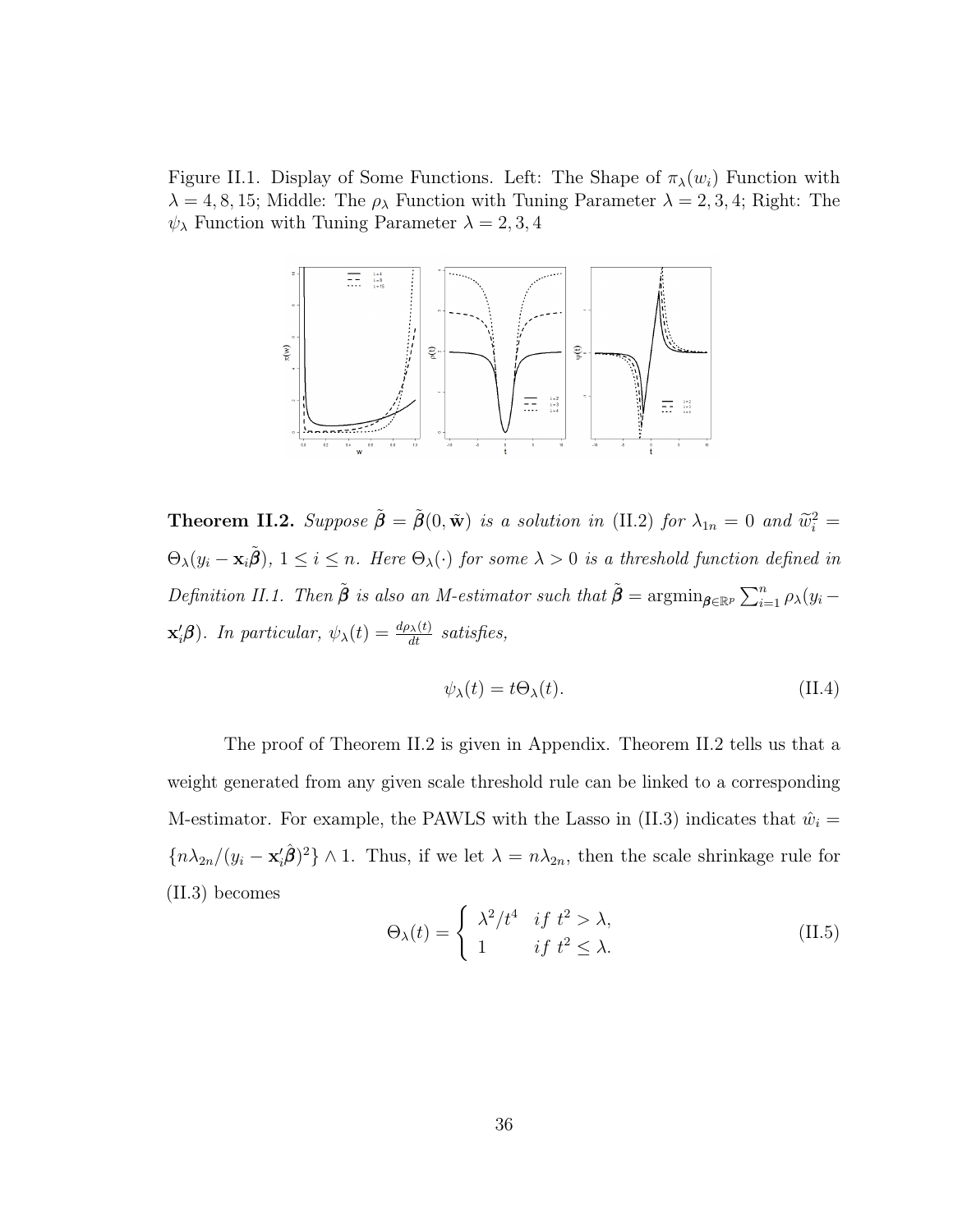From Theorem [II.2,](#page-44-1) the PAWLS estimation in [\(II.3\)](#page-42-0) is linked to a corresponding sparse M-estimator with  $\psi$  function with

$$
\psi_{\lambda}(t) = \begin{cases} \lambda^2/t^3 & \text{if } t^2 > \lambda, \\ t & \text{if } t^2 \le \lambda, \end{cases}
$$
 (II.6)

and the corresponding  $\rho$  function,

<span id="page-45-1"></span>
$$
\rho_{\lambda}(t) = \begin{cases}\n-\lambda^2/(2t^2) + \lambda, & \text{if } t^2 > \lambda, \\
t^2/2, & \text{if } t^2 \le \lambda.\n\end{cases}
$$
\n(II.7)

See the middle and right panels in Figure [II.1](#page-44-0) for three curves of  $\rho_{\lambda}(t)$  and  $\psi_{\lambda}(t)$  under  $\lambda = 2, 3, 4$ . Notice that  $\lim_{t \to \infty} \psi_{\lambda}(t) = 0$  and  $\lim_{t \to \infty} \rho_{\lambda}(t) = \lambda$ . Thus the  $\rho$  function in [\(II.7\)](#page-45-1) gives a weakly redescending M estimation with strong robustness. Naturally, the PAWLS solution in [\(II.3\)](#page-42-0) can be understand as a regularized robust M-estimator with the Lasso penalty. From now on, our investigation is focused on this particular PAWLS estimator. Without being addressed in particular, the Lasso penalty is used in the PAWLS approach.

### <span id="page-45-0"></span>II.3. Implementation

## II.3.1. Coordinate Decent Algorithm for PAWLS

We first notice that [\(II.3\)](#page-42-0) is not a convex optimization problem. This is not surprising due to the link to a regularized redescending M estimator and strong robustness discussed in Section [II.2.1.](#page-43-1) However, for a given w, the function of  $\beta$  is a convex optimization problem, and the vice versa. Therefore, the objective function [\(II.3\)](#page-42-0) is a bi-convex function. This biconvexity guarantees that the algorithm has promising convergence properties [\[GPK07\]](#page-124-1). We can compute a PAWLS estimate efficiently in Algorithm 1 using coordinate decent algorithm [\[GPK07\]](#page-124-1).

For each pair of  $(\lambda_{1n}, \lambda_{2n})$ , those initialization values  $\boldsymbol{\beta}^{(1)}$ ,  $\mathbf{w}^{(1)}$  play important roles during alternative iterative process. We suggest to use a multiple iterative strategy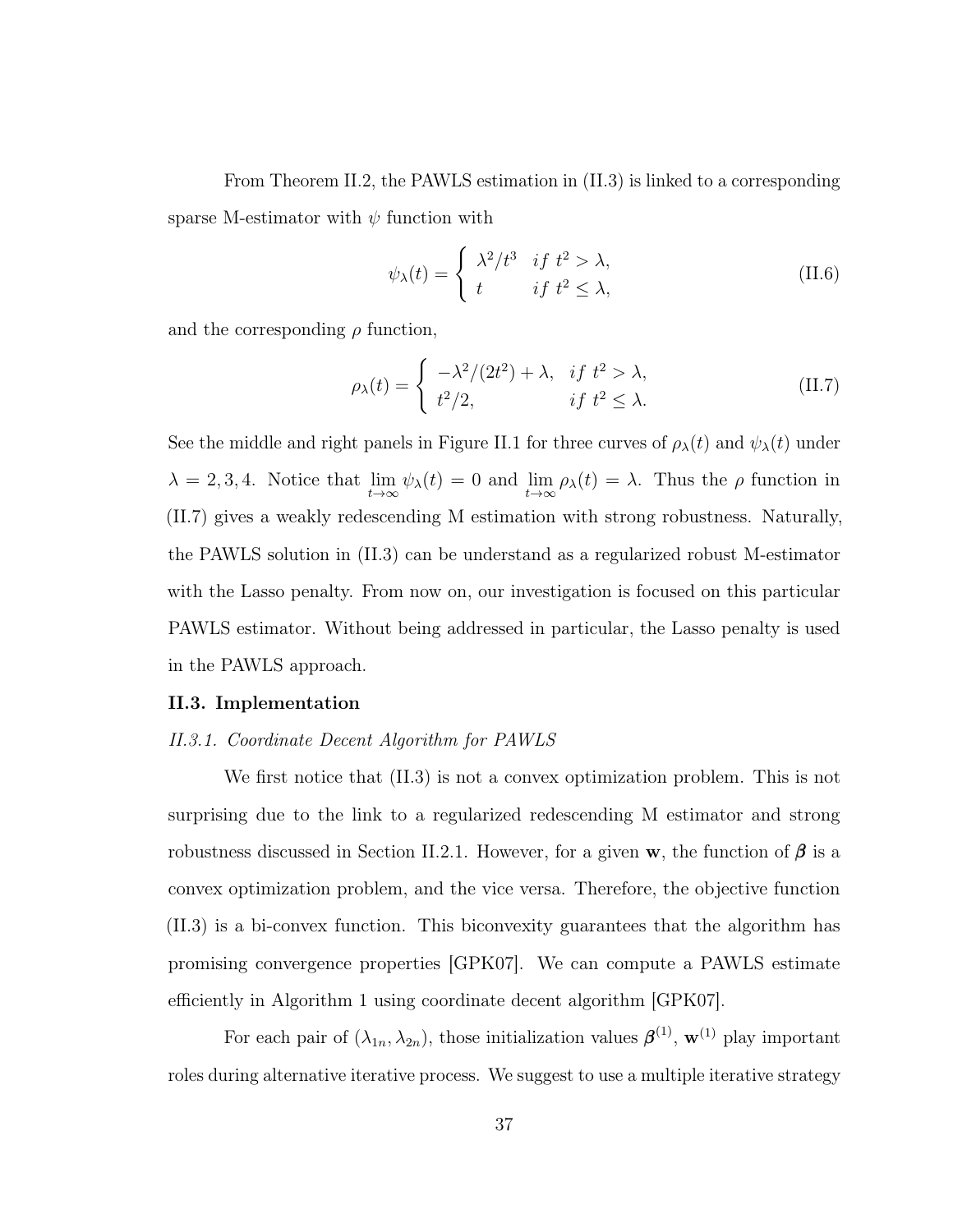as follows: (1) when updating  $\beta$ , we start from  $\beta^{(1)} = 0$  and  $\mathbf{w}^{(1)} = \hat{\mathbf{w}}(\lambda_{1n}, \tilde{\lambda}_{2n})$ , where  $\lambda_{2n}$  is an ideal tuning parameter searched from the last tuning parameter selection process to be represented in the next section; (2) when updating  $w$ , we start from  $\mathbf{w}^{(1)} = \mathbf{1}$  and  $\boldsymbol{\beta}^{(1)} = \hat{\boldsymbol{\beta}}(\tilde{\lambda}_{1n}, \lambda_{2n})$ , where  $\tilde{\lambda}_{1n}$  is an ideal tuning parameter from the last tuning parameter selection process. Thus, initial values are improved for multiple times, and  $\boldsymbol{\beta}^{(k)}$  and  $\mathbf{w}^{(k)}$  are alternatively updated until converge.

| <b>Algorithm 1</b> The PAWLS under fixed $\lambda_{1n}$ and $\lambda_{2n}$                                                                                                                                                                                                                                      |
|-----------------------------------------------------------------------------------------------------------------------------------------------------------------------------------------------------------------------------------------------------------------------------------------------------------------|
| Given $\mathbf{X} \in \mathbb{R}^{n \times p}$ , $\mathbf{y} \in \mathbb{R}^n$ and $\lambda_{1n}, \lambda_{2n}$ in a fine grid,                                                                                                                                                                                 |
| let $\lambda_{1i} = \lambda_{1n}$ for $1 \leq j \leq p$ , let $\lambda_{2i} = \lambda_{2n}$ for $1 \leq i \leq n$                                                                                                                                                                                               |
| let $k = 1$ and obtain an initial $\beta^{(k)}$ , $\mathbf{w}^{(k)}$ , and $\mathbf{r}^{(k)} = \mathbf{y} - \mathbf{X}\beta$                                                                                                                                                                                    |
| While not converged do                                                                                                                                                                                                                                                                                          |
| update $\beta$                                                                                                                                                                                                                                                                                                  |
| $c_j = n^{-1} \mathbf{X}_j' \mathbf{w}^{(k)'} \mathbf{w} \mathbf{X}_j, z_j = n^{-1} \mathbf{X}_j' \mathbf{w}^{(k)'} \mathbf{w} \mathbf{r} + c_j \beta_i^{(k)}$                                                                                                                                                  |
| $\beta_i^{(k+1)} = S(z_i, \lambda_{1i})^1/c_i$                                                                                                                                                                                                                                                                  |
| $\mathbf{r} = \mathbf{r} - \mathbf{X}'_j(\mathbf{\beta}^{(k+1)} - \mathbf{\beta}^{(k)})$ [update w]                                                                                                                                                                                                             |
|                                                                                                                                                                                                                                                                                                                 |
| if $r_i^2 > n\lambda_{2i}$ , $\mathbf{w}_i^{(k+1)} \leftarrow n\lambda_{2i}/\mathbf{r}_i^2$ ; otherwise $\mathbf{w}_i^{(k+1)} \leftarrow 1$<br>converged if $\ \boldsymbol{\beta}^{(k+1)} - \boldsymbol{\beta}^{(k)}\ _{\infty} < \epsilon$ and $\ \mathbf{w}^{(k+1)} - \mathbf{w}^{(k)}\ _{\infty} < \epsilon$ |
|                                                                                                                                                                                                                                                                                                                 |
| $k \leftarrow k+1$                                                                                                                                                                                                                                                                                              |
| end while                                                                                                                                                                                                                                                                                                       |
| deliver $\hat{\boldsymbol{\beta}} = \boldsymbol{\beta}^{(k)}$ and $\hat{\mathbf{w}} = \mathbf{w}^{(k)}$                                                                                                                                                                                                         |
|                                                                                                                                                                                                                                                                                                                 |

#### II.3.2. Tuning Parameter Selection

Like many other penalized regression, the selection of tuning parameters plays an important role in producing a well-behaved PAWLS estimate. Due to the high computation efficiency of Bayesian Information Criterion (BIC) [S<sup>+</sup>[78\]](#page-129-2), we choose two optimal tuning parameters  $\lambda_{1n}^{opt}$  $_{1n}^{opt}$  and  $\lambda_{2n}^{opt}$  by modifying BIC as follows,

<span id="page-46-0"></span>
$$
\mathbf{BIC}(\lambda_{1n}, \lambda_{2n}) = n \log \left\{ \sum_{i=1}^{n} \hat{w}_i^2 (\lambda_{1n}, \lambda_{2n}) (y_i - \mathbf{x}_i' \hat{\boldsymbol{\beta}}(\lambda_{1n}, \lambda_{2n}))^2 + \frac{p}{n+p} \right\} + \hat{s}(\lambda_{1n}, \lambda_{2n}) \log(n),
$$
\n(II.8)

 $1S(z, a) = z - a, 0 \text{ or } z + a \text{ if } z > a, |z| \le a \text{ or } z < -a.$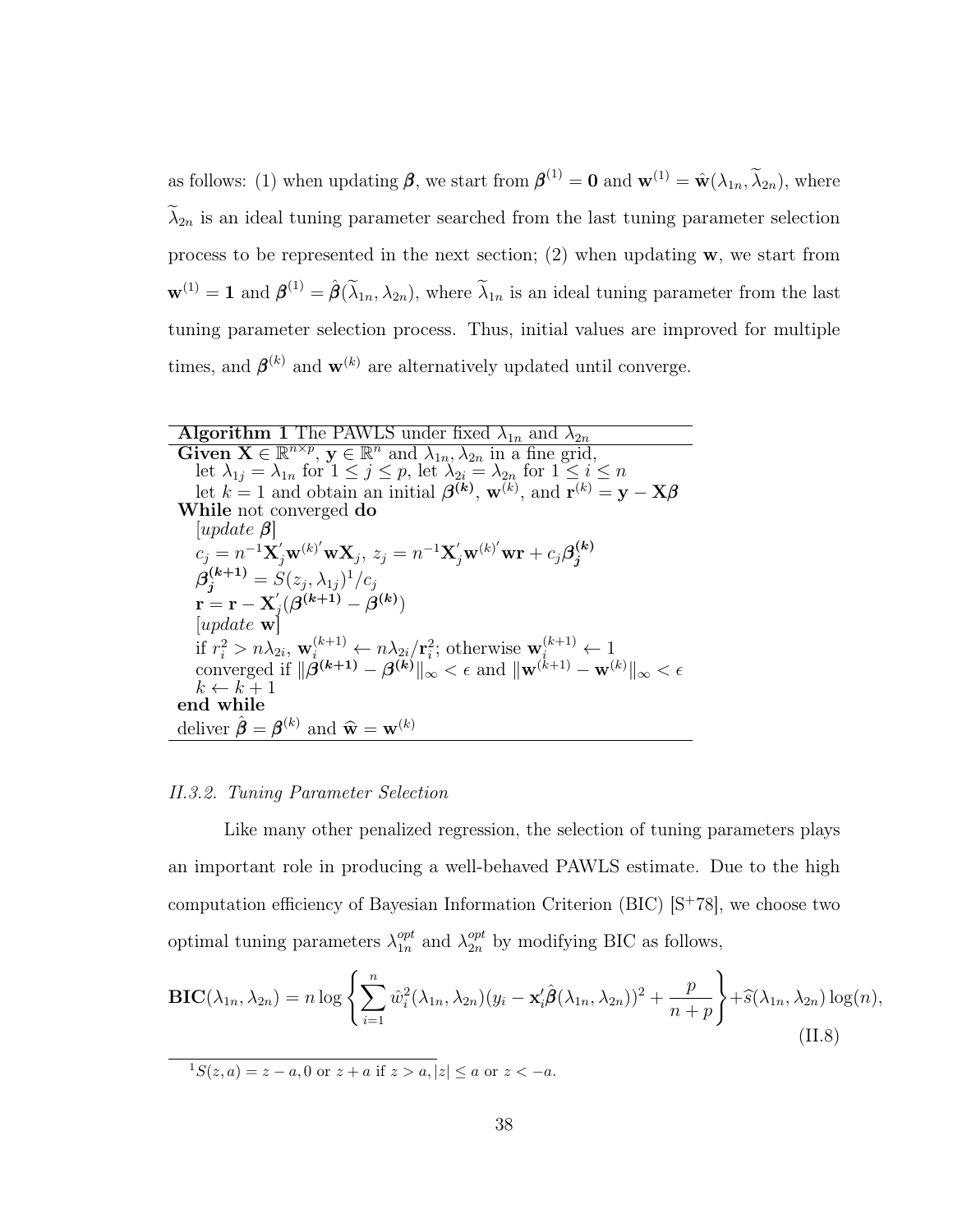where  $\widehat{s}(\lambda_{1n}, \lambda_{2n}) = \widehat{s}_1 + \widehat{s}_2$  with  $\widehat{s}_1 = 1 + \#\{1 \leq j \leq p : \widehat{\beta}_j(\lambda_{1n}, \lambda_{2n}) \neq 0\}$  and  $\widehat{s}_2 = #{1 \le i \le n : \hat{w}_i(\lambda_{1n}, \lambda_{2n}) < 1}.$  Here  $\widehat{s}_1$  and  $\widehat{s}_2$  are the estimated number of nonzero regression coefficients and and outliers, respectively. Different from the classical BIC, we include a term  $\frac{p}{n+p}$  in the first part in [\(II.8\)](#page-46-0) dealing with the possible blowup. This may happen if a very small  $\lambda_{1n}$  is used such that all  $\hat{w}_i$ s are close to 0.

The optimal tuning parameters are searched alternatively by minimizing BIC in [\(II.8\)](#page-46-0) from a fine grid of  $\lambda_{1n}$ ,  $\lambda_{2n}$ . We first fix  $\lambda_{1n}^*$  and find an "ideal"  $\lambda_{2n}^*$  using BIC; then this  $\lambda_{2n}^*$  is fixed, and we continue to search an "ideal"  $\lambda_{1n}^*$  by minimizing the BIC. The same procedure is repeated iteratively until an optimal pair  $(\lambda_{1n}^{opt})$  $_{1n}^{opt}, \lambda_{2n}^{opt}$ is obtained. This alternative search has high computation efficiency and performs well in our numerical studies.

Remark 2: We suggest to search for  $\lambda_{2n}$  first since a well chosen  $\lambda_{2n}^*$  (for outlier screening) at the beginning can reduce the estimation damage caused by outliers during the iteration process significantly. This is also verified by our limited numerical experience.

Remark 3: We discard those  $(\lambda_{1n}, \lambda_{2n})$  such that  $\widehat{s}_2/n \ge r$ , where r can be any value larger than 0.5. This is reasonable since any single linear regression model will be invalid if a data has more than 50% outliers. In this case, subgroup analysis should be applied. In our numerical studies, we takes  $r = 0.8$ . In fact, we have also tried different values between  $r = 0.5$  to 0.8. All worked very well and improved the efficiency of the tuning parameter selection process significantly.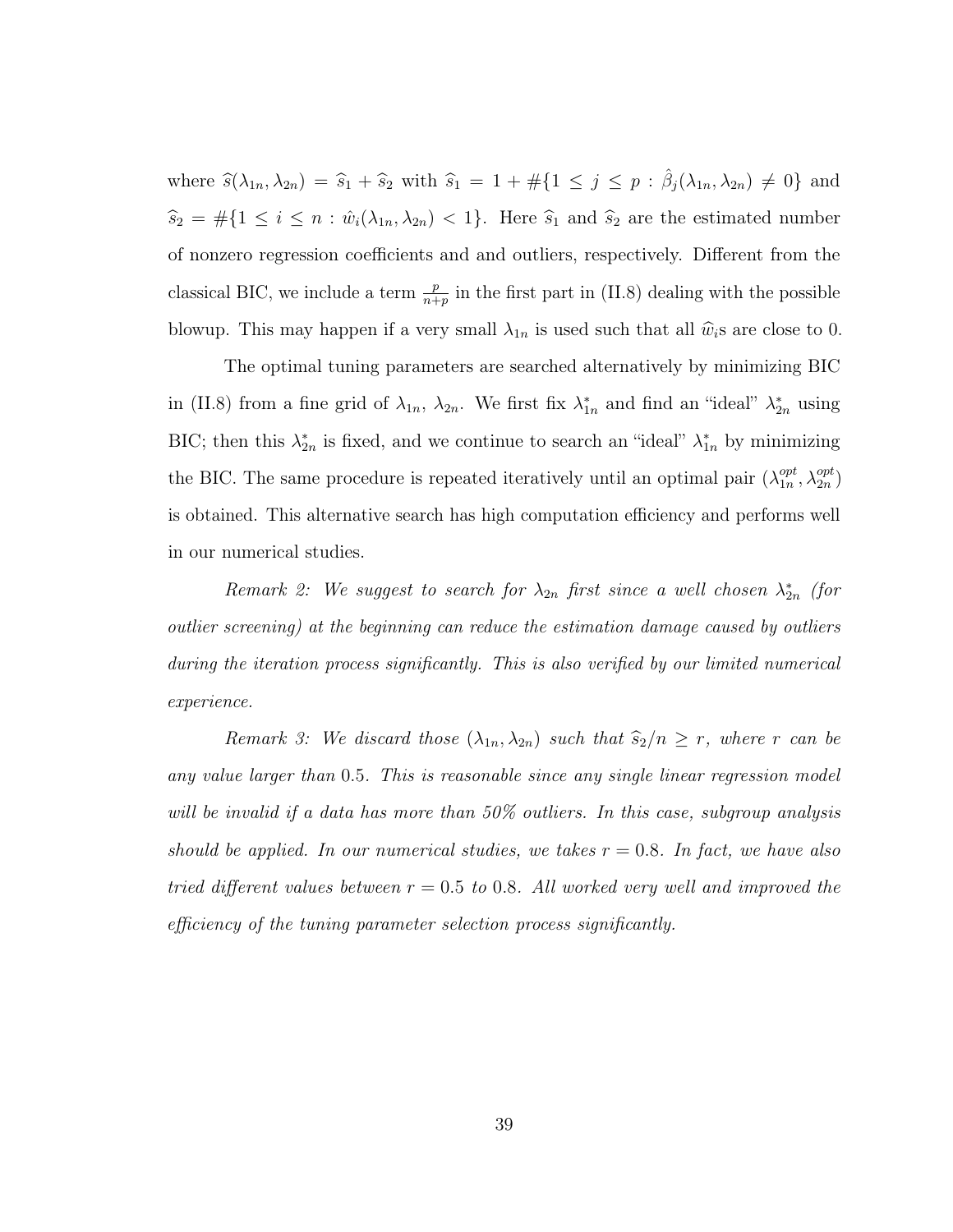### II.3.3. Improve the PAWLS Using the Adaptive Penalty

Since the adaptive Lasso in general has better variable selection properties than the Lasso [\[Zou06,](#page-132-0) [HMZ08\]](#page-125-0), we also consider the PAWLS with the adaptive Lasso penalty by minimizing

<span id="page-48-1"></span>
$$
\frac{1}{2n}\sum_{i=1}^{n} w_i^2 (y_i - \mathbf{x}_i' \boldsymbol{\beta})^2 + \lambda_{1n} \sum_{j=1}^{p} |\beta_j|/|\beta_j^{(0)}| + \lambda_{2n} \sum_{i=1}^{n} |1 - w_i|/|1 - w_i^{(0)}|,
$$
 (II.9)

where  $w_i^{(0)}$  $_{i}^{\left( 0\right) }$  and  $\beta _{j}^{\left( 0\right) }$  $j^{(0)}$  are two initial estimates of  $w_i$  and  $\beta_j$ , respectively. The computation of [\(II.9\)](#page-48-1) is similar to Algorithm 1 by replacing  $\lambda_{1j}$  by  $\lambda_{1n}/\beta_j^{(0)}$  $|j^{(0)}|$  for  $1 \leq j \leq p$  and  $\lambda_{2i}$  by  $\lambda_{2n}/|1-w_i^{(0)}|$  $\binom{[0]}{i}$  for  $1 \leq i \leq n$ . By convention,  $w_i^{(0)} = \min\{w_i^{(0)}\}$  $i^{(0)}$ , 0.999} and  $\beta_j^{(0)} \, = \, \min \{ \beta_j^{(0)}$  $y_j^{(0)}, 0.001\}$ . If all  $0 \leq w_i^{(0)} < 1$  and  $\beta_j^{(0)}$  $j_j^{(0)}$  for  $1 \leq j \leq p$  are the same, respectively, then [\(II.9\)](#page-48-1) becomes the PAWLS in [\(II.3\)](#page-42-0).

As we know, a estimation consistent initials need to be applied in order to have an variable selection consistent adaptive Lasso estimator [\[Zou06,](#page-132-0)[HHM08\]](#page-124-2). From those non-asymptotic properties investigated in Section [II.4,](#page-48-0) the PAWLS-Lasso estimates are reasonable choices for  $\beta_i^{(0)}$  $y_j^{(0)}$  and  $w_i^{(0)}$  $i<sup>(0)</sup>$  in [\(II.9\)](#page-48-1). From our empirical experiences, the above procedure works very well in all our numerical studies in section [II.5.](#page-52-0)

## <span id="page-48-0"></span>II.4. Non-asymptotic Properties

In this section, we will investigate the estimation properties of the PAWLS in ultra high-dimensional settings when  $p = O(\exp(n^{\alpha}))$  for some  $0 \leq \alpha < 1$ . To simplify the presentation, we omit the intercept in model [\(II.1\)](#page-41-1) in this section. All proofs are given in Appendix.

For notation's convenience, we replace  $\nu_i = 1 - w_i$  for  $1 \le i \le n$  in some scenarios and assume all covariates to be standardized such that  $\sum_{i=1}^{n} x_{ij}^2 = n$ ,  $1 \le j \le n$  in this section. We put all weights and covariates coefficients together and denote a  $n + p$ dimensional unknown parameters vector  $\boldsymbol{\theta} = (\boldsymbol{\theta}'_1)$  $\mathbf{1}', \mathbf{\theta}_2')'$ , where  $\mathbf{\theta}_1 = (\beta_1, \cdots, \beta_p)'$  with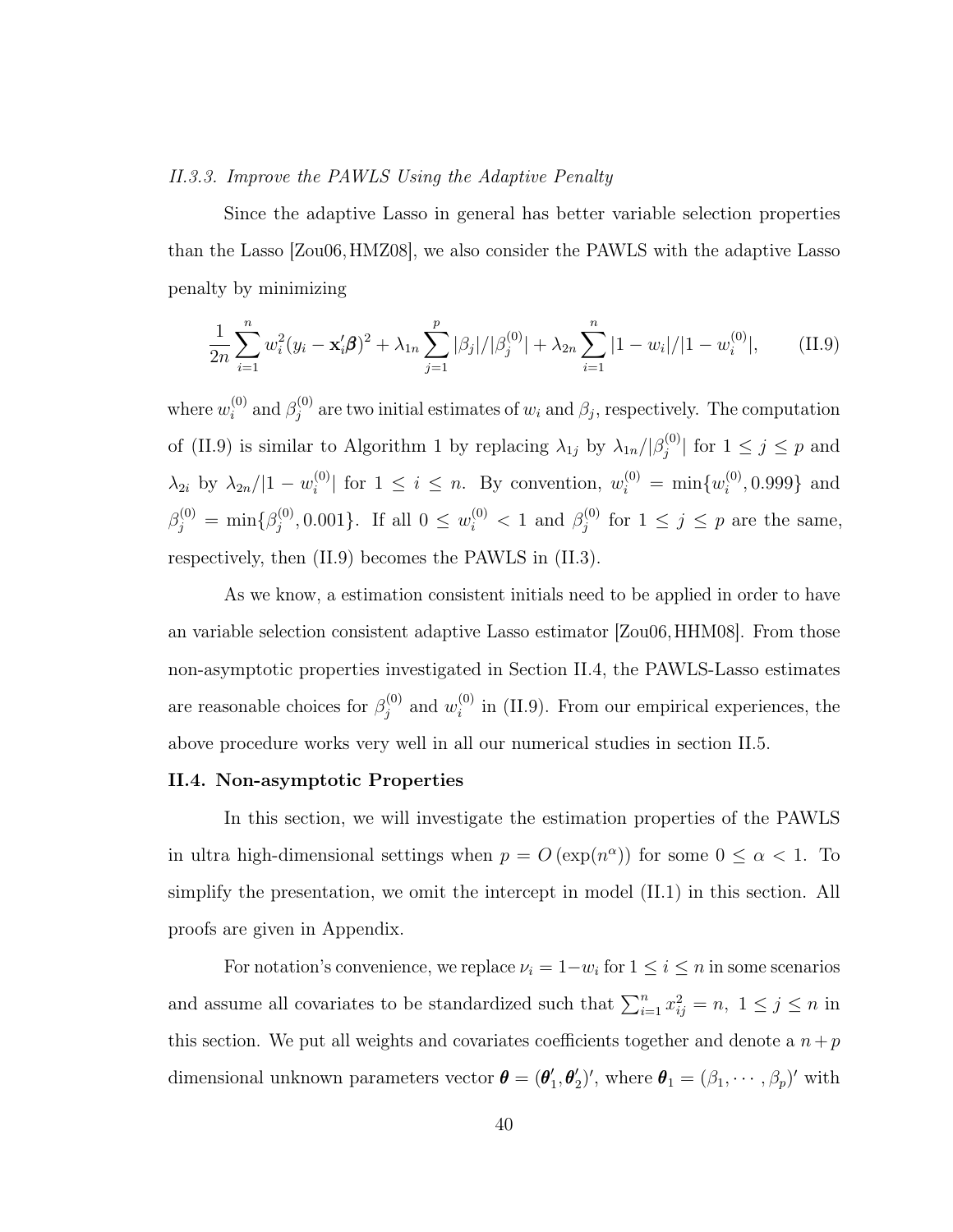true values  $\boldsymbol{\theta}_1^* = \boldsymbol{\beta}^*$  and  $\boldsymbol{\theta}_2 = (\lambda_{2n}/\lambda_{1n})(\nu_1, \cdots, \nu_n)'$  with true values  $\boldsymbol{\theta}_2^* = (\lambda_{2n}/\lambda_{1n})\mathbf{w}^*$ . Here  $\mathbf{w}^* = (w_1^*, \dots, w_n^*)'$ . Let  $S_{10} = \{1 \leq j \leq p : \beta_j^* \neq 0\}$  with the cardinal value  $s_1 = |S_{10}|$ ,  $S_{20} = \{1 \le i \le n : w_i^* < 1\}$  with the cardinal value  $s_2 = |S_{20}|$ , and  $J_0 = \{1 \leq k \leq n + p, \ \theta_k^* \neq 0\}$  be the true active set for  $\theta^*$  with the cardinal value  $|J_0| = s_1 + s_2 = s$ . We also denote  $a_n = \min_{i \in S_{20}} w_i^*$ .

We consider the fixed design such that  $|x_{ij}| \leq b_n$  for all i and j and the following assumptions.

(A1):  $\epsilon_i = w_i^* \eta_i$  are i.i.d. sub-Gaussian distribution with mean 0 and scale factor  $\sigma > 0$ .

**(A2):** (i) 
$$
\frac{sb_n}{n^{1/2}} = o(1)
$$
; (ii)  $\frac{s \log(n)}{na_n^2} = o(1)$ .

(A3): there exists a constant  $M > 0$  such that  $\max_{j \in S_{10}} |\beta_j^*| < M$ .

**RE** $(s, c)$ : For some integer s, such that  $1 \leq s \leq p + n$ , and a positive c, the following restricted eigenvalue condition holds:

$$
\kappa(s,c) = \min_{\substack{\mathbf{d} \neq 0 \\ \|\mathbf{d}_{J_0^c}\|_1 \le c \|\mathbf{d}_{J_0}\|_1}} \frac{\|\mathbf{\Psi}^{1/2}\mathbf{d}\|_2}{\|\mathbf{d}_{J_0}\|_2} > 0,
$$
\n(II.10)

where  $\|\cdot\|_q$  is the  $\ell_q$  norm,  $\mathbf{d} = (\mathbf{d}'_1, \mathbf{d}'_2)'$  and  $\Psi = \frac{1}{q}$ n  $\int$ X'X 0  $\boldsymbol{0}$   $\sigma^2 \boldsymbol{\Omega}^{*-2}$  $\setminus$ with  $\Omega^*$  being a diagonal matrix generated from  $w^*$ .

From (A1), the standard deviation of  $y_i$ ,  $\sigma_{y_i} = \sigma/w_i^* \to \infty$  if  $w_i^* \to 0$  for  $i \in S_{20}$ . Thus (A1) relaxes the normal assumption on random error in PLS regression dramatically.  $(A3)$  is a trivial condition on nonzero regression coefficients.  $A2(i-ii)$ indicate that the total number of non-zero  $\beta_j^*$ s and outliers cannot grow with n too fast. It also means  $a_n$  can not decay to 0 too fast. If both  $a_n$  and  $b_n$  are constants, then (ii) is redundant.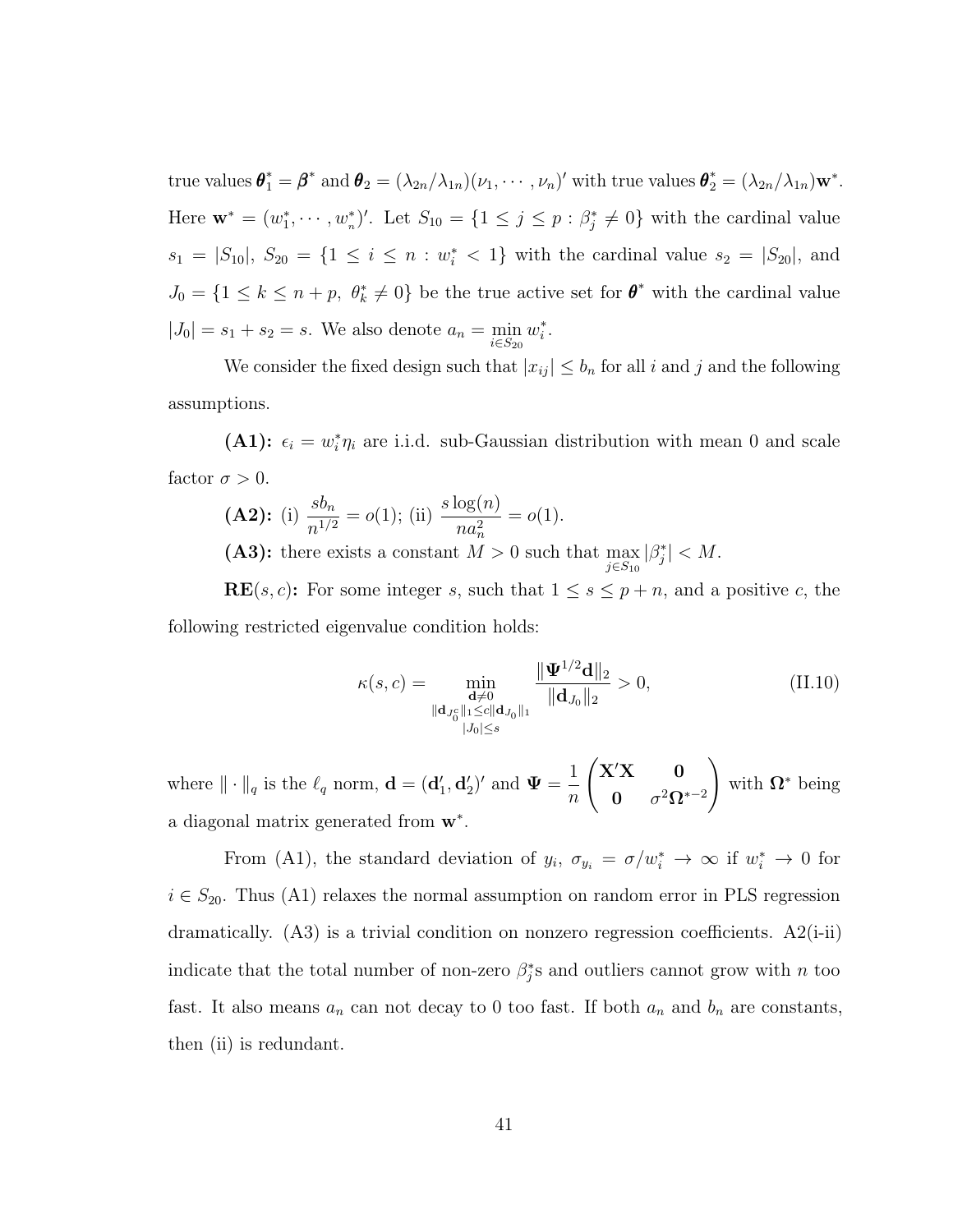The  $RE(s, c)$  condition mimics the restricted eigenvalue condition (3.1) of [\[BRT09\]](#page-121-0). Consider the following three events regarding the random error  $\epsilon$ ,

- $\mathbb{A}_1 = \{ ||\epsilon' \mathbf{X}||_{\infty} < n \lambda_{1n}/4 \};$
- $\mathbb{A}_2 = \{ \max_{1 \le i \le n} \epsilon_i^2 / w_i^* < n \lambda_{2n} / 4 \};$
- $\mathbb{A}_3 = {\|\epsilon' \mathbf{D}_{\tilde{\nu}} \mathbf{X}\|_{\infty} < n\lambda_{1n}/4},$  where  $\mathbf{D}_{\tilde{\nu}}$  is a diagonal matrix consists of any estimation  $\tilde{\nu} = (\tilde{\nu}_1, \cdots, \tilde{\nu}_n)'$ .

We have following results on those three events.

<span id="page-50-0"></span>**Lemma II.3.** On event  $\mathbb{A}_1 \cap \mathbb{A}_2 \cap \mathbb{A}_3$ ,

$$
\|\hat{\boldsymbol{\theta}} - \boldsymbol{\theta}^*\|_1 \le 4 \|\hat{\boldsymbol{\theta}}_{J_0} - \boldsymbol{\theta}_{J_0}^*\|_1 \tag{II.11}
$$

<span id="page-50-1"></span>**Lemma II.4.** Under  $(A1)$ , we have

$$
P(\mathbb{A}_1^c) \le 2p \exp\left\{-\frac{n\lambda_1^2}{32\sigma^2}\right\},\tag{II.12a}
$$

$$
P(\mathbb{A}_2^c) \le 2n \exp\left\{-\frac{n\lambda_{2n}a_n^2}{8\sigma^2}\right\},\tag{II.12b}
$$

$$
P(\mathbb{A}_3^c) \le 2 \exp\left\{-M_0 \min\left\{\frac{n\lambda_{1n}^4}{256K^2\sigma^4}, \frac{n\lambda_{1n}^2}{16K\sigma^2}\right\}\right\},\tag{II.12c}
$$

where  $K = \sup$  $q\geq1$  $q^{-1} \left[ E \left( \frac{\epsilon_1^2}{\sigma^2} \right)^q \right]^{1/q}$  and  $M_1 > 0$  is an absolute constant. In particular, if we choose  $\lambda_{1n} \ge \sigma(c_1)^{1/2}(\ln(p)/n)^{1/2}$  for  $c_1 > 32$ , then

$$
P(\mathbb{A}_1^c) \le 2p^{-c_1/32} \to 0 \text{ when } p \to \infty.
$$

If we choose  $\lambda_{2n} \ge \sigma^2 c_2 \log(n) / (n a_n^2)$  for some  $c_2 > 8$ , then

$$
P(\mathbb{A}_2^c) \le 2n^{1-c_2/8} \to 0 \text{ when } n \to \infty.
$$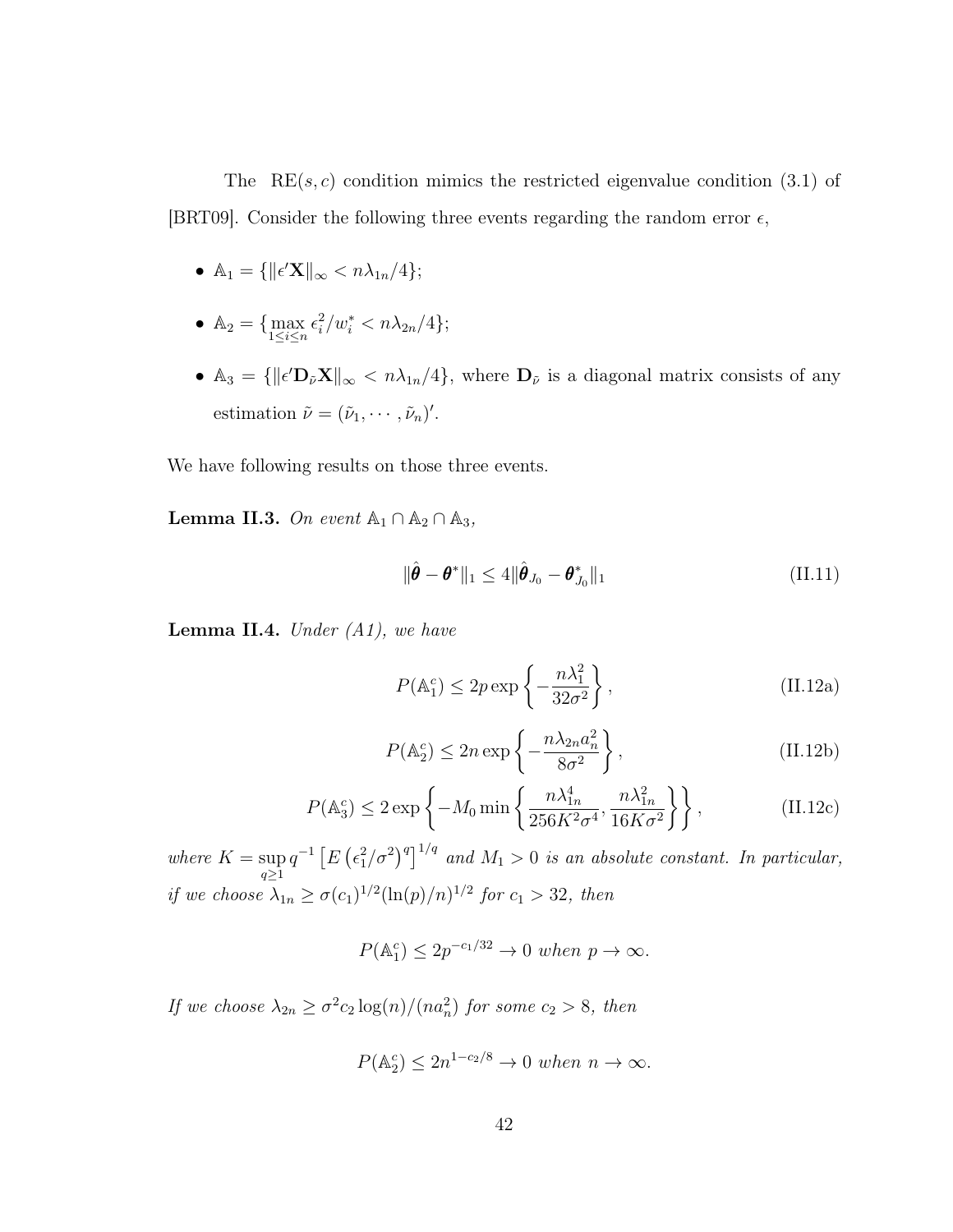For the above  $\lambda_{1n}$ ,

$$
P(\mathbb{A}_3^c) \le O\left(\exp\left\{-\frac{c_1 M_0 \log(p)}{16K} \min\left\{\frac{c_1 \log(p)}{16Kn}, 1\right\}\right\}\right).
$$
  
Thus if  $p = O(\exp(n^{\alpha}))$  for  $\alpha > 0$ , then  $P(\mathbb{A}_3^c) \to 0$  for  $\alpha \ge 1/2$ .

Lemma [II.3](#page-50-0) provides an upper bound of the PAWLS estimator under three events. Lemma [II.4](#page-50-1) investigates the lower probability bounds for the occurrence of those events. We now develop the theoretical properties of the proposed PAWLS estimator. In particular, we expect to obtain some non-asymptotic oracle inequalities for both  $\hat{\mathbf{w}}$  and  $\beta$ .

<span id="page-51-0"></span>Theorem II.5. Suppose A1 and RE(s,3) hold. Then with probability at least  $1 \sum_{k=1}^{5} h_i$ , we have

$$
\|\hat{\boldsymbol{\theta}}_{J_0}-\boldsymbol{\theta}_{J_0}^*\|_1 \leq \frac{8\lambda_{1n}s}{\kappa(s,3)^2}
$$

and

$$
\|\hat{\boldsymbol{\theta}}_{J_0}-\boldsymbol{\theta}_{J_0}^*\|_2\leq \frac{8\lambda_{1n}s^{1/2}}{\kappa(s,3)^2},
$$

Here

$$
h_1 = 2p_n \exp\left\{-\frac{n\lambda_{1n}^2}{32\sigma^2}\right\},
$$

$$
h_2 = 2n \exp\left\{-\frac{n\lambda_{2n}a_n^2}{8\sigma^2}\right\},
$$

$$
h_3 = 2 \exp\left\{-M_0 \min\left\{\frac{n\lambda_{1n}^4}{256K^2\sigma^4}, \frac{n\lambda_{1n}^2}{16K\sigma^2}\right\}\right\} \text{ with } K = \sup_{q \ge 1} \frac{1}{q} \left[E\left(\frac{\epsilon_1^2}{\sigma^2}\right)^q\right]^{1/q}
$$

and  $M_1 > 0$  is an absolute constant,

$$
h_4 = \frac{48\sigma}{\kappa(s,3)} \frac{\lambda_{1n} (1 + \log(2n))^{1/2}}{\lambda_{2n}} \frac{s^{1/2}}{a_n n^{1/2}},
$$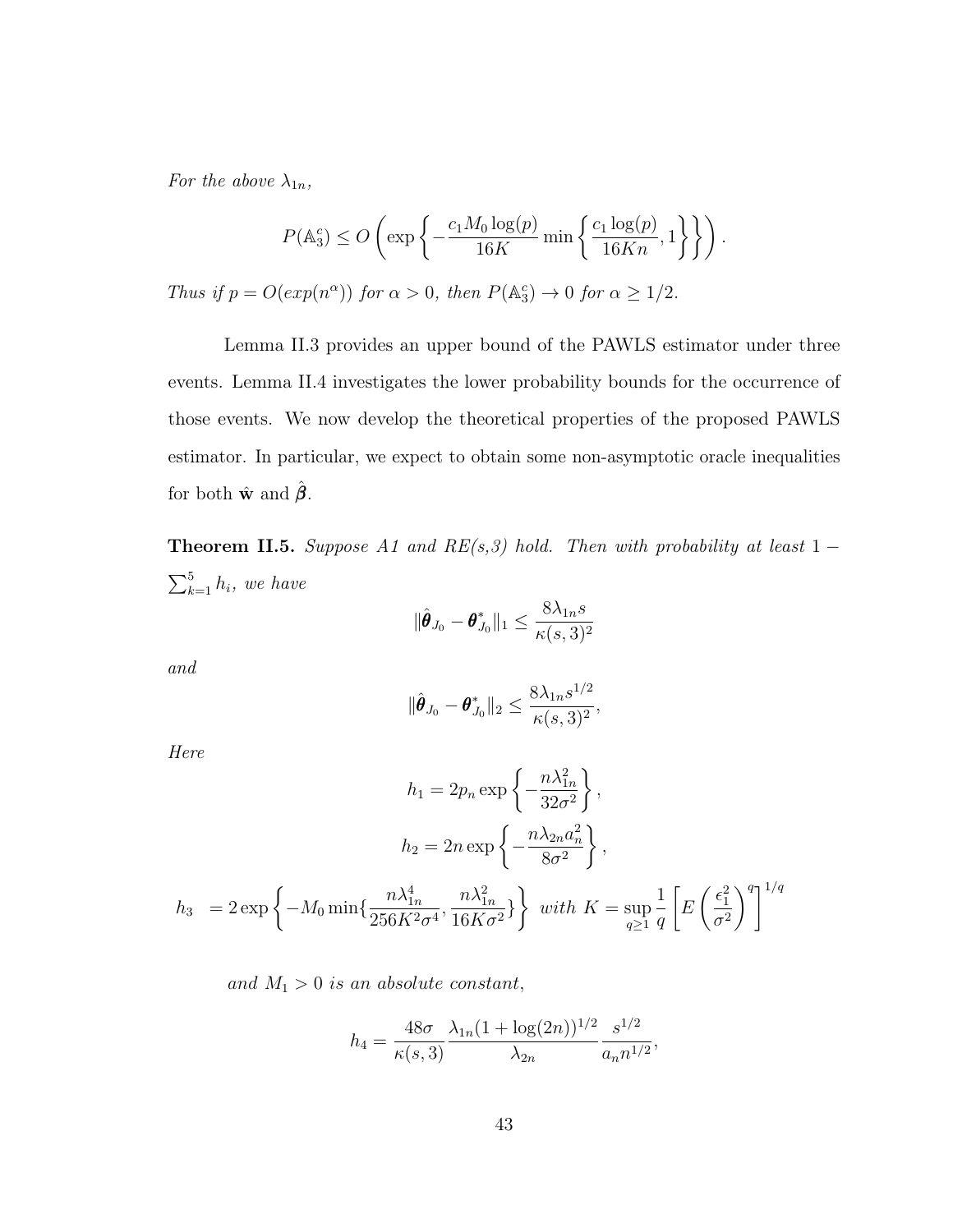$$
h_5 = \frac{384\sigma}{k^2(s,3)} \frac{\lambda_{1n}(1+\log(2n))^{1/2}}{\lambda_{2n}} \frac{sb_n}{na_n}.
$$

In particular, if (A2) and (A3) hold and  $\lambda_{1n}/\lambda_{2n} \leq O(1)$ , then  $h_4 = o(1)$  and  $h_5 = o(1)$ .

Theorem [II.5](#page-51-0) gives the oracle inequalities of joint estimators of  $\theta$ . Those properties are similar to ones for the PLS estimator (with the Lasso penalty) of  $\beta$  only when  $w^*$  is given in advance. When w is jointly estimated with  $\beta$ , the non-asymptotic properties for both  $\hat{\boldsymbol{\beta}}$  and  $\hat{\mathbf{w}}$  can be obtained by letting two regularization parameters  $\lambda_{1n}$  and  $\lambda_{2n}$  changes with *n* dependently such that  $\lambda_{1n}/\lambda_{2n} = O(1)$ .

The following corollary provides an explicit, shared rate of  $\lambda_{1n}$  and  $\lambda_{2n}$  such that both  $\hat{\boldsymbol{\beta}}$  and  $\hat{\mathbf{w}}$  are estimation consistent even though p grows with n at an almost exponential rate. This is a direct result from Lemma [II.4](#page-50-1) and Theorem [II.5.](#page-51-0)

Corollary II.6. Suppose  $p = O(\exp(n^{\alpha}))$  for  $1/2 < \alpha < 1$  and all assumptions in Theorem [II.5](#page-51-0) hold except that  $A2(ii)$  is replaced by  $s = o(n^{(1-\alpha)/2})$ . If we can choose  $\lambda_{1n} \geq \sigma(c_1)^{1/2}(\ln(p)/n)^{1/2}$  for  $c_1 > 32$ , and  $\lambda_{2n} \geq \sigma^2 c_2 \log(n)/(na_n^2)$  for some  $c_2 > 8$ such that  $\lambda_{1n} = \lambda_{2n}$ , then with probability at least  $1 - 2p^{1-c_1/32} - 2n^{1-c_2/8}$ , we have

$$
\|\hat{\pmb{\beta}}_{S_{10}} - \pmb{\beta}^*_{S_{10}}\|_1 + \|\hat{\mathbf{w}}_{S_{20}} - \mathbf{w}^*_{S_{20}}\|_1 \leq \frac{8\lambda_{1n}s}{\kappa(s,3)^2}
$$

and

$$
\|\hat{\pmb \beta}_{S_{10}}-\pmb \beta^*_{S_{10}}\|_2+\|\hat{\mathbf w}_{S_{20}}-\mathbf w^*_{S_{20}}\|_2\leq \frac{8\sqrt{2}\lambda_{1n}s^{1/2}}{\kappa(s,3)^2}.
$$

### <span id="page-52-0"></span>II.5. Numerical Result

In this section, we demonstrate the performance of the PAWLS using both simulation studies and real data analysis under two settings:  $p < n$  and  $p \gg n$ .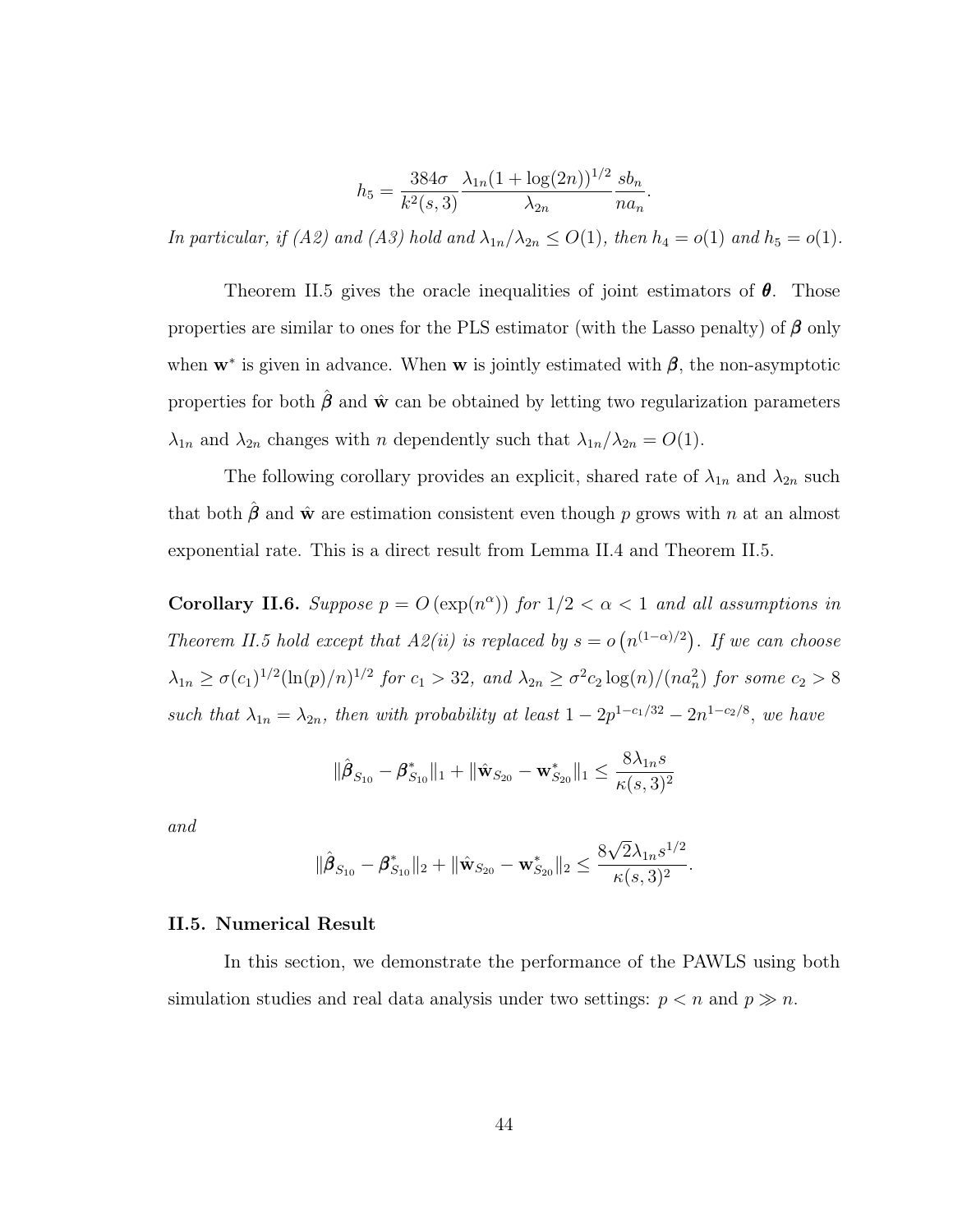### II.5.1. Simulation Studies

In all our simulation studies, the data are generated from the mean shift model without an intercept:

$$
y_i = \mathbf{x}'_i \boldsymbol{\beta} + \gamma_i + \epsilon_i, \ i = 1, \cdots, n,
$$

where  $x_i$  are simulated independently from a multivariate normal distribution with mean 0 and variance  $\mathbf{C} = (0.5^{|j-k|})_{p \times p}$ . All simulations are repeated for 100 times.

Apparently, the true mean shift model is a misspecified model for our weighted regression model setting in [\(II.1\)](#page-41-1). However, we will demonstrate that the advantage of the PAWLS are still obvious compared with other methods from simulation studies.

<span id="page-53-0"></span>**Example II.1. (Low-dimensional case)** We choose  $n = 50$ ,  $p = 8$ , and set  $\beta^* =$  $(3, 2, 1.5, 0, 0, 0, 0, 0)'$ . The random error  $\epsilon_i$  and the mean shift parameter  $\gamma_i$  are generated under the following four cases.

Case A: 
$$
\epsilon_i \sim N(0, 2^2)
$$
, and  $\gamma_i = 0$  for  $i = 1, \dots, n$ ;

Case B:  $\epsilon_i$  follows a t distribution with degrees of freedom of 2, and  $\gamma_i = 0$  for  $i = 1, \cdots, n;$ 

Case C: similar to Case A, except that  $\gamma_i = (-1)^{I(U_1 \le 1/2)}(20 + 10U_2)$  for  $1 \le$  $i \leq n/10$ , where  $U_1$  and  $U_2$  are independent  $U[0, 1]$ .

Case D: similar to Case C, except that 10 is added on all  $x_{ij}$ s for  $1 \le i \le n/10$ and  $4 \leq j \leq 8$ .

Case A includes only normal data; Case B includes heavy tails errors; Case C includes normal data with outliers in y direction; while Case D includes outliers in both  $x$  and  $y$  directions.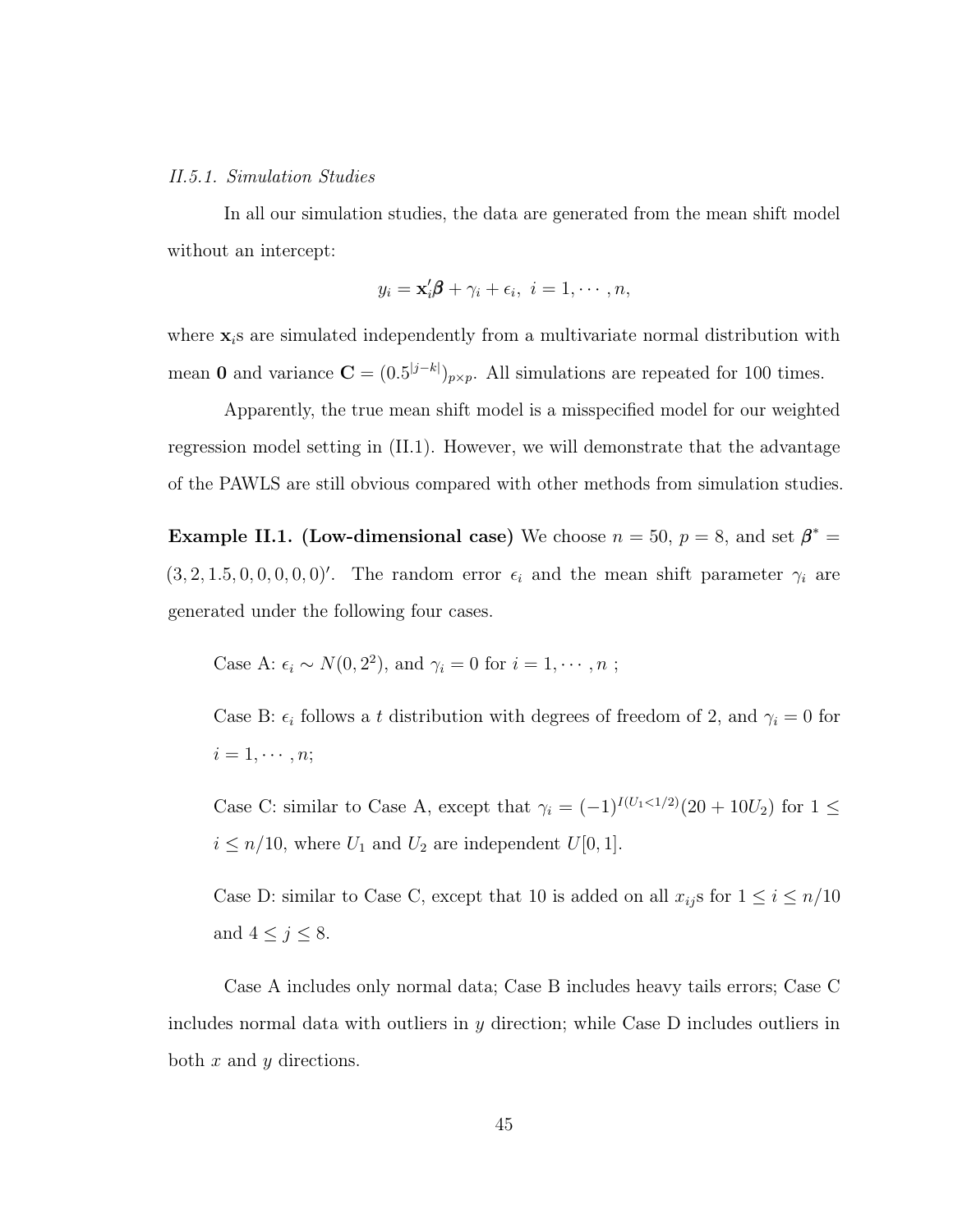We compare the performance of the PAWLS with the adaptive Lasso in terms of both variable selection and outlier detection with the PLS with the adaptive Lasso (ALasso: [\[Zou06\]](#page-132-0)) and several other sparse robust estimations including the SROS [\[XJ13\]](#page-131-1), MMNNG [\[GV15\]](#page-124-3), and sparse LTS (sLTS) [\[ACG](#page-120-0)<sup>+</sup>13]. As a fair comparison, the adaptive Lasso penalty are used in all methods except for MMNNG where a nonnegative garrote method is used. The codes of both the MMNNG and sLTS are public available. The code of the SROS is provided by authors. The computation of the ALasso is the same as the PAWLS by fixing all  $w_i = 1$ .

If a model is correctly fitted, then  $\{1 \leq j \leq p : \hat{\beta}_j \neq 0\} = \{1 \leq j \leq p : \beta_j^* \neq 0\};$ if a model is over-fitting, then  $\{j : \hat{\beta}_j \neq 0\} \supset \{j : \beta_j^* \neq 0\}$ . Both ratios of correctly fitting the model (CFR) and over-fitting the model (OFR) are computed. The average model size (AN: mean of  $\#\{1 \leq j \leq p : \hat{\beta}_j \neq 0\}$ ) is also reported. All those results are summarized in Table [II.1.](#page-56-0) Our simulation results also show that the PAWLS outperforms all other estimators in terms of variable selection in almost all cases. In particular, we have those findings. (1) The ALasso performs the best as expected when the data is normal in Case A; But the PAWLS is most comparable with the ALasso, compared with all other robust estimation. (2) When the data is heavy tailed in Case B, the ALasso behaves much worse than some of other sparse robust estimates. Among them, the PAWLS performs the best, while both the sLTS and SROS perform badly in this case. (3) When some normal data are contaminated in Case C, the ALasso loses its efficiency completely, while the PAWLS still performs quite well and beats all other robust methods. (4) When outliers exist in both x and y directions, the PAWLS also performs the best.

We also evaluate the coefficients estimation using the mean squared error (MSE),  $\|\hat{\boldsymbol{\beta}} - \boldsymbol{\beta}\|^2$  out of all repetitions. Those results of MSE (after removing 10% of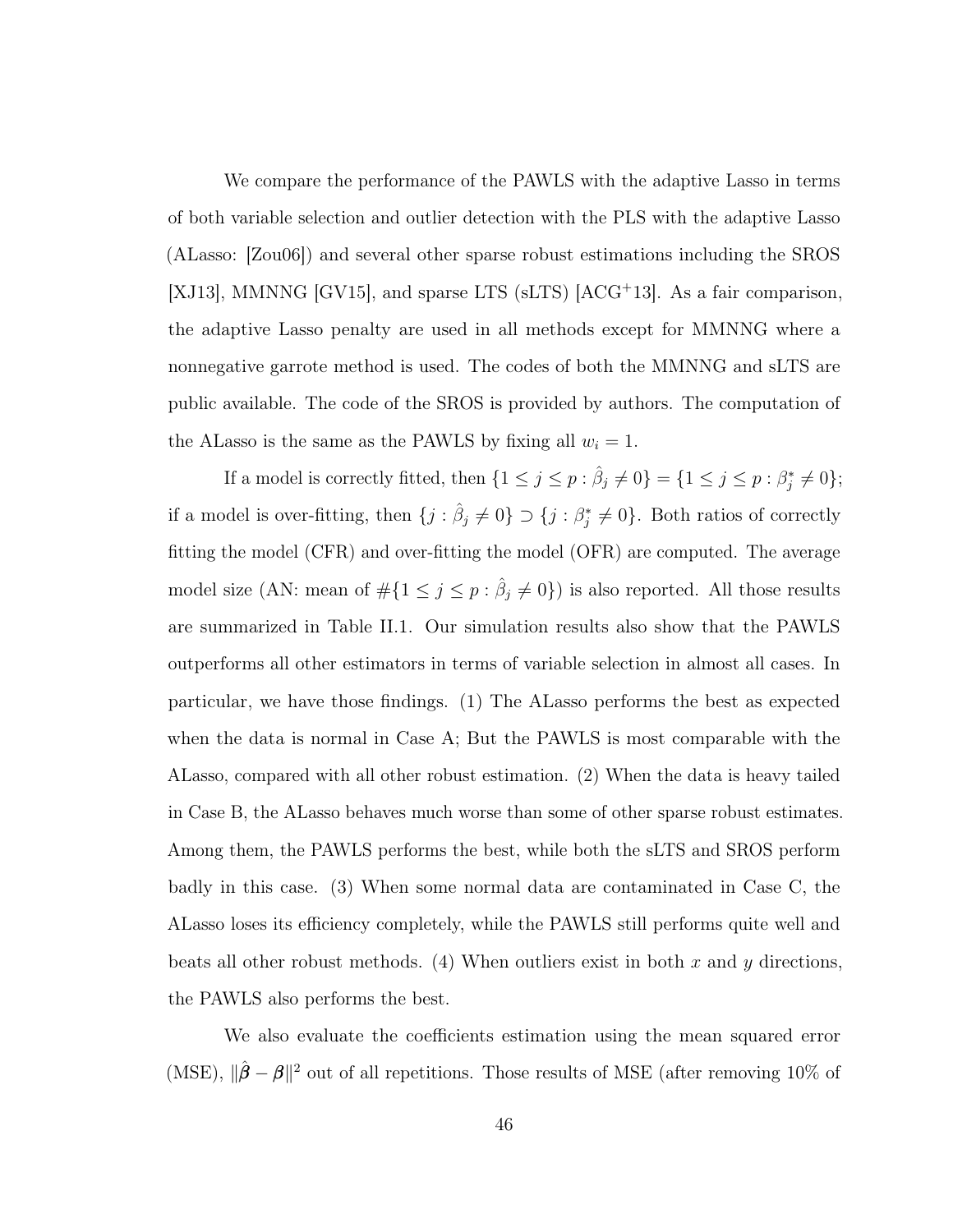largest ones) from Case A, C and D are plotted in Figure [II.2.](#page-57-0) The boxplot under Case B shows the similar pattern as ones from C and D and is omitted here. It is observed that PAWLS has the best estimation efficiency by providing the smallest MSE results among all methods when the data are contaminated.

To evaluate the outlier detection performance, we compute the mean masking probability (M: fraction of undetected true outliers), the mean swamping probability (S: fraction of non-outliers labeled as outliers), and the joint outlier detection rate (JD: fraction of repetitions with 0 masking) out of all repetitions. The higher JD is, the better; the smaller M and S are, the better. Since the ALasso, MMNNG and SROS are not designed to specify outliers, we only report the outlier detection results from the PAWLS and sLTS in Table [II.2.](#page-56-1) It is observed that the sLTS turns to produce a very large swamping probability in most cases. Compared with the sLTS, the PAWLS has a much better outlier detection performance.

In summary, the PAWLS is robust when the data is contaminated and does not lose much efficiency as other robust methods in normal case. Besides the PAWLS, the MMNNG performs the second best. However, compared with the PAWLS, the MMNNG is much more expensive in computation. In addition, MMNNG does not produce the outlier detection result.

<span id="page-55-0"></span>Example II.2. (high-dimensional case) Similar to Example [II.1,](#page-53-0) except that  $n = 100, p = 500$  and  $\boldsymbol{\beta} = (2'_{10}, 0'_{p-10})'$ , where  $\mathbf{c}_k$  is a k-dimensional vector consists of all c.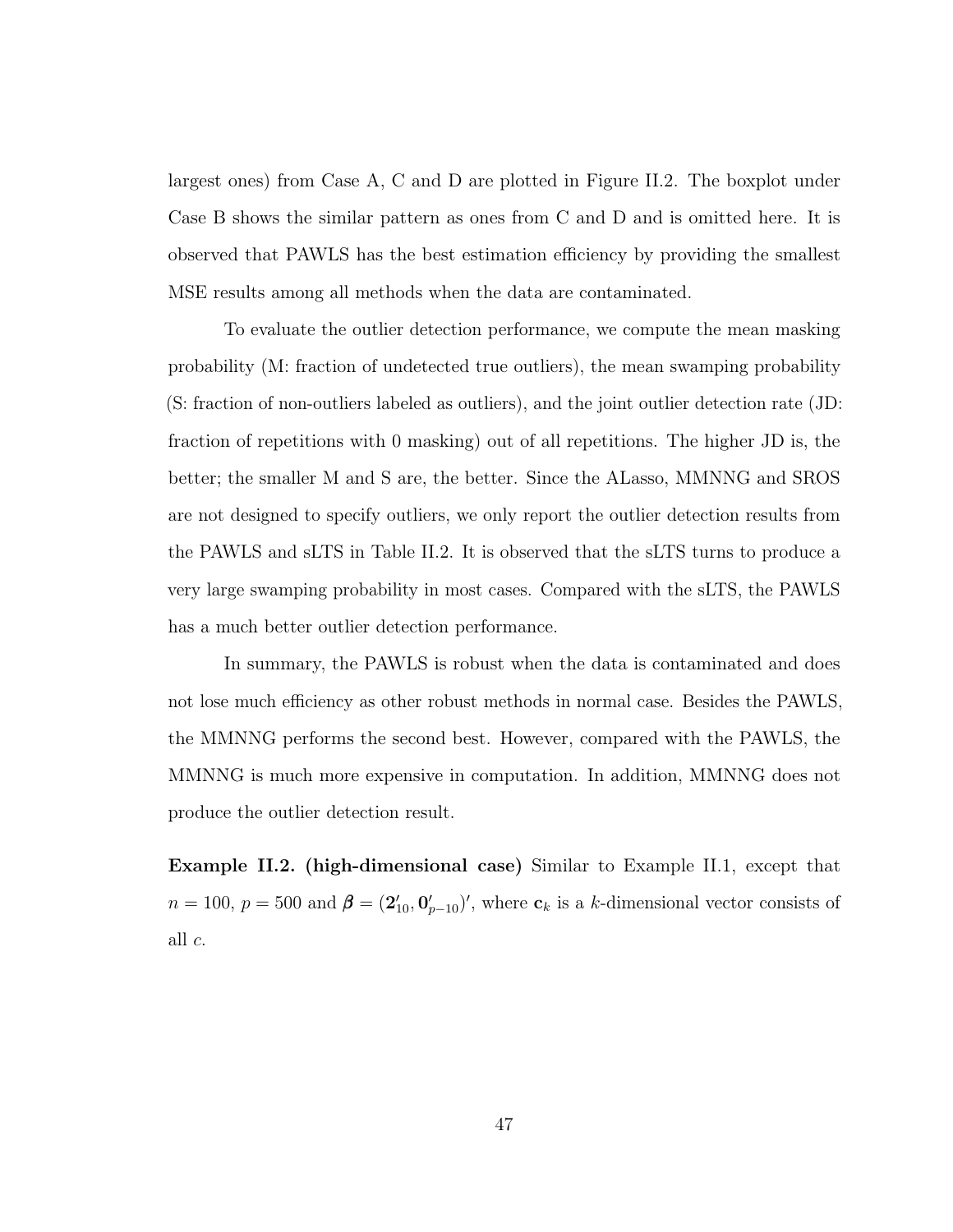| Method       | $\%$ ,<br>$\rm CFR$ | ОF        | ĀN   | $\rm CFR$<br>70                             | 'Z,<br>OFR | AN   |  |
|--------------|---------------------|-----------|------|---------------------------------------------|------------|------|--|
|              |                     | Jase<br>A |      | $\mathop{\mathsf{Case}}\nolimits\mathbf{B}$ |            |      |  |
| ALasso       | 88                  | 12        | 3.14 | 80                                          | 6          | 2.95 |  |
| <b>sLTS</b>  | 8                   | 91        | 4.75 | 30                                          | 70         | 4.00 |  |
| <b>MMNNG</b> | 73                  | 24        | 3.27 | 89                                          |            | 3.18 |  |
| <b>SROS</b>  | 24                  | 75        | 4.28 | 35                                          | 65         | 4.00 |  |
| <b>PAWLS</b> | 87                  | 12        | 3.13 | 94                                          | 6          | 3.06 |  |
|              |                     | Case C    |      | $\text{Case } D$                            |            |      |  |
| ALasso       | 2                   |           | 1.59 | 0                                           | 19         | 2.49 |  |
| <b>sLTS</b>  | 8                   | 92        | 5.02 | ⇁                                           | 93         | 4.97 |  |
| <b>MMNNG</b> | 85                  | 8         | 3.06 | 61                                          | 21         | 3.42 |  |
| <b>SROS</b>  | 51                  | 41        | 3.52 | 12                                          | 75         | 4.88 |  |
| PAWLS        | 81                  | 15        | 3.13 | 70                                          | 15         | 3.20 |  |

<span id="page-56-0"></span>Table [II.1](#page-53-0). Variable Selection Results for Example II.1  $(\beta = (3, 2, 1.5, 0, 0, 0, 0, 0)')$ 

Table II.2. Outlier Detection Evaluation in Example [II.1](#page-53-0) and [II.2](#page-55-0)

<span id="page-56-1"></span>

|              |                           | sLTS        |             |         |        |                 |         |  |  |
|--------------|---------------------------|-------------|-------------|---------|--------|-----------------|---------|--|--|
|              | Model                     | $\%$ ,<br>М | $\%$ ,<br>S | $JD(\%$ | %<br>М | $\%$ .<br>S     | $(\%$   |  |  |
|              | $\bigcup$ ase A           |             | 5.30        | $100\,$ |        | $\overline{22}$ | $100\,$ |  |  |
| Example II.1 | Case B                    |             | 9.92        | 100     |        | 4.22            | 100     |  |  |
|              | $\text{Case} \; \text{C}$ |             | 1.87        | 100     |        | 0.67            | 100     |  |  |
|              | $\text{Case } D$          | 0.4         | 1.89        | 99      | 0      | 0.44            | 100     |  |  |
|              | Case A                    |             | 20.8        | 100     |        | 0.07            | 100     |  |  |
| Example II.2 | Case B                    |             | 18.5        | 100     |        | 1.15            | 100     |  |  |
|              | Case C                    |             | 12.9        | 100     | 0.8    | 0.18            | 98      |  |  |
|              | Case D                    |             | 13.0        | 99      | 27.8   | 0.08            | 100     |  |  |

In this example, we can only compare the PAWLS with the sLTS and ALasso since all other methods are only designed for  $p < n$ . We tried to implement their approaches in high-dimension where  $p > n$ , but failed.

All variable selection results are reported in Table [II.3.](#page-58-0) Besides OFR, CFR and AN reported in Example [II.1,](#page-53-0) we also report the OFR+2, the ratio of correct-fitted model and over-fitted model with at most two extra variables. Outlier detection results are reported in Table [II.2.](#page-56-1) Some of MSE results are reported in those Boxplots in Figure [II.2.](#page-57-0)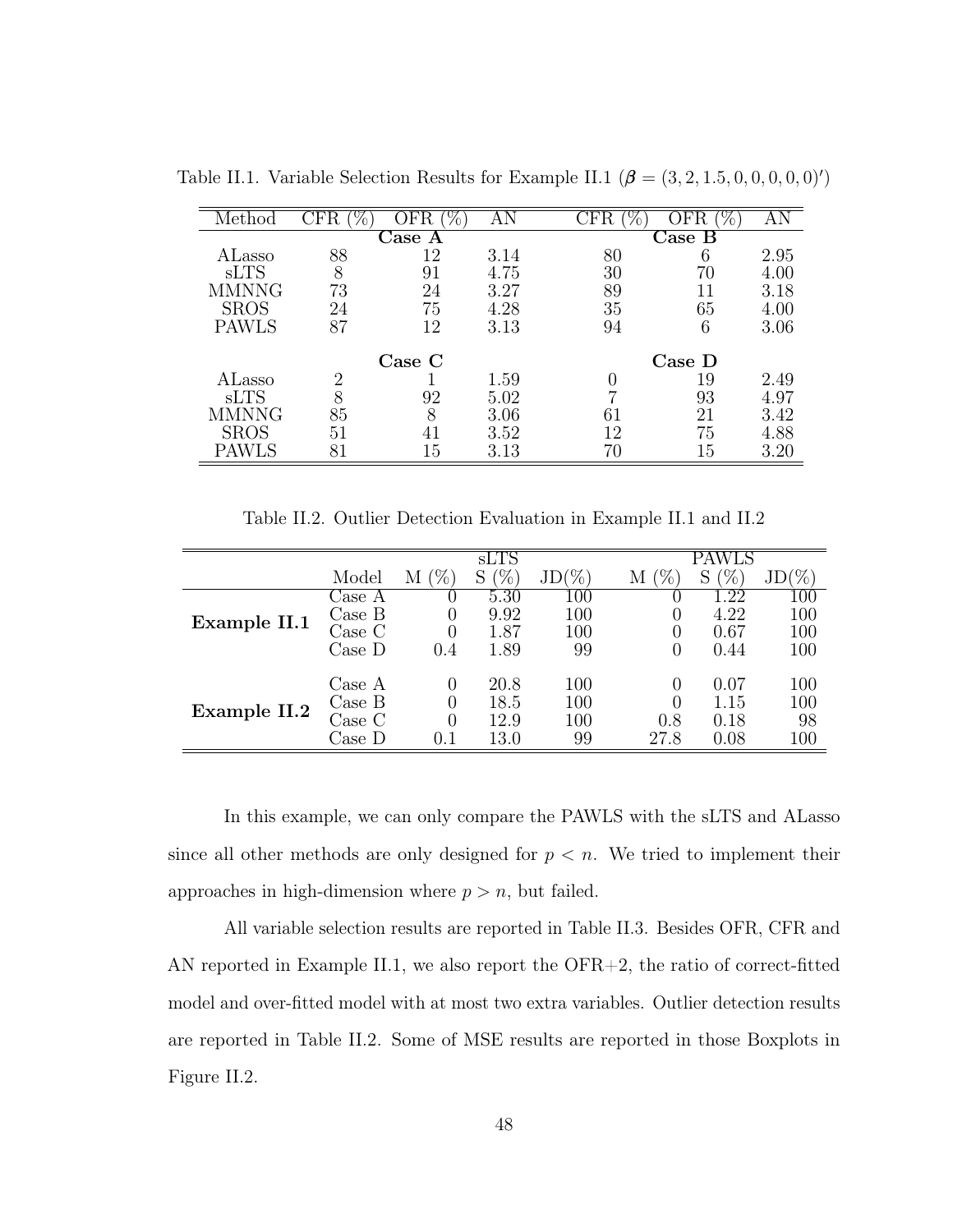<span id="page-57-0"></span>Figure II.2. Boxplot of MSE in Example [II.1.](#page-53-0) The first row: Example [II.1](#page-53-0) (Case A, C and D from the left to right); The second row: Example [II.2](#page-55-0) (Case A, C and D from the left to the right). ALasso results are omitted in Case C and D since the MSE values are very large compared with others in those cases.



It is observed that the advantages of the PAWLS are even more obvious in high-dimensional settings, regarding variable selection, outlier detection and robust estimation. The PAWLS produces much higher CFR and CFR+2 than both the ALasso and the sLTS in contaminated cases. In this setting, sLTS turns to generate over-fitted model in most cases. When the data is normal, the PAWLS still works very well by producing high CFR value.

#### II.5.2. Real Data Applications

Two datasets will be studied in this section: Air pollution data  $(p < n)$  and NTC-60 data  $(p > n)$ .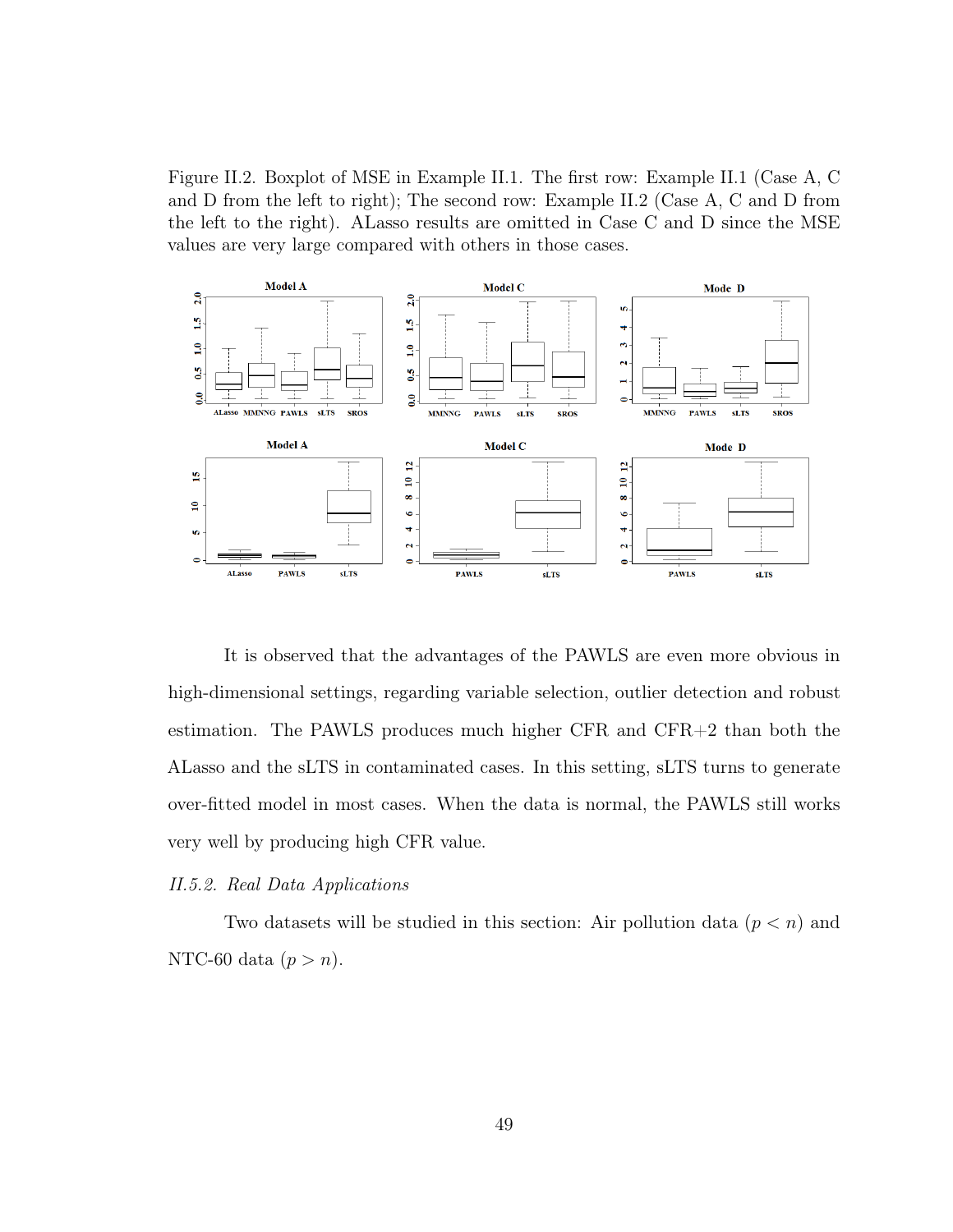| ethod        |      |        | н,     |          | $E_{\rm F}$ | $FA+2$                                                                         | FR     |          |
|--------------|------|--------|--------|----------|-------------|--------------------------------------------------------------------------------|--------|----------|
|              | $\%$ | $\%$ , | $\%$ , | $\%$ ,   | $\%$ ,      | $\%$ ,                                                                         | $\%$ , |          |
|              |      | Jase   |        |          |             | $\mathop{\mathcal{C}^{\scriptscriptstyle\mathrm{B}}}\nolimits$ ase $\mathrm B$ |        |          |
| ALasso       | 55   | 90     | 45     | 11.0     | 48          | 74                                                                             | 45     | 13.1     |
| <b>sLTS</b>  |      |        | 74     | 32.6     | $\theta$    |                                                                                | 91     | 28.3     |
| <b>PAWLS</b> | 92   | 100    | 8      | $10.1\,$ | 96          | 98                                                                             | 2      | $10.0\,$ |
|              |      |        |        |          |             |                                                                                |        |          |
|              |      | Case C |        |          |             | Case D                                                                         |        |          |
| ALasso       |      |        | 5      | 40.2     |             |                                                                                | 3      | 39.0     |
| sLTS         |      |        | 93     | 32.3     |             |                                                                                | 92     | 31.9     |
| <b>PAWLS</b> |      | 97     | 13     | 10.0     |             |                                                                                | 43     |          |
|              |      |        |        |          |             |                                                                                |        |          |

<span id="page-58-0"></span>Table II.3. Variable Selection Results for Example [II.2\(](#page-55-0) $\beta' = (2'_{10}, 0'_{p-10})$ )

### II.5.2.1. Air pollution

The air pollution data include information on the social and economic conditions in these areas. Their climates and some indices of air pollution potentials are available at <http://lib.stat.cmu.edu/DASL/Datafiles/SMSA.html>. The study is to investigate how the age-adjusted mortality is affected by all 14 covariates including mean January temperature (JanTemp: in degrees Fahrenheit), mean July temperature (JulyTemp: in degrees Fahrenheit), relative humidity (RelHum), annual rainfall (Rain: in inches), median education (Education), population density (PopDensity), percentage of non-whites (NonWhite), percentage of white collar workers (X.WC), population (Population), population per household (PopHouse), median income (Income), hydrocarbon pollution potential (HCPot), nitrous oxide pollution potential (NOxPot) and sulfur dioxide pollution potential (SO2Pot). Observation 21 had to be removed since it contains two missing values, resulting in  $n = 59$  and  $p = 14$  in our study. [\[GV15\]](#page-124-3) analyzed the data with a QQ-plot and reveals the possible contamination of the data set. Therefore a robust regression method is needed for the air pollution data.

We consider the logarithm transformation on the pollution variables, due to their skewness. In addition, both the covariates and response variables are scaled to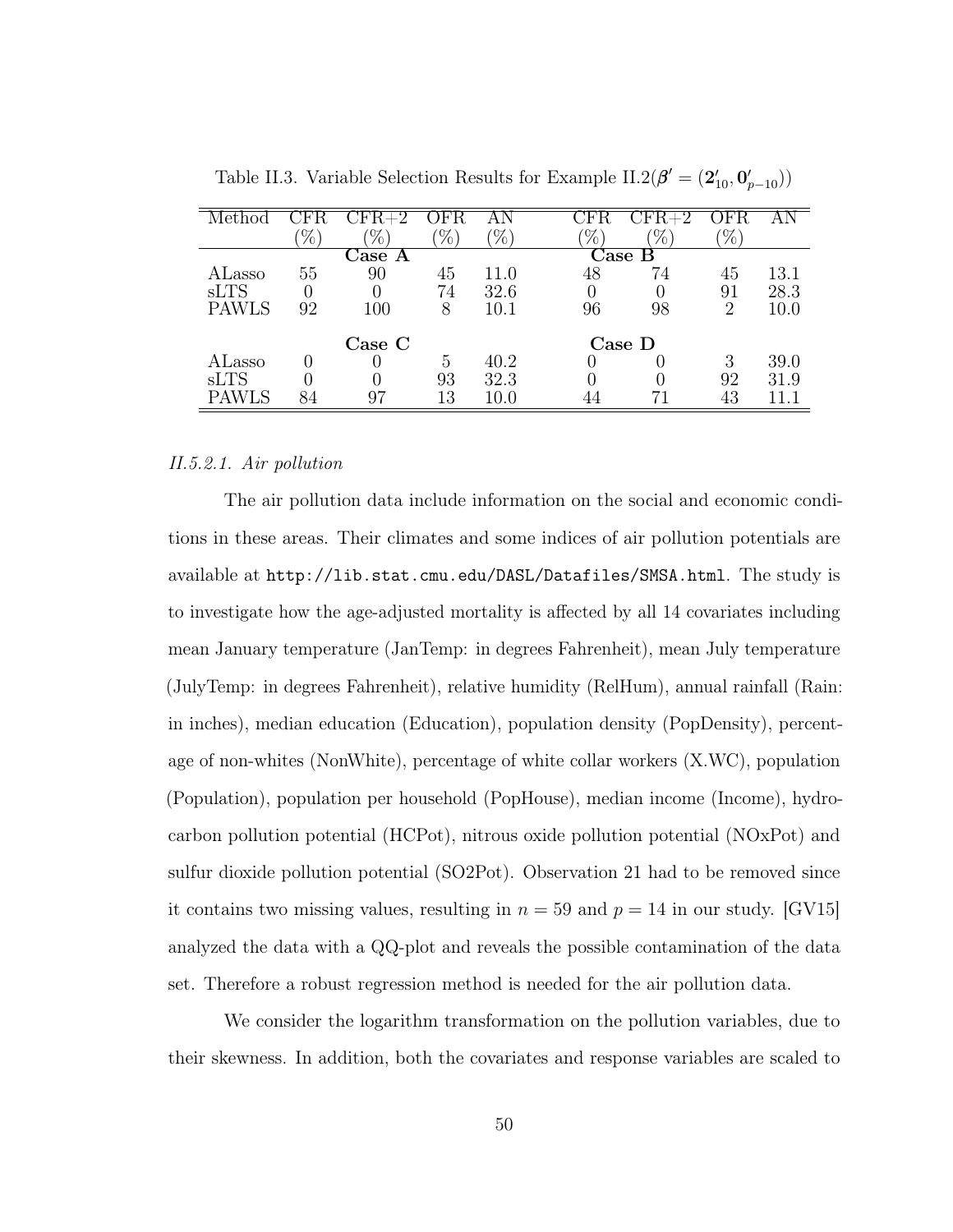have median value of zero and MAD (median absolute deviation from the median) value of one. This procedure keeps all variables within a comparable range level.

[\[GV15\]](#page-124-3) analyzed the data with a QQ-plot and reveals the possible contamination of the data set. The PAWLS estimates of  $\beta$  are compared with output from four other methods in Table [II.4.](#page-60-0) The PAWLS selects 7 variables from 14 of them. Among them, Rain, PopDensity, NonWhite, and SO2Pot are positively correlated with the log-value of the mortality rate, and JanTemp, Education, and HCPot have the negative effect. It is worthwhile to point it out that JanTemp is selected by all four robust methods, but not by ALasso. For this data, the PAWLS produces similar results as ones from MMNNG and SROS. However, the last two does not produce outlier detection results. This comparison is also consistent with the simulation studies, where MMNNG performs the second best after the PAWLS.

The outlier detection results from the PAWLS are reported in Figure [II.3,](#page-60-1) where three suspected outliers detected by the PAWLS are highlighted by "\*". See the studentized residual plot in the left panel Figure [II.3.](#page-60-1) These three potential outliers are observation 28 from Lancaster, PA, observation 37 from New Orleans, LA, and observation 59 from York, PA. It is observed that the last two observations are masked using studentized residuals with cutoff value 2.5.

We also plot the solution paths of  $\hat{\beta}_j$ s along a sequence of  $\lambda_{1n}$ . See the right panel in Figure [II.3.](#page-60-1) The solution paths of  $\hat{w}_i$ s along a sequence of  $\lambda_{2n}$  is also plotted in middle panel. Instead of being removed from the regression analysis completely, those two potential outliers are still used, but with some  $\hat{w}_i$  value being much smaller than 1, for the final coefficients estimation and variable selection. In this data, the estimated weights for observations 27, 36 and 58 are 0.071, 0.029, and 0.050, respectively.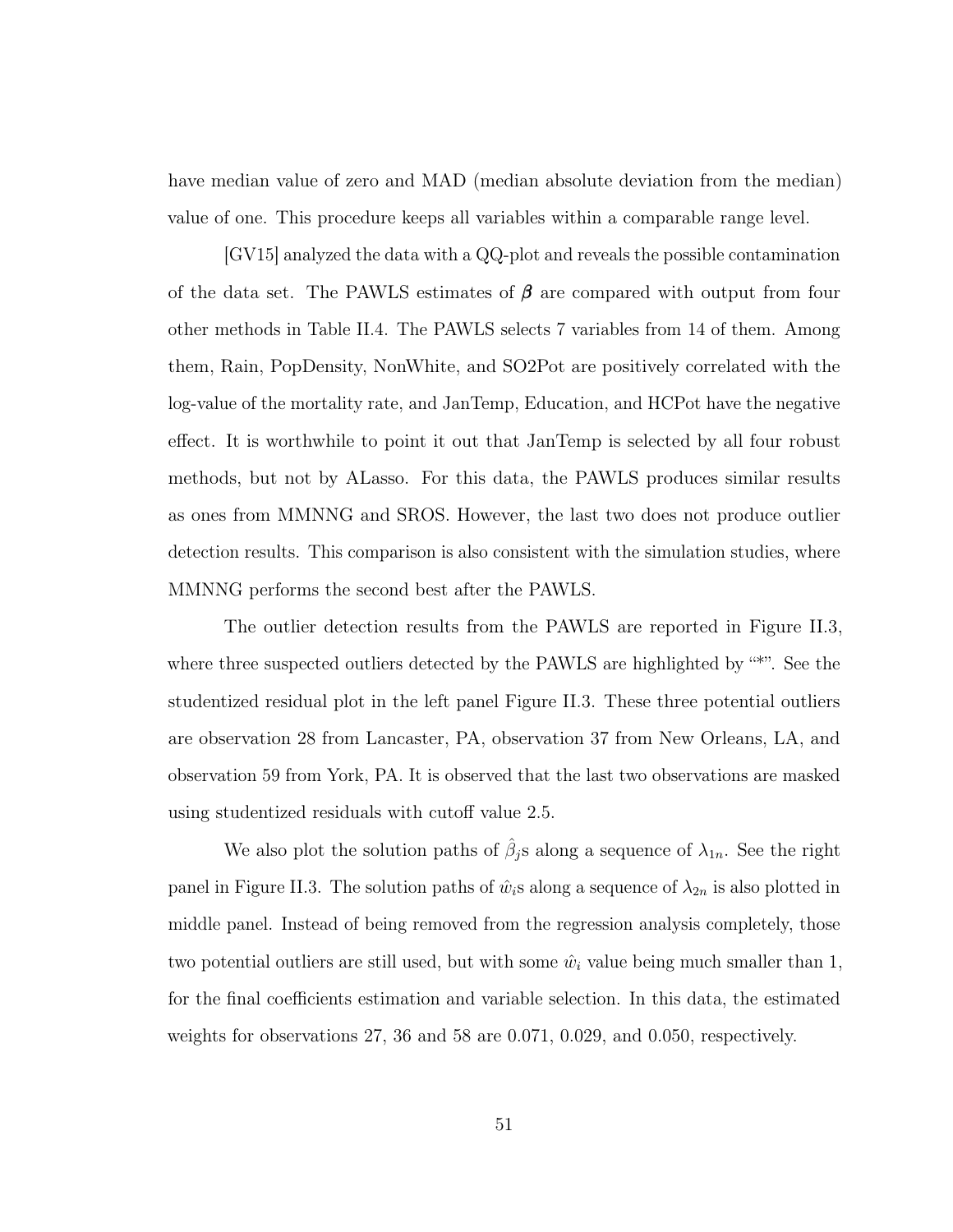| Variable                        |           | Lasso    | sLTS     |          |        |
|---------------------------------|-----------|----------|----------|----------|--------|
| $\overline{\text{JanTemp}}$     | -0.097    |          | $-0.015$ | -0.051   | -0.213 |
| JulyTemp                        |           |          |          |          |        |
| RelHum                          |           |          |          |          |        |
| Rain                            | 0.156     |          | 0.277    | 0.149    | 0.253  |
| Education                       | $-0.213$  | $-0.320$ | $-0.113$ |          | -0.224 |
| PopDensity                      | 0.098     |          | 0.169    |          | 0.097  |
| NonWhite                        | 0.379     | 0.479    | 0.282    | 0.398    | 0.389  |
| X.WC                            |           |          | $-0.062$ | $-0.137$ |        |
| Population                      |           |          | $-0.005$ |          |        |
| PopHouse                        |           |          | 0.025    |          |        |
| Income                          |           |          | $-0.017$ |          |        |
| <b>HCP</b> ot                   | $-0.054$  |          |          | $-0.108$ |        |
| NOxPot                          |           |          |          |          | 0.253  |
| SO <sub>2</sub> P <sub>ot</sub> | ${0.299}$ |          | 0.206    | 0.433    | 0.032  |

<span id="page-60-0"></span>Table II.4. Estimation Regression Coefficients from Air Pollution Dataset

<span id="page-60-1"></span>Figure II.3. Air Pollution Data Analysis. Left Panel: Studentized residuals plot (normal observations and detected outliers are highlighted by grey '·' and dark '\*', separately); Middle Panel: Solution paths of  $\hat{w}_i$  (curves of detected outliers (normal) observations are plotted using the dark (grey) color, the grey vertical line gives the location of the optimal  $\lambda_{2n}$ ); Right panel: Solution paths of  $\hat{\beta}_j$  (curves of selected (non-selected) variables, the grey vertical line gives the location of the optimal  $\lambda_{1n}$ ).

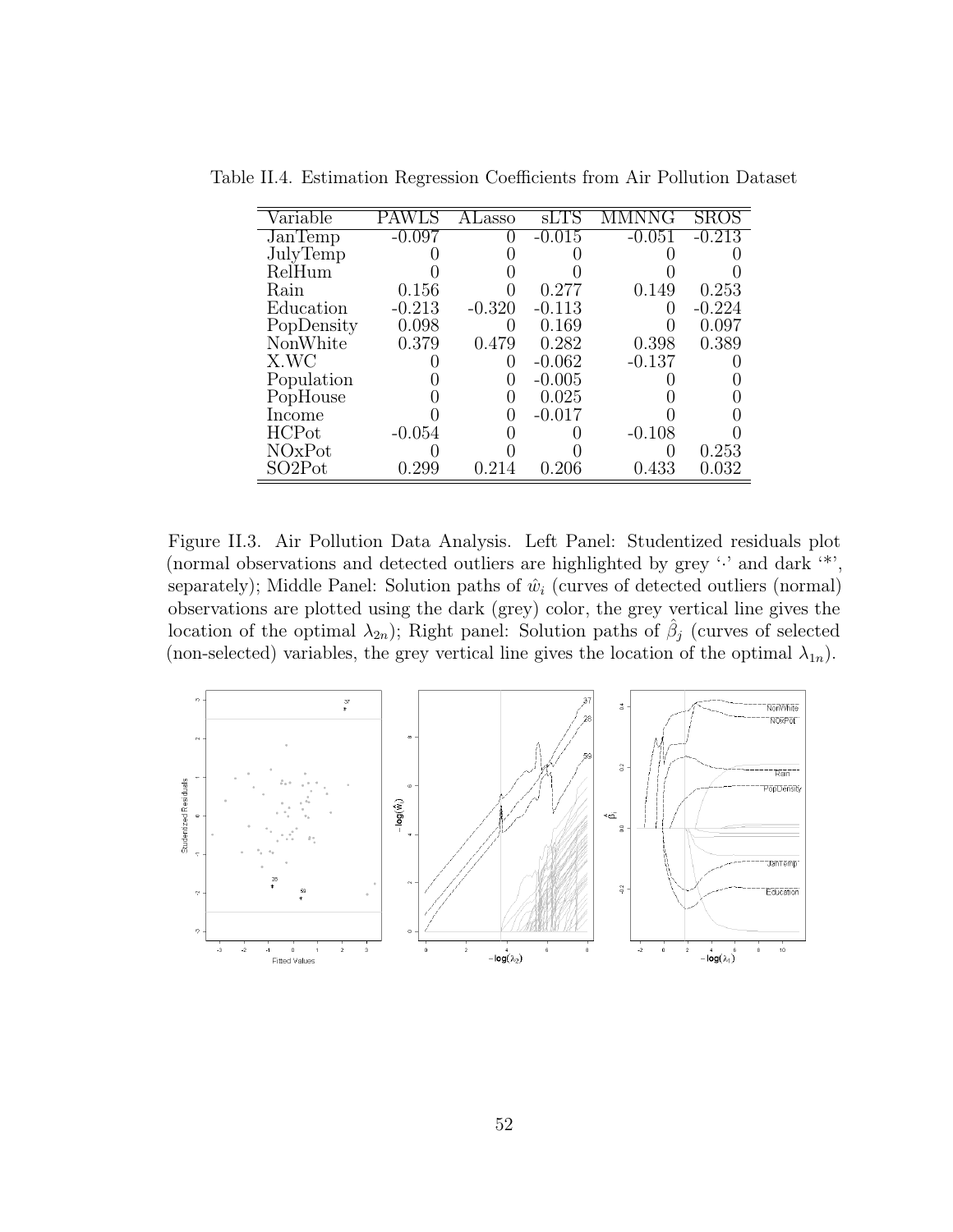### II.5.2.2. NCI-60 cancer cell panel

As to the NCI-60 dataset introduced in [I.1](#page-9-0) , before the robust analysis, we perform some pre-screening and kept only  $p_1$  genes with largest variations and then choose  $p_2$  out of them which are most correlated with the response variable. Here the final dataset is obtained by choosing  $p_1 = 2000$  and  $p_2 = 500$ , yielding  $n = 59$  and  $p = 500$ . After applying the PAWLS, we select 10 genes: KRT8 (0.858), PPL(0.017), GATA3 (0.040), and ATP2A3 (-0.046), where the value in each parenthesis is the corresponding coefficient estimation. As a comparison, we also apply both the sLTS and ALasso to analyze this data, where the former selects 27 genes including KRT8 and GATA3, and the latter selects only KRT8.

<span id="page-61-0"></span>Figure II.4. NCI-60 Data Analysis. Left Panel: Studentized residuals plot (normal observations and detected outliers are highlighted by grey  $\cdot$  and dark  $\cdot$ , separately); Middle Panel: Solution paths of  $\hat{w}_i$  (curves of detected outliers (normal) observations are plotted using the dark (grey) color, the grey vertical line gives the location of the optimal  $\lambda_{2n}$ ); Right panel: Solution paths of  $\hat{\beta}_j$  (curves of selected (non-selected) variables, the grey vertical line gives the location of the optimal  $\lambda_{1n}$ ).

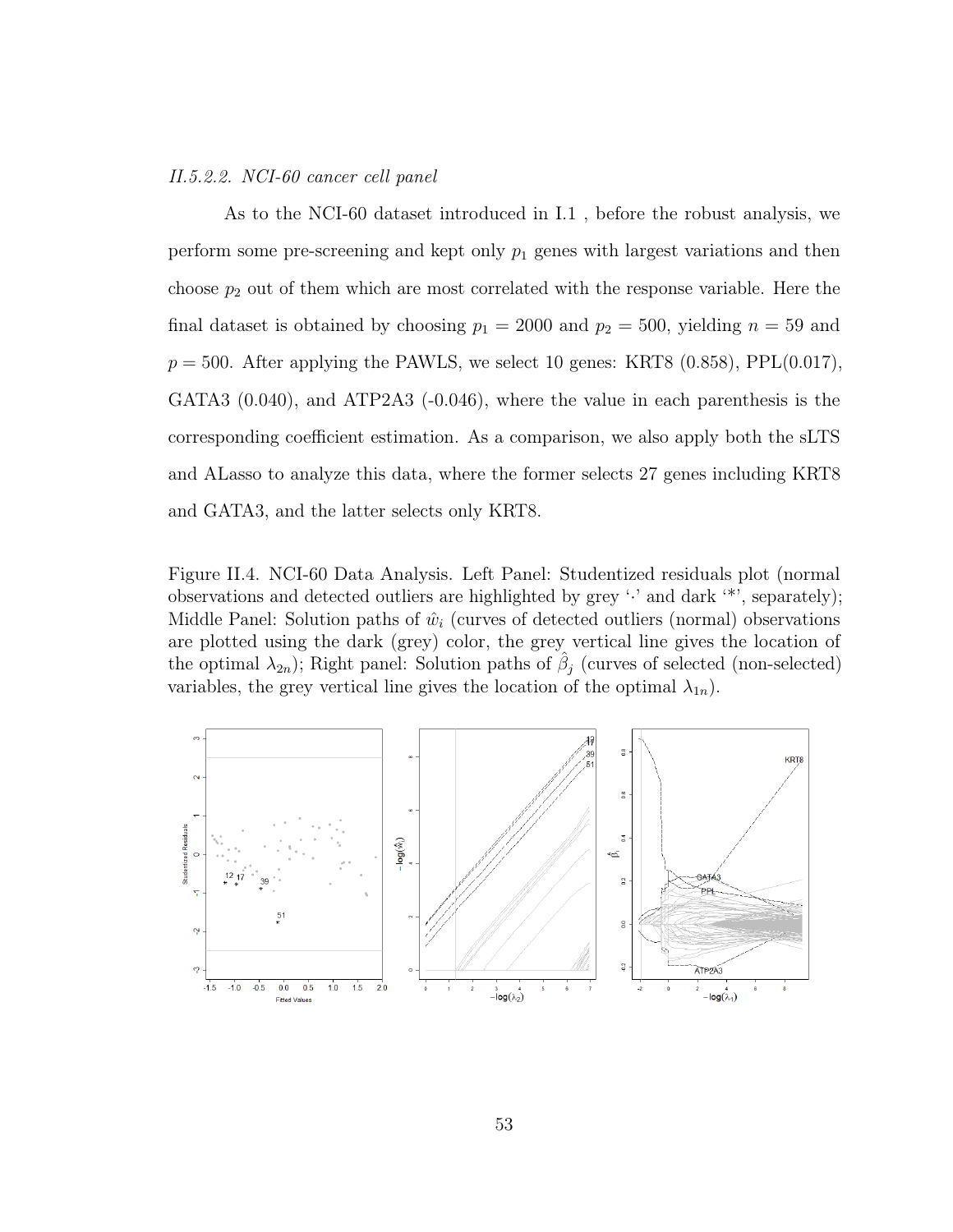In addition, the PAWLS also identifies 4 outliers out of 59 samples: observations 12 (0.049), 17 (0.050), 39 (0.076), and 51 (0.112), with corresponding weight estimation given in each parenthesis. Those potential outliers are also highlighted in the studentized residuals plot in the left panel in Figure [II.4.](#page-61-0) Here the studentized residuals is generated from post (Lasso) selection least squares regression. Both solution paths for all  $w_i$ s and  $\beta_j$ s are plotted in the middle and right panels, respectively. It is observed that those the weight solution paths of those potential outliers are obviously separated from ones from other observations.

The analyses are repeated for both  $p_1 = 5000$ ,  $p_2 = 1000$  and  $p_1 = 3000$ ,  $p_2 = 800$ , yielding the similar results as above.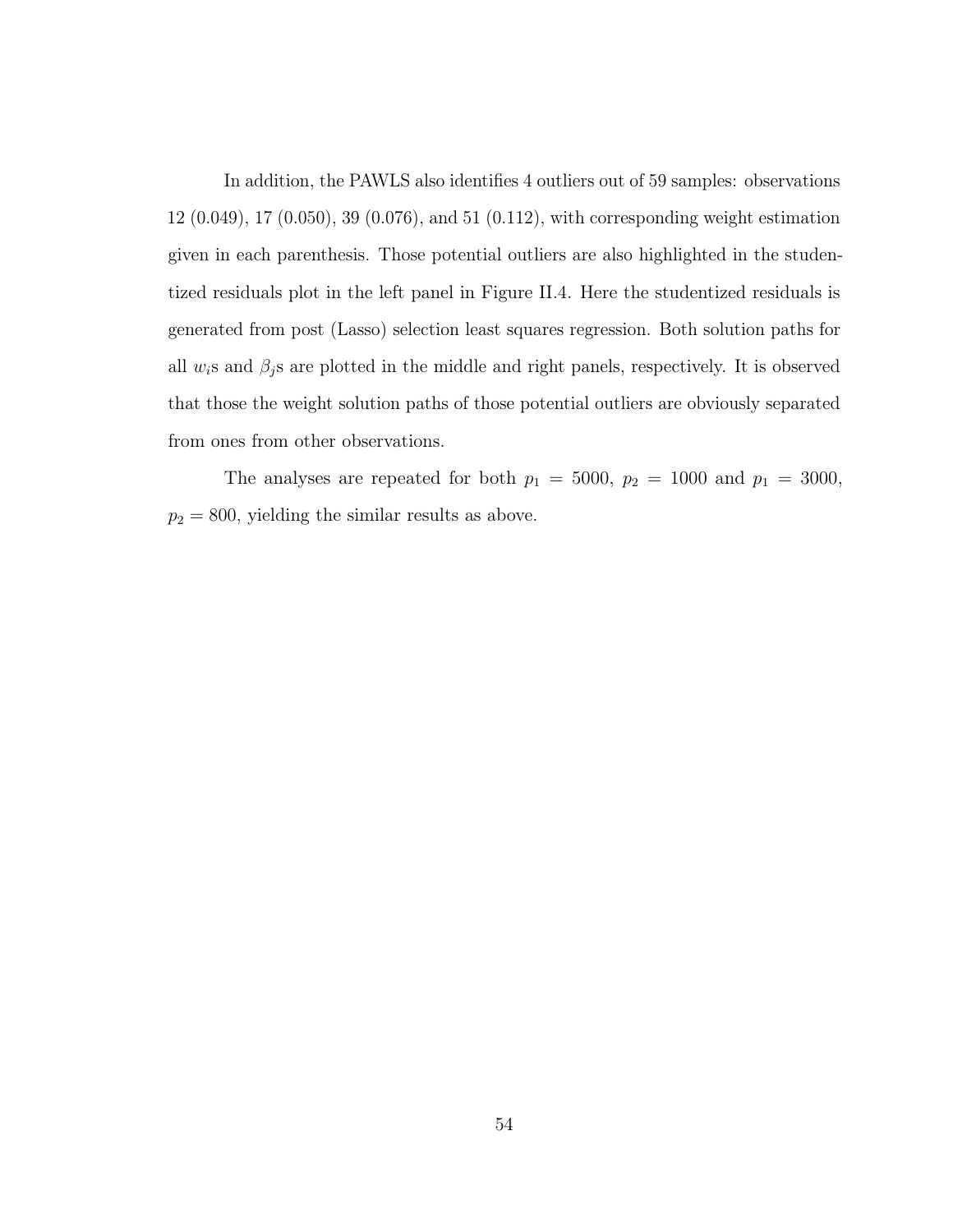## CHAPTER III

## PENALIZED ROBUST APPROXIMATED QUADRATIC M-ESTIMATORS

## <span id="page-63-0"></span>III.1. Introduction

Asymmetry along with heteroscedasticity or contamination often occurs with the growth of data dimensionality. In high-dimensional settings, particularly when random errors follow irregular distributions such as asymmetry and heteroscedasticity, simultaneous mean estimation and variable selection are still of interest in many applications. In this chapter, we are interested in high-dimensional mean regression that is robust to the following irregular settings: (a) the data are not symmetric due to the skewness of random errors ([\[FLW17\]](#page-123-0)); (b) the data are heteroscedastic  $(|DCL12|, |WWL12|);$  and (c) the data are contaminated in both response and a large number of variables ([\[RL05\]](#page-128-0)). However, above irregular settings are often overlooked for high-dimensional data analysis, especially for the theoretical development.

Despite the extensive work on penalized robust M-estimator in high-dimensional regression (e.g.  $[H^+64]$  $[H^+64]$ ,  $[LLZ^+11]$  $[LLZ^+11]$ ,  $[GH10]$ ,  $[Wan13]$ ,  $[Loh17]$ ), most of them either do not estimate the conditional mean regression function or require the error distribution to be symmetric and/or homogeneous. To tackle this problem, [\[FLW17\]](#page-123-0) proposed a so-called RA-Lasso estimator, in which they waived the symmetry requirement by using the Huber loss with a diverging parameter in order to reduce the bias when the error distribution is asymmetric. [\[FLW17\]](#page-123-0) obtained nice asymptotic properties of the RA-Lasso estimator, and proved its estimation consistency at the minimax rate enjoyed by LS-Lasso.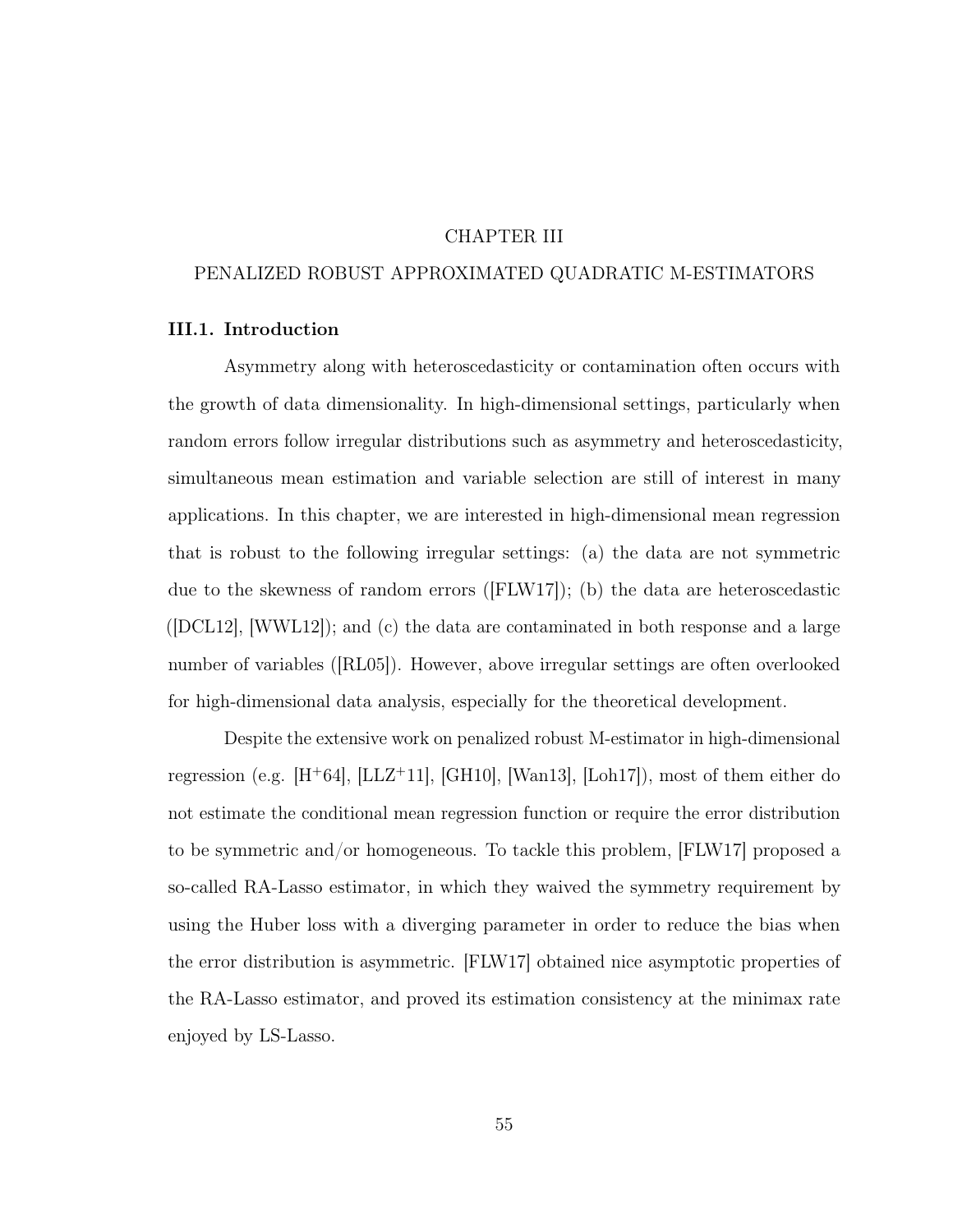However, the Huber loss approximation used in the RA-Lasso dose not downweight the very large residual due to its non-decreasing Ψ-function. [\[SMS08\]](#page-129-3) showed that M-estimators given by non-decreasing Ψ-function do not possess finite variance sensitivity, meaning the asymptotic variance can be largely affected if the assume model is only approximately true. In that paper, the authors proposed to consider redescending M-estimators with Ψ-function redescending to zero to address this problem. They further showed that redescending M-estimator can be designed by maximizing the minimum variance sensitivity under a global minimax criterion. For instance, the Smith's estimator and Tukey's biweight estimator are the optimal M-estimator with minimax variance sensitivity for a class of densities with a bounded variance and a bounded fourth moment, respectively [\[SMS08\]](#page-129-3). Therefore it is tempting to also include redescending M-estimator in the study of complex high-dimensional settings.

For decades both the theoretical and computational result in penalized redescending M-estimator in high-dimensional settings have been very limited, due to the non-convexity of loss functions. Recently [\[Loh17\]](#page-126-0) established a form of local statistical consistency for the high-dimensional M-estimators allowing both the loss and penalty functions to be non-convex. However, this study does not address the problem of asymmetry and heteroscedasticity. Also, their numerical studies neglect settings for asymmetric data and lack of comparisons among different M-estimations.

In this chapter, we consider high-dimensional linear regression in more general irregular settings: the data can be contaminated or include possible large outliers in both random errors and covariates, the random errors may lack of symmetry and homogeneity. In particular, we investigate both statistical and computational properties of high-dimensional mean regression in the penalized M-estimator framework with diverging robustness parameters.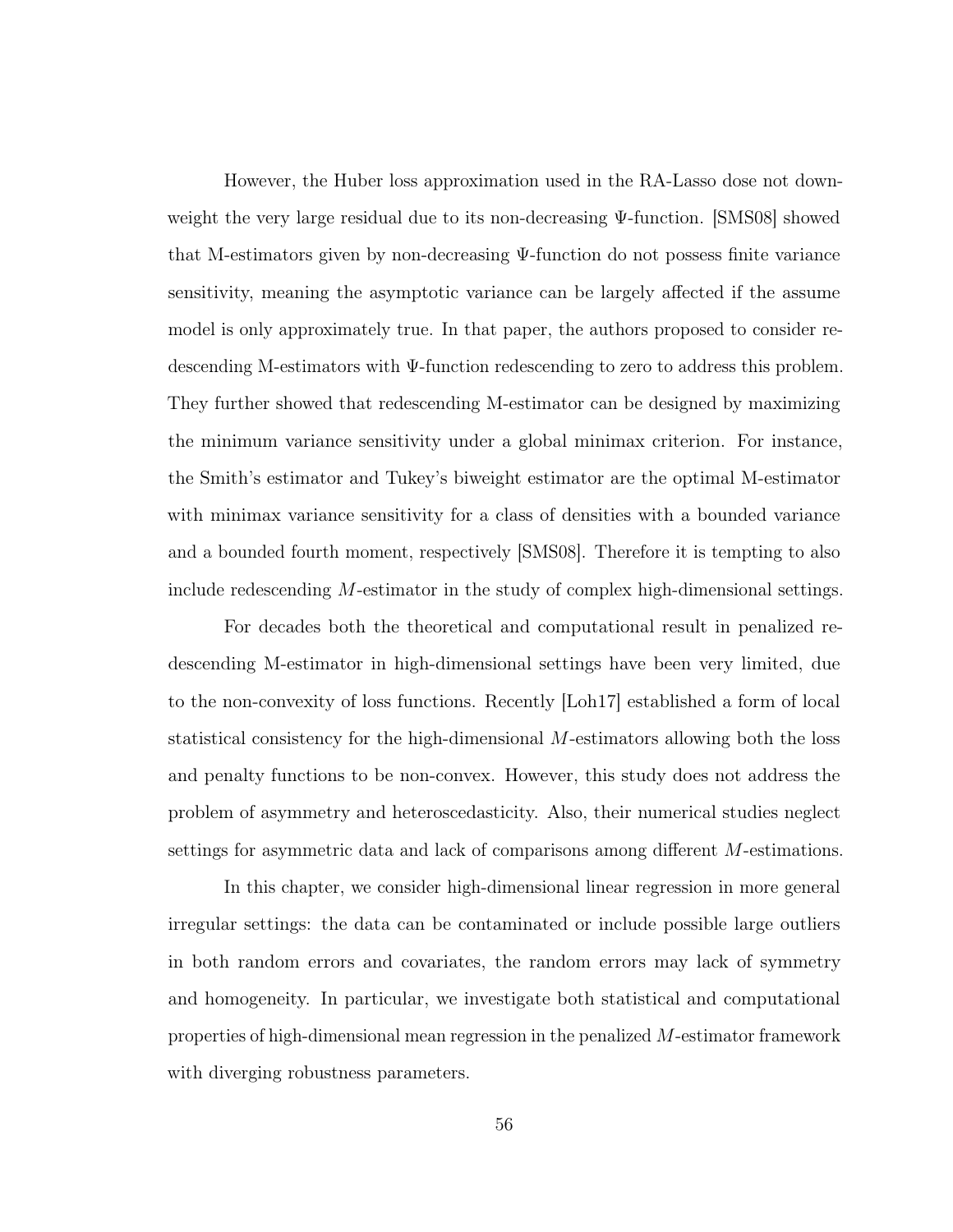Related Works: we end this section by highlighting a few things on how our work is different from some recent related work:

- (1) As introduced earlier, the RA-Lasso proposed by [\[FLW17\]](#page-123-0) waives the symmetry requirement by allowing the parameter of Huber loss to diverge. The idea is that by controlling the divergent rate of the parameter, while preserving certain robustness, the Huber loss becomes 'closer' to the  $\ell_2$  loss and thus potentially reduces the bias when the error distribution is asymmetric. Our work in this chapter relax the convexity restriction of loss functions and answer the question on how in general a loss function with strong robustness should converge to the  $\ell_2$ loss to achieve the estimation consistency at the minimax rate. While [\[FLW17\]](#page-123-0) focuses exclusively on the Lasso penalty, our framework also allows concave penalties and therefore inherits certain oracle property under some conditions. Furthermore, we relax the sub-Gaussian assumption on covariates in [\[FLW17\]](#page-123-0) by incorporating weight functions in the extension of PRAM estimators.
- (2) [\[Loh17\]](#page-126-0) also establishes a form of local statistical consistency for high-dimensional non-convex M-estimators. However, we address the problem of asymmetry and heteroscedasticity. In particular, our proposed framework is more general: we consider the empirical loss function  $\mathcal{L}_{\alpha,n}$  satisfying  $\lim_{\alpha\to\infty} E[\nabla \mathcal{L}_{\alpha,n}(\beta^*)]=\mathbf{0}$ , where  $\beta^*$  is the true parameter vector and  $\alpha$  is the diverging parameter. In contrast, [\[Loh17\]](#page-126-0) requires the condition  $E[\nabla \mathcal{L}_{\alpha,n}(\beta^*)] = \mathbf{0}$  for each  $\alpha > 0$ , which may not hold with the lack of homogeneity and symmetry in general. Additionally, [\[Loh17\]](#page-126-0) does not suggest which estimators to be considered in real applications. We further investigate this problem by comparing different PRAM estimators in numerical studies.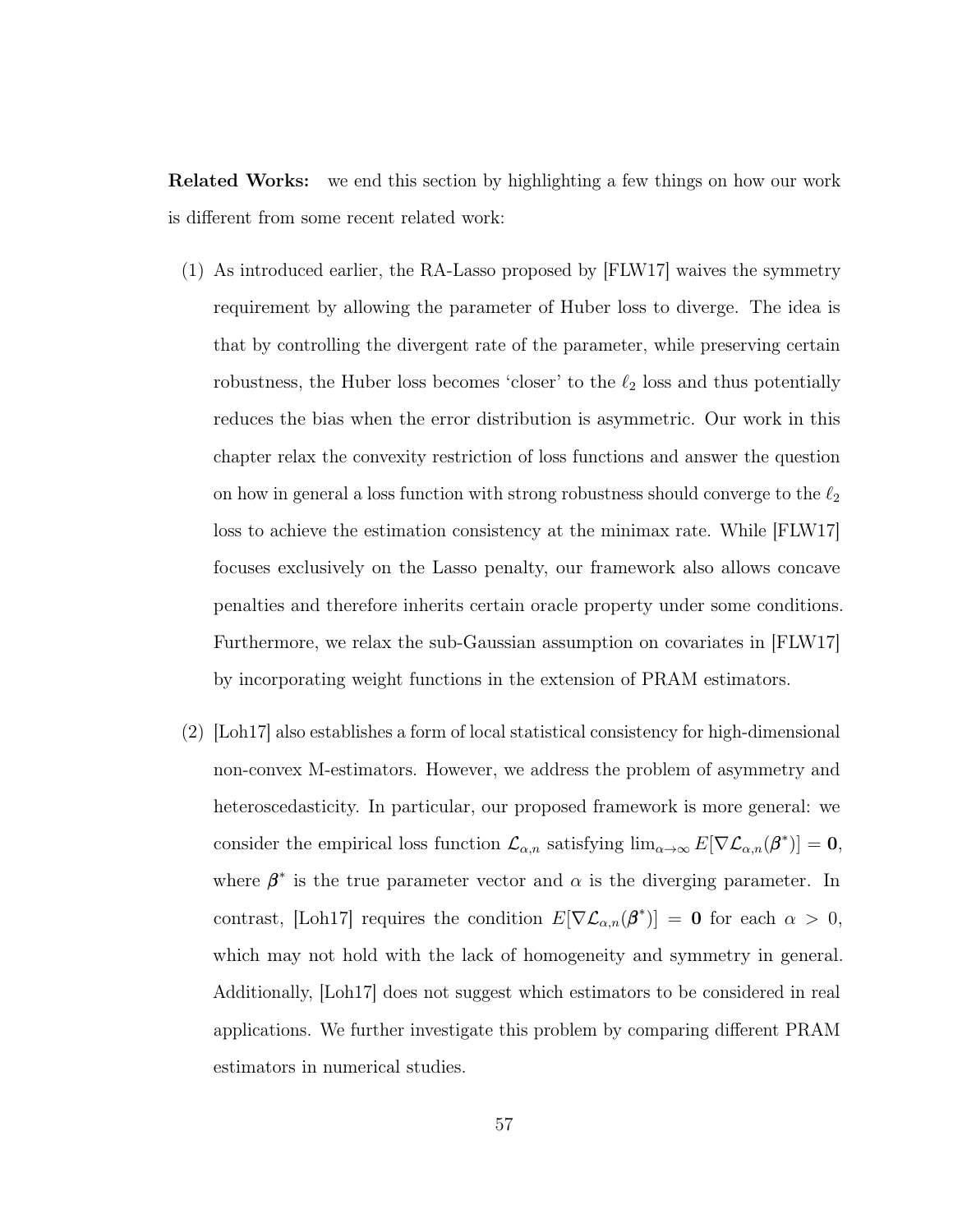The remainder of this chapter is organized as follow. In Section [III.2,](#page-66-0) we introduce the basic setup regarding PRAM estimators and corresponding generalizations. In Section [III.3,](#page-72-0) we establish the local estimation consistency for the PRAM estimators under sufficient conditions. For non-convex regularized PRAM estimators, we also present our statistical theory concerning the selection consistency and the asymptotic normality of PRAM estimators. We discuss the implementation of PRAM estimators including both the computational algorithm and the tuning parameter selection in Section [III.4.](#page-80-0) In section [III.5,](#page-81-0) we conduct some simulation studies to demonstrate the performance of the PRAM estimators under different settings. We also apply those PRAM estimators for NCI-60 data analysis and illustrates all results in Section [III.6.](#page-87-0) All technical proofs are relegated to the Appendix.

Notation: We use bold symbols to denote matrices or vectors. For a matrix or a vector  $\nu$ , we write  $\nu^T$  to denote its transpose. We write  $\|\cdot\|_1$  and  $\|\cdot\|_2$  to denote the  $L_1$  norm and the  $L_2$  norm of a vector, respectively. For a function  $g: \mathbb{R}^p \mapsto \mathbb{R}$ , we write  $\nabla g$  to denote a gradient of the function. We write  $u_+$  to denote max $(u, 0)$  for any  $u \in \mathbb{R}$ .

# <span id="page-66-0"></span>III.2. The PRAM Method

## <span id="page-66-2"></span>III.2.1. Model Settings

Consider an ultra high-dimensional linear regression model

<span id="page-66-1"></span>
$$
y_i = \mathbf{x}_i^T \boldsymbol{\beta}^* + \epsilon_i, \tag{III.1}
$$

where  $\mathbf{x}_i = (x_{i1}, \dots, x_{ip})^T$  for  $i = 1, \dots, n$  are independent and identically distributed (i.i.d) p-dimensional covariate vectors such that  $E(\mathbf{x}_i) = \mathbf{0}$ ,  $\{\epsilon_i\}_{i=1}^n$  are independent errors such that  $E(\epsilon_i | \mathbf{x}_i) = 0$  and thus we allow the conditional heteroscedasticity.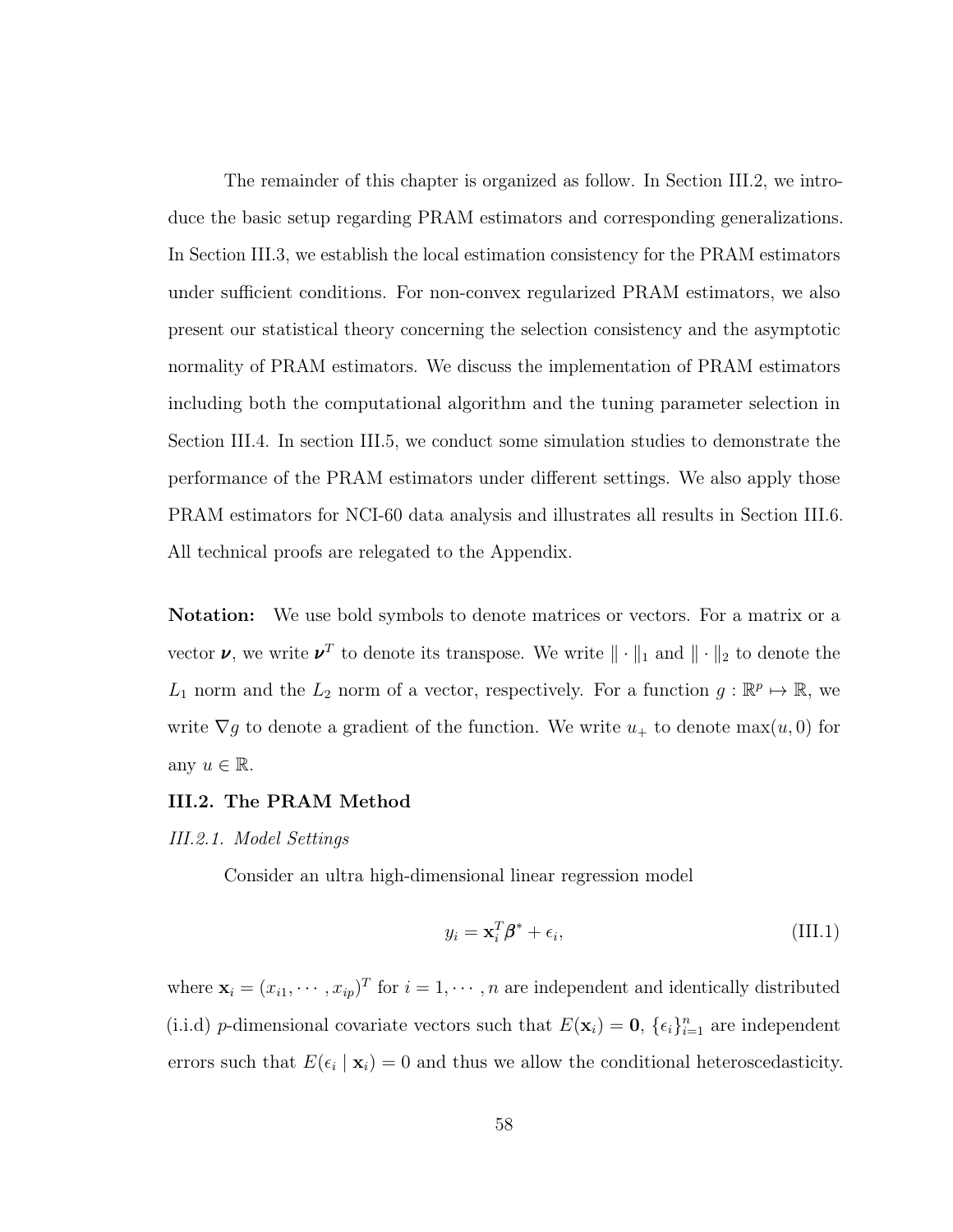Note  $\boldsymbol{\beta}^* = (\beta_1^*, \cdots, \beta_p^*)^T \in \mathbb{R}^p$  is an s-sparse conditional mean coefficient vector (only include s nonzero elements) and  $p \gg n$ .

Our model settings permit the existence of all the following irregular settings on both  $\epsilon_i$ s and  $\mathbf{x}_i$ s: (a) asymmetry of  $\epsilon_i$ ; (b) heteroscedasty of  $\epsilon_i$  and  $\epsilon_i$  may depend on  $\mathbf{x}_i$ ; (c) data contamination of  $\epsilon_i$  and  $\mathbf{x}_i$ .

We are interested in penalized mean regression estimators such that

<span id="page-67-1"></span>
$$
\hat{\boldsymbol{\beta}} \in \underset{\|\boldsymbol{\beta}\|_1 \leq R}{\operatorname{argmin}} \left\{ \mathcal{L}_{\alpha,n}(\boldsymbol{\beta}) + \rho_{\lambda}(\boldsymbol{\beta}) \right\},\tag{III.2}
$$

where  $\mathcal{L}_{\alpha,n}$  is the empirical loss function and  $\rho_{\lambda}$  is a penalty function which encourages the sparsity in the solution. Here  $\alpha > 0$  is a parameter controlling the robustness, which is allowed to diverge. As mentioned in Section [III.1,](#page-63-0) we consider the loss function  $\mathcal{L}_{\alpha,n}$  satisfying

<span id="page-67-0"></span>
$$
\lim_{\alpha \to \infty} E[\nabla \mathcal{L}_{\alpha,n}(\beta^*)] = \mathbf{0}.
$$
\n(III.3)

This condition in [\(III.3\)](#page-67-0) relaxes the condition,  $E[\nabla \mathcal{L}_{\alpha,n}(\beta^*)] = \mathbf{0}$  for each  $\alpha > 0$ , required in [\[Loh17\]](#page-126-0), which may be invalid with the lack of homogeneity and symmetry. The condition [\(III.3\)](#page-67-0) permits the random error to be heterogeneous and/or asymmetric, as long as  $E[\nabla \mathcal{L}_{\alpha,n}(\boldsymbol{\beta}^*)]$  converges to **0** with diverging  $\alpha$ .

We also include the side condition  $\|\boldsymbol{\beta}\|_1 \leq R$  in the penalized optimization problem in  $(III.2)$ , in order to guarantee the existence of local/global optima, for the case where the loss function or the regularizer may be non-convex. We also require  $\|\boldsymbol{\beta}^*\|_1 \leq R$  so that  $\boldsymbol{\beta}^*$  is feasible in [\(III.2\)](#page-67-1). In real applications, we can choose R to be a sufficiently large number.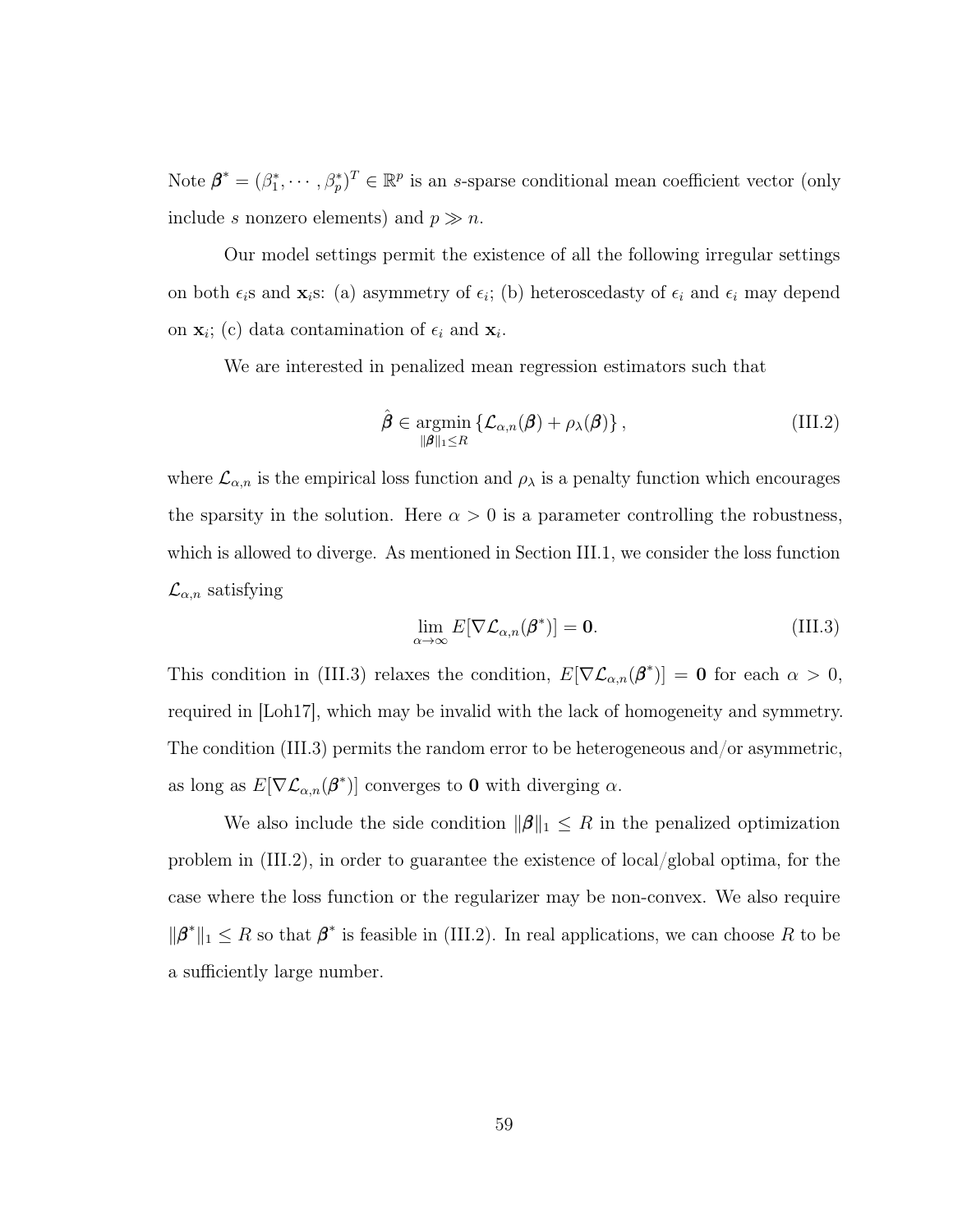### III.2.2. Penalty Functions

Since the coefficients vector  $\beta^*$  is assumed to be s-sparse in the high-dimensional linear regression model in [\(III.1\)](#page-66-1), we only consider penalties which generate sparse solutions. In particular, we require the penalty function  $\rho_{\lambda}$  in [\(III.2\)](#page-67-1) to satisfy following properties listed in Assumption [III.1.](#page-68-0)

<span id="page-68-0"></span>Assumption III.1 (Penalty Function Assumptions). The penalty function is coordinateseparable such that  $\rho_{\lambda}(\boldsymbol{\beta}) = \sum_{j=1}^{p} \rho_{\lambda}(\beta_j)$  for some scalar function  $\rho_{\lambda}: \mathbb{R} \mapsto \mathbb{R}$ . In addition,

- (i) the function  $t \mapsto \rho_{\lambda}(t)$  is symmetric around zero and  $\rho_{\lambda}(0) = 0$ ;
- (ii) the function  $t \mapsto \rho_{\lambda}(t)$  is non-decreasing on  $\mathbb{R}^+$ ;
- (iii) the function  $t \mapsto \frac{\rho_{\lambda}(t)}{t}$  is non-increasing on  $\mathbb{R}^+$ ;
- (iv) the function  $t \mapsto \rho_{\lambda}(t)$  is differentiable for  $t \neq 0$ ;
- (v)  $\lim_{t\to 0^+} \rho'_{\lambda}(t) = \lambda;$
- (vi) there exists  $\mu > 0$  such that the function  $t \mapsto \rho_{\lambda}(t) + \frac{\mu}{2}t^2$  is convex;
- (vii) there exists  $\delta \in (0,\infty)$  such that  $\rho'_{\lambda}(t) = 0$  for all  $t \geq \delta \lambda$ .

Those properties in Assumption [III.1](#page-68-0) are related to the penalty functions studied in [\[LW13\]](#page-126-2) and [\[Loh17\]](#page-126-0), where  $\rho_{\lambda}$  is said to be  $\mu$ -amenable if  $\rho_{\lambda}$  satisfies conditions (i)-(vi) for  $\mu$  defined in (vi). If  $\rho_{\lambda}$  also satisfies condition (vii), we say that  $\rho_{\lambda}$  is  $(\mu, \delta)$ -amenable. Some popular choices of amenable penalty functions include Lasso [\[Tib96b\]](#page-129-4), SCAD [\[FL01\]](#page-123-1), and MCP  $[Z^+10]$  $[Z^+10]$  given as follows: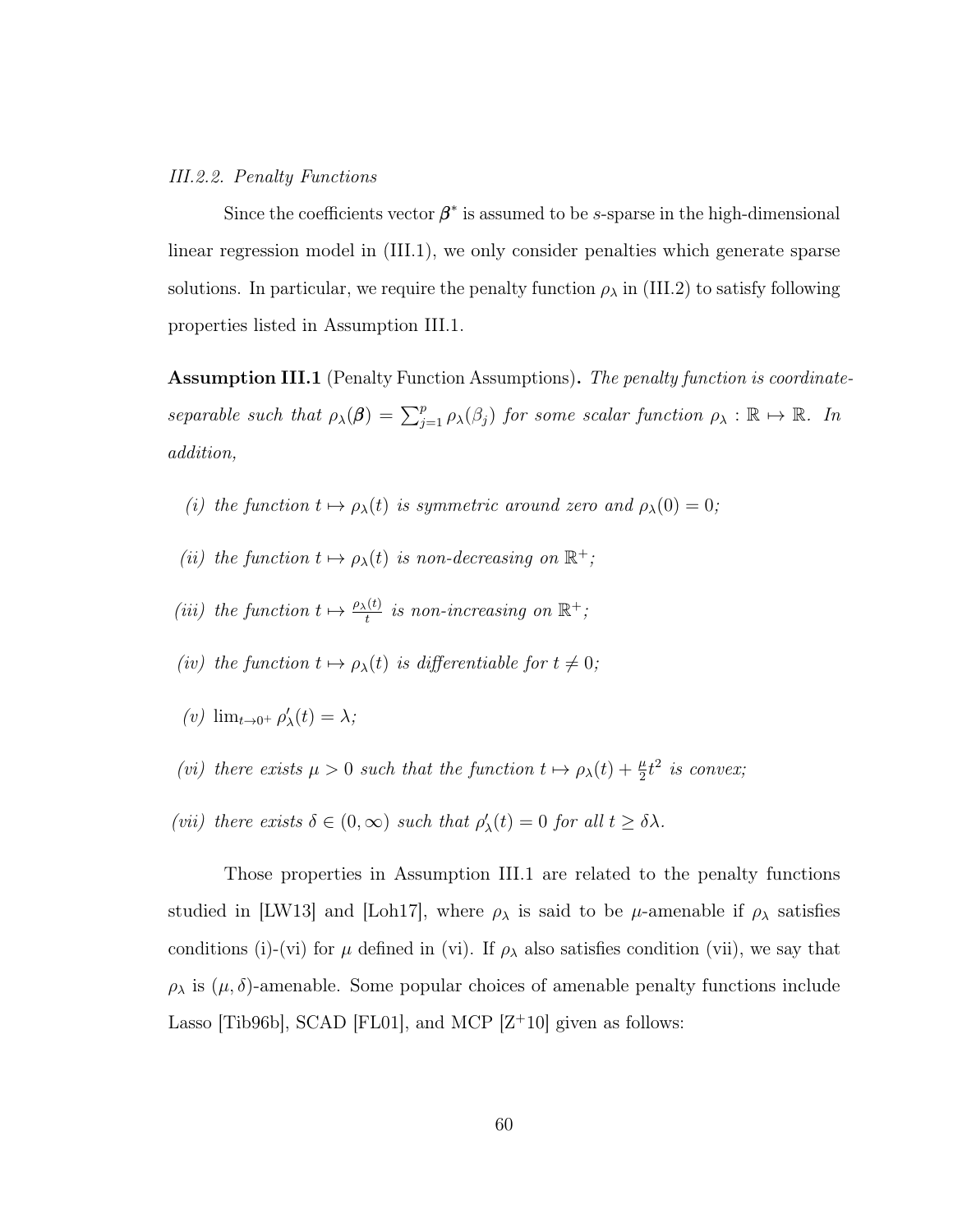- The Lasso penalty,  $\rho_{\lambda}(t) = \lambda |t|$ , is 0-amenable but not  $(0, \delta)$ -amenable for any  $\delta < \infty$ .
- The **SCAD** penalty,

$$
\rho_{\lambda}(t) = \begin{cases}\n\lambda|t| & \text{for } |t| \leq \lambda, \\
-\frac{t^2 - 2a\lambda|t| + \lambda^2}{2(a-1)} & \text{for } \lambda < |t| \leq a\lambda, \\
\frac{(a+1)\lambda^2}{2} & \text{for } |t| > a\lambda,\n\end{cases}
$$

where  $a > 2$  is a fixed parameter. The SCAD penalty is also  $(\mu, \delta)$ -amenable with  $\mu = \frac{1}{a}$  $\frac{1}{a-1}$  and  $\delta = a$ .

• The MCP penalty,

$$
\rho_{\lambda}(t) = sign(t)\lambda \int_0^{|t|} \left(1 - \frac{z}{\lambda b}\right)_+ dz,
$$

where  $b > 0$  is a fixed parameter. The MCP penalty is also  $(\mu, \delta)$ -amenable with  $\mu = \frac{1}{b}$  $\frac{1}{b}$  and  $\delta = b$ .

It has been shown that the folded concave penalty, such as SCAD or MCP, possesses better variable selection properties than the convex penalty like the Lasso.

# III.2.3. Loss Functions

From the linear model setting in Section [III.2.1,](#page-66-2) we know  $E(y_i|\mathbf{x}_i) = \mathbf{x}_i^T \boldsymbol{\beta}^*$ . We are interested in finding a well-behaved mean-regression estimator of  $\beta^*$ . Since we consider a general setting discussed in Section [III.2.1,](#page-66-2) we wish to study the empirical loss function  $\mathcal{L}_{\alpha,n}$  that are robust to outliers and/or heavy-tailed distribution. Let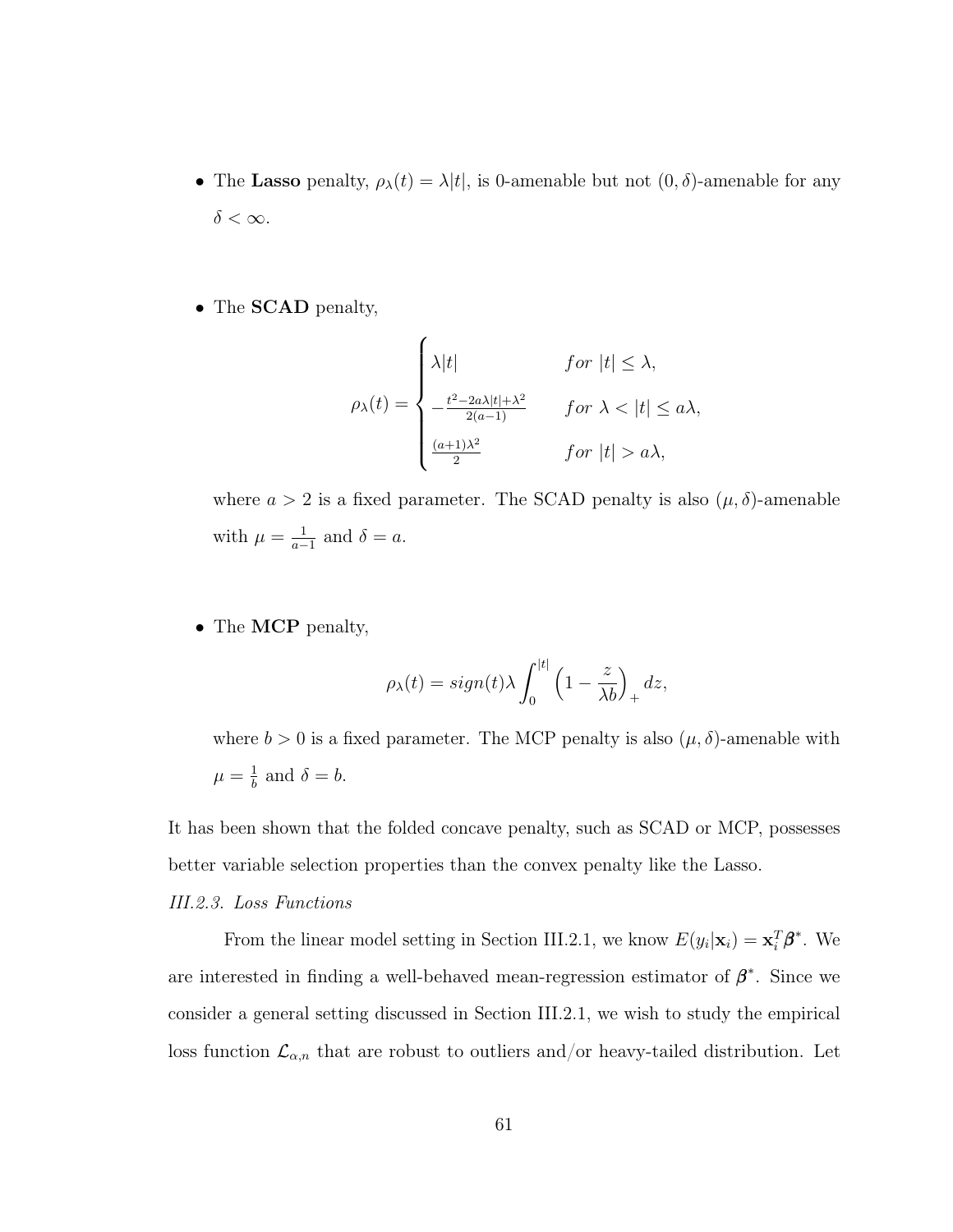$l_{\alpha} : \mathbb{R} \to \mathbb{R}$  denote a residual function, or a loss function, defined on each observation pair  $(\mathbf{x}_i, y_i)$ . The corresponding empirical loss function for [\(III.2\)](#page-67-1) is then given by

$$
\mathcal{L}_{\alpha,n}(\boldsymbol{\beta}) = \frac{1}{n} \sum_{i=1}^{n} l_{\alpha}(y_i - \mathbf{x}_i^T \boldsymbol{\beta}).
$$
\n(III.4)

With a well chosen non-quadratic function  $l_{\alpha}$ , the penalized mean regression estimators from [\(III.2\)](#page-67-1) can be robust to outliers or heavy-tailed distribution in the additive noise term  $\epsilon_i$ . However, it may generate bias to the conditional mean when the conditional distribution of  $\epsilon_i$  is not symmetric.

To reduce such bias induced by the non-quadratic loss, we consider a family of loss function with flexible robustness and diverging parameters satisfying [\(III.3\)](#page-67-0) to approximate the traditional quadratic loss. In particular, we require the following approximation:

<span id="page-70-0"></span>**Approximation Equation:** 
$$
\lim_{\alpha \to \infty} l_{\alpha}(u) = \frac{1}{2}u^2
$$
,  $\forall u \in \mathbb{R}$ . (III.5)

The empirical loss function satisfy [\(III.5\)](#page-70-0) is called a robust approximated quadratic loss function. The following approximations take the Huber loss, Tukey's biweight loss and Cauchy loss to robustly approximate the quadratic loss functions:

• Huber Approximation

$$
l_{\alpha}(u) = \begin{cases} \frac{u^2}{2} & \text{if } |u| \leq \alpha, \\ \alpha|u| - \frac{\alpha^2}{2} & \text{if } |u| \geq \alpha. \end{cases}
$$

• Tukey's biweight Approximation

$$
l_{\alpha}(u) = \begin{cases} \frac{\alpha^2}{6} (1 - (1 - \frac{u^2}{\alpha^2})^3) & \text{if } |u| \le \alpha, \\ \frac{\alpha^2}{6} & \text{if } |u| \ge \alpha. \end{cases}
$$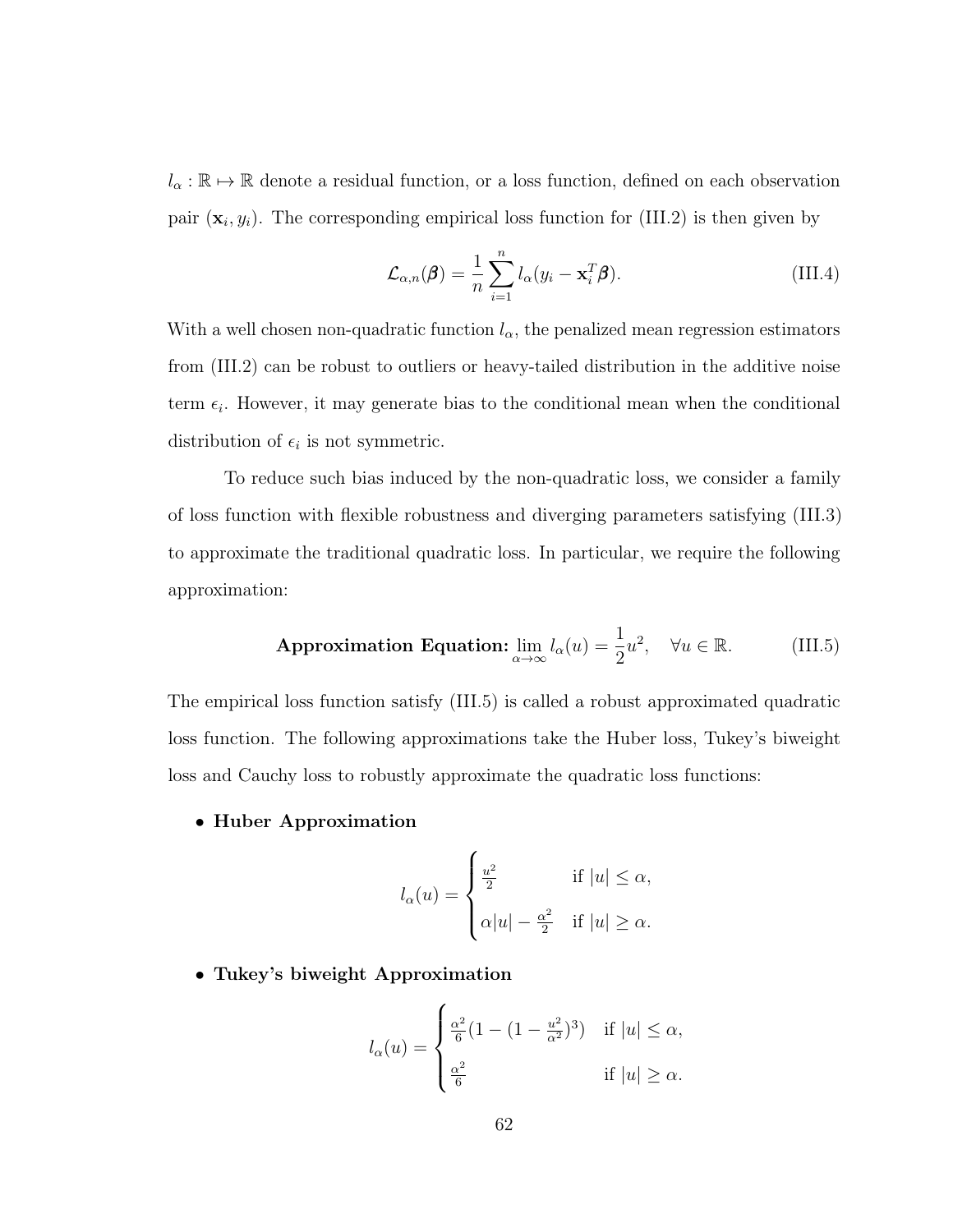## • Cauchy Approximation

$$
l_{\alpha}(u) = \frac{\alpha^2}{2} \log(1 + \frac{u^2}{\alpha^2}).
$$

It is straight forward to verify that all above three loss functions satisfy equation [\(III.5\)](#page-70-0). In addition, the Tukey's biweight loss and Cauchy loss produce redescending M-estimators. In the robust regression literature, we call an M-estimator redescending if there exists  $u_0 > 0$  such that  $|l'_{\alpha}(u)| = 0$  or decrease to 0 smoothly, for all  $|u| \ge u_0$ . In that case, large residuals can be downweighted. See more discussions in [\[Mul04\]](#page-127-0) and [\[SMS08\]](#page-129-3).

## III.2.4. PRAM Estimators and the Extensions

A class of PRAM estimators takes the form:

<span id="page-71-0"></span>
$$
\hat{\boldsymbol{\beta}} \in \underset{\|\boldsymbol{\beta}\|_1 \leq R}{\operatorname{argmin}} \left\{ \frac{1}{n} \sum_{i=1}^n l_\alpha (y_i - \mathbf{x}_i^T \boldsymbol{\beta}) + \rho_\lambda(\boldsymbol{\beta}) \right\},\tag{III.6}
$$

where the penalty function  $\rho_{\lambda}$  satisfies Assumption [III.1,](#page-68-0) the loss function  $l_{\alpha}$  is a scalar function satisfying equation [\(III.5\)](#page-70-0) and  $\alpha > 0$  is a robustness parameter which is allowed to diverge.

Whereas a PRAM estimator in equation [\(III.6\)](#page-71-0) takes into account the contamination or heavy-tailed distribution in asymmetric additive error, a single outlier in  $x_i$  may still cause the corresponding estimator to perform arbitrarily badly. We downweight large values of  $\mathbf{x}_i$  and extend the class of PRAM estimators to

<span id="page-71-1"></span>
$$
\hat{\boldsymbol{\beta}} \in \underset{\|\boldsymbol{\beta}\|_1 \leq R}{\operatorname{argmin}} \left\{ \frac{1}{n} \sum_{i=1}^n \frac{w(\mathbf{x}_i)}{v(\mathbf{x}_i)} l_{\alpha}((y_i - \mathbf{x}_i^T \boldsymbol{\beta}) v(\mathbf{x}_i)) + \rho_{\lambda}(\boldsymbol{\beta}) \right\},
$$
(III.7)

where w, v are weight functions mapping from  $\mathbb{R}^p$  to  $\mathbb{R}^+$ . When  $w \equiv v \equiv 1$ , [\(III.7\)](#page-71-1) is reduced to the PRAM class defined in [\(III.6\)](#page-71-0). A few options for choosing the weight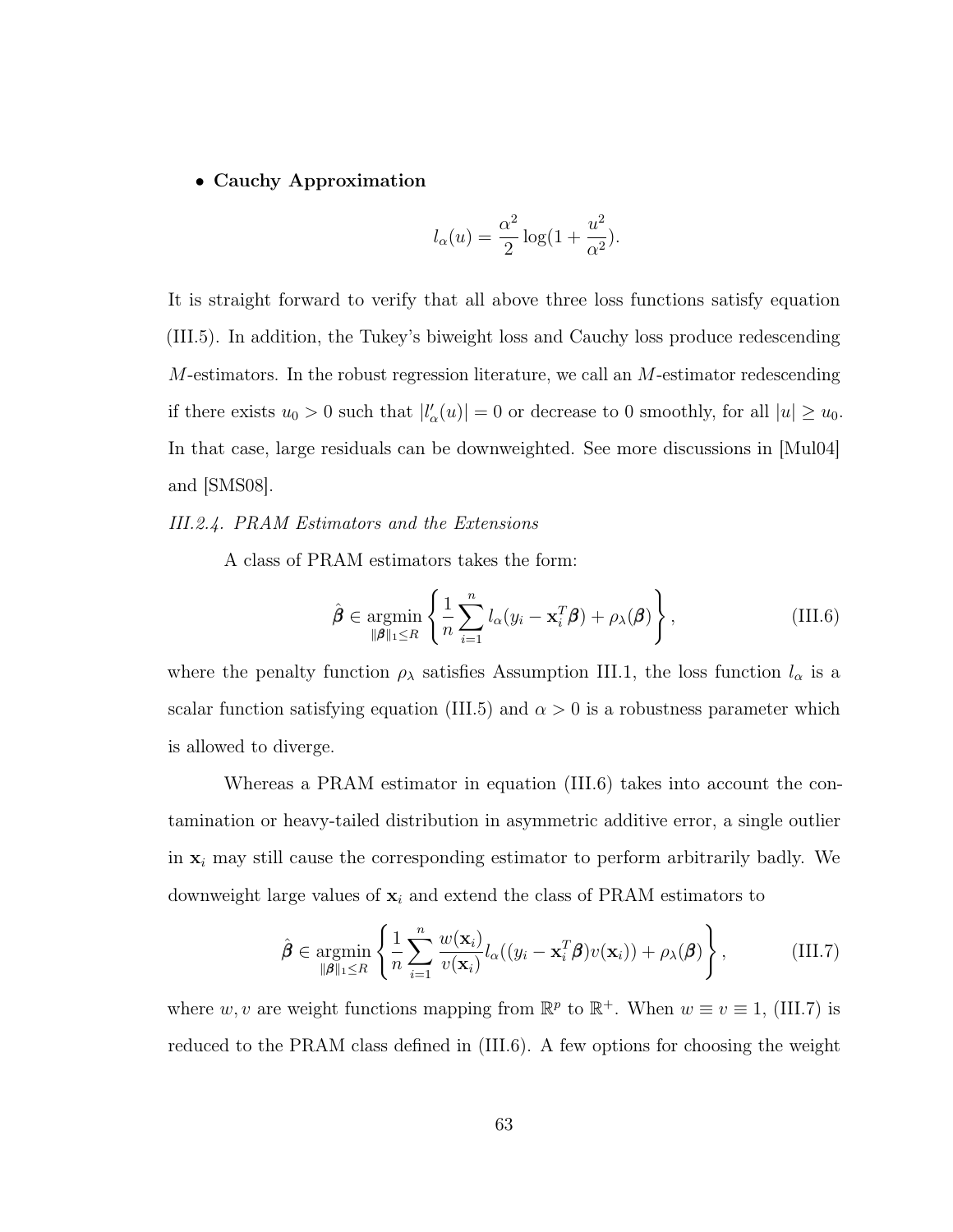functions can be found in [\[Mal75\]](#page-127-0), [\[Hil77\]](#page-125-0), [\[MS71\]](#page-127-1). Such a downweighting strategy was also adopted in [\[Loh17\]](#page-126-0).

For the rest of the chapter, we specify the PRAM estimator with the Huber approximation, Tukey's biweight approximation and Cauchy approximation as the HA-type, TA-type and CA-type PRAM estimator, respectively. In particular, we also specify a PRAM estimator using a redescending loss function approximation (e.g. Tukey's biweight approximation and Cauchy approximation) a redescending PRAM estimator. Additionally, we classify a PRAM estimator with the Lasso penalty and MCP penalty as the Lasso-type and MCP-type PRAM estimator correspondingly.

### III.3. Statistical Properties

#### III.3.1. Estimation Consistency

As in [\(III.7\)](#page-71-0), we consider a class of PRAM estimators with the loss function in a general setting,

<span id="page-72-1"></span>
$$
\mathcal{L}_{\alpha,n}(\boldsymbol{\beta}) = \frac{1}{n} \sum_{i=1}^{n} \frac{w(\mathbf{x}_i)}{v(\mathbf{x}_i)} l_{\alpha}((y_i - \mathbf{x}_i^T \boldsymbol{\beta}) v(\mathbf{x}_i)).
$$
\n(III.8)

To obtain the estimation consistency, we make the following additional assumptions on  $l_{\alpha}$ .

<span id="page-72-0"></span>**Assumption III.2** (Loss Function Assumptions).  $l_{\alpha} : \mathbb{R} \to \mathbb{R}$  is a scalar function for  $\alpha > 0$  with the existence of the first derivative  $l'_{\alpha}$  everywhere and the second derivative  $l''_{\alpha}$  almost everywhere. In addition,

- (i) there exists a constant  $0 < k_1 < \infty$  such that  $|l'_{\alpha}(u)| \leq k_1 \alpha$  for all  $u \in \mathbb{R}$ ;
- (ii) for all  $\alpha > 0$ ,  $l'_{\alpha}(0) = 0$  and  $l'_{\alpha}$  is Lipschitz such that  $|l'_{\alpha}(x) l'_{\alpha}(y)| \leq k_2 |x y|$ for all  $x, y \in \mathbb{R}$  and some  $0 < k_2 < \infty$ ;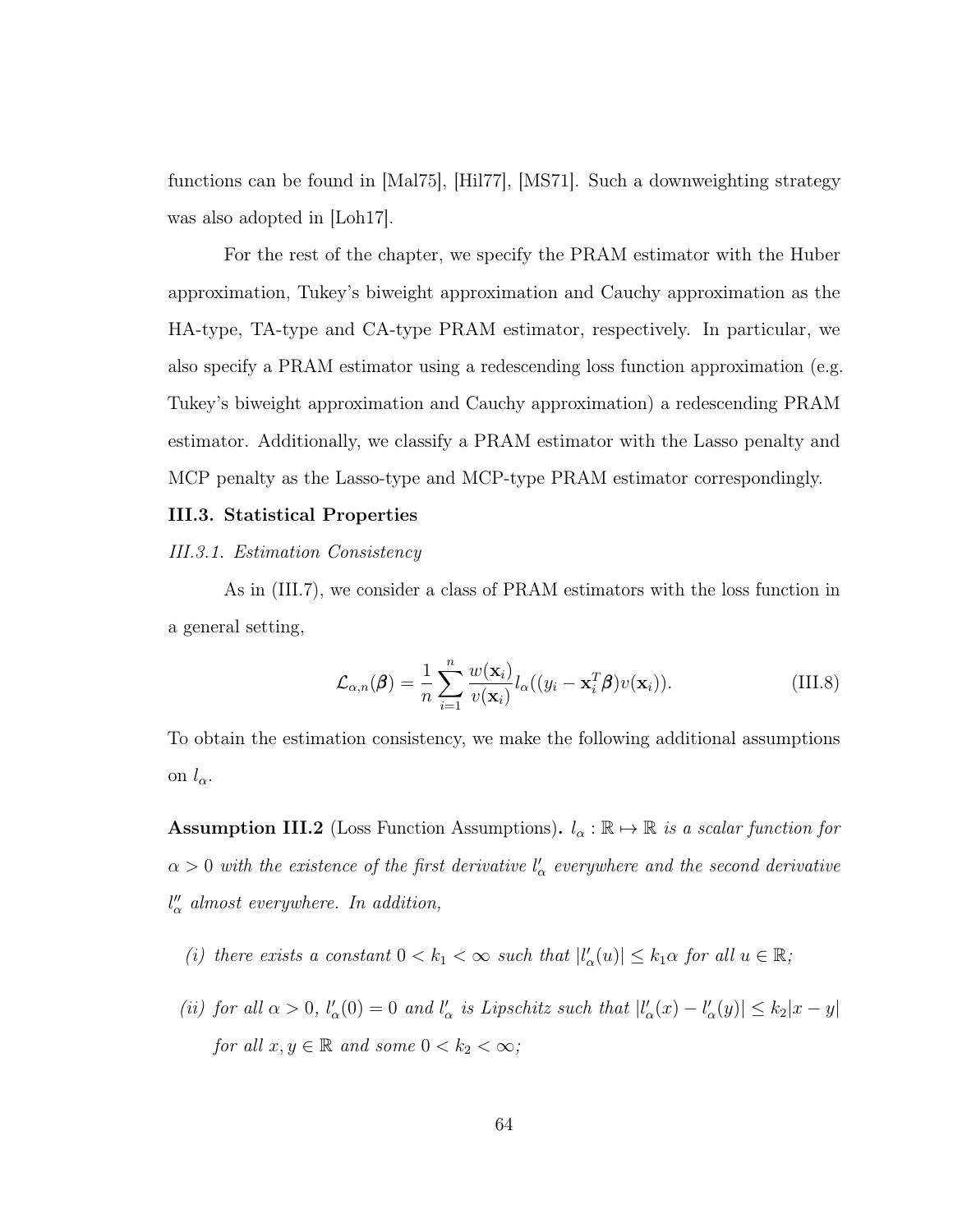(iii) for some  $k \geq 2$ , there exists a constant  $d_1 > 0$  such that  $|1 - l''_{\alpha}(u)| \leq d_1 |u|^k \alpha^{-k}$ for almost all  $|u| \leq \alpha$ .

Note that Assumption [III.2\(](#page-72-0)i) indicates that the magnitude of  $l'_{\alpha}$  is bounded from above at the same rate of  $\alpha$  so that the PRAM estimator can achieve robustness. Assumption [III.2\(](#page-72-0)ii) implies  $|l'_{\alpha}(u)| \leq k_2 |u|$  for all  $u \in \mathbb{R}$  and  $|l''_{\alpha}(u)| \leq k_2$  for almost every  $u \in \mathbb{R}$ . In particular, the loss functions we study in this chapter actually satisfy Assumption [III.2\(](#page-72-0)ii) with  $k_2 = 1$ , showing that  $l_\alpha$  is bounded by the quadratic loss function  $u^2/2$  for any  $\alpha$ . Assumption [III.2\(](#page-72-0)iii) indicates that for almost all  $u \in \mathbb{R}$ ,  $l''_{\alpha}$ converges point-wisely to 1 with at least the order of  $\alpha^{-k}$  for  $k \geq 2$ .

The above assumptions cover a wide range of loss functions, including the Huber loss, Hampel loss, Tukey's biweight loss and Cauchy loss.

Remark. By some simple math, we can show that  $\lim_{\alpha\to\infty} l'_{\alpha}(u) = u$  for all  $u \in \mathbb{R}$ based on Assumption [III.2.](#page-72-0) Suppose in addition that  $l_{\alpha}(0) = 0$ , we can further obtain the approximation equation [\(III.5\)](#page-70-0), indicating that Assumption 2 alone gives sufficient conditions for  $l_{\alpha}$  to approximate the quadratic loss.

Remark. By dominated convergence theorem, we have

$$
\lim_{\alpha \to \infty} E[\nabla \mathcal{L}_{\alpha,n}(\boldsymbol{\beta}^*)] = \lim_{\alpha \to \infty} E[w(\mathbf{x}_i)\mathbf{x}_i l'_{\alpha}(\epsilon_i v(\mathbf{x}_i))]
$$
  
=  $E[w(\mathbf{x}_i)\mathbf{x}_i(\epsilon_i v(\mathbf{x}_i))] = E[w(\mathbf{x}_i)\mathbf{x}_i E(\epsilon_i | \mathbf{x}_i) v(\mathbf{x}_i))] = \mathbf{0}.$ 

So under Assumption [III.2,](#page-72-0) we have  $\lim_{\alpha\to\infty} E[\nabla \mathcal{L}_{\alpha,n}(\beta^*)]=\mathbf{0}$  and thus it allows the random error to be heterogeneous and/or asymmetric.

We now make some weak assumptions on both random error  $\epsilon$  and covariate vector x for the investigation of the approximation error.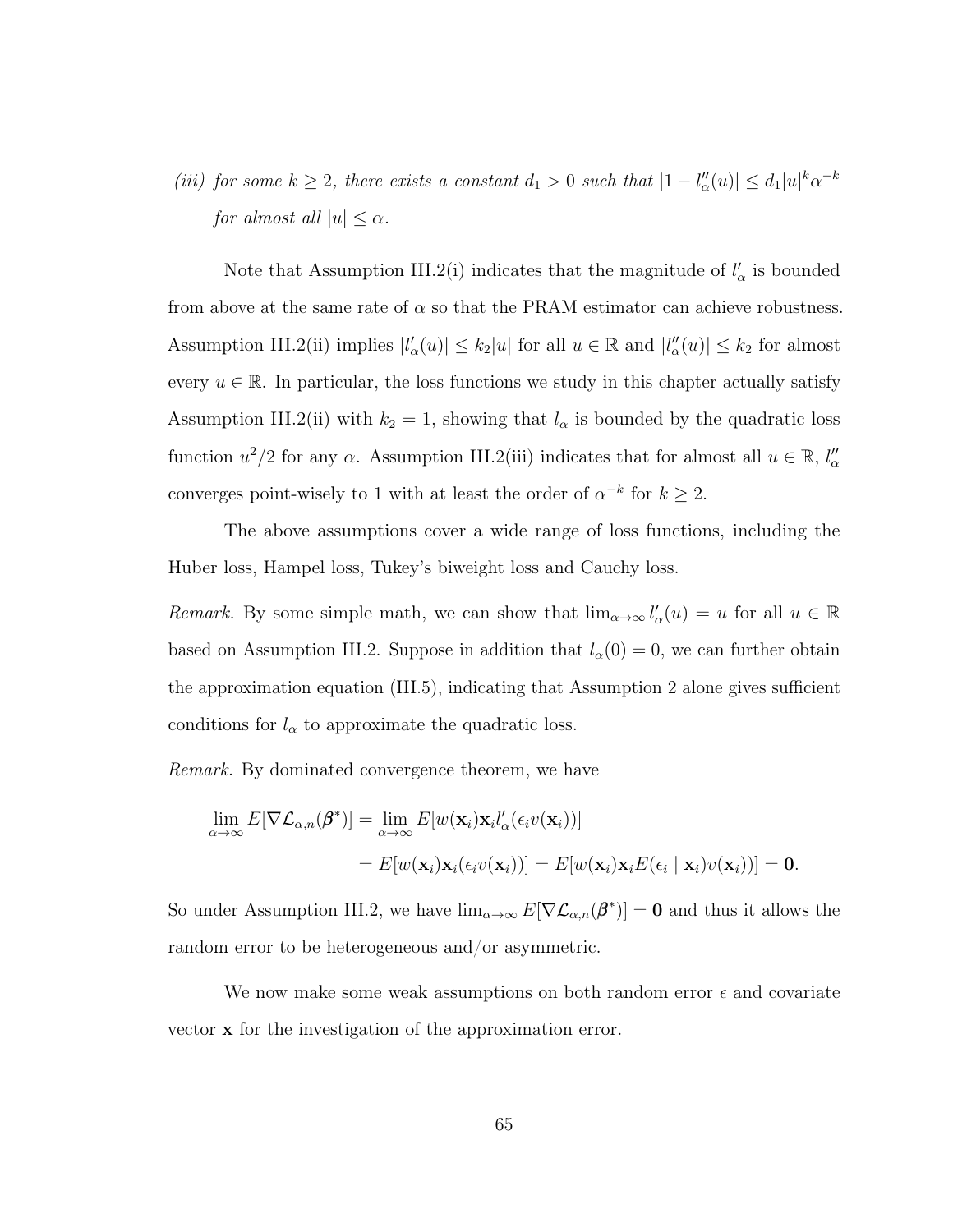<span id="page-74-0"></span>**Assumption III.3** (Error and Covariate Assumptions). For  $w(\mathbf{x})$  and  $v(\mathbf{x})$  given in [\(III.7\)](#page-71-0), the random error  $\epsilon$  with  $E[\epsilon | \mathbf{x}] = 0$  and covariate vector **x** with  $E[\mathbf{x}] = \mathbf{0}$ satisfy:

- (i)  $E[E(|\epsilon|^k \mid \mathbf{x})v(\mathbf{x})^k]^2 \leq M_k < \infty$ , for  $k \geq 2$  in Assumption  $2(iii)$ ;
- (ii)  $\sup_{\|u\|_2=1} E[v(\mathbf{x})\mathbf{x}^T u]^{2k} = q_k < \infty$ , for  $k \geq 2$  in Assumption  $2(iii)$ ;
- (iii)  $0 < k_l < \lambda_{min}(E[w(\mathbf{x})v(\mathbf{x})\mathbf{x}\mathbf{x}^T])$  and  $\lambda_{max}(E[w(\mathbf{x})^2\mathbf{x}\mathbf{x}^T]) < k_u$ ;
- (iv) for any  $v \in \mathbb{R}^p$ ,  $w(\mathbf{x})\mathbf{x}^T v$  is sub-Gaussian with parameter at most  $k_0^2 ||v||_2^2$ .

Note that condition (i) requires only the existence of second conditional moment of  $\epsilon$ , indicating that this condition is independent of the distribution of  $\epsilon$  itself and can hold for heavy-tailed or skewed distribution. If  $w(\mathbf{x}) \equiv v(\mathbf{x}) \equiv 1$ , the conditions (ii) and (iv) hold when  $\mathbf{x}_i^T \boldsymbol{\nu}$  is sub-Gaussian for any  $\boldsymbol{\nu} \in \mathbb{R}^p$ . In this case, Assumption [III.3](#page-74-0) becomes conditions (C1-C3) in [\[FLW17\]](#page-123-0). If covariate x is contaminated or heavy-tailed distributed, conditions (ii)-(iv) nonetheless holds with some proper choices of  $w(\mathbf{x})$ and  $v(\mathbf{x})$  (e.g.  $w(\mathbf{x})\mathbf{x}^T\boldsymbol{\nu}$  is bounded for any  $\boldsymbol{\nu} \in \mathbb{R}^p$ ), which potentially relaxes the sub-Gaussian assumption on x.

Let  $\beta_{\alpha}^*$  be a local non-penalized population minimizer under the PRAM loss,

<span id="page-74-1"></span>
$$
\boldsymbol{\beta}_{\alpha}^{*} \in \underset{\|\boldsymbol{\beta}-\boldsymbol{\beta}^{*}\|_{2} \leq R_{0}}{\operatorname{argmin}} \left\{ E\left[\frac{w(\mathbf{x})}{v(\mathbf{x})} l_{\alpha}((y-\mathbf{x}^{T}\boldsymbol{\beta})v(\mathbf{x}))\right]\right\},
$$
\n(III.9)

for some  $0 \leq R_0 \leq \infty$ . Note that  $\beta_{\alpha}^*$  $\frac{1}{\alpha}$  is a local minimizer of [\(III.9\)](#page-74-1) within a neighborhood of  $\beta^*$ . If the regularization parameter  $\lambda$  in equation [\(III.7\)](#page-71-0) converges to 0 sufficiently fast, then  $\hat{\boldsymbol{\beta}}$  is a natural unpenalized M-estimator of  $\boldsymbol{\beta}_{\alpha}^*$  $_{\alpha}^{*}$  for any  $\alpha > 0$ . Whereas  $\beta^*_{\alpha}$  differs from  $\beta^*$  in general,  $\beta^*_{\alpha}$  $\alpha^*$  is expected to converge to  $\beta^*$  when  $\alpha \to \infty$ ,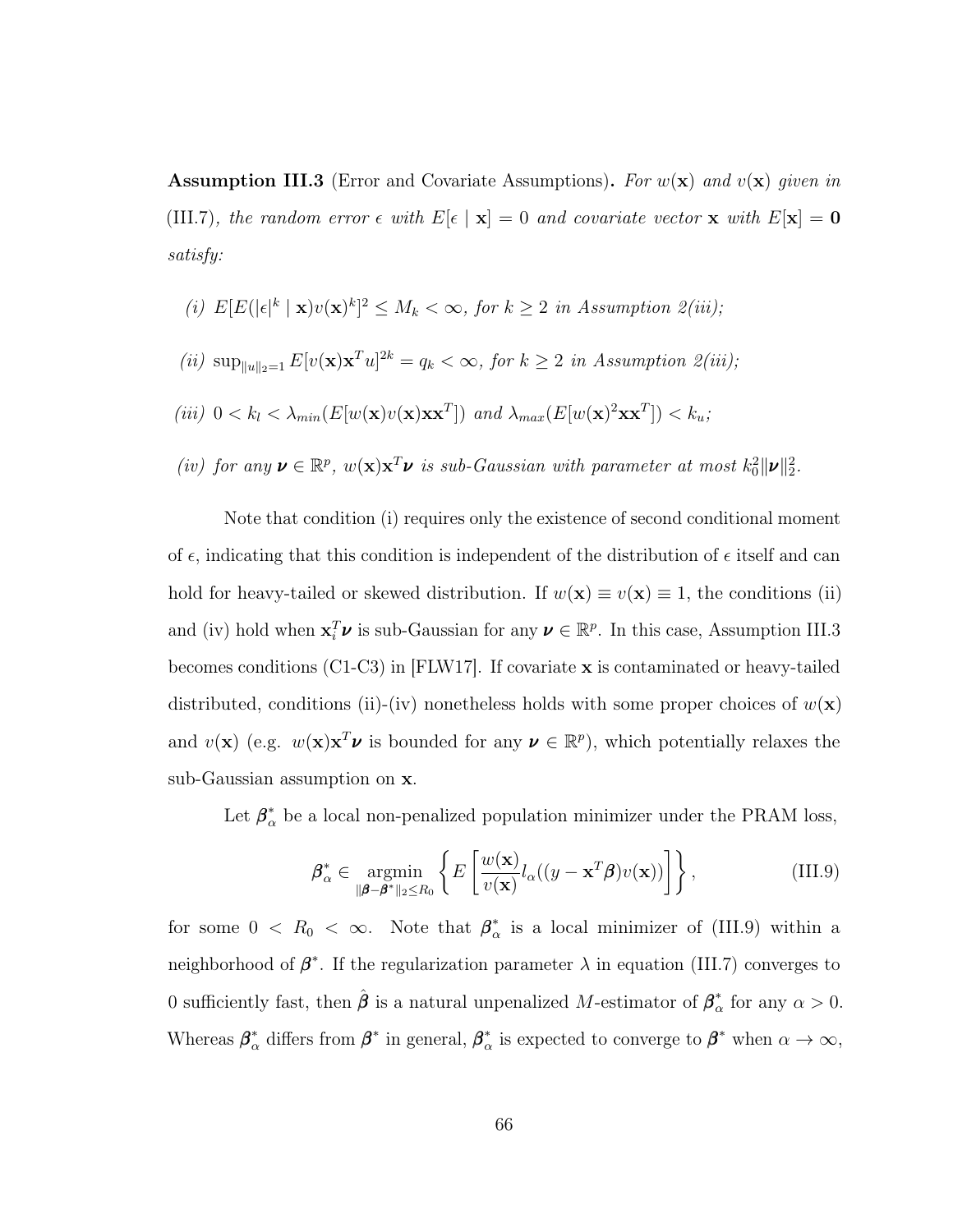due to the approximation equation [\(III.5\)](#page-70-0) for PRAM. The rate of the approximation error  $\|\boldsymbol{\beta}_{\alpha}^* - \boldsymbol{\beta}^*\|_2$  is established in Theorem 1.

<span id="page-75-0"></span>**Theorem III.1.** Under the Assumption [III.2](#page-72-0) and [III.3,](#page-74-0) there exists a universal positive constant  $C_1$ , such that  $\|\boldsymbol{\beta}_{\alpha}^* - \boldsymbol{\beta}^*\|_2 \leq 2^k C_1 k_l^{-1}$ l √  $\overline{k_u} ($ √  $\overline{M_k} + R_0^k \sqrt{q_k} \alpha^{1-k}$ . Here k,  $k_l$ ,  $k_u$ ,  $M_k$ ,  $q_k$  appear in Assumption [III.2,](#page-72-0) [III.3](#page-74-0) and  $R_0$  appears in [\(III.9\)](#page-74-1).

Theorem [III.1](#page-75-0) gives an upper bound of the approximation error between the true parameter vector and the non-penalized PRAM population minimizer. The approximation error vanishes when  $\alpha \to \infty$ . It vanishes faster if a higher moment of  $\epsilon | \mathbf{x} \rangle$  exists. In fact, Theorem 1 demonstrates that the approximation of the loss function  $l_{\alpha}$  to the quadratic loss helps to reduce the bias induced by the asymmetry on  $\epsilon$ . If we let  $l_{\alpha}$  in equation [\(III.8\)](#page-72-1) be the Huber loss and  $w(\mathbf{x}) \equiv v(\mathbf{x}) \equiv 1$ , Theorem 1 gives the upper bound of the approximation error studied in [\[FLW17\]](#page-123-0).

In order to obtain the estimation consistency for the PRAM estimator in [\(III.7\)](#page-71-0), we also require the loss function  $\mathcal{L}_{\alpha,n}$  to satisfy the following uniform Restricted Strong Convexity (RSC) condition.

<span id="page-75-1"></span>**Assumption III.4** (Uniform RSC condition). There exist  $\gamma$ ,  $\tau$ ,  $\alpha_0 > 0$  and a radius  $r > 0$  such that for all  $\alpha \ge \alpha_0$ , the loss function  $\mathcal{L}_{\alpha,n}$  in [\(III.7\)](#page-71-0) satisfies

<span id="page-75-2"></span>
$$
\langle \nabla \mathcal{L}_{\alpha,n}(\boldsymbol{\beta}_1) - \nabla \mathcal{L}_{\alpha,n}(\boldsymbol{\beta}_2), \boldsymbol{\beta}_1 - \boldsymbol{\beta}_2 \rangle \ge \gamma \|\boldsymbol{\beta}_1 - \boldsymbol{\beta}_2\|_2^2 - \tau \frac{\log p}{n} \|\boldsymbol{\beta}_1 - \boldsymbol{\beta}_2\|_1^2, \quad \text{(III.10)}
$$

where  $\beta_j \in \mathbb{R}^p$  such that  $\|\beta_j - \beta^*\|_2 \leq r$  for  $j = 1, 2$ .

Note that the uniform RSC assumption is only imposed on  $\mathcal{L}_{\alpha,n}$  inside the ball of radius r centered at  $\beta^*$ . Thus the loss function used for robust regression can be wildly nonconvex while it is away from the origin. The radius  $r$  essentially specifies a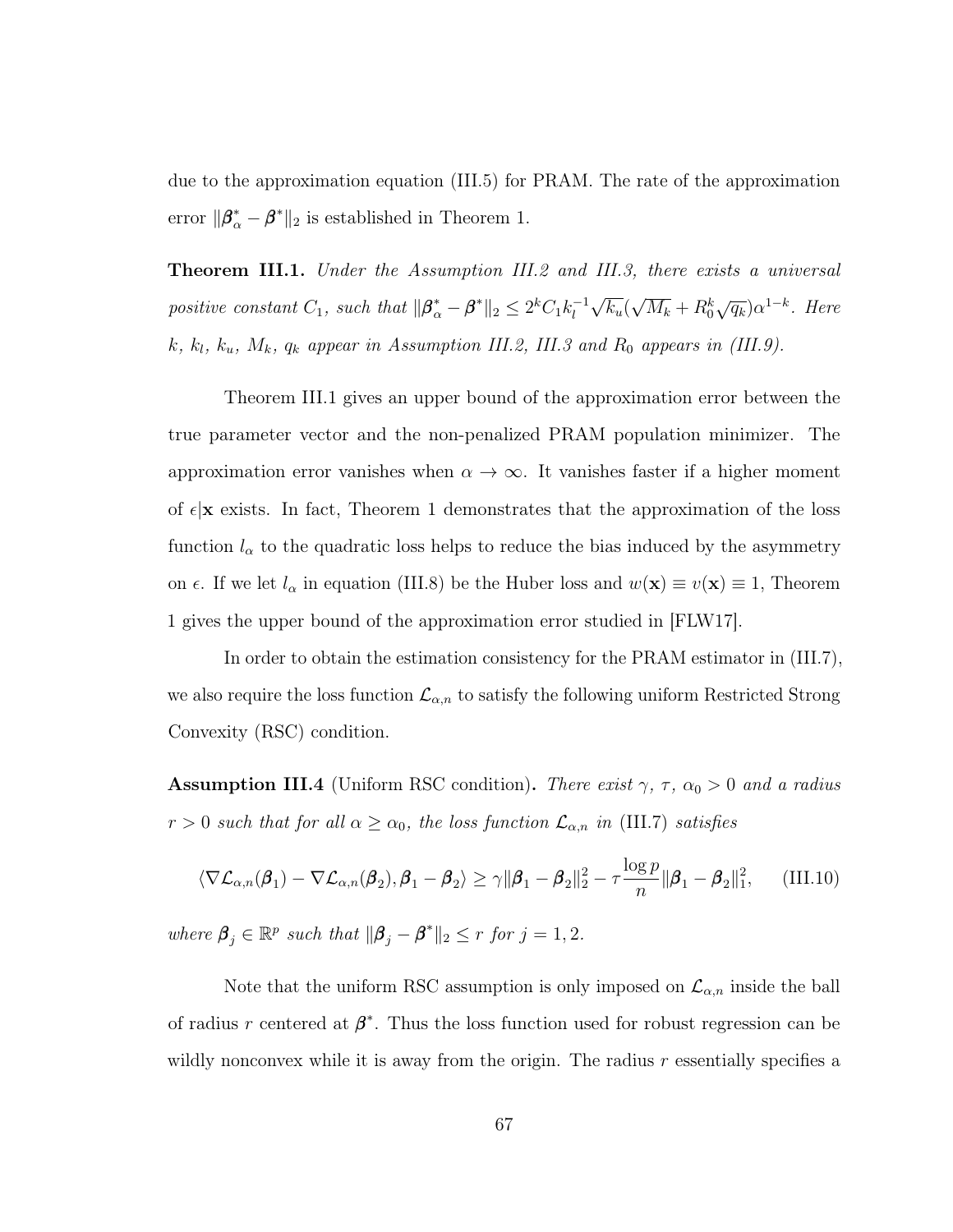local ball centered around  $\beta^*$  in which stationary points of the PRAM estimator are well-behaved.

Remark. In [\[LW13\]](#page-126-1) and [\[Loh17\]](#page-126-0), the RSC condition were imposed on a specific loss function. Although Assumption [III.4](#page-75-1) requires that the RSC condition is satisfied uniformly over a family of loss functions generated from a range of  $\alpha$ , this assumption is in fact not stronger: Assumption [III.4](#page-75-1) holds naturally if there exists  $\alpha_0 > 0$  such that  $\mathcal{L}_{\alpha_0,n}$  satisfies Assumption 2 and inequality [\(III.10\)](#page-75-2) for some  $\gamma, \tau > 0$ . We further establish the uniform RSC condition in Appendix.

We present our main estimation consistency result on the PRAM estimator in the following Theorem [III.2.](#page-76-0)

<span id="page-76-0"></span>**Theorem III.2.** Suppose the random error and covariates satisfy Assumption [III.3](#page-74-0) and  $\mathcal{L}_{\alpha,n}$  in [\(III.7\)](#page-71-0) satisfies Assumption [III.2.](#page-72-0) Then we have the following results.

(*i*) If max $\left\{ \left( \frac{2d}{R_0} \right)$  $\frac{2d}{R_0}\big)^{\frac{1}{k-1}}, C_2\big(\frac{n}{\log n}$  $\frac{n}{\log p}$ )  $\frac{1}{2(k-1)}$   $\leq \alpha \leq C_3 \sqrt{\frac{n}{\log p}}$ , then with probability greater than  $1 - 2 \exp(-C_4 \log p)$ ,  $\mathcal{L}_{\alpha,n}$  satisfies

$$
\|\nabla \mathcal{L}_{\alpha,n}(\boldsymbol{\beta}^*)\|_{\infty} \le C_5 \sqrt{\frac{\log p}{n}}.
$$
\n(III.11)

(ii) Suppose  $\mathcal{L}_{\alpha,n}$  also meets the uniform RSC condition in Assumption [III.4.](#page-75-1) Suppose  $\rho_{\lambda}$  is  $\mu$ -amenable with  $\frac{3}{4}\mu < \gamma$  in Assumption [III.1.](#page-68-0) Let  $\hat{\boldsymbol{\beta}}$  be a local PRAM estimator in the uniform RSC region. Then for  $R \geq ||\boldsymbol{\beta}^*||_1$ ,  $\lambda \geq$  $\max\{4\|\nabla \mathcal{L}_{\alpha,n}(\boldsymbol{\beta}^*)\|_{\infty}, 8\tau R\frac{\log p}{n}\}$  and  $n \geq C_0 r^{-2}k\log p$ ,  $\hat{\boldsymbol{\beta}}$  exists and satisfies the bounds

$$
\|\hat{\boldsymbol{\beta}} - \boldsymbol{\beta}^*\|_2 \le \frac{24\lambda\sqrt{s}}{4\gamma - 3\mu} \text{ and } \|\hat{\boldsymbol{\beta}} - \boldsymbol{\beta}^*\|_1 \le \frac{96\lambda s}{4\gamma - 3\mu}.
$$

The statistical consistency result of Theorem [III.2](#page-76-0) holds even when the random errors lack of symmetry and homogeneity, and the regressors lack of sub-Gaussian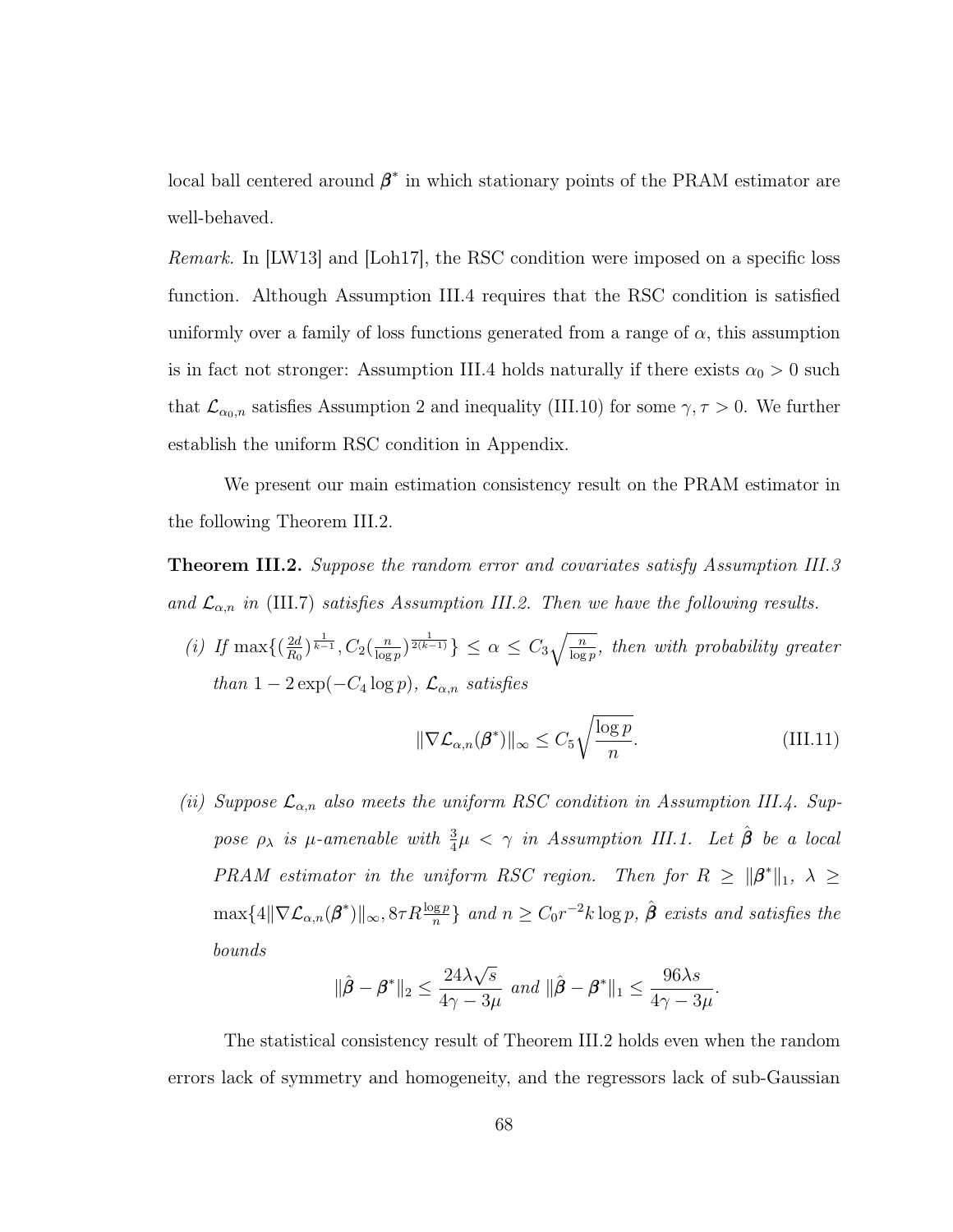assumption. It shows that with high probability one can choose  $\lambda = \mathcal{O}\left(\sqrt{\frac{\log p}{n}}\right)$ n ). such that  $\|\hat{\boldsymbol{\beta}} - \boldsymbol{\beta}^*\|_2 = \mathcal{O}_p\left(\sqrt{\frac{s\log p}{n}}\right)$ n ). and  $\|\hat{\boldsymbol{\beta}} - \boldsymbol{\beta}^*\|_1 = \mathcal{O}_p\left(\sqrt{\frac{s^2\log p}{n}}\right)$ n ). . Hence, it guarantees that when the parameter  $\alpha$  diverges at a certain rate, a local PRAM estimator within the local region of radius  $r$  is statistically consistent at the minimax rate enjoyed by the LS-Lasso. The rate range of  $\alpha$  stated in Theorem [III.2](#page-76-0) (i) in fact reveals that in the presence of asymmetric and heavy-tailed/contaminated data,  $\alpha$  should diverge faster enough, for example, faster than  $\mathcal{O}\left(\frac{n}{\log n}\right)$  $\frac{n}{\log p}$ )  $\frac{1}{2(k-1)}$ , to reduce the bias sufficiently but meanwhile not too fast, for instance, slower than  $\mathcal{O}\left(\frac{n}{\log n}\right)$  $\frac{n}{\log p}$  $\frac{1}{2}$ , in order to preserve certain robustness of a PRAM estimator. The existence of a higher moment of  $\epsilon |x|$  (a larger k) actually allows  $\alpha$  to diverge at a lower rate.

Remark. The proof of Theorem [III.2](#page-76-0) in Appendix reveals that the estimation consis-tency result also holds for the local stationary points in program [\(III.2\)](#page-67-0). Here  $\tilde{\beta}$  is a stationary point of the optimization in [\(III.2\)](#page-67-0) if

$$
\langle\nabla \mathcal{L}_{\alpha,n}(\tilde{\boldsymbol{\beta}}) + \nabla \rho_{\lambda}(\tilde{\boldsymbol{\beta}}), \boldsymbol{\beta} - \tilde{\boldsymbol{\beta}} \rangle \geq 0,
$$

for all feasible  $\beta$  in a neighbour of  $\tilde{\beta}$ . Note that stationary points include both the interior local maxima as well as all local and global minima. Hence Theorem [III.2](#page-76-0) guarantees that all stationary points within the ball of radius r centered at  $\beta^*$  have local statistical consistency at the minimax rate enjoyed by the LS-Lasso.

## III.3.2. Oracle Properties

In this section, we establish the oracle properties for the PRAM estimators in program [\(III.7\)](#page-71-0). We first define the local oracle estimator as

<span id="page-77-0"></span>
$$
\hat{\boldsymbol{\beta}}_S^{\mathcal{O}} = \underset{\boldsymbol{\beta} \in \mathbb{R}^S : ||\boldsymbol{\beta} - \boldsymbol{\beta}^*||_2 \le r}{\operatorname{argmin}} \left\{ \mathcal{L}_{\alpha,n}(\boldsymbol{\beta}) \right\},\tag{III.12}
$$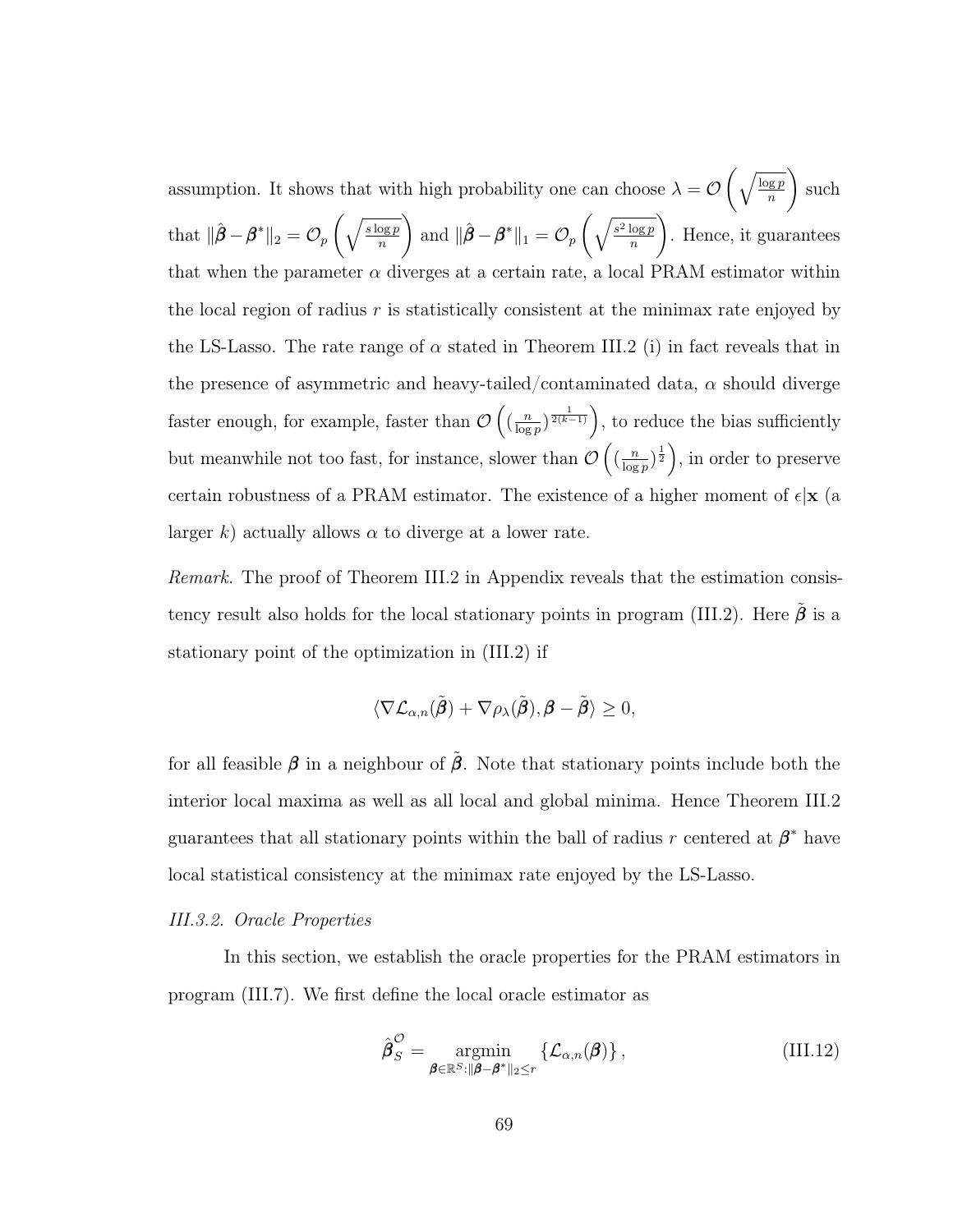where we set  $S = \{j : \beta_j^* \neq 0\}$ . Let  $\beta_{\min}^* = \min_{j \in S} |\beta_j^*|$  denote a minimum signal strength on  $\beta^*$ . Our oracle result shows that when the penalty  $\rho_{\lambda}$  is  $(\mu, \delta)$ -amenable and the assumptions stated earlier are satisfied, those stationary points of the PRAM estimator in program [\(III.7\)](#page-71-0) within the local neighborhood of  $\beta^*$  are actually unique and agree with the oracle estimator [\(III.12\)](#page-77-0), as stated in the following theorem.

<span id="page-78-0"></span>**Theorem III.3.** Suppose the penalty  $\rho_{\lambda}$  is  $(\mu, \delta)$ -amenable and conditions in Theorem [III.2](#page-76-0) hold. Suppose in addition that  $v(\mathbf{x})\mathbf{x}_j$  is sub-Gaussian for all  $j = 1, \dots, p$ ,  $\|\boldsymbol{\beta}^*\|_1 \leq \frac{R}{2}$  $\frac{R}{2}$  for some  $R > \frac{192\lambda s}{4\gamma - 3\mu}$ ,  $\beta_{\min}^* \geq C_6 \sqrt{\frac{\log p}{ns}} + \delta \lambda$ , and  $n \geq C_{01} s \log p$  for a sufficiently large constant  $C_{01}$ . Suppose  $\alpha$  satisfies  $C_{22}$   $\left(\frac{ns^2}{\log n}\right)$  $\frac{ns^2}{\log p}$ ) $\frac{1}{2(k-1)} \leq \alpha \leq C_3 \sqrt{\frac{n}{\log p}}$  and  $s^2 = \mathcal{O}\left(\left(\frac{n}{\log n}\right)\right)$  $\left(\frac{n}{\log p}\right)^{k-2}$ ). Let  $\tilde{\boldsymbol{\beta}}$  be a stationary point of program [\(III.7\)](#page-71-0) in the uniform RSC region. Then with probability at least  $1 - C_8 \exp(-C_{41} \frac{\log p}{s^2})$  $(\tilde{\beta})^{\frac{p}{s^2}}$ ,  $\tilde{\beta}$  satisfies supp $(\tilde{\beta}) \subseteq S$ and  $\tilde{\boldsymbol{\beta}}_S = \hat{\boldsymbol{\beta}}_S^{\mathcal{O}}$  $\frac{3}{S}$ .

Two most often considered  $(\mu, \delta)$ -amenable penalties are SCAD and MCP, as introduced in Section [III.2.2.](#page-68-1) Since the Lasso penalty is not  $(\mu, \delta)$ -amenable, the Lasso-type PRAM estimator does not have the oracle properties. In Theorem [III.3,](#page-78-0) the lower bound rate of  $\alpha$  is higher than the one in Theorem [III.2,](#page-76-0) with a ratio  $\mathcal{O}\left(s^{\frac{1}{k-1}}\right)$ . Thus to have the oracle properties,  $s$  cannot grow with  $n$  too fast. In particular,  $s = \mathcal{O}\left(\left(\frac{n}{\log n}\right)\right)$  $\frac{n}{\log p}$   $\left(\frac{k-2}{2}\right)$  for  $k \geq 2$ . Note that the feasibility condition  $\|\boldsymbol{\beta}^*\| \leq \frac{R}{2}$  instead of  $R$  in Theorem 2, is for the technical proof. It means that  $(III.7)$  is optimized in a larger neighborhood of  $\beta^*$  in order to cover  $({\hat{\beta}}_S^{\mathcal{O}})$  $_{S}^{\mathcal{O}},\mathbf{0}_{S^{c}}$  such that  $\|\hat{\boldsymbol{\beta}}_{S}^{\mathcal{O}} - \boldsymbol{\beta}^{*}\|_{2} < r.$ 

*Remark.* The condition  $s^2 = \mathcal{O}\left(\frac{n}{\log n}\right)$  $\left(\frac{n}{\log p}\right)^{k-2}$  shows that, if the number of non-zero parameters s is finite, Theorem [III.3](#page-78-0) requires only the existence of second moment of  $\epsilon | \mathbf{x} (k = 2)$ ; if we also allow s to grow with sample size n, the oracle result holds when at least the third moment of  $\epsilon | \mathbf{x} \right|$  exists  $(k \geq 3)$ .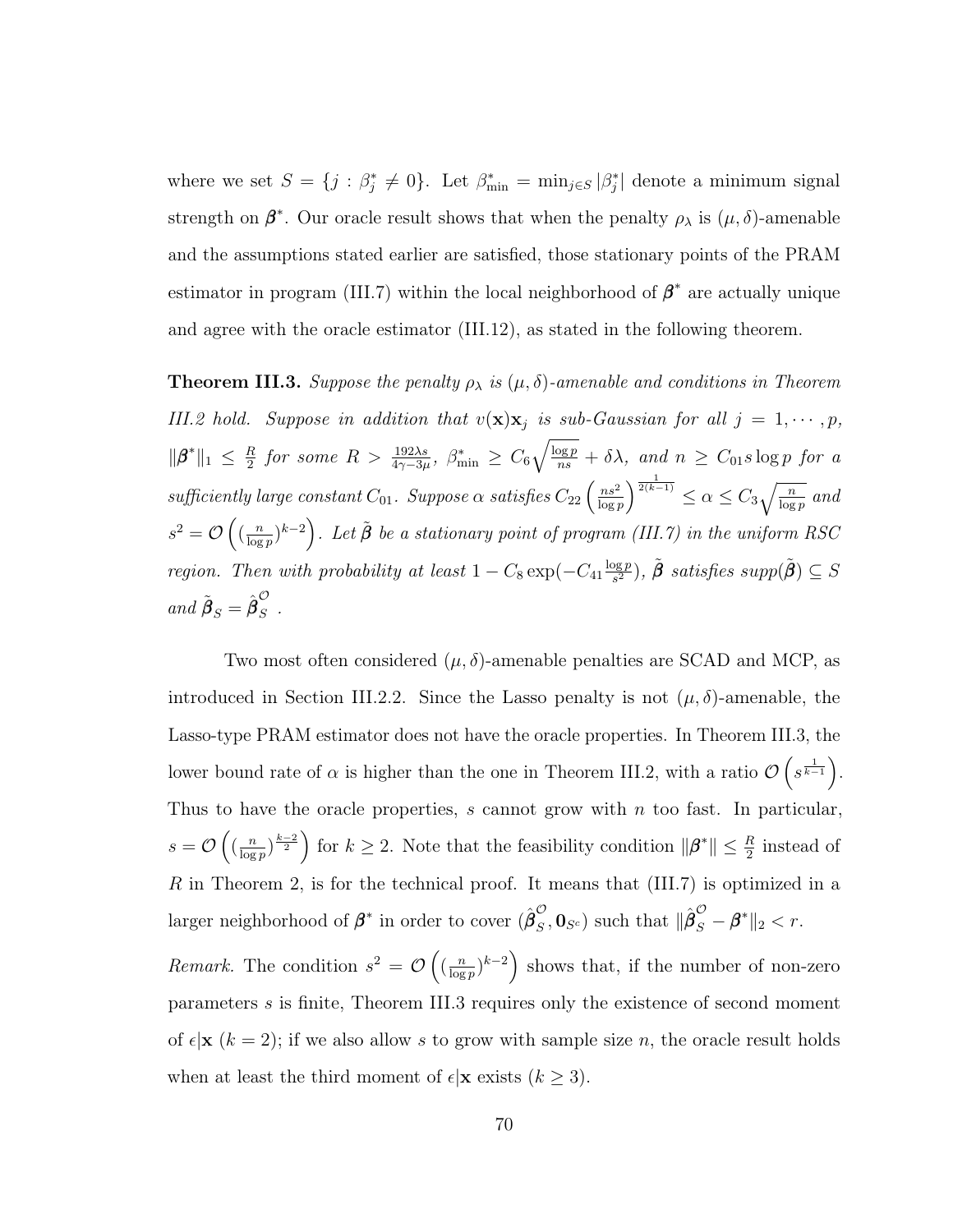Since  $\hat{{\boldsymbol \beta}}_S^{\cal O}$  $\tilde{S}$  is essentially an s-dimensional M-estimator, to analyze the asymptotic behavior of  $\tilde{\bm{\beta}}$  and  $\hat{\bm{\beta}}_S$ , Theorem [III.3](#page-78-0) allows us to apply previous results in the literature concerning the asymptotic distribution of low-dimensional M-estimators. In particular, [\[HS00\]](#page-125-1) established the asymptotic normality for a fairly general class of convex Mestimators where  $p$  is allowed to grow with  $n$ . Although the loss function we considered may be highly nonconvex, the restricted program in [\(III.12\)](#page-77-0) can still be convex under the uniform RSC condition. Hence by applying our Theorem [III.3](#page-78-0) and the standard results for M-estimators with a diverging number of parameters in [\[HS00\]](#page-125-1), we can obtain the following theorem concerning the asymptotic normality of any stationary point of the program [\(III.7\)](#page-71-0). For the sake of simplicity, we only provide the result under  $w(\mathbf{x}) \equiv v(\mathbf{x}) \equiv 1$ . The result of a weighted PRAM can be derived accordingly.

**Theorem III.4.** Suppose conditions in Theorem [III.3](#page-78-0) hold and the loss function  $\mathcal{L}_{\alpha,n}$ given in [\(III.8\)](#page-72-1) is twice differentiable within the  $\ell_2$ -ball of radius r around  $\beta^*$ . Suppose for all  $\alpha > 0$ ,  $l''_{\alpha}$  is Lipschitz such that  $|l''_{\alpha}(x) - l''_{\alpha}(y)| \leq k_3 |x - y|$  for all  $x, y \in \mathbb{R}$  and some  $0 < k_3 < \infty$ . Suppose in addition that  $\alpha > (2C_9/k_l)^{1/k}$  and  $\alpha^{1-k} = o(n^{-1/2})$ . Let  $\tilde{\beta}$  be a stationary point of program [\(III.7\)](#page-71-0) in the uniform RSC region. If  $\frac{s \log^3 s}{n} \to 0$ , then  $\|\tilde{\boldsymbol{\beta}} - \boldsymbol{\beta}^*\|_2 = \mathcal{O}_p\left(\sqrt{\frac{s}{n}}\right)$ . If  $\frac{s^2 \log s}{n} \to 0$ , then for any  $\boldsymbol{\nu} \in \mathbb{R}^p$ , we have

$$
\frac{\sqrt{n}}{\sigma_{\nu}} \cdot \nu^{T}(\tilde{\boldsymbol{\beta}} - \boldsymbol{\beta}^{*}) \stackrel{d}{\rightarrow} N(0, 1),
$$

where

$$
\sigma_{\boldsymbol{\nu}}^2 = \boldsymbol{\nu}_S^T E[(\nabla^2 \mathcal{L}_{\alpha,n}(\boldsymbol{\beta}^*))_{SS}]^{-1} Var(l'_{\alpha}(\epsilon_i)(\mathbf{x}_i)_S)E[(\nabla^2 \mathcal{L}_{\alpha,n}(\boldsymbol{\beta}^*))_{SS}]^{-1} \boldsymbol{\nu}_S.
$$

The condition  $\alpha^{1-k} = o(n^{-1/2})$  indicates that  $\alpha$  should diverge at least faster than  $n^{\frac{1}{2(k-1)}}$ , in addition to the rate stated in Theorem [III.3.](#page-78-0) Together with the result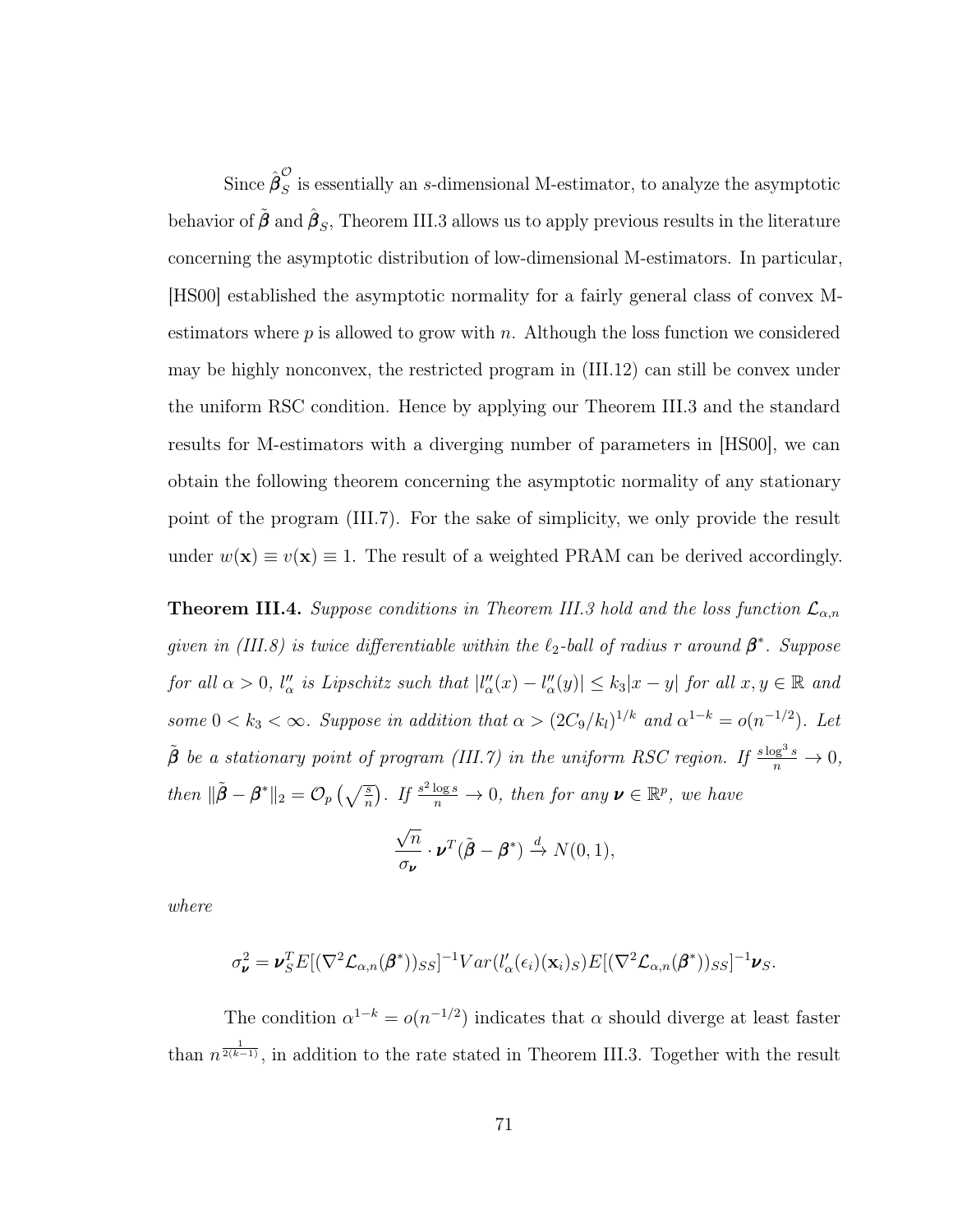in Theorem [III.1,](#page-75-0) it means that the approximation error  $\|\beta^*_{\alpha} - \beta^*\|_2$  should vanish at a rate of  $o(n^{-1/2})$ , in order to obtain the asymptotic normality properties. Note that the condition  $\alpha > (2C_9/k_l)^{1/k}$  is required to guarantee the invertibility of matrix  $E[(\nabla^2 \mathcal{L}_{\alpha,n}(\boldsymbol{\beta}^*))_{SS}].$ 

Remark. To further understand the condition  $\alpha^{1-k} = o(n^{-1/2})$ , we take  $\alpha = \mathcal{O}\left(\sqrt{\frac{n}{\log p}}\right)$  $\setminus$ as an example, the fastest divergent rate indicated in Theorem [III.3.](#page-78-0) Then the condition requires  $\frac{\log p}{n} \cdot n^{\frac{1}{k-1}} \to 0$ . Thus  $\frac{1}{k-1} < 1$  and then  $k > 2$ . Therefore the asymptotic normality result holds only when at least the third moment of  $\epsilon |x|$  exists. In particular, when  $k = 3$ , we obtain  $n^{-\frac{1}{2}} \log p \to 0$ .

# III.4. Implementation of the PRAM Estimators

Note that the optimization in [\(III.2\)](#page-67-0) may not be a convex optimization problem since we allow both loss function  $\mathcal{L}_{\alpha,n}$  and  $\rho_{\lambda}$  to be non-convex. To obtain the corresponding stationary point, we use the composite gradient descend algorithm [\[Nes13\]](#page-127-2). Denoting  $q_{\lambda}(\boldsymbol{\beta}) = \lambda ||\boldsymbol{\beta}||_1 - \rho_{\lambda}(\boldsymbol{\beta})$  and  $\bar{L}_{\alpha,n}(\boldsymbol{\beta}) = \mathcal{L}_{\alpha,n}(\boldsymbol{\beta}) - q_{\lambda}(\boldsymbol{\beta})$ , we can rewrite the program as

$$
\hat{\boldsymbol{\beta}} \in \operatorname*{argmin}_{\|\boldsymbol{\beta}\|_1 \leq R} \left\{ \bar{L}_{\alpha,n}(\boldsymbol{\beta}) + \lambda \|\boldsymbol{\beta}\| \right\}.
$$

Then the composition gradient iteration is given by

<span id="page-80-0"></span>
$$
\boldsymbol{\beta}^{t+1} \in \underset{\|\boldsymbol{\beta}\|_1 \leq R}{\operatorname{argmin}} \left\{ \frac{1}{2} \|\boldsymbol{\beta} - (\boldsymbol{\beta}^t - \eta \nabla \bar{L}_{\alpha,n}(\boldsymbol{\beta}^t))\|_2^2 + \eta \lambda \|\boldsymbol{\beta}\|_1 \right\},\tag{III.13}
$$

where  $\eta > 0$  is the step size for the update and can be determined by the backtracking line search method described in [\[Nes13\]](#page-127-2). A simple calculation shows that the iteration in [\(III.13\)](#page-80-0) takes the form

$$
\boldsymbol{\beta}^{t+1} = S_{\eta\lambda} \left( \boldsymbol{\beta}^t - \eta \nabla \bar{L}_{\alpha,n}(\boldsymbol{\beta}^t) \right),
$$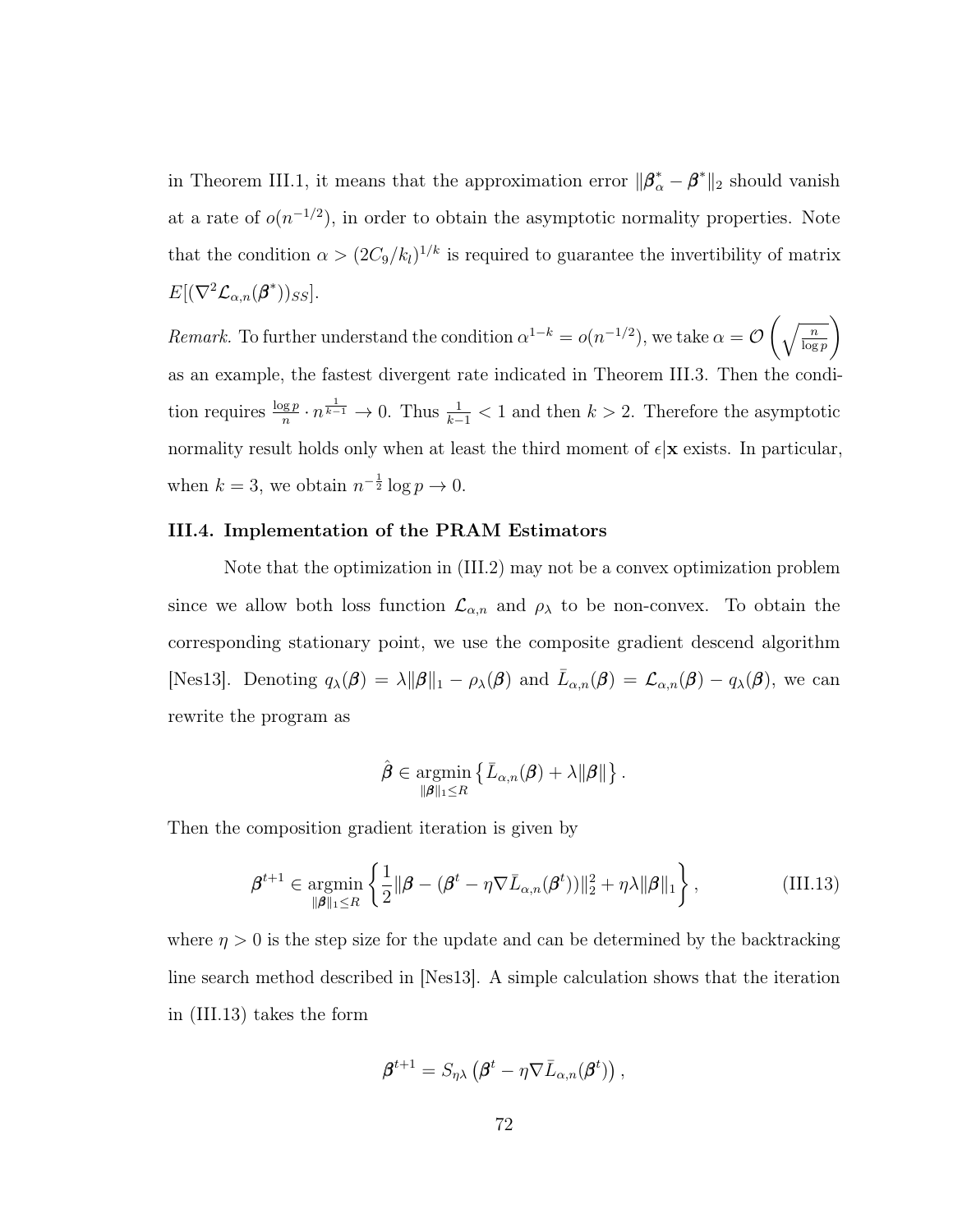where  $S_{\eta\lambda}(\cdot)$  is the soft-thresholding operator defined as

$$
[S_{\eta\lambda}(\boldsymbol{\beta})]_j = sign(\beta_j) (|\beta_j| - \eta\lambda)_+.
$$

We further adopt the two-step procedure discussed in [\[Loh17\]](#page-126-0) to guarantee the convergence to a stationary point for the non-convex optimization problem:

- Step 1: Run the composite gradient descent using the convex Huber loss function with the convex Lasso penalty to get an initial PRAM estimator.
- Step 2: Run the composite gradient descent on the desired high-dimensional PRAM estimator using the initial PRAM estimator from Step 1.

For tuning parameters selection, the optimal values of  $\alpha$  and  $\lambda$  are chosen by a two-dimensional grid search using the cross-validation. In Particular, the searching grid is formed by partitioning a rectangle uniformly in the scale of  $(\alpha, \log(\lambda))$ . The optimal values are found by the combination that minimizes the cross-validated trimmed mean squared prediction error.

## III.5. Simulation Studies

In this section, we assess the performance of the PRAM estimators by considering different types of loss and penalty functions through various models. The simulation setting is similar to the one in [\[FLW17\]](#page-123-0). The data is generated from the following model

$$
y_i = \mathbf{x}_i^T \boldsymbol{\beta}^* + \epsilon_i.
$$

We choose the true regression coefficient vector as  $\beta^* = (\mathbf{3}_5^T, \mathbf{2}_5^T, \mathbf{1} \cdot \mathbf{5}_5^T, \mathbf{0}_{p-15}^T)^T$ , where the first 15 elements consist of 5 numbers of 3, 2, 1.5 receptively and the rest are 0. In all simulation settings, we let  $n=100$  and  $p=500$ .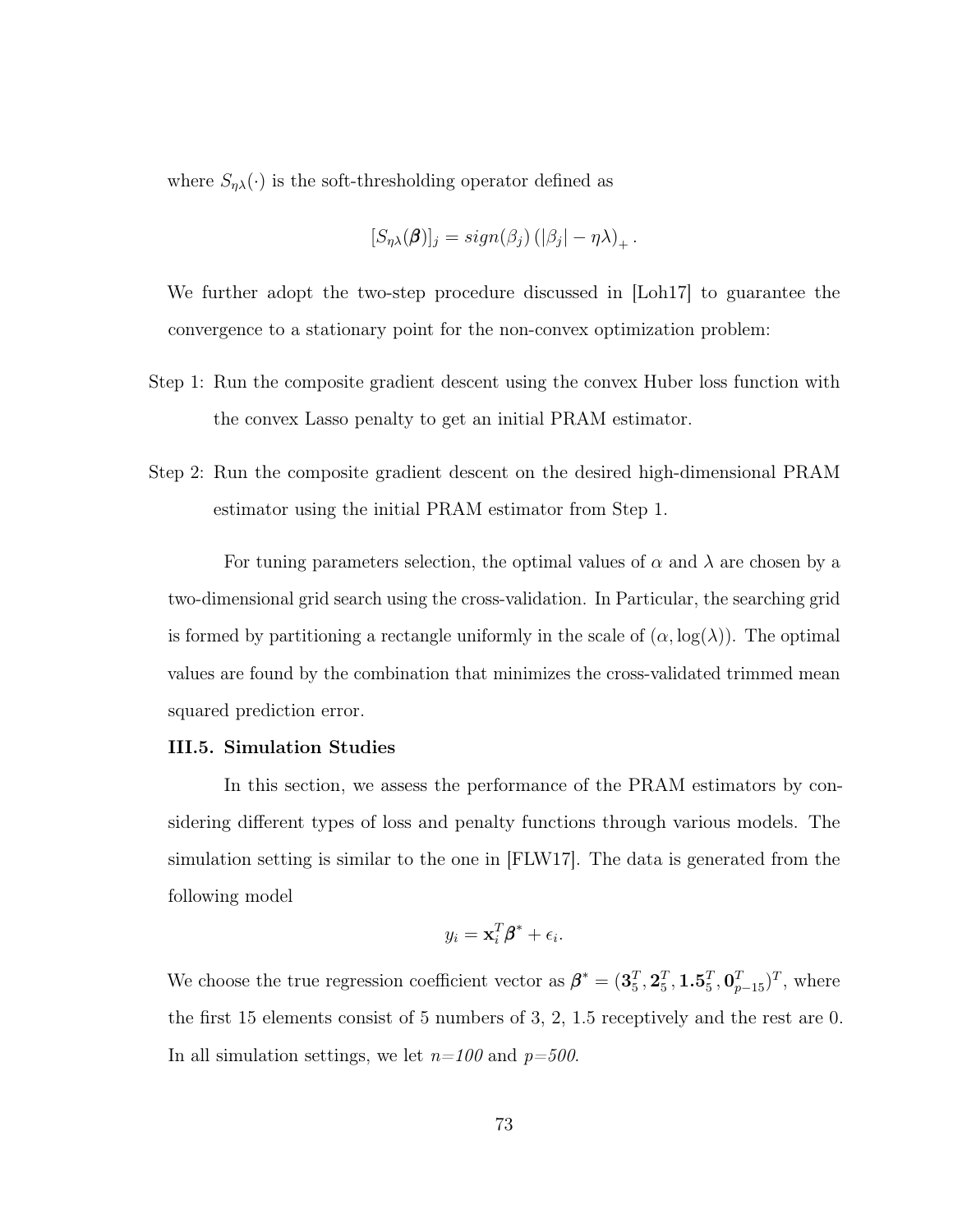<span id="page-82-0"></span>**Example III.1.** (Homogeneous case) The covariates vector  $\mathbf{x}_i$  are generated from a multivariate normal distribution with mean  $\mathbf 0$  and covariance  $\mathbf I_p$  independently. The random errors  $\epsilon_i = e_i - E[e_i]$ , where  $e_i$  are generated independently from the following 5 scenarios:

- (a).  $N(0, 4)$ : Normal with mean 0 and variance 4;
- (b).  $\sqrt{2}t_3$ : √ 2 times the t-distribution with degrees of freedom 3;
- (c). MixN: Equal mixture of Normal distributions  $N(-1, 4)$  and  $N(8, 1)$ ;
- (d). LogNormal: Log-normal distribution such that  $e_i = \exp(1.3z_i)$ , where  $z_i \sim$  $N(0, 1)$ .
- (e). Weibull: Weibull distribution with the shape parameter 0.3 and the scale parameter 0.15.

We consider three types of loss functions equipped with diverging parameters (the Huber loss, Tukey's biweight loss and Cauchy loss) and two types of penalty functions (the Lasso and MCP penalties). Thus it produces 6 different PRAM estimators: HA-Lasso, TA-Lasso, CA-Lasso, HA-MCP, TA-MCP and CA-MCP. Note the HA-Lasso becomes the RA-Lasso estimator in [\[FLW17\]](#page-123-0), where the HA-Lasso has been demonstrated to perform better than the Lasso and R-Lasso, especially when the errors were asymmetric and heavy-tailed (LogNormal and Weibull). Thus in our simulation we skip those comparisons and only evaluate the performance of all those 6 PRAM estimators. Their performances on both mean estimation and variable selection under the five scenarios were reported by the following five measurements:

(1)  $L_2$  error, which is defined as  $\|\hat{\boldsymbol{\beta}} - \boldsymbol{\beta}^*\|_2$ .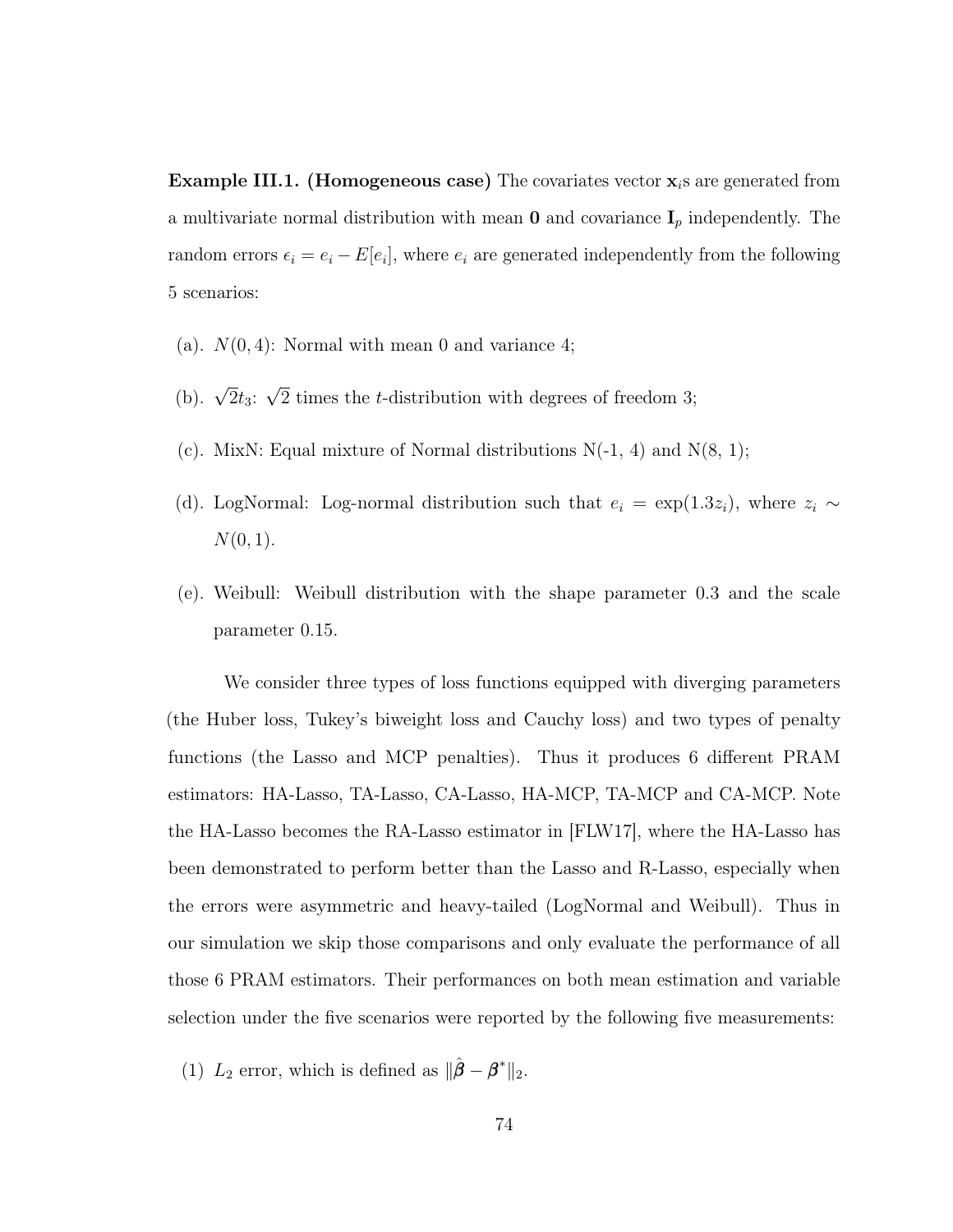- (2)  $L_1$  error, which is defined as  $\|\hat{\boldsymbol{\beta}} \boldsymbol{\beta}^*\|_1$ .
- (3) Model size (MS), the average number of selected covariates.
- (4) False positives rate (FPR), the percent of selected but unimportant covariates:

$$
FPR = \frac{|\hat{S} \bigcap S^c|}{|S^c|} \times 100\%.
$$
 (III.14)

(5) False negatives rate (FNR), the percent of non-selected but important covariates:

$$
FNR = \frac{|\hat{S}^c \bigcap S|}{|S|} \times 100\%.
$$
 (III.15)

Here  $\hat{S} = \{j : \hat{\beta}_j \neq 0\}$  and  $S = \{j : \beta_j^* \neq 0\}$ . The model considered in Example [III.1](#page-82-0) is homogeneous, in which the error distribution is independent of covariate x. We also assess the performance of PRAM estimators under heteroscedastic model in the next example.

<span id="page-83-1"></span>Example III.2. (Heteroscedastic case) We generate the data from

$$
y_i = \mathbf{x}_i^T \boldsymbol{\beta}^* + c^{-1} (\mathbf{x}_i^T \boldsymbol{\beta}^*)^2 \epsilon_i,
$$

where the constant  $c =$ √  $\overline{3} \|\boldsymbol{\beta}^*\|_2^2$  makes  $E[c^{-1}(\mathbf{x}_i^T\boldsymbol{\beta}^*)^2]^2 = 1$ . We also consider  $\mathbf{x}_i \sim N(\mathbf{0}, \mathbf{I}_p)$  and generate the random error  $\epsilon$  from the same five scenarios described in Example [III.1.](#page-82-0)

Finally, we design a simulation setting to evaluate the performance of the generalized PRAM estimators under weaker distribution assumptions on the covariates.

<span id="page-83-0"></span>Example III.3. (Non-Gaussian x case) Similar to Example [III.1,](#page-82-0) except that the covariate x in 20% of observations are first generated from independent chi-square variables with 10 degrees of freedom, and then recentered to have mean zero.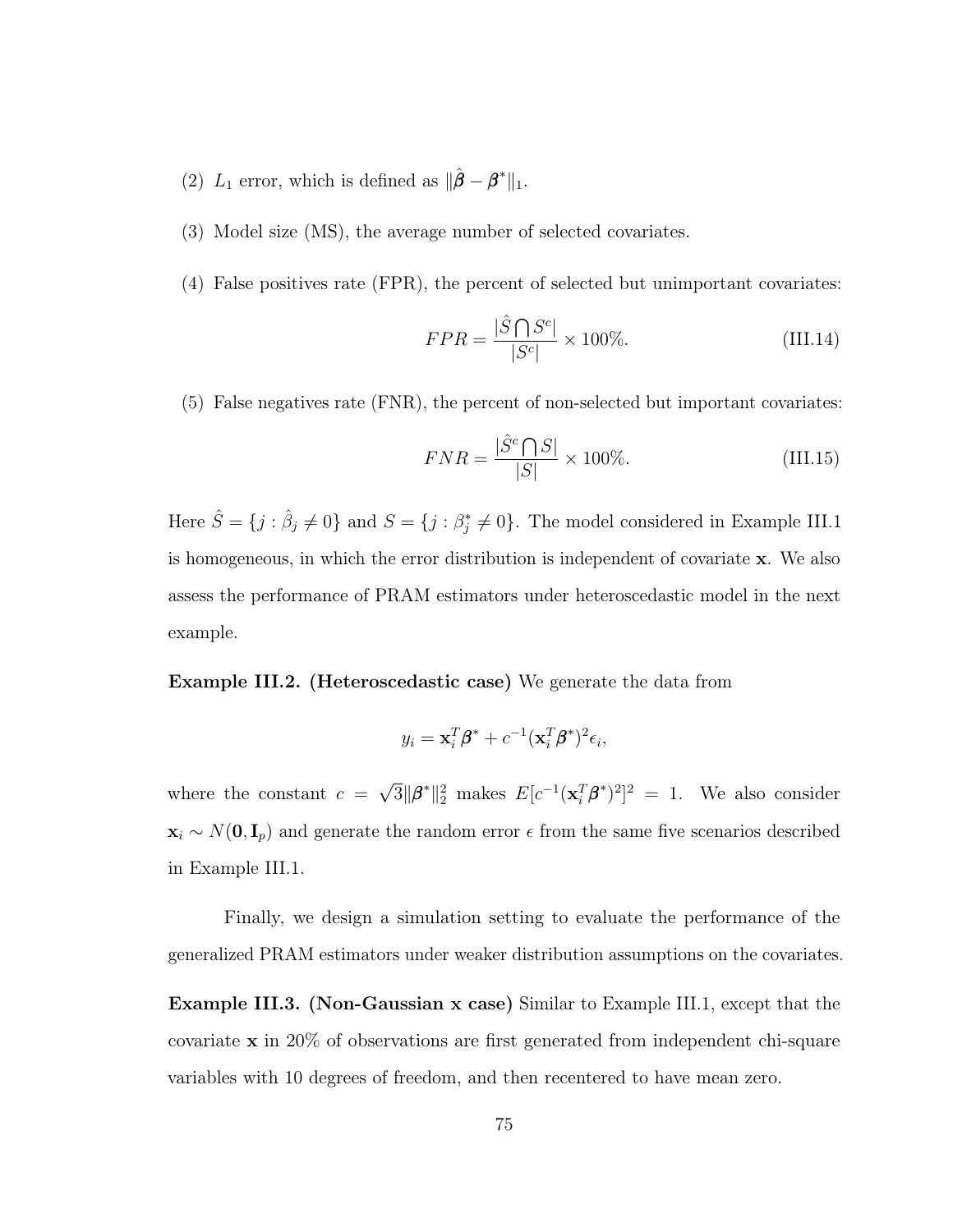For all three examples described above, we run 100 simulations for each scenario. In Example [III.3,](#page-83-0) we consider the generalized PRAM estimators with  $v(\mathbf{x}) \equiv 1$  and  $w(\mathbf{x}) = \min\left\{1, \frac{4}{\|\mathbf{x}\|}\right\}$  $\|\mathbf{x}\|_{\infty}$ For all six PRAM estimators, tuning parameters  $\lambda$  and  $\alpha$  are chosen optimally by 10-fold cross-validation, with  $\alpha$  ranges in  $(0.1\sqrt{\frac{n}{\log p}}, 10\sqrt{\frac{n}{\log p}})$ and  $\lambda$  ranges in  $(0.01\sqrt{\frac{\log p}{n}}, 2.5\sqrt{\frac{\log p}{n}})$  $\frac{sgp}{n}$ ). These ranges are motivated from Theorem [III.2.](#page-76-0) The mean values out of 100 iterations (with standard errors in parentheses) are reported in Table [III.1,](#page-85-0) [III.2,](#page-85-1) [III.3,](#page-86-0) respectively.

We have two findings based on results in Table [III.1](#page-85-0) and [III.2.](#page-85-1) Firstly, all the MCP-type PRAM estimators largely outperform the Lasso-type estimators in all the measurements, rendering satisfactory finite sample performances under different settings. This is consistent with the oracle property of the PRAM estimators using a proper non-convex penalty stated in Theorem [III.3.](#page-78-0) Secondly, for estimators with the same penalty, although all estimators perform comparably for light-tailed settings  $(N(0, 4)$  and MixN), the TA-type and CA-type PRAM estimators outperform the HA-type estimators using the same penalty in heavy-tailed settings ( $\sqrt{2}t_3$ , LogNormal and Weibull). This is actually not surprising due to the following two facts: (1) redescending M-estimators can achieve the minimax variance sensitivity under certain global minimax criterion [\[SMS08\]](#page-129-0); (2) the HA-Lasso estimation is used as the initial in the optimization process of TA-type and CA-type PRAM estimators. Note that the error terms  $c^{-1} (\mathbf{x}_i^T \boldsymbol{\beta}^*)^2 \epsilon_i$  in the heteroscedastic model have the same variance as those in the homogeneous model, however, their distribution possess heavier tails. Hence in the heteroscedastic model, except for a few errors being far away on tail, most of the others get even closer to the center. This fact explains why the performances in Table [III.2](#page-85-1) are consistently better than those in Table [III.1.](#page-85-0)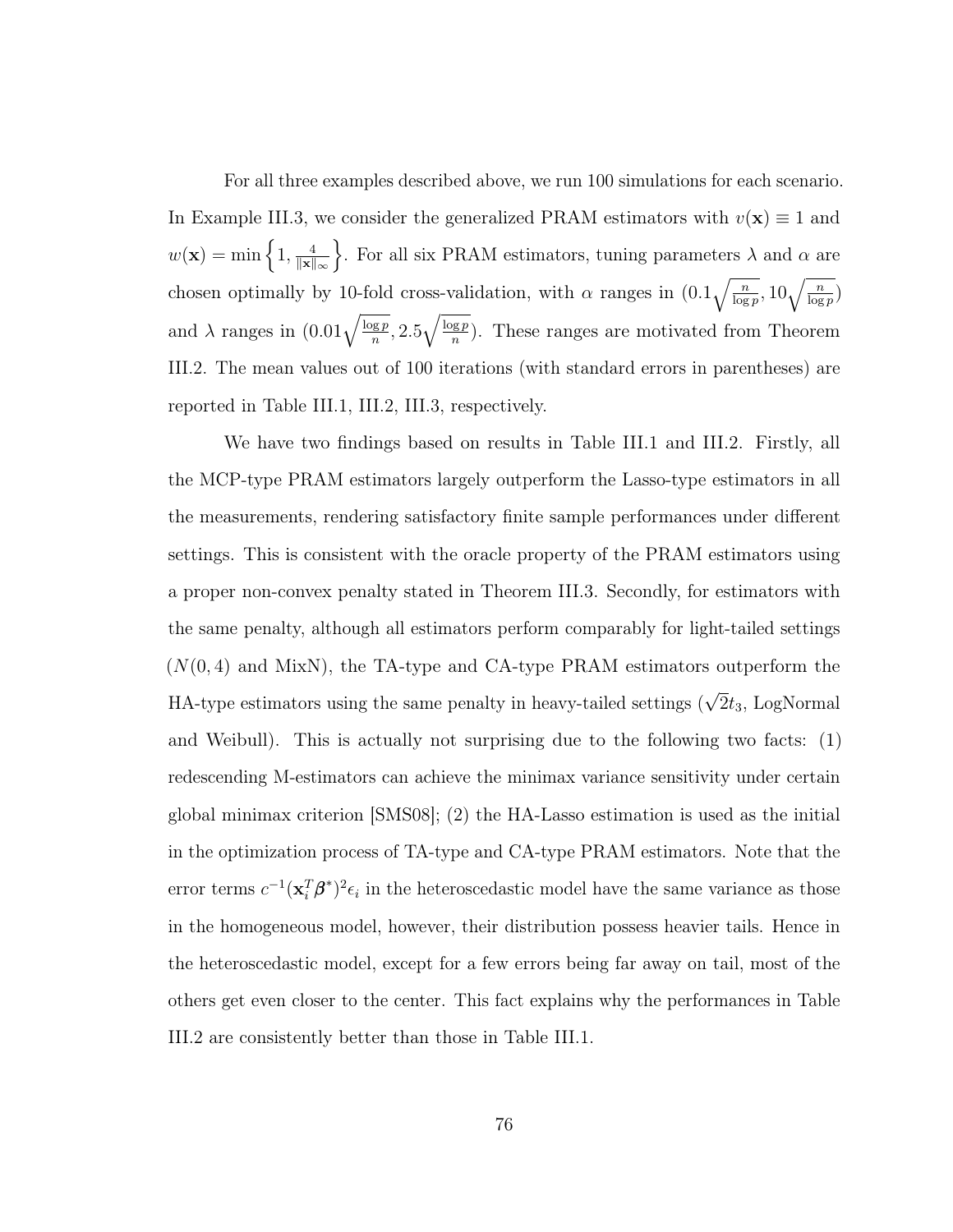<span id="page-85-0"></span>Table III.1. Simulation Results under the Homogeneous Model with Standard Normal Covariates in Example [III.1.](#page-82-0) The mean  $L_2$  error,  $L_1$  error, MS, FPR  $(\%)$  and FNR (%) out of 100 iterations are displayed. Standard errors are listed in parentheses.

|               |             | HA-Lasso        | TA-Lasso      | CA-Lasso        | HA-MCP      | TA-MCP      | CA-MCP             |
|---------------|-------------|-----------------|---------------|-----------------|-------------|-------------|--------------------|
|               | $L_2$ error | 3.3(0.9)        | 3.31(0.94)    | 3.3(0.9)        | 0.99(0.47)  | 1.01(0.53)  | (0.27)<br>$0.94$ ( |
| N(0,4)        | $L_1$ error | 17.75(4.2)      | 17.79 (4.33)  | 17.72 (4.12)    | 3.29(2.07)  | 3.34(2.22)  | 3.06(1.01)         |
|               | MS          | 67.32(9.11)     | 66.99(10.15)  | 66.95 (10.13)   | 17.21(2.47) | 16.84(2.46) | 16.71(2.36)        |
|               | FPR, FNR    | 10.85, 2.13     | 10.8, 2.53    | 10.79, 2.4      | 0.46, 0.27  | 0.4, 0.53   | 0.35, 0.07         |
|               | $L_2$ error | 3.59(0.96)      | 3.62(1)       | 3.56(1)         | 1.18(0.9)   | 1.13(0.89)  | 1.14<br>(0.93)     |
| $\sqrt{2}t_3$ | $L_1$ error | 19.09(5.03)     | 19.26(5.14)   | 19.04(5.12)     | 3.95(3.65)  | 3.78(3.56)  | 3.76(3.65)         |
|               | MS          | 63.72 (9.76)    | 64.07 (11.39) | 65.13(9.55)     | 16.85(2.11) | 16.7(2.53)  | 16.2(2.17)         |
|               | FPR, FNR    | 10.14, 3        | 10.23, 3.53   | 10.43, 3.13     | 0.43, 1.6   | 0.4, 1.53   | 0.31, 1.87         |
|               | $L_2$ error | 3.48(0.78)      | 3.48(0.79)    | 3.5(0.8)        | 1.25(0.71)  | 1.27(0.73)  | 1.25<br>(0.69)     |
| MixN          | $L_1$ error | 18.99<br>(3.71) | 18.99 (3.72)  | 19.05(3.8)      | 4.2(2.97)   | 4.17(2.79)  | 4.11<br>(2.72)     |
|               | MS          | 68.12 (8.85)    | 68.14 (9.06)  | 67.65(9.4)      | 17.52(3.57) | 17.05(3.8)  | 17.06(5.43)        |
|               | FPR, FNR    | 11, 1.6         | 11.01, 1.73   | 10.92, 2        | 0.55, 0.93  | 0.47, 1.47  | 0.46, 1.2          |
|               | $L_2$ error | 4.66(1.2)       | 4.56(1.13)    | 4.5(1.24)       | 2.13(2.05)  | 1.74(1.68)  | 2.12<br>(1.97)     |
| LogNormal     | $L_1$ error | 23.84(6.2)      | 23.75(5.63)   | 23.44(6.15)     | 7.69(8.52)  | 5.88(6.61)  | 7.4<br>(7.88)      |
|               | MS          | 57.16 (11.44)   | 60.68(14.11)  | 60.64(12.13)    | 16.7(3.61)  | 16.03(2.69) | 16.29<br>(7.03)    |
|               | FPR, FNR    | 8.97, 8.93      | 9.68, 8.53    | 9.68, 8.73      | 0.62, 8.73  | 0.41, 6.53  | 0.58, 10.13        |
|               | $L_2$ error | 3.91(1.06)      | 3.63(1.05)    | 3.46(1.08)      | 1.35(1.43)  | 0.94(1.15)  | 1.03<br>(1.26)     |
| Weibull       | $L_1$ error | 19.62(5.38)     | 19.15(5.36)   | 18.17<br>(5.65) | 4.64(5.73)  | 3.18(4.5)   | 3.42<br>(4.69)     |
|               | MS          | 55.37(11.91)    | 64.12 (11.96) | 63.5(8.98)      | 16.15(2.47) | 15.65(1.76) | 15.44 (1.65)       |
|               | FPR, FNR    | 8.51, 5.87      | 10.26, 4.13   | 10.09, 3.07     | 0.36, 4.07  | 0.2, 2.13   | 0.18, 2.87         |

<span id="page-85-1"></span>Table III.2. Simulation Results under the Heteroscedastic Model with Standard Normal Covariates in Example [III.2.](#page-83-1) The mean  $L_2$  error,  $L_1$  error, MS, FPR  $(\%)$  and FNR  $(\%)$  out of 100 iterations are displayed. Standard errors are listed in parentheses.

|               |             | HA-Lasso      | TA-Lasso     | CA-Lasso     | HA-MCP      | TA-MCP      | CA-MCP                      |
|---------------|-------------|---------------|--------------|--------------|-------------|-------------|-----------------------------|
|               | $L_2$ error | 2.84(0.81)    | 2.94(0.91)   | 2.72(0.84)   | 0.55(0.35)  | 0.55(0.19)  | (0.21)<br>0.6 <sub>1</sub>  |
| N(0,4)        | $L_1$ error | 14.74 (4.14)  | 15.45 (4.84) | 14.13(4.38)  | 1.78(1.16)  | 1.73(0.64)  | (0.82)<br>1.91 <sub>0</sub> |
|               | MS          | 61.56(9.65)   | 63.25(11.03) | 62.11(8.42)  | 15.68(1.27) | 15.28(0.87) | 15.43(1.71)                 |
|               | FPR, FNR    | 9.62, 0.67    | 9.98, 1.13   | 9.74, 0.73   | 0.14, 0.07  | 0.06, 0     | 0.09, 0                     |
|               | $L_2$ error | 2.88(0.94)    | 2.89(0.96)   | 2.67(0.96)   | 0.48(0.28)  | 0.51(0.16)  | 0.54<br>(0.15)              |
| $\sqrt{2}t_3$ | $L_1$ error | 14.64 (4.78)  | 14.87 (4.77) | 13.74(5)     | 1.54(0.93)  | 1.61(0.53)  | 1.72<br>(0.49)              |
|               | MS          | 59.54 (11.57) | 61.11(11.62) | 61.39(9.38)  | 15.69(1.13) | 15.34(1.17) | 15.54(3.05)                 |
|               | FPR, FNR    | 9.22, 1.07    | 9.55, 1.47   | 9.59, 0.93   | 0.14, 0     | 0.07, 0     | 0.11, 0                     |
|               | $L_2$ error | 3.25(0.87)    | 3.33(0.94)   | 3.17(0.93)   | 0.67(0.35)  | 0.64(0.22)  | 0.64(0.2)                   |
| MixN          | $L_1$ error | 16.86(4.64)   | 17.53(5.17)  | 16.58(5.01)  | 2.16(1.3)   | 2.02(0.73)  | 2.04(0.69)                  |
|               | MS          | 61.23(10.51)  | 62.36(10.93) | 62.55(8.76)  | 15.87(1.91) | 15.29(1.01) | 15.24(0.67)                 |
|               | FPR, FNR    | 9.57, 1.27    | 9.82, 1.67   | 9.85, 1.33   | 0.18, 0     | 0.06, 0     | 0.05, 0                     |
|               | $L_2$ error | 3.68(1.05)    | 3.64(1)      | 3.4(1.05)    | 0.9(1.03)   | 0.64(0.36)  | 0.74(0.77)                  |
| LogNormal     | $L_1$ error | 18.76(5.16)   | 19.08(4.87)  | 17.72 (5.37) | 2.95(3.68)  | 2.03(1.19)  | 2.43(3.05)                  |
|               | MS          | 58.63(10.39)  | 63.13(11.89) | 62.99(8.07)  | 15.62(1.72) | 15.26(0.69) | 15.18(0.66)                 |
|               | FPR, FNR    | 9.12, 4.07    | 10.04, 3.73  | 9.98, 2.67   | 0.19, 1.93  | 0.06, 0.2   | 0.07, 1.07                  |
|               | $L_2$ error | 3.01(1.19)    | 2.83(1.09)   | 2.66(1.11)   | 0.75(0.9)   | 0.59(0.52)  | 0.64<br>(0.67)              |
| Weibull       | $L_1$ error | 15.09(6.07)   | 14.89 (5.68) | 13.66(5.63)  | 2.5(3.48)   | 1.94(2.1)   | 2.11(2.67)                  |
|               | MS          | 57.28 (11.85) | 65.07(9.4)   | 61.77(7.9)   | 15.71(1.21) | 15.39(0.91) | 15.3(0.98)                  |
|               | FPR, FNR    | 8.78, 2.13    | 10.37, 1.53  | 9.69, 1.53   | 0.19, 1.27  | 0.09, 0.27  | 0.08, 0.67                  |

In Example [III.3,](#page-83-0) we only report results from the MCP-type PRAM estimators, since they have been shown to perform better than the Lasso-type estimators. In the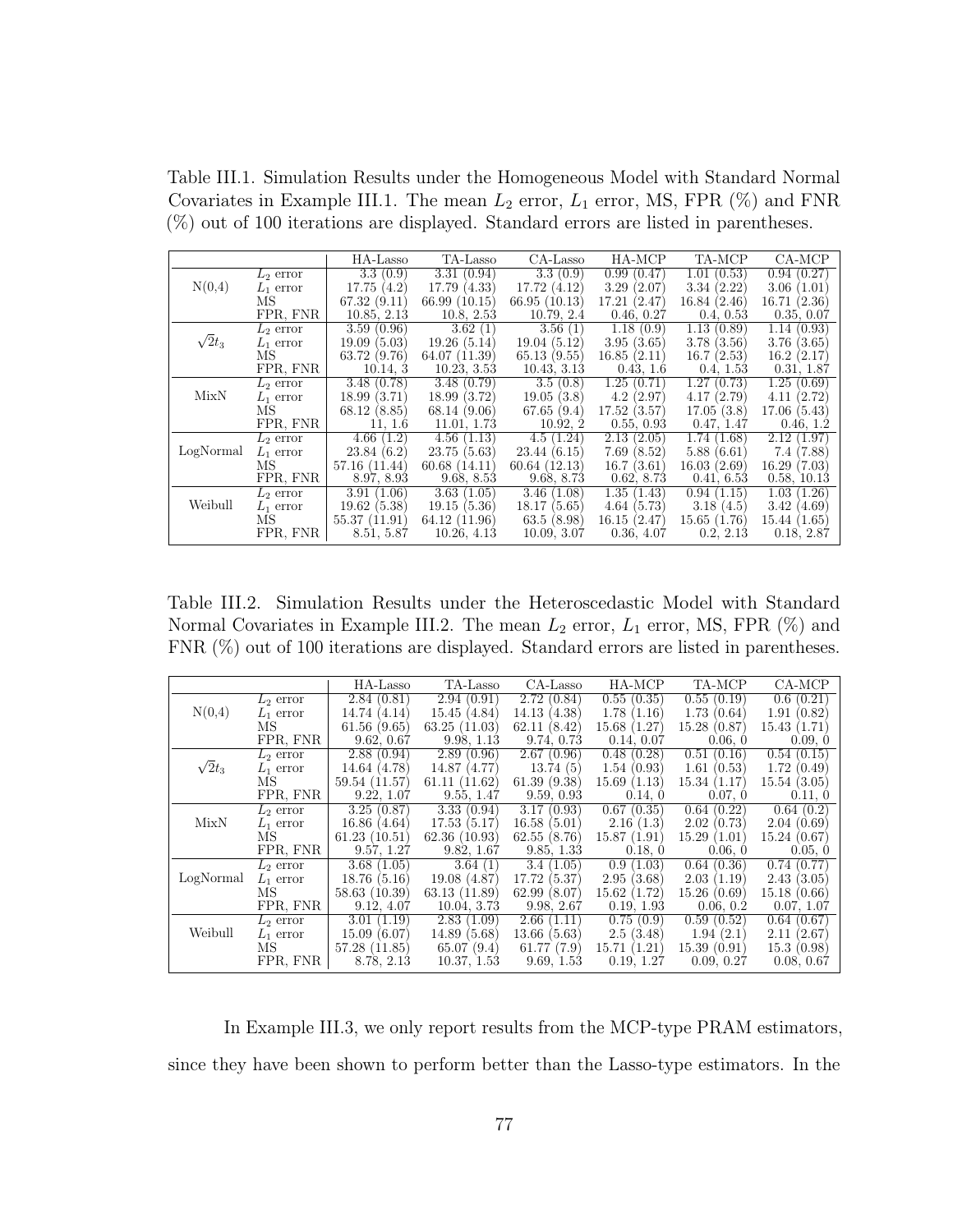homogeneous model with non-Gaussian covariates, Table [III.3](#page-86-0) clearly indicates that the PRAM estimators with well chosen  $w(\mathbf{x})$  perform better in all cases than those PRAM with  $w(\mathbf{x}) = 1$ . In addition, among those three weighted PRAM estimators, the weighted TA-MCP (WTA-MCP) and the weighted CA-MCP (WCA-MCP) again show advantages over the weighted HA-MCP (WHA-MCP) when the errors are heavy-tailed, which is consistent with the findings obtained in Example [III.1](#page-82-0) and [III.2.](#page-83-1)

In conclusion, the PRAM estimator with a folded concave penalty (e.g. MCP penalty) render promising performances in different settings, which is consistent with our theoretical results. Our simulation study also shed some lights on how to implement robust high-dimensional M-estimators for real applications: when the data are strongly heavy-tailed or contaminated, regardless of asymmetry and/or heteroscedasticity, a redescending PRAM estimator with a concave penalty yields better performance than a convex PRAM estimator in practice.

<span id="page-86-0"></span>Table III.3. Simulation Results under the Homogeneous Model with Non-Gaussian Covariates in Example [III.3.](#page-83-0) The mean  $L_2$  error,  $L_1$  error, MS, FPR  $(\%)$  and FNR (%) out of 100 iterations are displayed. Standard errors are listed in parentheses.

|               |             | HA-MCP        | WHA-MCP        | TA-MCP          | WTA-MCP        | CA-MCP        | WCA-MCP        |
|---------------|-------------|---------------|----------------|-----------------|----------------|---------------|----------------|
|               | $L_2$ error | 0.87(0.91)    | 0.69(0.61)     | 1.19(1.58)      | 0.75(0.83)     | 0.93(1.1)     | 0.69<br>(0.6)  |
| N(0,4)        | $L_1$ error | 3.65(4.29)    | 2.38(2.71)     | 5.14(7.6)       | 2.62(3.77)     | 3.89(5.17)    | 2.39(2.7)      |
|               | МS          | 36.92 (12.84) | 17.7(4.16)     | 36.88 (13.86)   | 17.69(4.12)    | 36.07(13.11)  | 17.89 (4.57)   |
|               | FPR, FNR    | 4.53, 0.2     | 0.56, 0.27     | 4.58, 2.27      | 0.58, 0.73     | 4.36, 0.67    | 0.6, 0.27      |
|               | $L_2$ error | 0.91(0.72)    | 0.65<br>(0.28) | 1.11(<br>(1.55) | 0.63(0.34)     | 0.87(0.85)    | 0.61<br>(0.26) |
| $\sqrt{2}t_3$ | $L_1$ error | 3.75(3.41)    | 2.12<br>(1.07) | 4.8(7.42)       | 2.07(1.27)     | 3.56(3.96)    | 1.98(0.96)     |
|               | MS          | 36.39(11.54)  | 16.77 (2.78)   | 35.75(11.68)    | 16.56(2.63)    | 35.15(11.86)  | 16.48(2.71)    |
|               | FPR, FNR    | 4.42, 0.27    | 0.36, 0        | 4.36, 2.67      | 0.32, 0        | 4.16, 0.33    | 0.31, 0        |
|               | $L_2$ error | 0.95(0.89)    | 0.82(0.71)     | 1.29(1.52)      | 0.83(0.75)     | 0.98(0.99)    | 0.82(0.74)     |
| MixN          | $L_1$ error | 4.08(4.25)    | 2.9(3.31)      | 5.71(7.33)      | 2.9(3.4)       | 4.14(4.69)    | 2.85(3.4)      |
|               | MS          | 38.22(11.12)  | 18.5(3.8)      | 39.42 (11.2)    | 17.9(3.73)     | 37.65(12.55)  | 17.88(3.61)    |
|               | FPR, FNR    | 4.8, 0.47     | 0.74, 0.53     | 5.09, 1.8       | 0.61, 0.47     | 4.69, 0.8     | 0.61, 0.4      |
|               | $L_2$ error | 2.26(2.19)    | 1.31(1.5)      | 2.74(2.44)      | 1.38(1.71)     | 2.02(1.94)    | 1.36(1.73)     |
| LogNormal     | $L_1$ error | 10.24(10.45)  | 4.8(6.48)      | 12.51(11.68)    | 5.19(7.53)     | 9.07(9.31)    | 4.85(6.77)     |
|               | МS          | 40.23(11.37)  | 18.03(4.55)    | 43.42(12.09)    | 18.11(4.35)    | 41.04(12.25)  | 16.6(3.6)      |
|               | FPR, FNR    | 5.39, 6       | 0.74, 3.67     | 6.16, 9.67      | 0.79, 4.93     | 5.52, 4.87    | 0.5, 5.6       |
|               | $L_2$ error | 1.6<br>(1.98) | (1.75)<br>1.11 | 1.84(2.26)      | 0.92<br>(1.55) | 1.44(1.9)     | 0.85(1.36)     |
| Weibull       | $L_1$ error | 7.11(9.73)    | 4.34(8.28)     | 8.04(10.19)     | 3.34(6.36)     | 6.17(8.6)     | 3.03(5.55)     |
|               | MS          | 37.25 (11.37) | 17.45(5.57)    | 38.69(13.33)    | 17.57 (4.88)   | 35.74 (10.84) | 16.83(3.61)    |
|               | FPR, FNR    | 4.7, 3.6      | 0.62, 3.8      | 5.08, 6.4       | 0.62, 2.93     | 4.38, 3.4     | 2.13<br>0.44,  |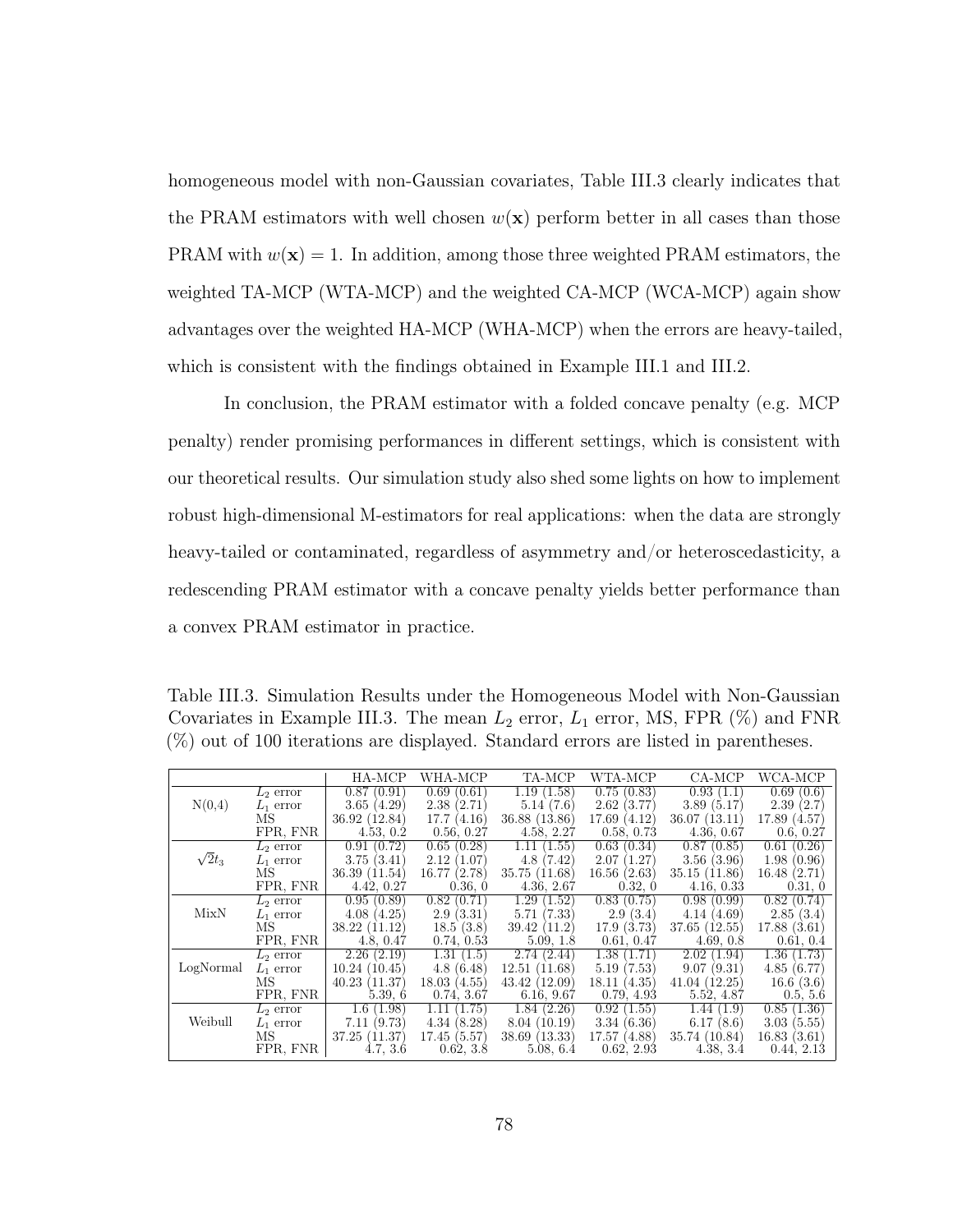### III.6. Real Data Example

In this section, we use the NCI-60 data introducted in [I.1.](#page-9-0) We perform some pre-screenings and keep only  $p_1$  genes with largest variations and then choose  $p_2$ genes out of them which are most correlated with the response variable. Here the final dataset is obtained by choosing  $p_1 = 2000$  and  $p_2 = 500$ , yielding  $n = 59$  and  $p = 500$  for PRAM data analysis. Similar to our simulation studies, we then apply 6 PRAM estimators to select important genes, with tuning parameters  $\alpha$  and  $\lambda$  chosen from the 10-fold cross validation. Since the TA-type and CA-type PRAM estimators perform similarly, we will only report results from four methods: HA-Lasso, CA-Lasso, HA-MCP and CA-MCP.

The number of selected genes from four PRAM methods are 27 (HA-Lasso), 31 (CA-Lasso), 12 (HA-MCP), 5 (CA-MCP), respectively. HA-Lasso and CA-Lasso that selected 27 and 31 genes respectively could potentially result in over selection since the total sample size is only 59. Figure [III.1\(](#page-88-0)a) and Figure III.1(b) show that the residual distributions generated from HA-MCP and CA-MCP both had a longer tail on the left side. It indicates that PRAM estimators with non-convex penalties can be resistant to the data contamination or data's irregularity due to the flexible robustness and nice variable selection property.

<span id="page-87-0"></span>Table III.4. Selected Genes and the Corresponding Coefficient Estimation by HA-MCP and CA-MCP. Probe IDs are listed in parentheses.

|          | KRT8             | NRN1                  | GPX3           | CELF2                | CELF2                | LEF1                    |
|----------|------------------|-----------------------|----------------|----------------------|----------------------|-------------------------|
|          | (209008<br>x at) | $(218625 \text{ at})$ | (201348<br>at) | (202156)<br>s at)    | (202157 s)<br>at)    | $(221558 \text{ s at})$ |
| HA-MCP   | 6.230            | $-1.505$              | $_{0.031}$     | $-0.002$             | 0.000                | $-0.003$                |
|          | <b>MEST</b>      | FAR2                  | PBX1           | CLEC11A              | CLEC11A              | ATP2A3                  |
|          | (202016)<br>at)  | (220615 s)<br>at)     | (212148<br>at) | $(205131 \times at)$ | (211709 s)<br>at)    | (213036)<br>x at        |
|          | 0.009            | $-0.037$              | 0.035          | $-0.036$             | $-0.017$             | $-0.003$                |
|          | KRT8             | NRN1                  | GPX3           | GPNMB                | ATP2A3               |                         |
| $CA-MCP$ | (209008<br>x at) | $(218625 \text{ at})$ | (201348<br>at) | (201141<br>at)       | $(213036 \times at)$ |                         |
|          | 6.122            | -0.775                | 0.693          | $-0.556$             | $-0.763$             |                         |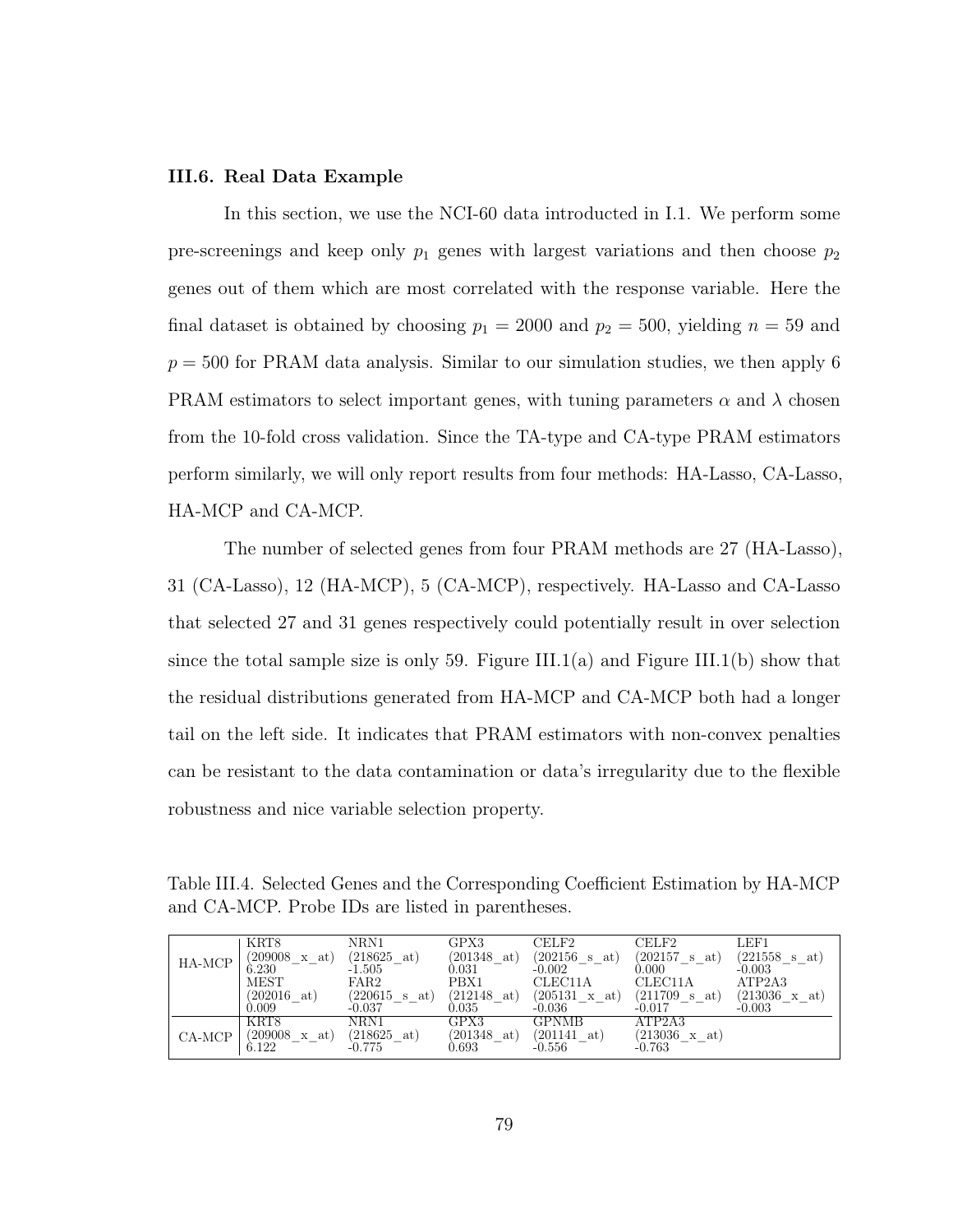<span id="page-88-0"></span>Figure III.1. (a) The QQ Plot of the Residuals from HA-MCP. (b) The QQ Plot of the Residuals from CA-MCP. (c) The Boxplot of the Relative Mean Squared Prediction Errors.



For the sake of simplicity, we only report those selected genes and corresponding coefficient estimation by HA-MCP and CA-MCP in Table [III.4.](#page-87-0) According to our analysis, genes KRT8, NRN1 and GPX3 are selected by all four methods. It is not surprising for gene KRT8 since it has the largest correlation with the response variable and has a long history of being paired with KRT18 in cancer studies for cell death and survival, cellular growth and proliferation, organismal injury and abnormalities, and so on [\[LZ16,](#page-127-3)[WHM](#page-130-0)<sup>+</sup>07]. Gene NRN1 was investigated to be involved in melanoma migration, attachment independent growth, and vascular mimicry  $[BSE^+17]$  $[BSE^+17]$ . Recent studies showed that gene GPX3 plays as a tumor suppressor in lung cancer cell line  $[ACO+18]$  $[ACO+18]$  and its down-regulation is related to pathogenesis of melanoma  $[CZK+16]$  $[CZK+16]$ . Notice that gene ATP2A3 is also singled out by both HA-MCP and CA-MCP. This gene encodes the enzyme involved in calcium sequestration associated with muscular excitation and contraction, and was shown to act an important role in resveratrol anticancer activity in breast cancer cells [\[ITRMMZH17\]](#page-125-2). In addition, Table [III.4](#page-87-0) indicates that gene GPNMB is only selected by CA-MCP. The GPNMB expression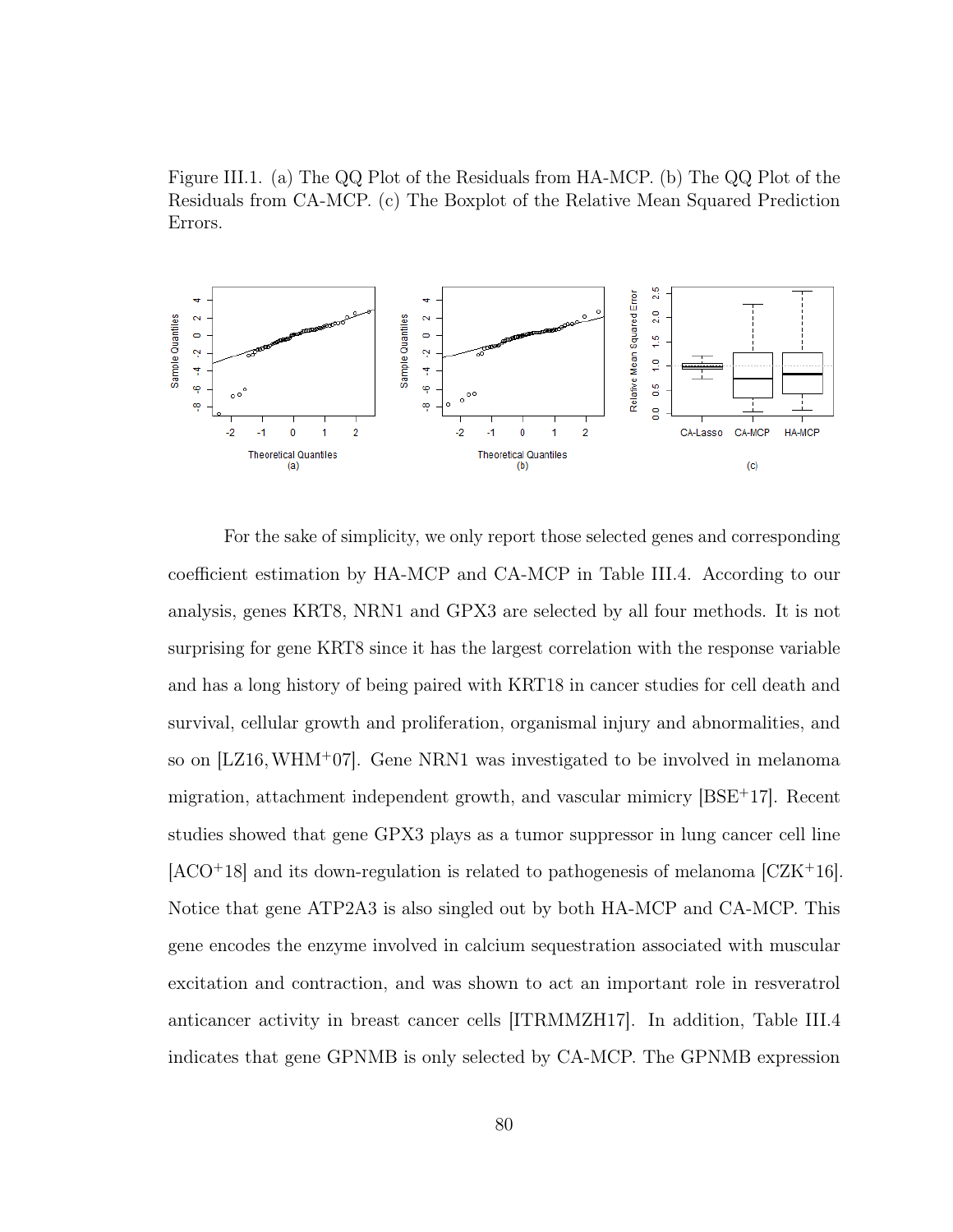was found to be associated with reduction in disease-free and overall survival in breast cancer and its over-expression had been identified in numerous cancers [\[MRAS13\]](#page-127-4). Therefore, both genes (ATP2A3 and GPNMB) deserve further study in genetics research.

To further evaluate the prediction performance of those PRAM estimators, we randomly choose 6 observations as the test set and applied four methods to the rest patients to get the coefficients estimation, then compute the prediction error on the test set. We repeat the random splitting 100 times and the boxplots of the Relative Mean Squared Prediction Error (RPE) with respect to HA-Lasso are shown in Figure [III.1\(](#page-88-0)c). A method with  $RPE < 1$  indicates a better performance than HA-Lasso. It is clearly seen from Figure [III.1\(](#page-88-0)c) that the MCP-type PRAM estimators have better predictions than those from the Lasso-type estimators, even though they select much smaller number of variables. In addition, Figure [III.1\(](#page-88-0)c) together with Table [III.4](#page-87-0) show that a redescending PRAM estimator with a non-convex penalty (e.g. CA-MCP) is more likely to give a more parsimonious model with better prediction performance, which is consistent with the findings from our simulation studies.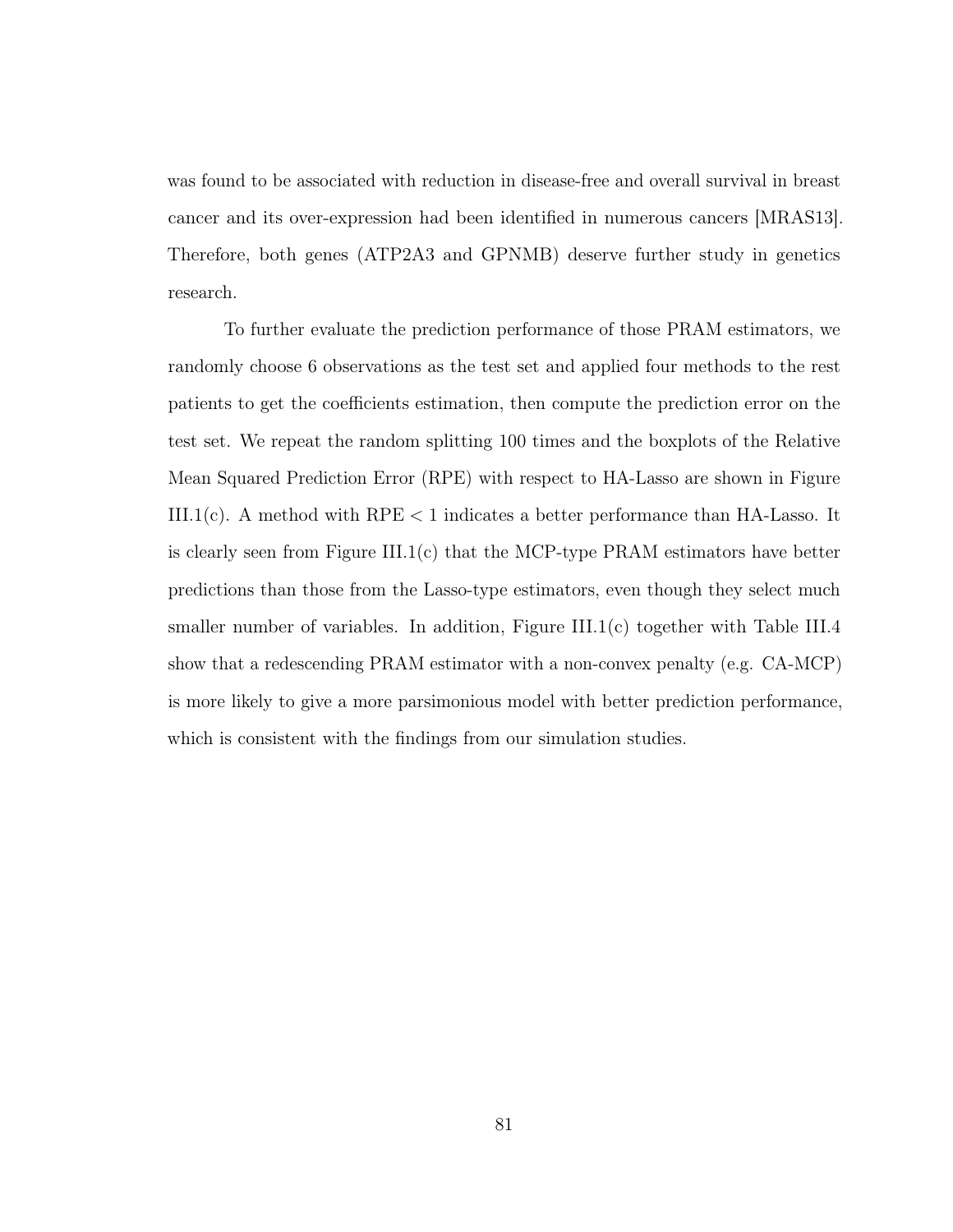## CHAPTER IV

## HIGH-DIMENSIONAL M-ESTIMATION FOR BI-LEVEL VARIABLE SELECTION

## IV.1. Introduction

Covariates often function group-wisely in many applications. For example, in gene expression analysis, genes from the same biological pathways may exhibit similar activities. In high-dimensional linear regression, penalized least squares approaches with penalties incorporating grouping structures have become very popular in recent decades. [\[YL06\]](#page-131-0) proposed the group Lasso, as a nature extension of the Lasso [\[Tib96b\]](#page-129-1), to select variables at the group level by applying the Lasso penalty on the  $\ell_2$  norm of coefficients associated with each group of variables in penalized least squares regression (LS-GLasso). To address the bias and inconsistency of the group Lasso estimator in high-dimensional settings, several methods have been investigated, including the adaptive group Lasso [\[WH10\]](#page-130-1), the  $\ell_2$ -norm MCP [\[HBM12\]](#page-124-0), the  $\ell_2$ -norm SCAD [\[GZWW15\]](#page-124-1), among others. However, above approaches encourage only "all-in" or "all-out" variable selection at the group level. To further encourage the sparsity within certain groups, extensive methods have been proposed to perform bi-level variable selection. See for example the group Bridge [\[HMXZ09\]](#page-125-3), the sparse group Lasso [\[FHT10,](#page-123-1) [SFHT13\]](#page-129-2), the concave  $\ell_1$ -norm group penalty [\[JH14\]](#page-125-4), the composite MCP [\[BH09\]](#page-121-1), the group exponential Lasso [\[Bre15\]](#page-121-2), among others. See [\[HBM12\]](#page-124-0) for a complete review.

When the data dimensionality grows much faster than the sample size, irregular settings often appear, such as the response and a large number of variables are contaminated or heavy-tailed. It has been shown that the LS-GLasso is estimation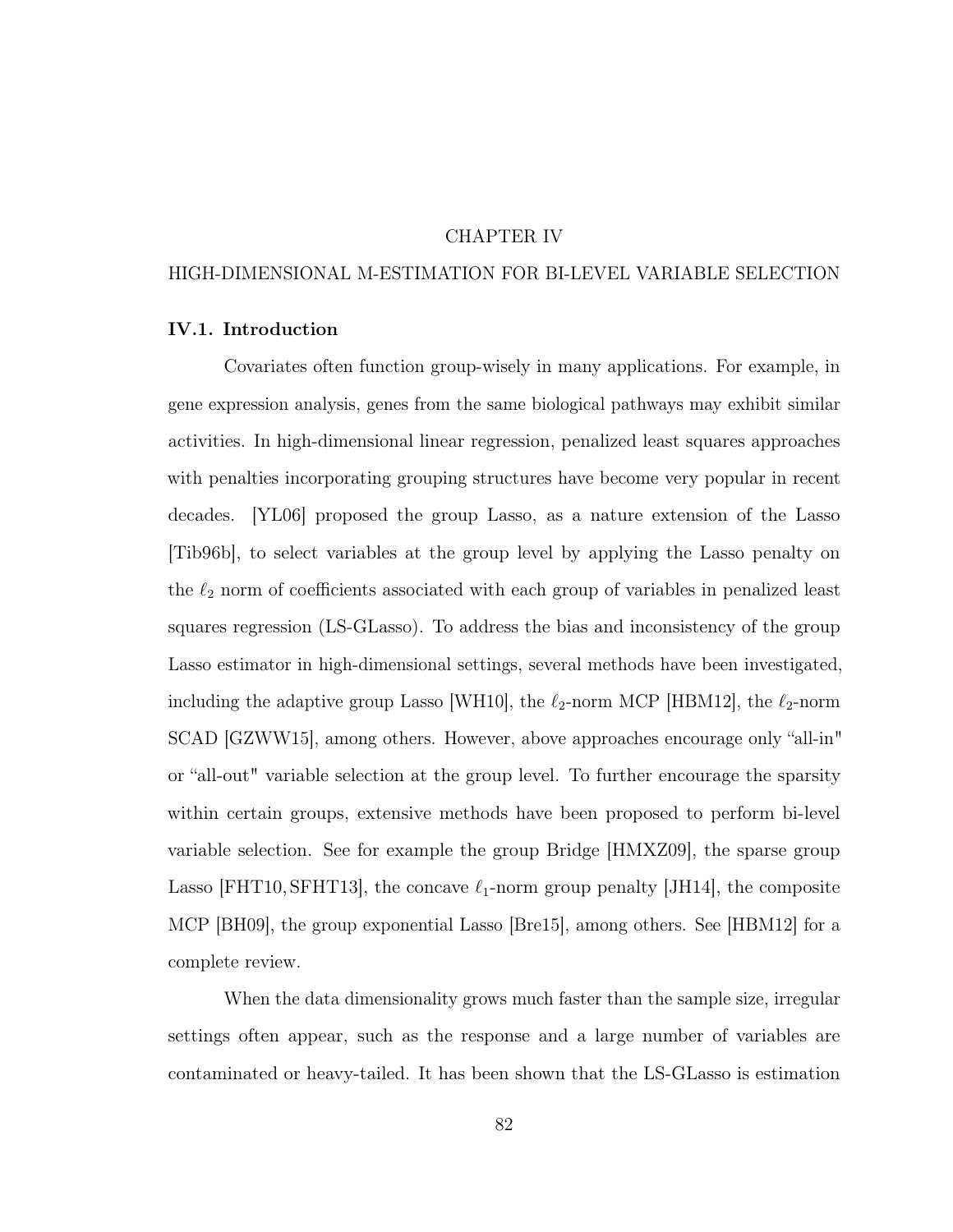consistent when the random errors are sub-Gaussian [\[WH10\]](#page-130-1). However, the quadratic loss in LS-GLasso is non-robust to outliers and the estimator is no longer consistent if the random errors are wildly deviated from sub-Gaussian distribution. In addition, the required restricted eigenvalue condition on design matrix may not hold if the predictors are non-Gaussian.

To tackle the problem of heavy-tailed random errors in high-dimensional settings, a few robust penalized approaches have been recently studied. [\[Lil15\]](#page-126-2) proposed the penalized least absolute deviation (LAD) estimator with the group Lasso penalty to relieve the model's sensitivity due to the existence of outliers in random errors. This method was also extended to the weighted LAD group Lasso when some predictors are contaminated or heavy-tailed. [\[WT16\]](#page-131-1) investigated a general penalized M-estimators framework using convex loss functions and concave  $\ell_2$ -norm penalties for the partially linear model with grouped covariates. However, those above robust methods can only select variables at group level and thus do not perform bi-level variable selection. In the examples of gene expression study, while the data may be heavy-tailed or contaminated due to the complex data generation procedures, we may be still interested in selecting important genes as well as important groups.

Additionally, the above robust methods all require the loss function to be convex. It is well known that the convex loss functions such as Huber loss and LAD loss do not downweight the very large residuals due to their convexity. [\[SMS08\]](#page-129-0) showed that redescending M-estimators with non-convex loss function possess certain optimal robustness properties. In fact, there still lacks a systematic study of high-dimensional M-estimators that perform robust bi-level variable selection, allowing both loss and group penalty functions to be non-convex.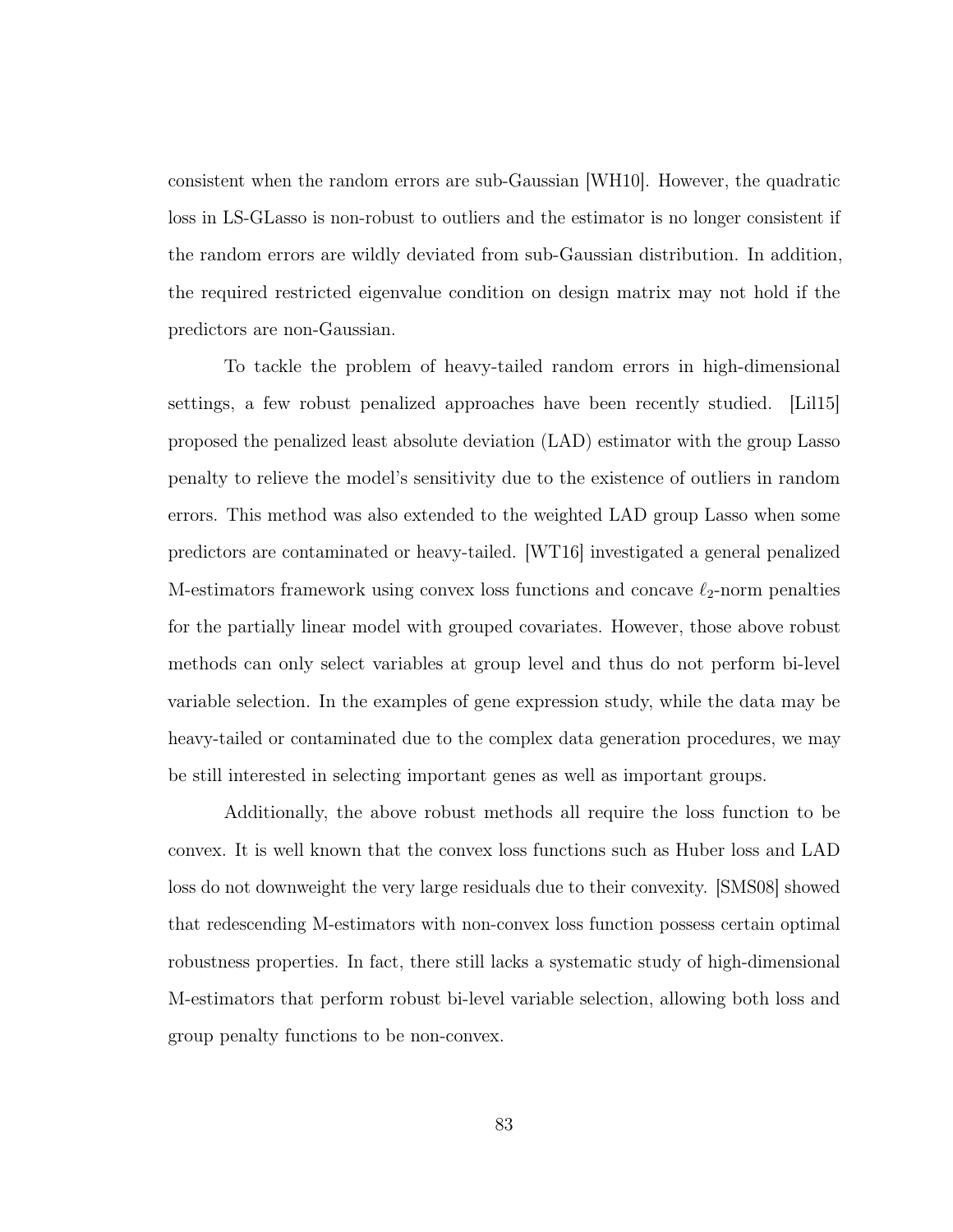In this chapter, we consider high-dimensional linear regression with grouped covariates, in irregular settings that the data (random errors and/or covariates) may be contaminated or heavy-tailed. In particular, we propose a novel high-dimensional bilevel variable selection method through a two-stage penalized M-estimator framework: penalized M-estimation with a concave  $\ell_2$ -norm penalty achieving the consistent group selection at the first stage, and a post-hard-thresholding operator to achieve the within-group sparsity at the second stage.

The remainder of this chapter is organized as follows. In Section [IV.2,](#page-92-0) we introduce a basic setup for our two-stage penalized M-estimator framework. In Section [IV.3,](#page-97-0) we present statistical properties of our proposed bi-level M-estimators under some sufficient conditions. We discuss the implementation of the two-stage M-estimators in Section [IV.4.](#page-103-0) In Section [IV.5,](#page-104-0) we conduct some simulation studies to demonstrate the performance of the proposed estimators under different settings. We also apply the proposed estimators for NCI-60 data analysis and illustrate all results in Section [IV.6.](#page-111-0) All technical proofs are relegated to Appendix.

#### <span id="page-92-0"></span>IV.2. The Two-stage M-estimator Framework

Let's consider a high-dimensional data with  $p$  covariates from  $J$  non-overlapping groups. A linear regression model can be written as

$$
y_i = \sum_{j=1}^{J} \mathbf{x}_{ij}^T \boldsymbol{\beta}_j^* + \epsilon_i, \quad i = 1, \cdots, n,
$$
 (IV.1)

where  $\epsilon_i$ s are i.i.d random errors,  $\mathbf{x}_{ij}$ s are independent and identically distributed (i.i.d)  $d_j$ -dimensional covariate vectors corresponding to the jth group,  $\beta_i^*$  $j$  is the  $d_j$ -dimensional true regression coefficient vector of the jth group. Then  $p = \sum_{j=1}^{J} d_j$ . Let  $\mathbf{x}_i = (\mathbf{x}_{i1}^T, \cdots, \mathbf{x}_{iJ}^T)^T$  and  $\boldsymbol{\beta}^* = (\boldsymbol{\beta}_1^{*T})^T$  $A_1^{*T}, \cdots, \boldsymbol{\beta}_J^{*T}$ . We assume the independence between covariates  $x_i$  and random errors  $\epsilon_i$  for the sake of simplicity. We also assume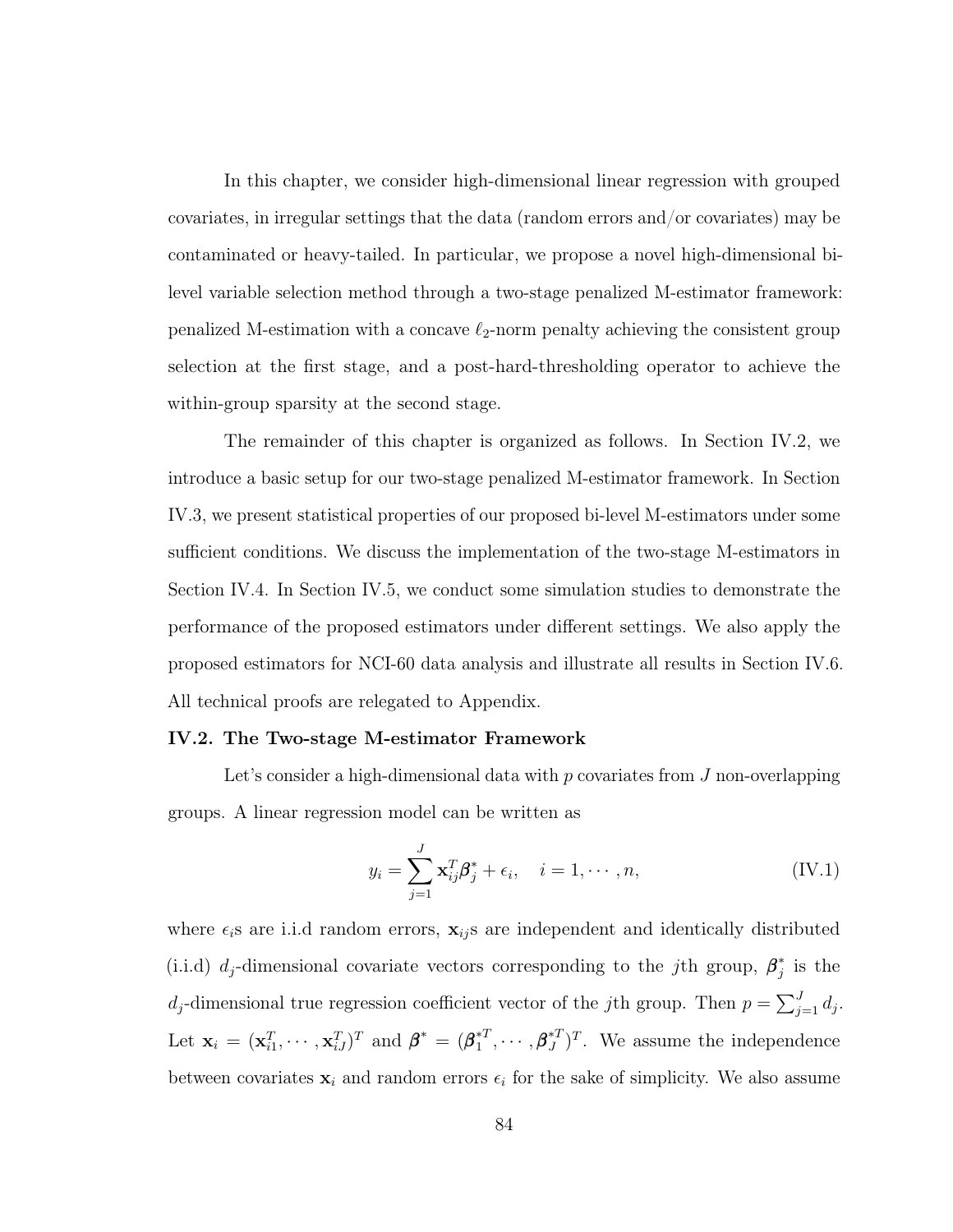the group sparsity condition of the model: there exists  $S \subseteq \{1, \dots, J\}$  such that  $\beta_j^* = 0$  for all  $j \notin S$ . Note that we allow the within-group sparsity on some  $\beta_j^* \neq 0$ and thus there exists bi-level sparsity on the coefficient vector  $\beta^*$ .

Some More Notations. We use bold symbols to denote matrices or vectors. Let  $\beta_m$  be the mth element of  $\beta \in \mathbb{R}^p$ . For any  $A \subseteq \{1, 2, \cdots, p\}$ , we denote  $\beta_A =$  $(\beta_m, m \in A)^T$  a coefficient sub-vector with indexes in A. Define  $d_a := \max_{1 \leq j \leq J} d_j$ ,  $d_b := \min_{1 \leq j \leq J} d_j, d := \sqrt{\frac{d_a}{d_b}}.$  Let  $I_j \subseteq \{1, 2, \cdots, p\}$  denote the index set of coefficients in group j. Then  $I_S := \bigcup_{j \in S} I_j$  includes all indexes of coefficients in those important groups. Let  $I_0 = \{m : \beta_m^* \neq 0, 1 \leq m \leq p\}$  and thus  $I_0 \subseteq I_S$ . Define  $\beta_{\min}^{*G} :=$  $\min_{j \in S} ||\boldsymbol{\beta}^*_j||_2$  as the minimum group strength on  $\boldsymbol{\beta}^*$ , where  $||\cdot||_2$  is the  $\ell_2$  norm. Define  $\boldsymbol{\beta}_{\min}^{*} := \min_{m \in I_0} |\beta_m^*|$  as the minimum individual signal strength on  $\boldsymbol{\beta}^*$ . Let  $s = |S|$ and  $k = |I_{S}|$  be the number of important groups and number of variables among all important groups, respectively. We denote  $u_+ = \max(u, 0)$  for any  $u \in \mathbb{R}$ .

Our Proposed M-estimator Framework for Bi-level Variable Selection. To perform an efficient bi-level variable selection with potential robustness for the existence of possible data contamination or heavy-tailed distribution between  $\epsilon_i$  and  $\mathbf{x}_i$ , we propose the following two-stage penalized M-estimator framework:

• Group Penalization (GP) Stage. First we perform penalized M-estimation with a group concave penalty achieving the between-group sparsity:

$$
\hat{\boldsymbol{\beta}} \in \underset{\boldsymbol{\beta} \in \mathbb{R}^p, \|\boldsymbol{\beta}\|_1 \leq R}{\operatorname{argmin}} \left\{ \mathcal{L}_n(\boldsymbol{\beta}) + \sum_{j=1}^J \rho(\|\boldsymbol{\beta}_j\|_2, \sqrt{d_j} \lambda) \right\}.
$$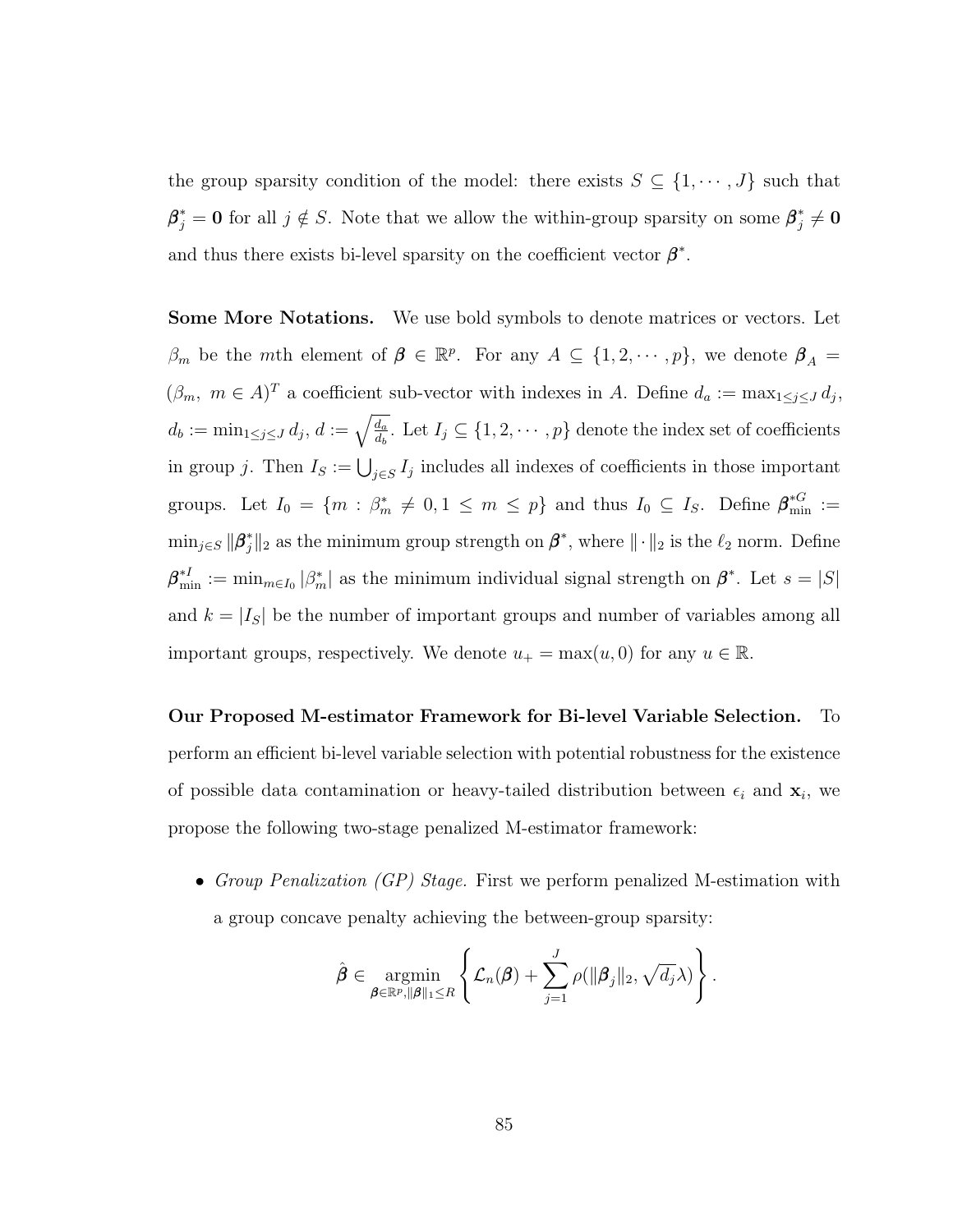• Hard-thresholding (HT) Stage. Then we apply a post-hard-thresholding operator on  $\hat{\boldsymbol{\beta}}$ :

<span id="page-94-0"></span>
$$
\hat{\boldsymbol{\beta}}^{h}(\theta) = \hat{\boldsymbol{\beta}} \cdot I(|\hat{\boldsymbol{\beta}}| \ge \theta)
$$
 (IV.2)

where "·" and " $\geq$ " in [\(IV.2\)](#page-94-0) are elementary-wise.

Note that  $\mathcal{L}_n$  is an empirical loss function may encourage a robust solution and  $\rho$  is a penalty function, which encourages the group sparsity in the solution. Here  $\lambda$  and  $\theta$ are two tuning parameters controlling the between-group and within-group sparsity, respectively. We include the side condition  $\|\boldsymbol{\beta}\|_1 \leq R$  in the Group Penalization Stage in order to guarantee the existence of local/global optima, for the case where the loss or regularizer may be non-convex. In real applications, we can choose  $R$  to be a sufficiently large number such that  $\|\boldsymbol{\beta}^*\|_1 \leq R$ .

Let  $l : \mathbb{R} \to \mathbb{R}$  denote a residual function, or a loss function, defined on each observation pair  $(\mathbf{x}_i, y_i)$ . Then the above Group Penalization Stage becomes

<span id="page-94-1"></span>
$$
\hat{\boldsymbol{\beta}} \in \underset{\boldsymbol{\beta} \in \mathbb{R}^p, \|\boldsymbol{\beta}\|_1 \leq R}{\operatorname{argmin}} \left\{ \frac{1}{n} \sum_{i=1}^n l(y_i - \mathbf{x}_i^T \boldsymbol{\beta}) + \sum_{j=1}^J \rho(\|\boldsymbol{\beta}_j\|_2, \sqrt{d_j} \lambda) \right\}.
$$
 (IV.3)

With a well chosen l, the penalized M-estimator from [\(IV.3\)](#page-94-1) can be robust to heavytailed random error  $\epsilon_i$ . Some typical robust loss functions l include:

• Huber Loss

$$
l(u) = \begin{cases} \frac{u^2}{2} & \text{if } |u| \le \alpha, \\ \alpha |u| - \frac{\alpha^2}{2} & \text{if } |u| \ge \alpha. \end{cases}
$$

• Tukey's biweight Loss

$$
l(u) = \begin{cases} \frac{\alpha^2}{6} (1 - (1 - \frac{u^2}{\alpha^2})^3) & \text{if } |u| \le \alpha, \\ \frac{\alpha^2}{6} & \text{if } |u| \ge \alpha. \end{cases}
$$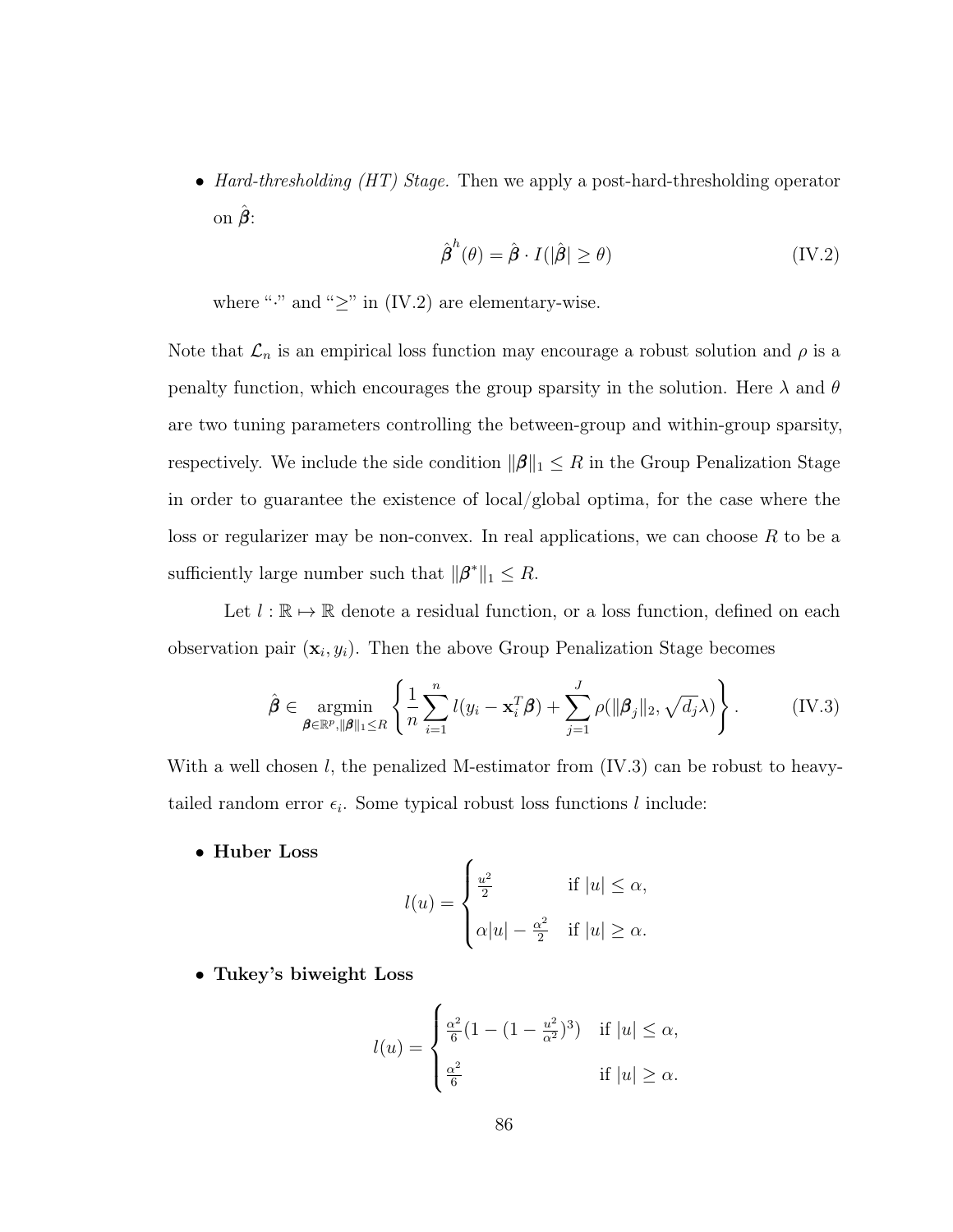## • Cauchy Loss

$$
l(u) = \frac{\alpha^2}{2} \log \left( 1 + \frac{u^2}{\alpha^2} \right).
$$

The derivatives of above three loss functions are bounded and thus they can mitigate the effect of larger residuals. In particular, the Tukey's biweight loss and Cauchy loss produce redescending M-estimators. From the robust regression literature, we call an M-estimator redescending if there exists  $u_0 > 0$  such that  $|l'(u)| = 0$  or decrease to 0 smoothly, for all  $|u| \ge u_0$ . In that case, strong robustness is obtained by ignoring the large outliers completely. See more discussions in [\[Mul04\]](#page-127-5) and [\[SMS08\]](#page-129-0).

Whereas the robust loss function in [\(IV.3\)](#page-94-1) takes into account the contamination or heavy-tailed distribution in error  $\epsilon_i$ , a single outlier in  $\mathbf{x}_i$  may still cause the corresponding estimator to perform arbitrarily badly. To downweight large values of  $\mathbf{x}_i$ , we extend the Group Penalization Stage in [\(IV.3\)](#page-94-1) to

<span id="page-95-0"></span>
$$
\hat{\boldsymbol{\beta}} \in \underset{\boldsymbol{\beta} \in \mathbb{R}^p, \|\boldsymbol{\beta}\|_1 \leq R}{\operatorname{argmin}} \left\{ \frac{1}{n} \sum_{i=1}^n \frac{w(\mathbf{x}_i)}{v(\mathbf{x}_i)} l((y_i - \mathbf{x}_i^T \boldsymbol{\beta}) v(\mathbf{x}_i)) + \sum_{j=1}^J \rho(\|\boldsymbol{\beta}_j\|_2, \sqrt{d_j} \lambda) \right\}, \quad (\text{IV.4})
$$

where w, v are weight functions such that  $w, v > 0$ . A few options for choosing those weight functions can be found in [\[Mal75\]](#page-127-0), [\[Hil77\]](#page-125-0), [\[MS71\]](#page-127-1) and [\[Loh17\]](#page-126-0).

Since  $\beta_j^* = 0$  for  $j \notin S$ , we need the Group Penalization Stage to generate sparse solutions between groups. In particular, we require the penalty function  $\rho$  in [\(IV.4\)](#page-95-0) to satisfy amendable properties listed in Assumption [IV.1.](#page-95-1)

<span id="page-95-1"></span>**Assumption IV.1** (Penalty Function Assumptions).  $\rho : \mathbb{R} \times \mathbb{R} \mapsto \mathbb{R}$  is a scalar function that satisfies the following conditions:

- (i) For any fixed  $t \in \mathbb{R}^+$ , the function  $\lambda \mapsto \rho(t, \lambda)$  is non-decreasing on  $\mathbb{R}^+$ .
- (ii) There exists a scalar function  $g : \mathbb{R}^+ \to \mathbb{R}^+$  such that for any  $r \in [1, \infty)$ ,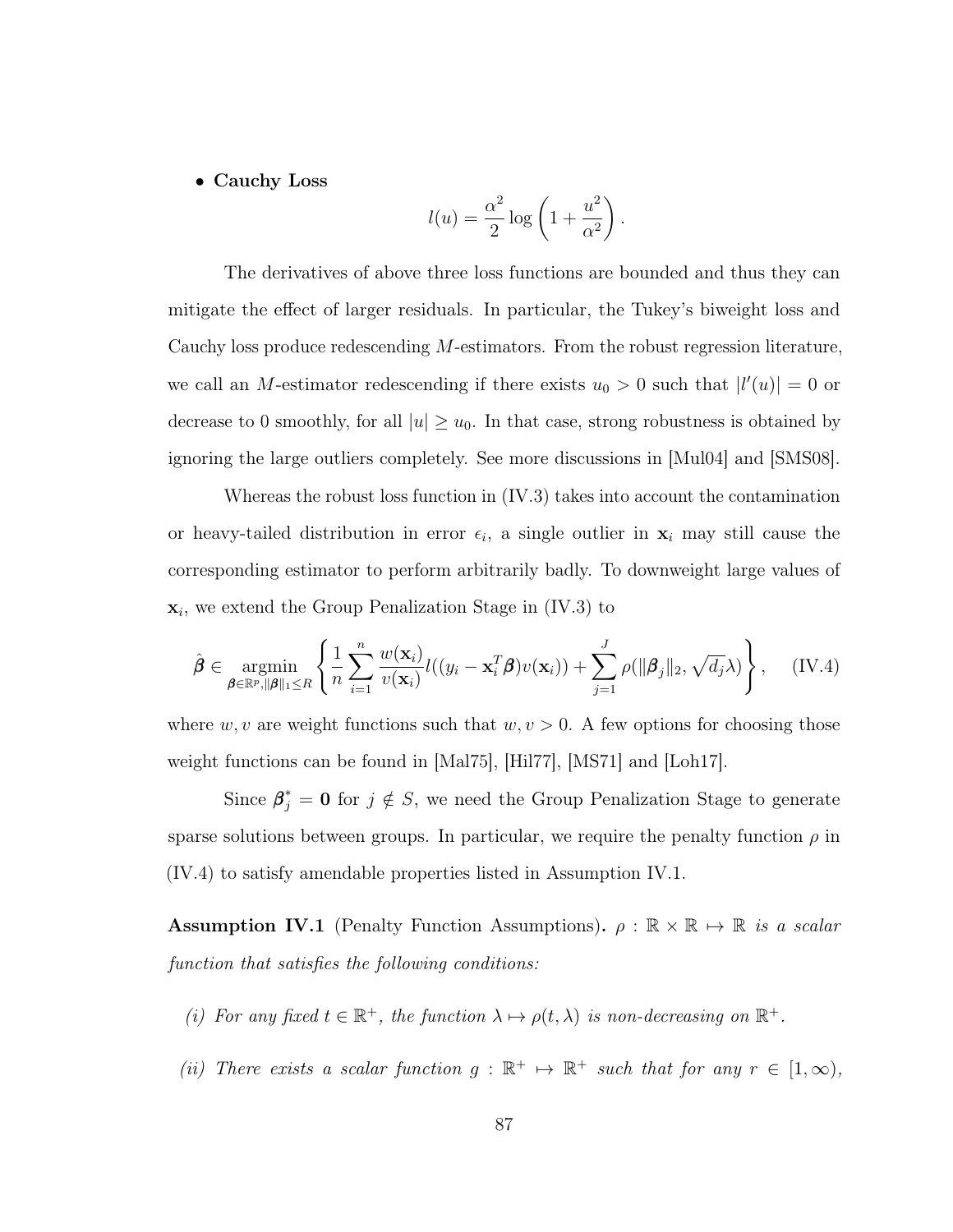$$
\frac{\rho(t,r\lambda)}{\rho(t,\lambda)} \le g(r) \text{ for all } t,\lambda \in \mathbb{R}^+.
$$

- (iii) The function  $t \mapsto \rho(t, \lambda)$  is symmetric around zero and  $\rho(0, \lambda) = 0$ , given any fixed  $\lambda \in \mathbb{R}$ .
- (iv) The function  $t \mapsto \rho(t, \lambda)$  is non-decreasing on  $\mathbb{R}^+$ , given any fixed  $\lambda \in \mathbb{R}$ .
- (v) The function  $t \mapsto \frac{\rho(t,\lambda)}{t}$  is non-increasing on  $\mathbb{R}^+$ , given any fixed  $\lambda \in \mathbb{R}$ .
- (vi) The function  $t \mapsto \rho(t, \lambda)$  is differentiable for  $t \neq 0$ , given any fixed  $\lambda \in \mathbb{R}$ .
- (vii)  $\lim_{t\to 0^+} \frac{\partial \rho(t,\lambda)}{\partial t} = \lambda$ , given any fixed  $\lambda \in \mathbb{R}$ .
- (viii) There exists  $\mu > 0$  such that the function  $t \mapsto \rho(t, \lambda) + \frac{\mu}{2} t^2$  is convex, given any fixed  $\lambda \in \mathbb{R}$ .
- (ix) There exists  $\delta \in (0,\infty)$  such that  $\frac{\partial \rho(t,\lambda)}{\partial t} = 0$  for all  $t \geq \delta \lambda$ , given any fixed  $\lambda \in \mathbb{R}$ .

The properties (iii-ix) in Assumption 1 are related to the penalty functions studied in [\[Loh17\]](#page-126-0) and [\[LW13\]](#page-126-1). Adopting the notation from [Loh17], we consider  $\rho$  to be  $\mu$ -amenable if  $\rho$  satisfies conditions (i)-(viii). If  $\rho$  also satisfies condition (ix), we say that  $\rho$  is  $(\mu, \delta)$ -amenable. In particular, if  $\rho$  is  $\mu$ -amenable, then  $q(t, \lambda) := \lambda |t| - \rho(t, \lambda)$ is everywhere differentiable. Define the vector version  $q_\lambda(\boldsymbol{\beta}) := \sum_{j=1}^J q(\|\boldsymbol{\beta}_j\|_2, \sqrt{d_j}\lambda)$ accordingly. It is easy to see that there exists  $\mu > 0$  such that  $\frac{\mu}{2} ||\beta||_2^2 - q_\lambda(\beta)$  is convex. This property is important for both computational implementation and theoretical investigation of the group selection properties.

Some popular choices of amenable penalty functions include Lasso [\[Tib96b\]](#page-129-1), SCAD [\[FL01\]](#page-123-2), and MCP  $[Z+10]$  $[Z+10]$  given as follows: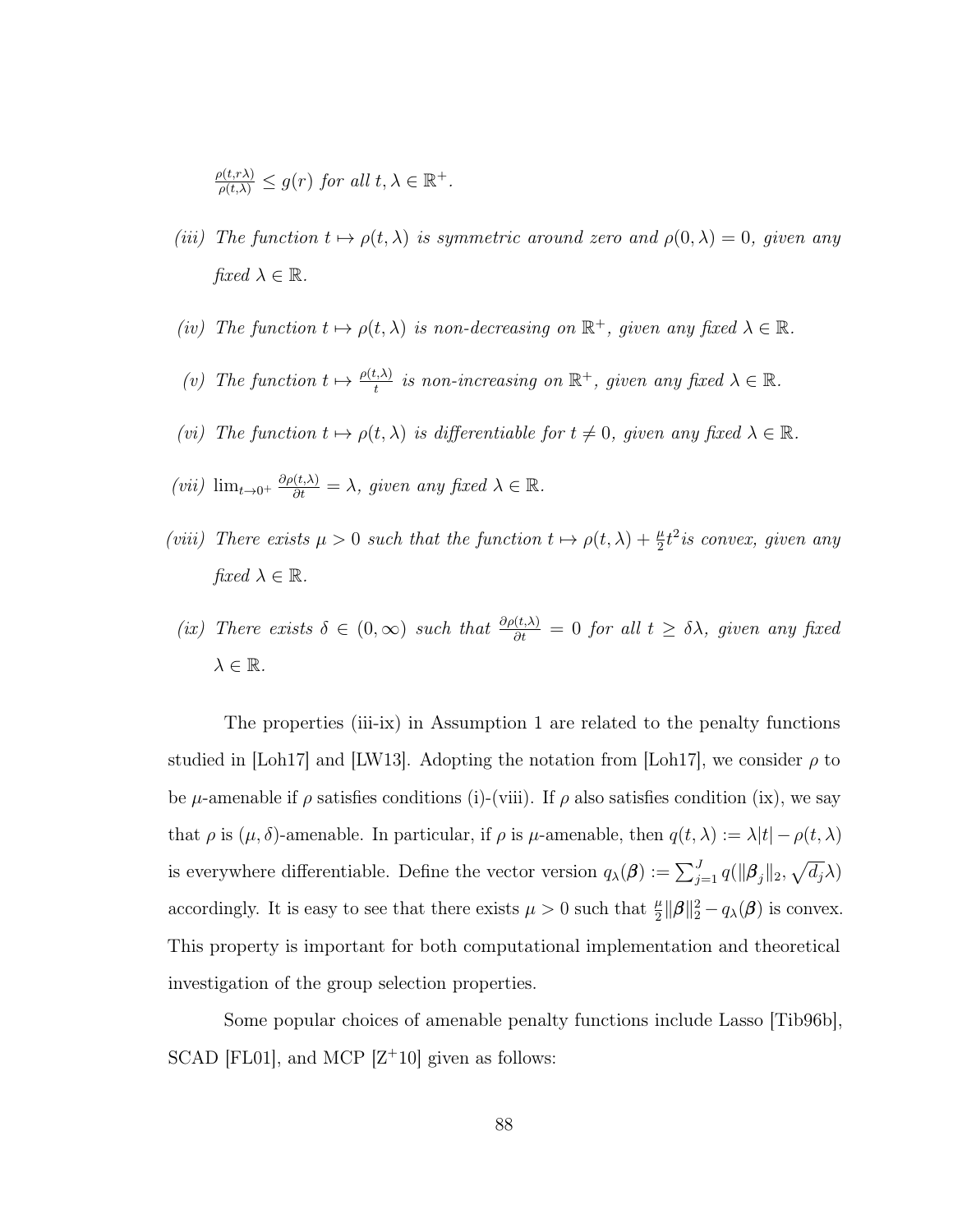- The Lasso penalty  $\rho(t, \lambda) = \lambda |t|$  is 0-amenable but not  $(0, \delta)$ -amenable for any  $\delta<\infty.$
- This SCAD penalty takes the form

$$
\rho(t,\lambda) = \begin{cases}\n\lambda|t| & \text{for } |t| \leq \lambda, \\
-\frac{t^2 - 2a\lambda|t| + \lambda^2}{2(a-1)} & \text{for } \lambda < |t| \leq a\lambda, \\
\frac{(a+1)\lambda^2}{2} & \text{for } |t| > a\lambda,\n\end{cases}
$$

where  $a > 2$  is fixed. The SCAD penalty is  $(\mu, \delta)$ -amenable with  $\mu = \frac{1}{a}$  $\frac{1}{a-1}$  and  $\delta = a.$ 

• The MCP penalty takes the form

$$
\rho(t,\lambda) = sign(t)\lambda \int_0^{|t|} \left(1 - \frac{z}{\lambda b}\right)_+ dz,
$$

where  $b > 0$  is fixed. The MCP penalty is  $(\mu, \delta)$ -amenable with  $\mu = \frac{1}{b}$  $\frac{1}{b}$  and  $\delta = b$ .

It has been shown that a folded concave penalty, such as the SCAD or MCP, often has better variable selection properties than the convex penalty including the Lasso.

### <span id="page-97-0"></span>IV.3. Statistical Properties

In this section, we present our theoretical results for the proposed two-stage penalized M-estimator framework. We begin with statistical properties of the estimator  $\hat{\boldsymbol{\beta}}$  in program [\(IV.4\)](#page-95-0) generated from the Group Penalization Stage. On the one hand, we show a general non-asymptotic bound of the estimation error and establish the local estimation consistency of  $\hat{\beta}$  at the minimax rate enjoyed by the LS-GLasso, under certain mild conditions. On the other hand, we show that the estimator  $\hat{\beta}$  in fact equals the local oracle solution with the correct group support and thus obtain the group-level oracle properties. Finally, we show that those nice statistical properties of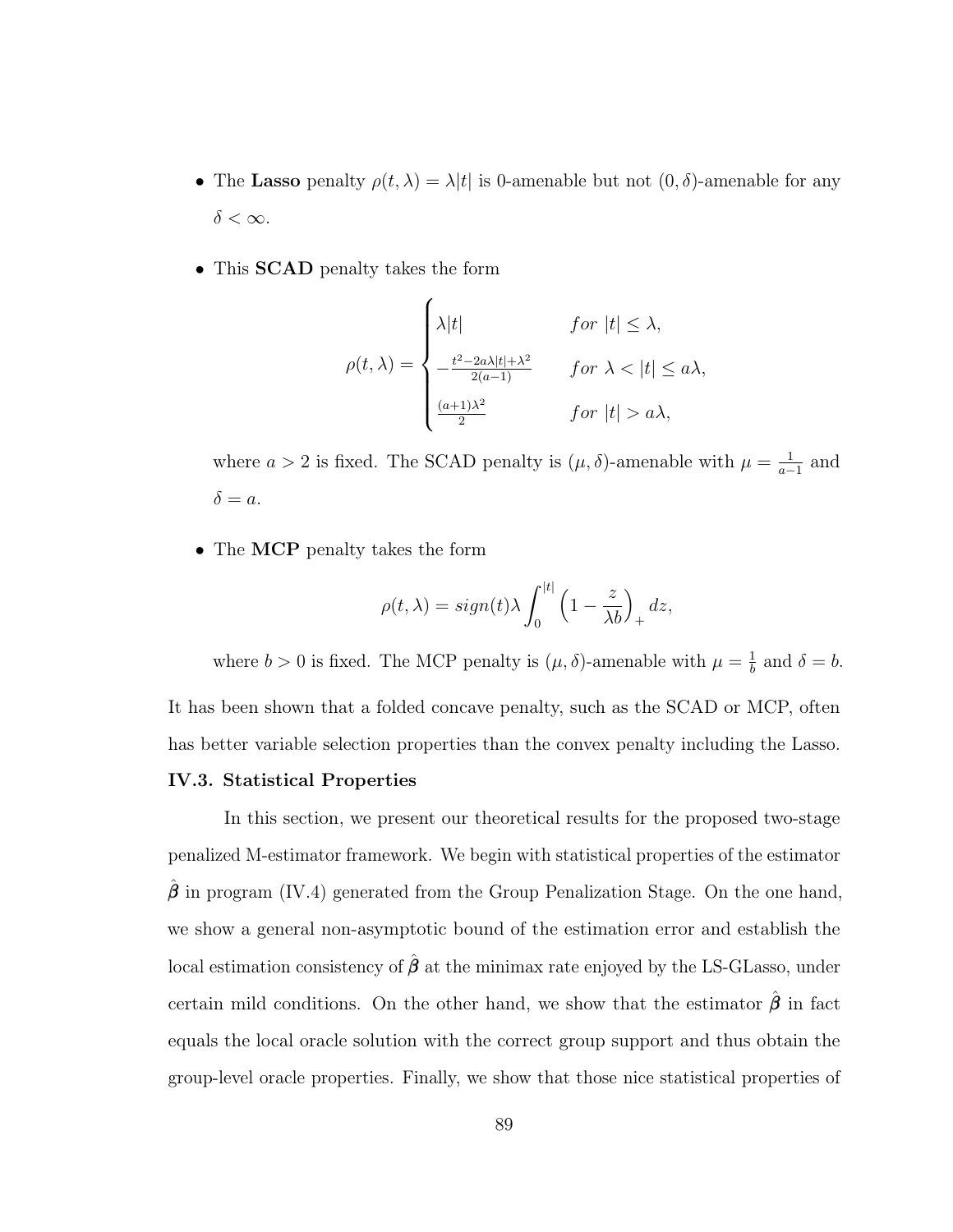$\hat{\boldsymbol{\beta}}$  can be carried over during the hard-thresholding stage and we establish the bi-level variable selection consistency of  $\hat{\boldsymbol{\beta}}^h$ . All proofs are given in Appendix.

As introduced in [\(IV.4\)](#page-95-0), the loss function in the two-stage penalized M-estimator framework takes the following form,

$$
\mathcal{L}_n(\boldsymbol{\beta}) = \frac{1}{n} \sum_{i=1}^n \frac{w(\mathbf{x}_i)}{v(\mathbf{x}_i)} l((y_i - \mathbf{x}_i^T \boldsymbol{\beta}) v(\mathbf{x}_i)).
$$
 (IV.5)

To obtain the estimation consistency, we make the following assumptions on the residual function l.

<span id="page-98-0"></span>**Assumption IV.2** (Loss Function Assumptions).  $l : \mathbb{R} \to \mathbb{R}$  is a scalar function with the existence of the first derivative  $l'$  everywhere and the second derivative  $l''$  almost everywhere. In addition,

- (i) there exists a constant  $0 < k_1 < \infty$  such that  $|l'(u)| \leq k_1$  for all  $u \in \mathbb{R}$ .
- (ii) l' is Lipschitz such that  $|l'(x) l'(y)| \leq k_2 |x y|$ , for all  $x, y \in \mathbb{R}$  and some  $0 < k_2 < \infty$ .

Note that Assumption [IV.2\(](#page-98-0)i) requires bounded derivative of the loss function, which can limit the effect of large residuals and thus achieve certain robustness. Assumption [IV.2\(](#page-98-0)ii) indicates that  $|l''(u)| < k_2$  for all  $u \in \mathbb{R}$  where  $l''(u)$  exists. The above assumptions actually cover a wide range of loss functions, including Huber loss, Hampel loss, Tukey's biweight and Cauchy loss.

We now make some assumptions on both random error  $\epsilon$  and covariate vector x.

<span id="page-98-1"></span>**Assumption IV.3** (Error and Covariate Assumptions). For  $w(\mathbf{x})$  and  $v(\mathbf{x})$  given in [\(III.8\)](#page-72-1), the random error  $\epsilon$  with  $E[\epsilon] = 0$  and covariate vector **x** with  $E[\mathbf{x}] = \mathbf{0}$  satisfy: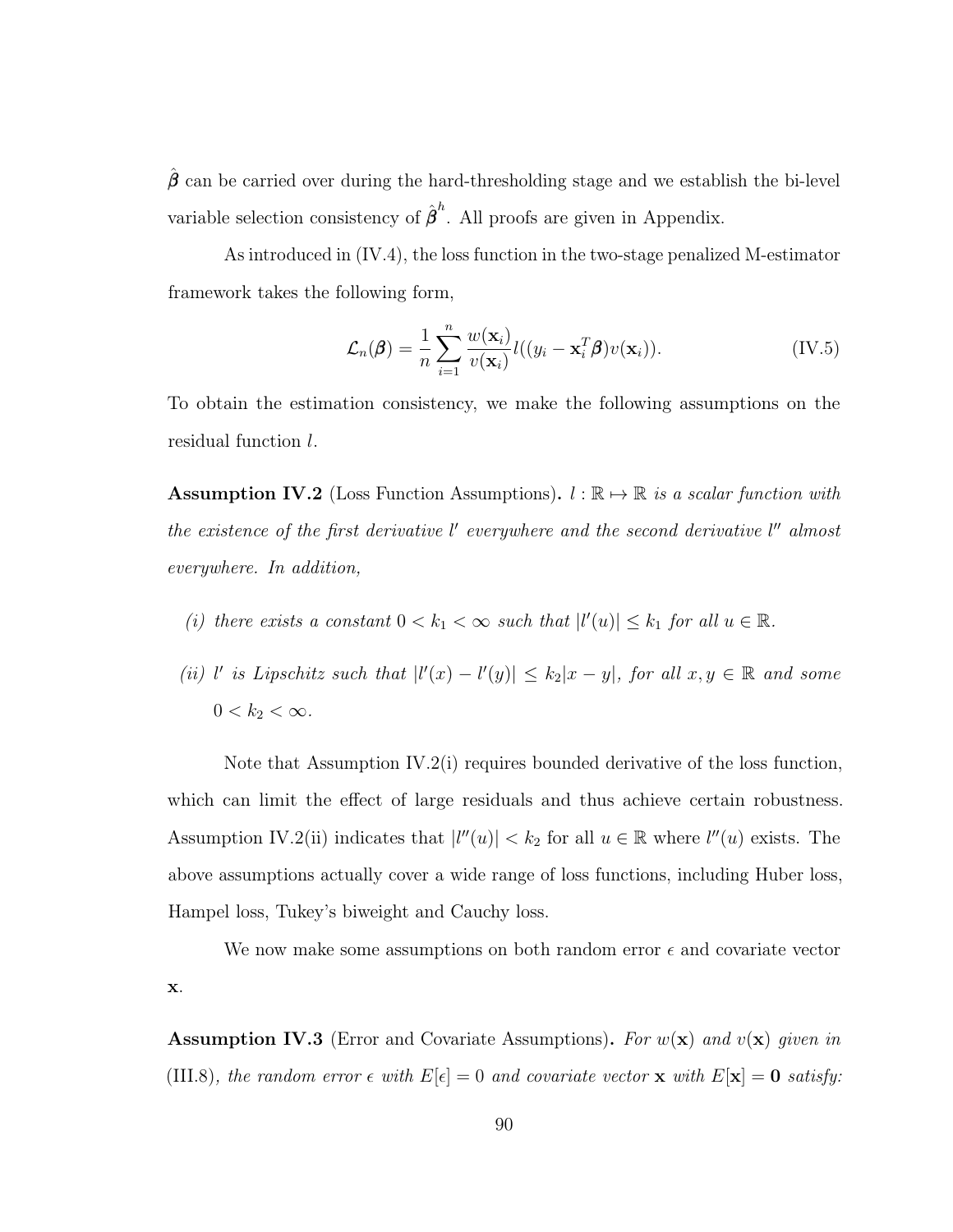(i) for any  $\mathbf{v} \in \mathbb{R}^p$ ,  $w(\mathbf{x})\mathbf{x}^T\mathbf{v}$  is sub-Gaussian with parameter at most  $k_0^2 \|\mathbf{v}\|_2^2$ .

(ii) either (a) 
$$
v(\mathbf{x}) = 1
$$
 and  $E[w(\mathbf{x})\mathbf{x}] = 0$ , or (b)  $E[l'(v(\mathbf{x})\epsilon)|\mathbf{x}] = 0$ .

Note that Assumption [IV.3\(](#page-98-1)i) and (ii)(a) hold when  $\mathbf{x}_i^T \boldsymbol{\nu}$  is sub-Gaussian for any  $\nu \in \mathbb{R}$  and  $w(\mathbf{x}) = 1$ . If covariate x is contaminated or heavy-tailed, Assump-tion [IV.3\(](#page-98-1)i) nonetheless holds with some proper choices of  $w(\mathbf{x})$  (e.g.  $w(\mathbf{x})\mathbf{x}^T\boldsymbol{\nu}$  is bounded for any  $v \in \mathbb{R}$ , which potentially relaxes the sub-Gaussian assumption on **x**. Assumption [IV.3\(](#page-98-1)ii)(b) holds when l' is an odd function and  $\epsilon$  follows a symmetric distribution. Despite the possible mild condition of symmetry, those assumptions above are independent of the distribution of  $\epsilon$ , allowing the additive error  $\epsilon$  to be heavy-tailed or contaminated.

In order to obtain the estimation consistency for  $\hat{\beta}$  in [\(IV.4\)](#page-95-0), we also require the loss function  $\mathcal{L}_n$  to satisfy the following local Restricted Strong Convexity (RSC) condition. This RSC condition was also investigated in [\[LW13\]](#page-126-1) and [\[Loh17\]](#page-126-0).

<span id="page-99-0"></span>Assumption IV.4 (RSC condition). There exist  $\gamma$ ,  $\tau > 0$  and a radius  $r > 0$  such that the loss function  $\mathcal{L}_n$  in [\(III.8\)](#page-72-1) satisfies

$$
\langle \nabla \mathcal{L}_n(\boldsymbol{\beta}_1) - \nabla \mathcal{L}_n(\boldsymbol{\beta}_2), \boldsymbol{\beta}_1 - \boldsymbol{\beta}_2 \rangle \ge \gamma \|\boldsymbol{\beta}_1 - \boldsymbol{\beta}_2\|_2^2 - \tau \frac{\log p}{n} \|\boldsymbol{\beta}_1 - \boldsymbol{\beta}_2\|_1^2, \tag{IV.6}
$$

where  $\beta_j \in \mathbb{R}^p$  such that  $\|\beta_j - \beta^*\|_2 \leq r$  for  $j = 1, 2$ .

Note that the RSC assumption is only imposed on  $\mathcal{L}_n$  inside the ball of radius r centered at  $\beta^*$ . Thus the loss function used for robust regression can be wildly nonconvex while it is away from the origin. The ball of radius  $r$  essentially specifies a local region around  $\beta^*$  in which stationary points of program [\(IV.4\)](#page-95-0) are well-behaved. We call such region as the RSC region.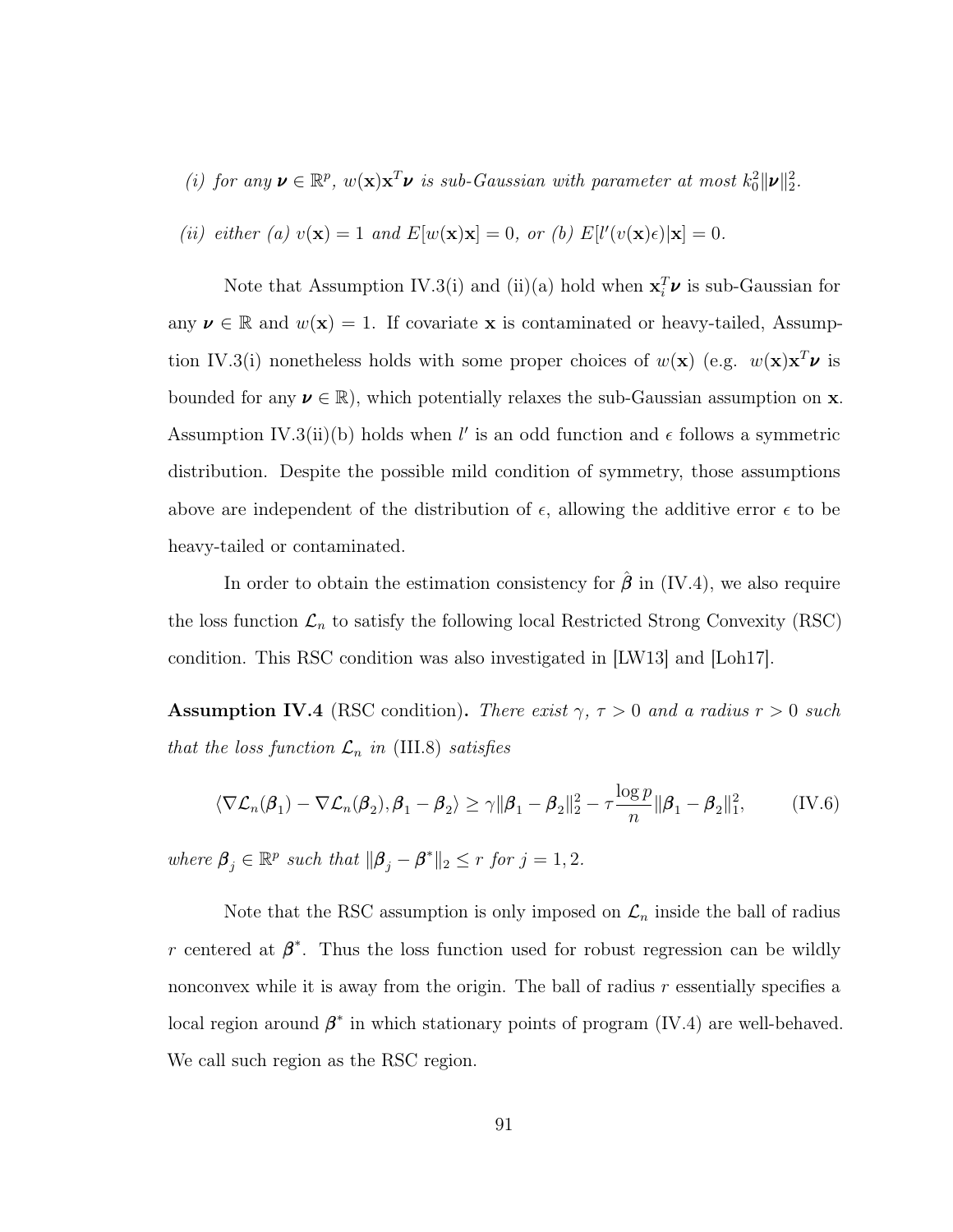We present the estimation consistency result concerning estimator  $\hat{\beta}$  in the following Theorem [IV.1.](#page-100-0)

<span id="page-100-0"></span>**Theorem IV.1.** Suppose the random error and covariates satisfy Assumption [IV.3](#page-98-1) and  $\mathcal{L}_n$  in [\(III.8\)](#page-72-1) satisfies Assumption [IV.2.](#page-98-0) Then we have the following results.

(i) It holds with probability at least  $1 - C_1 \exp(-C_2 \log p)$  that  $\mathcal{L}_n$  satisfies

$$
\|\nabla \mathcal{L}_n(\beta^*)\|_{\infty} \le C_0 k_0 k_1 \sqrt{\frac{\log p}{n}}.\tag{IV.7}
$$

(ii) Suppose  $L_n$  satisfies the RSC condition in Assumption [IV.4](#page-99-0) with  $\beta_2 = \beta^*$  and  $\rho$  is  $\mu$ -amenable with  $\frac{3}{4}\mu < \gamma$  in Assumption [IV.1.](#page-95-1) Let  $\hat{\boldsymbol{\beta}}$  be a local estimator in [\(IV.4\)](#page-95-0) in the RSC region. Then for  $n \geq Cr^{-2}d_a s \log p$ ,  $R \geq ||\boldsymbol{\beta}^*||_1$  and  $\lambda \geq \max\{4\|\nabla L_n(\boldsymbol{\beta}^*)\|_{\infty}, 8\tau R\frac{\log p}{n}\}, \hat{\boldsymbol{\beta}} \text{ exists and satisfies the bounds }$ 

$$
\|\hat{\boldsymbol{\beta}} - \boldsymbol{\beta}^*\|_2 \le \frac{6\sqrt{d_a}\lambda\sqrt{s}}{4\gamma - 3\mu} \text{ and } \|\hat{\boldsymbol{\beta}} - \boldsymbol{\beta}^*\|_1 \le \frac{6(1+3g(d))d_a\lambda s}{4\gamma - 3\mu}.
$$

The statistical consistency result of Theorem [IV.1](#page-100-0) holds even though the random errors are heavy-tailed and contaminated, and the regressors lack of the sub-Gaussian assumption. Theorem [IV.1\(](#page-100-0)ii) essentially gives general deterministic bounds of the estimation error, provided that the loss function  $\mathcal{L}_n$  satisfies the RSC condition and the penalty function  $\rho$  is  $\mu$ -amenable. In particular, Theorem [IV.1](#page-100-0) shows that with high probability one can choose  $\lambda = \mathcal{O}\left(\sqrt{\frac{\log p}{n}}\right)$ n ). such that  $\|\hat{\boldsymbol{\beta}} - \boldsymbol{\beta}^*\|_2 = \mathcal{O}_p\left(\sqrt{\frac{d_a s \log p}{n}}\right)$ n ). and  $\|\hat{\boldsymbol{\beta}} - \boldsymbol{\beta}^*\|_1 = \mathcal{O}_p$  $\sqrt{ }$  $g(d)d_as\sqrt{\frac{\log p}{n}}$ n ). Hence if  $d_a$  is finite, the estimator  $\hat{\boldsymbol{\beta}}$  at the Group Penalization Stage is statistically consistent at the minimax rate enjoyed by the LS-GLasso under the sub-Gaussian assumption.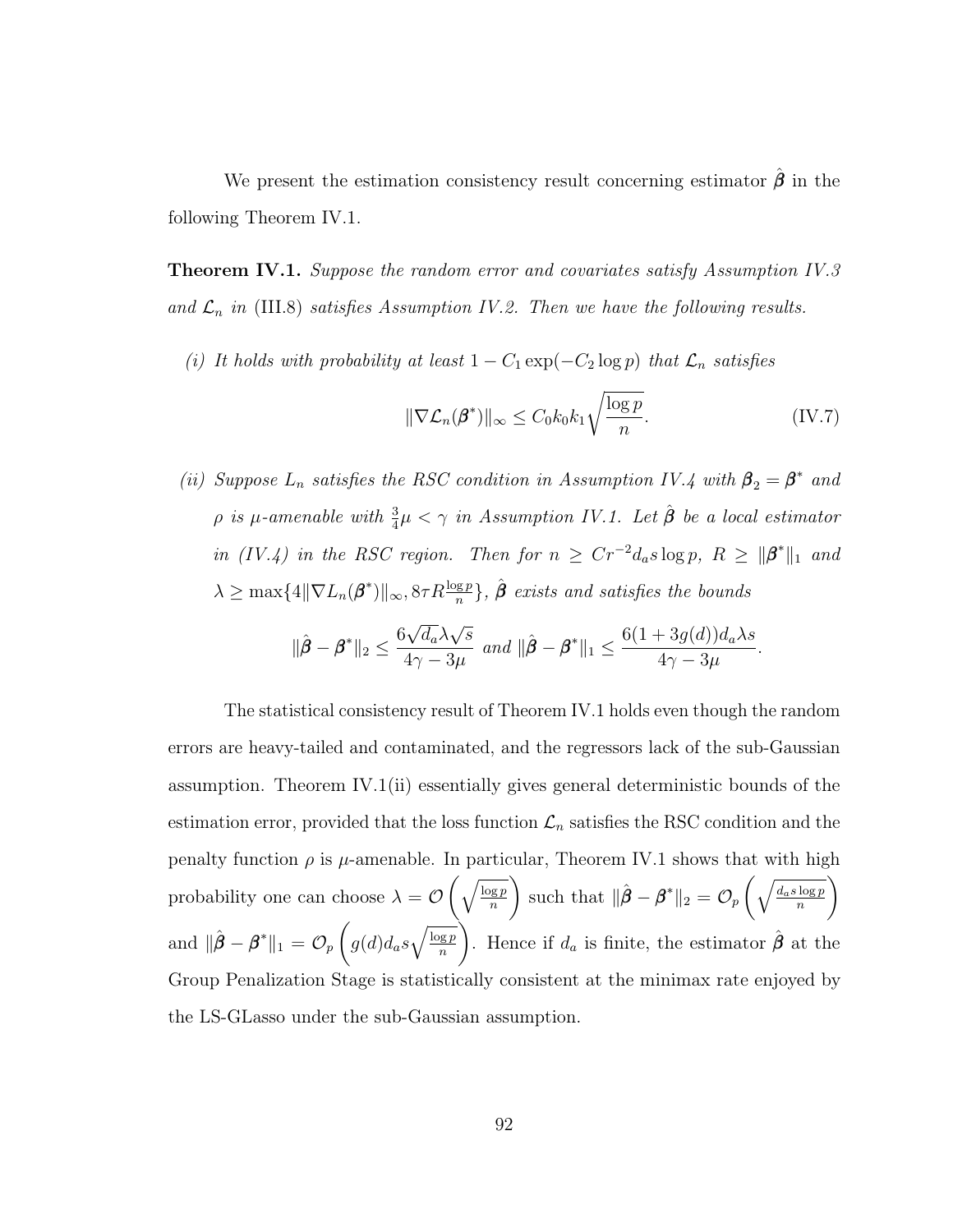*Remark.* Recall that  $\tilde{\beta}$  is a stationary point of the optimization in [\(IV.4\)](#page-95-0) if

$$
\langle \nabla \mathcal{L}_n(\tilde{\boldsymbol{\beta}}) + \nabla \rho_\lambda(\tilde{\boldsymbol{\beta}}), \boldsymbol{\beta} - \tilde{\boldsymbol{\beta}} \rangle \geq 0,
$$

for all feasible  $\beta$  in a neighbour of  $\tilde{\beta}$ , where  $\rho_{\lambda}(\beta) = \sum_{j=1}^{J} \rho(||\beta_j||_2, \sqrt{d_j} \lambda)$ . The stationary points include the interior local maxima as well as all local and global minima. The proof in Appendix reveals that the estimation consistency result also holds for the stationary points in program [\(IV.4\)](#page-95-0). Hence Theorem [IV.1](#page-100-0) guarantees that all stationary points within the ball of radius r centered at  $\beta^*$  have local statistical consistency at the minimax rate enjoyed by the LS-GLasso. To simplify the notation,  $\hat{\boldsymbol{\beta}}$  also denotes the stationary points of program [\(IV.4\)](#page-95-0).

Next we establish the group-level oracle properties of estimator  $\hat{\beta}$  in [\(IV.4\)](#page-95-0). Suppose  $I<sub>S</sub>$  is given in advance, we define the group-level local oracle estimator as

<span id="page-101-0"></span>
$$
\hat{\boldsymbol{\beta}}_{I_S}^{\mathcal{O}} := \underset{\boldsymbol{\beta} \in \mathbb{R}^{I_S}: \|\boldsymbol{\beta} - \boldsymbol{\beta}^*\|_2 \le r}{\operatorname{argmin}} \left\{ \mathcal{L}_n(\boldsymbol{\beta}) \right\}. \tag{IV.8}
$$

Let  $\hat{{\boldsymbol \beta}}^{\mathcal O} := (\hat{{\boldsymbol \beta}}_{I_6}^{\mathcal O})$  $\mathcal{L}_{I_S}, \mathbf{0}_{I_S^c}$ . The next theorem shows that when the penalty  $\rho$  is  $(\mu, \delta)$ amenable and conditions in Theorem [IV.1](#page-100-0) are satisfied, the stationary point from [\(IV.4\)](#page-95-0) within the local neighborhood of  $\beta^*$  is actually unique and agree with the group oracle estimator in [\(IV.8\)](#page-101-0).

<span id="page-101-1"></span>**Theorem IV.2.** Suppose the penalty  $\rho$  is  $(\mu, \delta)$ -amenable and conditions in Theorem [IV.1](#page-100-0) hold. Suppose in addition that  $v(\mathbf{x})\mathbf{x}_j$  is sub-Gaussian for all  $j = 1, \cdots, p$ ,  $\|\boldsymbol{\beta}^*\|_1 \leq \frac{R}{2}$  $\frac{R}{2}$  for some  $R > \frac{12(1+3g(d))d_a\lambda s}{4\gamma-3\mu}, \ \bm{\beta}^{*G}_{\min} \geq C_3\sqrt{\frac{k\log k}{n}} + \frac{1}{2}\epsilon$ √  $\overline{d_a} \delta \lambda$ ,  $n \geq C_0 k \log p$ and  $k^2 \log k = \mathcal{O}(\log p)$ . Let  $\hat{\boldsymbol{\beta}}$  be a stationary point of the program in the RSC region. Then with probability at least  $1 - C_5 \exp(-C_2 \log k)$ ,  $\hat{\boldsymbol{\beta}}$  satisfies supp $(\hat{\boldsymbol{\beta}}) \subseteq I_S$  and  $\hat{\boldsymbol{\beta}}_{I_S}=\hat{\boldsymbol{\beta}}_{I_S}^{\mathcal{O}}$  $I_S$  .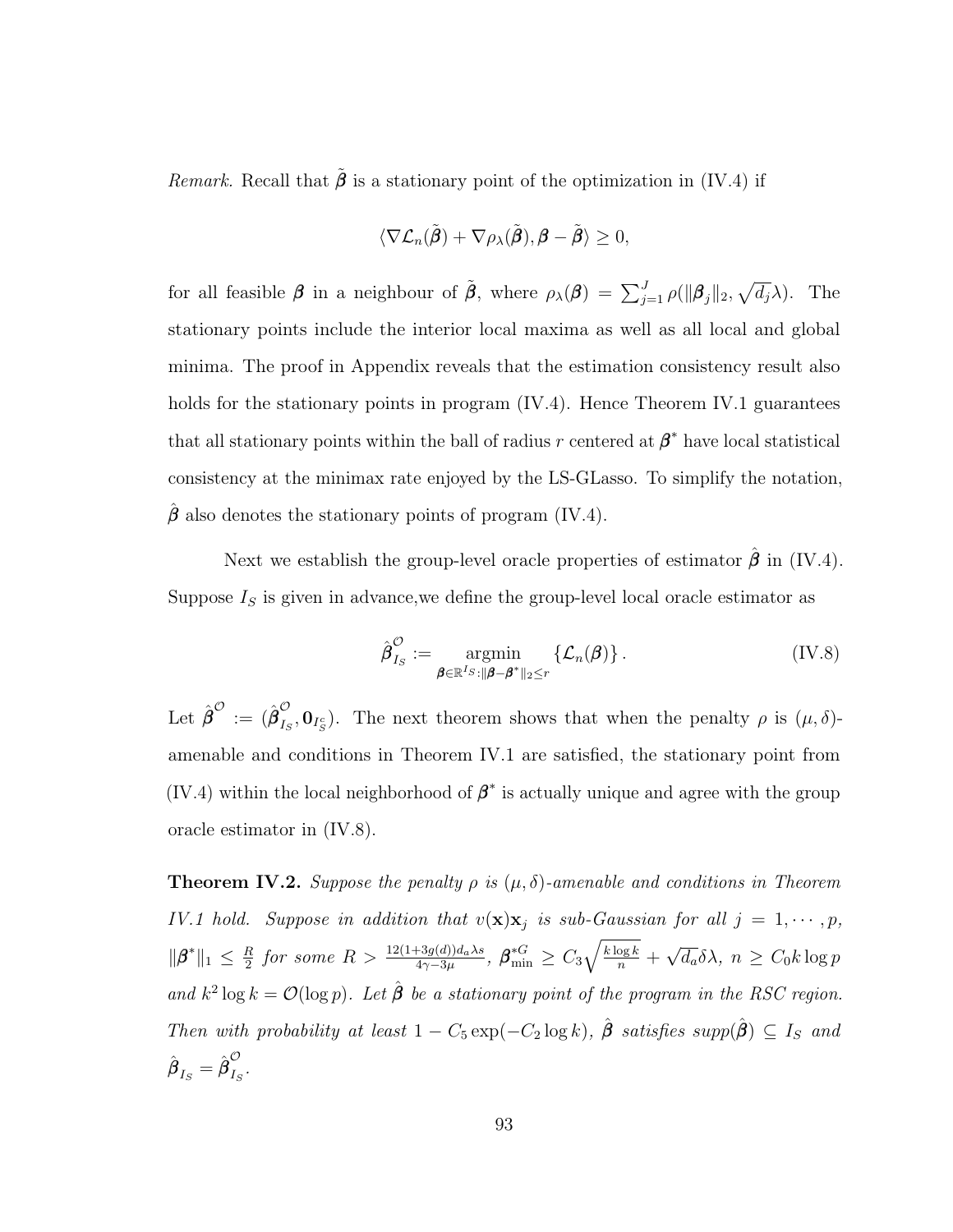Theorem [IV.2](#page-101-1) guarantees that the Group Penalization Stage in our proposed framework can recover the true group support with high probability, when the condition of minimum group signal strength is satisfied. Two most common  $(\mu, \delta)$ -amenable penalties are SCAD and MCP, as introduced in Section [IV.2.](#page-92-0)

It has been shown that the GP Stage can select important covariates groups and provides consistent estimation for parameter  $\beta^*$ . We are now ready to establish statistical properties of  $\hat{\boldsymbol{\beta}}^h$  after the HT stage in our proposed framework. We reveal in the following theorem that when the condition of minimum individual signal strength is satisfied, the estimate of the zero elements and the non-zero elements of  $\beta^*$  after the GP Stage can then be well separated. Hence, there exists some thresholds that are able to filter out those non-important covariates within the selected important groups, and thus the HT Stage can perform bi-level variable selection consistently.

<span id="page-102-0"></span>**Theorem IV.3.** Suppose conditions of Theorem [IV.2](#page-101-1) hold and in addition that  $\beta_{\min}^{*I} \geq$  $C_3\sqrt{\frac{k\log k}{n}} + \theta$  and  $\theta > C_3\sqrt{\frac{k\log k}{n}}$  $\frac{\log k}{n}$ . With probability at least  $1 - C_5 \exp(-C_2 \log k)$ , the hard-thresholding estimator  $\hat{\boldsymbol{\beta}}^h(\theta)$  given in [\(IV.2\)](#page-94-0) satisfies  $\hat{\boldsymbol{\beta}}^h = (\hat{\boldsymbol{\beta}}^{\mathcal{O}}_{I_0})$  $\sum_{I_0}$ ,  $\mathbf{0}_{I_0^c}$ ) and  $\|\hat{\boldsymbol{\beta}}^h - \boldsymbol{\beta}^*\|_2 \leq C_3 \sqrt{\frac{k\log k}{n}}$  $\frac{\log k}{n}$  .

Theorem [IV.3](#page-102-0) guarantees that the estimator  $\hat{\boldsymbol{\beta}}^h$  in our proposed two-stage framework possesses estimation consistency and bi-level variable selection consistency, when conditions of Theorem [IV.2](#page-101-1) hold and the condition of minimum individual signal strength is satisfied. Note that such signal strength condition is fairly mild and the bound can decrease arbitrarily closed to 0 as the growth of sample size  $n$ .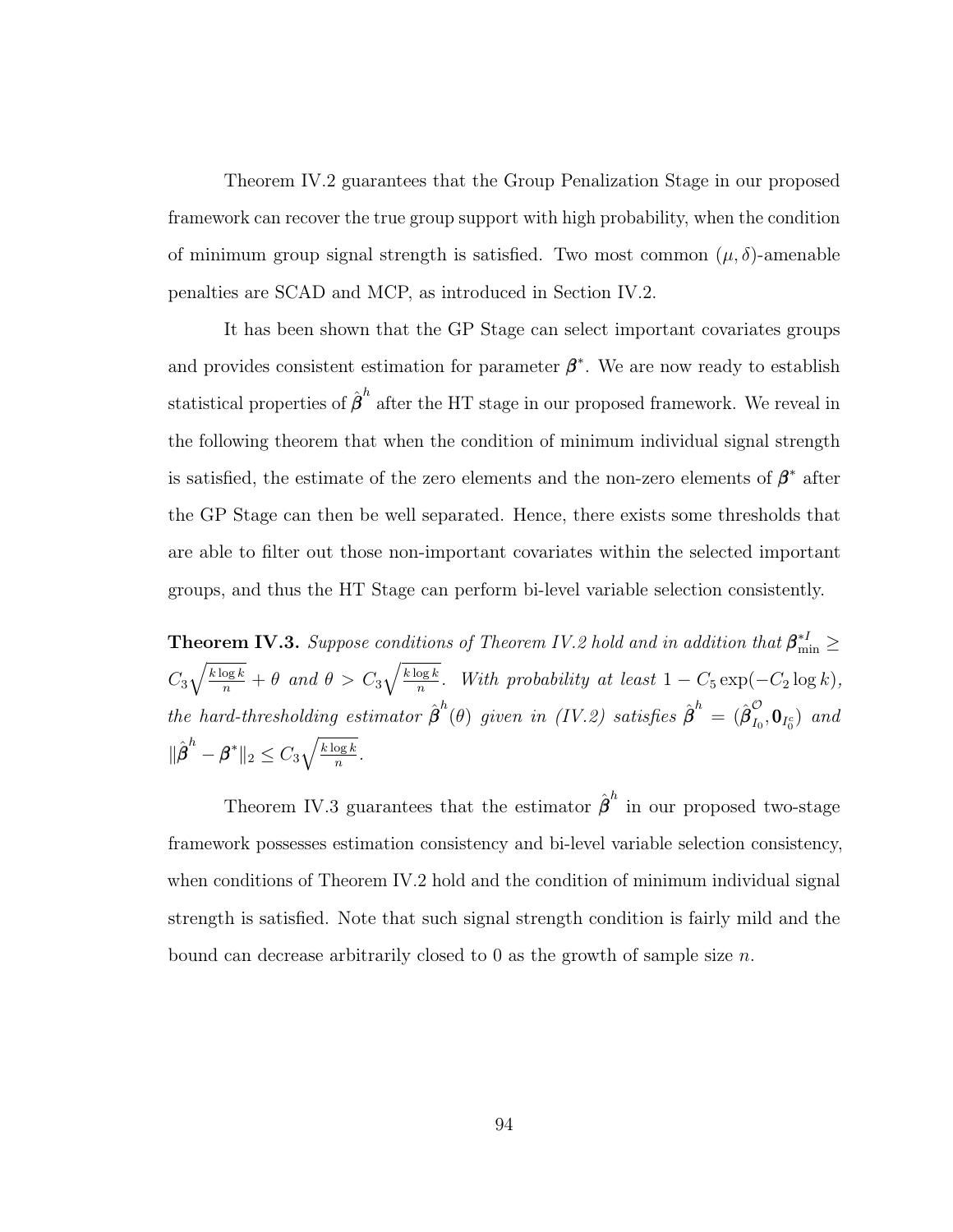### <span id="page-103-0"></span>IV.4. Implementation

We discuss the implementation of the proposed two-stage M-estimator framework in this section, including finding a stationary point in program [\(IV.4\)](#page-95-0) for a fixed  $\lambda$  and the tuning parameters selection for both  $\lambda$  and  $\theta$ .

Note that the optimization in [\(IV.4\)](#page-95-0) may not be a convex optimization problem since we allow both loss function  $\mathcal{L}_n$  and  $\rho$  to be non-convex. To obtain the corresponding stationary point, we use composite gradient descend algorithm [\[Nes13\]](#page-127-2). Recall  $q_{\lambda}(\boldsymbol{\beta}) = \sum_{j=1}^{J} \sqrt{d_j} \lambda ||\boldsymbol{\beta}_j||_2 - \sum_{j=1}^{J} \rho(||\boldsymbol{\beta}_j||_2, \sqrt{d_j} \lambda)$  and  $\bar{L}_{\alpha,n}(\boldsymbol{\beta}) = \mathcal{L}_{\alpha,n}(\boldsymbol{\beta}) - q_{\lambda}(\boldsymbol{\beta}),$  we can rewrite the program as

$$
\hat{\boldsymbol{\beta}} \in \operatorname*{argmin}_{\|\boldsymbol{\beta}\|_1 \leq R} \left\{ \bar{L}_n(\boldsymbol{\beta}) + \sum_{j=1}^J \sqrt{d_j} \lambda \|\boldsymbol{\beta}_j\|_2 \right\}.
$$

Then the composition gradient iteration is given by

<span id="page-103-1"></span>
$$
\boldsymbol{\beta}^{t+1} \in \underset{\|\boldsymbol{\beta}\|_1 \leq R}{\operatorname{argmin}} \left\{ \frac{1}{2} \|\boldsymbol{\beta} - (\boldsymbol{\beta}^t - \frac{\nabla \bar{L}_n(\boldsymbol{\beta}^t)}{\eta})\|_2^2 + \sum_{j=1}^J \lambda \eta \sqrt{d_j} \|\boldsymbol{\beta}_j\|_2 \right\},\tag{IV.9}
$$

where  $\eta > 0$  is the step size for the update and can be determined by the backtracking line search method described in [\[Nes13\]](#page-127-2). A simple calculation shows that the iteration in [\(IV.9\)](#page-103-1) takes the form

$$
\boldsymbol{\beta}_j^{t+1} = S_{\lambda \eta \sqrt{d_j}} \left( \left( \boldsymbol{\beta}^t - \eta \nabla \bar{L}_n(\boldsymbol{\beta}^t) \right)_j \right),
$$

where  $S_{\sqrt{d_j}\lambda\eta}(\cdot)$  is the group soft-thresholding operator defined as

$$
S_{\delta}(\boldsymbol{z}) := \left(1 - \frac{\delta}{\|\boldsymbol{z}\|_2}\right)_+ \boldsymbol{z}.
$$

We adopt the following two-step procedure discussed in [\[Loh17\]](#page-126-0) to guarantee the convergence to a stationary point for the non-convex optimization problem in [\(IV.4\)](#page-95-0).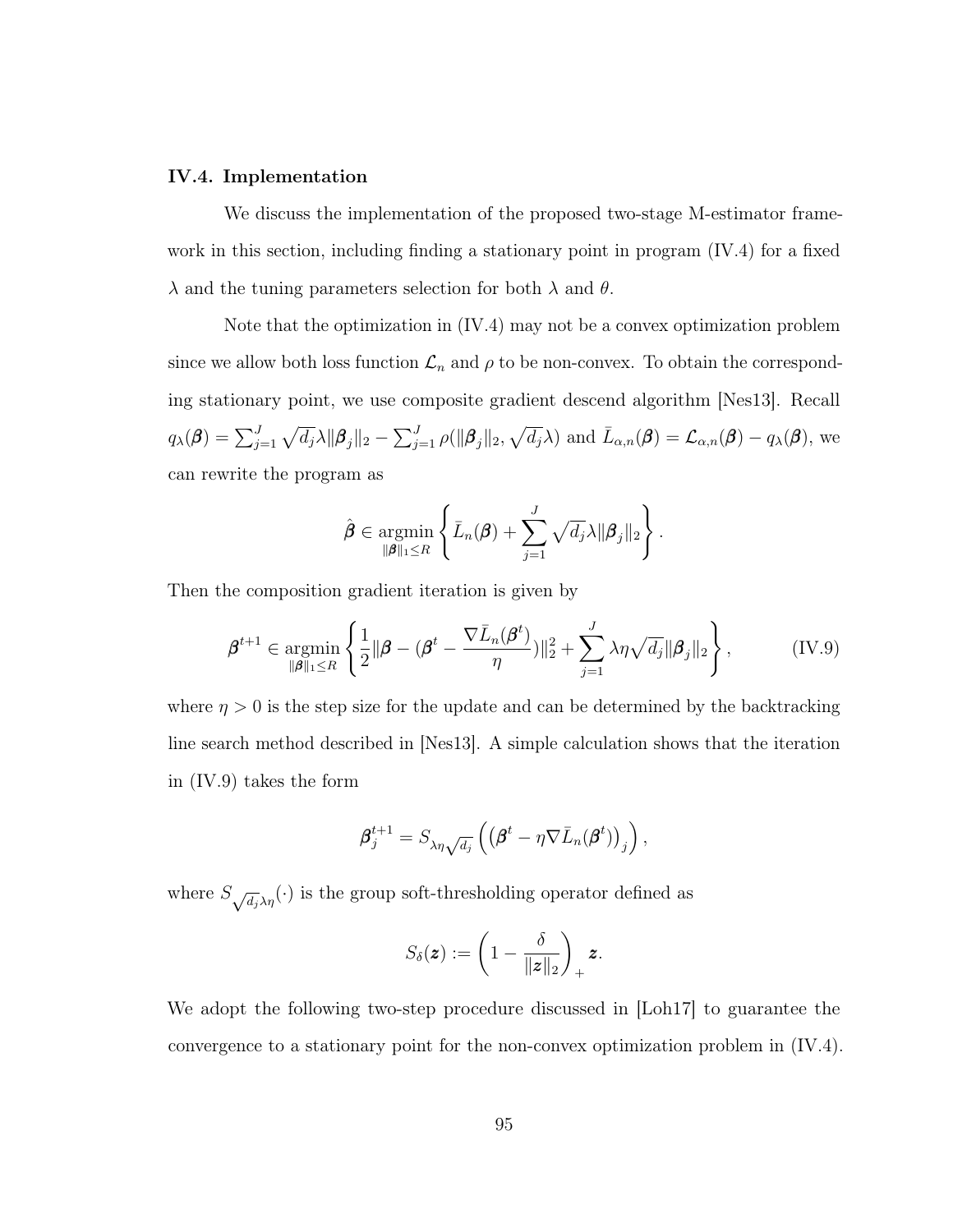Step 1: Run the composite gradient descent using a Huber loss function with convex group Lasso penalty to get an initial estimator.

Step 2: Run the composite gradient descent on the program [\(IV.4\)](#page-95-0) at the Group Penalization Stage using the initial estimator from Step 1.

As to the tuning parameters selection, the optimal values of tuning parameters  $\lambda$  and  $\theta$  are chosen from a two-dimensional grid search using the cross-validation. In particular, the searching grid is formed by partitioning a rectangle uniformly in the scale of  $(\theta, \log(\lambda))$ . Motivated by conditions of Theorem [IV.1](#page-100-0) and Theorem [IV.3,](#page-102-0) the range of the rectangle can be chosen as  $C_{11}\sqrt{\frac{\log p}{n}} \leq \lambda \leq C_{12}\sqrt{\frac{\log p}{n}}$  and  $C_{21}\sqrt{\frac{k\log k}{n}} < \theta \leq C_{22}$ . The optimal values are then found by the combination that minimizes the cross-validated trimmed mean squared prediction error.

### <span id="page-104-0"></span>IV.5. Simulation Studies

In this section, we assess the performance of our two-stage M-estimator framework by considering different types of loss functions and penalty functions through various models. The data is generated from the following model

$$
y_i = \mathbf{x}_i^T \boldsymbol{\beta}^* + \epsilon_i, \quad 1 \le i \le n.
$$

The covariates vector  $\mathbf{x}_i$  are generated from a multivariate normal distribution with mean 0 and covariance  $\Sigma$  independently. For covariance  $\Sigma = (\sigma_{ij})_{p \times p}$ , we choose

$$
\sigma_{ij} = \begin{cases}\n1 & \text{if } i = j, \\
(-1)^{i+j}a & \text{if } i \neq j \text{ and } i, j \text{ are in the same group,} \\
(-1)^{i+j}ab & \text{if } i \neq j \text{ and } i, j \text{ are in different groups,} \n\end{cases}
$$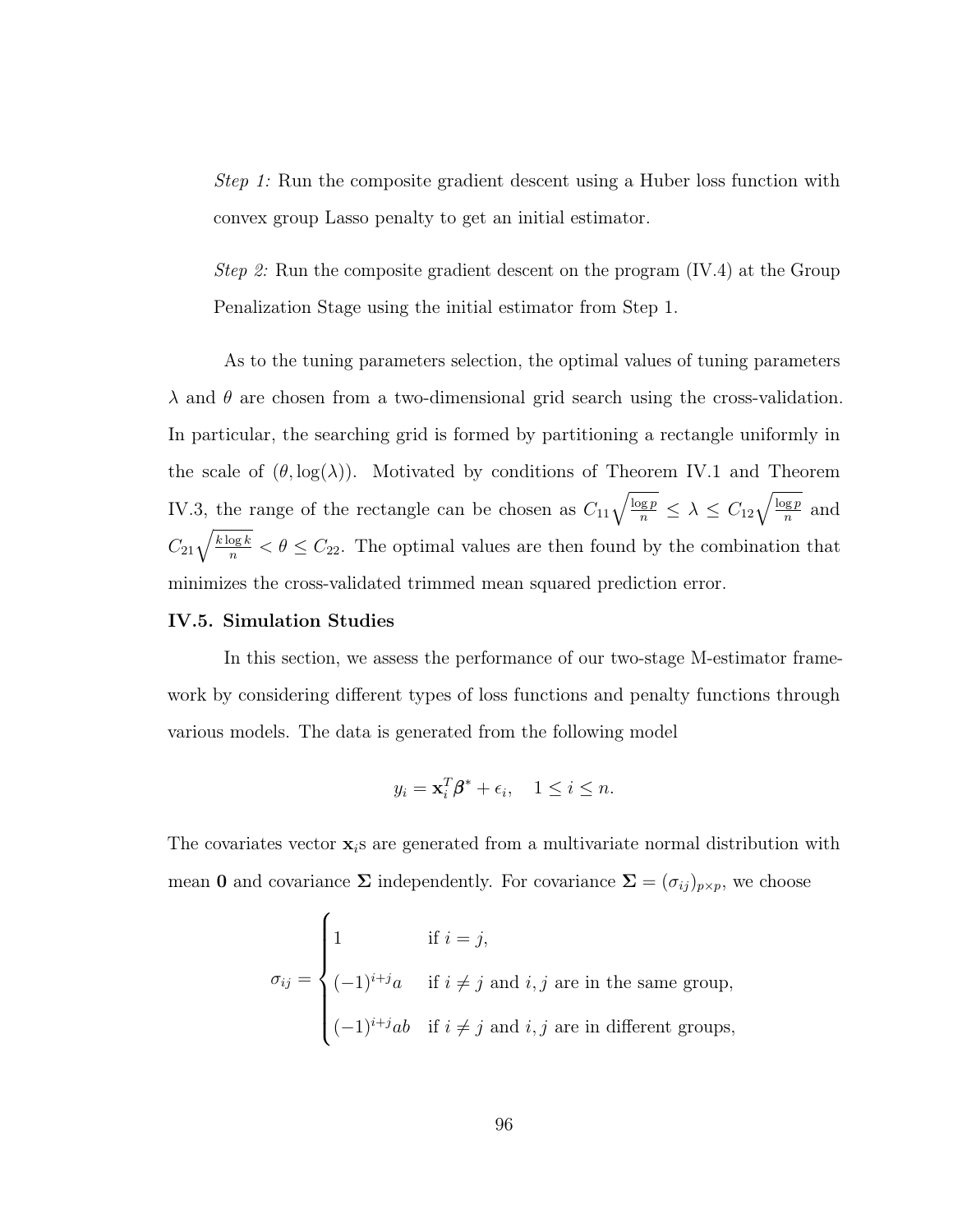where  $a = 0.8$  or 0.5 and  $b = 0.8$  or 0.5. Let  $\beta^* = \phi \cdot |\beta^*|$ , where  $\phi$  is a *p*-dimensional vector with the *j*th element being  $(-1)^{j+1}$ .

<span id="page-105-0"></span>**Example IV.1. (Group-level Sparsity)** The number of observations  $n = 100$  and the number of variables  $p = 500$  with  $J = 100$  unequal-size groups. We choose  $a = 0.8$ and  $b = 0.5$ . The model includes only between-group sparsity with five relevant groups,  $|\beta^*_1$  $|_{1}^{*}|=|\beta_{2}^{*}|$  $\binom{2}{2} = (3, \cdots, 3)$  $\overline{4}$  $)^T=3^{\rm T}_{4},\quad |\beta^*_{3}|$  $\vert \mathbf{3} \vert = \vert \boldsymbol{\beta}^*_4$  $\left| \frac{1}{4} \right| = 2_6, \quad |\beta_5^*|$  $\left|\frac{*}{5}\right|=1.5$ 5,  $\pmb{\beta}^*_\textbf{6} = \cdots = \pmb{\beta}^*_\textbf{100} = \pmb{0}_\textbf{5}.$ 

We generate random error  $\epsilon_i$  from the following 3 scenarios: (a)  $N(0, 1)$ , (b)  $t_1$ , (c) Mix Cauchy (70% are from  $N(0, 1)$  and 30% are from standard Cauchy).

We consider bi-level penalized M-estimators with different types of loss functions (the  $\ell_2$  loss, Huber loss, Cauchy loss) and two types of penalty functions (the Lasso and MCP penalties). In particular, we evaluate the performance of non-group estimators, one-stage estimators and two-stage estimators. Without causing any confusion, let  $\hat{\boldsymbol{\beta}}$  be any estimator of  $\boldsymbol{\beta}^*$ . Its performances on both parameter estimation and group/variable selection were evaluated by the following eight measurements:

- (1)  $\ell_2$  error, which is defined as  $\|\hat{\boldsymbol{\beta}} \boldsymbol{\beta}^*\|_2$ .
- (2)  $\ell_1$  error, which is defined as  $\|\hat{\boldsymbol{\beta}} \boldsymbol{\beta}^*\|_1$ .
- (3) Model size (MS), the average number of selected covariates.
- (4) Group size (GS), the average number of selected groups.
- (5) False positives rate for individual variable selection (FPR), the percent of selected covariates which are actually unimportant variables.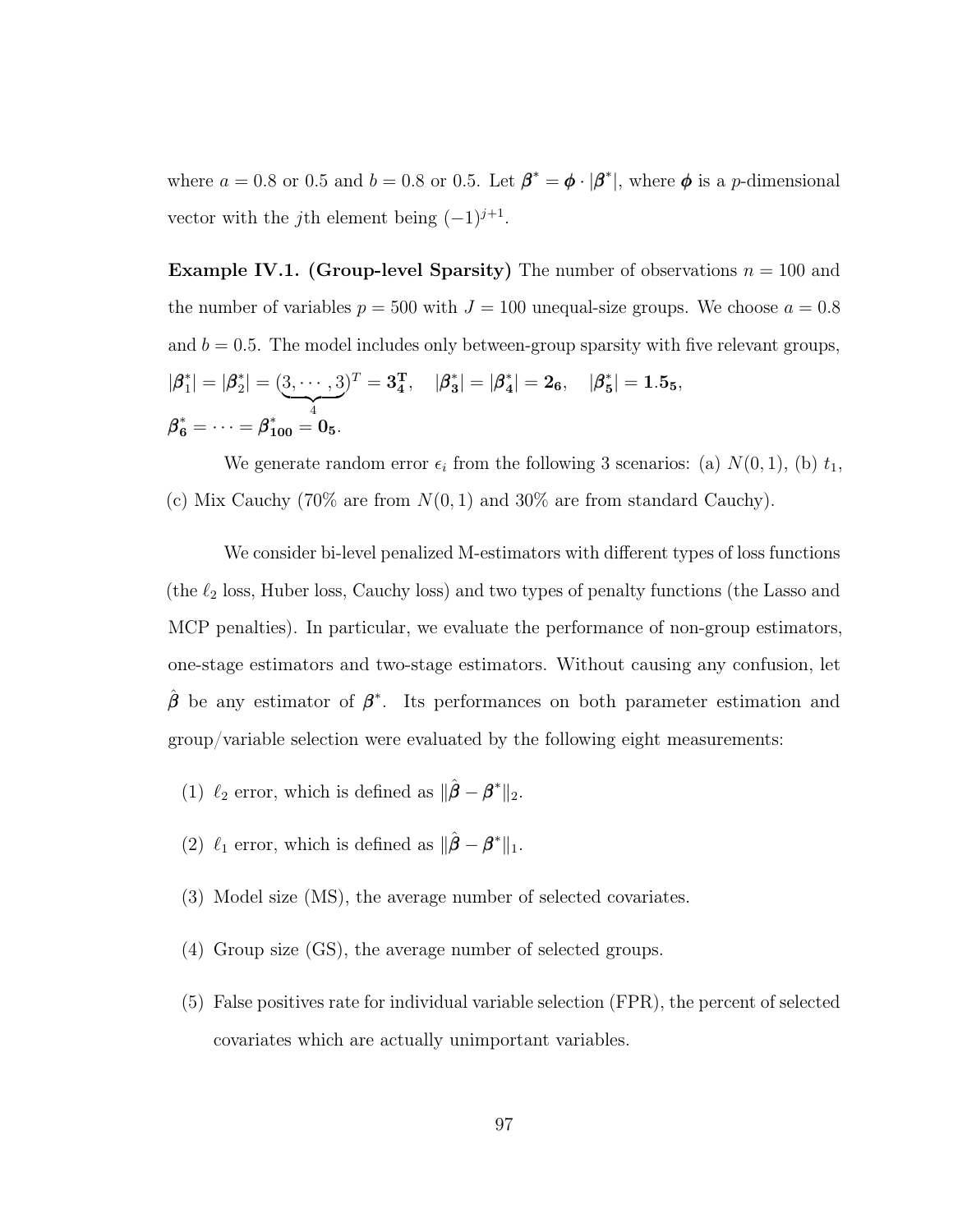- (6) False negatives rate for individual variable selection (FNR), the percent of non-selected covariates which are actually important variables.
- (7) False positives rate for group variable selection (GFPR), the percent of selected groups which are actually unimportant groups.
- (8) False negatives rate for group variable selection (GFNR), the percent of nonselected groups which are actually important groups.

Note that  $FPR = \frac{|\hat{I} \bigcap I_0^c|}{|I^c|}$  $\frac{\bigcap I_0^c}{|I_0^c|} \times 100\%, \text{ FNR} = \frac{|\hat{I}^c \bigcap I_0|}{|I_0|} \times 100\%, \text{ GFPR} = \frac{|\hat{S} \bigcap S^c|}{|S^c|} \times 100\%$ and GFNR  $=\frac{|\hat{S}^c \cap S|}{|S|} \times 100\%$ , where  $\hat{I} = \{m : \hat{\beta}_m \neq 0, 1 \leq m \leq p\}$ ,  $I_0 = \{m : \beta_m^* \neq 0, 1 \leq m \leq p\}$  $0, 1 \leq m \leq p$ ,  $\hat{S} = \{j : \hat{\beta}_j \neq \mathbf{0}, 1 \leq j \leq J\}$  and  $S = \{j : \beta_j^* \neq \mathbf{0}, 1 \leq j \leq J\}$ .

The model considered in Example [IV.1](#page-105-0) contains only the between-group sparsity. We also assess the performance of the two-stage M-estimator framework under models with bi-level sparsity in the following example.

<span id="page-106-0"></span>**Example IV.2.** (Bi-level Sparsity) The number of observations  $n = 100$  and we generate the random error  $\epsilon$  following the same three scenarios described in Example [IV.1.](#page-105-0)

(i) The number of variables  $p = 500$  with  $J = 100$  unequal-size groups. We choose  $a = 0.8$  and  $b = 0.5$ . The model includes within-group sparsity among six relevant groups,

$$
|\boldsymbol{\beta}_1^*| = (1.5, 2, 0, 2.5)^T, \quad |\boldsymbol{\beta}_2^*| = (3, 2, 0, 0, 2)^T, \quad |\boldsymbol{\beta}_3^*| = (1.5, 0, 2.5, 3, 0, 0)^T,
$$
  

$$
|\boldsymbol{\beta}_4^*| = (2, 1.5, 0, \dots, 0)^T, \quad |\boldsymbol{\beta}_5^*| = (2.5, 0, 0, 0)^T, \quad |\boldsymbol{\beta}_6^*| = (3, 2.5, 2.5, 2, 1.5)^T,
$$
  

$$
\boldsymbol{\beta}_7^* = \dots = \boldsymbol{\beta}_{100}^* = (\underbrace{0, \dots, 0}_{5})^T.
$$

(ii) Similar to (i) except that we choose  $a = 0.5$  and  $b = 0.8$ .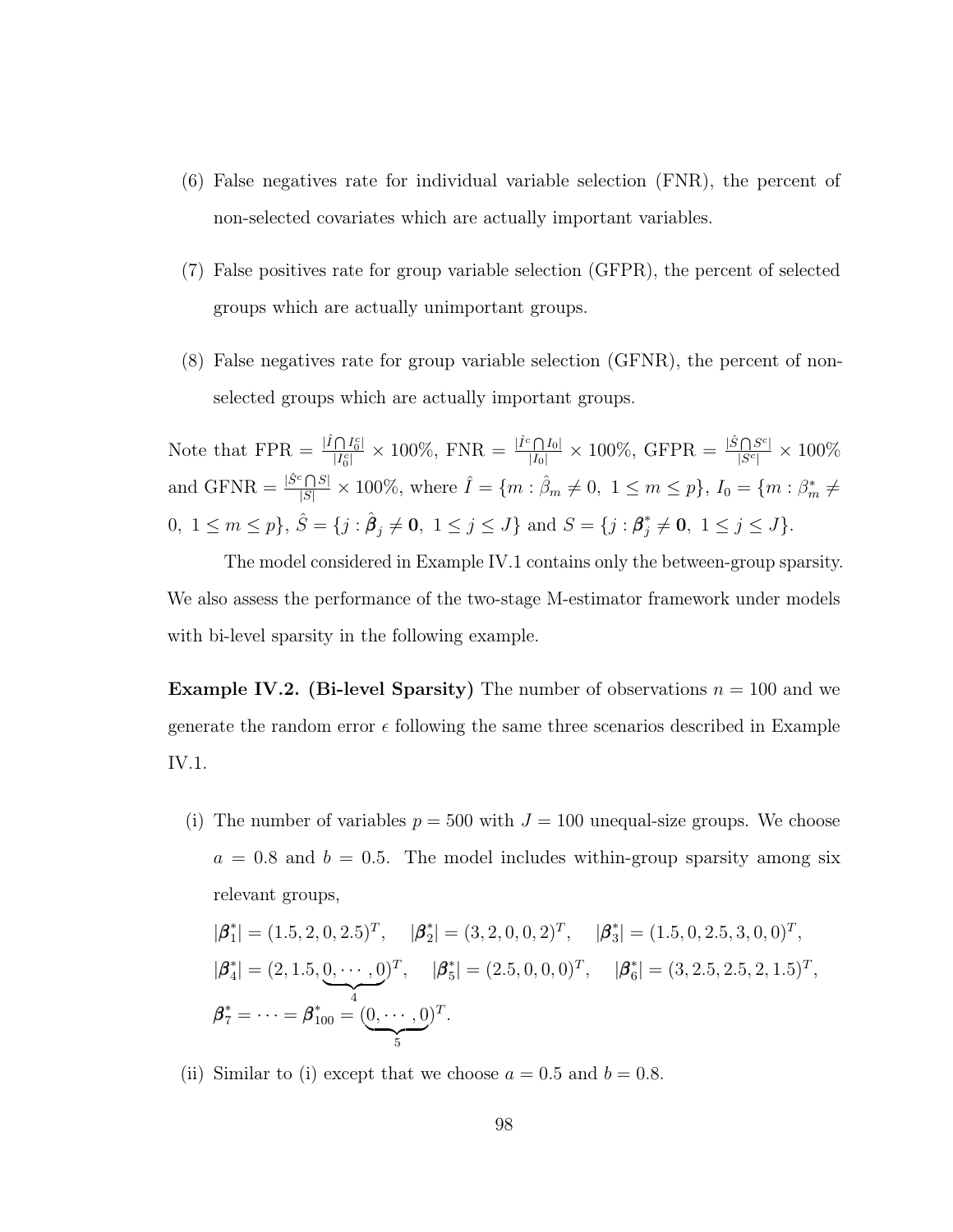(iii) The number of variables  $p = 1000$  with  $J = 100$  unequal-size groups. We choose  $a = 0.8$  and  $b = 0.5$ . The model includes within-group sparsity in among four relevant groups,

$$
|\boldsymbol{\beta}_{1}^{*}| = (3, 2, 0, 0, 0)^{T}, \quad |\boldsymbol{\beta}_{2}^{*}| = (1.5, 2, 2.5, 2.5, 3, 0, \cdots, 0)^{T},
$$
  
\n
$$
|\boldsymbol{\beta}_{3}^{*}| = (1.5, 0, 2.5, 3, 0, 3, 2, 1.5, 0, \cdots, 0)^{T},
$$
  
\n
$$
|\boldsymbol{\beta}_{4}^{*}| = (3, 3, 2.5, 2.5, 2, 2, 1.5, 1.5, 1.5, 1.5),
$$
  
\n
$$
|\boldsymbol{\beta}_{4}^{*}| = \cdots = \boldsymbol{\beta}_{100}^{*} = (\underbrace{0, \cdots, 0}_{10})^{T}.
$$

Finally, we design a simulation setting to evaluate the performance of the twostage M-estimator framework when covariates are contaminated or not sub-Gaussian.

<span id="page-107-0"></span>Example IV.3. (Contamination on x) All the settings are similar to example [IV.2\(](#page-106-0)i), except that we let  $n = 120$  and covariates be partially contaminated after the data generation. In particular,  $20\%$  of the observations in **x** are replaced by data generated from  $\chi^2(10)$  first, and then recentered to have mean zero.

We ran 100 simulations for each scenario described in Example [IV.1-](#page-105-0)[IV.3.](#page-107-0) While fixing  $v(\mathbf{x}) \equiv w(\mathbf{x}) \equiv 1$  for Example [IV.1](#page-105-0) and [IV.2,](#page-106-0) we consider the general two-stage M-estimator framework with  $v(\mathbf{x}) \equiv 1$  and  $w(\mathbf{x}) = \min\left\{1, \frac{4}{\|\mathbf{x}\|}\right\}$  $\|\mathbf{x}\|_{\infty}$  $\}$  in Example [IV.3.](#page-107-0) As introduced in Section [IV.4,](#page-103-0) we choose two tuning parameters  $\lambda$  and  $\theta$  optimally with 10-fold cross-validation, with  $\lambda$  ranging in  $(0.01\sqrt{\frac{\log p}{n}}, 10\sqrt{\frac{\log p}{n}})$  and  $\theta$  ranging in  $(0.01\sqrt{\frac{k \log k}{n}}, 0.5)$ . The results from Example [IV.1](#page-105-0) to [IV.3](#page-107-0) are reported in Table [IV.1](#page-108-0) to [IV.3,](#page-110-0) respectively. Note that we consider the one-stage estimators with the Lasso penalty as the GLasso-type estimators. For the MCP penalty, we call the corresponding non-group estimators, one-stage estimators and two-stage estimators the MCP-type, GMCP-type and GMCP-HT-type estimators, respectively.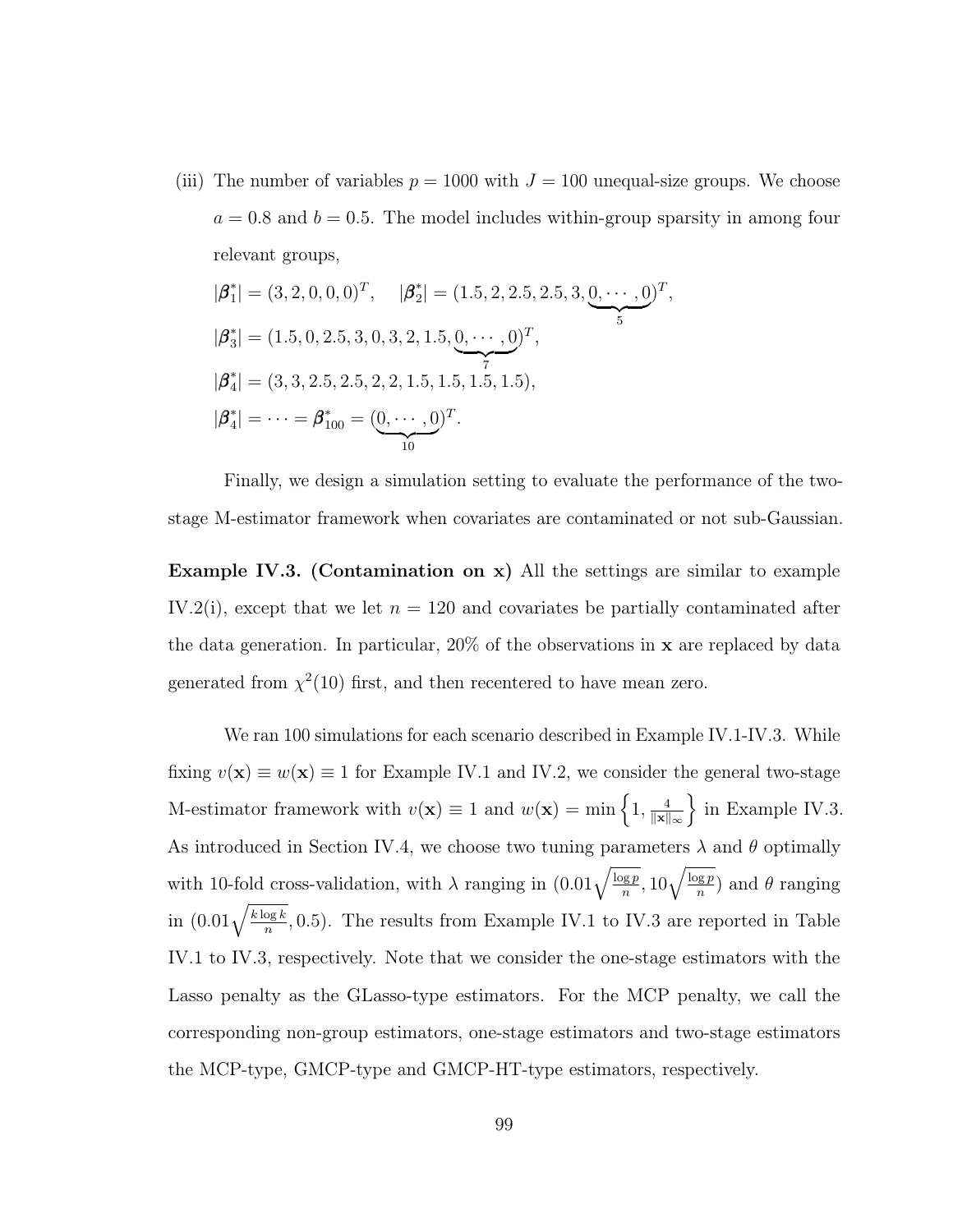<span id="page-108-0"></span>Table IV.1. Simulation Results under the Model with Only Between-group Sparsity in Example [IV.1.](#page-105-0) The mean  $\ell_2$  error,  $\ell_1$  error, MS, GS, FPR  $(\%)$ , FNR $(\%)$ , GFPR (%) and GFNR (%) out of 100 iterations are displayed. Standard errors are listed in parentheses.

|            |                |                 | Group Lasso     |               |                         | Group MCP       |                  |
|------------|----------------|-----------------|-----------------|---------------|-------------------------|-----------------|------------------|
|            |                | LS              | Huber           | Cauchy        | LS                      | Huber           | Cauchy           |
|            | $\ell_2$ error | 1.27<br>(0.4)   | 1.29(0.93)      | 1.39 (1.48)   | $0.92(0.\overline{21})$ | 0.93(0.21)      | 0.95(0.2)        |
| N(0,1)     | $\ell_1$ error | 6.3(2.5)        | 6.59(5.58)      | 6.93(7.32)    | 3.75(0.84)              | 3.77(0.85)      | 3.85(0.83)       |
|            | МS             | 55.9 (24.31)    | 66.21 (27.31)   | 66.01 (35.64) | 31.43(11.75)            | 33.23 (13.72)   | 33.09(16.05)     |
|            | <b>GS</b>      | 11.18(4.86)     | 13.24(5.46)     | 13.2(7.13)    | 6.29(2.36)              | 6.65(2.75)      | 6.62(3.22)       |
|            | FP. FN         | 6.51, 0         | 8.69, 0.36      | 8.73, 1.76    | 1.35, 0                 | 1.73, 0         | 1.7, 0           |
|            | GFP, GFN       | 6.51, 0         | 8.69, 0.4       | 8.73, 1.8     | 1.36, 0                 | 1.74, 0         | 1.71, 0          |
|            | $\ell_2$ error | 13.77(42.15)    | 2.02(1.65)      | 1.82(1.47)    | 24.96 (53.14)           | 2.72(0.85)      | 2.46(2.2)        |
| $t_1$      | $\ell_1$ error | 166.82(711.19)  | 11.04(9.68)     | 9.59(7.25)    | 243.53 (838.07)         | 10.88<br>(3.43) | 10.22(11.69)     |
|            | MS             | 114.89 (78.82)  | 71.75 (17.21)   | 70.12 (19.47) | 65.64 (72.87)           | 27.9<br>(9.95)  | (10.18)<br>29.15 |
|            | GS             | 23 (15.78)      | 14.35(3.44)     | 14.03(3.89)   | 13.16(14.6)             | 5.58(1.99)      | 5.83(2.04)       |
|            | FP. FN         | 19.26, 6.32     | 9.94, 1.8       | 9.59, 1.68    | 9.11, 10.6              | 0.61, 0         | 0.87, 0          |
|            | GFP, GFN       | 19.26, 6        | 9.94, 1.8       | 9.59, 1.6     | 9.12, 10                | 0.61, 0         | 0.87, 0          |
|            | $\ell_2$ error | 12.84 (64.77)   | 1.42<br>(0.87)  | 1.36(1.08)    | 16.92(70.15)            | 1.46(0.34)      | 1.36(0.34)       |
| Mix Cauchy | $\ell_1$ error | 178.11 (1045.4) | 7.44(5.31)      | 6.92(5.73)    | 225.05 (1227.29)        | 5.82(1.41)      | 5.48(1.44)       |
|            | МS             | 94.6(84.99)     | 72.11<br>(20.8) | 71.25 (27.59) | 51.99(86.46)            | 27.2(8.66)      | 29.45(10.32)     |
|            | GS             | 18.92 (16.99)   | 14.42(4.16)     | 14.26(5.53)   | 10.4(17.29)             | 5.44(1.73)      | 5.89(2.06)       |
|            | FP, FN         | 14.75, 1.8      | 9.94, 0.36      | 9.79, 1       | 5.84, 3.04              | 0.46, 0         | 0.94, 0          |
|            | GFP, GFN       | 14.75, 1.8      | 9.94, 0.4       | 9.8, 1        | 5.84, 3                 | 0.46, 0         | 0.94, 0          |

We mainly evaluate the performance of one-stage estimators in Example [IV.1](#page-105-0) since there only exists the between-group sparsity. Table [IV.1](#page-108-0) shows that with the same loss function, while the GMCP-type estimators perform comparably to the GLasso-type estimators in estimation, the former have better group/variable selection accuracy than the latter. This is consistent with the group oracle property stated in Theorem [IV.2.](#page-101-0) As expected, for the estimators with the same penalty, while they behave similarly in the light-tail setting  $(N(0, 1))$ , estimators using Huber loss and Cauchy loss largely outperform the least squares estimator for the heavy-tailed settings  $(t_1$  and Mix Cauchy).

We compare the results of non-group estimators, one-stage estimators and two-stage estimators for Example [IV.2.](#page-106-0) Note that here we only consider the MCP penalty since it has been shown to perform better than the Lasso penalty. For Example [IV.2\(](#page-106-0)i), Table [IV.2](#page-109-0) shows that the GMCP-type estimators outperform the MCP-type estimators in all measurements, since the former incorporates the grouping structure in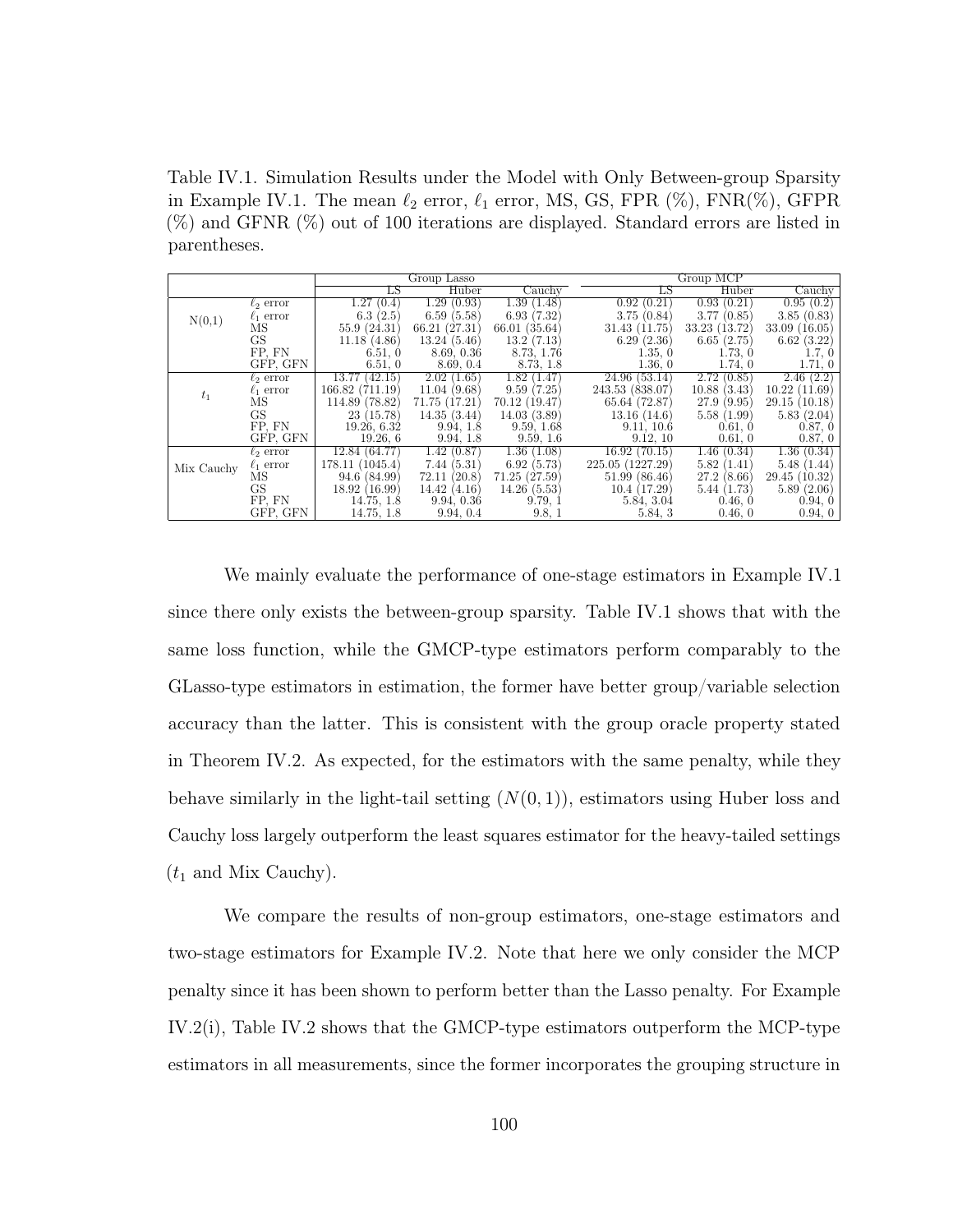x. By comparing the results of GMCP-type estimators and GMCP-HT-type estimators, we see that the extra hard-thresholding step in the two-stage estimators can effectively improve the estimation and group/variable selection performance. Similar to Example [IV.1,](#page-105-0) the robust estimators given by the Huber loss and the Cauchy loss have more advantageous than the least squares estimators in heavy-tailed settings. In addition, estimators using the Cauchy loss further outperform the one with Huber Loss for the heavy-tailed settings, showing that the redescending estimators are more robust to outliers and more efficient for irregular settings. We observe similar patterns in the results of Example [IV.2\(](#page-106-0)ii)-(iii) and thus we omit those results in this chapter.

<span id="page-109-0"></span>Table IV.2. Simulation Results under the Model with Bi-level Sparsity in Example [IV.2.](#page-106-0)1. The mean  $\ell_2$  error,  $\ell_1$  error, MS, GS, FPR  $(\%)$ , FNR $(\%)$ , GFPR  $(\%)$  and GFNR (%) out of 100 iterations are displayed. Standard errors are listed in parentheses.

|            |                     |                  | MCP           |               |                  | <b>GMCP</b>   |               |                  | GMCP-HT       |               |
|------------|---------------------|------------------|---------------|---------------|------------------|---------------|---------------|------------------|---------------|---------------|
|            |                     | LS               | Huber         | Cauchy        | LS.              | Huber         | Cauchy        | LS               | Huber         | Cauchy        |
|            | $\ell_2$ error      | 7.2(2.34)        | 6.98(2.42)    | 7.45(2.36)    | 1.68(0.35)       | 1.67(0.34)    | 1.66(0.32)    | 1.59(0.36)       | 1.57(0.36)    | 1.6(0.35)     |
|            | $\ell_1$ error      | 29.95 (11.26)    | 29.3 (11.74)  | 31.52(11.9)   | 7.52(1.59)       | 7.5(1.57)     | 7.49(1.5)     | 6.91(1.99)       | 6.79(2)       | 6.9(2.03)     |
| N(0,1)     | $\overline{\rm MS}$ | 25.29 (15.92)    | 28.77 (19.08) | 27.56 (22.65) | 52.53 (14.73)    | 53.89 (15.05) | 53.55 (15.78) | 30.49 (13.87)    | 30.49 (14.99) | 30.54(15.26)  |
|            | <b>GS</b>           | 16.72(8.7)       | 18.75 (10.22) | 18(11.01)     | 10.51(2.95)      | 10.79(3.03)   | 10.71(3.16)   | 8.11(3.83)       | 8.27 (3.99)   | 8.21(4.37)    |
|            | FP, FN              | 2.88, 32.94      | 3.54, 31.41   | 3.37, 33.53   | 7.36, 0          | 7.64, 0       | 7.57, 0       | 2.79.0           | 2.79, 0       | 2.8, 0        |
|            | GFP, GFN            | 11.51, 1.67      | 13.66, 1.5    | 12.8, 0.5     | 4.8, 0           | 5.1, 0        | 5.01, 0       | 2.24.0           | 2.41, 0       | 2.35, 0       |
|            | $\ell_2$ error      | 33.42(50.3)      | 11.31(1.92)   | 11.5(1.68)    | 25.2(51.17)      | 4.37(0.83)    | 3.75(1.04)    | 25.07(51.45)     | 4.34(0.89)    | 3.68(1.02)    |
|            | $\ell_1$ error      | 262.31 (807.06)  | 46.5(6.98)    | 47.37 (6.96)  | 244.67 (831.39)  | 19.45(3.69)   | 16.68(4.87)   | 243.1 (832.36)   | 19.28(4.34)   | 16.08(5.28)   |
| $t_1$      | $\overline{\rm MS}$ | 24.74 (53.71)    | 12.61(10.39)  | 9.85(4.62)    | 79.86 (75.4)     | 52.57 (16.04) | 47.53(12.6)   | 65.81 (68.74)    | 34.7 (12.97)  | 31.44 (12.39) |
|            | <b>GS</b>           | 17.31 (19.54)    | 9.99(6.17)    | 8.51(3.42)    | 15.93(15.09)     | 10.51(3.21)   | 9.5(2.52)     | 14.04 (14.66)    | 8.28(3.2)     | 7.74(3)       |
|            | FP, FN              | 4.34, 77.82      | 1.28, 62.29   | 0.83, 65.53   | 13.81, 22.53     | 7.37, 0.18    | 6.33, 0.18    | 10.98, 24.82     | 3.72, 1.59    | 3.03, 1.12    |
|            | GFP, GFN            | 14.2, 34         | 4.94, 10.83   | 3.4, 11.5     | 12.37, 28.33     | 4.83, 0.5     | 3.76, 0.5     | 10.49, 30.33     | 2.51, 1.33    | 1.9, 0.83     |
|            | $\ell_2$ error      | 25.18(69.7)      | 8.9(2.12)     | 8.91(2.08)    | 18.6(70.35)      | 2.47(0.61)    | 2.11(0.52)    | 18.18 (70.17)    | 2.39(0.61)    | 2.03(0.5)     |
|            | $\ell_1$ error      | 248.19 (1192.94) | 37.94 (10.19) | 38.24 (10.52) | 234.97 (1234.62) | 11.14(2.81)   | 9.42(2.3)     | 231.01 (1233.91) | 10.29(3.24)   | 8.62(2.67)    |
| Mix Cauchy | $_{\rm MS}$         | 26.93(53.54)     | 18.87(9.61)   | 18.91 (12.08) | 71.1(78.13)      | 47.4 (14.24)  | 48.94 (15.85) | 52.56 (74.75)    | 29.24 (13.63) | 29.06 (12.7)  |
|            | <b>GS</b>           | 16.87(18.63)     | 13.84(6.5)    | 13.97 (7.42)  | 14.2(15.61)      | 9.48(2.85)    | 9.79(3.17)    | 11.88(15.54)     | 7.24(2.92)    | 7.42(2.8)     |
|            | FP, FN              | 4.08, 57.59      | 2.03, 46.65   | 2.08, 48      | 11.44, 6.71      | 6.29.0        | 6.61, 0       | 7.63, 7.65       | 2.54, 0.06    | 2.5, 0        |
|            | GFP, GFN            | 12.37, 12.67     | 8.48, 2.17    | 8.59, 1.67    | 9.29, 8.83       | 3.7, 0        | 4.03, 0       | 6.83, 9          | 1.32, 0       | 1.51, 0       |

In Example [IV.3](#page-107-0) we only compare the performance of two-stage estimators with their weighted version. Table [IV.3](#page-110-0) indicates that the two-stage estimators with well chosen  $w(\mathbf{x})$  perform better in all cases than the two-stage estimators with  $w(\mathbf{x}) = 1$ . Again when the errors are heavy-tailed ( $t_1$  and Mix Cauchy), the least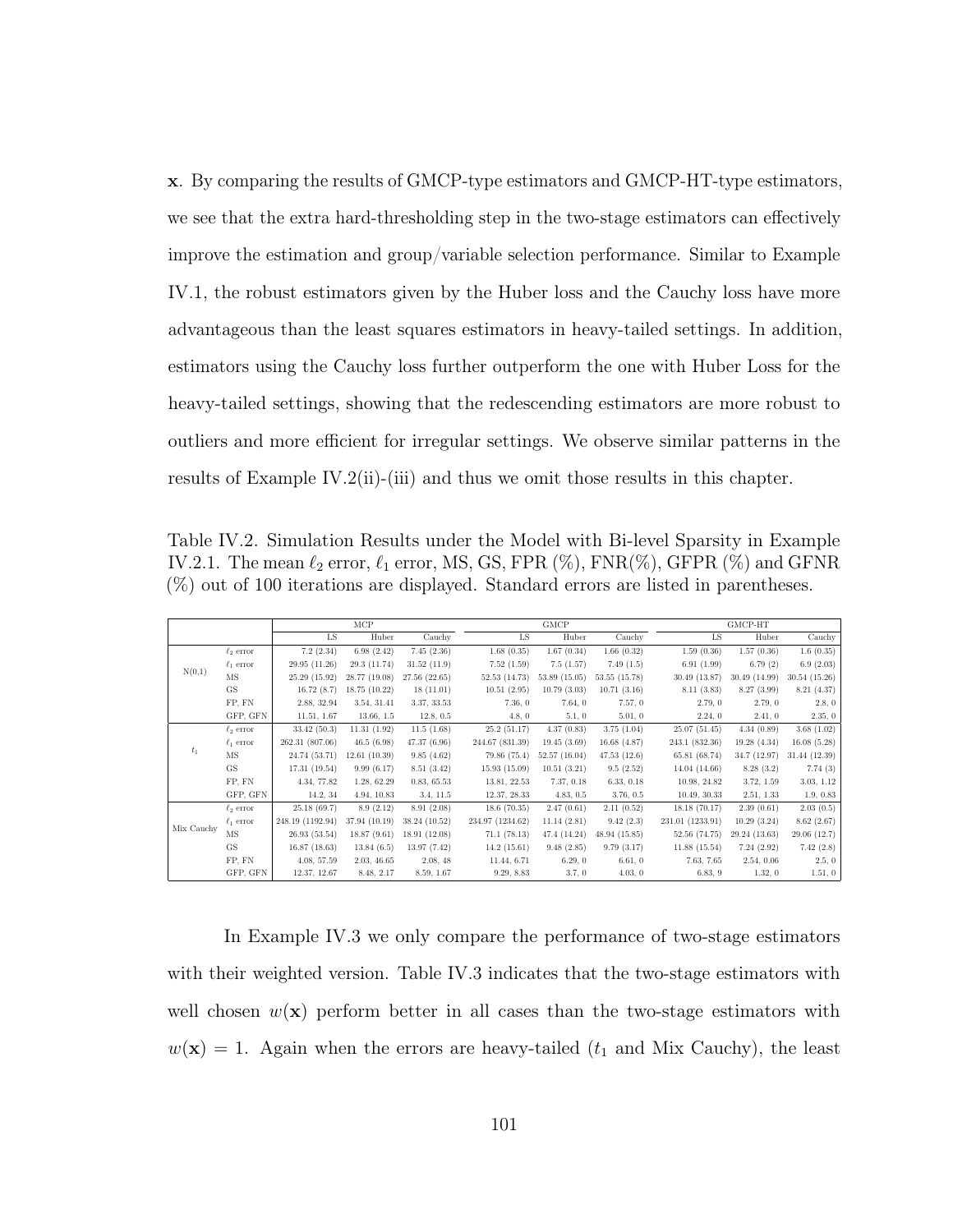squares estimator lose its efficiency and the redescending estimators produced by Cauchy loss perform the best for all scenarios.

<span id="page-110-0"></span>Table IV.3. Simulation Results under the Model with 20% Contamination on X in Example [IV.3.](#page-107-0) The mean  $\ell_2$  error,  $\ell_1$  error, MS, GS, FPR  $(\%)$ , FNR $(\%)$ , GFPR (%) and GFNR (%) out of 100 iterations are displayed. Standard errors are listed in parentheses.

|            |                     |                   | GMCP - HT     |              |                    | WGMCP - HT    |               |
|------------|---------------------|-------------------|---------------|--------------|--------------------|---------------|---------------|
|            |                     | LS                | Huber         | Cauchy       | LS                 | Huber         | Cauchy        |
|            | $\ell_2$ error      | 7.49(0.77)        | 7.52(0.87)    | 7.54(1.01)   | 6.74(0.83)         | 6(1.1)        | 4.97(1.4)     |
|            | $\ell_1$ error      | 43.56(6.15)       | 42.78(6.51)   | 40.76(8.13)  | 35.75 (5.95)       | 28.81(7.41)   | 22.42(7.18)   |
| N(0,1)     | $\overline{\rm MS}$ | 71.76 (24.18)     | 66.93 (24.61) | 54.81(23.15) | 60.82(20.98)       | 38.22(16.6)   | 32.53(17.64)  |
|            | GS                  | 17.34(4.65)       | 16.26(4.78)   | 13.74 (5.72) | 14.02(4.72)        | 9.38(4.63)    | 9.72(8.52)    |
|            | FP, FN              | 11.64, 8.59       | 10.63, 8.35   | 8.15, 9.06   | 9.28, 5.82         | 4.6, 5.88     | 3.38, 4.76    |
|            | GFP, GFN            | 12.72, 10.33      | 11.59, 10.5   | 8.9, 10.5    | 9.04, 8            | 3.98, 6       | 4.33, 5.83    |
|            | $\ell_2$ error      | 125.26 (992.64)   | 8.46(1.16)    | 8.54(1.36)   | 126.92 (998.84)    | 6.96(1.54)    | 6.43(1.35)    |
|            | $\ell_1$ error      | 2081.98 (17983.9) | 47.63 (7.94)  | 46.78(10.86) | 2099.27 (18099.01) | 33.87 (10.92) | 30.84(10.21)  |
| $t_1$      | MS                  | 96.16 (87.48)     | 61.26(25.54)  | 52.46(24.03) | 86.38 (88.52)      | 37.42 (14.34) | 35(16.84)     |
|            | GS                  | 22.76 (17.48)     | 15.2(5.56)    | 14.12 (7.74) | 19.26(18.01)       | 9.07(4.3)     | 9.56(7.71)    |
|            | FP, FN              | 17.39, 28.29      | 9.71, 15.65   | 7.91, 16.12  | 15.35, 27.94       | 4.57, 9.71    | 4.05, 9.18    |
|            | GFP, GFN            | 19.76, 30.17      | 10.93, 17.83  | 9.77, 17.67  | 16.06, 30.67       | 4.02, 11.83   | 4.56, 12.17   |
|            | $\ell_2$ error      | 18.52(81.12)      | 7.72(1.13)    | 7.66(1.39)   | 18.48 (83.42)      | 5.97(1.47)    | 5.22(1.56)    |
|            | $\ell_1$ error      | 211.8 (1454.22)   | 43.23(6.98)   | 39.92 (9.08) | 210.62 (1492.36)   | 28.68 (8.54)  | 24.67(9.68)   |
| Mix Cauchy | MS                  | 75.62 (51.22)     | 64.31(25.1)   | 48.28(21.8)  | 63.31 (48.76)      | 37.8 (15.33)  | 35.46 (20.97) |
|            | <b>GS</b>           | 18.17(10.38)      | 15.69(5.45)   | 12.39(5.7)   | 13.98(9.68)        | 9.41(4.95)    | 10.16(8.39)   |
|            | FP, FN              | 12.69, 15.76      | 10.19, 11.18  | 6.87, 11.29  | 10.02, 12.29       | 4.52, 6       | 4, 4.94       |
|            | GFP, GFN            | 14.09, 17.83      | 11.16, 13.33  | 7.59, 12.33  | 9.41, 14.5         | 4.09, 7.17    | 4.74, 5       |

In summary, our simulation studies show that in the proposed two-stage Mestimator framework, (1) the GP Stage can utilize the grouping structure to yield satisfactory parameter estimation and group variable selection results for irregular settings, if a robust loss function (e.g. Huber loss and Cauchy loss) is used; (2) the HT Stage further improve the performance by filtering out the non-important selected variable from the first stage; (3) the two-stage M-estimators with redescending loss functions (e.g. Cauchy loss) and concave penalties consistently render more satisfactory results when data are heavy-tailed or strongly contaminated  $(t_1$  and Mix Cauchy).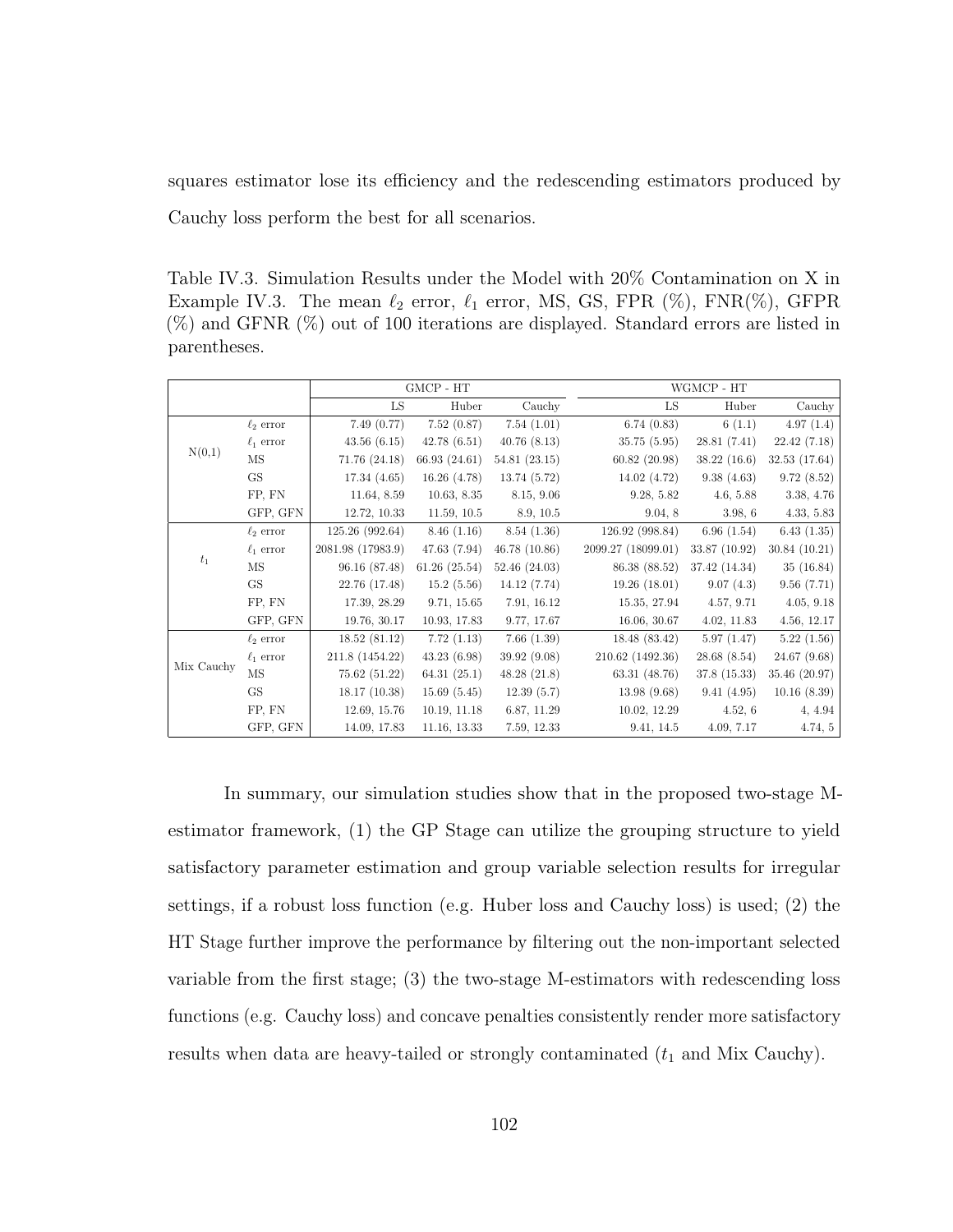#### IV.6. Real Data Example

In this section, we consider the NCI-60 data introduced in Section [I.1.](#page-9-0) We first perform some pre-screenings by keeping only 2000 genes with largest variations and choosing 500 genes out of which are most correlated with the response variable. Then for each gene, we use B-spline with 5 bases to form a group with 5 variables. Thus our final data set has  $n = 59$  samples,  $p = 2500$  variables and  $J = 500$  groups. Similar to our simulation studies, we apply the non-group estimators, one-stage estimators and two-stage estimators to select important genes, with tuning parameter  $\lambda$  and  $\theta$ chosen from the 10-folded cross validation with  $\lambda$  ranging in  $(0.01\sqrt{\frac{\log p}{n}}, 10\sqrt{\frac{\log p}{n}})$  and  $\theta$  ranging in (0.01, 1). In particular, we report results from six methods: Huber-MCP, Cauchy-MCP, Huber-GMCP, Cauchy-GMCP, Huber-GMCP-HT, Cauchy-GMCP-HT.

The QQ-plots of the residuals generated from those six methods are shown in Figure [IV.1.](#page-113-0) It shows that each residual distribution has a longer tail on the left side, meaning that the data may be contaminated or heavy-tailed. Table [IV.4](#page-112-0) displays the important genes selected by those six methods. It shows that the number of selected genes from those methods are 5 (Huber-MCP), 8 (Huber-GMCP), 8 (Huber-GMCP-HT), 5 (Cauchy-MCP), 11 (Cauchy-GMCP) and 14 (Cauchy-GMCP-HT), respectively. It implies that the methods incorporating grouping information can potentially select more genes. Notice that the Huber-MCP and Cauchy-MCP both select the same genes, which indicates that the contamination in the data may not be strong enough to cause different selection results between these two loss functions. In addition, it is reasonable to observe that the Huber-GMCP and Huber-GMCP-HT also select exactly the same genes, since there is no sparsity within each group in the data. However, the genes found by the Cauchy-GMCP are somewhat different from those selected by the Cauchy-GMCP-HT. Such difference is possibly due to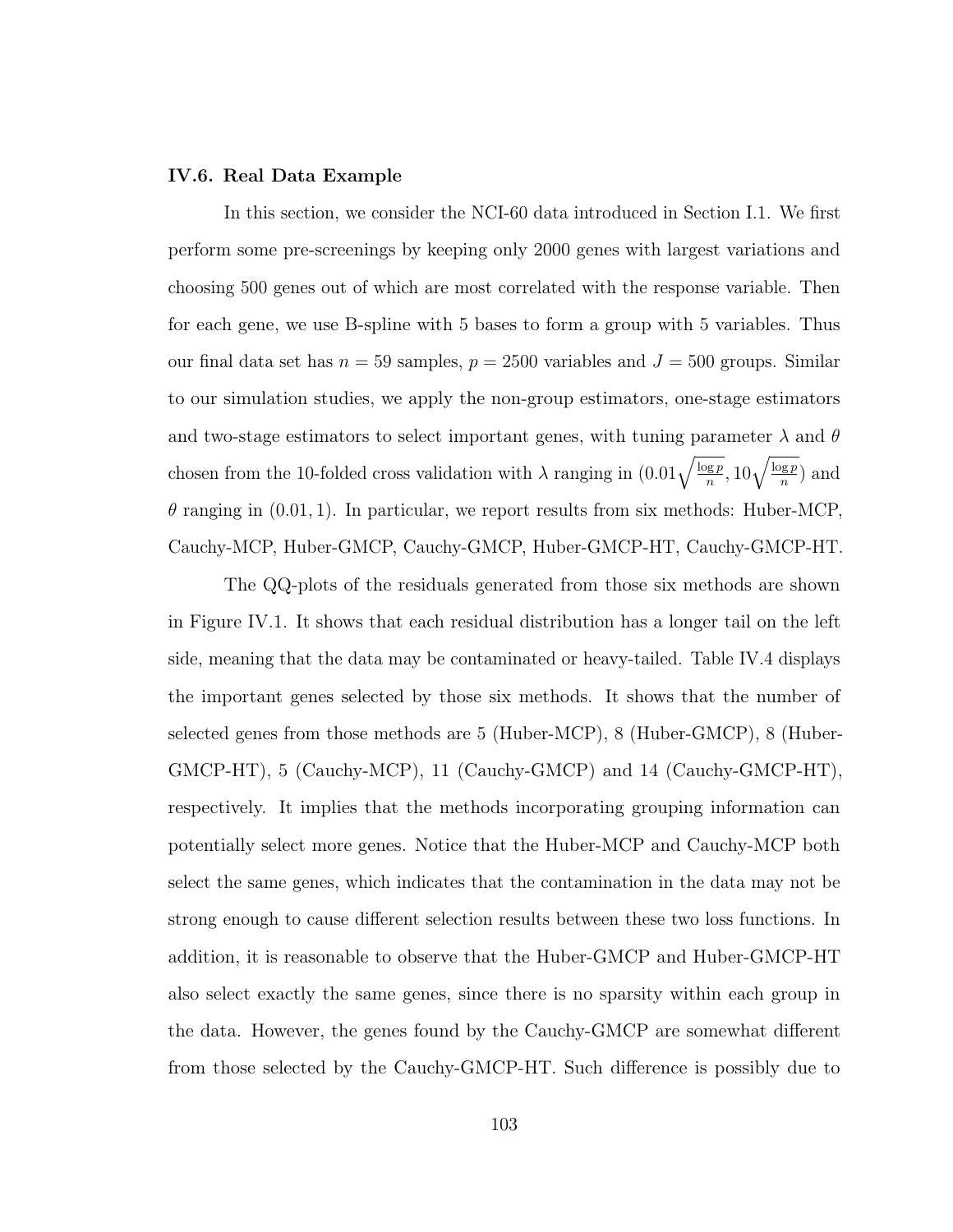unstable solutions induced by the concavity of Cauchy loss. For further investigation, we randomly choose 6 observations as the test set and applied those six methods to the rest patients to get the coefficients estimation, then compute the prediction error on the test set. We repeat the random splitting 100 times and the boxplots of the Mean Absolute Error of predictions are shown in Figure [IV.2.](#page-113-1) It is clearly observed from Figure [IV.2](#page-113-1) that the Huber-GMCP and Cauchy-GMCP perform better than the other methods. This is not surprising since there is only between-group sparsity in the dataset. In addition, Figure [IV.2](#page-113-1) also shows that Cauchy-type estimators perform similarly to the corresponding Huber-type estimators, which indicates that when there exist only moderate contamination in the data, it may be sufficient to consider the convex Huber loss in our framework.

<span id="page-112-0"></span>Table IV.4. Selected Genes by Huber-MCP, Cauchy-MCP, Huber-GMCP, Cauchy-GMCP, Huber-GMCP-HT, Cauchy-GMCP-HT

| Huber-MCP      | KRT8              | NRN1               | GAS7             | EPS8L2     | GPX3    |            |             |                    |
|----------------|-------------------|--------------------|------------------|------------|---------|------------|-------------|--------------------|
| Huber-GMCP     | KRT8              | ANXA3              | KRT19            | <b>DSP</b> | GPX3    | LEF1       | TDRD7       | <b>SRPX</b>        |
| Huber-GMCP-HT  | KRT8              | ANXA3              | KRT19            | <b>DSP</b> | GPX3    | LEF1       | TDRD7       | <b>SRPX</b>        |
| Cauchy-MCP     | KRT8              | NRN1               | GAS <sub>7</sub> | EPS8L2     | GPX3    |            |             |                    |
| Cauchy-GMCP    | KRT8              | ANXA3              | KRT19            | GPX3       | LEF1    | TDRD7      | <b>MITF</b> | NOTCH <sub>3</sub> |
|                | FAR <sub>2</sub>  | <b>INHBB</b>       | <b>SIRPA</b>     |            |         |            |             |                    |
| Cauchy-GMCP-HT | KRT8              | NRN1               | AP1M2            | ANXA3      | GAS7    | KRT19      | EPS8L2      | GPX3               |
|                | SNA <sub>12</sub> | SPINT <sub>2</sub> | <b>EPCAM</b>     | <b>SFN</b> | SLC29A2 | <b>NMU</b> |             |                    |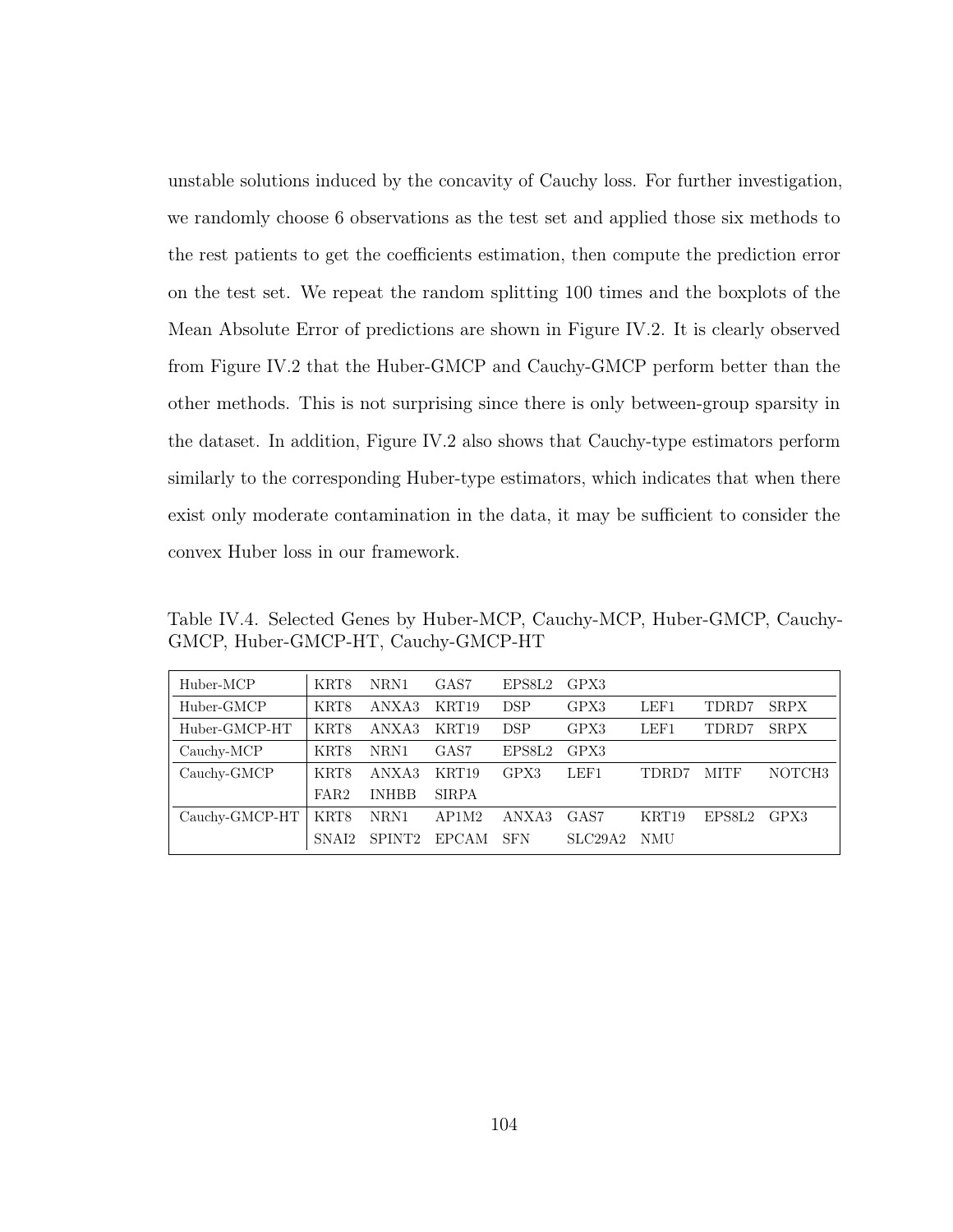<span id="page-113-0"></span>



Figure IV.2. Boxplot of the Mean Absolute Error of Predictions

<span id="page-113-1"></span>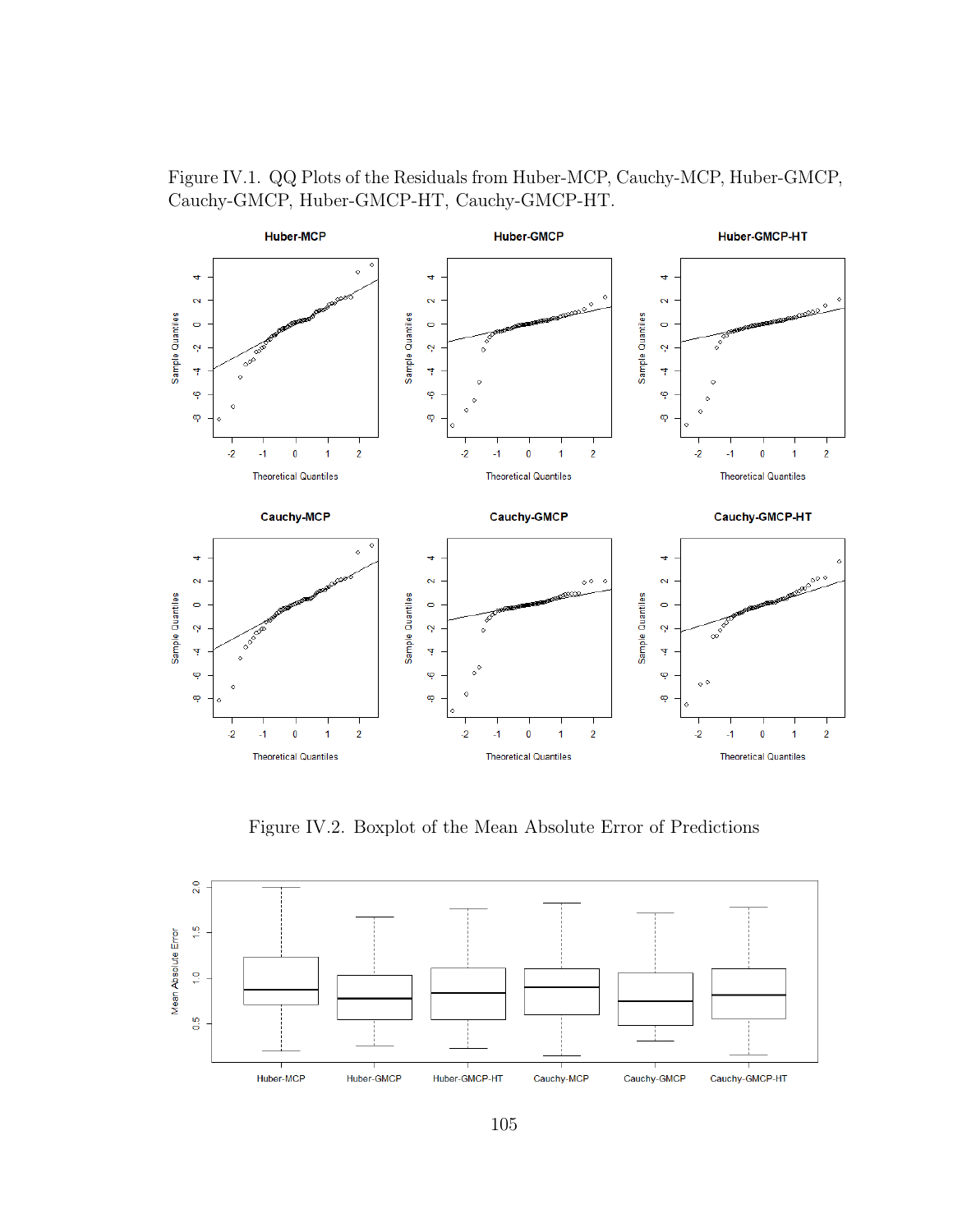### CHAPTER V

# DISCUSSION AND FUTURE WORK

#### V.1. On the Penalized Weighted Least Squares Method

This thesis studies the simultaneous variable selection, outlier detection and robust estimation using an efficient weight shrinkage rule in a penalized weighted least squares framework. This approach is attractive in terms of its computation efficiency in high-dimensional settings, its Bayesian understanding, and most importantly, its united link to a regularized robust M-estimation. The Bayesian understanding justifies the rationality of the proposed PAWLS method for both outlier detection and variable selection. The joint estimation of weight and coefficient vectors and its link to Mestimation justify both of the strong robustness and estimation efficiency of this PAWLS approach under a fixed design.

[\[BBEKY13\]](#page-121-0) studied the choice of  $\rho$  function in high-dimensional M-estimation with  $p < n$  when the error distribution is assumed to be known and the  $\rho$  function is convex. The link between a weight shrinkage rule and the M-estimation studied in this thesis provides another direction on how to choose a sparse M-estimation. In particular, we can choose some sparse M-estimation with strong robustness, for example, a redescending M estimate such that  $\rho$  is not convex. If prior information or a distribution on the individual weight is provided, we can build a weight shrinkage rule based upon the priori. This weight shrinkage rule will be used to find the corresponding M-estimation.

Another important contribution of this thesis is the theoretical investigation of this approach when  $p \gg n$ . The non-asymptotic inequalities of the joint estimation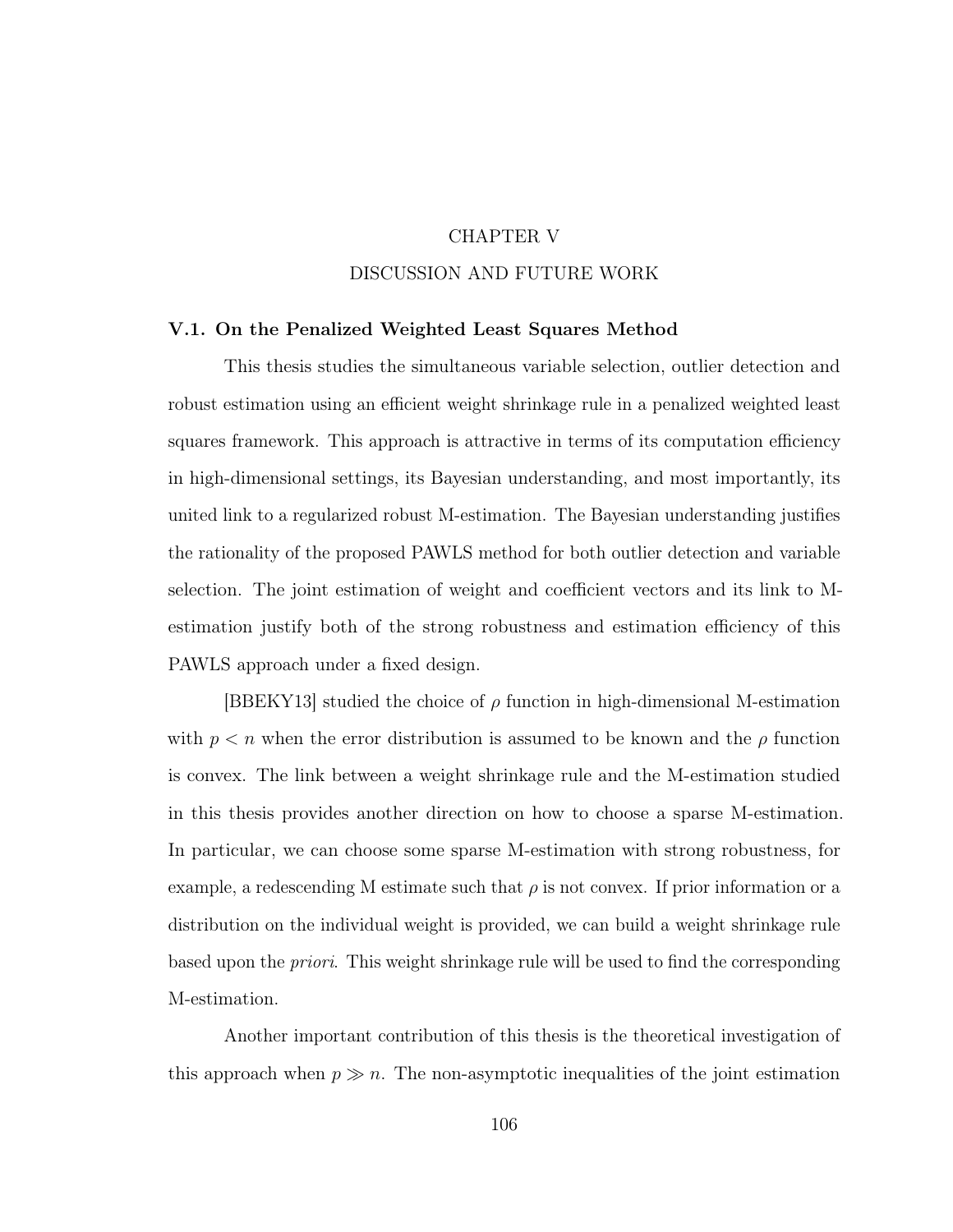for the regression coefficients and weight parameters has been investigated in this thesis. Such a theoretical understanding advocates the use of the PAWLS for robust estimation and outlier detection. This result may also be extended to the study of regularized M-estimation in high-dimensional settings. For example, [\[NYWR09\]](#page-128-0) establishes consistency and convergence rates for regularized M-estimators under high-dimensional settings when the  $\rho$  function satisfies a restricted strong convexity (RSC) condition. Unfortunately, the RSC condition rules out a class of redescending M-estimation in high-dimensional data analysis. The study in this thesis provides a direction of theoretic investigation of any regularized M-estimation by linking it to a specific penalized weight least squares regression model.

Currently, I am also working on the theoretical properties of the adaptive PAWLS approach. In particular, I want to provide some conditions under which the adaptive PAWLS has some nice variable selection and outlier detection properties. There are several other relevant research questions not fully addressed in this thesis. For example, the robustness of regression can also be measured by the influence function. There have been some interests concerning influence functions for high-dimensional estimators [\[AM14,](#page-120-0)[ÖCA15\]](#page-128-1). It would be interesting to investigate the influence function of the PAWLS in high-dimensional settings. Another important issue is appropriate choices for regularization parameters with respect to both the variable selection and outlier detection. Although the thesis provides a modified BIC for tuning parameter selection in our numerical studies, there is still lack of theoretical investigations on whether this approach provides us optimal tuning parameters generating well-behaved PAWLS estimators.

In this thesis the proposed penalized weighted approach is investigated only in high-dimensional linear regression models. However, the proposed penalized weight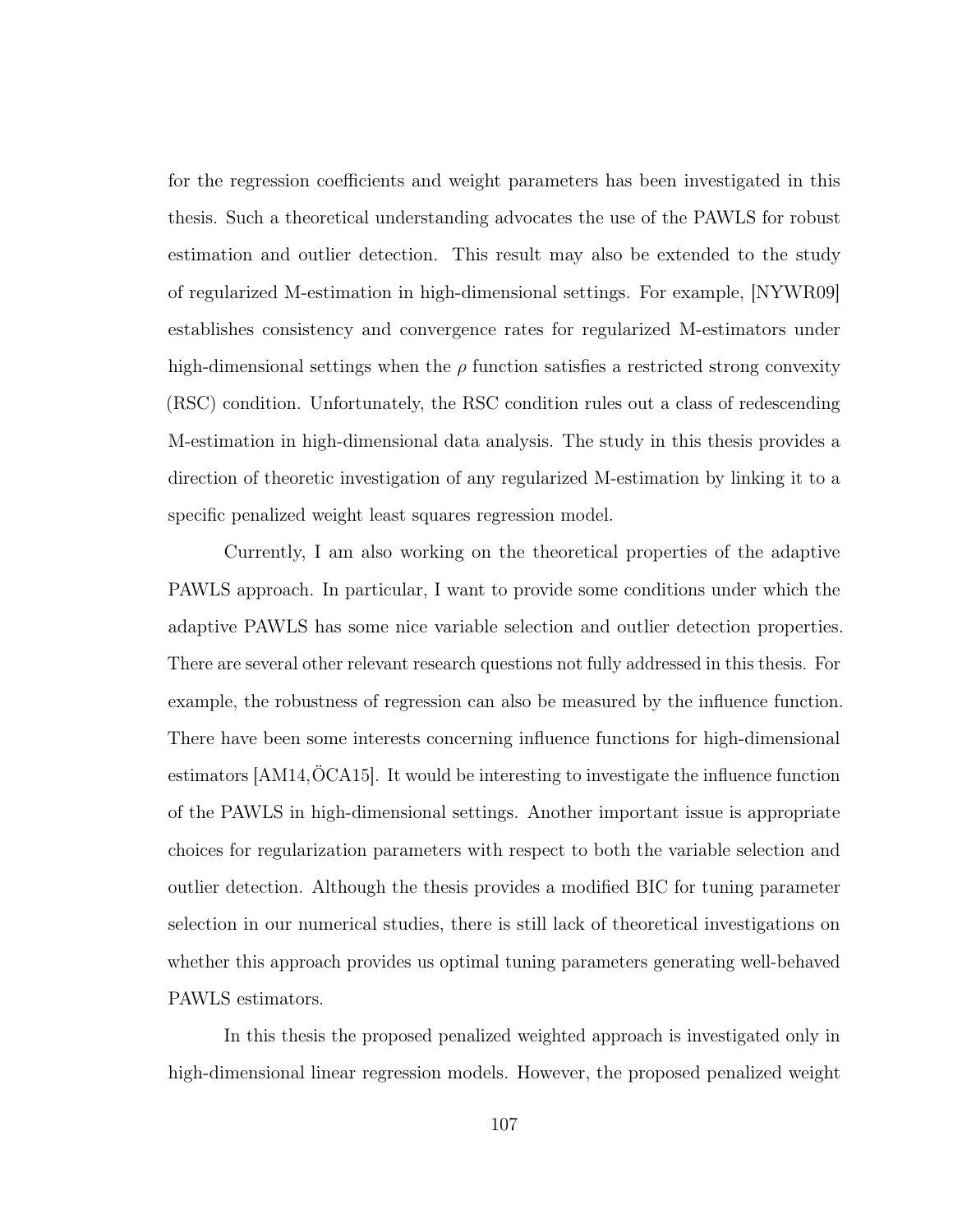shrinkage rule can be generalized to deal with different types of data, such as the count data, survival data and categorical data. On the other hand, to address the problem of high colinearities among covariates, a few methods such as elastic net [\[ZH05\]](#page-131-0) and post selection shrinkage estimation [\[GAF17\]](#page-124-0) are proposed in high-dimensional settings. It will also be interesting to achieve the outlier detection in those methods by extending these methods to our proposed penalized weight shrinkage framework.

#### V.2. On the Penalized Robust Approximated Quadratic M-estimators

The irregular settings including data asymmetry, heteroscedasticity and data contamination often exist due to the data high-dimensionality. It is very important to address these irregular settings both theoretically and numerically in high-dimensional data analysis. In this thesis we have proposed a class of PRAM estimators for robust high-dimensional mean regression. The key feature of the PRAM estimators is using a family of loss functions with flexible robustness and diverging parameters to approximate the mean function produced from the traditional quadratic loss. This approximation process can reduce the bias generated by data's irregularity in highdimensional mean regression. The proposed framework is very general and it covers a wide range of loss functions and penalty functions, allowing both functions to be non-convex.

Theoretically, we established statistical properties of PRAM in ultra highdimensional settings when  $p$  grows with  $n$  at an almost exponential rate. Specifically, we showed its local estimation consistency at the minimax rate enjoyed by the LS-Lasso and established the oracle properties of the PRAM estimators, including both selection consistency and asymptotic normality. The theoretical result is applicable for irregular settings, including the data are contaminated by outliers, random errors and/or covariates are heavy-tailed, and random errors lack of symmetry and/or homogeneity.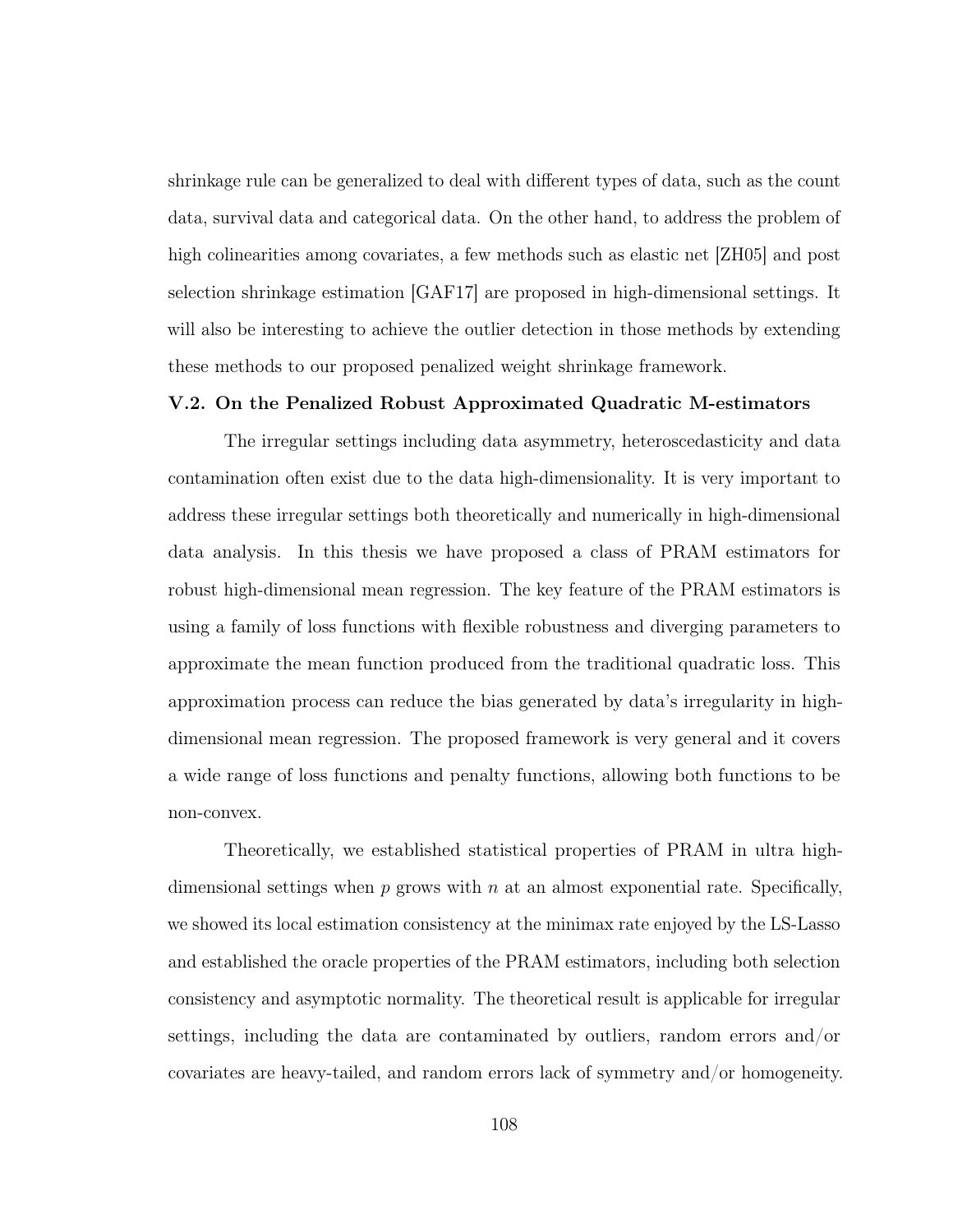One fundamental difference between our proposed PRAM estimator and the common penalized M-estimator is that we require  $\lim_{\alpha\to\infty} E[\nabla \mathcal{L}_{\alpha,n}(\beta^*)]=\mathbf{0}$  instead of  $E[\nabla \mathcal{L}_{\alpha,n}(\beta^*)] = \mathbf{0}$  for every  $\alpha > 0$ . To establish the estimation consistency and the oracle properties, the divergent rate of  $\alpha$  plays a crucial role. In the presence of asymmetric and heavy-tailed/contaminated data, the PRAM estimators can reduce the bias efficiently (when  $\alpha$  diverges) and enjoy robustness (when  $\alpha$  diverges not too fast). The divergent rate of  $\alpha$  stated in Theorem [III.2](#page-76-0) and Theorem [III.3](#page-78-0) actually show us how  $\alpha$  should diverge with n, in order to obtain a robust sparse PRAM estimator in high-dimensional mean regression under general irregular settings.

Additionally, our numerical studies show satisfactory finite sample performances of the PRAM estimators under irregular settings, which is consistent with our theoretical findings. Among all the possible choices of PRAM estimators, our numerical results also suggest to implement a redescending PRAM estimator with a concave penalty such as the TA-MCP and the CA-MCP, using the HA-Lasso as an initial estimator, when the data are strongly heavy-tailed or contaminated.

Our research in this thesis provides a systematic study of penalized M-estimation in high-dimensional linear regression model. However, we may not have linearity between the response and predictors in practice. Next we plan to explore the PRAM estimator with certain nonparametric regression models (e.g. an additive model). Other possible future directions of research may include devising similar theoretical guarantees for estimators with grouping structures in the covariates, or study of highdimensional models with varying coefficients (e.g. [\[FMD14\]](#page-123-0)) under general irregular settings.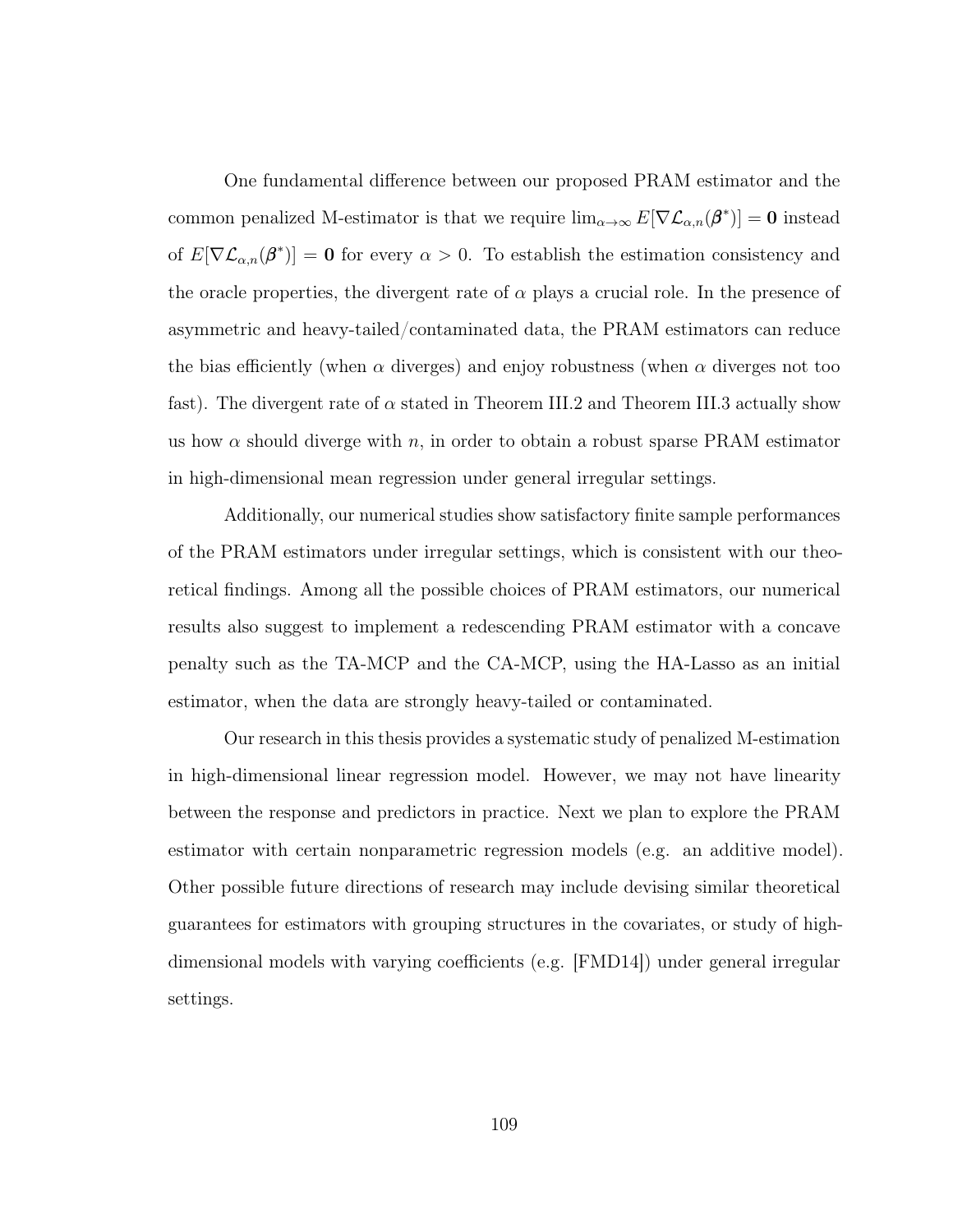#### V.3. On the High-dimensional M-estimation for Bi-level Variable Selection

Bi-level variable selection and parameter estimation are crucial when covariates function group-wisely in high dimensional settings. It has become even more challenging when data are contaminated or heavy-tailed. In this thesis, we proposed a two-stage penalized M-estimator framework for high-dimensional bi-level variable selection. This framework consists of two stages: penalized M-estimation with a concave  $\ell_2$ -norm penalty achieving the consistent group selection at the first stage, and a post-hard-thresholding operator to achieve the within-group sparsity at the second stage. The proposed framework is very general that it covers a wide range of loss functions and penalty functions, allowing both functions to be non-convex. Thus, if the data are strongly contaminated, either in covariates or random errors, we are still able to perform bi-level variable selection efficiently through the proposed framework.

Theoretically, we established statistical properties of the proposed two-stage penalized M-estimator in ultra high-dimensional settings when  $p$  grows with  $n$  at an almost exponential rate. In particular, for the estimator at the Group Penalization Stage, we showed its local estimation consistency at the minimax rate enjoyed by LS-GLasso and established the local group selection consistency. For the the posthard-thresholding estimator at the second stage, we showed that it naturally inherits all those nice statistical properties from the first stage and further possesses bi-level variable selection consistency. These theoretical results require weak assumptions on model settings and are applicable even though the random error and covariates are heavy-tailed or the data set is contaminated by outliers.

Our framework is computationally efficient, and is able to find a well-behaved local stationary point if a consistent initial such as Huber group Lasso is used. Our numerical studies showed satisfactory finite sample performances of the two-stage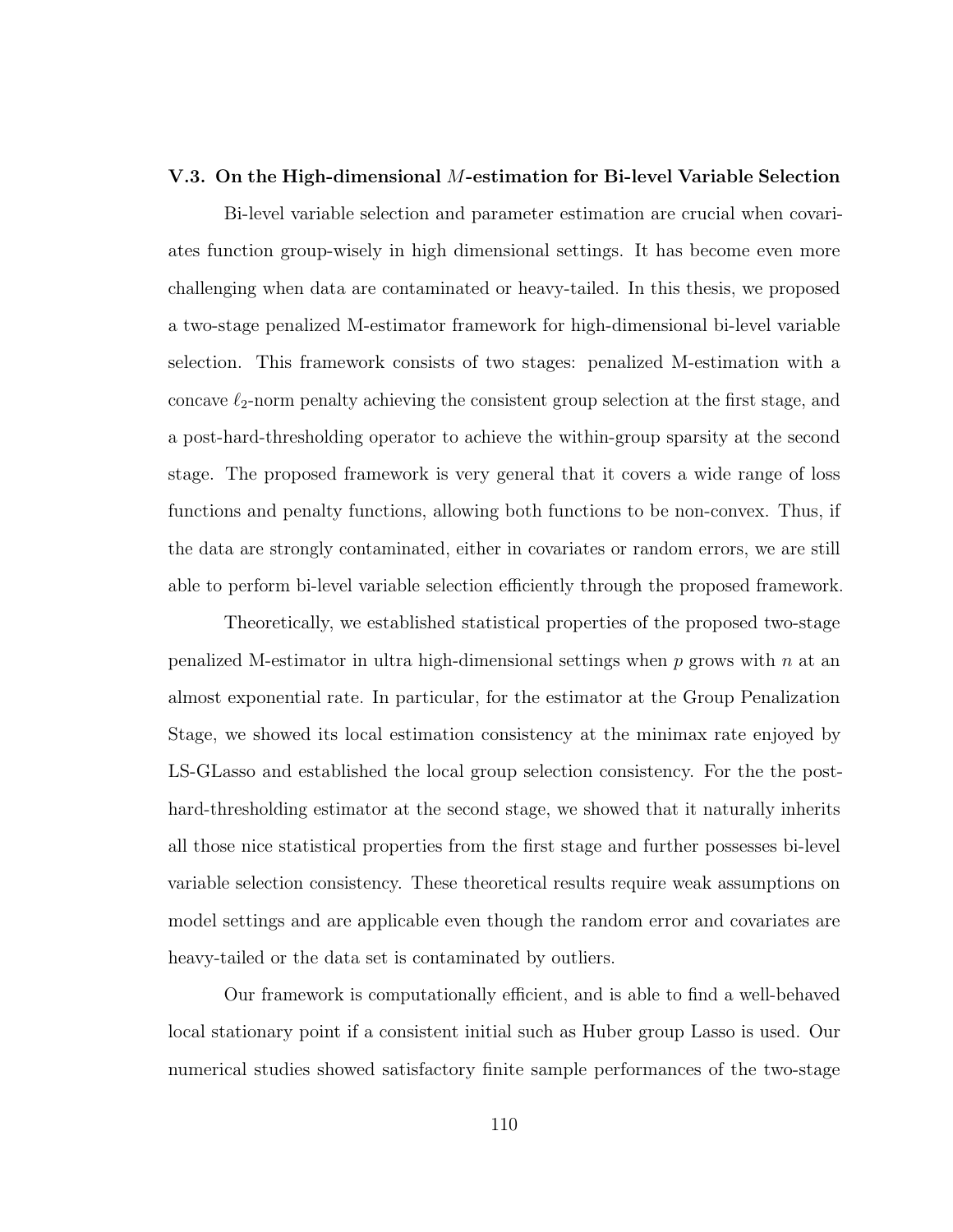penalized M-estimator under different irregular settings, which is consistent with our theoretical findings. In particular at the first stage, among some of the possible choices of loss and penalty functions that fit in the proposed framework, our numerical studies suggested to consider a redescending loss function, such as Cauchy loss or Tukey's biweight loss, with a group concave folded penalty, such as group MCP penalty, when the data are strongly contaminated.

Since the proposed framework relies on prior group information, it may not be reliable when the incorrect group information is used. To tackle this problem, [\[Gao18\]](#page-124-1) proposes a class of penalized regression estimators by controlling group klargest norm (GKAN), which is resistant to the fussy group information. However, the GKAN estimator is not robust to outliers or heavy-tailed errors. Hence, it will also be interesting to generalize the GKAN to a certain robust method by following the similar spirit of the proposed framework.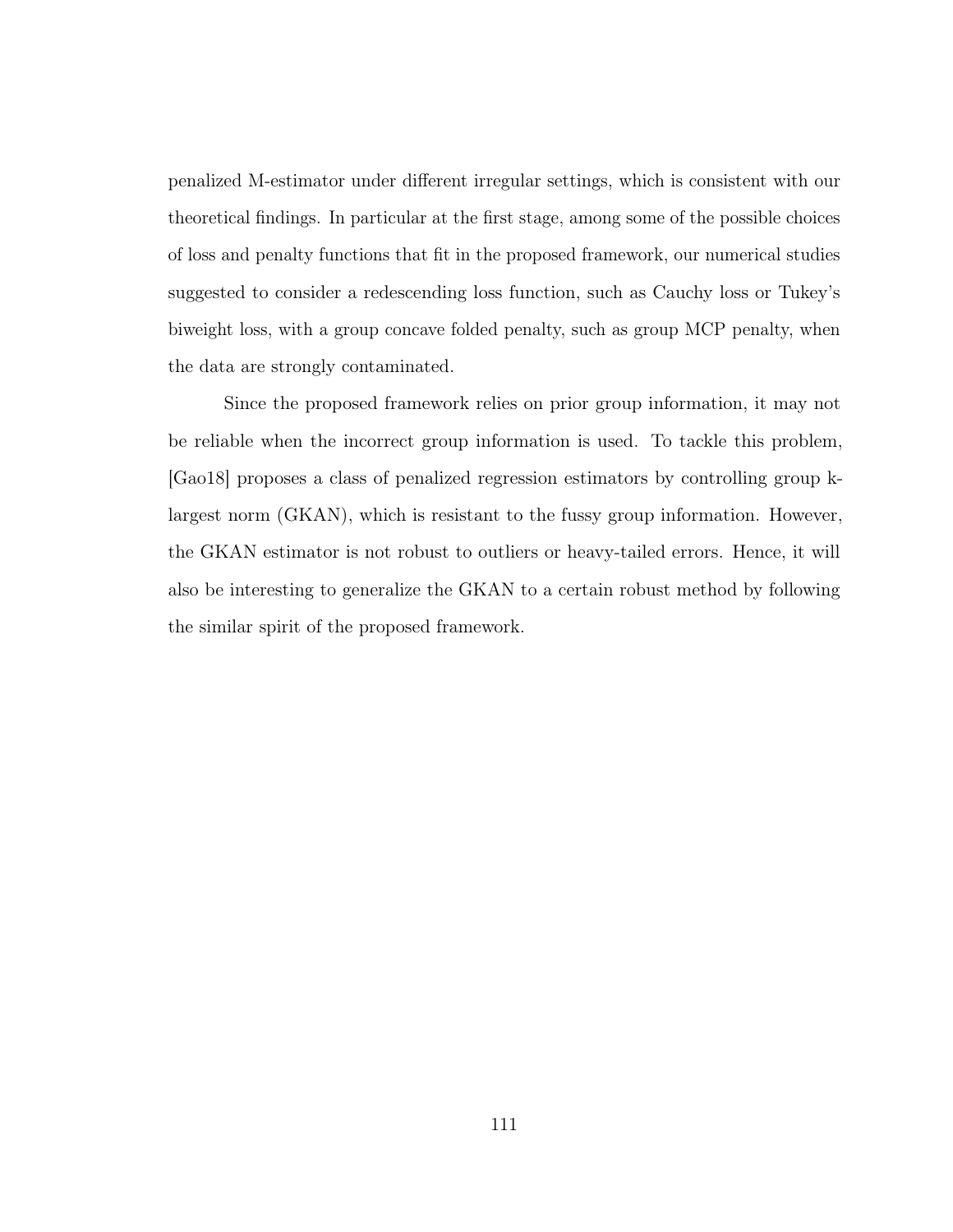## BIBLIOGRAPHY

- [ACG<sup>+</sup>13] Andreas Alfons, Christophe Croux, Sarah Gelper, et al., Sparse least trimmed squares regression for analyzing high-dimensional large data sets, The Annals of Applied Statistics 7 (2013), no. 1, 226–248.
- [ACO<sup>+</sup>18] Byung Chull An, Yoo-Duk Choi, In-Jae Oh, Ju Han Kim, Jae-Il Park, and Seung-won Lee, Gpx3-mediated redox signaling arrests the cell cycle and acts as a tumor suppressor in lung cancer cell lines, PloS one 13 (2018), no. 9, e0204170.
- [Aka98] Hirotogu Akaike, Information theory and an extension of the maximum likelihood principle, Selected papers of hirotugu akaike, Springer, 1998, pp. 199–213.
- <span id="page-120-0"></span>[AM14] Marco Andrés Avella Medina, Influence functions for penalized mestimators.
- [Ars12] Olcay Arslan, Weighted lad-lasso method for robust parameter estimation and variable selection in regression, Computational Statistics & Data Analysis 56 (2012), no. 6, 1952–1965.
- [AS03] Cynthia Anderson and Randall E Schumacker, A comparison of five robust regression methods with ordinary least squares regression: Relative efficiency, bias, and test of the null hypothesis, Understanding Statistics: Statistical Issues in Psychology, Education, and the Social Sciences 2 (2003), no. 2, 79–103.
- [B<sup>+</sup>99] Sergey Bakin et al., Adaptive regression and model selection in data mining problems.
- [BA55] George EP Box and Sigurd L Andersen, Permutation theory in the derivation of robust criteria and the study of departures from assumption, Journal of the Royal Statistical Society: Series B (Methodological)  $17$  (1955), no. 1, 1–26.
- [Bac08] Francis R Bach, Consistency of the group lasso and multiple kernel learning, Journal of Machine Learning Research 9 (2008), no. Jun, 1179–1225.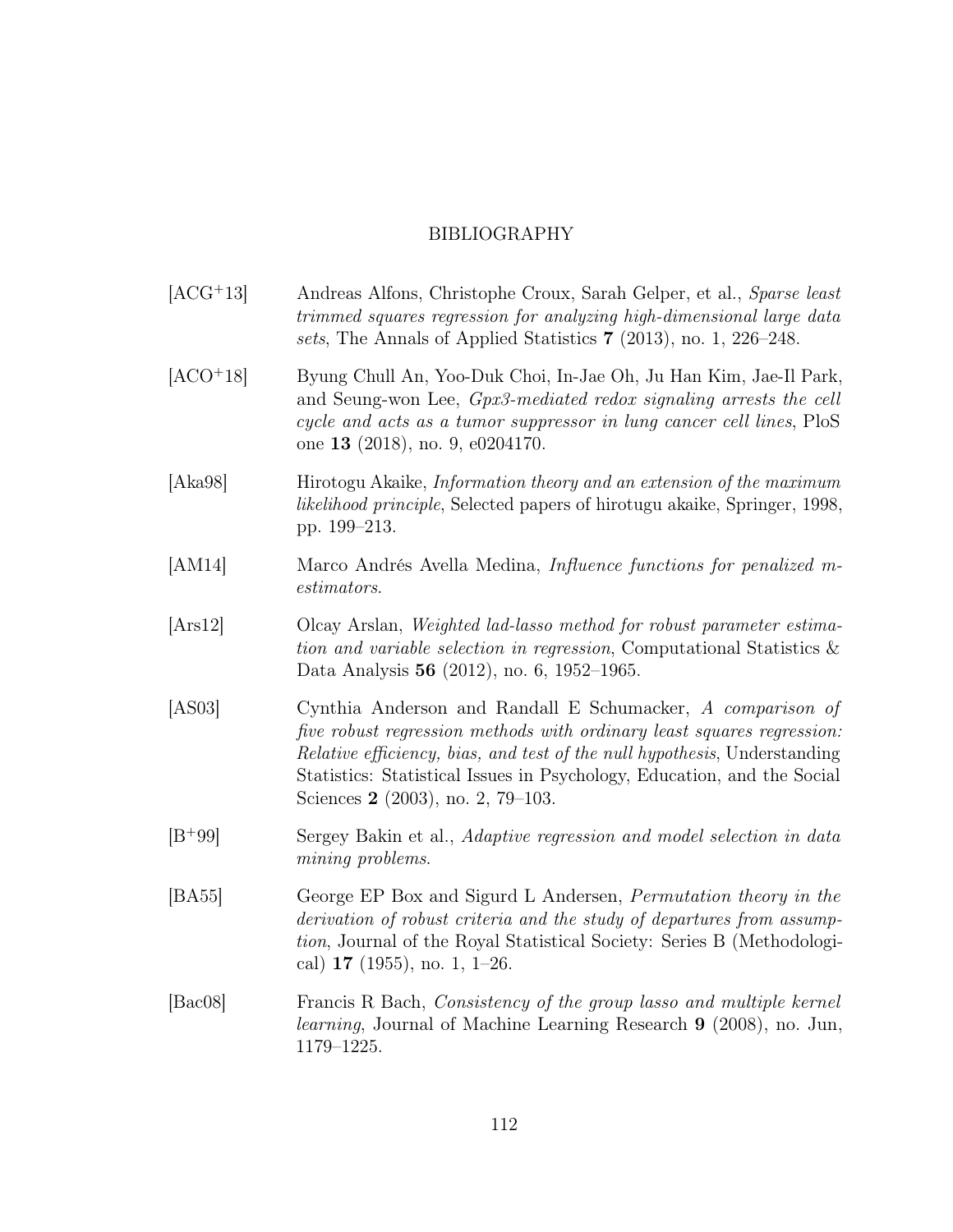- <span id="page-121-0"></span>[BBEKY13] Derek Bean, Peter J Bickel, Noureddine El Karoui, and Bin Yu, Optimal m-estimation in high-dimensional regression, Proceedings of the National Academy of Sciences 110 (2013), no. 36, 14563–14568. [BC64] George EP Box and David R Cox, An analysis of transformations, Journal of the Royal Statistical Society: Series B (Methodological) 26 (1964), no. 2, 211–243. [ $BC+11$ ] Alexandre Belloni, Victor Chernozhukov, et al.,  $\ell_1$ 1-penalized quantile regression in high-dimensional sparse models, The Annals of Statistics 39 (2011), no. 1, 82–130. [BFW11] Jelena Bradic, Jianqing Fan, and Weiwei Wang, Penalized composite quasi-likelihood for ultrahigh dimensional variable selection, Journal of the Royal Statistical Society: Series B (Statistical Methodology) 73 (2011), no. 3, 325–349. [BH09] Patrick Breheny and Jian Huang, Penalized methods for bi-level variable selection, Statistics and its interface 2 (2009), no. 3, 369. [Bic75] Peter J Bickel, One-step huber estimates in the linear model, Journal of the American Statistical Association 70 (1975), no. 350, 428–434. [Box53] George EP Box, Non-normality and tests on variances, Biometrika 40 (1953), no. 3/4, 318–335. [Bre15] Patrick Breheny, The group exponential lasso for bi-level variable selection, Biometrics 71 (2015), no. 3, 731–740. [BRT09] Peter J Bickel, Ya'acov Ritov, and Alexandre B Tsybakov, Simultaneous analysis of lasso and dantzig selector, The Annals of Statistics (2009), 1705–1732. [BSE<sup>+</sup>17] Anja Katrin Bosserhoff, Nadja Schneider, Lisa Ellmann, Lucie Heinzerling, and Silke Kuphal, The neurotrophin neuritin1 (cpq15) is involved in melanoma migration, attachment independent growth, and vascular *mimicry*, Oncotarget  $8(2017)$ , no. 1, 1117. [Car79] Raymond J Carroll, On estimating variances of robust estimators when the errors are asymmetric, Journal of the American Statistical Association 74 (1979), no. 367, 674–679.
- [Col76] John R Collins, Robust estimation of a location parameter in the presence of asymmetry, The Annals of Statistics (1976), 68–85.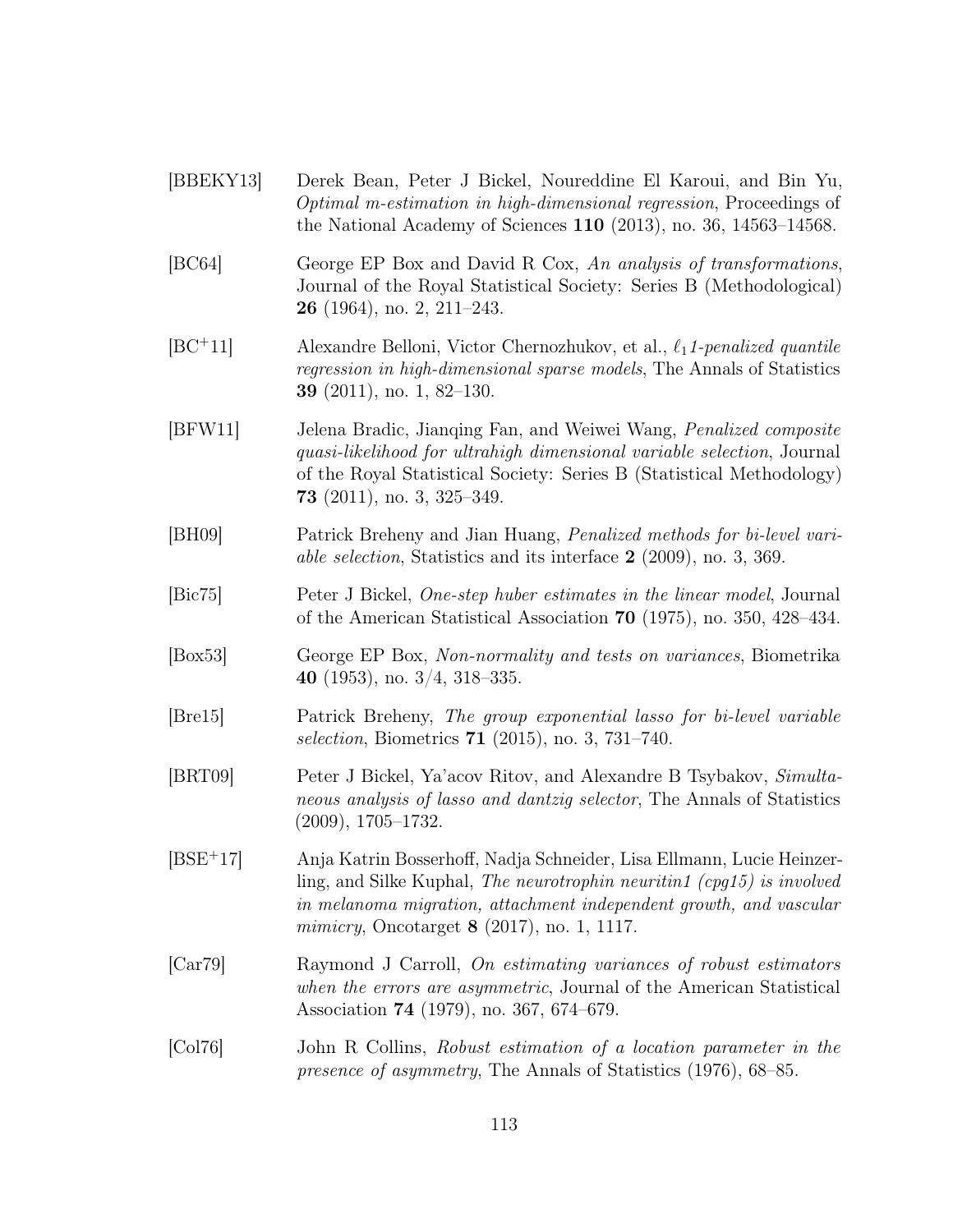[Coo77] R Dennis Cook, Detection of influential observation in linear regression, Technometrics 19 (1977), no. 1, 15–18. [CRW18] Le Chang, Steven Roberts, and Alan Welsh, Robust lasso regression using tukey's biweight criterion, Technometrics 60 (2018), no. 1, 36–47. [CT07] Emmanuel Candes and Terence Tao, The dantzig selector: statistical estimation when p is much larger than n, The Annals of Statistics (2007), 2313–2351. [CW88] Raymond J Carroll and Alan H Welsh, A note on asymmetry and robustness in linear regression, The American Statistician 42 (1988), no. 4, 285–287. [CZK<sup>+</sup>16] Haiyue Chen, Zhenlong Zheng, Ki-Yeol Kim, Xuemei Jin, Mi Ryung Roh, and Zhehu Jin, Hypermethylation and downregulation of glutathione peroxidase 3 are related to pathogenesis of melanoma, Oncology reports 36 (2016), no. 5, 2737–2744.  $[D^+00]$  David L Donoho et al., *High-dimensional data analysis: The curses* and blessings of dimensionality, AMS Math Challenges Lecture (2000), 1–32. [DCL12] Z John Daye, Jinbo Chen, and Hongzhe Li, High-dimensional heteroscedastic regression with an application to eqtl data analysis, Biometrics 68 (2012), no. 1, 316–326. [DH83] David L Donoho and Peter J Huber, The notion of breakdown point, A festschrift for Erich L. Lehmann 157184 (1983). [DSA18] Ying Dong, Lixin Song, and Muhammad Amin, Scad-ridge penalized likelihood estimators for ultra-high dimensional models, Hacettepe Journal of Mathematics and Statistics 47 (2018), no. 2, 423–436. [EHJ<sup>+</sup>04] Bradley Efron, Trevor Hastie, Iain Johnstone, Robert Tibshirani, et al., Least angle regression, The Annals of statistics 32 (2004), no. 2, 407–499. [FF93] LLdiko E Frank and Jerome H Friedman, A statistical view of some chemometrics regression tools, Technometrics 35 (1993), no. 2, 109– 135. [FFB14] Jianqing Fan, Yingying Fan, and Emre Barut, Adaptive robust variable selection, Annals of statistics  $42$  (2014), no. 1, 324.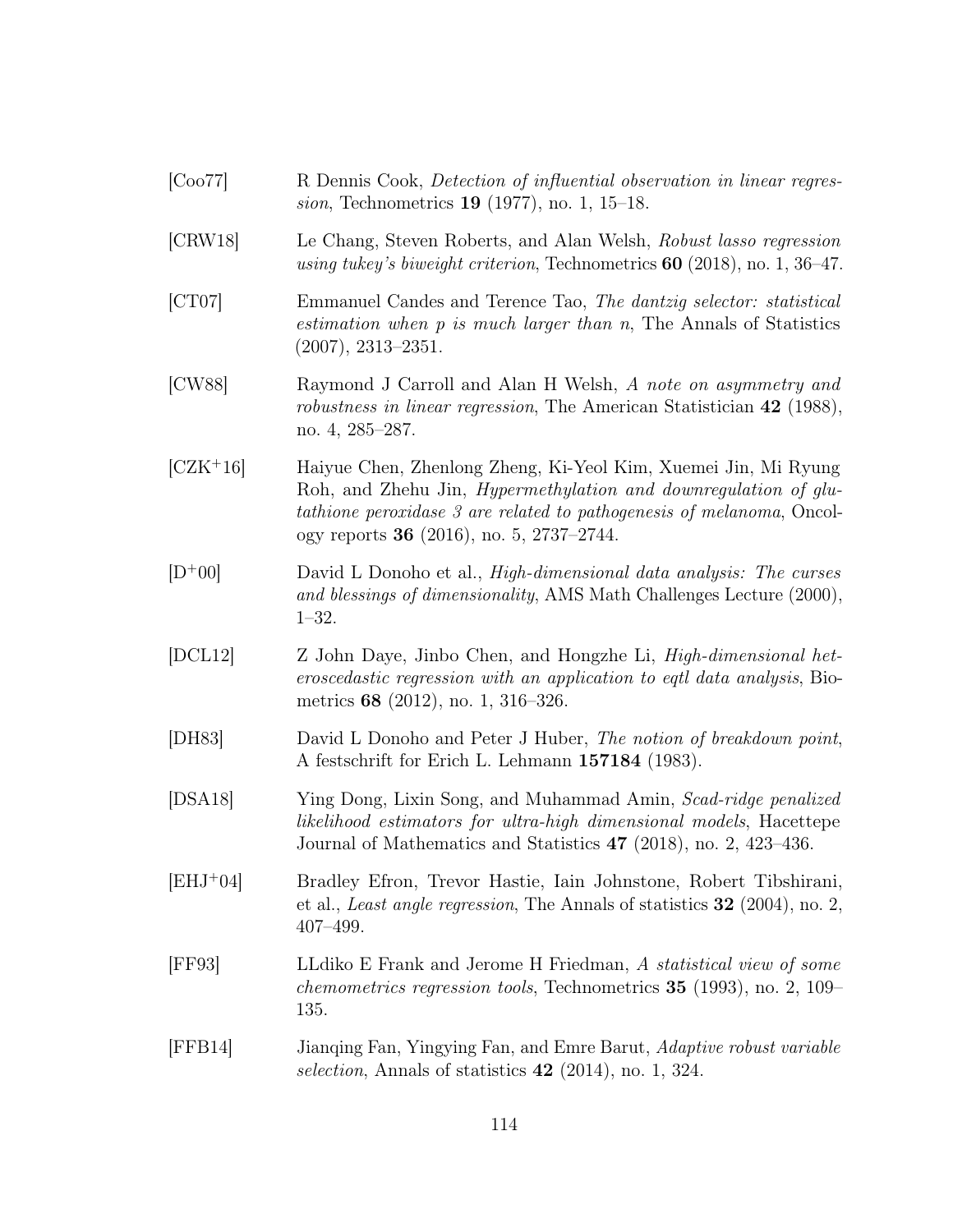<span id="page-123-0"></span>

| [FFS11]     | Jianqing Fan, Yang Feng, and Rui Song, Nonparametric independence<br>screening in sparse ultra-high-dimensional additive models, Journal of<br>the American Statistical Association $106$ (2011), no. 494, 544–557.                                                                |
|-------------|------------------------------------------------------------------------------------------------------------------------------------------------------------------------------------------------------------------------------------------------------------------------------------|
| [FHT10]     | Jerome Friedman, Trevor Hastie, and Robert Tibshirani, A note on the<br>group lasso and a sparse group lasso, arXiv preprint arXiv:1001.0736<br>(2010).                                                                                                                            |
| [FL01]      | Jianqing Fan and Runze Li, Variable selection via nonconcave pe-<br>nalized likelihood and its oracle properties, Journal of the American<br>statistical Association 96 (2001), no. 456, 1348-1360.                                                                                |
| [FL06]      | ____, Statistical challenges with high dimensionality: Feature selec-<br>tion in knowledge discovery, arXiv preprint math/0602133 (2006).                                                                                                                                          |
| [FL08]      | Jianoning Fan and Jinchi Lv, Sure independence screening for ultrahigh<br>dimensional feature space, Journal of the Royal Statistical Society:<br>Series B (Statistical Methodology) $70$ (2008), no. 5, 849–911.                                                                  |
| [FL10]      | A selective overview of variable selection in high dimensional<br><i>feature space</i> , Statistica Sinica 20 (2010), no. 1, 101.                                                                                                                                                  |
| [FL11]      | Nonconcave penalized likelihood with np-dimensionality, IEEE<br>Transactions on Information Theory 57 (2011), no. 8, 5467-5484.                                                                                                                                                    |
| [FLW17]     | Jianqing Fan, Quefeng Li, and Yuyan Wang, <i>Estimation of high</i><br>dimensional mean regression in the absence of symmetry and light<br><i>tail assumptions</i> , Journal of the Royal Statistical Society: Series B<br>(Statistical Methodology) 79 $(2017)$ , no. 1, 247–265. |
| [FMD14]     | Jianqing Fan, Yunbei Ma, and Wei Dai, Nonparametric independence<br>screening in sparse ultra-high-dimensional varying coefficient models,<br>Journal of the American Statistical Association 109 (2014), no. 507,<br>1270-1284.                                                   |
| $[FP+04]$   | Jianqing Fan, Heng Peng, et al., Nonconcave penalized likelihood with<br>a diverging number of parameters, The Annals of Statistics 32 (2004),<br>no. $3,928-961$ .                                                                                                                |
| $[FWZ^+15]$ | Kuangnan Fang, Xiaoyan Wang, Shengwei Zhang, Jianping Zhu, and<br>Shuangge Ma, <i>Bi-level variable selection via adaptive sparse group</i><br><i>lasso</i> , Journal of Statistical Computation and Simulation 85 (2015),<br>no. 13, 2750–2760.                                   |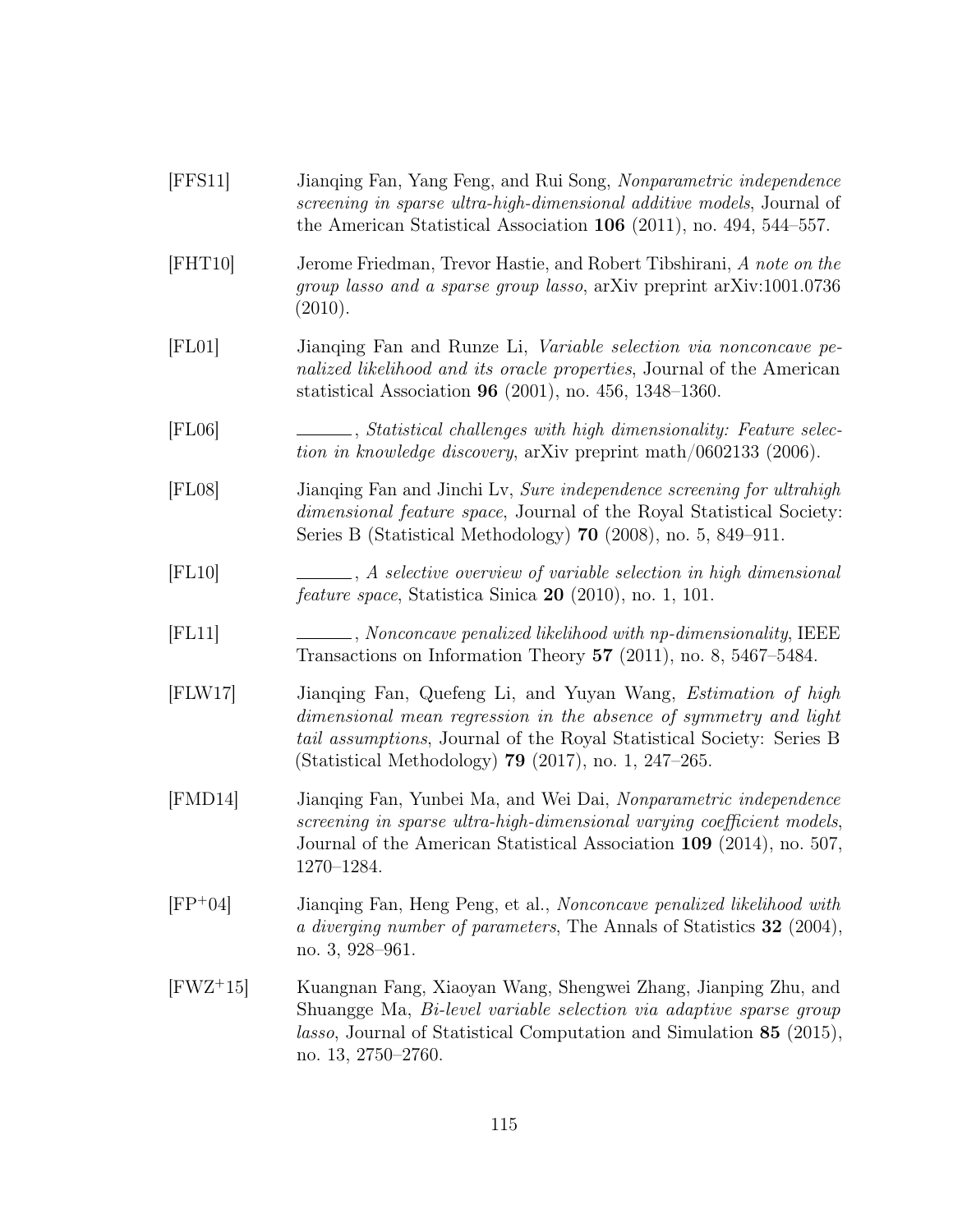<span id="page-124-1"></span><span id="page-124-0"></span>[GAF17] Xiaoli Gao, SE Ahmed, and Yang Feng, Post selection shrinkage estimation for high-dimensional data analysis, Applied Stochastic Models in Business and Industry 33 (2017), no. 2, 97–120. [Gao18] Xiaoli Gao, A flexible shrinkage operator for fussy grouped variable selection, Statistical Papers 59 (2018), no. 3, 985–1008. [GH10] Xiaoli Gao and Jian Huang, Asymptotic analysis of high-dimensional lad regression with lasso, Statistica Sinica (2010), 1485–1506. [God60] Vidyadhar P Godambe, An optimum property of regular maximum likelihood estimation, The Annals of Mathematical Statistics 31 (1960), no. 4, 1208–1211. [GPK07] Jochen Gorski, Frank Pfeuffer, and Kathrin Klamroth, Biconvex sets and optimization with biconvex functions: a survey and extensions, Mathematical Methods of Operations Research 66 (2007), no. 3, 373–407. [GV15] Irène Gijbels and Inge Vrinssen, Robust nonnegative garrote variable selection in linear regression, Computational Statistics & Data Analysis 85 (2015), 1–22. [GZWW15] Xiao Guo, Hai Zhang, Yao Wang, and Jiang-Lun Wu, Model selection and estimation in high dimensional regression models with group scad, Statistics & Probability Letters 103 (2015), 86–92. [H<sup>+</sup>64] Peter J Huber et al., Robust estimation of a location parameter, The Annals of Mathematical Statistics 35 (1964), no. 1, 73–101. [Ham68] Frank R Hampel, Contribution to the theory of robust estimation, Ph. D. Thesis, University of California, Berkeley (1968). [HBM12] Jian Huang, Patrick Breheny, and Shuangge Ma, A selective review of group selection in high-dimensional models, Statistical science: a review journal of the Institute of Mathematical Statistics 27 (2012), no. 4. [HBMZ10] Jian Huang, Patrick Breheny, Shuangge Ma, and Cun-Hui Zhang, The mnet method for variable selection, Unpublished) Technical Report (2010), no. 402. [HHM08] Jian Huang, Joel L Horowitz, and Shuangge Ma, Asymptotic properties of bridge estimators in sparse high-dimensional regression models, The Annals of Statistics (2008), 587–613.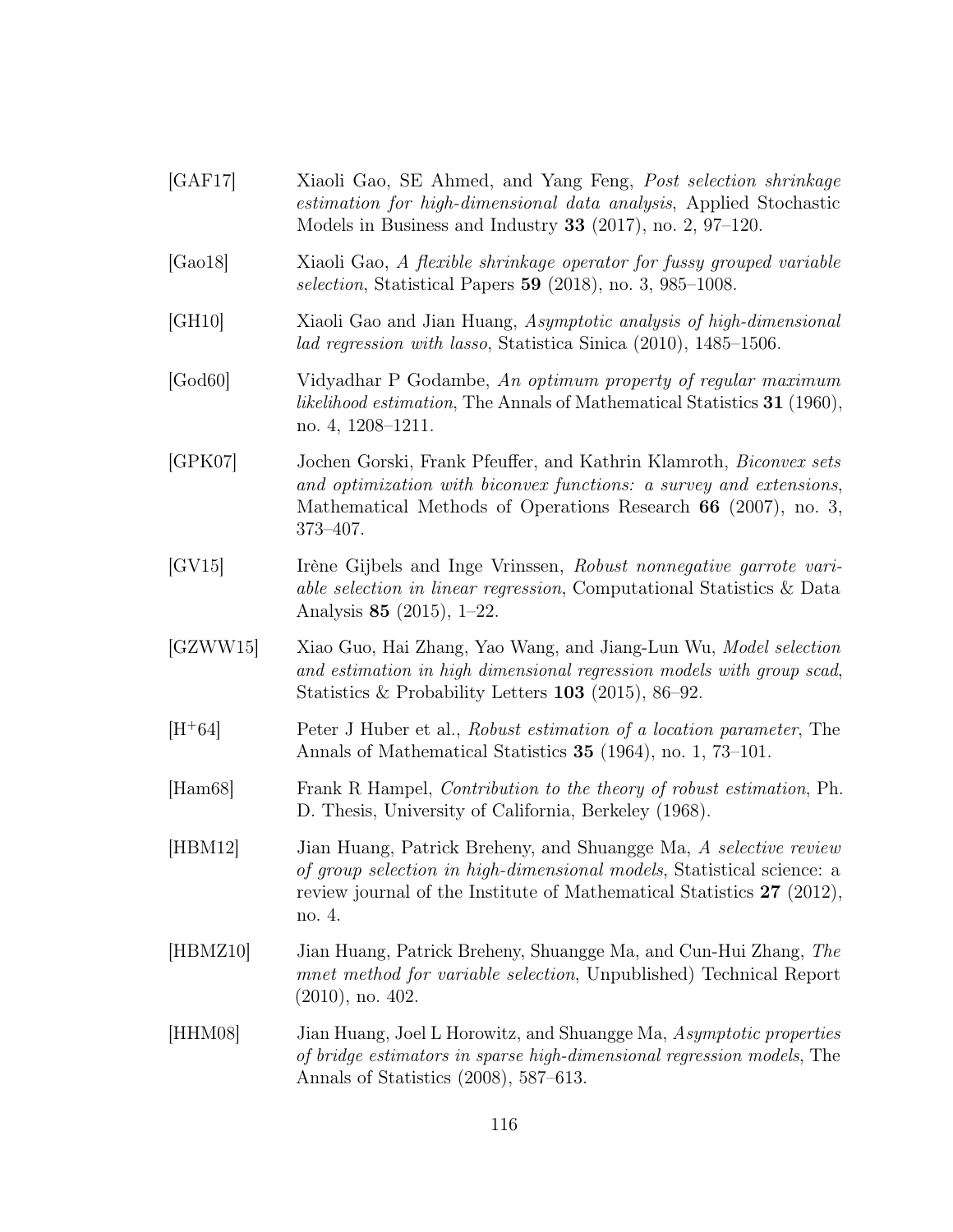| [Hil77]      | Richard Walter Hill, Robust regression when there are outliers in the<br><i>carriers</i> , Ph.D. thesis, Harvard University, 1977.                                                                                                                                          |
|--------------|-----------------------------------------------------------------------------------------------------------------------------------------------------------------------------------------------------------------------------------------------------------------------------|
| [HK70]       | Arthur E Hoerl and Robert W Kennard, Ridge regression: Biased<br><i>estimation for nonorthogonal problems</i> , Technometrics $12$ (1970), no. 1,<br>$55 - 67$ .                                                                                                            |
| [HMXZ09]     | Jian Huang, Shuange Ma, Huiliang Xie, and Cun-Hui Zhang, A group<br><i>bridge approach for variable selection</i> , Biometrika <b>96</b> (2009), no. 2,<br>$339 - 355.$                                                                                                     |
| [HMZ08]      | Jian Huang, Shuangge Ma, and Cun-Hui Zhang, Adaptive lasso for<br>sparse high-dimensional regression models, Statistica Sinica (2008),<br>$1603 - 1618.$                                                                                                                    |
| [HS00]       | Xuming He and Qi-Man Shao, On parameters of increasing dimen-<br>sions, Journal of Multivariate Analysis $73$ (2000), no. 1, 120–135.                                                                                                                                       |
| $[HZ+10]$    | Junzhou Huang, Tong Zhang, et al., The benefit of group sparsity,<br>The Annals of Statistics 38 (2010), no. 4, 1978–2004.                                                                                                                                                  |
|              | [ITRMMZH17] Eduardo Izquierdo-Torres, Gabriela Rodríguez, Iván Meneses-Morales,<br>and Angel Zarain-Herzberg, Atp2a3 gene as an important player<br>for resultrational anticancer activity in breast cancer cells, Molecular<br>carcinogenesis 56 (2017), no. 7, 1703-1711. |
| [JH14]       | Dingfeng Jiang and Jian Huang, <i>Concave 1-norm group selection</i> ,<br>Biostatistics $16$ (2014), no. 2, 252-267.                                                                                                                                                        |
| [John49]     | Norman L Johnson, Systems of frequency curves generated by methods<br><i>of translation</i> , Biometrika <b>36</b> (1949), no. $1/2$ , 149–176.                                                                                                                             |
| [JT09]       | Iain M Johnstone and D Michael Titterington, Statistical challenges of<br>high-dimensional data, Philosophical Transactions of the Royal Society<br>of London A: Mathematical, Physical and Engineering Sciences 367<br>$(2009)$ , no. 1906, 4237-4253.                     |
| JY10         | Jinzhu Jia and Bin Yu, On model selection consistency of the elastic<br>net when $p$ n, Statistica Sinica (2010), 595–611.                                                                                                                                                  |
| <b>KBJ78</b> | Roger Koenker and Gilbert Bassett Jr, Regression quantiles, Econo-<br>metrica: journal of the Econometric Society (1978), 33–50.                                                                                                                                            |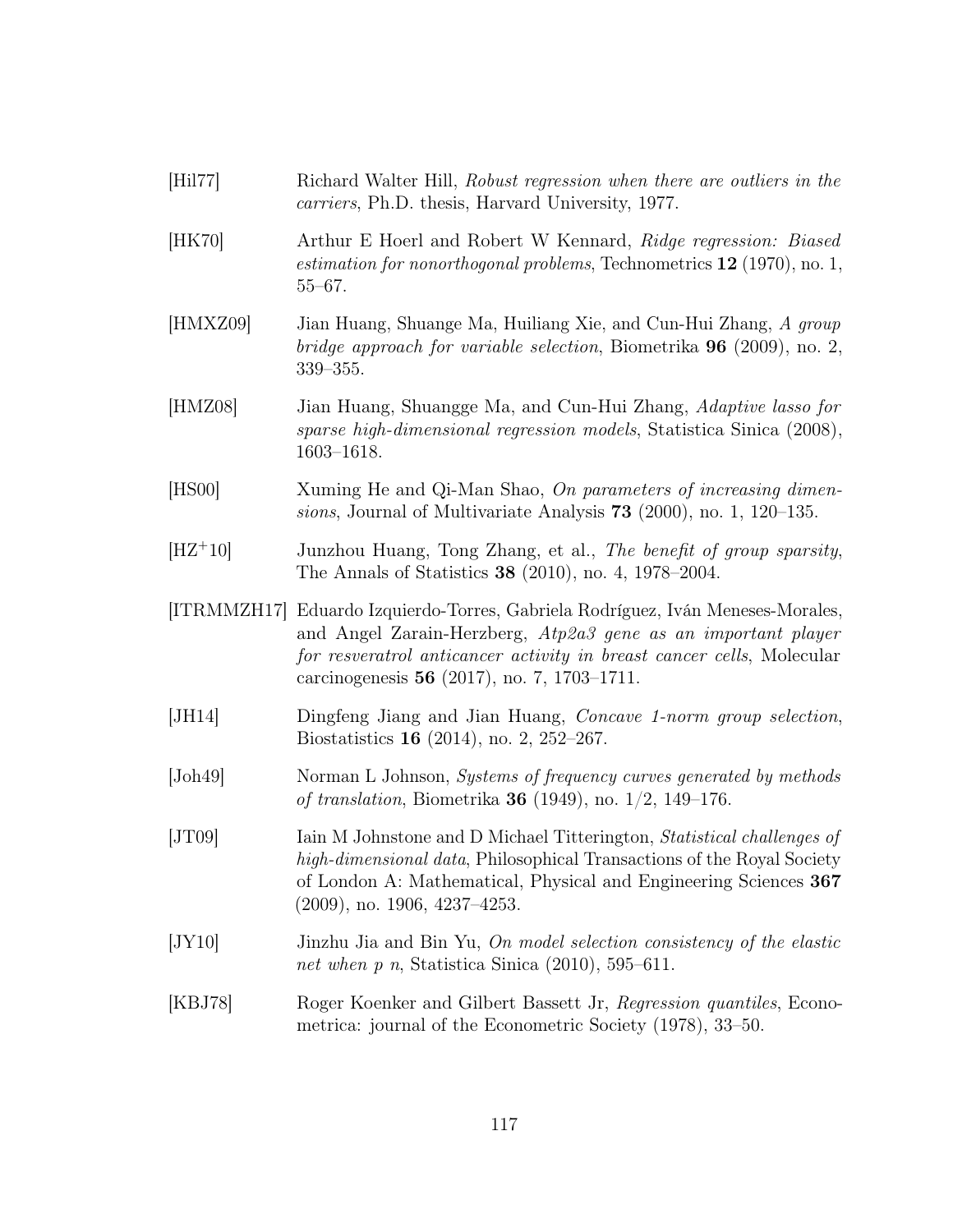- [KBW18] Dehan Kong, Howard Bondell, and Yichao Wu, Fully efficient robust estimation, outlier detection, and variable selection via penalized regression, Statistica Sinica, to appear (2018).
- [KCO08] Yongdai Kim, Hosik Choi, and Hee-Seok Oh, Smoothly clipped absolute deviation on high dimensions, Journal of the American Statistical Association 103 (2008), no. 484, 1665–1673.
- [KF00] Keith Knight and Wenjiang Fu, Asymptotics for lasso-type estimators, Annals of statistics (2000), 1356–1378.
- [Koe04] Roger Koenker, Quantile regression for longitudinal data, Journal of Multivariate Analysis 91 (2004), no. 1, 74–89.
- [LC14] Shan Luo and Zehua Chen, Sequential lasso cum ebic for feature selection with ultra-high dimensional feature space, Journal of the American Statistical Association 109 (2014), no. 507, 1229–1240.
- [Lil15] Kristin Lilly, Robust variable selection methods for grouped data, Ph.D. thesis, 2015.
- [LLLP11] Donghwan Lee, Woojoo Lee, Youngjo Lee, and Yudi Pawitan, Sparse partial least-squares regression and its applications to high-throughput data analysis, Chemometrics and Intelligent Laboratory Systems 109  $(2011)$ , no. 1, 1–8.
- [LLZ<sup>+</sup>11] Sophie Lambert-Lacroix, Laurent Zwald, et al., Robust regression through the huber's criterion and adaptive lasso penalty, Electronic Journal of Statistics 5 (2011), 1015–1053.
- [LMJ07] Yoonkyung Lee, Steven N MacEachern, and Yoonsuh Jung, Regularization of case-specific parameters for robustness and efficiency, Dept of Statistics, The Ohio State University, Columbus, Ohio, Tech. Rep 799 (2007).
- [Loh17] Loh, Statistical consistency and asymptotic normality for highdimensional robust m-estimators, The Annals of Statistics 45 (2017), no. 2, 866–896.
- [LW13] Po-Ling Loh and Martin J Wainwright, Regularized m-estimators with nonconvexity: Statistical and algorithmic theory for local optima, Advances in Neural Information Processing Systems, 2013, pp. 476– 484.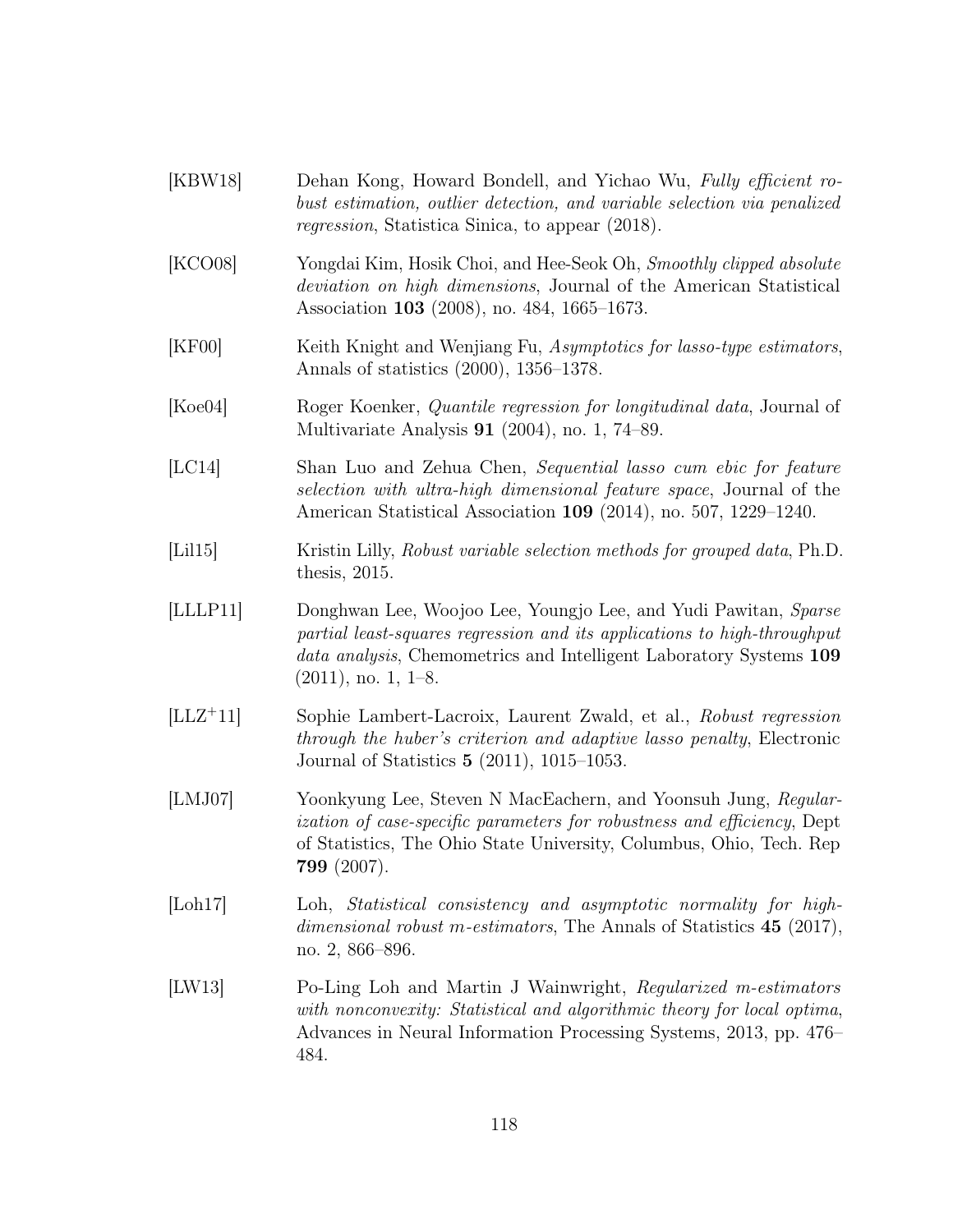- [LW<sup>+</sup>17] Po-Ling Loh, Martin J Wainwright, et al., Support recovery without incoherence: A case for nonconvex regularization, The Annals of Statistics 45 (2017), no. 6, 2455–2482.
- [LZ08] Youjuan Li and Ji Zhu, L 1-norm quantile regression, Journal of Computational and Graphical Statistics 17 (2008), no. 1, 163–185.
- [LZ16] Zhi-Ling Li and Shu-Feng Zhou, A silac-based approach elicits the proteomic responses to vancomycin-associated nephrotoxicity in human proximal tubule epithelial hk-2 cells, Molecules 21 (2016), no. 2, 148.
- [Mal75] Colin L Mallows, *On some topics in robustness*, Unpublished memorandum, Bell Telephone Laboratories, Murray Hill, NJ (1975).
- [Mas07] Pascal Massart, Concentration inequalities and model selection, Springer, 2007.
- [MHW<sup>+</sup>11] Shuangge Ma, Jian Huang, Fengrong Wei, Yang Xie, and Kuangnan Fang, Integrative analysis of multiple cancer prognosis studies with gene expression measurements, Statistics in medicine 30 (2011), no. 28, 3361–3371.
- [MRAS13] Gordana Maric, April AN Rose, Matthew G Annis, and Peter M Siegel, Glycoprotein non-metastatic b (gpnmb): A metastatic mediator and emerging therapeutic target in cancer, OncoTargets and therapy 6 (2013), 839.
- [MS71] Hyde M Merrill and Fred C Schweppe, Bad data suppression in power system static state estimation, IEEE Transactions on Power Apparatus and Systems 6 (1971), 2718–2725.
- [Mul04] Christine Muller, Redescending m-estimators in regression analysis, cluster analysis and image analysis, Discussiones Mathematicae-Probability and Statistics 24 (2004), 59–75.
- [MY<sup>+</sup>09] Nicolai Meinshausen, Bin Yu, et al., Lasso-type recovery of sparse representations for high-dimensional data, The annals of statistics 37 (2009), no. 1, 246–270.
- [Nes13] Yu Nesterov, Gradient methods for minimizing composite functions, Mathematical Programming 140 (2013), no. 1, 125–161.
- [NR<sup>+</sup>08] Yuval Nardi, Alessandro Rinaldo, et al., On the asymptotic properties of the group lasso estimator for linear models, Electronic Journal of Statistics 2 (2008), 605–633.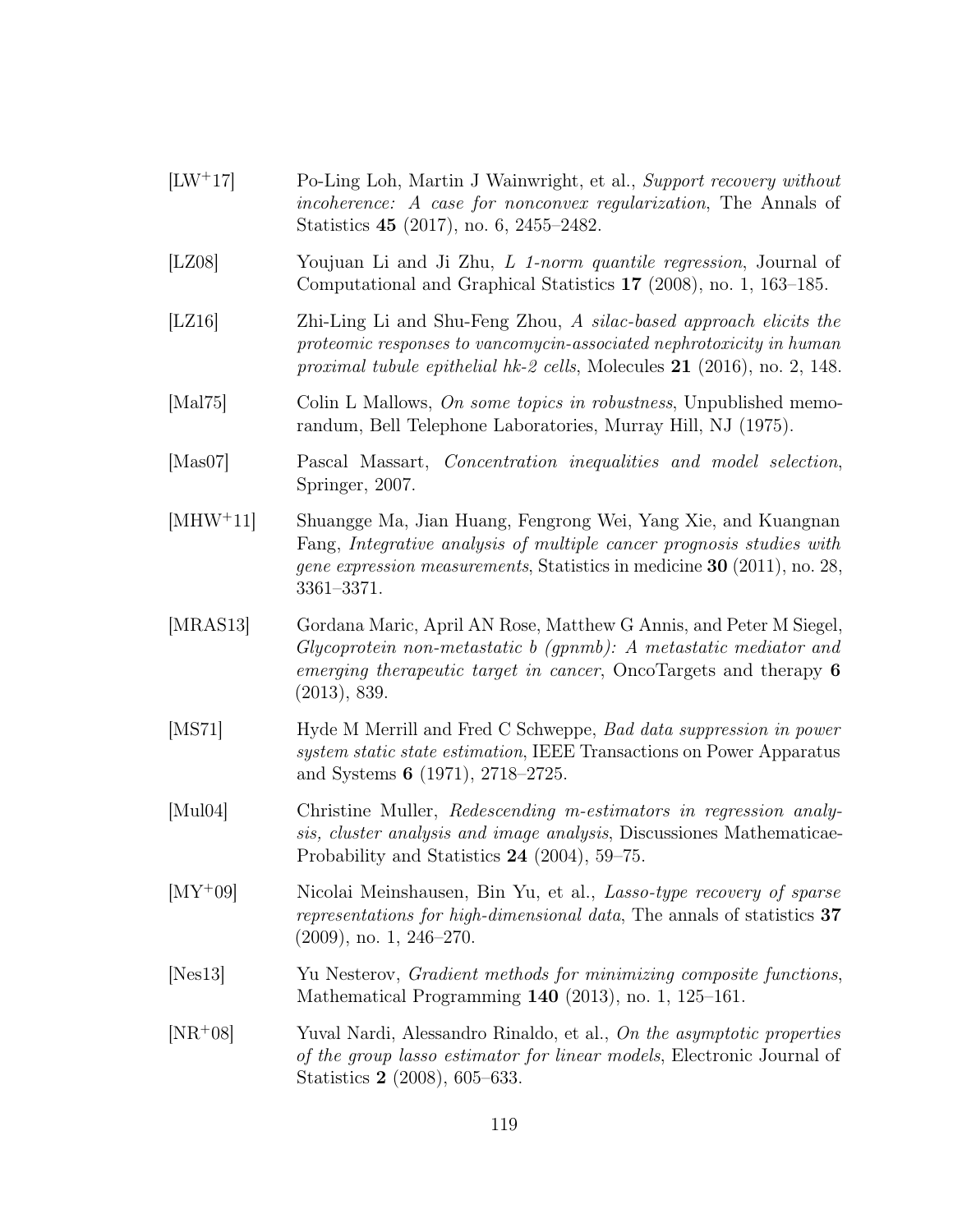- [NRW<sup>+</sup>12] Sahand N Negahban, Pradeep Ravikumar, Martin J Wainwright, Bin Yu, et al., A unified framework for high-dimensional analysis of m-estimators with decomposable regularizers, Statistical Science 27  $(2012)$ , no. 4, 538–557.
- [NT12] Nam H Nguyen and Trac D Tran, Robust lasso with missing and grossly corrupted observations, IEEE transactions on information theory 59 (2012), no. 4, 2036–2058.
- <span id="page-128-0"></span>[NYWR09] Sahand Negahban, Bin Yu, Martin J Wainwright, and Pradeep K Ravikumar, A unified framework for high-dimensional analysis of m-estimators with decomposable regularizers, Advances in Neural Information Processing Systems, 2009, pp. 1348–1356.
- [OBC96] Robert G Oshima, Hélène Baribault, and Carlos Caulín, Oncogenic regulation and function of keratins 8 and 18, Cancer and Metastasis Reviews 15 (1996), no. 4, 445–471.
- <span id="page-128-1"></span>[ÖCA15] Viktoria Öllerer, Christophe Croux, and Andreas Alfons, The influence function of penalized regression estimators, Statistics 49 (2015), no. 4, 741–765.
- [PC08] Trevor Park and George Casella, The bayesian lasso, Journal of the American Statistical Association 103 (2008), no. 482, 681–686.
- [Pop76] Allen J Pope, The statistics of residuals and the detection of outliers.
- [Riv12] Omar Rivasplata, Subgaussian random variables: An expository note, Internet publication, PDF (2012).
- [RL05] Peter J Rousseeuw and Annick M Leroy, Robust regression and outlier detection, vol. 589, John Wiley & Sons, 2005.
- [Rou84] Peter J Rousseeuw, Least median of squares regression, Journal of the American statistical association 79 (1984), no. 388, 871–880.
- [RRSY19] Bala Rajaratnam, Steven Roberts, Doug Sparks, and Honglin Yu, Influence diagnostics for high-dimensional lasso regression, Journal of Computational and Graphical Statistics (2019), 1–14.
- [RY84] Peter Rousseeuw and Victor Yohai, Robust regression by means of s-estimators, Robust and nonlinear time series analysis, Springer, 1984, pp. 256–272.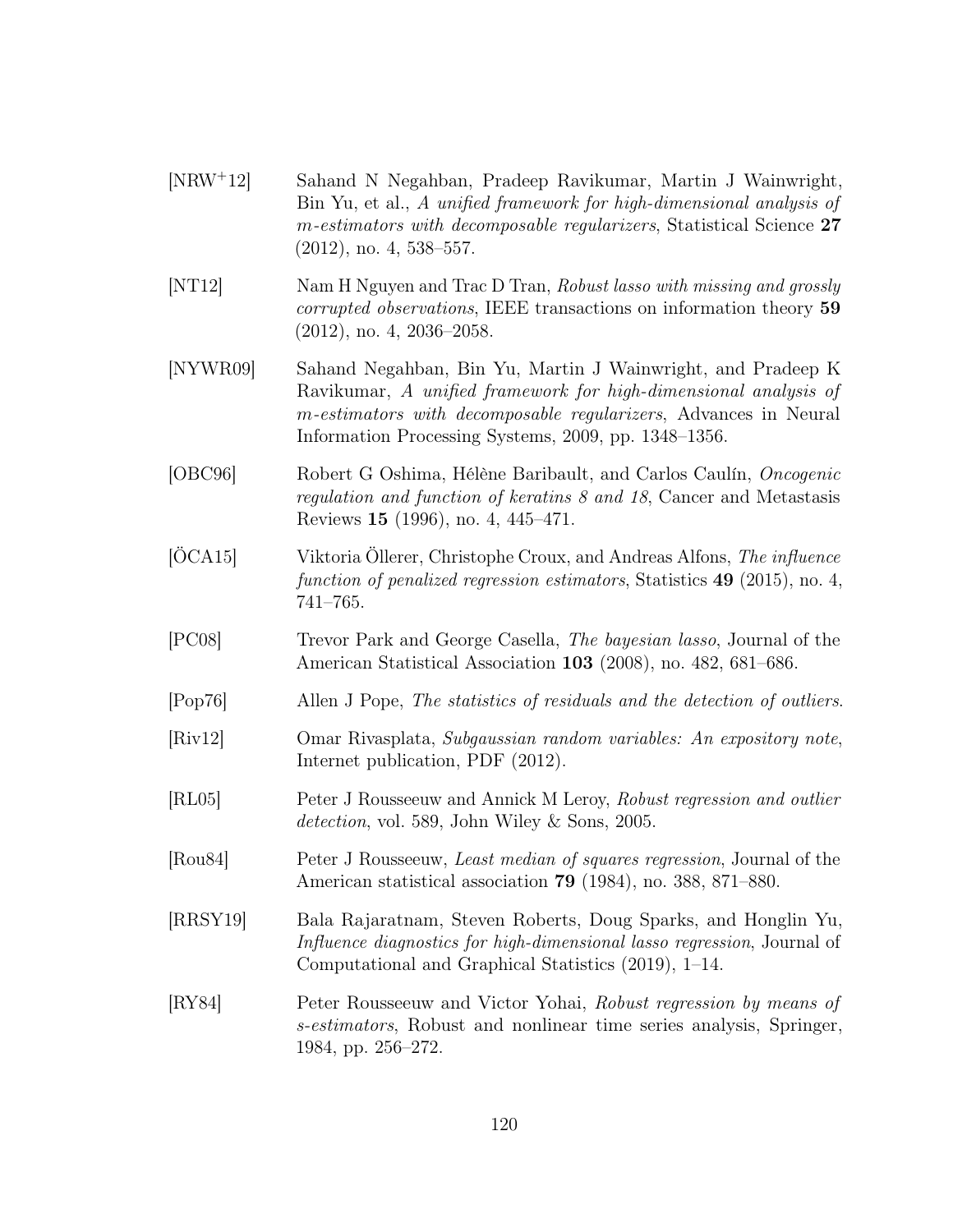- $[S<sup>+</sup>78]$  Gideon Schwarz et al., *Estimating the dimension of a model*, The annals of statistics 6 (1978), no. 2, 461–464. [SFHT13] Noah Simon, Jerome Friedman, Trevor Hastie, and Robert Tibshirani, A sparse-group lasso, Journal of Computational and Graphical Statistics 22 (2013), no. 2, 231–245. [SMS08] Georgy Shevlyakov, Stephan Morgenthaler, and Alexander Shurygin, Redescending m-estimators, Journal of Statistical Planning and Inference 138 (2008), no. 10, 2906–2917. [SMS20] Ben Sherwood, Aaron J Molstad, and Sumanta Singha, Asymptotic properties of concave l1-norm group penalties, Statistics & Probability Letters 157 (2020), 108631. [SO12] Yiyuan She and Art B Owen, Outlier detection using nonconvex penalized regression, Journal of the American Statistical Association (2012). [SRN<sup>+</sup>07] Uma T Shankavaram, William C Reinhold, Satoshi Nishizuka, Sylvia Major, Daisaku Morita, Krishna K Chary, Mark A Reimers, Uwe Scherf, Ari Kahn, Douglas Dolginow, et al., Transcript and protein expression profiles of the nci-60 cancer cell panel: an integromic microarray study, Molecular cancer therapeutics  $6$  (2007), no. 3, 820– 832. [SZF19] Qiang Sun, Wen-Xin Zhou, and Jianqing Fan, Adaptive huber regression, Journal of the American Statistical Association (2019), 1–24. [Tib96a] Robert Tibshirani, Regression shrinkage and selection via the lasso,
- Journal of the Royal Statistical Society. Series B (Methodological) (1996), 267–288. [Tib96b] , Regression shrinkage and selection via the lasso, Journal of the Royal Statistical Society. Series B (Methodological) (1996),
- <span id="page-129-0"></span>[Ver10] Roman Vershynin, Introduction to the non-asymptotic analysis of random matrices, arXiv preprint arXiv:1011.3027 (2010).

267–288.

[VR13] William N Venables and Brian D Ripley, Modern applied statistics with s-plus, Springer Science & Business Media, 2013.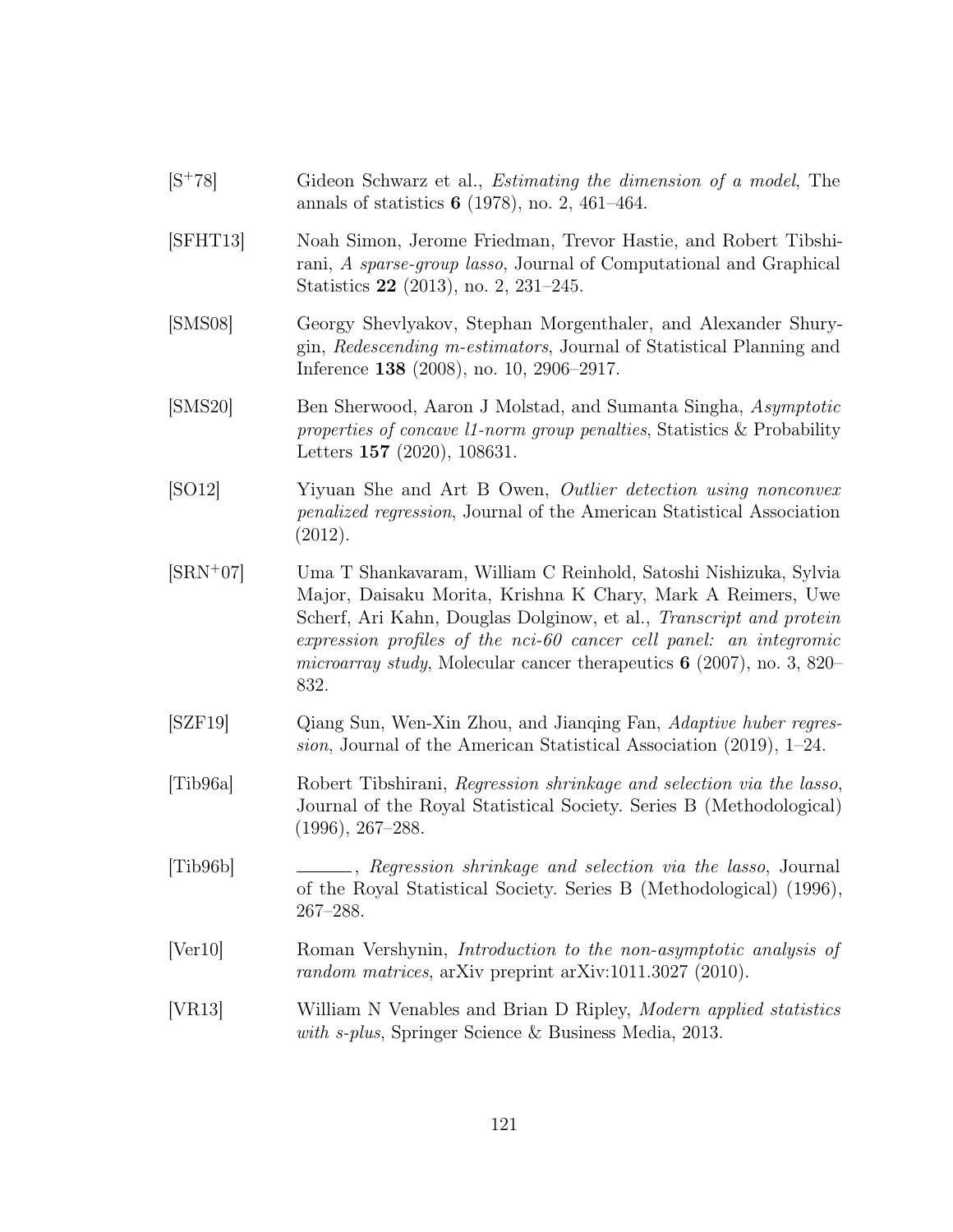- [Wan09] Hansheng Wang, Forward regression for ultra-high dimensional variable screening, Journal of the American Statistical Association 104 (2009), no. 488, 1512–1524.
- [Wan13] Lie Wang, The l1 penalized lad estimator for high dimensional linear regression, Journal of Multivariate Analysis 120 (2013), 135–151.
- [WCL07] Lifeng Wang, Guang Chen, and Hongzhe Li, Group scad regression analysis for microarray time course gene expression data, Bioinformatics 23 (2007), no. 12, 1486–1494.
- [WH10] Fengrong Wei and Jian Huang, Consistent group selection in highdimensional linear regression, Bernoulli: official journal of the Bernoulli Society for Mathematical Statistics and Probability 16 (2010), no. 4, 1369.
- [WHM<sup>+</sup>07] Harris Gavin C. Walker, Logan C, Andrew J. Hooloway, Grant W. Mckenzie, J. Elisabeth Wells, Bridget A. Robinson, and Christine M. Morrisa, Cytokeratin krt8/18 expression differentiates distinct subtypes of grade 3 invasive ductal carcinoma of the breast, Cancer Genetics and Cytogenetics 178 (2007), no. 2, 94–103.
- [Wil97] Michael S Williams, A regression technique accounting for heteroscedastic and asymmetric errors, Journal of Agricultural, Biological, and Environmental Statistics (1997), 108–129.
- [WJHZ13] Xueqin Wang, Yunlu Jiang, Mian Huang, and Heping Zhang, Robust variable selection with exponential squared loss, Journal of the American Statistical Association 108 (2013), no. 502, 632–643.
- [WL09] Yichao Wu and Yufeng Liu, Variable selection in quantile regression, Statistica Sinica (2009), 801–817.
- [WL17] Tao Wang and Zhonghua Li, Outlier detection in high-dimensional regression model, Communications in Statistics-Theory and Methods 46 (2017), no. 14, 6947–6958.
- [WLCL18] Tao Wang, Qun Li, Bin Chen, and Zhonghua Li, Multiple outliers detection in sparse high-dimensional regression, Journal of Statistical Computation and Simulation 88 (2018), no. 1, 89–107.
- [WLJ07] Hansheng Wang, Guodong Li, and Guohua Jiang, Robust regression shrinkage and consistent variable selection through the lad-lasso, Journal of Business & Economic Statistics 25 (2007), no. 3, 347–355.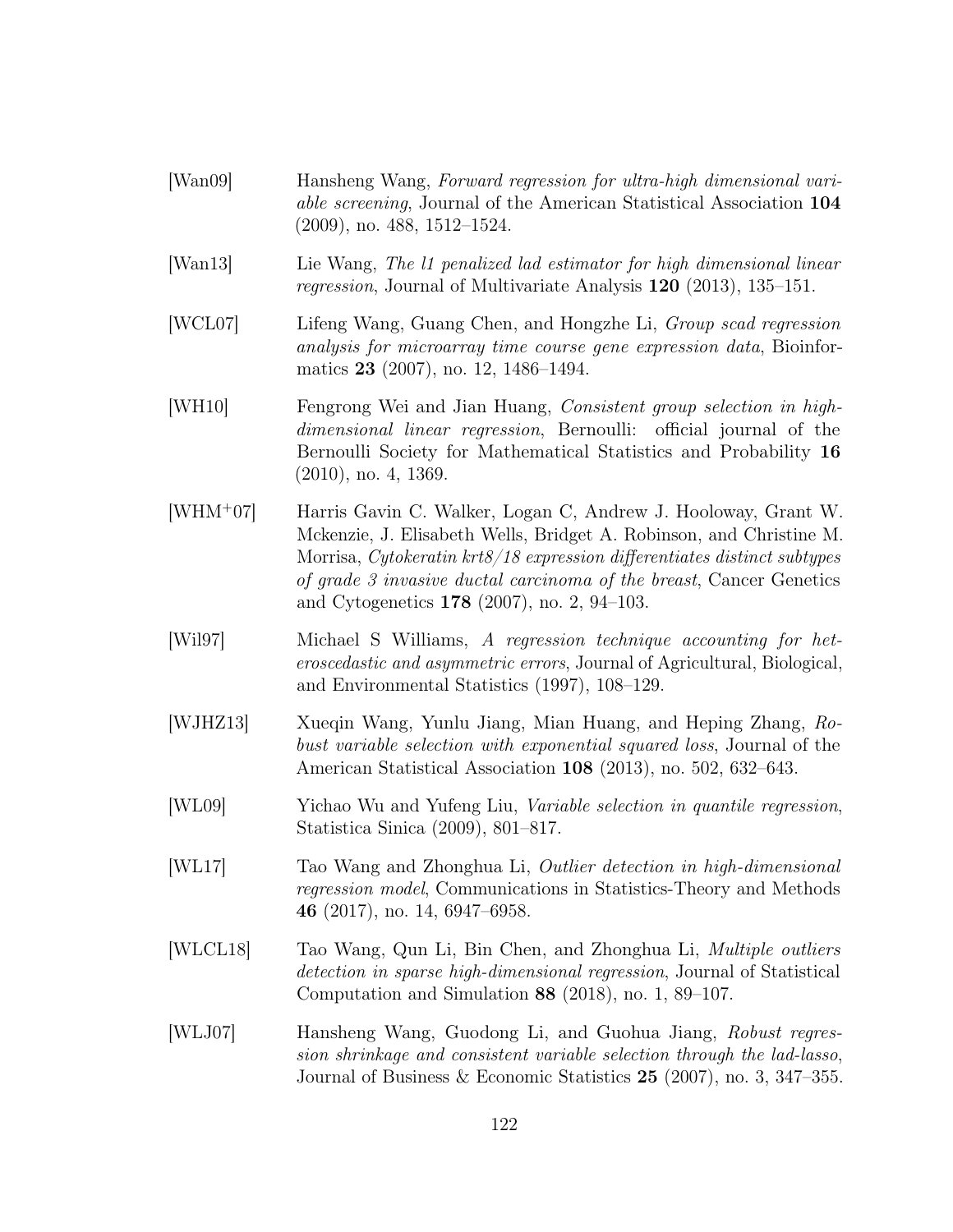<span id="page-131-0"></span>

| [WT16]               | Mingqiu Wang and Guo-Liang Tian, Robust group non-convex es-<br><i>timations for high-dimensional partially linear models, Journal of</i><br>Nonparametric Statistics $28$ (2016), no. 1, 49–67.                                   |
|----------------------|------------------------------------------------------------------------------------------------------------------------------------------------------------------------------------------------------------------------------------|
| [WWL12]              | Lan Wang, Yichao Wu, and Runze Li, <i>Quantile regression for analyz-</i><br><i>ing heterogeneity in ultra-high dimension</i> , Journal of the American<br>Statistical Association 107 (2012), no. 497, 214-222.                   |
| [XC18]               | Xiaojian Xu and Xiaoyu Chen, A practical method of robust estimation<br>in case of asymmetry, Journal of Statistical Theory and Practice 12<br>$(2018)$ , no. 2, 370–396.                                                          |
| [XJ13]               | Shifeng Xiong and V Roshan Joseph, Regression with outlier shrinkage,<br>Journal of Statistical Planning and Inference 143 (2013), no. 11, 1988–<br>2001.                                                                          |
| [YHZ14]              | GuangRen Yang, Jian Huang, and Yong Zhou, Concave group methods<br>for variable selection and estimation in high-dimensional varying<br><i>coefficient models</i> , Science China Mathematics 57 (2014), no. 10,<br>$2073 - 2090.$ |
| [YL06]               | Ming Yuan and Yi Lin, Model selection and estimation in regression<br>with grouped variables, Journal of the Royal Statistical Society: Series<br>B (Statistical Methodology) $68$ (2006), no. 1, 49–67.                           |
| [YL07]               | $\_\_\_\_$ , On the non-negative garrotte estimator, Journal of the Royal<br>Statistical Society: Series B (Statistical Methodology) 69 (2007),<br>no. $2, 143-161.$                                                               |
| [Y <sub>oh87</sub> ] | Victor J Yohai, High breakdown-point and high efficiency robust esti-<br>mates for regression, The Annals of Statistics (1987), 642–656.                                                                                           |
| $[Z+10]$             | Cun-Hui Zhang et al., <i>Nearly unbiased variable selection under min</i> -<br><i>imax concave penalty</i> , The Annals of statistics $38$ (2010), no. 2,<br>894-942.                                                              |
| [ZFB14]              | Isabella Zwiener, Barbara Frisch, and Harald Binder, Transforming<br>rna-seq data to improve the performance of prognostic gene signatures,<br>PloS one $9$ (2014), no. 1, e85150.                                                 |
| [ZH05]               | Hui Zou and Trevor Hastie, Regularization and variable selection via<br>the elastic net, Journal of the Royal Statistical Society: Series B<br>(Statistical Methodology) $67$ (2005), no. 2, 301-320.                              |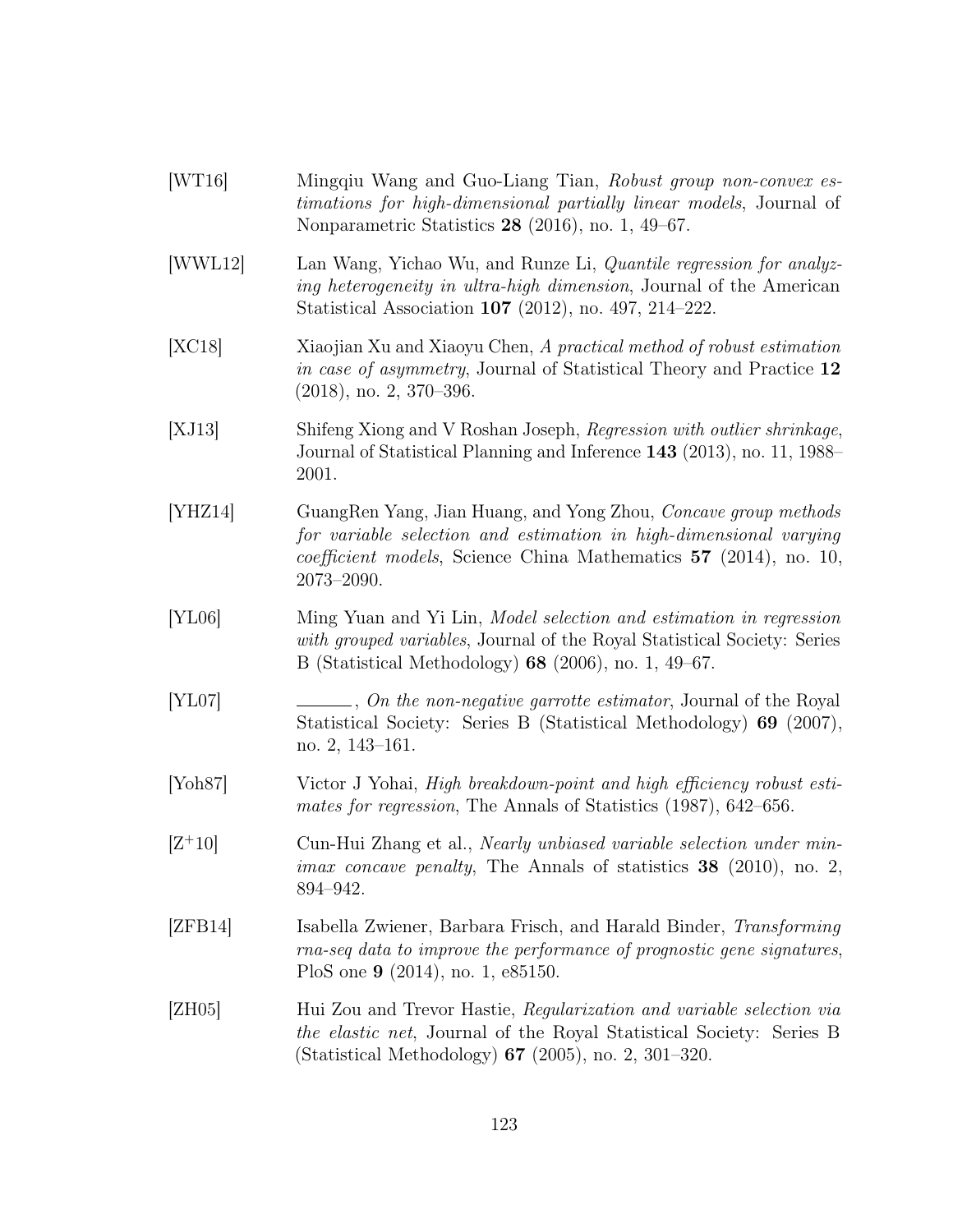- [ZH06] Cun-Hui Zhang and Jian Huang, Model-selection consistency of the lasso in highdimensional linear regression, Ann. Statist 36 (2006), 1567–1594.
- [ZH<sup>+</sup>08] Cun-Hui Zhang, Jian Huang, et al., The sparsity and bias of the lasso selection in high-dimensional linear regression, The Annals of Statistics 36 (2008), no. 4, 1567–1594.
- [ZLL<sup>+</sup>13] Junlong Zhao, Chenlei Leng, Lexin Li, Hansheng Wang, et al., Highdimensional influence measure, The Annals of Statistics 41 (2013), no. 5, 2639–2667.
- [ZLLZ11] Li-Ping Zhu, Lexin Li, Runze Li, and Li-Xing Zhu, Model-free feature screening for ultrahigh-dimensional data, Journal of the American Statistical Association 106 (2011), no. 496, 1464–1475.
- [ZLNL19] Junlong Zhao, Chao Liu, Lu Niu, and Chenlei Leng, *Multiple influen*tial point detection in high dimensional regression spaces, Journal of the Royal Statistical Society: Series B (Statistical Methodology) 81 (2019), no. 2, 385–408.
- [Zou06] Hui Zou, The adaptive lasso and its oracle properties, Journal of the American statistical association 101 (2006), no. 476, 1418–1429.
- [ZRY<sup>+</sup>09] Peng Zhao, Guilherme Rocha, Bin Yu, et al., The composite absolute penalties family for grouped and hierarchical variable selection, The Annals of Statistics 37 (2009), no. 6A, 3468–3497.
- [ZX14] Lingmin Zeng and Jun Xie, Group variable selection via scad-l 2, Statistics 48 (2014), no. 1, 49–66.
- [ZY06] Peng Zhao and Bin Yu, On model selection consistency of lasso, The Journal of Machine Learning Research 7 (2006), 2541–2563.
- [ZY08a] Hui Zou and Ming Yuan, Regularized simultaneous model selection in multiple quantiles regression, Computational Statistics & Data Analysis 52 (2008), no. 12, 5296–5304.
- [ZY<sup>+</sup>08b] Hui Zou, Ming Yuan, et al., Composite quantile regression and the oracle model selection theory, The Annals of Statistics 36 (2008), no. 3, 1108–1126.
- [ZZ09] Hui Zou and Hao Helen Zhang, On the adaptive elastic-net with a diverging number of parameters, Annals of statistics **37** (2009), no. 4, 1733.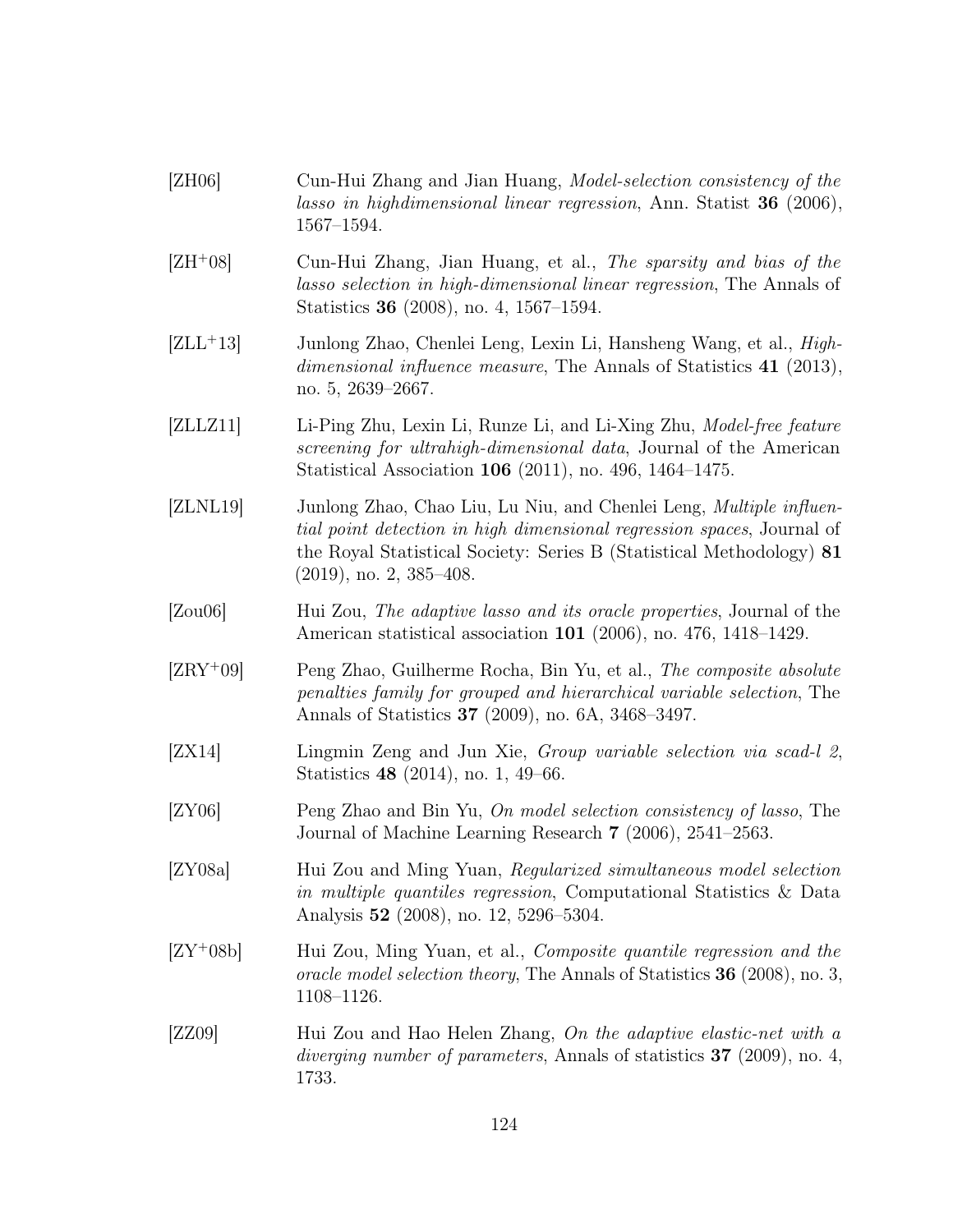[ZZ10] Nengfeng Zhou and Ji Zhu, Group variable selection via a hierarchical lasso and its oracle property, arXiv preprint arXiv:1006.2871 (2010).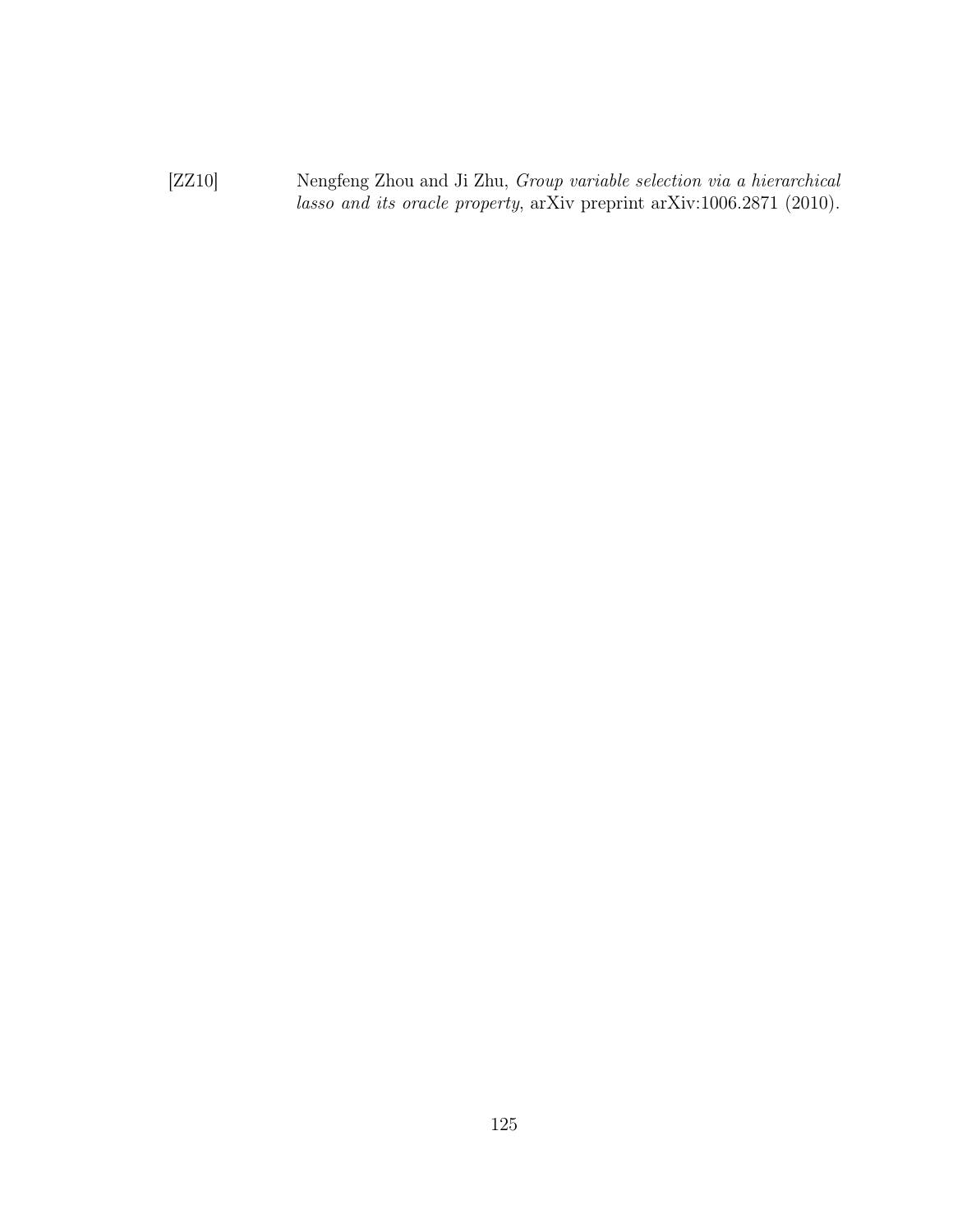# APPENDIX A

# PROOF

## A.1. Proof in Chapter 2

# Proof of Theorem [II.2](#page-44-0)

Let  $\psi(\mathbf{t}) = (\psi(t_1), \cdots, \psi(t_n))'$  and  $\mathbf{\Theta}(\mathbf{t}) = (\Theta(t_1), \cdots, \Theta(t_n))'$ . If  $\tilde{\mathbf{W}}$  is obtained at a fixed point, then

$$
\tilde{\mathbf{W}}^2 = diag\{\mathbf{\Theta}(\mathbf{y} - \mathbf{X}\tilde{\boldsymbol{\beta}})\}
$$

and

$$
\tilde{\boldsymbol{\beta}} = (\mathbf{X}'\tilde{\mathbf{W}}^2\mathbf{X})^{-1}\mathbf{X}'\tilde{\mathbf{W}}^2\mathbf{y}.
$$

Thus

<span id="page-134-0"></span>
$$
\mathbf{r} = \mathbf{y} - \mathbf{X}\tilde{\boldsymbol{\beta}} = \mathbf{y} - \mathbf{X}(\mathbf{X}'\tilde{\mathbf{W}}^2\mathbf{X})^{-1}\mathbf{X}'\tilde{\mathbf{W}}^2\mathbf{y} = \tilde{\mathbf{W}}^{-1}(\mathbf{I} - \mathbf{H}_{\tilde{\mathbf{W}}\mathbf{X}})\tilde{\mathbf{W}}\mathbf{y},
$$
(A.1)

and

$$
\tilde{\mathbf{W}}^2 = diag\{\Theta(\mathbf{y} - \mathbf{X}(\mathbf{X}'\tilde{\mathbf{W}}^2\mathbf{X})^{-1}\mathbf{X}'\tilde{\mathbf{W}}^2\mathbf{y})\} = diag\{\Theta(\tilde{\mathbf{W}}^{-1}(\mathbf{I} - \mathbf{H}_{\tilde{\mathbf{W}}\mathbf{X}})\tilde{\mathbf{W}}\mathbf{y})\},
$$

where  $\mathbf{H}_{\tilde{\mathbf{W}}\mathbf{X}} = \tilde{\mathbf{W}}\mathbf{X}(\mathbf{X}'\tilde{\mathbf{W}}^2\mathbf{X})^{-1}\mathbf{X}'\tilde{\mathbf{W}}$ . Let  $\psi$  and  $\Theta$  satisfy [\(II.4\)](#page-44-1). Then from [\(A.1\)](#page-134-0),

$$
\mathbf{X}'\psi(\mathbf{y} - \mathbf{X}\tilde{\boldsymbol{\beta}}) = \mathbf{X}'\psi(\tilde{\mathbf{W}}^{-1}(\mathbf{I} - \mathbf{H}_{\tilde{\mathbf{W}}\mathbf{X}})\tilde{\mathbf{W}}\mathbf{y})
$$
  
=  $\mathbf{X}'diag{\{\mathbf{\Theta}(\tilde{\mathbf{W}}^{-1}(\mathbf{I} - \mathbf{H}_{\tilde{\mathbf{W}}\mathbf{X}})\tilde{\mathbf{W}}\mathbf{y})\}\mathbf{W}^{-1}(\mathbf{I} - \mathbf{H}_{\tilde{\mathbf{W}}\mathbf{X}})\tilde{\mathbf{W}}\mathbf{y}$   
=  $\mathbf{X}'\tilde{\mathbf{W}}^2(\tilde{\mathbf{W}}^{-1}(\mathbf{I} - \mathbf{H}_{\tilde{\mathbf{W}}\mathbf{X}})\tilde{\mathbf{W}}\mathbf{y} = 0.$ 

# A.1.1. Proof in Section [II.4](#page-48-0)

To prove those lemmas and Theorem [II.5](#page-51-0) in Section [II.4,](#page-48-0) we need to reformulate the model as follows. In particular, we define  $r_{i,\beta} = y_i - \mathbf{x}'_i \beta$  and a  $n \times n$  matrix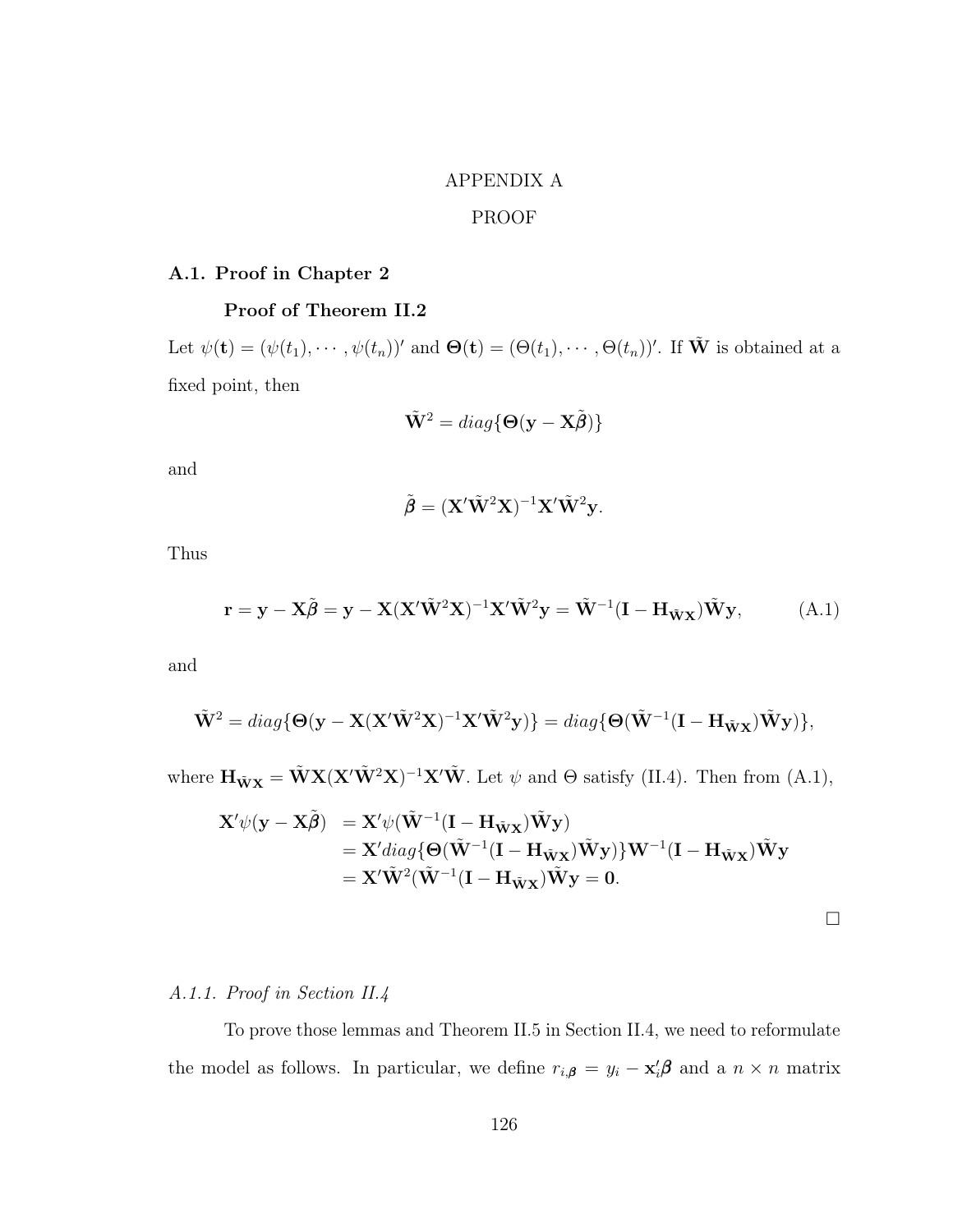$\mathbf{R}_{\beta} = diag\{r_{1,\beta}, \cdots, r_{n,\beta}\}\.$  Let  $\mathbf{r}_{i,\beta}$  be the *i*th column vector of  $\mathbf{R}_{\beta}$ . Recall the notation  $\nu_i = 1 - w_i$  and  $\boldsymbol{\theta} = (\boldsymbol{\theta}_1^{\prime})$  $\mathbf{1}'_1, \mathbf{\theta}'_2)'$ , where  $\mathbf{\theta}_1 = (\beta_1, \cdots, \beta_p)'$  and  $\mathbf{\theta}_2 = (\lambda_{2n}/\lambda_{1n})(\nu_1, \cdots, \nu_n)'$ . Define  $\mathbf{z}'_{i,\boldsymbol{\beta}} = (\mathbf{x}'_i, (\lambda_{1n}/\lambda_{2n})\mathbf{r}'_{i,\boldsymbol{\beta}})$  and  $\mathbf{Z}_{\boldsymbol{\beta}} =$  $\sqrt{ }$  $\left\lfloor \right\rfloor$  $\boldsymbol{z}^{\prime}_{1,\boldsymbol{\beta}}$ · · ·  $\bm{z}_{n,\bm{\beta}}'$  $\setminus$  $\Bigg| = \Big( \mathbf{X} \left( \lambda_{1n} / \lambda_{2n} \right) \mathbf{R}_{\beta} \Big)$ . Then

model [\(II.1\)](#page-41-0) with true parameter values becomes

$$
y_i = \mathbf{r}'_{i,\beta^*} \mathbf{\nu}^* + \mathbf{x}'_i \beta^* + \epsilon_i = \mathbf{z}'_{i,\beta^*} \mathbf{\theta}^* + \epsilon_i.
$$
 (A.2)

Recall that the penalized likelihood of PAWLS in [\(II.3\)](#page-42-0),

$$
L(\boldsymbol{\beta}, \mathbf{w}) = \frac{1}{2n} \|\mathbf{\Omega}(\mathbf{y} - \mathbf{X}\boldsymbol{\beta})\|^2 + \lambda_1 \|\boldsymbol{\beta}\|_1 + \lambda_2 \|\mathbf{1} - \mathbf{w}\|_1,
$$

where  $\Omega = diag\{w_1, \dots, w_n\}$  and 1 is *n*-dimensional vector with all elements being 1.

Notice that  $\lambda_1 \|\theta\|_1 = \lambda_1 \|\beta\|_1 + \lambda_2 \|\nu\|_1$ . Then the above penalized likelihood becomes

$$
L(\boldsymbol{\theta}) = \frac{1}{2n} ||\mathbf{y} - \mathbf{Z}_{\boldsymbol{\beta}} \boldsymbol{\theta}||^2 + \lambda_1 ||\boldsymbol{\theta}||_1.
$$

#### Proof of Lemma [II.3](#page-50-0)

Using the definition,

$$
\frac{1}{2n}\|\mathbf{y}-\mathbf{Z}_{\hat{\boldsymbol{\beta}}}\hat{\boldsymbol{\theta}}\|^2+\lambda_{1n}\|\hat{\boldsymbol{\theta}}\|_1\leq \frac{1}{2n}\|\mathbf{y}-\mathbf{Z}_{\boldsymbol{\beta}^*}\boldsymbol{\theta}^*\|^2+\lambda_{1n}\|\boldsymbol{\theta}^*\|_1.
$$

Then

$$
\frac{1}{2n} \|\mathbf{Z}_{\hat{\boldsymbol{\beta}}}\hat{\boldsymbol{\theta}} - \mathbf{Z}_{\boldsymbol{\beta}^*}\boldsymbol{\theta}^*\|^2 \leq \frac{1}{n} \epsilon'(\mathbf{Z}_{\hat{\boldsymbol{\beta}}}\hat{\boldsymbol{\theta}} - \mathbf{Z}_{\boldsymbol{\beta}^*}\boldsymbol{\theta}^*) + \lambda_{1n}[\|\boldsymbol{\theta}^*\|_1 - \|\hat{\boldsymbol{\theta}}\|_1] \leq \frac{1}{n} |\epsilon' \mathbf{Z}_{\boldsymbol{\beta}^*}(\hat{\boldsymbol{\theta}} - \boldsymbol{\theta}^*)| + \frac{1}{n} |\epsilon'(\mathbf{Z}_{\boldsymbol{\beta}^*} - \mathbf{Z}_{\hat{\boldsymbol{\beta}}})\hat{\boldsymbol{\theta}}| + \lambda_{1n}[\|\boldsymbol{\theta}^*\|_1 - \|\hat{\boldsymbol{\theta}}\|_1]
$$
\n(A.3)

Notice that

$$
\begin{array}{llll} \mathbf{Z}_{\pmb{\beta}^*}(\hat{\pmb{\theta}}-\pmb{\theta}^*) & = \mathbf{X}(\hat{\pmb{\theta}}_1-\pmb{\theta}_1^*) + (\lambda_{1n}/\lambda_{2n})\mathbf{R}_{\pmb{\beta}^*}(\hat{\pmb{\theta}}_2-\pmb{\theta}_2^*) \\ & = \mathbf{X}(\hat{\pmb{\theta}}_1-\pmb{\theta}_1^*) + (\lambda_{1n}/\lambda_{2n})\mathbf{\Omega}^{*-1}\mathbf{D}_{\epsilon}(\hat{\pmb{\theta}}_2-\pmb{\theta}_2^*), \end{array}
$$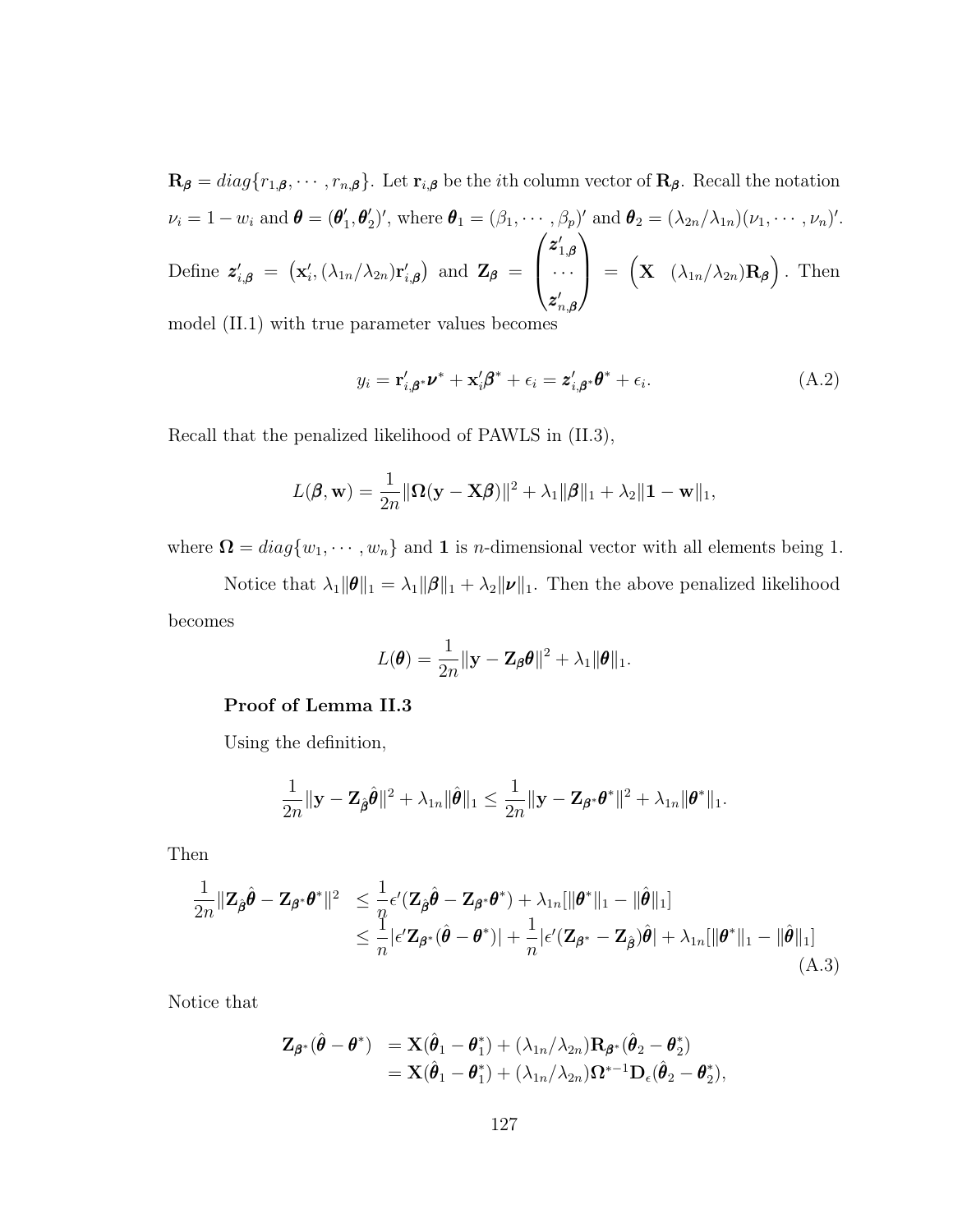where  $\mathbf{D}_{\epsilon} = diag(\epsilon_1, \cdots, \epsilon_n)$  is diagonal matrix consisting of  $\epsilon$ . Similar notations are applied for other diagonal matrices, such as  $D_{\nu}$ . Then on event  $\mathbb{A}_1 \cap \mathbb{A}_2$ , we have

<span id="page-136-0"></span>
$$
\frac{1}{n} |\epsilon' \mathbf{Z}_{\boldsymbol{\beta}}^* (\hat{\boldsymbol{\theta}} - \boldsymbol{\theta}^*)| \leq \frac{1}{n} ||\epsilon' \mathbf{X}||_{\infty} ||\hat{\boldsymbol{\theta}}_1 - \boldsymbol{\theta}_1^*||_1 + \frac{\lambda_{1n}}{n \lambda_{2n}} \max_{1 \leq i \leq n} \frac{\epsilon_i^2}{w_i^*} ||\hat{\boldsymbol{\theta}}_2 - \boldsymbol{\theta}_2^*||_1
$$
\n
$$
\leq \frac{\lambda_{1n}}{4} ||\hat{\boldsymbol{\theta}}_1 - \boldsymbol{\theta}_1^*||_1 + \frac{\lambda_{1n}}{4} ||\hat{\boldsymbol{\theta}}_2 - \boldsymbol{\theta}_2^*||_1
$$
\n
$$
\leq \frac{\lambda_{1n}}{4} ||\hat{\boldsymbol{\theta}} - \boldsymbol{\theta}^*||_1.
$$
\n(A.4)

Notice that on event  $\mathbb{A}_3$ ,

$$
(\mathbf{Z}_{\boldsymbol{\beta}^*}-\mathbf{Z}_{\hat{\boldsymbol{\beta}}})\hat{\boldsymbol{\theta}}=(\lambda_{1n}/\lambda_{2n})diag(\mathbf{x}_1'(\hat{\boldsymbol{\beta}}-\boldsymbol{\beta}^*),\cdots,\mathbf{x}_n'(\hat{\boldsymbol{\beta}}-\boldsymbol{\beta}^*))\hat{\boldsymbol{\theta}}_2=\mathbf{D}_{\tilde{\nu}}\mathbf{X}(\hat{\boldsymbol{\beta}}-\boldsymbol{\beta}^*).
$$

Then

<span id="page-136-1"></span>
$$
\frac{1}{n} |\epsilon' (\mathbf{Z}_{\boldsymbol{\beta}^*} - \mathbf{Z}_{\hat{\boldsymbol{\beta}}}) \hat{\boldsymbol{\theta}}| = \frac{1}{n} |\epsilon' \mathbf{D}_{\tilde{\nu}} \mathbf{X} (\hat{\boldsymbol{\beta}} - \boldsymbol{\beta}^*)| \n\leq \frac{1}{n} ||\epsilon' \mathbf{D}_{\tilde{\nu}} \mathbf{X}||_{\infty} ||\hat{\boldsymbol{\beta}} - \boldsymbol{\beta}^*||_1 \n\leq (\lambda_{1n}/4) ||\hat{\boldsymbol{\beta}} - \boldsymbol{\beta}^*||_1,
$$
\n(A.5)

where the last " $\leq$  " holds on events  $\mathbb{A}_3.$ 

From  $(A.4-A.5)$  $(A.4-A.5)$ , we obtain

$$
\frac{1}{2n}||Z_{\hat{\boldsymbol{\beta}}}\hat{\boldsymbol{\theta}} - Z_{\boldsymbol{\beta}^*}\boldsymbol{\theta}^*||^2 \leq \frac{\lambda_{1n}}{4}||\hat{\boldsymbol{\theta}} - \boldsymbol{\theta}^*||_1 + \frac{\lambda_{1n}}{4}||\hat{\boldsymbol{\beta}} - \boldsymbol{\beta}^*||_1 + \lambda_{1n}[\|\boldsymbol{\theta}^*||_1 - \|\hat{\boldsymbol{\theta}}\|_1] \n= \frac{\lambda_{1n}}{2}||\hat{\boldsymbol{\beta}} - \boldsymbol{\beta}^*||_1 + \lambda_{1n}[\|\boldsymbol{\beta}^*||_1 - \|\hat{\boldsymbol{\beta}}\|_1] \n+ \frac{\lambda_{2n}}{4}||\tilde{\nu} - \boldsymbol{\nu}^*||_1 + \lambda_{2n}[\|\boldsymbol{\nu}^*||_1 - \|\tilde{\nu}\|_1].
$$
\n(A.6)

Adding  $\frac{\lambda_{1n}}{2}$ 2  $\|\hat{\boldsymbol{\beta}}-\boldsymbol{\beta}^*\|_1+\frac{\lambda_{2n}}{2}$ 2  $\|\tilde{\nu} - \nu^*\|_1$  on two sides,

<span id="page-136-2"></span>
$$
\frac{1}{2n}||Z_{\hat{\beta}}\hat{\theta} - Z_{\beta^*}\theta^*||^2 + \frac{\lambda_{1n}}{2}||\hat{\beta} - \beta^*||_1 + \frac{\lambda_{2n}}{2}||\tilde{\nu} - \nu^*||_1 \n\leq \lambda_{1n}(||\hat{\beta} - \beta^*||_1 + ||\beta^*||_1 - ||\hat{\beta}||_1)\n+ \lambda_{2n}(||\tilde{\nu} - \nu^*||_1 + ||\nu^*||_1 - ||\tilde{\nu}||_1)\n\leq 2\lambda_{1n}||\hat{\beta}_{J_{10}} - \beta^*_{J_{10}}||_1 + 2\lambda_{2n}||\tilde{\nu}_{J_{20}} - \nu^*_{J_{20}}||_1.
$$
\n(A.7)

The last " $\leq$ " holds since  $\|\hat{\boldsymbol{\beta}}_{J_{10}^c} - \boldsymbol{\beta}_J^*$  $\mathcal{L}^*_{J^c_{10}}\|_1 + \|\boldsymbol{\beta}^*_{J^c_{10}}\|_2$  $J_{I_0}^*$  ||1 – || $\hat{\boldsymbol{\beta}}_{J_{10}^c}$ ||1 = 0 and || $\tilde{\nu}_{J_{20}^c}$  –  $\boldsymbol{\nu}_{J_{20}^c}^*$ ||1 +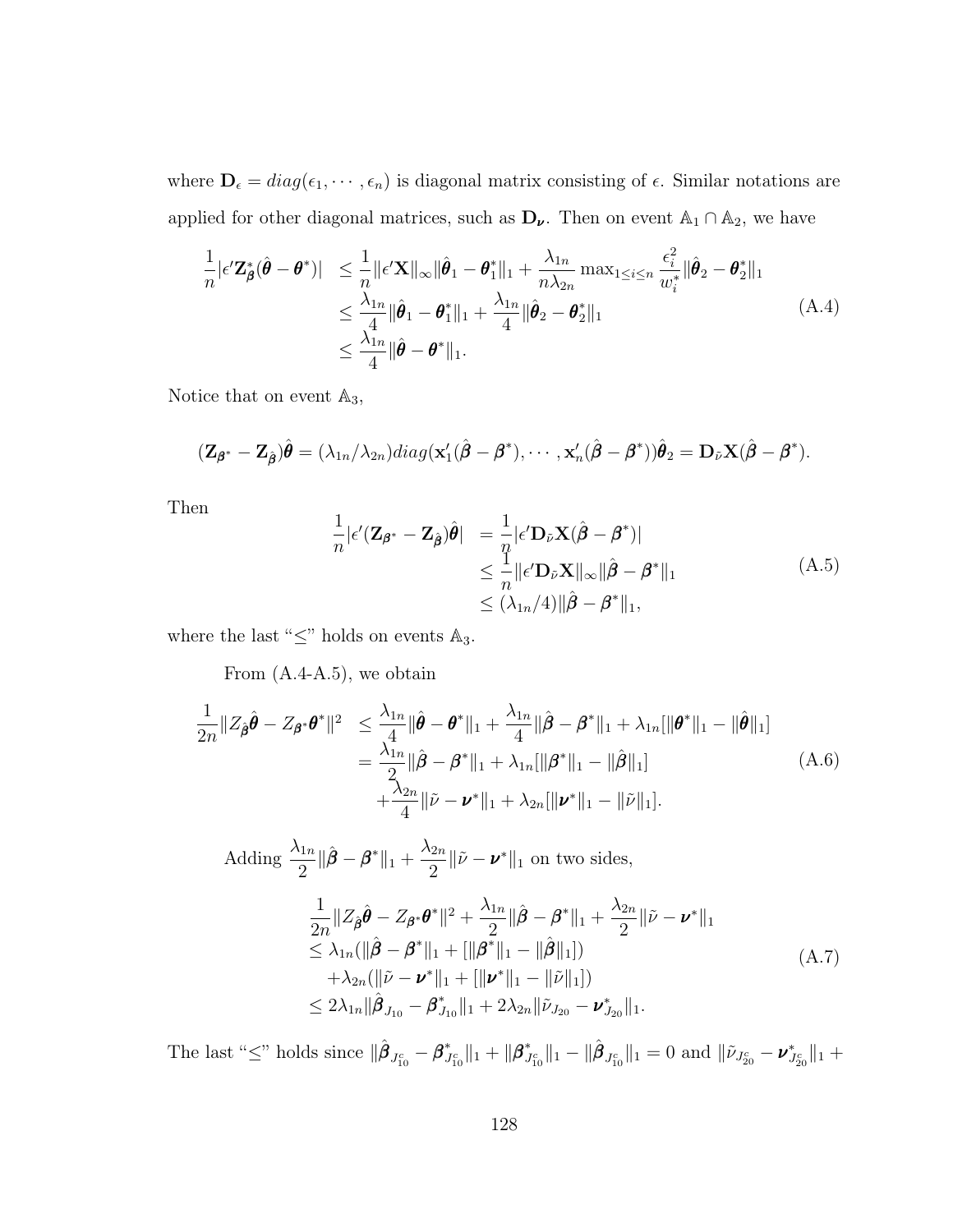$\|\nu_{J_{20}^c}^*\|_1 - \|\tilde{\nu}_{J_{20}^c}\|_1 = 0$ . Thus we have

$$
\|\hat{\boldsymbol{\beta}} - \boldsymbol{\beta}^*\|_1 + (\lambda_{2n}/\lambda_{1n})\|\tilde{\nu} - \boldsymbol{\nu}^*\|_1 \le 4 \|\hat{\boldsymbol{\beta}}_{J_{10}} - \boldsymbol{\beta}_{J_{10}}^*\|_1 + 4(\lambda_{2n}/\lambda_{1n})\|\tilde{\nu}_{J_{20}} - \boldsymbol{\nu}_{J_{20}}^*\|_1.
$$

Thus [\(II.11\)](#page-50-1) holds.

$$
\|\hat{\boldsymbol{\theta}} - \boldsymbol{\theta}^*\|_1 \leq 4 \|\hat{\boldsymbol{\theta}}_{J_0} - \boldsymbol{\theta}_{J_0}^*\|_1
$$

and

$$
\|\hat{\boldsymbol{\theta}}_{J_0^c}-\boldsymbol{\theta}_{J_0^c}^*\|_1\leq 3\|\hat{\boldsymbol{\theta}}_{J_0}-\boldsymbol{\theta}_{J_0}^*\|_1.
$$

# Proof of Lemma [II.4](#page-50-2)

$$
P(\mathbb{A}_{1}^{c}) = P(||\mathbf{X}'\epsilon||_{\infty} > n\lambda_{1n}/4)
$$
  
= 
$$
P\left(\max_{1 \leq j \leq p} |\sum_{i=1}^{n} x_{ij}\epsilon_{i}| > n\lambda_{1n}/4\right)
$$
  
= 
$$
P\left(\max_{1 \leq j \leq p} |\tau_{j}| > \sqrt{n}\lambda_{1n}/(4\sigma)\right)
$$
  

$$
\leq pP\left(|\tau_{j}| > \sqrt{n}\lambda_{1n}/(4\sigma)\right)
$$
  

$$
\leq 2p \exp\left\{-\frac{n\lambda_{1}^{2}}{32\sigma^{2}}\right\}.
$$

where  $\tau_j = n^{-1/2} \sum_{i=1}^n x_{ij} \epsilon_i/\sigma$  is sub-Gaussian distribution with mean with parameter 1 if  $\sum_{i=1}^{n} x_{ij}^2 = n$ . If we let  $\lambda_{1n} = \sigma(c_1)^{1/2} (\ln p/n)^{1/2}$  for  $c_1 > 32$ , then

$$
P(\mathbb{A}_1^c) \le 2p^{1-c_1/32} \to 0.
$$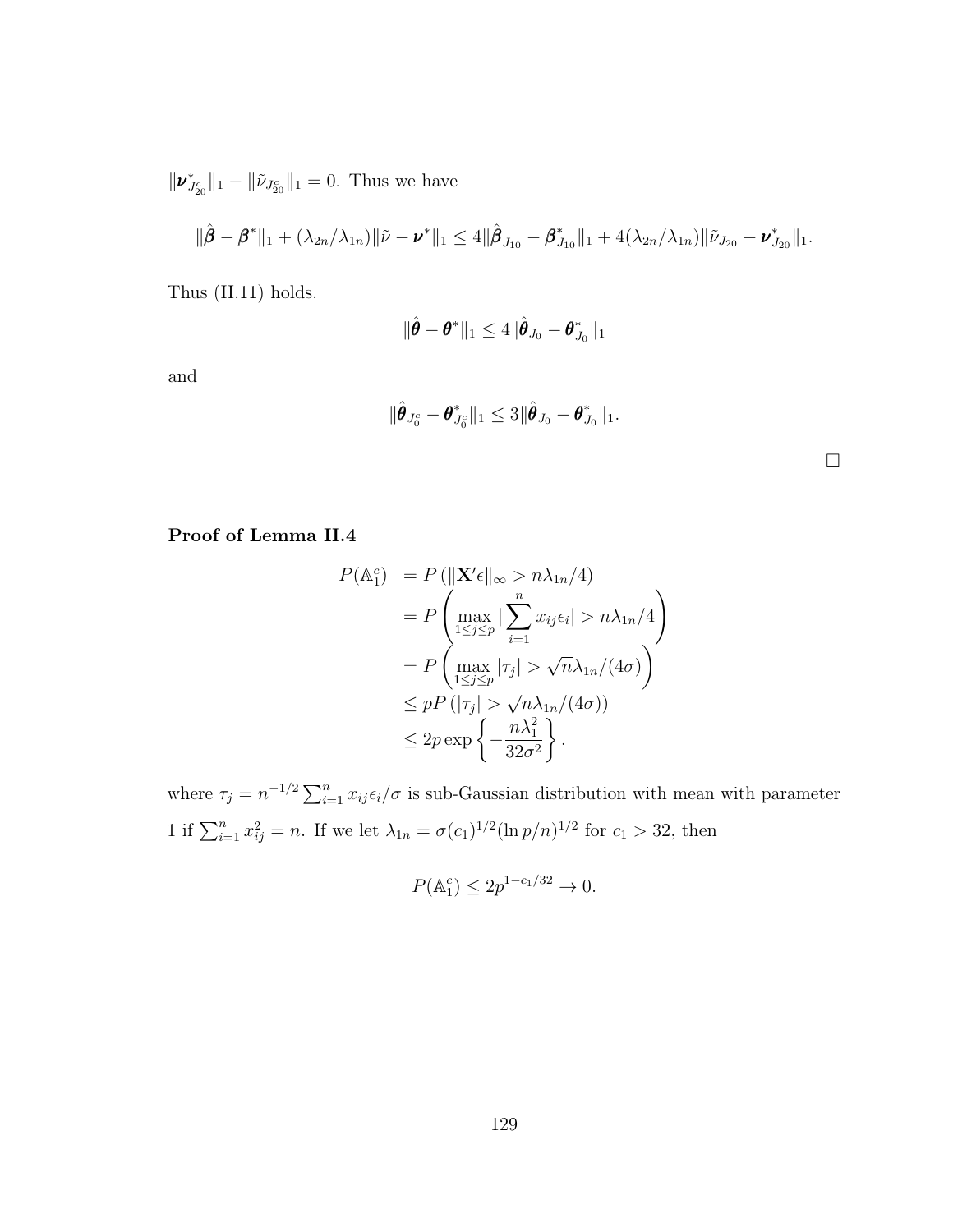We now check event  $\mathbb{A}_2$ . Since

$$
P(\mathbb{A}_{2}^{c}) \le P\left(\max_{1 \le i \le n} \epsilon_{i}^{2} > \frac{n\lambda_{2n}a_{n}}{4}\right)
$$
  
\n
$$
\le nP\left(|\epsilon_{i}| > \frac{\sqrt{n\lambda_{2n}a_{n}}}{2}\right)
$$
  
\n
$$
\le 2n \exp\left\{-\frac{n\lambda_{2n}a_{n}^{2}}{8\sigma^{2}}\right\}.
$$

The last " $\leq$ " is due to the sub-Gaussian property of  $\epsilon_i$ . If we let  $\lambda_{2n} = c_2 \sigma^2 \log(n)/(n a_n^2)$ for some  $c_2 > 8$ , then  $P(\mathbb{A}_2^c) = 2n^{1-c_2/8} \to 0$ .

We now check event  $\mathbb{A}_3$ . For any estimation  $\tilde{\nu}$ , we have

<span id="page-138-0"></span>
$$
P(\mathbb{A}_{3}^{c}) \leq P\left(\left(\sum_{1\leq i\leq n} \epsilon_{i}^{2}\right)^{1/2} \left(\max_{1\leq j\leq p} \sum_{1\leq i\leq n} \tilde{\nu}_{i}^{2} x_{ij}\right)^{1/2} > n\lambda_{1n}/4\right)
$$
  
\n
$$
\leq P\left(\left(\sum_{1\leq i\leq n} \epsilon_{i}^{2}\right)^{1/2} n^{1/2} > n\lambda_{1n}/4\right)
$$
  
\n
$$
\leq P\left(\sum_{1\leq i\leq n} \frac{1}{n} \frac{\epsilon_{i}^{2}}{\sigma^{2}} > \frac{\lambda_{1n}^{2}}{16\sigma^{2}}\right)
$$
  
\n
$$
\leq 2 \exp\left\{-M_{0} \min\left\{\frac{n\lambda_{1n}^{4}}{256K^{2}\sigma^{4}}, \frac{n\lambda_{1n}^{2}}{16K\sigma^{2}}\right\}\right\},
$$
\n(A.8)

where  $K = \sup$  $q\geq1$  $q^{-1}\left[E\left(\epsilon_1^2/\sigma^2\right)^q\right]^{1/q}$  and  $M_1>0$  is an absolute constant. This last " $\leq$ " is from Bernstein-type inequality for sub-exponential random variables [\[Ver10\]](#page-129-0). Notice that  $\epsilon_i^2/\sigma^2$  is centered sub-exponential if  $\epsilon_i/\sigma$  is subGaussian with mean 0 and scale parameter  $\sigma$ . If  $\epsilon_i$  is normal, then  $K = 1$ . The rest of the proof is straightforward by plugging in the above  $\lambda_{1n} = \sigma(c_1)^{1/2} (\ln p/n)^{1/2}$  for  $c_1 > 32$  in [\(A.8\)](#page-138-0).

# Proof of Theorem [II.5](#page-51-0)

Define  $\hat{\Sigma}^* = \frac{1}{\sqrt{2\pi}}$ n  $\mathbf{Z}'_t$  $'_{\beta^*}\mathbf{Z}_{\beta^*}$  and  $\Sigma = E[\hat{\Sigma}^*]$ . The "?" on  $\hat{\Sigma}^*$  is used to address its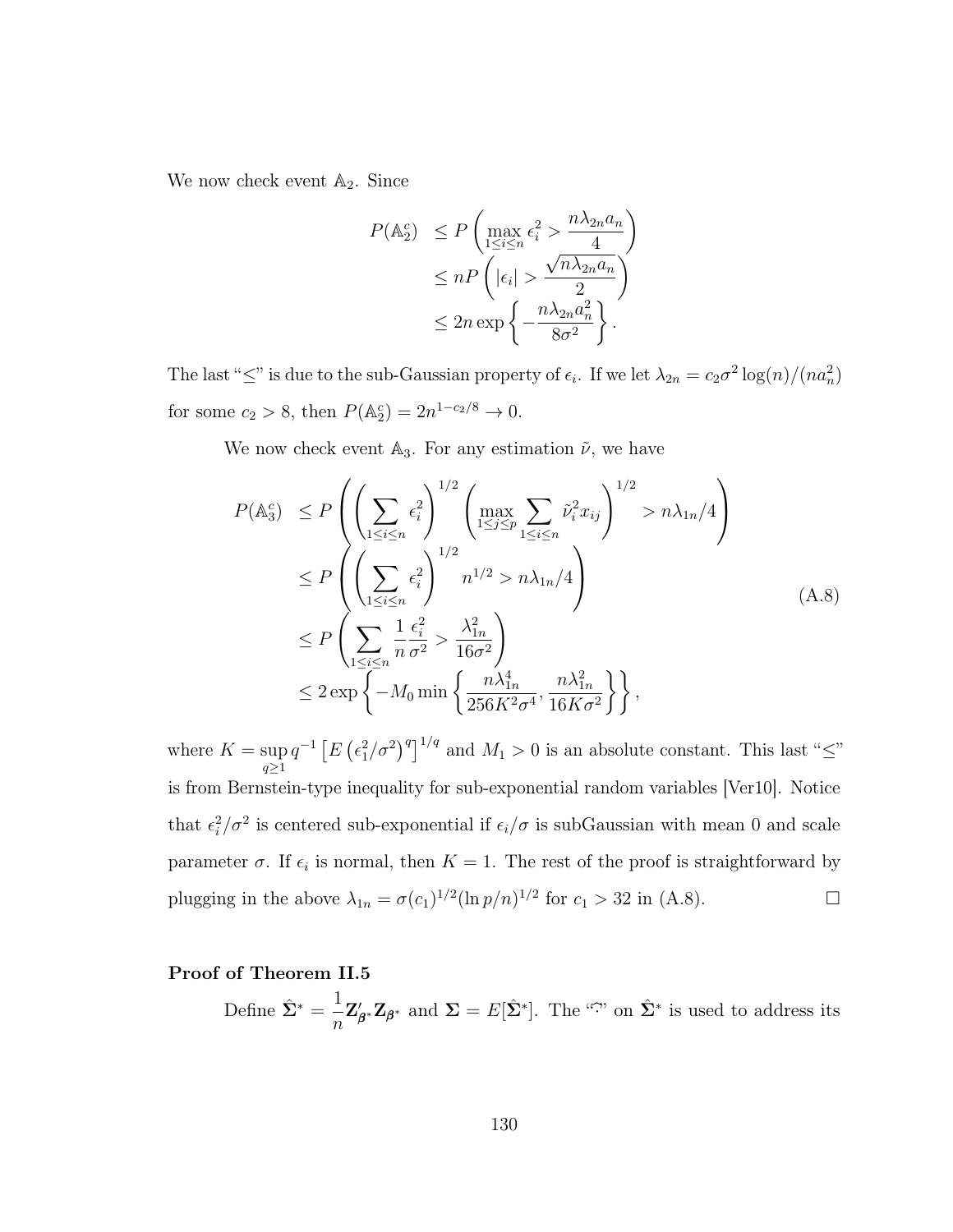stochastic property, not the estimating behavior. From the definition, we have

$$
n\hat{\Sigma}^* = \sum_{i=1} z_{i,\beta^*} z'_{i,\beta^*} = \begin{pmatrix} \sum_{1 \leq i \leq n} \mathbf{x}_i \mathbf{x}'_i & (\lambda_{1n}/\lambda_{2n}) \sum_{1 \leq i \leq n} \mathbf{x}_i \mathbf{r}'_{i,\beta^*} \\ (\lambda_{1n}/\lambda_{2n}) \sum_{1 \leq i \leq n} \mathbf{r}_{i,\beta^*} \mathbf{x}'_i & (\lambda_{1n}/\lambda_{2n})^2 \sum_{1 \leq i \leq n} \mathbf{r}_{i,\beta^*} \mathbf{r}'_{i,\beta^*} \end{pmatrix}
$$

and

$$
\mathbf{\Sigma} = \frac{1}{n} \begin{pmatrix} \mathbf{X}'\mathbf{X} & \mathbf{0}_{p \times n} \\ \mathbf{0}_{n \times p} & \sigma^2 (\lambda_{1n}/\lambda_{2n})^2 \mathbf{\Omega}^{*-2} \end{pmatrix}
$$

since  $E\left[\sum_{i=1}^n \mathbf{r}_{i,\boldsymbol{\beta}^*}\mathbf{r}'_{i,\boldsymbol{\beta}^*}\right] = \sigma^2 \boldsymbol{\Omega}^{*-2} = diag\{\sigma^2/w_1^{*2}, \cdots, \sigma^2/w_n^{*2}\}.$  Let  $\delta_n = \|\hat{\boldsymbol{\Sigma}}^* - \boldsymbol{\Omega}^*\|$  $\Sigma\|_{\infty}$ , the supremum of all absolute values. For a  $n + p$  dimensional vector such that  $\|\mathbf{d}_{J_0^c}\|_1 \leq 3 \|\mathbf{d}_{J_0}\|_1$ , we have

<span id="page-139-0"></span>
$$
|(\mathbf{d}'\hat{\mathbf{\Sigma}}^*\mathbf{d}) - (\mathbf{d}'\mathbf{\Sigma}\mathbf{d})| \le \delta_n(||\mathbf{d}||_1)^2 \le 16\delta_n(||\mathbf{d}_{J_0}||_1)^2 \le 16s\delta_n(||\mathbf{d}_{J_0}||)^2. \tag{A.9}
$$

The last " $\leq$ " is from the Cauchy-Schwartz inequality. From the condition  $RE(s, 3)$  in  $(II.10)$  and  $(A.9)$ , we have

$$
\kappa(s,3)\|\mathbf{d}_{J_0}\| \leq (\mathbf{d}'\Sigma \mathbf{d})^{1/2} \leq (\mathbf{d}'\hat{\Sigma}^*\mathbf{d})^{1/2} + (|\mathbf{d}'(\hat{\Sigma}^* - \Sigma)\mathbf{d}|)^{1/2} \leq (1/\sqrt{n})\|\mathbf{Z}_{\boldsymbol{\beta}^*}\mathbf{d}\| + 4\sqrt{s\delta_n}\|\mathbf{d}_{J_0}\|.
$$

Plugging in  $\mathbf{d} = \hat{\boldsymbol{\theta}} - \boldsymbol{\theta}^*$ , we obtain

<span id="page-139-1"></span>
$$
\kappa(s,3)\|\hat{\boldsymbol{\theta}}_{J_0} - \boldsymbol{\theta}_{J_0}^*\| \n\leq (1/\sqrt{n})\|\mathbf{Z}_{\boldsymbol{\beta}^*}(\hat{\boldsymbol{\theta}} - \boldsymbol{\theta}^*)\| + 4\sqrt{s\delta}\|\hat{\boldsymbol{\theta}}_{J_0} - \boldsymbol{\theta}_{J_0}^*\| \n\leq (1/\sqrt{n})\|(\mathbf{Z}_{\boldsymbol{\beta}^*} - \mathbf{Z}_{\hat{\boldsymbol{\beta}}})\hat{\boldsymbol{\theta}}\| + (1/\sqrt{n})\|\mathbf{Z}_{\hat{\boldsymbol{\beta}}}\hat{\boldsymbol{\theta}} - \mathbf{Z}_{\boldsymbol{\beta}^*}\boldsymbol{\theta}^*\| + 4\sqrt{s\delta_n}\|\hat{\boldsymbol{\theta}}_{J_0} - \boldsymbol{\theta}_{J_0}^*\|.
$$
\n(A.10)

We will check (1/ √  $\overline{n}$ )|| $(\mathbf{Z}_{\boldsymbol{\beta}^*} - \mathbf{Z}_{\hat{\boldsymbol{\beta}}})\hat{\boldsymbol{\theta}}$ || and  $(1/\sqrt{2})$  $\overline{n})$   $\|\mathbf{Z}_{\hat{\boldsymbol{\beta}}}\hat{\boldsymbol{\theta}} - \mathbf{Z}_{\boldsymbol{\beta}^*}\boldsymbol{\theta}^*\|$  separately.

First, from the proof in Lemma [II.3,](#page-50-0) we know

$$
(1/2n)\|\mathbf{Z}_{\hat{\boldsymbol{\beta}}}\hat{\boldsymbol{\theta}}-\mathbf{Z}_{\boldsymbol{\beta}^*}\boldsymbol{\theta}^*\|^2 \leq (\lambda_{1n}/2)\|\hat{\boldsymbol{\theta}}-\boldsymbol{\theta}^*\|_1 + \lambda_{1n}[\|\boldsymbol{\theta}^*\|_1 - \|\hat{\boldsymbol{\theta}}\|_1]
$$
  

$$
\leq \lambda_{1n}\|\hat{\boldsymbol{\theta}}_{J_0} - \boldsymbol{\theta}_{J_0}^*\|_1
$$
  

$$
\leq \lambda_{1n}\sqrt{s}\|\boldsymbol{\theta}_{J_0}^* - \hat{\boldsymbol{\theta}}_{J_0}\|.
$$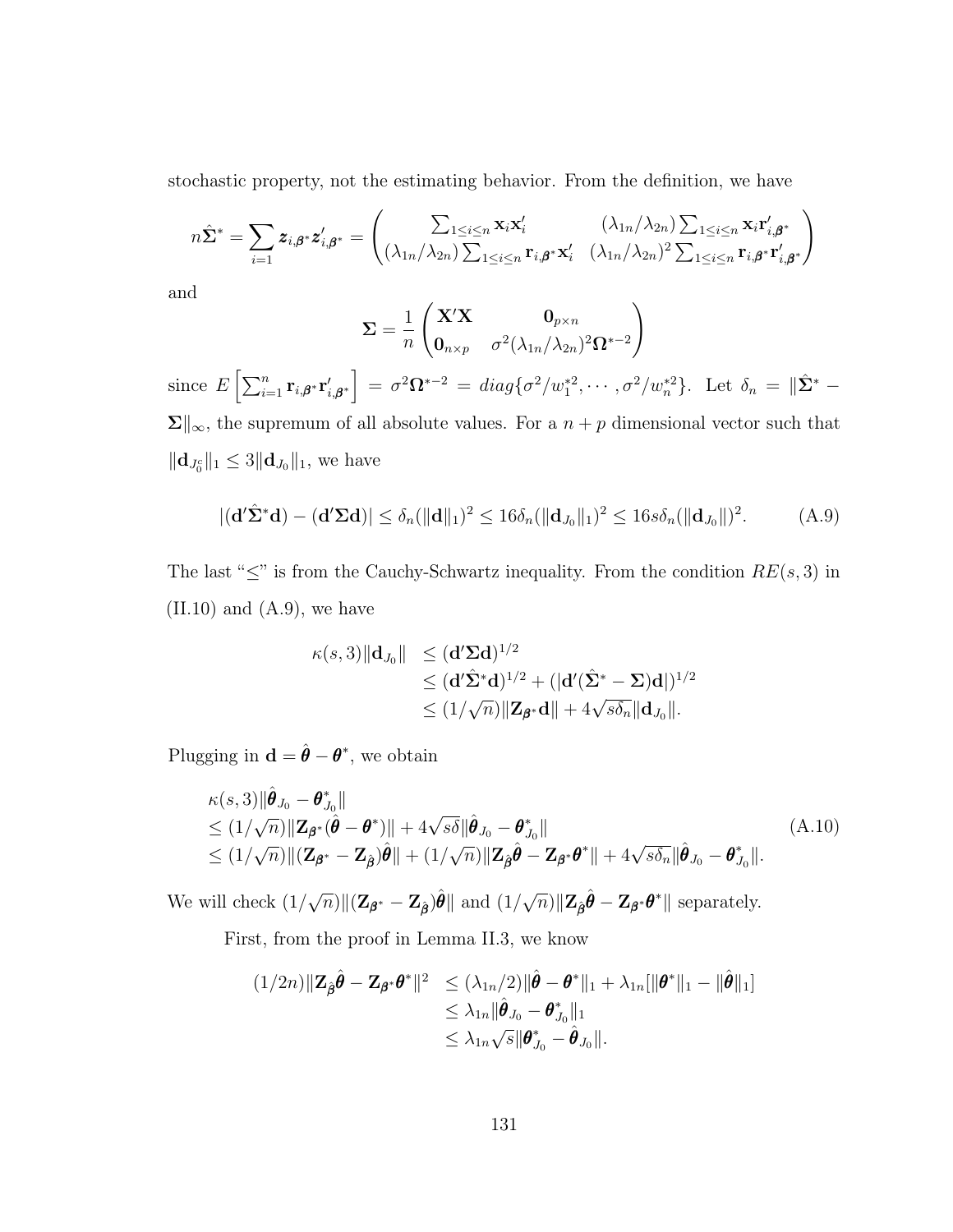Then

$$
(1/\sqrt{n})\|\mathbf{Z}_{\hat{\boldsymbol{\beta}}}\hat{\boldsymbol{\theta}} - \mathbf{Z}_{\boldsymbol{\beta}^*}\boldsymbol{\theta}^*\| \le (2\lambda_{1n})^{1/2} s^{1/4} \|\boldsymbol{\theta}_{J_0}^* - \hat{\boldsymbol{\theta}}_{J_0}\|^{1/2}.
$$
 (A.11)

On the other hand,

$$
(1/n) \| (\mathbf{Z}_{\boldsymbol{\beta}^*} - \mathbf{Z}_{\hat{\boldsymbol{\beta}}}) \hat{\boldsymbol{\theta}} \|^2 = (1/n) \sum_{i=1}^n \left[ \hat{\nu}_i \mathbf{x}_i' (\boldsymbol{\beta}^* - \hat{\boldsymbol{\beta}}) \right]^2
$$
  
\n
$$
\leq (1/n) \sum_{i=1}^n \left[ \hat{\nu}_i^2 \max_{1 \leq j \leq p} x_{ij}^2 (\|\boldsymbol{\beta}^* - \hat{\boldsymbol{\beta}}\|_1)^2 \right]
$$
  
\n
$$
\leq (\hat{s}_{2n}/n) b_n^2 (\|\boldsymbol{\beta}^* - \hat{\boldsymbol{\beta}}\|_1)^2
$$
  
\n
$$
\leq (\hat{s}_{2n}/n) b_n^2 4 (\|\boldsymbol{\theta}_{J_0}^* - \hat{\boldsymbol{\theta}}_{J_0}\|_1)^2
$$
  
\n
$$
\leq (\hat{s}_{2n}/n) b_n^2 4 s (\|\boldsymbol{\theta}_{J_0}^* - \hat{\boldsymbol{\theta}}_{J_0}\|)^2,
$$

where  $\widehat{s}_{2n} = \sum_{i=1}^{n} \widehat{\nu}_i$ . Then

<span id="page-140-0"></span>
$$
(1/\sqrt{n})\|(\mathbf{Z}_{\beta^*} - \mathbf{Z}_{\hat{\beta}})\hat{\theta}\| \le 2s^{1/2}(\widehat{s}_{2n}/n)^{1/2}b_n\|\theta_{J_0}^* - \hat{\theta}_{J_0}\|.
$$
 (A.12)

In fact, as what we will verify in Lemma [A.1](#page-141-0) and [A.2,](#page-142-0) if  $\lambda_{1n}/\lambda_{2n} \leq O(1)$ , then for any  $\zeta > 0$ , we have

$$
P\left((s\delta_n)^{1/2} > \kappa(s,3)/16\right) \to 0
$$

and

$$
P\left(b_n(s\widehat{s}_{2n}/n)^{1/2} > \kappa(s,3)/8\right) \to 0.
$$

Thus from [\(A.10-](#page-139-1)[A.12\)](#page-140-0), we have

$$
\kappa(s,3)\|\hat{\boldsymbol{\theta}}_{J_0}-\boldsymbol{\theta}_{J_0}^*\| \leq 2s^{1/2}(\widehat{s}_{2n}/n)^{1/2}b_n\|\boldsymbol{\theta}_{J_0}^*-\hat{\boldsymbol{\theta}}_{J_0}\| + (2\lambda_{1n})^{1/2}s^{1/4}\|\boldsymbol{\theta}_{J_0}^*-\hat{\boldsymbol{\theta}}_{J_0}\|^{1/2}+4(s\delta_n)^{1/2}\|\hat{\boldsymbol{\theta}}_{J_0}-\boldsymbol{\theta}_{J_0}^*\|.
$$

Then

$$
\|\hat{\boldsymbol{\theta}}_{J_0}-\boldsymbol{\theta}_{J_0}^*\| \leq \frac{2\lambda_{1n}s^{1/2}}{[\kappa(s,3)-(2s^{1/2}(\widehat{s}_{2n}/n)^{1/2}b_n+4(s\delta_n)^{1/2})]^2} \leq \frac{8\lambda_{1n}s^{1/2}}{\kappa^2(s,3)}.
$$

Thus

$$
\|\hat{\boldsymbol{\theta}}_{J_0}-\boldsymbol{\theta}_{J_0}^*\|_1\leq s^{1/2}\|\hat{\boldsymbol{\theta}}_{J_0}-\boldsymbol{\theta}_{J_0}^*\|\leq \frac{8\lambda_{1n}s}{\kappa^2(s,3)}.
$$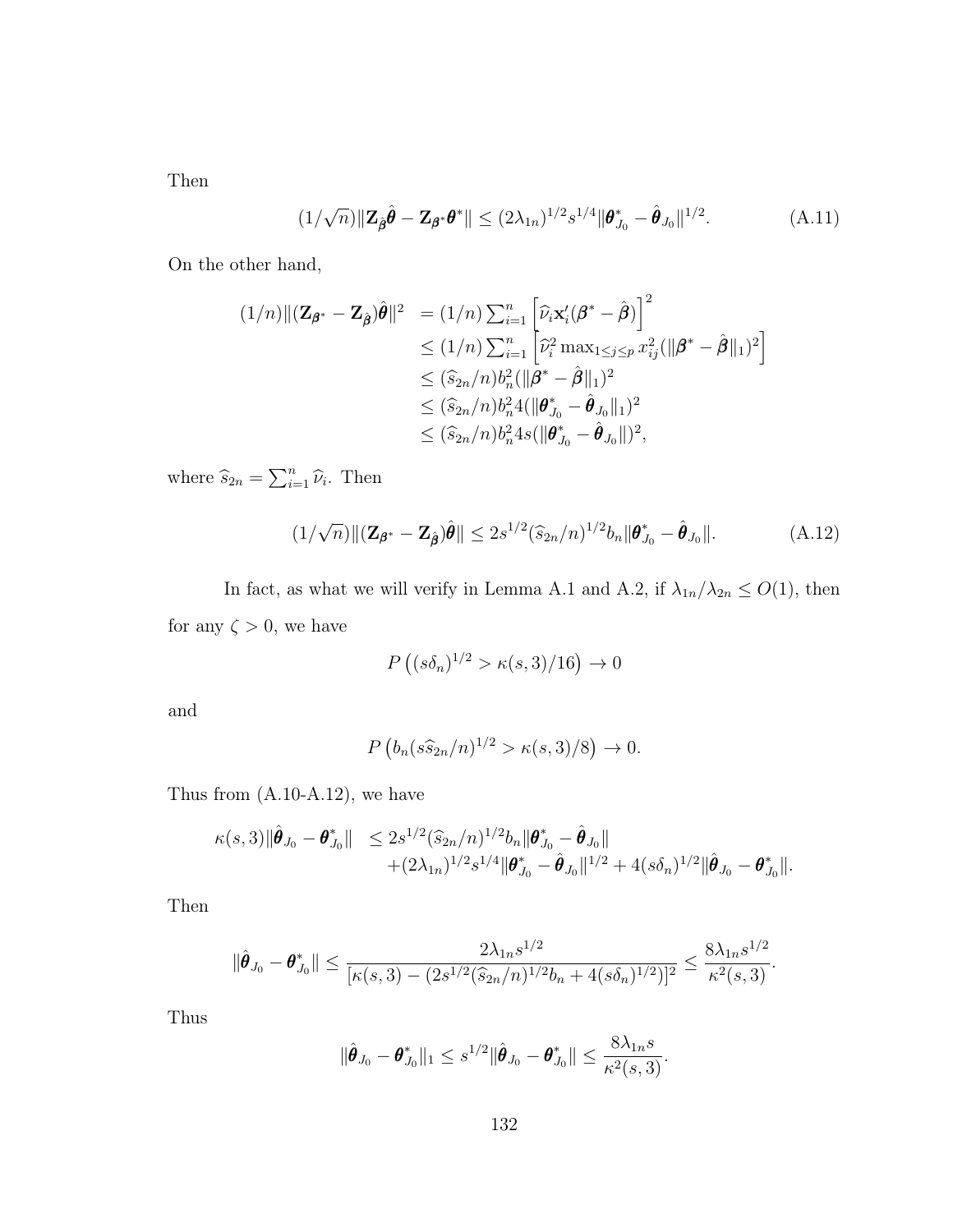<span id="page-141-0"></span>**Lemma A.1.** Suppose (A1) and (A2) hold. Then under  $\lambda_{1n}/\lambda_{2n} \le O(1)$ ,  $s\delta_n = o_P(1)$ . Specifically, for any  $\xi > 0$ , we have

$$
P\left(s\delta_n > \zeta\right) \le \frac{3\sigma}{\sqrt{\zeta}} \frac{\lambda_{1n}\sqrt{s}}{\sqrt{n}\lambda_{2n}a_n} \sqrt{1 + \log(2n)} + \frac{3\sigma}{\sqrt{2\zeta}} \frac{s\lambda_{1n}b_n}{n\lambda_{2n}a_n} \sqrt{1 + \log(2n)} \to 0. \tag{A.13}
$$

## Proof of Lemma [A.1](#page-141-0)

Notice that  $E[\mathbf{R}_{\boldsymbol{\beta}^*}] = \mathbf{0}$  and  $E[\mathbf{R}_{\boldsymbol{\beta}^*}^2] = \sigma^2 \Omega^{*-2}$ . Then

$$
\hat{\Sigma}^* - \Sigma = (1/n) \begin{pmatrix} \mathbf{0}_{p \times p} & (\lambda_{1n}/\lambda_{2n}) \mathbf{X}' \mathbf{R}_{\beta^*} \\ (\lambda_{1n}/\lambda_{2n}) \mathbf{X} \mathbf{R}_{\beta^*}' & (\lambda_{1n}/\lambda_{2n})^2 (\mathbf{R}_{\beta^*}^2 - \sigma^2 \Omega^{*-2}) \end{pmatrix}.
$$

Then  $s\|\hat{\Sigma}^*-\Sigma\|_{\infty} = \max\{(1/n)(\lambda_{1n}/\lambda_{2n})^2 s\|\mathbf{R}_{\beta^*}^2 - \sigma^2 \Omega^{*-2}\|_{\infty}, (1/n)(\lambda_{1n}/\lambda_{2n}) s\|\mathbf{X}'\mathbf{R}_{\beta^*}\|_{\infty}\}.$ We will check  $\frac{s\lambda_{1n}^2}{\lambda_{1n}^2}$  $n \lambda_{2n}^2$  $\|\mathbf{R}_{\beta^*}^2 - \sigma^2 \Omega^{*-2}\|_{\infty} \to 0$  and  $(1/n)(s\lambda_{1n}/\lambda_{2n})\|\mathbf{X}'\mathbf{R}_{\beta^*}\|_{\infty} \to 0$  with probability separately. For any  $\zeta > 0$ ,

<span id="page-141-1"></span>
$$
P\left((1/n)(\lambda_{1n}/\lambda_{2n})^{2} s \|\mathbf{R}_{\beta^{*}}^{2} - \sigma^{2} \Omega^{*-2}\|_{\infty} > \zeta\right)
$$
  
\n
$$
\leq P\left(\max_{1 \leq i \leq n} |\epsilon_{i}^{2}/\sigma^{2} - 1| > (n\zeta \lambda_{2n}^{2} a_{n}^{2})/(s\lambda_{1n}^{2}\sigma^{2})\right)
$$
  
\n
$$
\leq P\left(\max_{1 \leq i \leq n} \epsilon_{i}^{2}/\sigma^{2} > (n\zeta \lambda_{2n}^{2} a_{n}^{2})/(s\lambda_{1n}^{2}\sigma^{2}) - 1\right)
$$
  
\n
$$
\leq P\left(\max_{1 \leq i \leq n} \epsilon_{i}^{2}/\sigma^{2} > (n\zeta \lambda_{2n}^{2} a_{n}^{2})/(4s\lambda_{1n}^{2}\sigma^{2})\right)
$$
  
\n
$$
\leq P\left(\max_{1 \leq i \leq n} |\epsilon_{i}/\sigma| > (\sqrt{\zeta}/(2\sigma))(\sqrt{n}\lambda_{2n} a_{n}/(\sqrt{s}\lambda_{1n}))\right)
$$
  
\n
$$
\leq (2\sigma)/(\sqrt{\zeta})(\lambda_{1n}\sqrt{s}/(\sqrt{n}\lambda_{2n} a_{n}))E\left[\max_{1 \leq i \leq n} |\epsilon_{i}/\sigma|\right]
$$
  
\n
$$
\leq (3\sigma)/(\sqrt{\zeta})(\lambda_{1n}\sqrt{s}/(\sqrt{n}\lambda_{2n} a_{n}))\sqrt{1 + \log(2n)}.
$$

The third " $\leq$ " holds from A2(ii) and  $\lambda_{1n}/\lambda_{2n} = O(1)$ . In fact, if  $\lambda_{1n}/\lambda_{2n} = O(1)$  and  $A2(i)$  hold, we also have

$$
(\lambda_{1n}/\lambda_{2n})\left(\sqrt{s\log(n)}/(\sqrt{n}a_n)\right) \leq \left(\sqrt{s\log(n)}/(\sqrt{n}a_n)\right) \to 0.
$$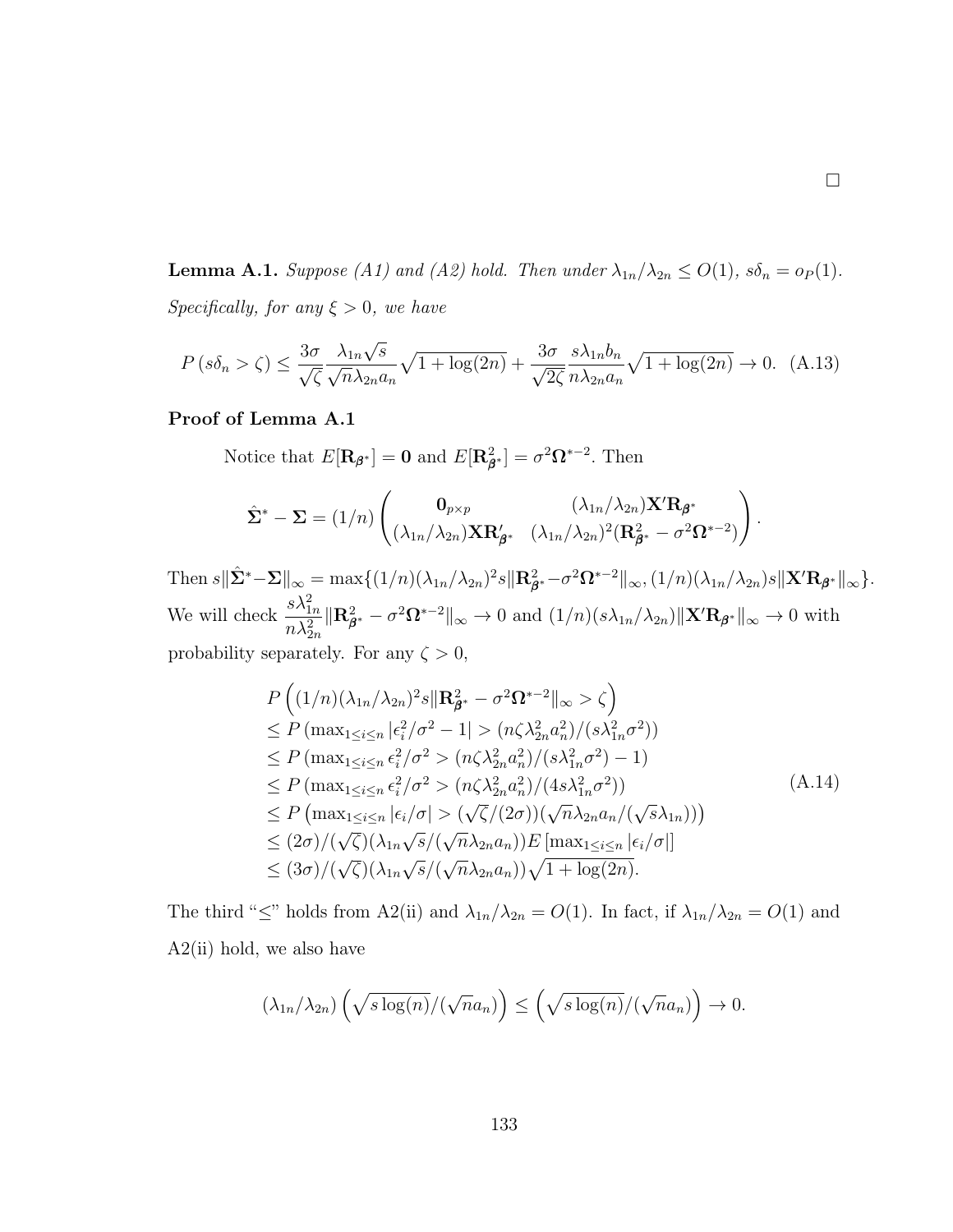Thus  $s\lambda_{1n}^2/(n\lambda_{2n}^2)\|\mathbf{R}_{\beta^*}^2 - \sigma^2\Omega^{*-2}\|_{\infty} \to 0$ . Similarly for  $\forall \zeta > 0$ ,

<span id="page-142-1"></span>
$$
P((1/n)(s\lambda_{1n}/\lambda_{2n})||\mathbf{X}'\mathbf{R}_{\boldsymbol{\beta}^*}||_{\infty} > \zeta)
$$
  
\n
$$
\leq P(\max_{1 \leq i \leq n} |x_{ij}r_{i,\boldsymbol{\beta}^*}| > \zeta n \lambda_{2n}/(s\lambda_{1n}))
$$
  
\n
$$
\leq P(\max_{1 \leq i \leq n} |\epsilon_i| > \zeta n \lambda_{2n} a_n/(s\lambda_{1n} b_n))
$$
  
\n
$$
\leq (s\lambda_{1n} b_n)/(\zeta n \lambda_{2n} a_n) E[\max_{1 \leq i \leq n} |\epsilon_i|]
$$
  
\n
$$
\leq (3\sigma s\lambda_{1n} b_n \sqrt{1 + \log(2n)})/(2\zeta n \lambda_{2n} a_n).
$$
 (A.15)

Notice that  $s\lambda_{1n}b_n\sqrt{\log(n)})/(n\lambda_{2n}a_n) = (\lambda_{1n}/\lambda_{2n})(sb_n/$ √  $\overline{n})(\log(n)/(a_n^2 n))^{1/2} \rightarrow$ 0 from (A2) (i-ii) and  $\lambda_{1n}/\lambda_{2n} = O(1)$ . The expression of  $h_4$  and  $h_5$  in Theorem [II.5](#page-51-0) are obtained by replacing  $\zeta$  by  $(\kappa(s, 3)/16)^2$  in [\(A.14\)](#page-141-1) and [\(A.15\)](#page-142-1).

<span id="page-142-0"></span>**Lemma A.2.** Suppose (A1), (A2-i) and (A3) hold. Then under  $\lambda_{1n}/\lambda_{2n} \leq O(1)$ ,

$$
P\left(b_n(s\hat{s}_{2n}/n)^{1/2} > \kappa(s,3)/8\right) \to 0. \tag{A.16}
$$

### Proof of Lemma [A.2](#page-142-0)

From  $(A.7)$ ,

$$
\frac{\lambda_{2n}}{2} \|\hat{\mathbf{\nu}} - \mathbf{\nu}^*\|_1 \leq \lambda_{1n} \|\boldsymbol{\beta}^*\|_1 + \lambda_{2n} \|\hat{\mathbf{\nu}}_{J_{20}} - \mathbf{\nu}_{J_{20}}^*\|_1 \n\leq s_1 \|\boldsymbol{\beta}^*\|_{\infty} \lambda_{1n} + \lambda_{2n} \|\hat{\mathbf{\nu}}_{J_{20}} - \mathbf{\nu}_{J_{20}}^*\|_1 \n\leq M s_1 + 2s_2 \lambda_{2n},
$$
\n(A.17)

where  $s_1 = |J_{10}|$  and  $s_2 = |J_{20}|$ . The last " $\leq$ " is from (A3). Thus,

$$
\sum_{i=1}^{n} \widehat{\nu}_i \leq \|\boldsymbol{\nu}^*\|_1 + \|\widehat{\boldsymbol{\nu}} - \boldsymbol{\nu}^*\|_1
$$
  
\n
$$
\leq s_2 + \|\widehat{\boldsymbol{\nu}} - \boldsymbol{\nu}^*\|_1
$$
  
\n
$$
\leq 5s_2 + 2Ms_1(\lambda_{1n}/\lambda_{2n}).
$$

If we  $\lambda_{1n}/\lambda_{2n} \leq O(1)$ , under (A2-i), we have

$$
\sqrt{s||\widehat{\nu}||_1b_n^2/n} \le O\left((sb_n^2/n)^{1/2}(5s_2+2Ms_1)^{1/2}\right) \le O\left(sh_n/n^{1/2}\right) \to 0.
$$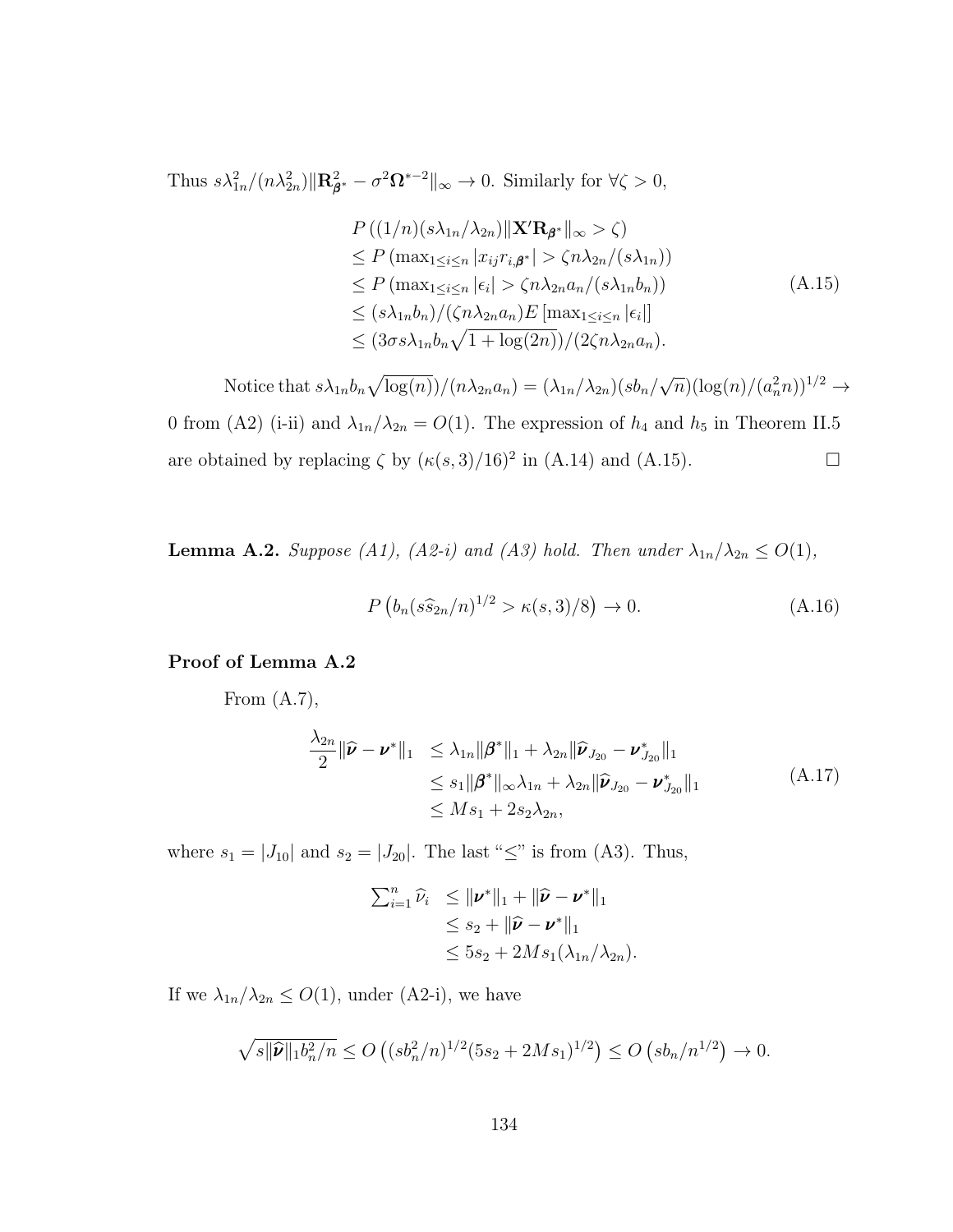# Proof of Corollary [II.6](#page-52-0)

We only need to verify that A2(ii) holds when  $\lambda_{1n} = \lambda_{2n}$  and  $s = o(n^{(1-\alpha)/2})$ . If  $p = O\left(\exp(n^{\alpha})\right)$  for  $1/2 < \alpha < 1$ , then  $a_n^2 n^{(\alpha+1)/2} = (c_2 \sigma/c_1^{1/2}) \log(n)$  for  $\lambda_{1n} = \lambda_{2n}$ . Thus

$$
\frac{s \log(n)}{n a_n^2} = \frac{c_1^{1/2}}{c_2 \sigma} \frac{s}{n^{(1-\alpha)/2}} \to 0.
$$

Then from Theorem [II.5,](#page-51-0) we get

$$
\|\hat{\boldsymbol{\beta}}_{S_{10}} - \boldsymbol{\beta}_{S_{10}}^*\|_1 + \|\hat{\mathbf{w}}_{S_{20}} - \mathbf{w}_{S_{20}}^*\|_1 \leq \frac{8\lambda_{1n}s}{\kappa^2(s,3)}.
$$

and

$$
\|\hat{\boldsymbol{\beta}}_{S_{10}} - \boldsymbol{\beta}_{S_{10}}^*\|_2^2 + \|\hat{\mathbf{w}}_{S_{20}} - \mathbf{w}_{S_{20}}^*\|_2^2 \le \left(\frac{8\lambda_{1n}s^{1/2}}{\kappa^2(s,3)}\right)^2.
$$

Thus using the Cauchy-Schwarz inequality again,

$$
\|\hat{\boldsymbol{\beta}}_{S_{10}} - \boldsymbol{\beta}_{S_{10}}^*\|_2 + \|\hat{\mathbf{w}}_{S_{20}} - \mathbf{w}_{S_{20}}^*\|_2 \leq \sqrt{2} \frac{8\lambda_{1n} s^{1/2}}{\kappa^2(s, 3)}
$$

#### A.2. Proof in Chapter 3

Establishing the uniform RSC condition

Let  $\varepsilon_T = E\left[P\left(|\epsilon_i| \geq \frac{T}{2}|\mathbf{x}\right)\right]$  be the expected tail probability. Below we establish some sufficient conditions where an unweighted  $\mathcal{L}_{\alpha,n}$   $(w(\mathbf{x}) \equiv v(\mathbf{x}) \equiv 1)$  satisfies the uniform RSC condition in Assumptions [III.4](#page-75-0) with high probability. The uniform RSC condition for weighted loss can be established accordingly.

**Theorem A.3.** Suppose  $\mathcal{L}_{\alpha,n}$  satisfies Assumption [III.2](#page-72-0) and the covariate **x** satisfies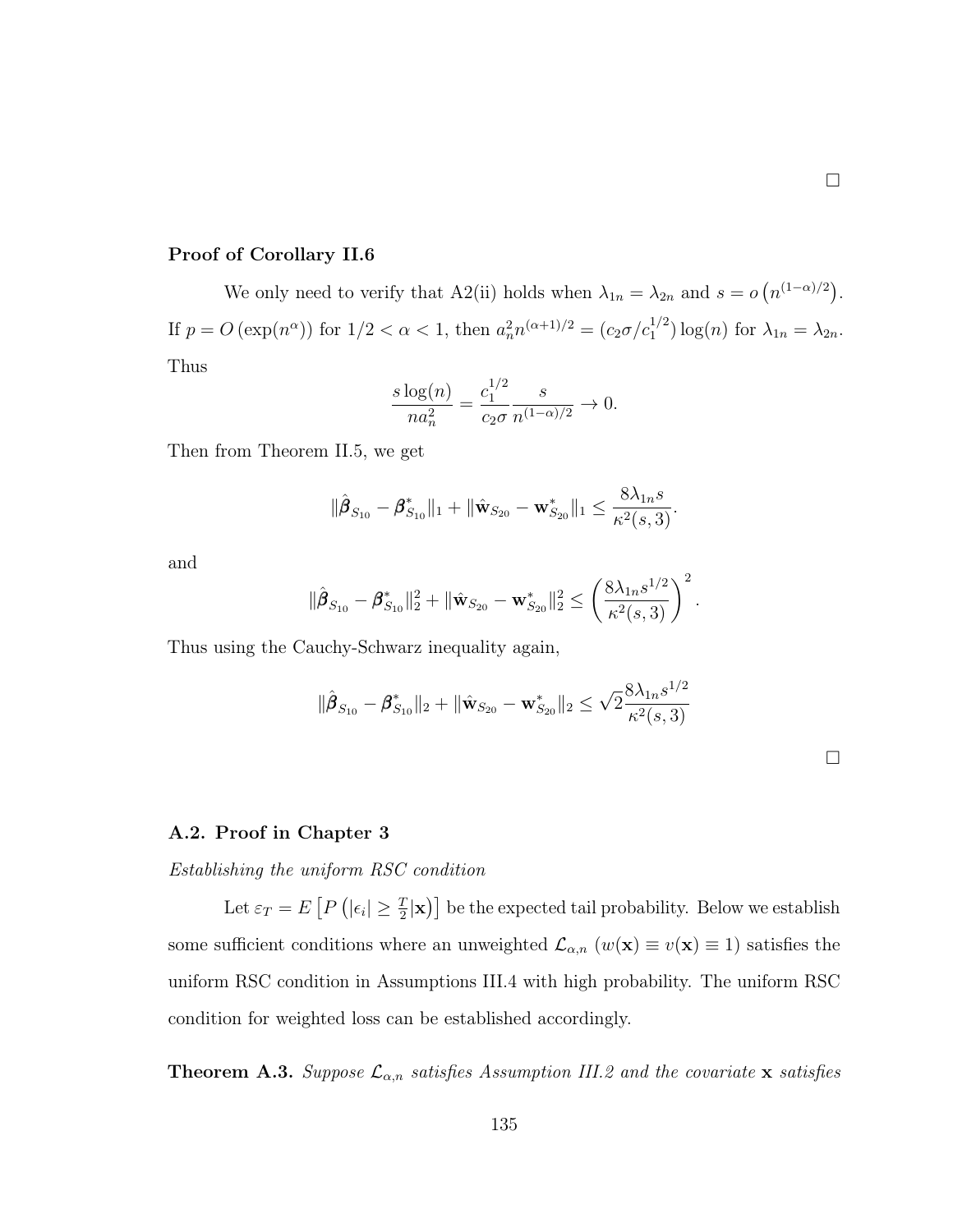Assumption [III.3.](#page-74-0) If  $n \geq C_{10} s \log p$ , then with probability at least  $1-C_{11} \exp(-C_{12} \log p)$ , the loss function  $\mathcal{L}_{\alpha,n}$  satisfies the Uniform RSC condition in Assumption [III.4](#page-75-0) with

$$
\gamma = \frac{k_l}{32}, \qquad \tau = \frac{C_{13}(3 + 2k_2)^2 k_0^2 T_0^2}{2r^2} \quad \text{and} \quad \alpha_0 = \max\{(2d_1)^{\frac{1}{k}}, 1\} \cdot T_0,
$$

where  $T_0 > 0$  is a sufficiently large constant that satisfies

<span id="page-144-0"></span>
$$
C_{14}k_0^2\left(\sqrt{\varepsilon_{T_0}} + \exp\left(-\frac{C_{15}T_0^2}{k_0^2r^2}\right)\right) < \frac{k_l}{2 + 4k_2}.\tag{A.18}
$$

Theorem [A.3](#page-143-0) guarantees that the loss function  $\mathcal{L}_{\alpha,n}$  satisfies the uniform RSC condition with probability converging to 1. Note that the left hand side of inequality  $(A.18)$  is monotonically decreasing on  $T_0$ , meaning that inequality  $(A.18)$  is always satisfied for a sufficiently large  $T_0$ . In addition, while keeping inequality [\(A.18\)](#page-144-0) satisfied, a larger  $T_0$  (thus larger  $\alpha_0$ ) actually allows a larger radius r of local ball around  $\beta^*$ and a more contaminated distribution of  $\epsilon$ . Theorem [A.](#page-143-0)3 implies that the Huber loss, Hampel loss, Tukey's biweight loss and Cauchy loss satisfy Assumption [III.4](#page-75-0) with high probability.

#### Proof of Theorem [III.1](#page-75-1)

Let  $l(x) = \frac{1}{2}x^2$ . Observe that

$$
E[\nabla \frac{w(\mathbf{x})}{v(\mathbf{x})}l((y - \mathbf{x}^T \boldsymbol{\beta}^*)v(\mathbf{x}))] = E[w(\mathbf{x})v(\mathbf{x})(y - \mathbf{x}^T \boldsymbol{\beta}^*)(-\mathbf{x})]
$$
  
\n
$$
= E[w(\mathbf{x})v(\mathbf{x})\epsilon(-\mathbf{x})]
$$
  
\n
$$
= E[E[\epsilon|\mathbf{x}]w(\mathbf{x})v(\mathbf{x})(-\mathbf{x})]
$$
  
\n
$$
= 0,
$$

where the last equality follows from  $E[\epsilon|\mathbf{x}] = 0$ . Hence  $\beta^*$  is the minimizer of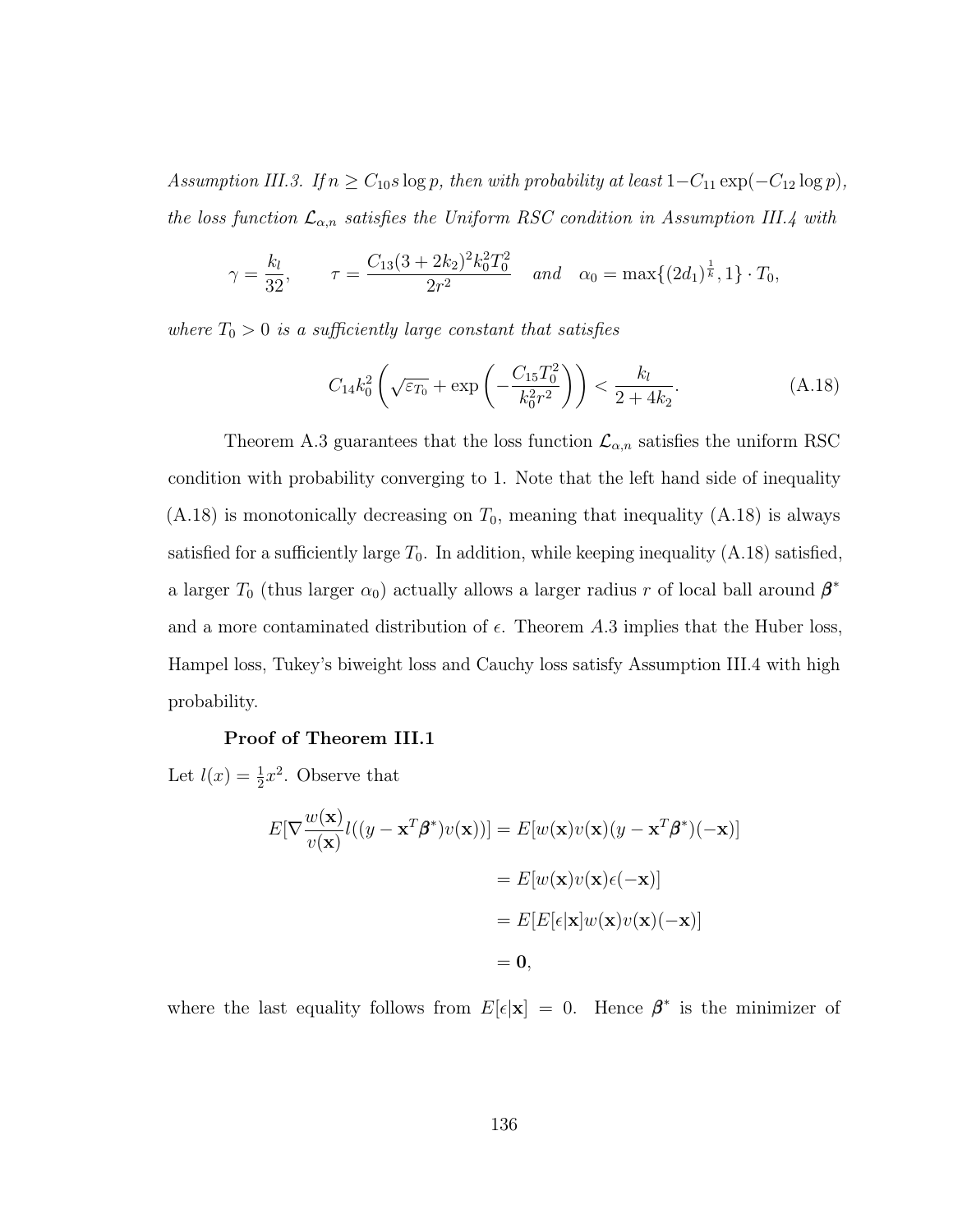$E[\frac{w(\mathbf{x})}{w(\mathbf{x})}]$  $\frac{w(\mathbf{x})}{w(\mathbf{x})}l((y-\mathbf{x}^T\boldsymbol{\beta})v(\mathbf{x}))$ . Then it follows from Assumption [III.3\(](#page-74-0)iii) that

<span id="page-145-3"></span>
$$
E\left[\frac{w(\mathbf{x})}{v(\mathbf{x})}l((y - \mathbf{x}^T \boldsymbol{\beta}_{\alpha}^*)v(\mathbf{x})) - \frac{w(\mathbf{x})}{v(\mathbf{x})}l((y - \mathbf{x}^T \boldsymbol{\beta}^*)v(\mathbf{x}))\right]
$$
  
\n
$$
= E\{w(\mathbf{x})v(\mathbf{x})[l(y - \mathbf{x}^T \boldsymbol{\beta}_{\alpha}^*) - l(y - \mathbf{x}^T \boldsymbol{\beta}^*)]\}
$$
  
\n
$$
= \frac{1}{2}(\boldsymbol{\beta}_{\alpha}^* - \boldsymbol{\beta}^*)^T E[w(\mathbf{x})v(\mathbf{x})\mathbf{x}\mathbf{x}^T](\boldsymbol{\beta}_{\alpha}^* - \boldsymbol{\beta}^*) \ge \frac{1}{2}k_l \|\boldsymbol{\beta}_{\alpha}^* - \boldsymbol{\beta}^*\|_2^2
$$
\n(A.19)

Let  $g_{\alpha}(x) = l(x) - l_{\alpha}(x)$ . Since  $\beta_{\alpha}^*$  $\frac{\partial}{\partial \alpha}$  is the minimizer of  $E[\frac{w(\mathbf{x})}{v(\mathbf{x})}]$  $\frac{w(\mathbf{x})}{w(\mathbf{x})}l_{\alpha}((y-\mathbf{x}^{T}\boldsymbol{\beta})v(\mathbf{x}))]$  within a neighbour of  $\beta^*$ , we have

<span id="page-145-1"></span>
$$
E\left[\frac{w(\mathbf{x})}{v(\mathbf{x})}l((y - \mathbf{x}^T \boldsymbol{\beta}_{\alpha}^*)v(\mathbf{x})) - \frac{w(\mathbf{x})}{v(\mathbf{x})}l((y - \mathbf{x}^T \boldsymbol{\beta}^*)v(\mathbf{x}))\right]
$$
  
\n
$$
= E\left\{\frac{w(\mathbf{x})}{v(\mathbf{x})}[l((y - \mathbf{x}^T \boldsymbol{\beta}_{\alpha}^*)v(\mathbf{x})) - l_{\alpha}((y - \mathbf{x}^T \boldsymbol{\beta}_{\alpha}^*)v(\mathbf{x}))]\right\} +
$$
  
\n
$$
E\left\{\frac{w(\mathbf{x})}{v(\mathbf{x})}[l_{\alpha}((y - \mathbf{x}^T \boldsymbol{\beta}_{\alpha}^*)v(\mathbf{x})) - l_{\alpha}((y - \mathbf{x}^T \boldsymbol{\beta}^*)v(\mathbf{x}))]\right\} +
$$
  
\n
$$
E\left\{\frac{w(\mathbf{x})}{v(\mathbf{x})}[l_{\alpha}((y - \mathbf{x}^T \boldsymbol{\beta}^*)v(\mathbf{x})) - l((y - \mathbf{x}^T \boldsymbol{\beta}^*)v(\mathbf{x}))]
$$
  
\n
$$
\leq E\left[\frac{w(\mathbf{x})}{v(\mathbf{x})}g_{\alpha}((y - \mathbf{x}^T \boldsymbol{\beta}_{\alpha}^*)v(\mathbf{x}))\right] - E\left[\frac{w(\mathbf{x})}{v(\mathbf{x})}g_{\alpha}((y - \mathbf{x}^T \boldsymbol{\beta}^*)v(\mathbf{x}))\right]
$$

<span id="page-145-2"></span>It follows from mean value theorem that

$$
E\left[\frac{w(\mathbf{x})}{v(\mathbf{x})}g_{\alpha}((y - \mathbf{x}^{T}\boldsymbol{\beta}_{\alpha}^{*})v(\mathbf{x})) - \frac{w(\mathbf{x})}{v(\mathbf{x})}g_{\alpha}((y - \mathbf{x}^{T}\boldsymbol{\beta}^{*})v(\mathbf{x}))\right]
$$
  
\n
$$
= E[w(\mathbf{x})\mathbf{x}^{T}(\boldsymbol{\beta}_{\alpha}^{*} - \boldsymbol{\beta}^{*})(z - l_{\alpha}'(z))]
$$
  
\n
$$
\leq E[|w(\mathbf{x})\mathbf{x}^{T}(\boldsymbol{\beta}_{\alpha}^{*} - \boldsymbol{\beta}^{*})||z - l_{\alpha}'(z)|]
$$
\n(A.21)

where  $z = (y - \mathbf{x}^T \tilde{\boldsymbol{\beta}}) v(\mathbf{x})$  and  $\tilde{\boldsymbol{\beta}}$  is a vector lying between  $\boldsymbol{\beta}^*$  and  $\boldsymbol{\beta}_o^*$ \*. Notice  $l'_{\alpha}(0) = 0$ in Assumption [III.2\(](#page-72-0)ii). By taking integral on each side of inequality in Assumption [III.2\(](#page-72-0)iii), we have

<span id="page-145-0"></span>
$$
|u - l'_{\alpha}(u)| \le \frac{d_1}{k+1} |u|^{k+1} \alpha^{-k},\tag{A.22}
$$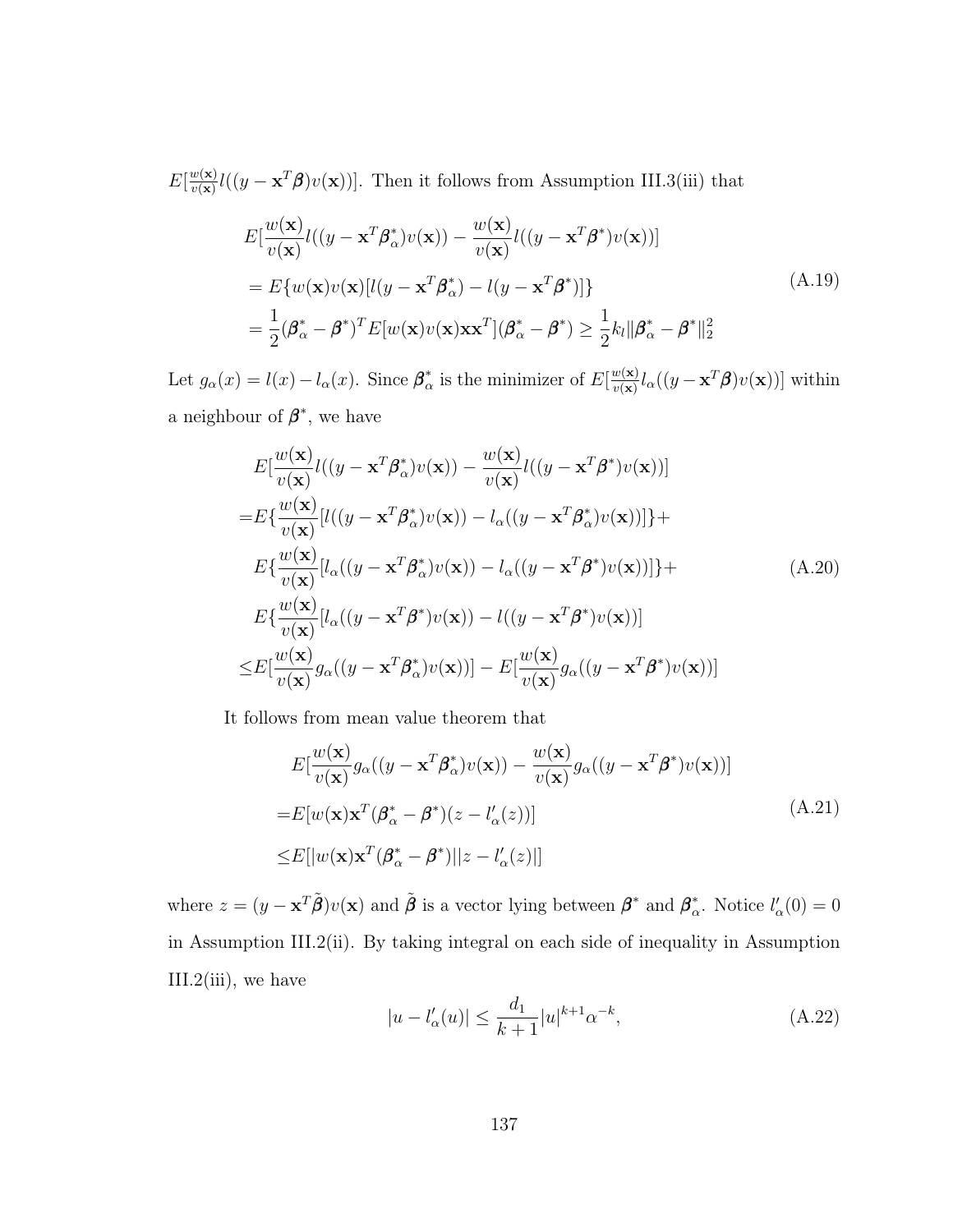for all  $|u| \leq \alpha.$  Observe that

<span id="page-146-0"></span>
$$
E[|z - l'_{\alpha}(z)||\mathbf{x}] = E[|z - l'_{\alpha}(z)|1(|z| \le \alpha)|\mathbf{x}] + E[|z - l'_{\alpha}(z)|1(|z| > \alpha)|\mathbf{x}]
$$
  
= I<sub>1</sub> + I<sub>2</sub>. (A.23)

<span id="page-146-1"></span>From [\(A.22\)](#page-145-0) we have

$$
I_1 = E[|z - l'_{\alpha}(z)|1(|z| \le \alpha)|\mathbf{x}]
$$
  
\n
$$
\le \frac{d_1 \alpha^{-k}}{k+1} E[|z|^{k+1}1(|z| \le \alpha)|\mathbf{x}]
$$
  
\n
$$
\le \frac{d_1 \alpha^{-k}}{k+1} E[\frac{\alpha}{|z|}|z|^{k+1}|\mathbf{x}]
$$
  
\n
$$
= \frac{d_1 \alpha^{1-k}}{k+1} E[|z|^k|\mathbf{x}].
$$
\n(A.24)

<span id="page-146-2"></span>Also observe that

$$
I_2 = E[|z - l'_{\alpha}(z)|1(|z| > \alpha)|\mathbf{x}]
$$
  
\n
$$
\leq E[|z|1(|z| > \alpha)|\mathbf{x}] + E[|l'_{\alpha}(z)|1(|z| > \alpha)|\mathbf{x}]
$$
  
\n
$$
< \frac{1}{\alpha^{k-1}} E[|z|^k|\mathbf{x}] + k_1 \alpha E[1(|z| > \alpha)|\mathbf{x}]
$$
  
\n
$$
= \alpha^{1-k} E[|z|^k|\mathbf{x}] + k_1 \alpha^{1-k} E[|z|^k|\mathbf{x}]
$$
  
\n
$$
= (1 + k_1) \alpha^{1-k} E[|z|^k|\mathbf{x}],
$$
\n(A.25)

where the second inequality follows from Assumption [III.2\(](#page-72-0)i). Combining  $(A.23)$ ,  $(A.24)$  and  $(A.25)$ , we obtain

<span id="page-146-3"></span>
$$
E[|z - l'_{\alpha}(z)||\mathbf{x}] \le (\frac{d_1}{k+1} + 1 + k_1)\alpha^{1-k}E[|z|^k|\mathbf{x}] = C_1\alpha^{1-k}E[|z|^k|\mathbf{x}] \tag{A.26}
$$

where  $C_1 = \frac{d_1}{k+1} + 1 + k_1$  and k is the constant that stated in Assumption [III.2\(](#page-72-0)iii), Assumption [III.3\(](#page-74-0)i) and 3(ii).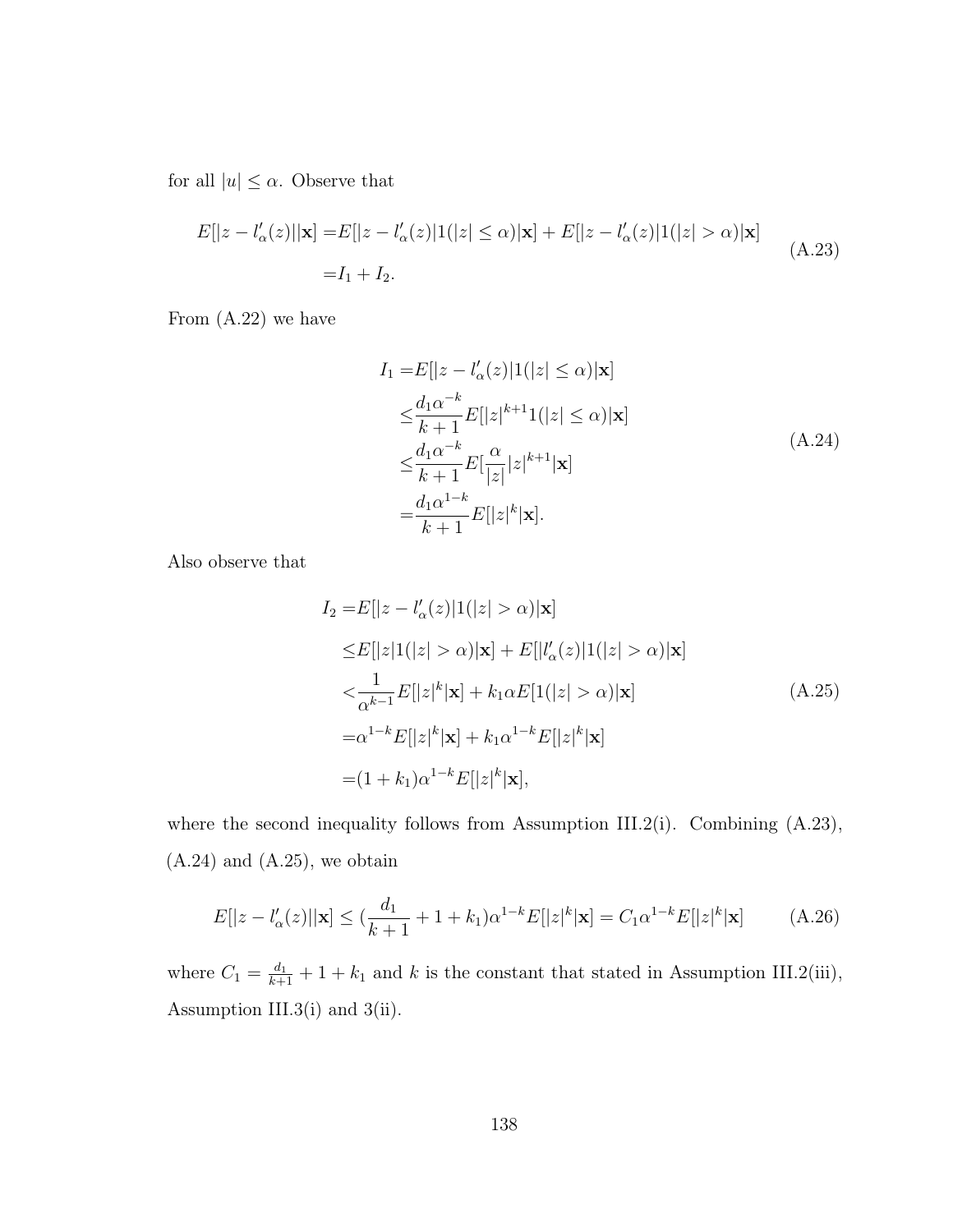<span id="page-147-0"></span>Combining inequalities  $(A.20)$ ,  $(A.21)$  and  $(A.26)$ , we obtain

$$
E\left[\frac{w(\mathbf{x})}{v(\mathbf{x})}l((y - \mathbf{x}^T \boldsymbol{\beta}_{\alpha}^*)v(\mathbf{x})) - \frac{w(\mathbf{x})}{v(\mathbf{x})}l((y - \mathbf{x}^T \boldsymbol{\beta}^*)v(\mathbf{x}))\right]
$$
  
\n
$$
\leq C_1 \alpha^{1-k} E\{|y - \mathbf{x}^T \tilde{\boldsymbol{\beta}}|^k v(\mathbf{x})^k |w(\mathbf{x}) \mathbf{x}^T (\boldsymbol{\beta}_{\alpha}^* - \boldsymbol{\beta}^*)|\}
$$
  
\n
$$
= C_1 \alpha^{1-k} E\{|\epsilon + \mathbf{x}^T (\boldsymbol{\beta}^* - \tilde{\boldsymbol{\beta}})|^k v(\mathbf{x})^k |w(\mathbf{x}) \mathbf{x}^T (\boldsymbol{\beta}_{\alpha}^* - \boldsymbol{\beta}^*)|\}
$$
  
\n
$$
\leq C_1 (2/\alpha)^{k-1} \{E[|\epsilon|^k v(\mathbf{x})^k |w(\mathbf{x}) \mathbf{x}^T (\boldsymbol{\beta}_{\alpha}^* - \boldsymbol{\beta}^*)|]+\
$$
  
\n
$$
E[|\mathbf{x}^T (\boldsymbol{\beta}^* - \tilde{\boldsymbol{\beta}})|^k v(\mathbf{x})^k |w(\mathbf{x}) \mathbf{x}^T (\boldsymbol{\beta}_{\alpha}^* - \boldsymbol{\beta}^*)|]\},
$$
\n(A.27)

where the last inequality follows from Minkowski inequality. Note that

<span id="page-147-1"></span>
$$
E[|\epsilon|^k v(\mathbf{x})^k |w(\mathbf{x}) \mathbf{x}^T (\boldsymbol{\beta}_{\alpha}^* - \boldsymbol{\beta}^*)|] = E[E(|\epsilon|^k | \mathbf{x}) v(\mathbf{x})^k |w(\mathbf{x}) \mathbf{x}^T (\boldsymbol{\beta}_{\alpha}^* - \boldsymbol{\beta}^*)|]
$$
  
\n
$$
\leq \{E[E(|\epsilon|^k | \mathbf{x}) v(\mathbf{x})^k]^2\}^{\frac{1}{2}} \{E[w(\mathbf{x}) \mathbf{x}^T (\boldsymbol{\beta}_{\alpha}^* - \boldsymbol{\beta}^*)]^2\}^{\frac{1}{2}}
$$
  
\n
$$
\leq \sqrt{M_k k_u} ||\boldsymbol{\beta}_{\alpha}^* - \boldsymbol{\beta}^*||_2,
$$
\n(A.28)

where the first inequality follows from Hölder inequality and the last inequality follows from Assumption [III.3\(](#page-74-0)i) and (iii). Observe that,

<span id="page-147-2"></span>
$$
E[|\mathbf{x}^T(\boldsymbol{\beta}^* - \tilde{\boldsymbol{\beta}})|^k v(\mathbf{x})^k |w(\mathbf{x}) \mathbf{x}^T(\boldsymbol{\beta}^*_{\alpha} - \boldsymbol{\beta}^*)|] \leq \{E[v(\mathbf{x}) \mathbf{x}^T(\boldsymbol{\beta}^* - \tilde{\boldsymbol{\beta}})]^{2k}\}^{\frac{1}{2}} \{E[w(\mathbf{x}) \mathbf{x}^T(\boldsymbol{\beta}^*_{\alpha} - \boldsymbol{\beta}^*)]^2\}^{\frac{1}{2}}
$$

$$
\leq R_0^k \sqrt{q_k k_u} \|\boldsymbol{\beta}^*_{\alpha} - \boldsymbol{\beta}^*\|_2,
$$
(A.29)

where  $R_0$  is defined in [\(III.9\)](#page-74-1) and the last inequality follows from Assumption [III.3\(](#page-74-0)ii) and [III.3\(](#page-74-0)iii). By inequalities  $(A.19)$ ,  $(A.27)$ ,  $(A.28)$ ,  $(A.29)$  we have

$$
\|\beta_{\alpha}^* - \beta^*\|_2 \le 2^k C_1 k_l^{-1} \sqrt{k_u} (\sqrt{M_k} + R_0^k \sqrt{q_k}) \alpha^{1-k}.
$$

139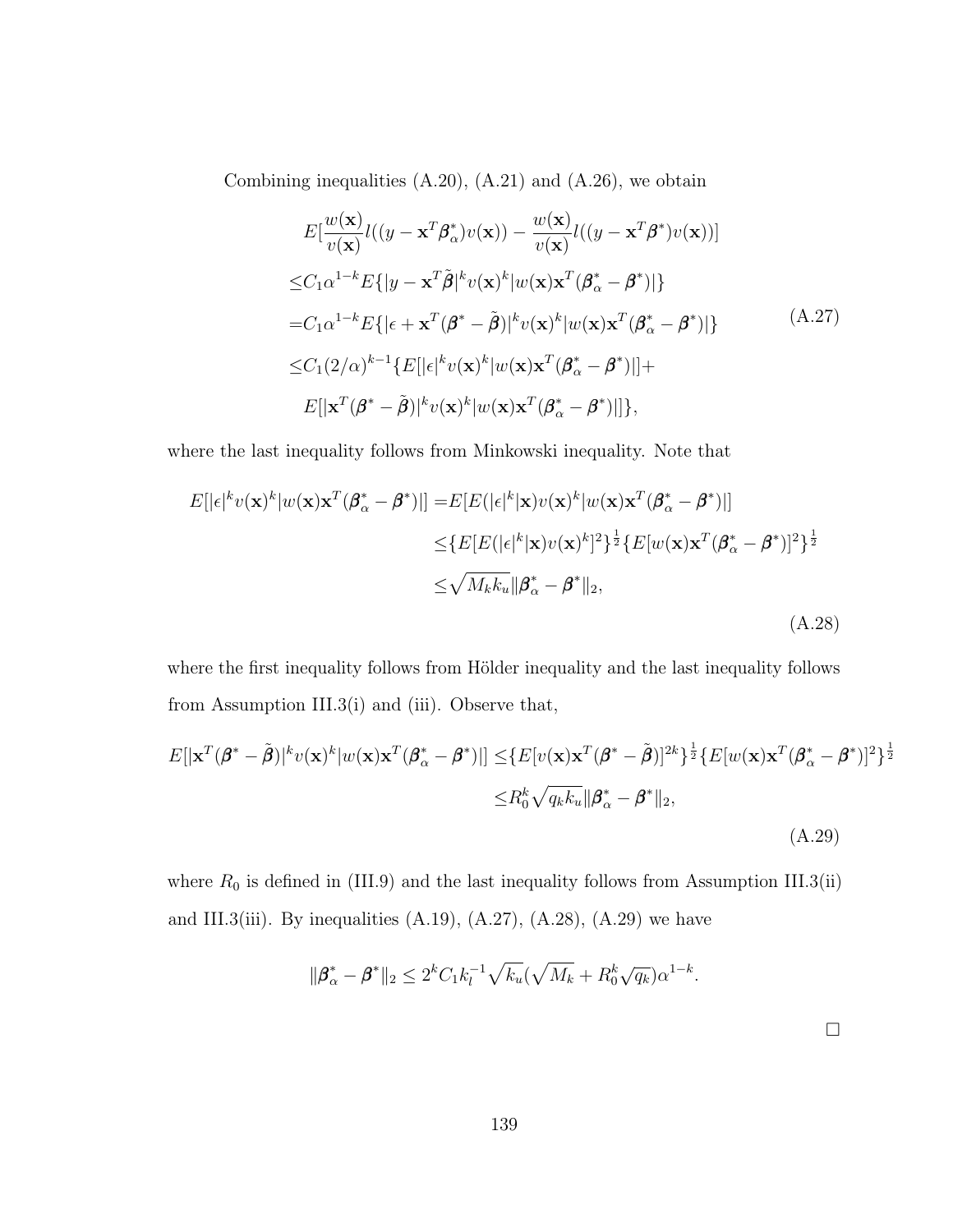### Proof of Theorem [III.2](#page-76-0)

The gradient of  $\mathcal{L}_{\alpha,n}$  is

$$
\nabla \mathcal{L}_{\alpha,n}(\boldsymbol{\beta}^*) = -\frac{1}{n} \sum_{i=1}^n w(\mathbf{x}_i) l'_{\alpha}((y_i - \mathbf{x}_i^T \boldsymbol{\beta}^*) v(\mathbf{x}_i)) \mathbf{x}_i.
$$
 (A.30)

Recall  $\beta_{\alpha}^*$  $\frac{\partial}{\partial \alpha}$  is the minimizer of  $E[\frac{w(\mathbf{x})}{v(\mathbf{x})}]$  $\frac{w(\mathbf{x})}{w(\mathbf{x})} l_{\alpha}((y - \mathbf{x}^{T} \boldsymbol{\beta}) v(\mathbf{x}))]$  within a neighbour of  $\boldsymbol{\beta}^*$ defined in [\(III.9\)](#page-74-1). When  $\alpha \geq \left(\frac{2d}{R_0}\right)$  $\frac{2d}{R_0}\big)^{\frac{1}{k-1}}$  where  $d = 2^k C_1 k_l^{-1}$ l √  $\overline{k_u} ($ √  $\overline{M_k} + R_0^k \sqrt{q_k}$ , we have  $\|\beta^*_{\alpha} - \beta^*\|_2 \leq \frac{R_0}{2} < R_0$  under the result of Theorem [III.1.](#page-75-1) Hence  $\beta^*_{\alpha}$  $\frac{k}{\alpha}$  is an interior point of program [\(III.9\)](#page-74-1). Then we have  $E[w(\mathbf{x})l'_{\alpha}((y-\mathbf{x}^T)\boldsymbol{\beta}_{\alpha}^*)]$  $(\alpha^*)v(\mathbf{x})\mathbf{x}]=\mathbf{0}$ . Observe that

<span id="page-148-0"></span>
$$
E[w(\mathbf{x}_i)l'_{\alpha}((y_i - \mathbf{x}_i^T \boldsymbol{\beta}^*)v(\mathbf{x}_i))x_{ij}] = E[w(\mathbf{x}_i)l'_{\alpha}((y_i - \mathbf{x}_i^T \boldsymbol{\beta}^*)v(\mathbf{x}_i))x_{ij}] -
$$
  
\n
$$
E[w(\mathbf{x}_i)l'_{\alpha}((y_i - \mathbf{x}_i^T \boldsymbol{\beta}^*_{\alpha})v(\mathbf{x}))x_{ij}]
$$
  
\n
$$
\leq k_2 E[|v(\mathbf{x}_i)\mathbf{x}_i^T(\boldsymbol{\beta}^*_{\alpha} - \boldsymbol{\beta}^*)||w(\mathbf{x}_i)x_{ij}]]
$$
  
\n
$$
\leq k_2 \{E[v(\mathbf{x}_i)\mathbf{x}_i^T(\boldsymbol{\beta}^*_{\alpha} - \boldsymbol{\beta}^*)]^2\}^{\frac{1}{2}} \{E[w(\mathbf{x}_i)x_{ij}]^2\}^{\frac{1}{2}}
$$
  
\n
$$
\leq k_2 \sqrt{q_1} ||\boldsymbol{\beta}^*_{\alpha} - \boldsymbol{\beta}^*||_2 \sqrt{k_0^2 + d_2^2}
$$
  
\n
$$
\leq d_3 \alpha^{1-k},
$$
\n(A.31)

where  $\max_{1 \leq j \leq p} |E[w(\mathbf{x}_i)\mathbf{x}_{ij}]| < d_2 < \infty$  and  $d_3 = 2^k k_2 \sqrt{q_1(k_0^2 + d_2^2)k_u} C_1 k_1^{-1}$  $\frac{1}{l}$ √  $\overline{M_k}$  +  $2^k R_0^k \sqrt{q_k}$ ). Note that the first inequality is from Assumption [III.2\(](#page-72-0)ii) and the third inequality follows from Assumption [III.3\(](#page-74-0)ii) and (iv). And the last inequality is from Theorem [III.1.](#page-75-1)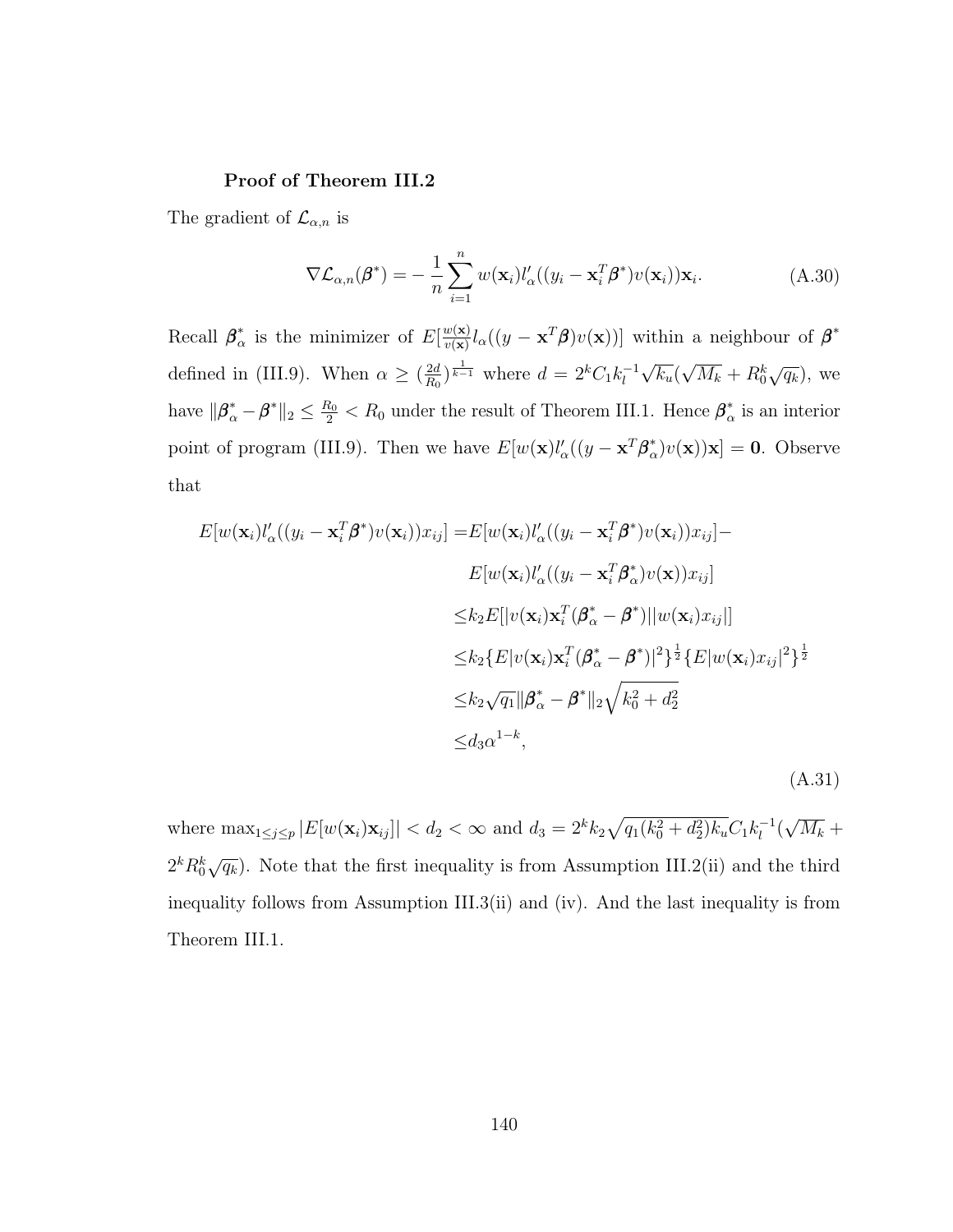<span id="page-149-1"></span>Let  $\mu_j = E[w(\mathbf{x}_i)\mathbf{x}_{ij}], j = 1, 2, \ldots, p$ . Then we have

$$
E|w(\mathbf{x}_i)\mathbf{x}_{ij}|^m = E|w(\mathbf{x}_i)\mathbf{x}_{ij} - \mu_j + \mu_j|^m
$$
  
\n
$$
\leq E[2^{m-1}(|w(\mathbf{x}_i)\mathbf{x}_{ij} - \mu_j|^m + |\mu_j|^m)]
$$
  
\n
$$
\leq 2^{m-1}[E|w(\mathbf{x}_i)\mathbf{x}_{ij} - \mu_j|^m + d_2^m]
$$
  
\n
$$
\leq 2^{m-1}[m(\sqrt{2})^m k_0^m \Gamma(\frac{m}{2}) + d_2^m],
$$
\n(A.32)

where the last inequality follows from Assumption [III.3\(](#page-74-0)iv), by which  $w(\mathbf{x}_i)x_{ij}$  is sub-Gaussian hence for  $m > 0$ ([\[Riv12\]](#page-128-0))

$$
E|w(\mathbf{x}_i)x_{ij} - \mu_j|^m \le m(\sqrt{2})^m k_0^m \Gamma(\frac{m}{2}).
$$

Next we bound the  $E[w(\mathbf{x}_i)l'_\n\alpha((y_i - \mathbf{x}_i^T \boldsymbol{\beta}^*)v(\mathbf{x}_i))x_{ij}]^m$  from the above. For  $m \geq 2$ , by Assumption [III.2](#page-72-0) and [III.3\(](#page-74-0)i) we have

<span id="page-149-0"></span>
$$
E|w(\mathbf{x}_{i})l'_{\alpha}(\epsilon_{i}v(\mathbf{x}_{i}))x_{ij}|^{m} \leq E[(k_{1}\alpha)^{m-2}(k_{2}\epsilon_{i}v(\mathbf{x}_{i}))^{2}|w(\mathbf{x}_{i})x_{ij}|^{m}]
$$
  
\n
$$
\leq k_{1}^{m-2}\alpha^{m-2}k_{2}^{2}E[(\epsilon_{i}v(\mathbf{x}_{i}))^{2}|w(\mathbf{x}_{i})x_{ij}|^{m}]
$$
  
\n
$$
\leq k_{1}^{m-2}\alpha^{m-2}k_{2}^{2}\{E[E(\epsilon_{i}^{2}|\mathbf{x}_{i})v(\mathbf{x}_{i})^{2}]^{2}\}^{1/2}\{E[(w(\mathbf{x}_{i})x_{ij})^{m}]^{2}\}^{1/2}
$$
  
\n
$$
\leq k_{1}^{m-2}\alpha^{m-2}k_{2}^{2}\sqrt{M_{2}}\{E[(w(\mathbf{x}_{i})x_{ij})^{m}]^{2}\}^{1/2}.
$$
\n(A.33)

By taking  $m = 2$  in [\(A.33\)](#page-149-0), we have

<span id="page-149-2"></span>
$$
E[w(\mathbf{x}_i)l'_{\alpha}((y_i - \mathbf{x}_i^T \boldsymbol{\beta}^*)v(\mathbf{x}_i))x_{ij}]^2 \leq k_2^2 \sqrt{M_2} \{E[(w(\mathbf{x}_i)x_{ij})^2]^2\}^{1/2}
$$
  

$$
\leq k_2^2 \sqrt{M_2} (128k_0^4 + 8d_2^4)^{\frac{1}{2}}
$$
(A.34)  

$$
\leq d_4,
$$

where  $d_4 =$ √  $\overline{2}k_2^2$ √  $\overline{M_2}(8k_0^2+2d_2^2)$  and the second inequality follows from  $(A.32)$ .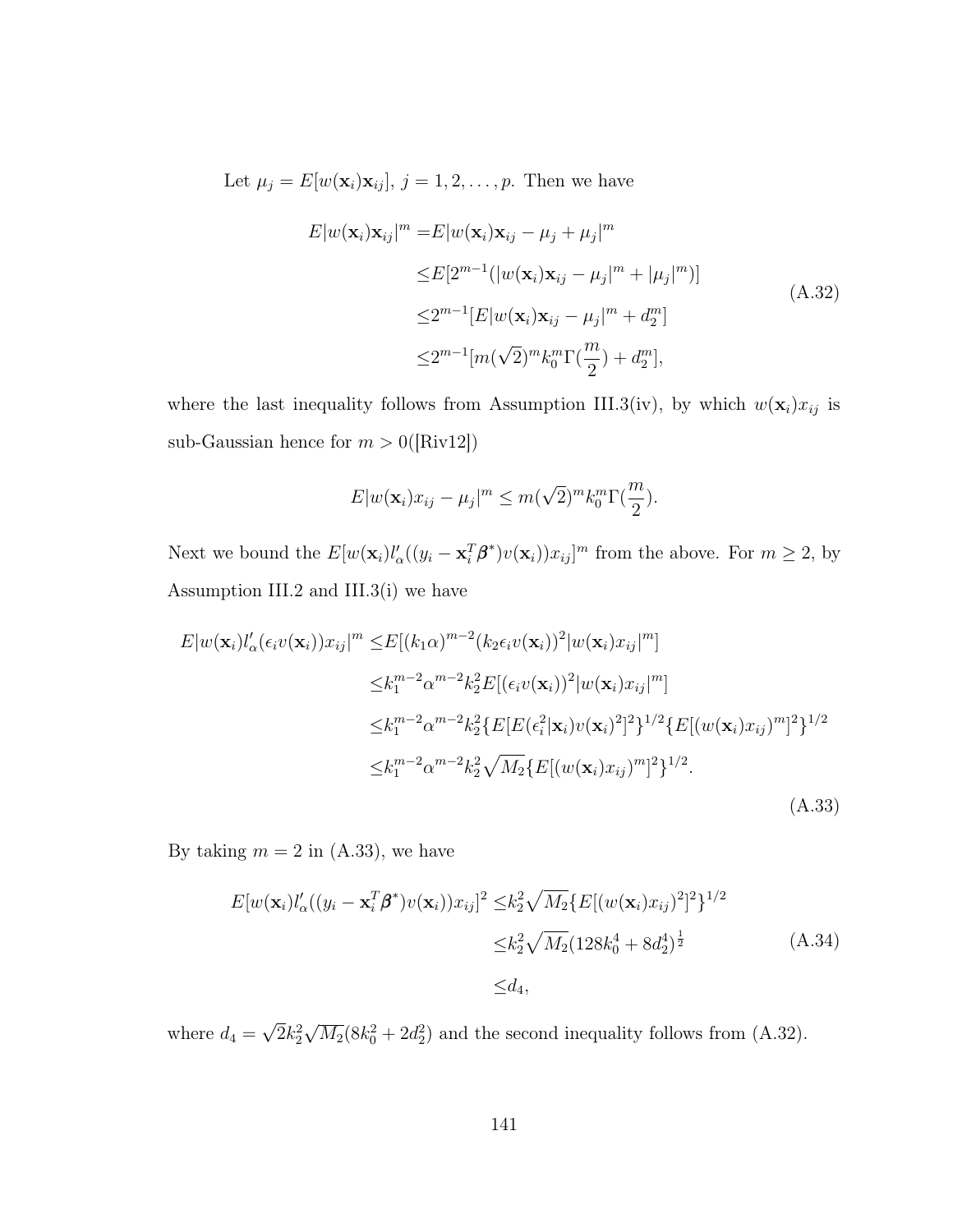For  $m \geq 3$ , by replacing m by  $2m$  in  $(A.32)$ , we obtain

<span id="page-150-0"></span>
$$
\{E|w(\mathbf{x}_{i})\mathbf{x}_{ij}|^{2m}\}^{\frac{1}{2}} \leq \{2^{2m-1}(2m)2^{m}k_{0}^{2m}\Gamma(m) + 2^{2m-1}d_{2}^{2m}\}^{\frac{1}{2}}
$$
  
\n
$$
\leq 2^{\frac{3m}{2}}k_{0}^{m}\sqrt{m!} + 2^{m-\frac{1}{2}}d_{2}^{m}
$$
  
\n
$$
= (2^{\frac{3m}{2}}k_{0}^{m}\frac{2}{\sqrt{m!}} + \frac{2^{m+\frac{1}{2}}d_{2}^{m}}{m!})\frac{m!}{2}
$$
  
\n
$$
\leq (2^{\frac{3m}{2}}k_{0}^{m} + 2^{m-1}d_{2}^{m})\frac{m!}{2}
$$
  
\n
$$
= [(2^{\frac{3}{2}}k_{0})^{m-2} \cdot (2^{\frac{3}{2}}k_{0})^{2} + (2d_{2})^{m-2} \cdot 2d_{2}^{2}] \frac{m!}{2}
$$
  
\n
$$
\leq \frac{m!}{2}(2^{\frac{3}{2}}k_{0} + 2d_{2})^{m-2}(8k_{0}^{2} + 2d_{2}^{2}).
$$
  
\n(A.35)

Combining inequality [\(A.33\)](#page-149-0) and [\(A.35\)](#page-150-0), we have

$$
E|w(\mathbf{x}_{i})l_{\alpha}'(\epsilon_{i}v(\mathbf{x}_{i}))x_{ij}|^{m} \leq k_{1}^{m-2}\alpha^{m-2}k_{2}^{2}\sqrt{M_{2}}\left[\frac{m!}{2}(2^{\frac{3}{2}}k_{0}+2d_{2})^{m-2}(8k_{0}^{2}+2d_{2}^{2})\right]
$$

$$
<\frac{m!}{2}(4(k_{0}+d_{2})k_{1}\alpha)^{m-2}(k_{2}^{2}\sqrt{M_{2}}(8k_{0}^{2}+2d_{2}^{2}))
$$

$$
<\frac{m!}{2}(4(k_{0}+d_{2})k_{1}\alpha)^{m-2}d_{4},
$$

By Bernstein inequality (Proposition 2.9 of [\[Mas07\]](#page-127-0)) we have

$$
P\left(|\frac{1}{n}\sum_{i=1}^{n}w(\mathbf{x}_i)l'_{\alpha}((y_i - \mathbf{x}_i^T\boldsymbol{\beta}^*)v(\mathbf{x}_i))x_{ij} - \frac{1}{n}\sum_{i=1}^{n}E[w(\mathbf{x}_i)l'_{\alpha}((y_i - \mathbf{x}_i^T\boldsymbol{\beta}^*)v(\mathbf{x}_i))x_{ij}]|
$$
  
\n
$$
\geq \sqrt{\frac{2d_4t}{n}} + \frac{4(k_0 + d_2)k_1\alpha t}{n}\right)
$$
  
\n
$$
\leq 2\exp(-t).
$$

It implies that

$$
P\left((\left|\frac{1}{n}\sum_{i=1}^{n}w(\mathbf{x}_i)l'_{\alpha}((y_i-\mathbf{x}_i^T\boldsymbol{\beta}^*)v(\mathbf{x}_i))x_{ij}\right|\right) \geq \sqrt{\frac{2d_4t}{n}} + \frac{4(k_0+d_2)k_1\alpha t}{n} + \left|\frac{1}{n}\sum_{i=1}^{n}E[w(\mathbf{x}_i)l'_{\alpha}((y_i-\mathbf{x}_i^T\boldsymbol{\beta}^*)v(\mathbf{x}_i))x_{ij}]\right|
$$
  
\n $\leq 2\exp(-t).$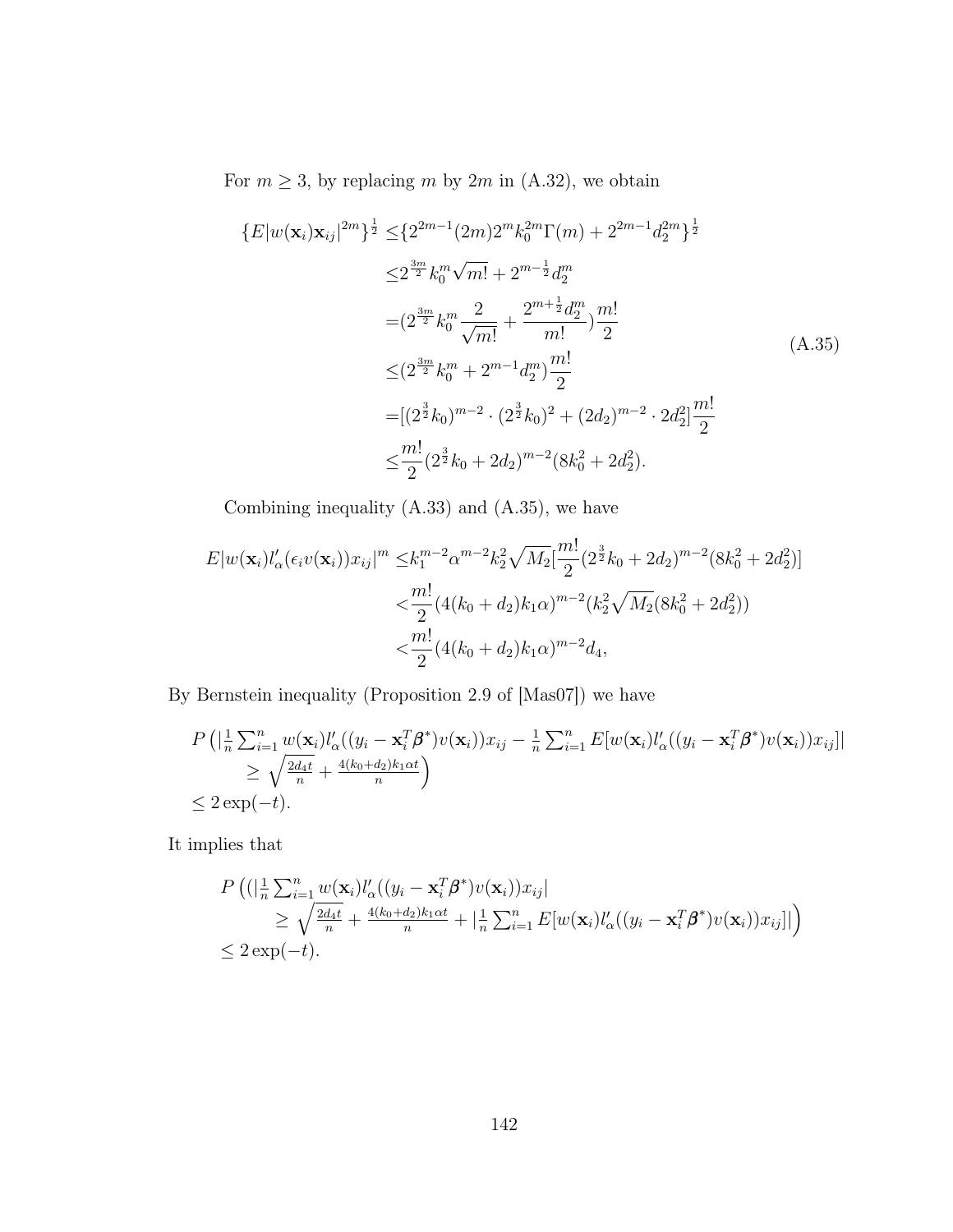By the bound in [\(A.31\)](#page-148-0),

<span id="page-151-2"></span>
$$
P(|\frac{1}{n}\sum_{i=1}^{n}w(\mathbf{x}_i)l'_{\alpha}((y_i-\mathbf{x}_i^T\boldsymbol{\beta}^*)v(\mathbf{x}_i))x_{ij}| \ge \sqrt{\frac{2d_4t}{n}} + \frac{4(k_0+d_2)k_1\alpha t}{n} + d_3\alpha^{1-k}) \le 2\exp(-t).
$$
\n(A.36)

Let  $k_\lambda$  be a constant such that  $2C^2d_4 < k_\lambda^2$  and  $k_\lambda^{\frac{k-2}{k-1}} \leq \frac{C(C-8)d_4}{\lambda^{\frac{k-2}{k-1}}(k_\lambda^2)^{\frac{1}{k-1}}(k_\lambda^2)}$  $\frac{1}{16(8d_3d_5^{k-2})^{\frac{1}{k-1}}(k_0+d_2)k_1}$ , C is a sufficiently large constant to guarantee such  $k_{\lambda}$  exists and  $d_5$  be an universal constant such that  $\sqrt{\frac{\log p}{n}} \leq d_5$ . Let  $\lambda_n = k_{\lambda} \sqrt{\frac{\log p}{n}}$  $\frac{\log p}{n}$  and  $t = \frac{\lambda_n^2 n}{2C^2 d}$  $\frac{\lambda_n^2 n}{2C^2 d_4}$ . Then

<span id="page-151-0"></span>
$$
\sqrt{\frac{2d_4t}{n}} = \frac{\lambda_n}{C}.\tag{A.37}
$$

Consider  $\alpha$  that satisfies

<span id="page-151-3"></span><span id="page-151-1"></span>
$$
\left(\frac{8d_3}{\lambda_n}\right)^{\frac{1}{k-1}} \le \alpha \le \frac{C(C-8)d_4}{16(k_0+d_2)k_1\lambda_n}.\tag{A.38}
$$

Note that together with  $\lambda_n = k_{\lambda} \sqrt{\frac{\log p}{n}}$  we obtain  $C_2(\frac{n}{\log p})$  $\frac{n}{\log p}$ )  $\frac{1}{2(k-1)} \leq \alpha \leq C_3 \sqrt{\frac{n}{\log p}}$ , where  $C_2 = \left(\frac{8d_3}{k_\lambda}\right)^{\frac{1}{k-1}}$  and  $C_3 = \frac{C(C-8)d_4}{16(k_0+d_2)k_1}$  $\frac{C(C-8)d_4}{16(k_0+d_2)k_1k_\lambda}$ . By  $\alpha \geq \left(\frac{8d_3}{\lambda_n}\right)$  $\lambda_n$  $\int^{\frac{1}{k-1}}$  we have  $d_3\alpha^{1-k} \leq \frac{\lambda_n}{\infty}$ 8  $(A.39)$ 

By  $\alpha \leq \frac{C(C-8)d_4}{16(k_0+d_0)k_1}$  $\frac{C(C-8)a_4}{16(k_0+d_2)k_1\lambda_n}$  we have

$$
\frac{4(k_0 + d_2)k_1\alpha t}{n} \le \frac{C(C - 8)d_4t}{4n\lambda_n} = \frac{C(C - 8)d_4}{4n\lambda_n} \cdot \frac{\lambda_n^2 n}{2C^2d_4} = \frac{\lambda_n(C - 8)}{8C}
$$

Together with [\(A.37\)](#page-151-0) and [\(A.39\)](#page-151-1), we obtain

$$
\sqrt{\frac{2d_4t}{n}} + \frac{4(k_0 + d_2)k_1\alpha t}{n} + d_3\alpha^{1-k} \le \frac{\lambda_n}{4}.
$$

Hence by [\(A.36\)](#page-151-2), it gives

<span id="page-151-4"></span>
$$
P\left(|\frac{1}{n}\sum_{i=1}^{n}w(\mathbf{x}_{i})l_{\alpha}'((y_{i}-\mathbf{x}_{i}^{T}\boldsymbol{\beta}^{*})v(\mathbf{x}_{i}))x_{ij}| \geq \frac{\lambda_{n}}{4}\right) \leq 2\exp\left(-\frac{n\lambda_{n}^{2}}{2C^{2}d_{4}}\right).
$$
 (A.40)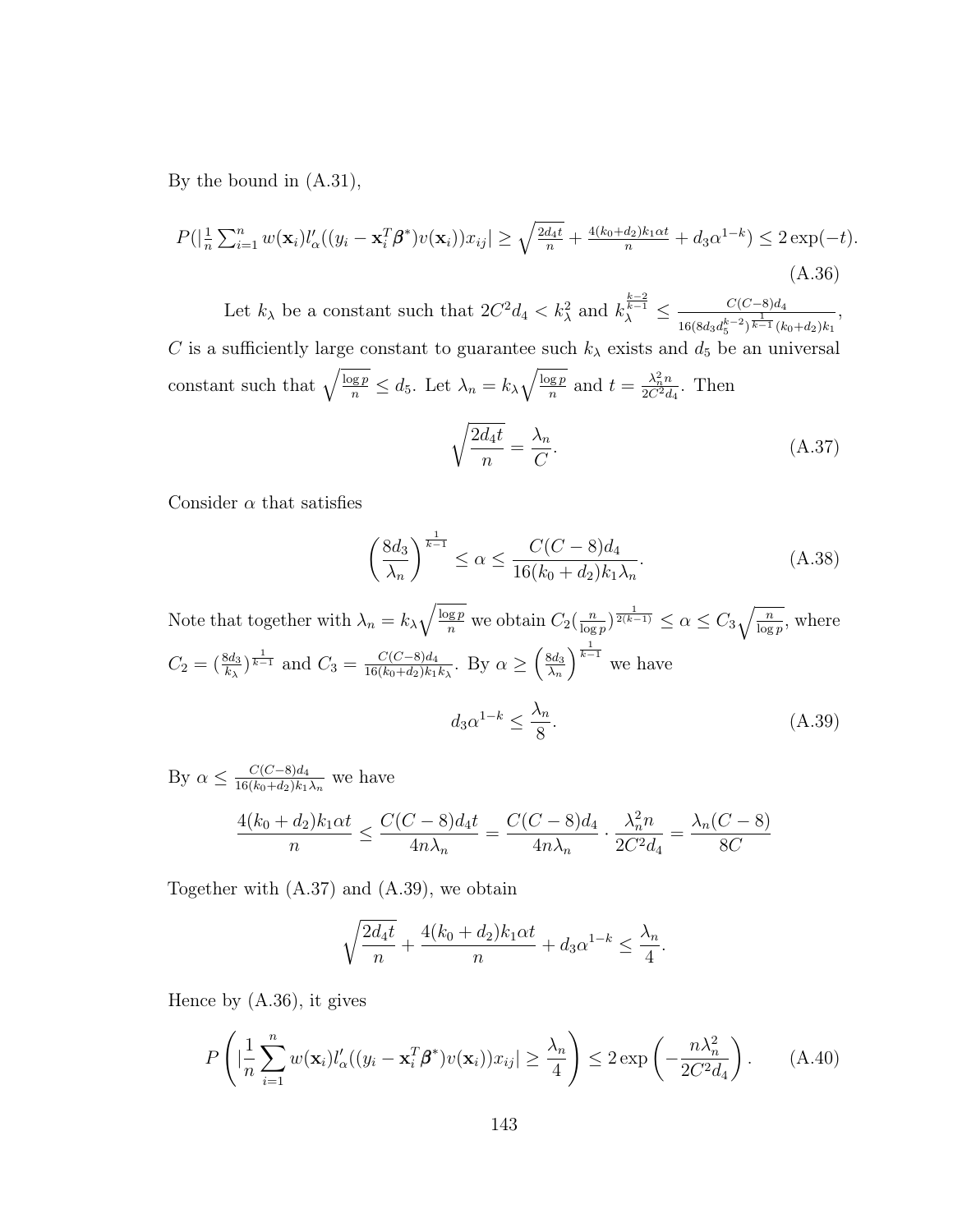It then follows from union inequality that

<span id="page-152-0"></span>
$$
P\left(\|\nabla \mathcal{L}_{\alpha,n}(\boldsymbol{\beta}^*)\|_{\infty} \ge C_5 \sqrt{\frac{\log p}{n}}\right) \le 2 \exp\left(-\frac{n\lambda_n^2}{2C^2 d_4} + \log p\right) \le 2 \exp(-C_4 \log p),\tag{A.41}
$$

where  $C_4 = \frac{k_{\lambda}^2}{2C^2 d_4} - 1$  and  $C_5 = \frac{k_{\lambda}}{4}$  $\frac{c_{\lambda}}{4}$ . Note that  $C_4 > 0$  by  $2C^2d_4 < k_{\lambda}^2$ . This complete the proof for equation [\(III.11\)](#page-76-1). And the rest of the result follows immediately from the Theorem 1 in Loh(2017).

*Remark*. By side conditions  $\|\boldsymbol{\beta}^*\|_1 \leq R$  and  $\|\hat{\boldsymbol{\beta}}\|_1 \leq R$  introduced in [\(III.7\)](#page-71-0), we have  $\|\hat{\boldsymbol{\beta}} - \boldsymbol{\beta}^*\|_2 \leq 2R$ . Thus if  $\mathcal{L}_{\alpha,n}$  satisfies the uniform RSC condition with some  $r \geq 2R$ , which by Theorem [A.3](#page-143-0) is achievable with high probability for a sufficiently large  $\alpha$ , then  $\hat{\beta}$  satisfies  $\|\hat{\beta}-\beta^*\|_2 \leq r$  and thus a well-behaved PRAM estimator  $\hat{\beta}$  in Theorem [III.2\(](#page-76-0)ii) is attainable.

$$
\Box
$$

To prove Theorem [III.3,](#page-78-0) we need the following result adopted directly from the Lemma 1 in [\[Loh17\]](#page-126-0).

**Lemma A.4.** Suppose  $\mathcal{L}_{\alpha,n}$  satisfies the local RSC condition [\(III.4\)](#page-75-0) and  $n \geq \frac{2\tau}{\gamma}$  $rac{2\tau}{\gamma} s \log p.$ Then  $\mathcal{L}_{\alpha,n}$  is strongly convex over the region  $S_r = {\mathbf{\beta} \in \mathbb{R}^p : supp(\mathbf{\beta}) \subseteq S, ||\mathbf{\beta} - \mathbf{\beta}^*||_2 \leq \mathbf{\beta}$  $r$ .

Proof. The proof is similar to the proof of Lemma 1 in [\[Loh17\]](#page-126-0).  $\Box$ 

### Proof of Theorem [III.3](#page-78-0)

The proof is an adaptation of the arguments of Theorem 2 in the paper [\[Loh17\]](#page-126-0). We follow the three steps of the primal-dual witness (PDW) construction described in that paper: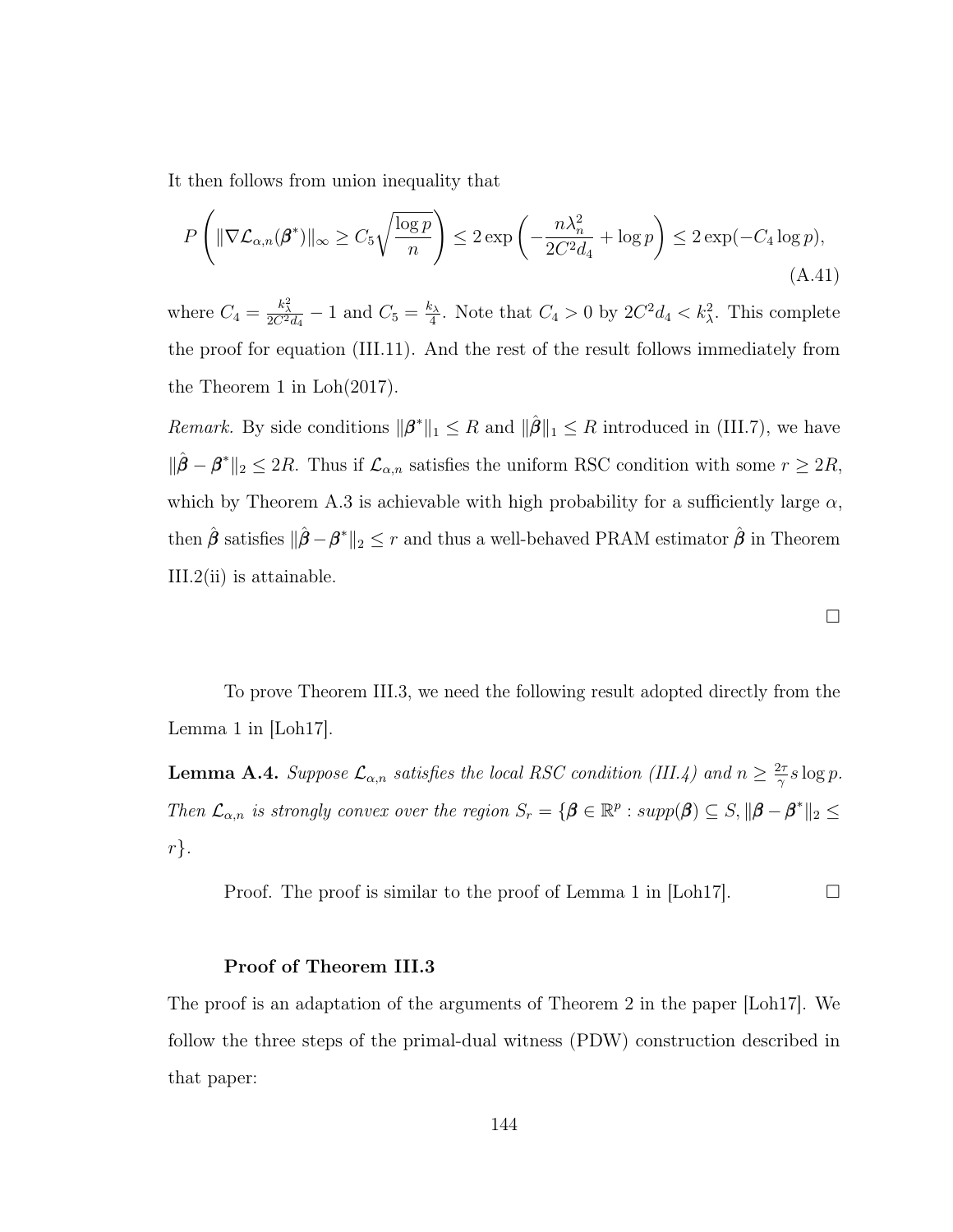(i) Optimize the restricted program

$$
\hat{\boldsymbol{\beta}}_{S} \in \underset{\boldsymbol{\beta} \in \boldsymbol{\beta}^{S}: \|\boldsymbol{\beta}\|_{1} \leq R}{\operatorname{argmin}} \left\{ \mathcal{L}_{\alpha,n}(\boldsymbol{\beta}) + \rho_{\lambda}(\boldsymbol{\beta}) \right\},\tag{A.42}
$$

and establish that  $\|\hat{\boldsymbol{\beta}}_S\|_1 < R$ .

(ii) Recall  $q_{\lambda}(\boldsymbol{\beta}) = \lambda ||\boldsymbol{\beta}||_1 - \rho_{\lambda}(\boldsymbol{\beta})$  defined in Section [III.4.](#page-80-0) Define  $\hat{\boldsymbol{z}}_{S} \in \partial ||\hat{\boldsymbol{\beta}}_{S}||_1$ , and choose  $\hat{\pmb{z}} = (\hat{\pmb{z}}_S, \hat{\pmb{z}}_{S^c})$  to satisfy the zero-subgradient condition

$$
\nabla \mathcal{L}_{\alpha,n}(\hat{\boldsymbol{\beta}}) - \nabla q_{\lambda}(\hat{\boldsymbol{\beta}}) + \lambda \hat{\boldsymbol{z}} = \mathbf{0}, \qquad (A.43)
$$

where  $\hat{\boldsymbol{\beta}} = (\hat{\boldsymbol{\beta}}_S, \mathbf{0}_{S^c})$ . Show that  $\hat{\boldsymbol{\beta}}_S = \hat{\boldsymbol{\beta}}_S^{\mathcal{O}}$  $\sum_{S}$  and establish strict dual feasibility:  $\|\hat{\boldsymbol{z}}_{S^c}\|_{\infty} < 1.$ 

(iii) Verify via second order conditions that  $\hat{\beta}$  is a local minimum of the program [\(III.7\)](#page-71-0) and conclude that all stationary points  $\tilde{\beta}$  satisfying  $\|\tilde{\beta} - \beta^*\|_2 \leq r$  are supported on S and agree with  $\hat{\boldsymbol{\beta}}^{\mathcal{O}}$ .

Proof of Step (i) : By applying Theorem [III.2](#page-76-0) to the restricted program  $(A.91)$ , we have

$$
\|\hat{\boldsymbol{\beta}}_S - \boldsymbol{\beta}_S^*\|_1 \le \frac{96\lambda s}{4\gamma - 3\mu},
$$

and thus

$$
\|\hat{\boldsymbol{\beta}}_S\|_1 \le \|\boldsymbol{\beta}^*\|_1 + \|\hat{\boldsymbol{\beta}}_S - \boldsymbol{\beta}_S^*\|_1 \le \frac{R}{2} + \frac{96\lambda s}{4\gamma - 3\mu} < R,
$$

under the assumption of the theorem. This complete step (i) of the PDW construction.  $\Box$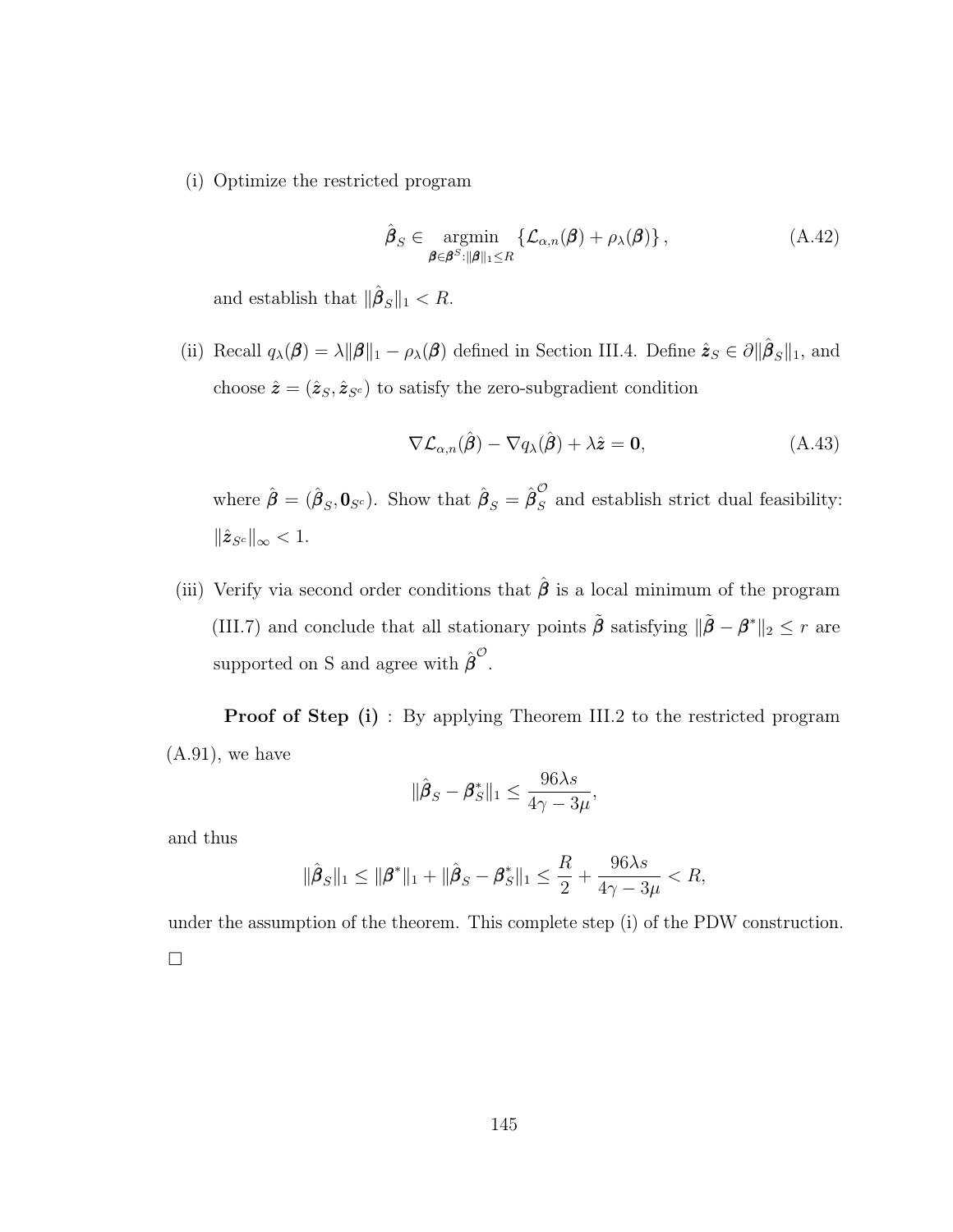To prove step (ii), we need the following Lemma [A.10](#page-172-0) and [A.11:](#page-174-0)

**Lemma A.5.** Under the conditions of Theorem [III.3,](#page-78-0) we have the bound

$$
\|\hat{\pmb{\beta}}_S^{\mathcal{O}} - \pmb{\beta}_S^*\|_2 \le C_6 \sqrt{\frac{\log p}{ns}}
$$

and  $\hat{\boldsymbol{\beta}}_S = \hat{\boldsymbol{\beta}}_S^{\mathcal{O}}$  with probability at least  $1 - 2 \exp(-C_{41} \frac{\log p}{s^2})$  $\frac{\log p}{s^2}$ .

*Proof.* Recall  $\hat{\boldsymbol{\beta}}^{\mathcal{O}} = (\hat{\boldsymbol{\beta}}_S^{\mathcal{O}})$  $S_{\mathcal{S}}$ ,  $\mathbf{0}_{S^c}$ ). By the optimality of the oracle estimator in  $(III.12)$ , we have

$$
\mathcal{L}_{\alpha,n}(\hat{\boldsymbol{\beta}}^{\mathcal{O}}) \leq \mathcal{L}_{\alpha,n}(\boldsymbol{\beta}^*). \tag{A.44}
$$

When  $n \geq \frac{2\tau}{\gamma}$  $\frac{2\pi}{\gamma}s\log p$ , by Lemma [A.9,](#page-171-1)  $\mathcal{L}_{\alpha,n}(\beta)$  is strongly convex over restricted region  $S_r = \{ ||\boldsymbol{\beta} - \boldsymbol{\beta}^*||_2 \leq r \}$ . Hence,

$$
\mathcal{L}_{\alpha,n}(\beta^*) + \langle \nabla \mathcal{L}_{\alpha,n}(\beta^*), \hat{\beta}^{\circ} - \beta^* \rangle + \frac{\gamma}{4} \|\hat{\beta}^{\circ} - \beta^*\|_2^2 \leq \mathcal{L}_{\alpha,n}(\hat{\beta}^{\circ}). \tag{A.45}
$$

Together with inequality [\(A.93\)](#page-172-1) we obtain

$$
\frac{\gamma}{4} \|\hat{\boldsymbol{\beta}}^{\mathcal{O}} - \boldsymbol{\beta}^*\|_2^2 \leq \langle \nabla \mathcal{L}_{\alpha,n}(\boldsymbol{\beta}^*), \boldsymbol{\beta}^* - \hat{\boldsymbol{\beta}}^{\mathcal{O}} \rangle \leq \|\nabla (\mathcal{L}_{\alpha,n}(\boldsymbol{\beta}^*))_{S}\|_{\infty} \cdot \|\hat{\boldsymbol{\beta}}^{\mathcal{O}} - \boldsymbol{\beta}^*\|_1 \leq \sqrt{s} \|\nabla (\mathcal{L}_{\alpha,n}(\boldsymbol{\beta}^*))_{S}\|_{\infty} \cdot \|\hat{\boldsymbol{\beta}}^{\mathcal{O}} - \boldsymbol{\beta}^*\|_2,
$$

implying that

$$
\|\hat{\boldsymbol{\beta}}^{\mathcal{O}} - \boldsymbol{\beta}^*\|_2 \le \frac{4\sqrt{s}}{\gamma} \|\nabla (\mathcal{L}_{\alpha,n}(\boldsymbol{\beta}^*))_S\|_{\infty}.
$$
\n(A.46)

Following the similar argument of equations [\(A.38\)](#page-151-3) , [\(A.40\)](#page-151-4) and [\(A.41\)](#page-152-0) in Theorem 2, we have

$$
P(\|\nabla(\mathcal{L}_{\alpha,n}(\beta_S^*))\|_{\infty}) \ge \frac{\lambda_n}{4}) \le 2 \exp(-\frac{n\lambda_n^2}{2C^2d_4} + \log s),
$$
  
for  $C_{21}\lambda_n^{-\frac{1}{k-1}} \le \alpha \le C_{31}\lambda_n^{-1}$ . Let  $\lambda_n = C_{51}\sqrt{\frac{\log p}{ns^2}}$ , we obtain

$$
\|(\nabla \mathcal{L}_{\alpha,n}(\boldsymbol{\beta}^*))_{S}\|_{\infty} = \|\nabla (\mathcal{L}_{\alpha,n}(\boldsymbol{\beta}_S^*))\|_{\infty} \le \frac{1}{4} C_{51} \sqrt{\frac{\log p}{n s^2}}
$$
(A.47)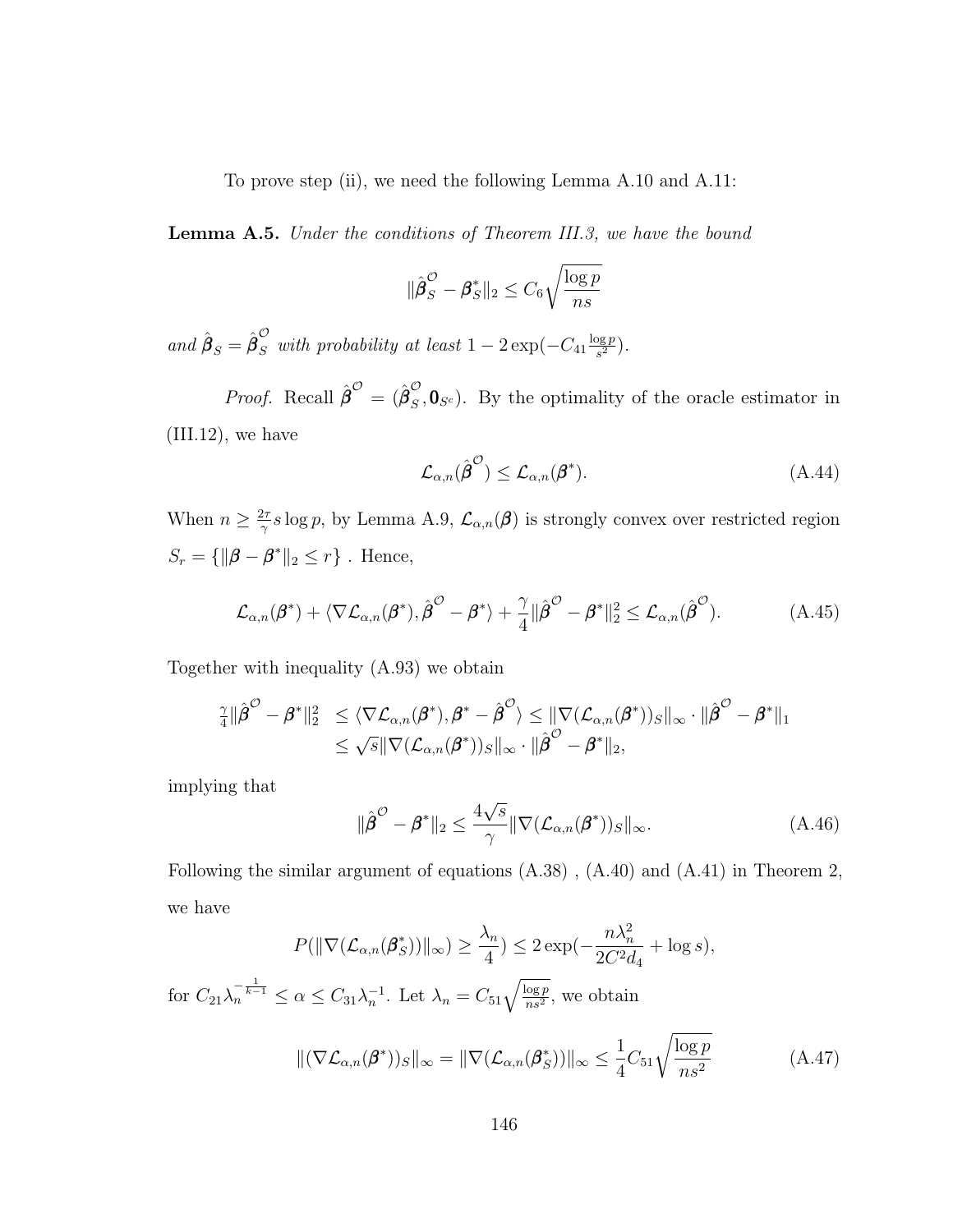with probability at least  $1 - 2 \exp(-C_{41} \frac{\log p}{s^2})$  $\frac{\log p}{s^2}$ ), where we require  $s^2 \log s = \mathcal{O}(\log p)$ . Then  $\alpha$  satisifies

<span id="page-155-0"></span>
$$
C_{22}\left(\frac{ns^2}{\log p}\right)^{\frac{1}{2(k-1)}} \le \alpha \le C_{32}\sqrt{\frac{ns^2}{\log p}}.\tag{A.48}
$$

Combining inequality [\(A.95\)](#page-173-0) and [\(A.96\)](#page-173-1), we obtain

$$
\|\hat{\boldsymbol{\beta}}^{\mathcal{O}} - \boldsymbol{\beta}^*\|_2 \le C_6 \sqrt{\frac{\log p}{ns}} \tag{A.49}
$$

as desired, where  $C_6 = C_{51}/\gamma$ .

Next we show  $\hat{\boldsymbol{\beta}}_S = \hat{\boldsymbol{\beta}}_S^{\mathcal{O}}$  $\frac{C_6}{S}$ . When  $n > \frac{C_6^2}{r^2} \frac{\log p}{s}$  $\frac{g p}{s}$ , we have  $\|\hat{\boldsymbol{\beta}}_S^{\mathcal{O}} - \boldsymbol{\beta}_S^*\|_2 < r$  and thus  $\hat{{\boldsymbol \beta}}_S^{\mathcal O}$  $\tilde{S}$  is an interior point of the oracle program in [\(III.12\)](#page-77-0), implying

$$
\nabla \mathcal{L}_{\alpha,n}(\hat{\beta}_S^{\mathcal{O}}) = \mathbf{0}.\tag{A.50}
$$

By assumption that  $\beta_{\min}^* \geq C_6 \sqrt{\frac{\log p}{ns}} + \delta \lambda$  and inequality [\(A.97\)](#page-173-2), we have

$$
|\hat{\beta}_j^{\mathcal{O}}| \geq |\beta_j^*| - |\hat{\beta}_j^{\mathcal{O}} - \beta_j^*| \geq \beta_{\min}^* - ||\hat{\beta}_S^{\mathcal{O}} - \beta_S^*||_{\infty}
$$
  
\n
$$
\geq (C_6 \sqrt{\frac{\log p}{ns}} + \delta \lambda) - C_6 \sqrt{\frac{\log p}{ns}}
$$
  
\n
$$
= \delta \lambda.
$$

for all  $j \in S$ . Together with the assumption that  $\rho_{\lambda}$  is  $(\mu, \delta)$ -amenable, that is, Assumption [III.2\(](#page-72-0)vii), we have

$$
\nabla q_{\lambda}(\hat{\boldsymbol{\beta}}_{S}^{\mathcal{O}}) = \lambda \text{sign}(\hat{\boldsymbol{\beta}}_{S}^{\mathcal{O}}) = \lambda \hat{\boldsymbol{z}}_{S}^{\mathcal{O}},
$$
\n(A.51)

where  $\hat{\mathbf{z}}_S^{\mathcal{O}} \in \partial \|\hat{\boldsymbol{\beta}}_S^{\mathcal{O}}\|_1$ . Combining equation [\(A.98\)](#page-173-3) and [\(A.99\)](#page-173-4), we obtain

$$
\nabla \mathcal{L}_{\alpha,n}(\hat{\boldsymbol{\beta}}_S^{\mathcal{O}}) - \nabla q_\lambda(\hat{\boldsymbol{\beta}}_S^{\mathcal{O}}) + \lambda \hat{z}_S^{\mathcal{O}} = \mathbf{0}.\tag{A.52}
$$

Hence  $\hat{{\boldsymbol \beta}}_S^{\cal O}$  $\tilde{S}$  satisifes the zero-subgradient condition on the restricted program [\(A.91\)](#page-171-0). By step (i)  $\hat{\beta}_S$  is an interior point of the program [\(A.91\)](#page-171-0), then it must also satisfy the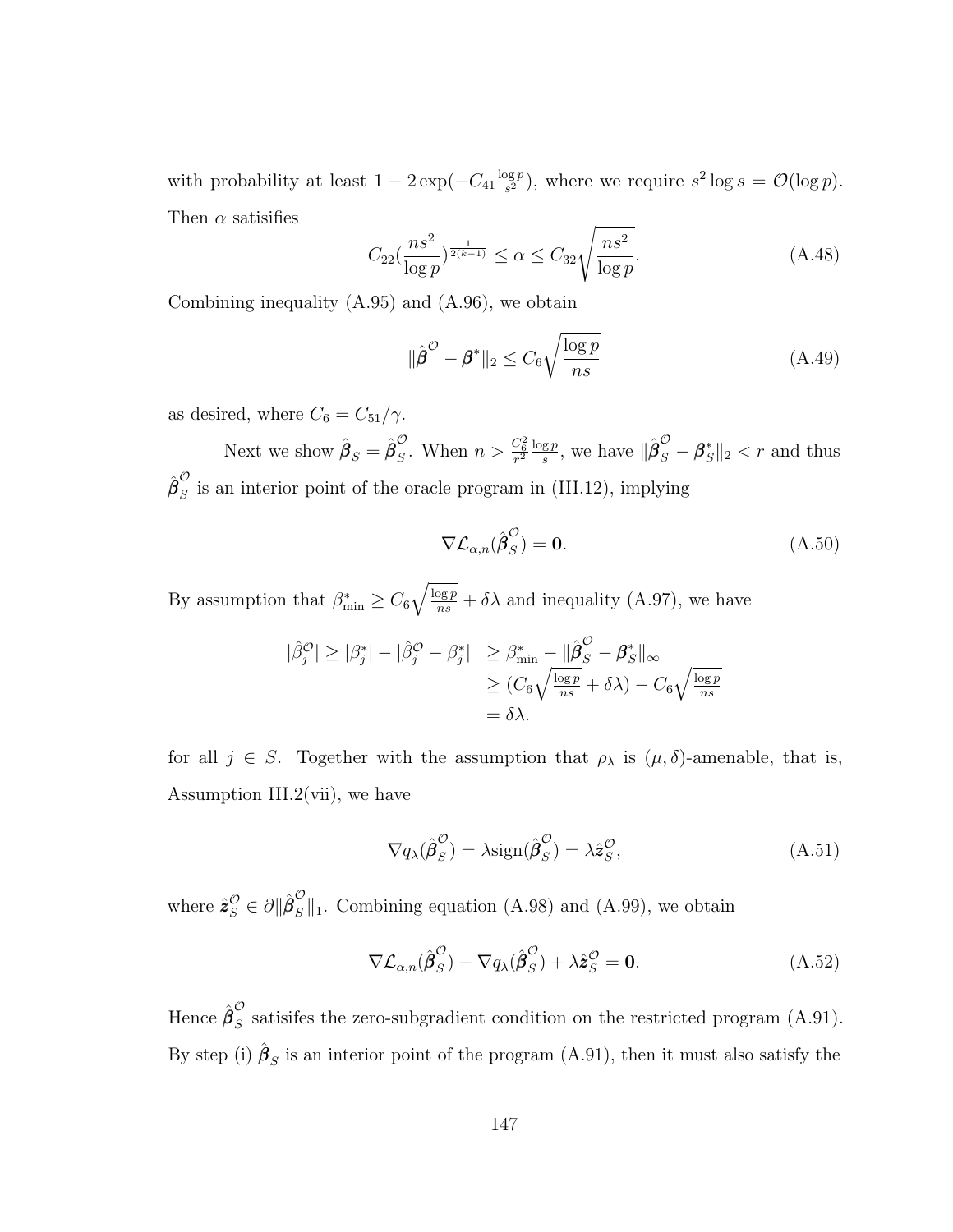zero-subgradient condition on the restricted program. Using the strict convexity from Lemma [A.11,](#page-174-0) we obtain  $\hat{\boldsymbol{\beta}}_S = \hat{\boldsymbol{\beta}}_S^{\mathcal{O}}$ S .

The following lemma guarantees that the program in [\(A.91\)](#page-171-0) is strictly convex:

**Lemma A.6.** Suppose  $\mathcal{L}_{\alpha,n}$  satisfies the uniform RSC condition [\(III.4\)](#page-75-0) and  $\rho_{\lambda}$  is  $\mu$ -amenable. Suppose in addition the sampel size satisifies  $n > \frac{2\tau}{\gamma - \mu} s \log p$ , then the restricted program in [\(A.91\)](#page-171-0) is strictly convex.

We omit the proof since it is similar to the proof of Lemma 2 in  $[{\rm LW}^+17]$ .  $\square$ 

Proof of step (ii) : We rewrite the zero-subgradient condition  $(A.92)$  as

$$
\left(\nabla \mathcal{L}_{\alpha,n}(\hat{\boldsymbol{\beta}}) - \nabla \mathcal{L}_{\alpha,n}(\boldsymbol{\beta}^*)\right) + \left(\nabla \mathcal{L}_{\alpha,n}(\boldsymbol{\beta}^*) - \nabla q_\lambda(\hat{\boldsymbol{\beta}})\right) + \lambda \hat{\boldsymbol{z}} = \mathbf{0}.
$$

Let  $\hat{Q}$  be a  $p \times p$  matrix  $\hat{Q} = \int_0^1 \nabla^2 \mathcal{L}_{\alpha,n} \left( \boldsymbol{\beta}^* + t(\hat{\boldsymbol{\beta}} - \boldsymbol{\beta}^*) \right) dt$ . By the zero-subgradient condition and the fundamental theorem of calculus, we have

$$
\hat{Q}(\hat{\boldsymbol{\beta}} - \boldsymbol{\beta}^*) + (\nabla \mathcal{L}_{\alpha,n}(\boldsymbol{\beta}^*) - \nabla q_{\lambda}(\hat{\boldsymbol{\beta}})) + \lambda \hat{z} = 0.
$$

And its block form is

$$
\begin{bmatrix}\n\hat{Q}_{SS} & \hat{Q}_{SS^c} \\
\hat{Q}_{S^cS} & \hat{Q}_{S^cS^c}\n\end{bmatrix}\n\begin{bmatrix}\n\hat{\beta}_S - \beta_S^* \\
0\n\end{bmatrix} +\n\begin{bmatrix}\n\nabla \mathcal{L}_{\alpha,n}(\beta^*)_S - \nabla q_\lambda(\hat{\beta}_S) \\
\nabla \mathcal{L}_{\alpha,n}(\beta^*)_{S^c} - \nabla q_\lambda(\hat{\beta}_{S^c})\n\end{bmatrix} + \lambda\n\begin{bmatrix}\n\hat{z}_S \\
\hat{z}_{S^c}\n\end{bmatrix} = 0.
$$
\n(A.53)

The selection property implies  $\nabla q_{\lambda}(\hat{\boldsymbol{\beta}}_{S^c}) = \mathbf{0}$ . Plugging this result into equation [\(A.101\)](#page-175-0) and performing some algebra, we conclude that

$$
\hat{\mathbf{z}}_{S^c} = \frac{1}{\lambda} \left\{ \hat{Q}_{S^c S} (\boldsymbol{\beta}_S^* - \hat{\boldsymbol{\beta}}_S) - (\nabla \mathcal{L}_{\alpha, n}(\boldsymbol{\beta}^*))_{S^c} \right\}.
$$
\n(A.54)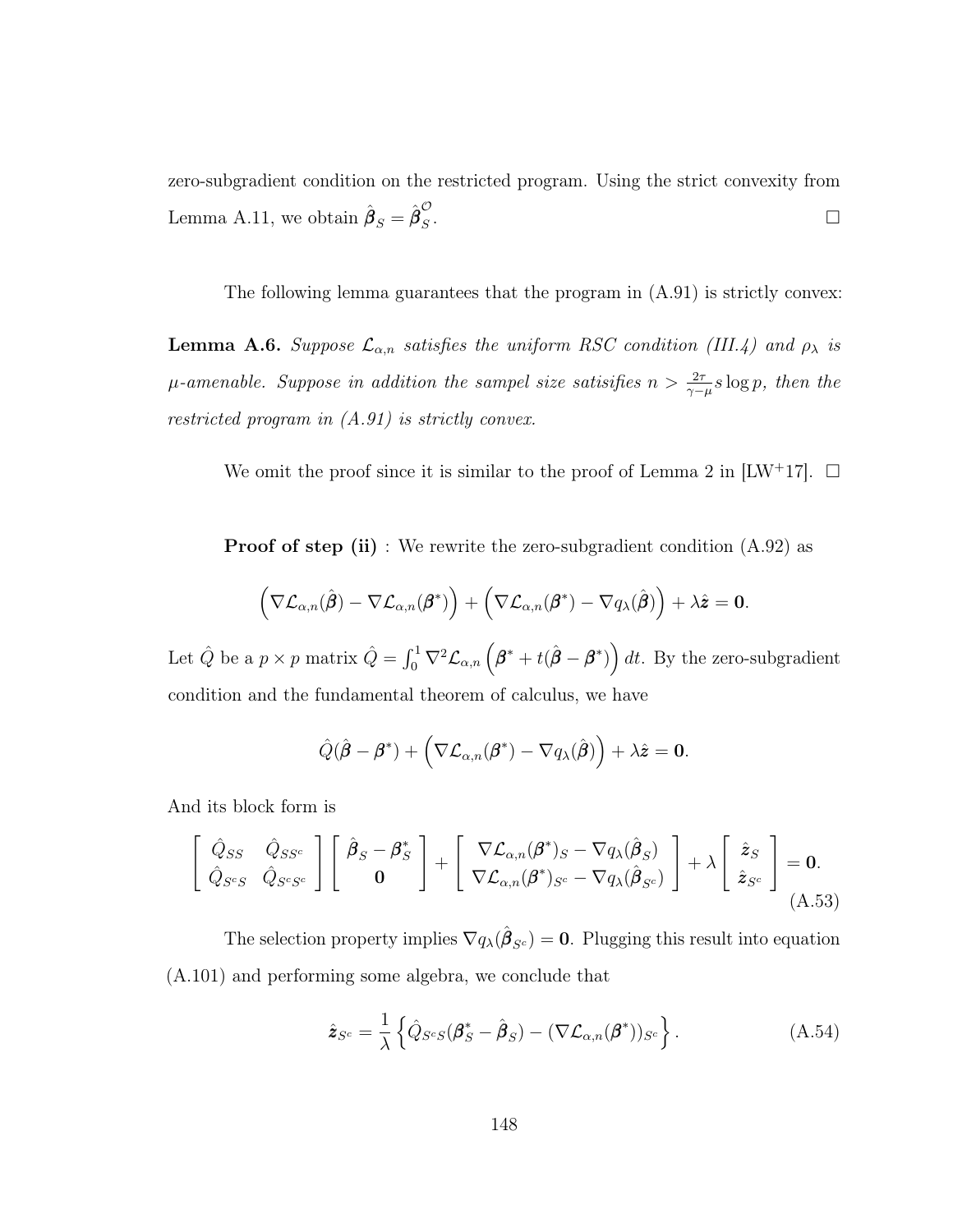Therefore,

$$
\|\hat{\mathbf{z}}_{S^c}\|_{\infty} \leq \frac{1}{\lambda} \|\hat{Q}_{S^cS}(\hat{\boldsymbol{\beta}}_S - \boldsymbol{\beta}_S^*)\|_{\infty} + \frac{1}{\lambda} \|\nabla \mathcal{L}_{\alpha,n}(\boldsymbol{\beta}^*))_{S^c}\|_{\infty} \leq \frac{1}{\lambda} \left\{ \max_{j \in S^c} \|e_j^T \hat{Q}_{S^cS}(\hat{\boldsymbol{\beta}}_S - \boldsymbol{\beta}_S^*)\|_2 \right\} + \frac{1}{\lambda} \|\nabla \mathcal{L}_{\alpha,n}(\boldsymbol{\beta}^*))_{S^c}\|_{\infty} \leq \frac{1}{\lambda} \left\{ \max_{j \in S^c} \|e_j^T \hat{Q}_{S^cS}\|_2 \right\} \|(\hat{\boldsymbol{\beta}}_S - \boldsymbol{\beta}_S^*)\|_2 + \frac{1}{\lambda} \|\nabla \mathcal{L}_{\alpha,n}(\boldsymbol{\beta}^*))_{S^c}\|_{\infty}.
$$
\n(A.55)

Observe that

$$
\begin{array}{ll}\n[(e_j^T \hat{Q}_{S^cS})_m]^2 & \leq \left[\frac{1}{n} \sum_{i=1}^n w(\mathbf{x}_i) \mathbf{x}_{ij} v(\mathbf{x}_i) \mathbf{x}_{im} \int_0^1 l''((y_i - \mathbf{x}_i^T \boldsymbol{\beta}^* - t(\mathbf{x}_i \hat{\boldsymbol{\beta}} - \mathbf{x}_i \boldsymbol{\beta}^*)) v(\mathbf{x}_i)) \, \mathrm{d}t\right]^2 \\
& \leq k_2^2 \left[\frac{1}{n} \sum_{i=1}^n w(\mathbf{x}_i) \mathbf{x}_{ij} \cdot v(\mathbf{x}_i) \mathbf{x}_{im}\right]^2,\n\end{array}
$$

for all  $j \in S^c$  and  $m \in S$ , where the second inequality follows from Assumption [III.2\(](#page-72-0)ii). By condition of Theorem [III.3,](#page-78-0) the variables  $w(\mathbf{x}_i)\mathbf{x}_{ij}$  and  $v(\mathbf{x}_i)\mathbf{x}_{im}$  are both sub-Gaussian. Using standard concentration results for i.i.d sums of products of sub-Gaussian variables, we have

$$
P([(e_j^T\hat{Q}_{S^cS})_m]^2 \le c_1) \ge 1 - c_2 \exp(-c_3n).
$$

It then follows from union inequality that

$$
P(\max_{j \in S^c} ||e_j^T \hat{Q}_{S^c S}||_2 \le \sqrt{c_1 s}) \ge 1 - c_2 \exp(-c_3 n + \log(s(p-s))) \ge 1 - c_2 \exp(-\frac{c_3}{2}n),
$$
\n(A.56)

where  $n \geq \frac{2}{c}$  $\frac{2}{c_3}$  log  $(s(p-s))$ . By Lemma [A.10](#page-172-0) we obtain

$$
\|\hat{\boldsymbol{\beta}}_S - \boldsymbol{\beta}_S^*\|_2 \le C_6 \sqrt{\frac{\log p}{ns}}.\tag{A.57}
$$

Furthermore, Theorem [III.2](#page-76-0) gives

$$
\|\nabla \mathcal{L}_{\alpha,n}(\boldsymbol{\beta}^*))_{S^c}\|_{\infty} \le \|\nabla \mathcal{L}_{\alpha,n}(\boldsymbol{\beta}^*))\|_{\infty} \le C_5 \sqrt{\frac{\log p}{n}},\tag{A.58}
$$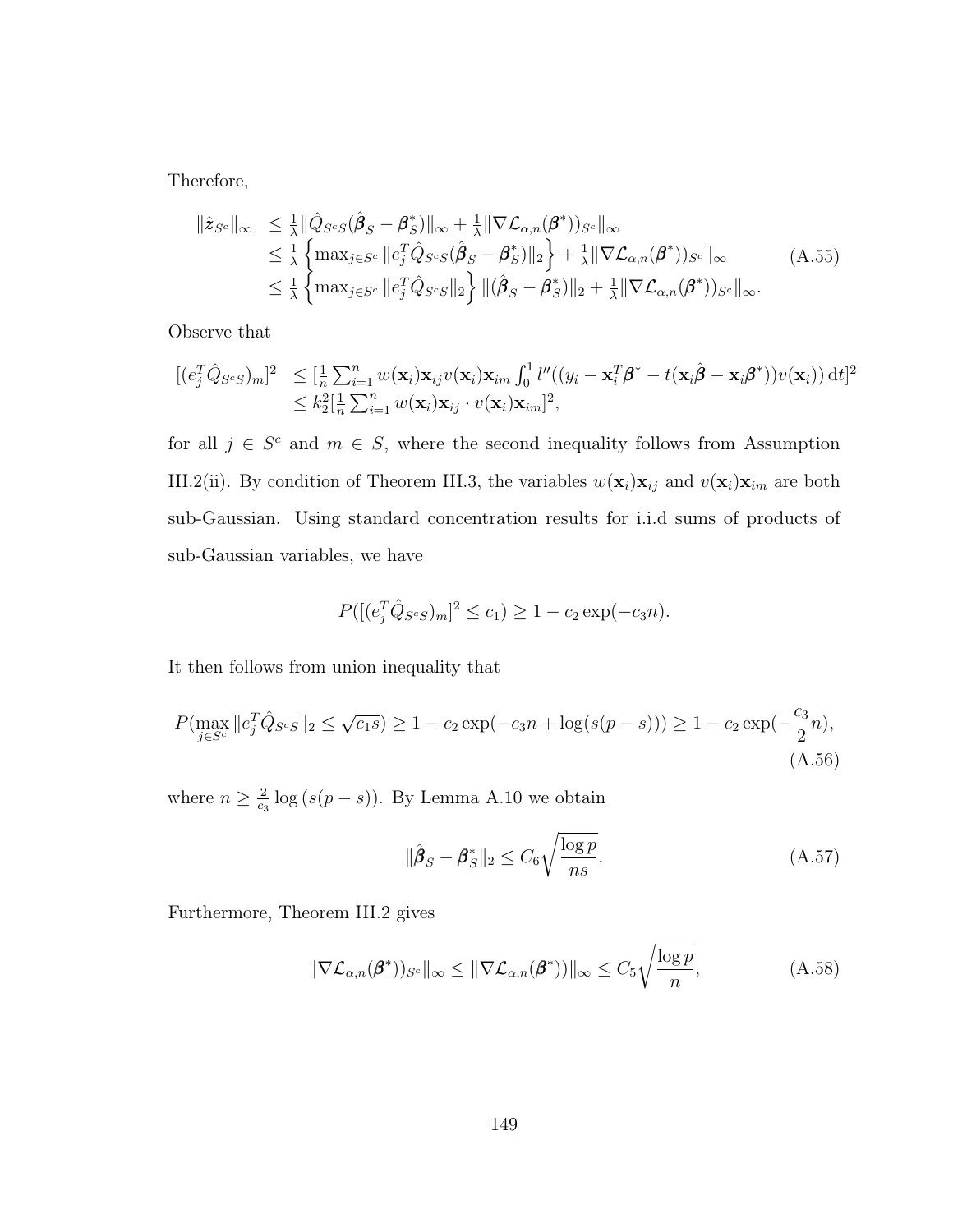Combining inequality  $(A.103)$ ,  $(A.104)$ ,  $(A.105)$  and  $(A.106)$ , we have

$$
\|\hat{\mathbf{z}}_{S^c}\|_{\infty} \leq \frac{1}{\lambda}C_7\sqrt{\frac{\log p}{n}}.
$$

with probability at least  $1 - C_8 \exp(-C_{41} \frac{\log p}{s^2})$  $\frac{\log p}{s^2}$ ). Note that  $\alpha$  is required to satisfy both ranges in Theorem [III.2](#page-76-0) and [\(A.48\)](#page-155-0). Combing these two ranges we have

$$
C_{22}(\frac{ns^2}{\log p})^{\frac{1}{2(k-1)}} \le \alpha \le C_3 \sqrt{\frac{n}{\log p}},
$$

where  $s^2 = \mathcal{O}\left(\left(\frac{n}{\log n}\right)\right)$  $\frac{n}{\log p}$ ,  $k-2$ ). In paticular, for  $\lambda > C_7 \sqrt{\frac{\log p}{n}}$  $\frac{qg p}{n}$ , we conclude at last that the strict dual feasibility condition  $\|\hat{z}_{S^c}\|_{\infty}$  < 1 holds, completing step (ii) of the PDW construction.

**Proof of step (iii)**: Since the proof for this step is almost identical to the proof in Step (iii) of Theorem 2 in [\[Loh17\]](#page-126-0), except for the slightly different notation, we refer the reader to the arguments provided in that paper.  $\Box$ 

To prove Theorem [III.4,](#page-79-0) we need to generalized the asymptotic normality results for lower dimensional non-penalized M-estimator from [\[HS00\]](#page-125-0) to the following Lemma:

<span id="page-158-0"></span>**Lemma A.7.** Suppose  $z_1, z_2, \ldots, z_n \in \mathbb{R}^p$  are independent observations from probability distribution  $F_{i,\beta}$ ,  $i = 1, 2, ..., n$ , with a common parameter  $\beta \in \mathbb{R}^s$ . And s may increase with the sample size n. Suppose  $\mathcal{L}_n(\beta) = \frac{1}{n} \sum_{i=1}^n \rho(z_i, \beta)$  is convex in  $\beta$  in a neighborhood of  $\beta^*$  and has a unique local minimizer  $\hat{\beta}$ . Define  $\psi(z_i, \beta) = \frac{\partial}{\partial \beta} \rho(z_i, \beta)$ and  $\eta_i(\tilde{\boldsymbol{\beta}}, \boldsymbol{\beta}) = \psi(z_i, \tilde{\boldsymbol{\beta}}) - \psi(z_i, \boldsymbol{\beta}) - E\psi(z_i, \tilde{\boldsymbol{\beta}}) + E\psi(z_i, \boldsymbol{\beta})$  and  $B_s = \{ \boldsymbol{\nu} \in \mathbb{R}^s : ||\boldsymbol{\nu}||_2 = 1 \}.$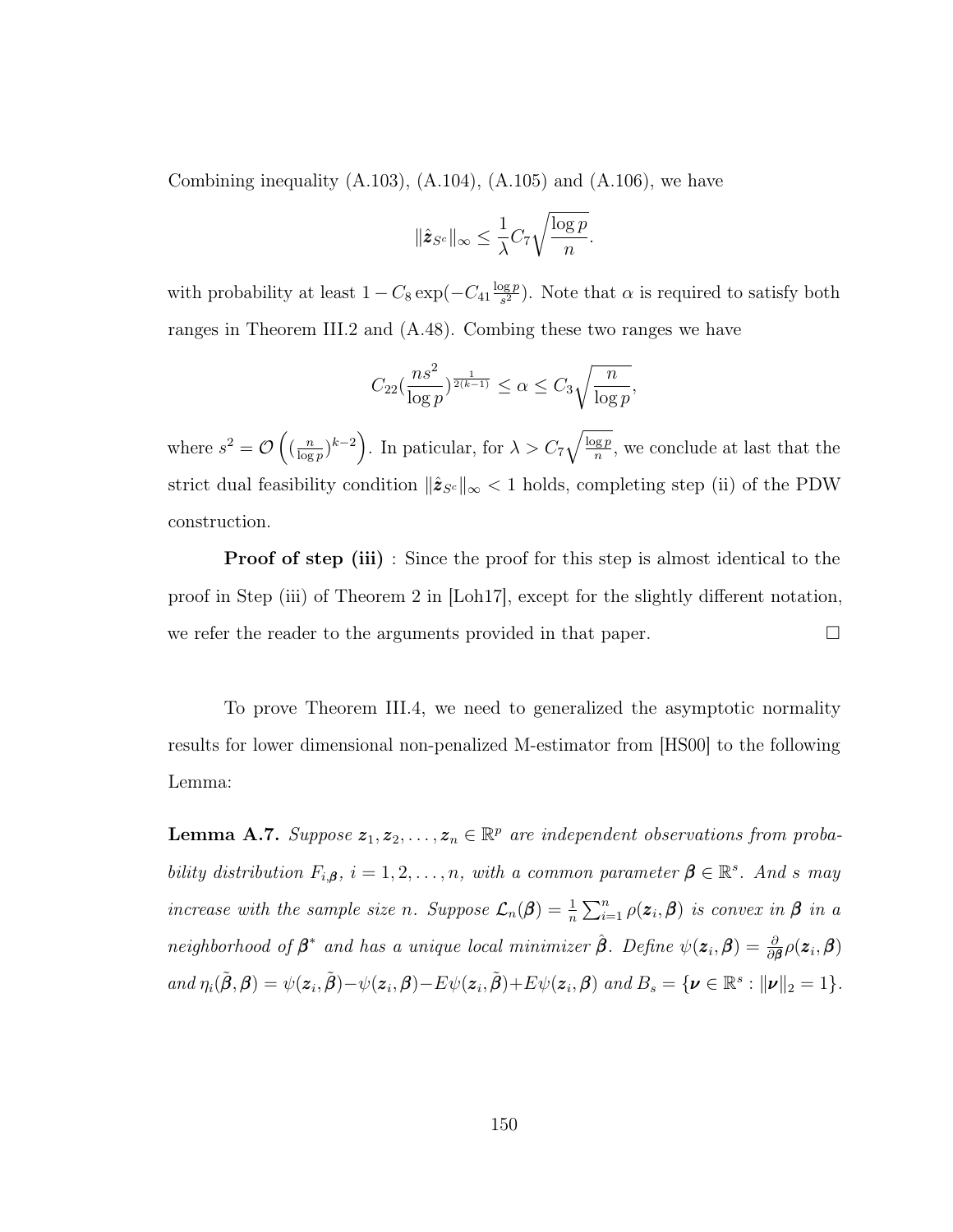Suppose  $\beta^* \in \mathbb{R}^s$  such that

<span id="page-159-0"></span>
$$
\|\sum_{i=1}^{n} \psi(\mathbf{z}_i, \boldsymbol{\beta}^*)\|_2 = O_p((ns)^{1/2}).
$$
\n(A.59)

Assume the following conditions are satisfied:

- (*i*)  $\|\sum_{i=1}^n \psi(\mathbf{z}_i, \hat{\boldsymbol{\beta}})\|_2 = o_p(n^{1/2}).$
- (ii) There exist C and  $r \in (0,2]$  such that  $\max_{i \leq n} E_{\boldsymbol{\beta}} \sup_{\tilde{\boldsymbol{\beta}} \in \tilde{\boldsymbol{\beta}} \boldsymbol{\beta} \|\geq \leq d} ||\eta_i(\tilde{\boldsymbol{\beta}}, \boldsymbol{\beta})||_2^2 \leq$  $n^C d^r$ , for  $0 < d \leq 1$ .
- (iii) There exists a sequence of s by s matrices  $D_n$  with  $\liminf_{n\to\infty} \lambda_{min}(D_n) > 0$ such that for any  $K > 0$  and uniformly in  $\mathbf{v} \in B_s$ ,

$$
\sup_{\|\boldsymbol{\beta}-\boldsymbol{\beta}^*\|_2\leq K(s/n)^{1/2}}|\boldsymbol{\nu}^T\sum_{i=1}^nE_{\boldsymbol{\beta}^*}(\psi(\boldsymbol{z}_i,\boldsymbol{\beta})-\psi(\boldsymbol{z}_i,\boldsymbol{\beta}^*))-n\boldsymbol{\nu}^T\mathbf{D}_n(\boldsymbol{\beta}-\boldsymbol{\beta}^*)|=o((ns)^{1/2}).
$$

- (iv)  $\sup_{\tilde{\boldsymbol{\beta}}:\|\tilde{\boldsymbol{\beta}}-\boldsymbol{\beta}\|_2\leq K(s/n)^{1/2}} \sum_{i=1}^n E_{\boldsymbol{\beta}} |\boldsymbol{\nu}^T \eta_i(\tilde{\boldsymbol{\beta}}, \boldsymbol{\beta})|^2 = \mathcal{O}(A(n, s))$  for any  $\boldsymbol{\beta} \in \mathbb{R}^s$ ,  $\boldsymbol{\nu} \in B_s$ and  $K > 0$ .
- (v)  $\sup_{\boldsymbol{\nu} \in S_s} \sup_{\tilde{\boldsymbol{\beta}} : \|\tilde{\boldsymbol{\beta}} \boldsymbol{\beta}\|_2 \le K(s/n)^{1/2}} \sum_{i=1}^n (\boldsymbol{\nu}^T \eta_i(\tilde{\boldsymbol{\beta}}, \boldsymbol{\beta}))^2 = \mathcal{O}_p(A(n, s))$  for any  $\boldsymbol{\beta} \in \mathbb{R}^s$ and  $K > 0$ .
- If  $A(n, s) = o(n/\log n)$ , we have

$$
\|\hat{\pmb{\beta}}-\pmb{\beta}^*\|_2^2=\mathcal{O}_p(s/n).
$$

Furthermore, if  $A(n,s) = o(n/(s \log n))$ , then for any unit vector  $\mathbf{v} \in \mathbb{R}^s$ , we have

$$
\hat{\boldsymbol{\beta}} - \boldsymbol{\beta}^* = -n^{-1} \sum_{i=1}^n \mathbf{D}_n^{-1} \psi(\boldsymbol{z}_i, \boldsymbol{\beta}^*) + \mathbf{r}_n,
$$

with  $\|\mathbf{r}_n\|_2 = o_p(n^{-1/2})$ .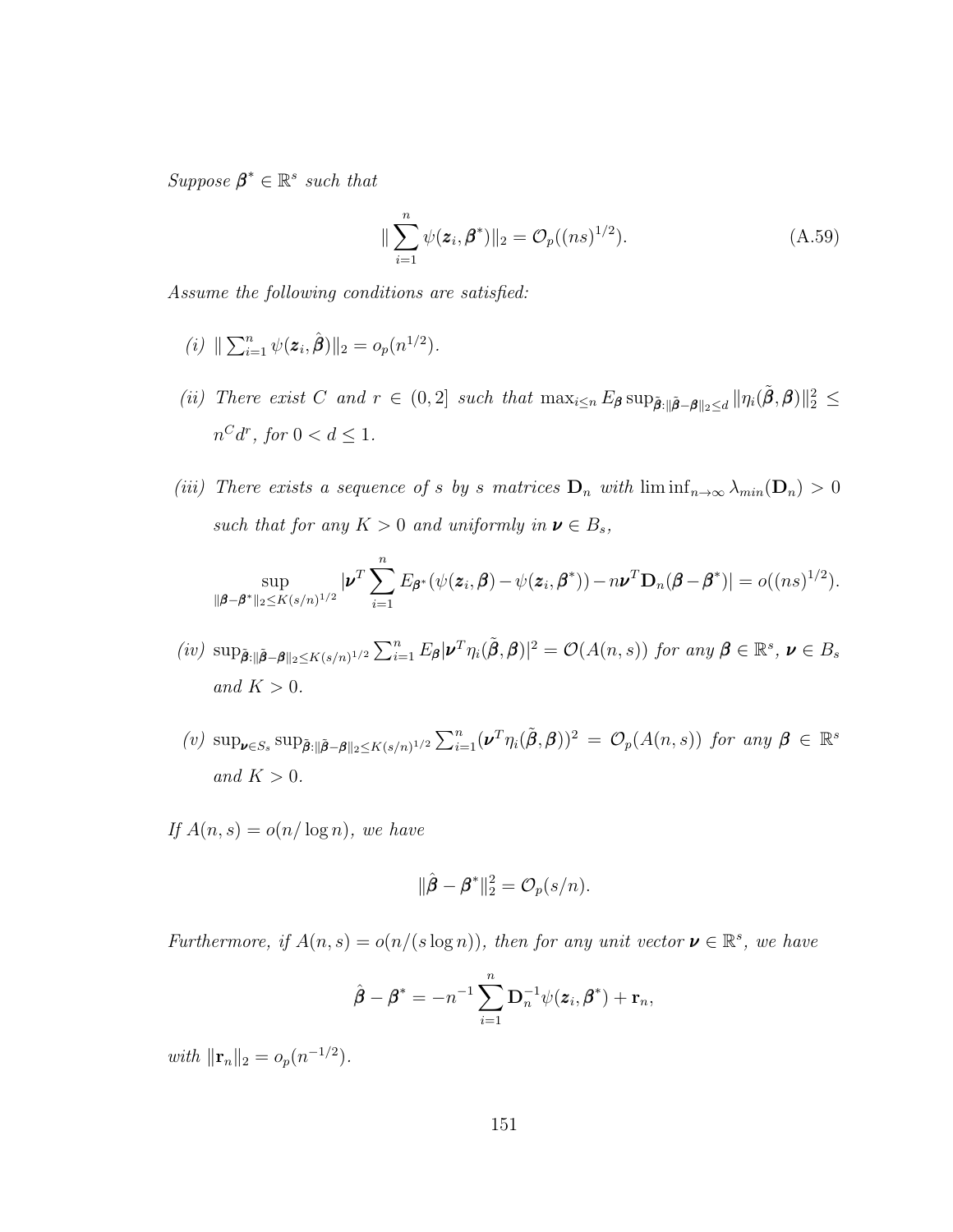*Proof.* Our proof is similar to the proof of Theorem 1 and 2 in [\[HS00\]](#page-125-0). Note that in that paper,  $\beta^*$  is defined to be the solution of  $\sum_{i=1}^n E_{\beta}\psi(x_i,\beta) = 0$ , in addition to the condition in equation [\(A.59\)](#page-159-0). However, a careful inspection of the proofs in that paper reveals that the results still holds if we only require  $\beta^*$  to satisfied equation  $(A.59)$ .

### Proof of Theorem [III.4](#page-79-0)

We then apply the result to the oracle estimator  $\hat{\beta}_S^{\mathcal{O}}$  defined in equation [\(III.12\)](#page-77-0) with  $w(\mathbf{x}) \equiv v(\mathbf{x}) \equiv 1$ . Although Lemma [A.7](#page-158-0) requires  $\mathcal{L}_n$  to be convex, a throughout examination of the proofs in [\[HS00\]](#page-125-0) shows that the results still hold if we restrict our attention to a subset of  $\mathbb{R}^p$  on which  $\mathcal{L}_n$  is convex and  $\hat{\beta}$  is the unique minimizer. Since  $\hat{\boldsymbol{\beta}}_S^{\mathcal{O}}$ s is s-dimensional vector without sparsity, we denote  $\mathbf{x}_i$ ,  $\boldsymbol{\beta}$  and  $\boldsymbol{\beta}^*$  all as s-dimensional vectors for the rest of our proof. We also denote  $\beta_{\alpha}^*$  $_{\alpha}^{*}$  as  $(\beta_{\alpha}^{*}% )_{\alpha}$  $(\alpha)^{*}_{S}$ . Let  $z_i = (\mathbf{x}_i, y_i)$  and we rewrite  $\rho(z_i, \boldsymbol{\beta})$  as  $l_{\alpha}(y_i - \mathbf{x}_i^T \boldsymbol{\beta})$ , with  $\mathcal{L}_{\alpha,n}$  taking the place of  $\mathcal{L}_n$ . Then  $\psi(z_i, \beta) = -l'_{\alpha}(y_i - \mathbf{x}_i^T \beta)\mathbf{x}_i$ .

We start with verifying equation [\(A.59\)](#page-159-0), which can be rewrited as

<span id="page-160-0"></span>
$$
\|\sum_{i=1}^{n} l'_{\alpha}(\epsilon_i) \mathbf{x}_i\|_2 = O_p((ns)^{1/2}).
$$
\n(A.60)

Observe that for any  $\boldsymbol{\nu} \in B_s$ ,

$$
P(|\sum_{i=1}^{n} \boldsymbol{\nu}^{T} l_{\alpha}^{\prime}(\epsilon_{i}) \mathbf{x}_{i} - \sum_{i=1}^{n} E[\boldsymbol{\nu}^{T} l_{\alpha}^{\prime}(\epsilon_{i}) \mathbf{x}_{i}]| > t) \leq nVar(\boldsymbol{\nu}^{T} l_{\alpha}^{\prime}(\epsilon_{i}) \mathbf{x}_{i})t^{-2} \leq nE|\boldsymbol{\nu}^{T} l_{\alpha}^{\prime}(\epsilon_{i}) \mathbf{x}_{i}|^{2}t^{-2} \leq nE||l_{\alpha}^{\prime}(\epsilon_{i}) \mathbf{x}_{i}||_{2}^{2}t^{-2} \leq nE||l_{\alpha}^{\prime}(\epsilon_{i}) \mathbf{x}_{i}||_{2}^{2}t^{-2}
$$
\n(A.61)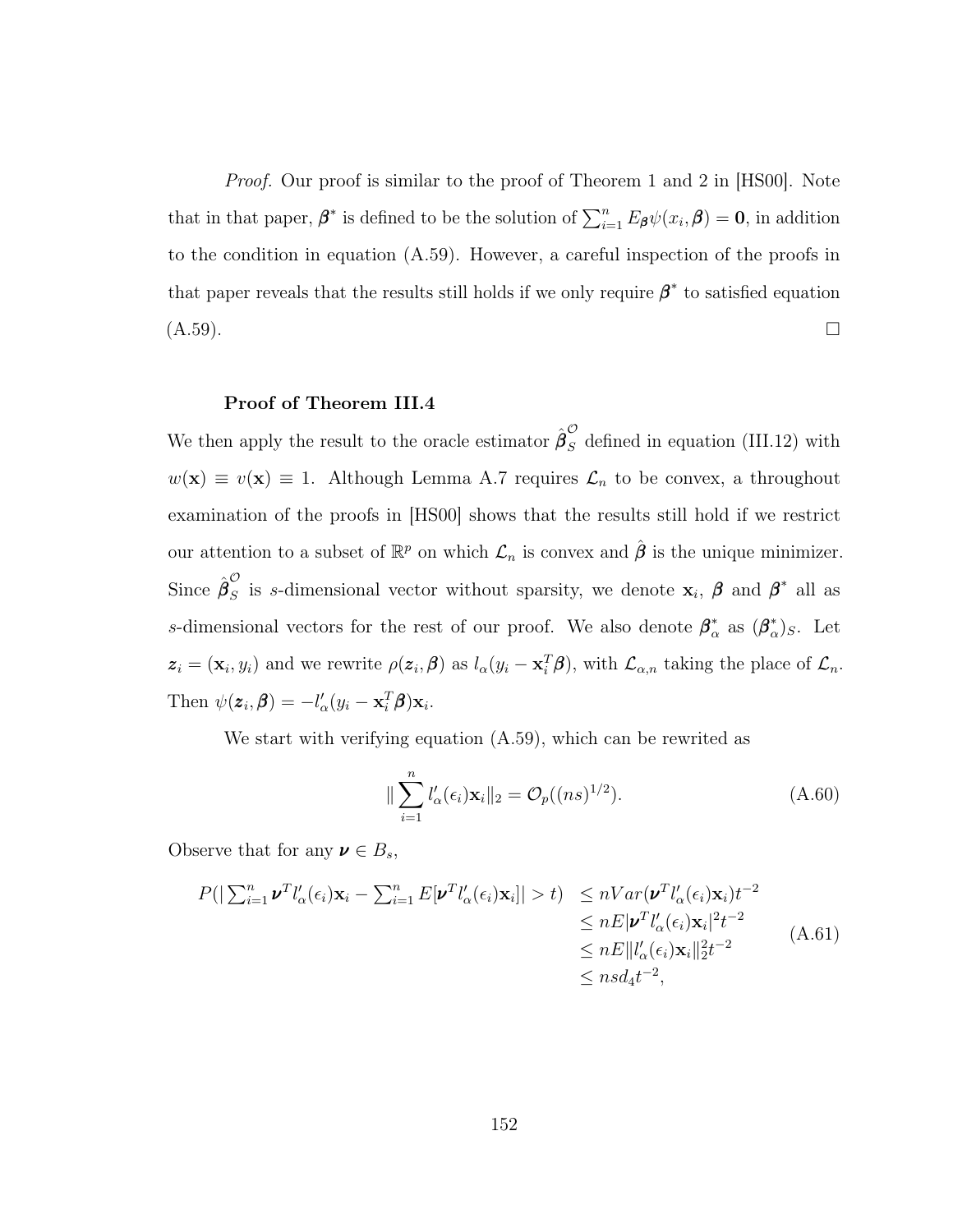where the last inequality follows from inequality [\(A.34\)](#page-149-2). We then have

<span id="page-161-0"></span>
$$
P(|\sum_{i=1}^{n} \boldsymbol{\nu}^T l_{\alpha}'(\epsilon_i) \mathbf{x}_i| > t + \sum_{i=1}^{n} |E[\boldsymbol{\nu}^T l_{\alpha}'(\epsilon_i) \mathbf{x}_i]|) \leq n s d_4 t^{-2}.
$$
 (A.62)

Observe that

$$
|E[\boldsymbol{\nu}^T l'_{\alpha}(\epsilon_i) \mathbf{x}_i]| = |E[l'_{\alpha}(y_i - \mathbf{x}_i^T \boldsymbol{\beta}^*) \boldsymbol{\nu}^T \mathbf{x}_i]|
$$
  
\n
$$
= |E[l'_{\alpha}(y_i - \mathbf{x}_i^T \boldsymbol{\beta}^*) \boldsymbol{\nu}^T \mathbf{x}_i] - E[l'_{\alpha}(y_i - \mathbf{x}_i^T \boldsymbol{\beta}^*_{\alpha}) \boldsymbol{\nu}^T \mathbf{x}_i]|
$$
  
\n
$$
\leq k_2 E[|\mathbf{x}_i^T (\boldsymbol{\beta}^*_{\alpha} - \boldsymbol{\beta}^*)||\boldsymbol{\nu}^T \mathbf{x}_i]|
$$
  
\n
$$
\leq k_2 \{E|\mathbf{x}_i^T (\boldsymbol{\beta}^*_{\alpha} - \boldsymbol{\beta}^*)|^2\}^{\frac{1}{2}} \{E|\boldsymbol{\nu}^T \mathbf{x}_i|^2\}^{\frac{1}{2}}
$$
  
\n
$$
\leq k_0^2 k_2 ||\boldsymbol{\beta}^*_{\alpha} - \boldsymbol{\beta}^*||_2,
$$
\n(A.63)

where the first and last inequalities follow from Assumption [III.2\(](#page-72-0)ii) and Assumption [III.3\(](#page-74-0)iv) respectively. Together with the results in Theorem [III.1](#page-75-1) and condition  $\alpha^{1-k} = o(n^{-1/2})$ , we obtain

<span id="page-161-1"></span>
$$
E[\mathbf{v}^T l'_{\alpha}(\epsilon_i) \mathbf{x}_i] = o(n^{-1/2}).
$$
\n(A.64)

Thus by inequality [\(A.62\)](#page-161-0) and [\(A.64\)](#page-161-1) we have  $\sum_{i=1}^{n} \nu^{T} l'_{\alpha}(\epsilon_{i}) \mathbf{x}_{i} = \mathcal{O}_{p}((ns)^{1/2})$  for any  $\boldsymbol{\nu} \in B_s$ . It then implies equation [\(A.60\)](#page-160-0).

Next we verify the conditions (i)-(v). Since the  $\mathcal{L}_{\alpha,n}$  is differentiable, the left hand side of condition (i) is 0 and thus it is satisfied. By definition of  $\eta_i$ , we have

$$
\eta_i(\tilde{\boldsymbol{\beta}},\boldsymbol{\beta})=l'_{\alpha}(y_i-\mathbf{x}_i^T\boldsymbol{\beta})\mathbf{x}_i-l'_{\alpha}(y_i-\mathbf{x}_i^T\tilde{\boldsymbol{\beta}})\mathbf{x}_i-El'_{\alpha}(y_i-\mathbf{x}_i^T\boldsymbol{\beta})\mathbf{x}_i+El'_{\alpha}(y_i-\mathbf{x}_i^T\tilde{\boldsymbol{\beta}})\mathbf{x}_i.
$$

Observe that

$$
\begin{aligned}\n\|\eta_i(\tilde{\boldsymbol{\beta}},\boldsymbol{\beta})\|_2 &\leq \|l'_{\alpha}(y_i - \mathbf{x}_i^T\tilde{\boldsymbol{\beta}})\mathbf{x}_i - l'_{\alpha}(y_i - \mathbf{x}_i^T\boldsymbol{\beta})\mathbf{x}_i\|_2 + \|El'_{\alpha}(y_i - \mathbf{x}_i^T\tilde{\boldsymbol{\beta}})\mathbf{x}_i - El'_{\alpha}(y_i - \mathbf{x}_i^T\boldsymbol{\beta})\mathbf{x}_i\|_2 \\
&\leq k_2 \|\mathbf{x}_i^T(\tilde{\boldsymbol{\beta}} - \boldsymbol{\beta})\| \cdot \|\mathbf{x}_i\|_2 + k_2 \|Ex_i^T(\tilde{\boldsymbol{\beta}} - \boldsymbol{\beta})\mathbf{x}_i\|_2 \\
&\leq k_2 \|\tilde{\boldsymbol{\beta}} - \boldsymbol{\beta}\|_2 \|\mathbf{x}_i\|_2^2 + k_2 E \|\mathbf{x}_i^T(\tilde{\boldsymbol{\beta}} - \boldsymbol{\beta})\mathbf{x}_i\|_2 \\
&\leq k_2 \|\tilde{\boldsymbol{\beta}} - \boldsymbol{\beta}\|_2 \|\mathbf{x}_i\|_2^2 + k_2 \|\tilde{\boldsymbol{\beta}} - \boldsymbol{\beta}\|_2 E \|\mathbf{x}_i\|_2^2,\n\end{aligned}
$$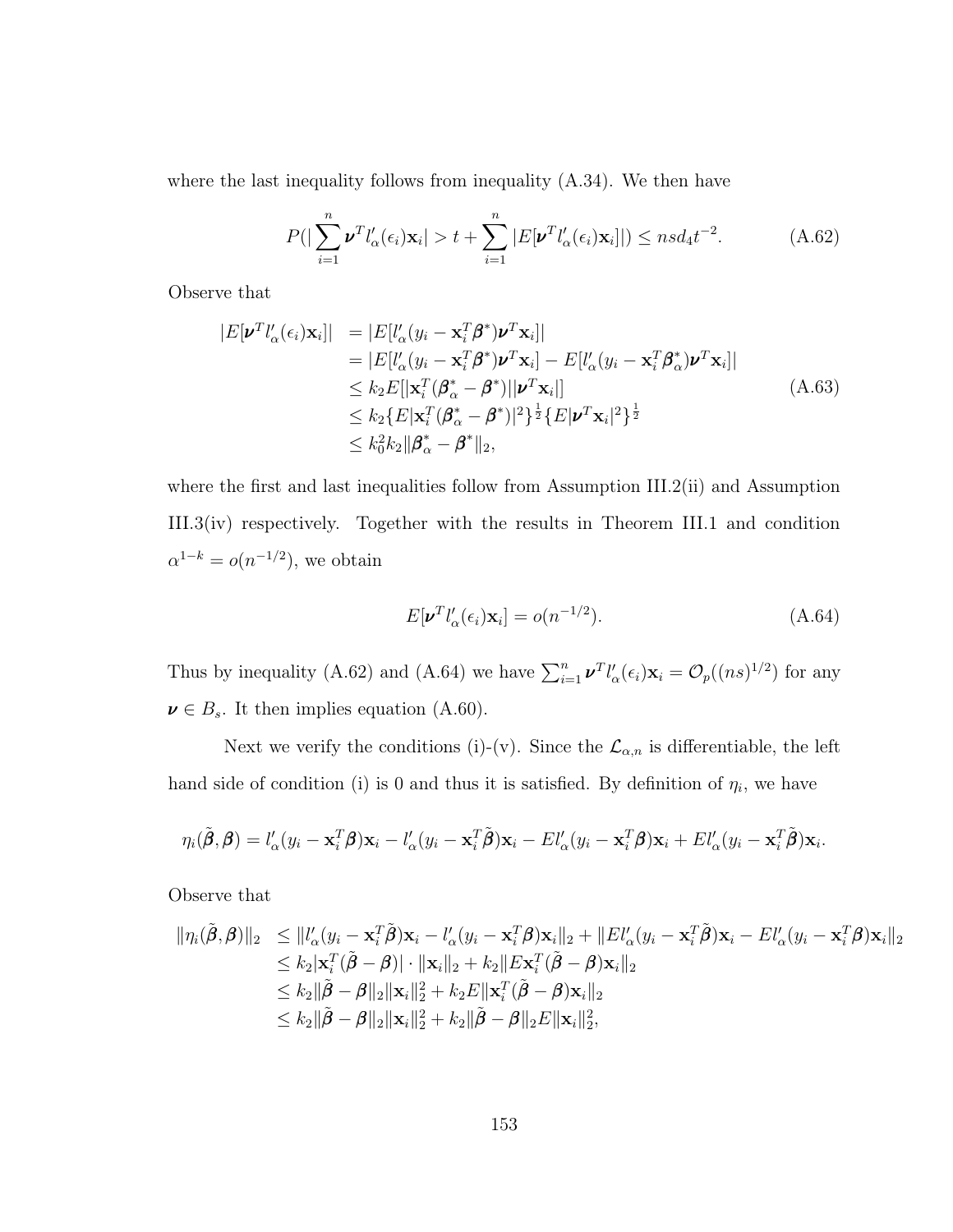where the second and third inequality follow from Assumption [III.2\(](#page-72-0)ii) and Jensen's inequality, respectively. We then obtain

$$
\max_{i\leq n} E_{\pmb{\beta}} \sup_{\tilde{\pmb{\beta}}:\|\tilde{\pmb{\beta}}-\pmb{\beta}\|_2\leq d} \|\eta_i(\tilde{\pmb{\beta}},\pmb{\beta})\|_2^2 \leq \max_{i\leq n} 4k_2^2 d^2 E \|\mathbf{x}_i\|_2^4.
$$

Since Assumption [III.3\(](#page-74-0)iv) implies  $E\|\mathbf{x}_i\|_2^4 = \mathcal{O}(s^2)$  for  $i = 1, \dots, n$ , condition(ii) holds with  $r = 2$  and if  $s = \mathcal{O}(n^{r_1})$  for  $r_1 > 0$ .

Similarly, for any  $\boldsymbol{\nu} \in B_s,$  we have

$$
\begin{split} \boldsymbol{\nu}^{T}\eta_{i}(\tilde{\boldsymbol{\beta}},\boldsymbol{\beta}) &\leq |l'_{\alpha}(y_{i}-\mathbf{x}_{i}^{T}\tilde{\boldsymbol{\beta}})-l'_{\alpha}(y_{i}-\mathbf{x}_{i}^{T}\boldsymbol{\beta})||\boldsymbol{\nu}^{T}\mathbf{x}_{i}|+E[|l'_{\alpha}(y_{i}-\mathbf{x}_{i}^{T}\tilde{\boldsymbol{\beta}})-l'_{\alpha}(y_{i}-\mathbf{x}_{i}^{T}\boldsymbol{\beta})||\boldsymbol{\nu}^{T}\mathbf{x}_{i}|] \\ &\leq k_{2}|\mathbf{x}_{i}^{T}(\tilde{\boldsymbol{\beta}}-\boldsymbol{\beta})||\boldsymbol{\nu}^{T}\mathbf{x}_{i}|+k_{2}E[|\mathbf{x}_{i}^{T}(\tilde{\boldsymbol{\beta}}-\boldsymbol{\beta})||\boldsymbol{\nu}^{T}\mathbf{x}_{i}|] \\ &\leq k_{2}||\tilde{\boldsymbol{\beta}}-\boldsymbol{\beta}||_{2}|\tilde{\boldsymbol{\nu}}^{T}\mathbf{x}_{i}||\boldsymbol{\nu}^{T}\mathbf{x}_{i}|+k_{2}||\tilde{\boldsymbol{\beta}}-\boldsymbol{\beta}||_{2}\{E|\tilde{\boldsymbol{\nu}}^{T}\mathbf{x}_{i}|^{2}\}^{1/2}E\{|\boldsymbol{\nu}^{T}\mathbf{x}_{i}|^{2}\}^{1/2} \\ &\leq k_{2}||\tilde{\boldsymbol{\beta}}-\boldsymbol{\beta}||_{2}(|\tilde{\boldsymbol{\nu}}^{T}\mathbf{x}_{i}||\boldsymbol{\nu}^{T}\mathbf{x}_{i}|+k_{0}^{2}), \end{split}
$$

where  $\tilde{\nu} = (\tilde{\beta} - \beta)/\|\tilde{\beta} - \beta\|_2$ . The second and last inequalities follow from Assumption [III.2\(](#page-72-0)ii) and Assumption [III.3\(](#page-74-0)iv) respectively. It then gives

$$
|\boldsymbol{\nu}^T\eta_i(\tilde{\boldsymbol{\beta}},\boldsymbol{\beta})|^2 \leq k_2^2 ||\tilde{\boldsymbol{\beta}} - \boldsymbol{\beta}||_2^2(|\tilde{\boldsymbol{\nu}}^T\mathbf{x}_i|^2|\boldsymbol{\nu}^T\mathbf{x}_i|^2 + 2k_0^2|\tilde{\boldsymbol{\nu}}^T\mathbf{x}_i||\boldsymbol{\nu}^T\mathbf{x}_i| + k_0^4).
$$

Together with Assumption [III.3\(](#page-74-0)iv), we obtain

$$
E|\boldsymbol{\nu}^T\eta_i(\tilde{\boldsymbol{\beta}},\boldsymbol{\beta})|^2 = \mathcal{O}(\|\tilde{\boldsymbol{\beta}} - \boldsymbol{\beta}\|_2^2)
$$
\n(A.65)

and

$$
|\boldsymbol{\nu}^T \eta_i(\tilde{\boldsymbol{\beta}}, \boldsymbol{\beta})|^2 = \mathcal{O}_p(||\tilde{\boldsymbol{\beta}} - \boldsymbol{\beta}||_2^2). \tag{A.66}
$$

Hence condition (iv) and (v) hold with  $A(n, s) = s$ .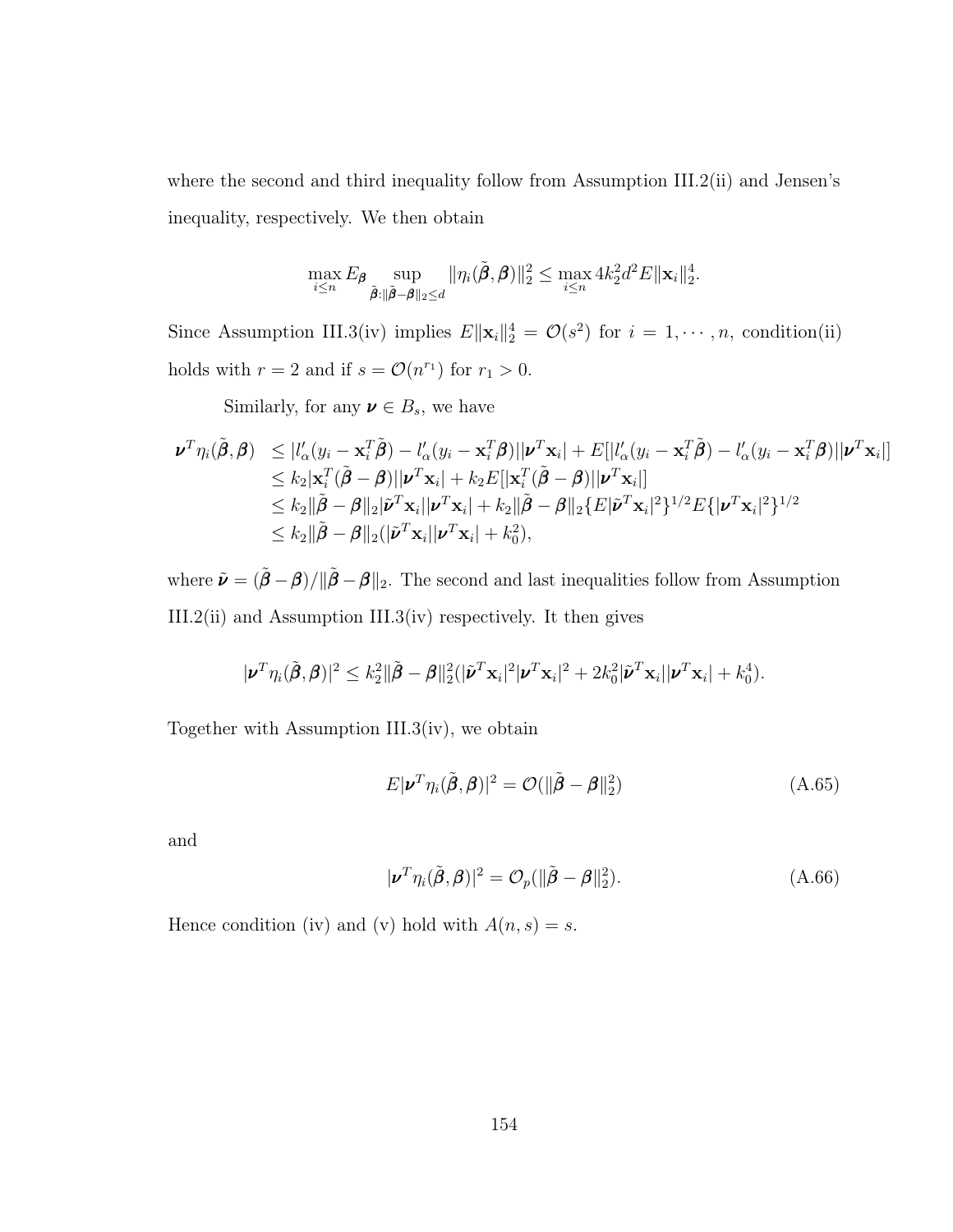Finally we show condition (iii). Let  $\mathbf{D}_{\alpha,n} = E[\nabla^2 \mathcal{L}_{\alpha,n}(\beta^*)]$  and thus it is an s by s matrix. Observe that

$$
E[l''_{\alpha}(\epsilon_{i})|\mathbf{x}_{i}] = E[l''_{\alpha}(\epsilon_{i})1(|\epsilon_{i}| \leq \alpha)|\mathbf{x}_{i}] + E[l''_{\alpha}(\epsilon_{i})1(|\epsilon_{i}| > \alpha)|\mathbf{x}_{i}]
$$
  
\n
$$
\geq E[(1-d_{1}|\epsilon_{i}|^{k}\alpha^{-k})1(|\epsilon_{i}| \leq \alpha)|\mathbf{x}_{i}] + E[l''_{\alpha}(\epsilon_{i})1(|\epsilon_{i}| > \alpha)|\mathbf{x}_{i}]
$$
  
\n
$$
\geq P(|\epsilon_{i}| \leq \alpha|\mathbf{x}_{i}) - d_{1}\alpha^{-k}E[|\epsilon_{i}|^{k}|\mathbf{x}_{i}] - k_{2}\alpha^{-k}E[|\epsilon_{i}|^{k}|\mathbf{x}_{i}]
$$
  
\n
$$
\geq 1 - \alpha^{-k}E[|\epsilon_{i}|^{k}|\mathbf{x}_{i}] - d_{1}\alpha^{-k}E[|\epsilon_{i}|^{k}|\mathbf{x}_{i}] - k_{2}\alpha^{-k}E[|\epsilon_{i}|^{k}|\mathbf{x}_{i}]
$$
  
\n
$$
= 1 - (d_{1} + k_{2} + 1)\alpha^{-k}E[|\epsilon_{i}|^{k}|\mathbf{x}_{i}],
$$

where the first and second inequalities follow from Assumption [III.2\(](#page-72-0)iii) and (ii), respectively. Thus for any  $\boldsymbol{\nu} \in B_s$ , we have

$$
\mathbf{\nu}^T \mathbf{D}_{\alpha,n} \mathbf{\nu} = E[l''_{\alpha}(\epsilon_i) \mathbf{\nu}^T \mathbf{x}_i \mathbf{x}_i^T \mathbf{\nu}]
$$
  
\n
$$
\geq E[(1 - (d_1 + k_2 + 1)\alpha^{-k} E[|\epsilon_i|^k | \mathbf{x}_i]) \mathbf{\nu}^T \mathbf{x}_i \mathbf{x}_i^T \mathbf{\nu}]
$$
  
\n
$$
= \mathbf{\nu}^T E[\mathbf{x}_i \mathbf{x}_i^T] \mathbf{\nu} - (d_1 + k_2 + 1)\alpha^{-k} E[E(|\epsilon_i|^k | \mathbf{x}_i) (\mathbf{\nu} \mathbf{x}_i)^2]
$$
  
\n
$$
\geq k_l - (d_1 + k_2 + 1)\alpha^{-k} \{E[E(|\epsilon_i|^k | \mathbf{x}_i)]^2\}^{1/2} \{E[(\mathbf{\nu} \mathbf{x}_i)^4]\}^{1/2}
$$
  
\n
$$
\geq k_l - C_9 \alpha^{-k},
$$

where second inequality follows from Assumption [III.3\(](#page-74-0)i) and  $C_9$  is a constant that only depends on  $k_0$ ,  $k_2$ ,  $d_1$ ,  $M_k$ . Hence if  $\alpha > (2C_9/k_l)^{1/k}$ , we have  $\lambda_{min}(\mathbf{D}_{\alpha,n}) > k_l/2$ . It then implies  $\liminf_{n\to\infty} \lambda_{min}(\mathbf{D}_{\alpha,n}) > 0$ . Observe that

$$
\begin{split}\n&|\boldsymbol{\nu}^T \sum_{i=1}^n E_{\boldsymbol{\beta}^*} (\psi(\mathbf{x}_i, \boldsymbol{\beta}) - \psi(\mathbf{x}_i, \boldsymbol{\beta}^*)) - n \boldsymbol{\nu}^T \mathbf{D}_{\alpha,n} (\boldsymbol{\beta} - \boldsymbol{\beta}^*)| \\
&= |\boldsymbol{\nu}^T \sum_{i=1}^n E_{\boldsymbol{\beta}^*} \{ (l'_{\alpha} (y_i - \mathbf{x}_i^T \boldsymbol{\beta}^*) \mathbf{x}_i - l'_{\alpha} (y_i - \mathbf{x}_i^T \boldsymbol{\beta}) \mathbf{x}_i - l''_{\alpha} (y_i - \mathbf{x}_i^T \boldsymbol{\beta}^*) \mathbf{x}_i \mathbf{x}_i^T (\boldsymbol{\beta} - \boldsymbol{\beta}^*) \} | \\
&= |\boldsymbol{\nu}^T \sum_{i=1}^n E_{\boldsymbol{\beta}^*} \{ (l''_{\alpha} (y_i - \mathbf{x}_i^T \boldsymbol{\beta}) \mathbf{x}_i^T (\boldsymbol{\beta} - \boldsymbol{\beta}^*) \mathbf{x}_i - l''_{\alpha} (y_i - \mathbf{x}_i^T \boldsymbol{\beta}^*) \mathbf{x}_i \mathbf{x}_i^T (\boldsymbol{\beta} - \boldsymbol{\beta}^*) \} | \\
&\leq |\boldsymbol{\nu}^T \sum_{i=1}^n E_{\boldsymbol{\beta}^*} \{ (k_3 | \mathbf{x}_i^T (\boldsymbol{\tilde{\beta}} - \boldsymbol{\beta}^*) || \mathbf{x}_i^T (\boldsymbol{\beta} - \boldsymbol{\beta}^*) \mathbf{x}_i | \} | \\
&\leq k_3 ||\boldsymbol{\beta} - \boldsymbol{\beta}^*||_2^2 \sum_{i=1}^n E_{\boldsymbol{\beta}^*} \{ |\mathbf{x}_i^T \boldsymbol{\tilde{\nu}}|^2 |\mathbf{x}_i^T \boldsymbol{\nu}| \},\n\end{split}
$$

where  $\tilde{\beta}$  is a vector lying between  $\beta$  and  $\beta^*$  and  $\tilde{\nu} = (\tilde{\beta} - \beta)/\|\tilde{\beta} - \beta\|_2$ . Note that the second equation follows from mean value theorem and the first inequality follows from the condition that  $l''_{\alpha}$  is Lipschitz. By Assumption [III.3](#page-74-0) (iv) we have  $\sum_{i=1}^n E_{\beta^*}\{|\mathbf{x}_i^T\tilde{\boldsymbol{\nu}}|^2\mathbf{x}_i^T\boldsymbol{\nu}|\} = \mathcal{O}(n)$ . Hence condition (iii) holds if  $s/n \to 0$ .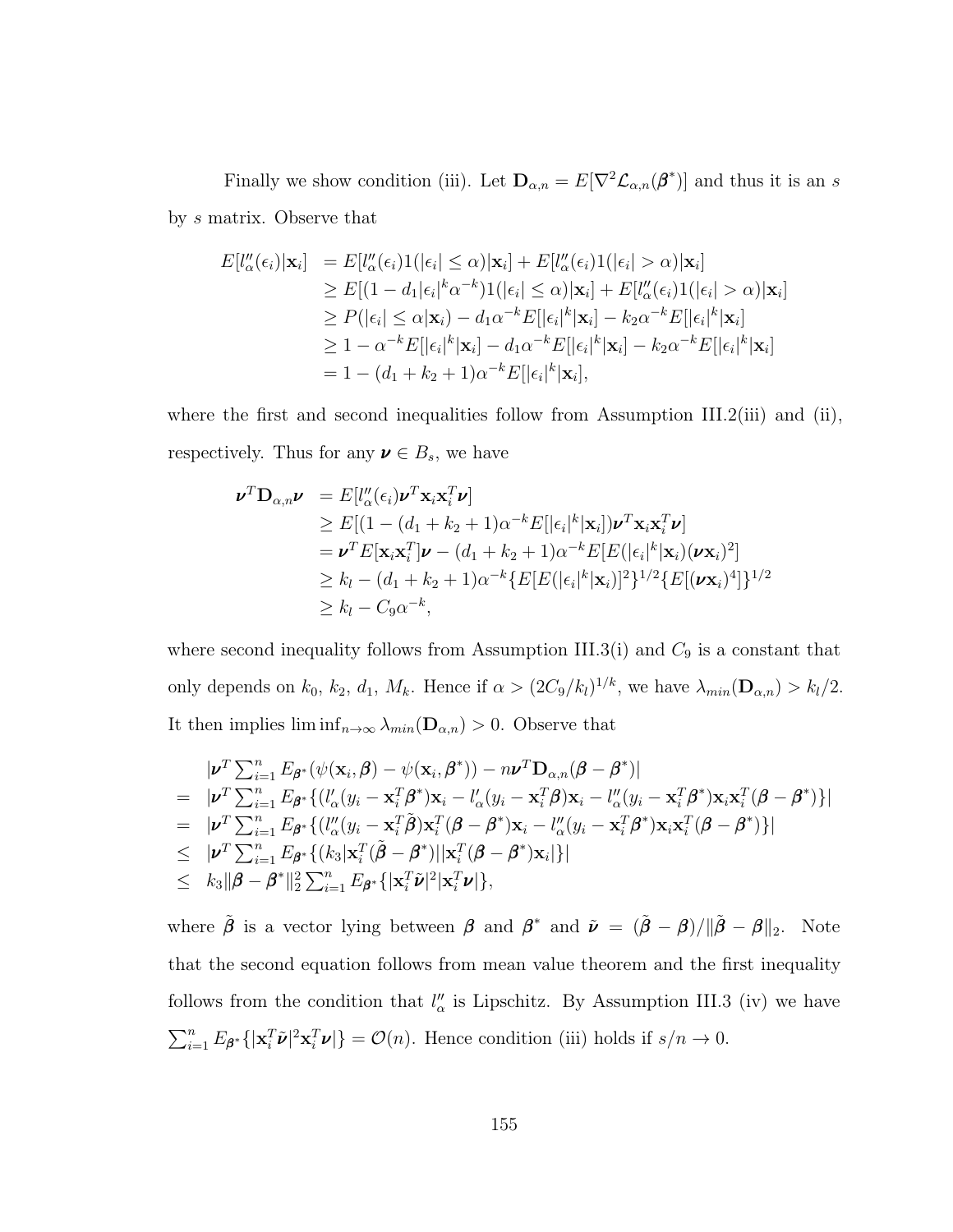We conclude that the desired results hold for the oracle estimator  $\hat{\beta}_s^{\mathcal{O}}$  $\int_{S}$ . In particular, we have

<span id="page-164-0"></span>
$$
\hat{\boldsymbol{\beta}}_S^{\mathcal{O}} - \boldsymbol{\beta}^* = n^{-1} \sum_{i=1}^n \mathbf{D}_{\alpha,n}^{-1} l_{\alpha}'(\epsilon_i) \mathbf{x}_i + \mathbf{r}_n
$$
\n
$$
= n^{-1} \sum_{i=1}^n \{ \mathbf{D}_{\alpha,n}^{-1} l_{\alpha}'(\epsilon_i) \mathbf{x}_i - E[\mathbf{D}_{\alpha,n}^{-1} l_{\alpha}'(\epsilon_i) \mathbf{x}_i] \} + E[\mathbf{D}_{\alpha,n}^{-1} l_{\alpha}'(\epsilon_i) \mathbf{x}_i] + \mathbf{r}_n,
$$
\n(A.67)

with  $\|\mathbf{r}_n\|_2 = o_p(n^{-1/2})$ . Observe that

<span id="page-164-1"></span>
$$
||E[\mathbf{D}_{\alpha,n}^{-1}l'_{\alpha}(\epsilon_i)\mathbf{x}_i]||_2 = ||\mathbf{D}_{\alpha,n}^{-1}E[l'_{\alpha}(\epsilon_i)\mathbf{x}_i]||_2
$$
  
\n
$$
= ||\mathbf{D}_{\alpha,n}^{-1}\tilde{\mathbf{\nu}}||_2||E[l'_{\alpha}(\epsilon_i)\mathbf{x}_i]||_2
$$
  
\n
$$
\leq [\lambda_{\min}(\mathbf{D}_{\alpha,n})]^{-1}||E[l'_{\alpha}(\epsilon_i)\mathbf{x}_i]||_2
$$
  
\n
$$
= o(n^{-1/2}), \qquad (A.68)
$$

where the last equality follows from equation  $(A.64)$ . By equations  $(A.67)$  and  $(A.68)$ , we obtain

<span id="page-164-2"></span>
$$
\frac{\sqrt{n}}{\sigma_{\nu}} \cdot \nu^{T} (\hat{\beta}_{S}^{\mathcal{O}} - \beta^{*}) \xrightarrow{d} N(0, 1), \tag{A.69}
$$

where  $\sigma_{\nu}^2 = \nu^T \mathbf{D}_{\alpha,n}^{-1} Var(l'_{\alpha}(\epsilon_i) \mathbf{x}_i) \mathbf{D}_{\alpha,n}^{-1} \nu$ . By Theorem [III.3,](#page-78-0) the asymptotic result in  $(A.69)$  is also applicable for the stationary point  $\beta$ .

To prove Theorem [A.3,](#page-143-0) we need the following result:

<span id="page-164-3"></span>**Lemma A.8.** Suppose covariate **x** satisfies Assumption [III.3\(](#page-74-0)iv) and  $l''_{\alpha}(u)$  satisfies As-sumption [III.2\(](#page-72-0)ii). For any fixed  $\alpha > 0$ , suppose the bound  $C_{14}k_0^2\left(\sqrt{\varepsilon_T} + \exp\left(-\frac{C_{15}T^2}{k_0^2r^2}\right)\right)$  $\left(\frac{C_{15}T^2}{k_0^2r^2}\right)\Big) < 0$  $\gamma_{\alpha,T}$  $\frac{\gamma_{\alpha,T}}{\gamma_{\alpha,T}+k_2}\cdot\frac{k_l}{2}$  $\frac{k_l}{2}$  holds, where  $\gamma_{\alpha,T} = \min_{|u| \leq T} l''_{\alpha}(u) > 0$ . Suppose in addition that the sample size satisfies  $n \ge C_{10} s \log p$ . With probability at least  $1 - C_{11} \exp(-C_{12} \log p)$ , the loss function  $\mathcal{L}_{\alpha,n}$  satisfies

$$
\langle \nabla \mathcal{L}_{\alpha,n}(\boldsymbol{\beta}_1) - \nabla \mathcal{L}_{\alpha,n}(\boldsymbol{\beta}_2), \boldsymbol{\beta}_1 - \boldsymbol{\beta}_2 \rangle \ge \gamma_\alpha \|\boldsymbol{\beta}_1 - \boldsymbol{\beta}_2\|_2^2 - \tau_\alpha \frac{\log p}{n} \|\boldsymbol{\beta}_1 - \boldsymbol{\beta}_2\|_1^2, \quad (A.70)
$$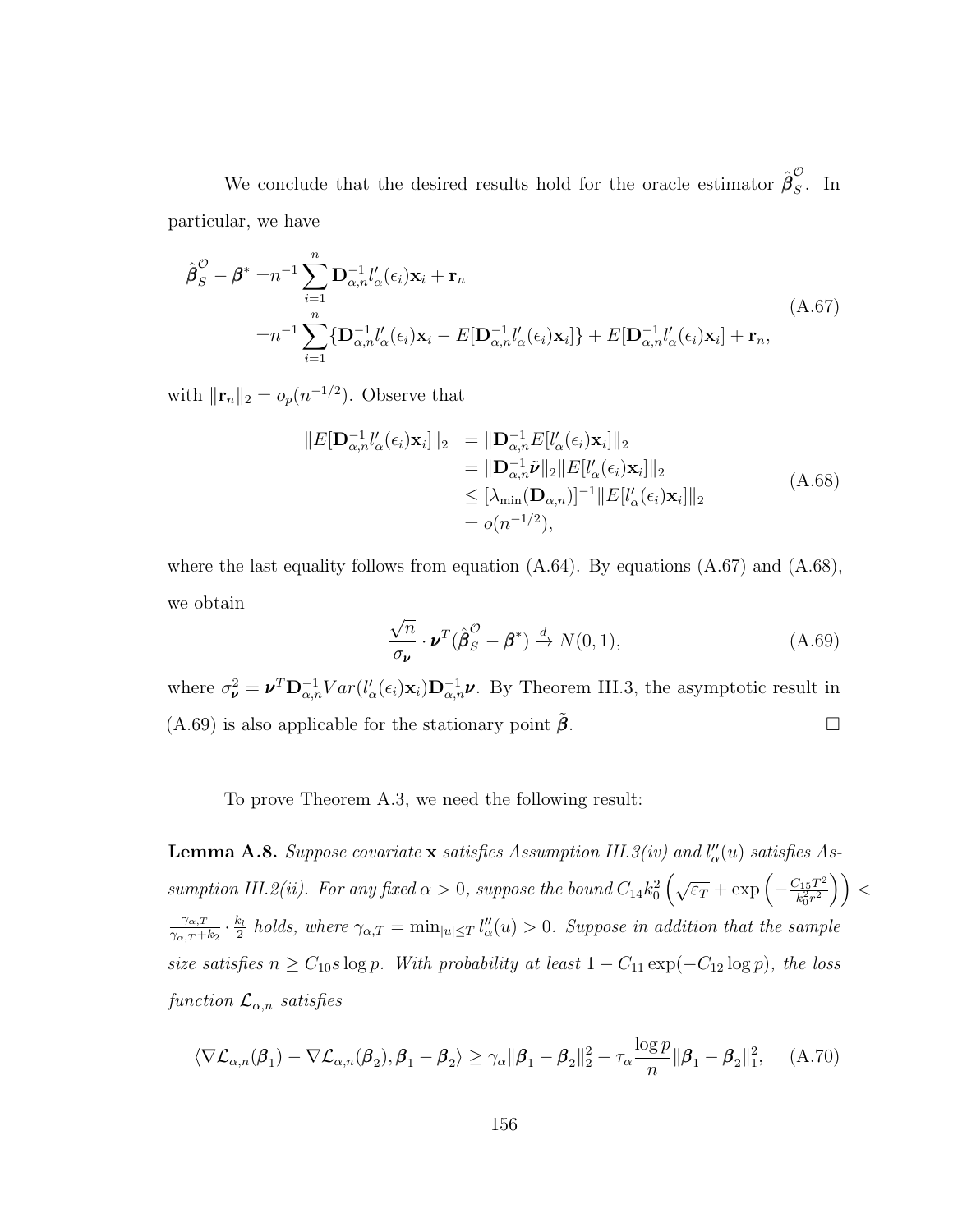where  $\beta_j \in \mathbb{R}^p$  such that  $\|\beta_j - \beta^*\|_2 \leq r$  for  $j = 1, 2$  with

$$
\gamma_{\alpha} = \frac{\gamma_{\alpha,T} k_l}{16} \quad \text{and} \quad \tau_{\alpha} = \frac{C_{13}(\gamma_{\alpha,T} + k_2)^2 k_0^2 T^2}{r^2}.
$$
 (A.71)

Here the constants  $C_{10}$ ,  $C_{11}$ ,  $C_{12}$ ,  $C_{13}$ ,  $C_{14}$ ,  $C_{15}$  do not depend on  $\alpha$ .

Proof. The proof is similar to the proof of Proposition 2 in [\[Loh17\]](#page-126-0). Note that in that paper, it assumes  $\mathbf{x}_i \perp \!\!\! \perp \epsilon_i$ . However, a careful inspection of the proofs reveals that the result stills holds if we allow  $\epsilon_i$  to depend on  $\mathbf{x}_i$ . We refer the reader to the arguments provided in that paper.

# Proof of Theorem [A.3](#page-143-0)

Recall  $\gamma_{\alpha,T} = \min_{|u| \leq T} l''_{\alpha}(u)$ . By Assumption [III.2\(](#page-72-0)iii),  $\alpha \geq \alpha_0$  and  $\alpha_0 = \max\{(2d_1)^{\frac{1}{k}}, 1\}$ .  $T_0$  we have

<span id="page-165-0"></span>
$$
\gamma_{\alpha,T_0} = \min_{|u| \le T_0} l_\alpha(u) \ge \min_{|u| \le T_0} (1 - d_1 |u|^k \alpha^{-k}) \ge 1 - d_1 |T_0|^k \alpha_0^{-k} \ge \frac{1}{2}.
$$
 (A.72)

And

<span id="page-165-1"></span>
$$
\gamma_{\alpha,T_0} = \min_{|u| \le T_0} l_\alpha(u) \le \min_{|u| \le T_0} (1 + d_1 |u|^k \alpha^{-k}) \le 1 + d_1 |T_0|^k \alpha_0^{-k} \le \frac{3}{2}.
$$
 (A.73)

By equation [\(A.72\)](#page-165-0), we obtain

$$
\frac{\gamma_{\alpha, T_0}}{\gamma_{\alpha, T_0} + k_2} \cdot \frac{k_l}{2} \ge \frac{\frac{1}{2}}{\frac{1}{2} + k_2} \cdot \frac{k_l}{2} \ge \frac{k_l}{2 + 4k_2}
$$

Together with condition  $C_{14}k_0^2\left(\sqrt{\varepsilon_{T_0}} + \exp\left(-\frac{C_{15}T_0^2}{k_0^2 r^2}\right)\right) < \frac{k_l}{2+4}$  $\frac{k_l}{2+4k_2}$ , we have

<span id="page-165-2"></span>
$$
c_{14}k_0^2\left(\sqrt{\varepsilon_{T_0}} + \exp\left(-\frac{c_{15}T_0^2}{k_0^2r^2}\right)\right) < \frac{\gamma_{\alpha,T_0}}{\gamma_{\alpha,T_0} + k_2} \cdot \frac{k_l}{2}.\tag{A.74}
$$

.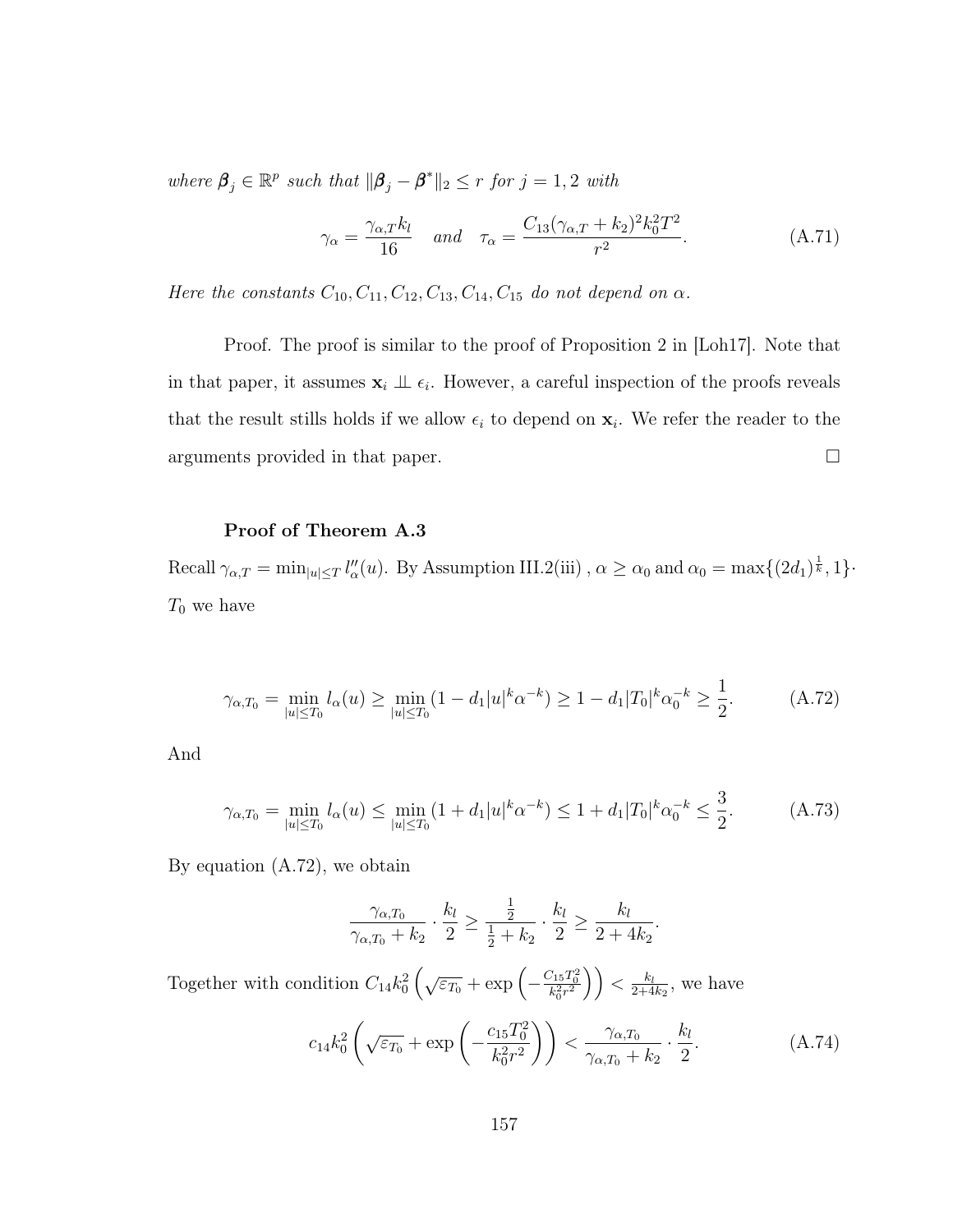By equation  $(A.72)$ ,  $(A.73)$ ,  $(A.74)$  and Lemma [A.8](#page-164-3) we complete the proof.

### A.3. Proof in Chapter 4

# Proof of Theorem [IV.1](#page-100-0)

Since the proof of Theorem [IV.1\(](#page-100-0)i) is similar to the proof of Proposition 1 in [\[Loh17\]](#page-126-0), we refer the reader to the arguments provided in that paper. Here we focus on the proof of (ii). We first suppose the existence of stationary points in the local RSC region and will establish this fact at the end of the proof. Suppose  $\hat{\beta}$  is a stationary point of program [\(IV.4\)](#page-95-0) such that  $\|\hat{\boldsymbol{\beta}} - \boldsymbol{\beta}^*\|_2 \leq r$ . Since  $\hat{\boldsymbol{\beta}}$  is a stationary point and  $\hat{\boldsymbol{\beta}}$ is feasible, we have the inequality

<span id="page-166-0"></span>
$$
\langle \nabla L_n(\hat{\boldsymbol{\beta}}) - \nabla q_\lambda(\hat{\boldsymbol{\beta}}) + \lambda \mathbf{D}\tilde{\mathbf{z}}, \boldsymbol{\beta}^* - \hat{\boldsymbol{\beta}} \rangle \ge \mathbf{0},\tag{A.75}
$$

where  $\mathbf{D} := \text{diag}((\sqrt{d_1}\mathbf{1}_{d_1}^T, \cdots,$ √  $\overline{d_J} \mathbf{1}_{d_J}^T$  $)^T$ ) denotes a  $p \times p$  diagonal matrix,  $\tilde{\mathbf{z}} =$  $(\tilde{\bm{z}}_1^T$  $_{1}^{T},\cdots ,\tilde{\pmb{z}}_{J}^{T}$  $_{J}^{T})^{T}$  and  $\tilde{\boldsymbol{z}}_{j} \in \partial \|\hat{\boldsymbol{\beta}}_{j}\|_{2}$ . Recall

$$
\partial \|\hat{\boldsymbol{\beta}}_j\|_2 = \begin{cases} \frac{\hat{\boldsymbol{\beta}}_j}{\|\hat{\boldsymbol{\beta}}_j\|_2} & \text{if } \|\hat{\boldsymbol{\beta}}_j\|_2 \neq 0, \\ \{z : \|z\|_2 \leq 1, z \in \mathbb{R}^{d_j}\} & \text{if } \|\hat{\boldsymbol{\beta}}_j\|_2 = 0, \end{cases}
$$

for  $j = 1, 2, \dots, J$ . By the convexity of  $\frac{\mu}{2} ||\boldsymbol{\beta}||_2^2 - q_{\lambda}(\boldsymbol{\beta})$ , we have

$$
\langle \nabla q_{\lambda}(\hat{\boldsymbol{\beta}}), \boldsymbol{\beta}^* - \hat{\boldsymbol{\beta}} \rangle \ge q_{\lambda}(\boldsymbol{\beta}^*) - q_{\lambda}(\hat{\boldsymbol{\beta}}) - \frac{\mu}{2} ||\hat{\boldsymbol{\beta}} - \boldsymbol{\beta}^*||_2^2.
$$
 (A.76)

So together with inequality [\(A.75\)](#page-166-0) we obtain

$$
\langle \nabla L_n(\hat{\boldsymbol{\beta}}) + \lambda \mathbf{D}\tilde{\mathbf{z}}, \boldsymbol{\beta}^* - \hat{\boldsymbol{\beta}} \rangle \ge q_\lambda(\boldsymbol{\beta}^*) - q_\lambda(\hat{\boldsymbol{\beta}}) - \frac{\mu}{2} \|\hat{\boldsymbol{\beta}} - \boldsymbol{\beta}^*\|_2^2.
$$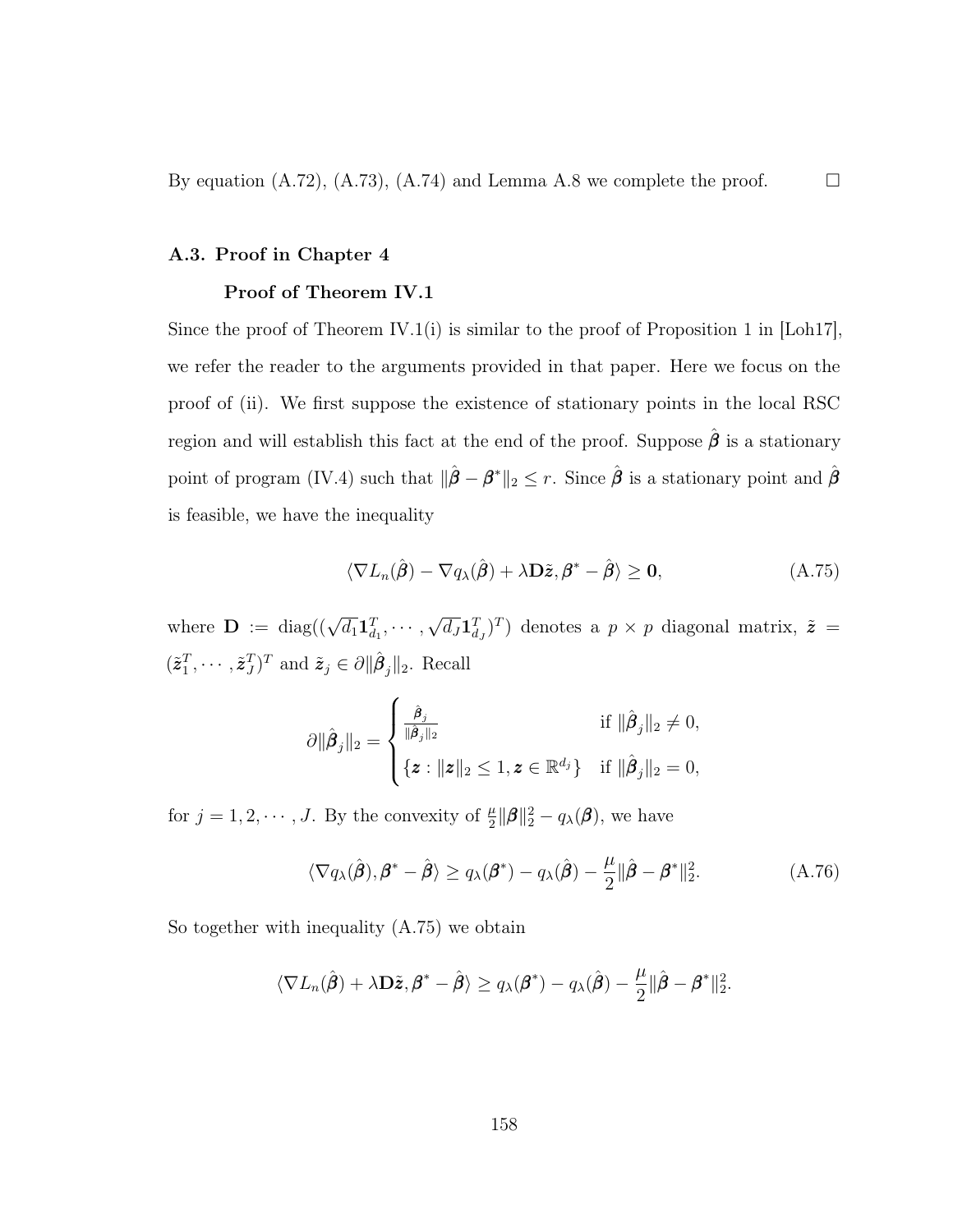Since  $\langle \lambda \mathbf{D} \tilde{\boldsymbol{z}}, \boldsymbol{\beta}^* - \hat{\boldsymbol{\beta}} \rangle \leq \sum_{j=1}^J \sqrt{d_j} \lambda \| \boldsymbol{\beta}^*_j \|_2 - \sum_{j=1}^J \sqrt{d_j} \lambda \| \hat{\boldsymbol{\beta}}_j \|_2$ , this means

<span id="page-167-1"></span>
$$
\langle \nabla L_n(\hat{\boldsymbol{\beta}}), \boldsymbol{\beta}^* - \hat{\boldsymbol{\beta}} \rangle \ge \rho_\lambda(\hat{\boldsymbol{\beta}}) - \rho_\lambda(\boldsymbol{\beta}^*) - \frac{\mu}{2} \|\hat{\boldsymbol{\beta}} - \boldsymbol{\beta}^*\|_2^2.
$$
 (A.77)

Let  $\tilde{\nu} := \hat{\beta} - \beta^*$ . From the RSC inequality [\(IV.6\)](#page-99-0), we have

<span id="page-167-0"></span>
$$
\langle \nabla L_n(\hat{\boldsymbol{\beta}}) - \nabla L_n(\boldsymbol{\beta}^*), \hat{\boldsymbol{\beta}} - \boldsymbol{\beta}^* \rangle \ge \gamma \|\tilde{\boldsymbol{\nu}}\|_2^2 - \tau \frac{\log p}{n} \|\tilde{\boldsymbol{\nu}}\|_1^2. \tag{A.78}
$$

Combining inequality [\(A.78\)](#page-167-0) with inequality [\(A.77\)](#page-167-1), we then have

$$
(\gamma - \frac{\mu}{2}) \|\tilde{\boldsymbol{\nu}}\|_2^2 - \tau \frac{\log p}{n} \|\tilde{\boldsymbol{\nu}}\|_1^2 + (\rho_\lambda(\hat{\boldsymbol{\beta}}) - \rho_\lambda(\boldsymbol{\beta}^*)) \le \langle \nabla L_n(\boldsymbol{\beta}^*), \boldsymbol{\beta}^* - \hat{\boldsymbol{\beta}} \rangle. \tag{A.79}
$$

So by Holder's inequality, we conclude that

$$
(\gamma - \frac{\mu}{2}) \|\tilde{\boldsymbol{\nu}}\|_2^2 - \tau \frac{\log p}{n} \|\tilde{\boldsymbol{\nu}}\|_1^2 + (\rho_\lambda(\hat{\boldsymbol{\beta}}) - \rho_\lambda(\boldsymbol{\beta}^*)) \le \|\nabla L_n(\boldsymbol{\beta}^*)\|_\infty \|\tilde{\boldsymbol{\nu}}\|_1. \tag{A.80}
$$

Assume  $\lambda \geq 4\|\nabla L_n(\boldsymbol{\beta}^*)\|_{\infty}$  and  $\lambda \geq 8\tau R \frac{\log p}{n}$ , we have

$$
(\gamma - \frac{\mu}{2}) \|\tilde{\nu}\|_2^2 \leq (\rho_\lambda(\boldsymbol{\beta}^*) - \rho_\lambda(\hat{\boldsymbol{\beta}})) + (2R\tau \frac{\log p}{n} + \|L_n(\boldsymbol{\beta}^*)\|_\infty) \|\tilde{\nu}\|_1
$$
  
\n
$$
\leq (\rho_\lambda(\boldsymbol{\beta}^*) - \rho_\lambda(\hat{\boldsymbol{\beta}})) + \sum_{j=1}^J \sqrt{d_j} (2R\tau \frac{\log p}{n} + \|L_n(\boldsymbol{\beta}^*)\|_\infty) \|\tilde{\nu}_j\|_2
$$
  
\n
$$
\leq (\rho_\lambda(\boldsymbol{\beta}^*) - \rho_\lambda(\hat{\boldsymbol{\beta}})) + \frac{1}{2} \sum_{j=1}^J \sqrt{d_j} \lambda \|\tilde{\nu}_j\|_2
$$
  
\n
$$
\leq (\rho_\lambda(\boldsymbol{\beta}^*) - \rho_\lambda(\hat{\boldsymbol{\beta}})) + \frac{1}{2} (\rho_\lambda(\tilde{\nu}) + \frac{\mu}{2} \|\tilde{\nu}\|_2^2),
$$

implying that

<span id="page-167-2"></span>
$$
0 \leq (\gamma - \frac{3\mu}{4}) \|\tilde{\boldsymbol{\nu}}\|_2^2 \leq \rho_\lambda(\boldsymbol{\beta}^*) - \rho_\lambda(\hat{\boldsymbol{\beta}}) + \frac{1}{2}\rho_\lambda(\tilde{\boldsymbol{\nu}}). \tag{A.81}
$$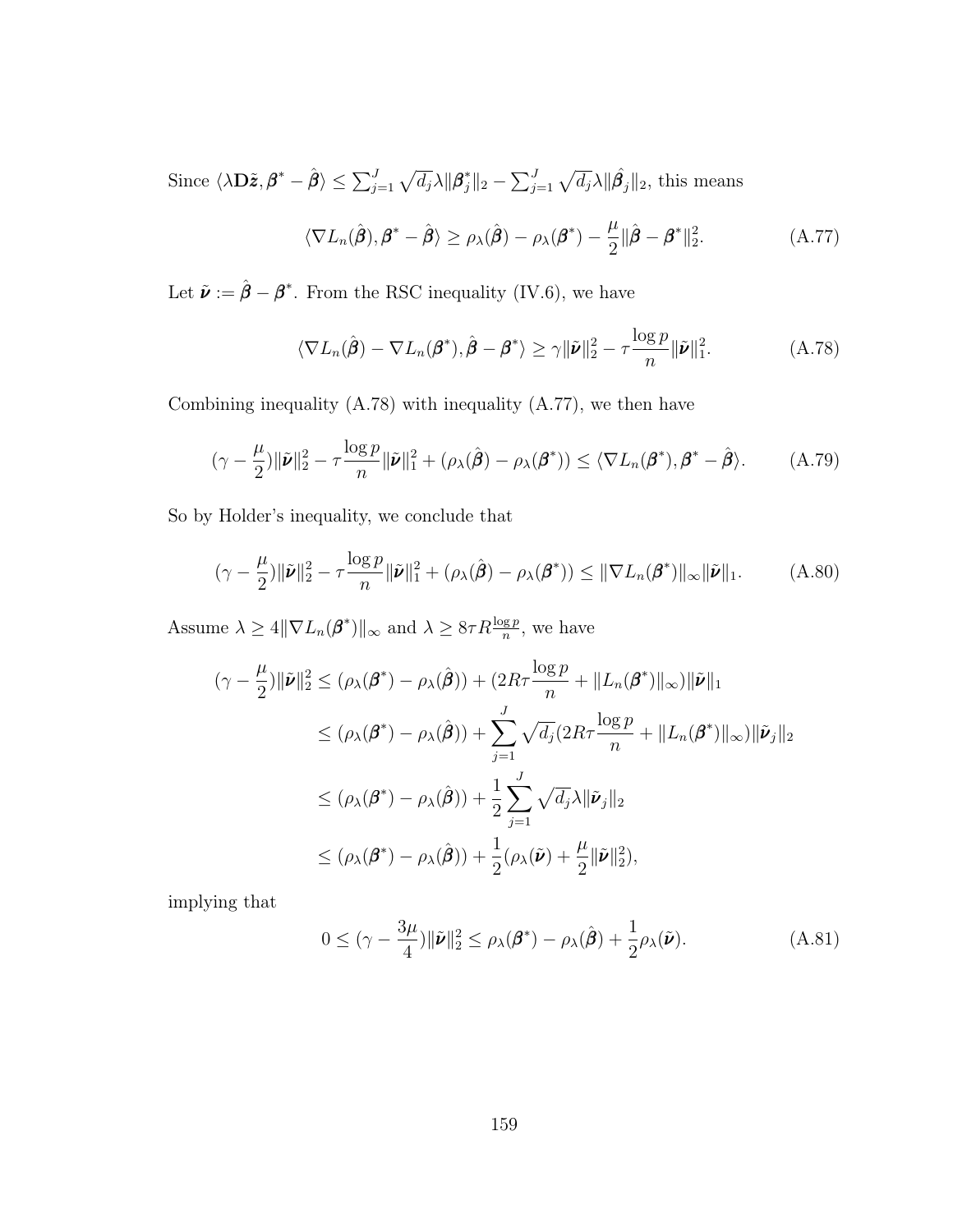Recall  $S \subseteq \{1, \dots, J\}$  includes all indexes of important groups and  $|S| = s$ . By the assumption [IV.1](#page-95-1) for  $\rho$ , we have

$$
\rho_{\lambda}(\tilde{\boldsymbol{\nu}}_S) = \rho_{\lambda}(\boldsymbol{\beta}^* - \hat{\boldsymbol{\beta}}_S) \ge \rho_{\lambda}(\boldsymbol{\beta}^*) - \rho_{\lambda}(\hat{\boldsymbol{\beta}}_S),
$$

where  $\hat{\boldsymbol{\beta}}_S$  denotes the zero-padded vector in  $\mathbb{R}^p$  with zeros on groups in  $S^c$ . Then starting from inequality [\(A.81\)](#page-167-2), we have

$$
0 \leq (\gamma - \frac{3\mu}{4}) \|\tilde{\nu}\|_2^2
$$
  
\n
$$
\leq \rho_{\lambda}(\beta^*) - \rho_{\lambda}(\hat{\beta}) + \frac{1}{2}\rho_{\lambda}(\tilde{\nu})
$$
  
\n
$$
= \rho_{\lambda}(\beta^*) - \rho_{\lambda}(\hat{\beta}_S) - \rho_{\lambda}(\hat{\beta}_{S^c}) + \frac{1}{2}\rho_{\lambda}(\tilde{\nu})
$$
  
\n
$$
\leq \rho_{\lambda}(\tilde{\nu}_S) - \rho_{\lambda}(\hat{\beta}_{S^c}) + \frac{1}{2}\rho_{\lambda}(\tilde{\nu})
$$
  
\n
$$
= \frac{3}{2}\rho_{\lambda}(\tilde{\nu}_S) - \rho_{\lambda}(\tilde{\nu}_{S^c}) + \frac{1}{2}\rho_{\lambda}(\tilde{\nu}_{S^c})
$$
  
\n
$$
= \frac{3}{2}\rho_{\lambda}(\tilde{\nu}_S) - \frac{1}{2}\rho_{\lambda}(\tilde{\nu}_{S^c}).
$$
  
\n(A.82)

<span id="page-168-1"></span>Let  $A$  denote the group index set of the first s groups of  $\pmb{\nu}$  with largest  $\ell_2$  norm. Recall  $d_a = \max_{1 \leq j \leq J} d_j, d_b = \min_{1 \leq j \leq J} d_j, d = \sqrt{\frac{d_a}{d_b}}$  $\frac{d_a}{d_b}$ . By assumption [IV.1\(](#page-95-1)i) and (iv) we have

<span id="page-168-0"></span>
$$
0 \leq 3\rho_{\lambda}(\tilde{\nu}_{S}) - \rho_{\lambda}(\tilde{\nu}_{S^{c}}) \leq 3 \sum_{j \in S} \rho(\|\tilde{\nu}_{j}\|_{2}, \sqrt{d_{a}}\lambda) - \sum_{j \in S^{c}} \rho(\|\tilde{\nu}_{j}\|_{2}, \sqrt{d_{b}}\lambda)
$$
  

$$
\leq 3 \sum_{j \in A} \rho(\|\tilde{\nu}_{j}\|_{2}, \sqrt{d_{a}}\lambda) - \sum_{j \in A^{c}} \rho(\|\tilde{\nu}_{j}\|_{2}, \sqrt{d_{b}}\lambda).
$$
 (A.83)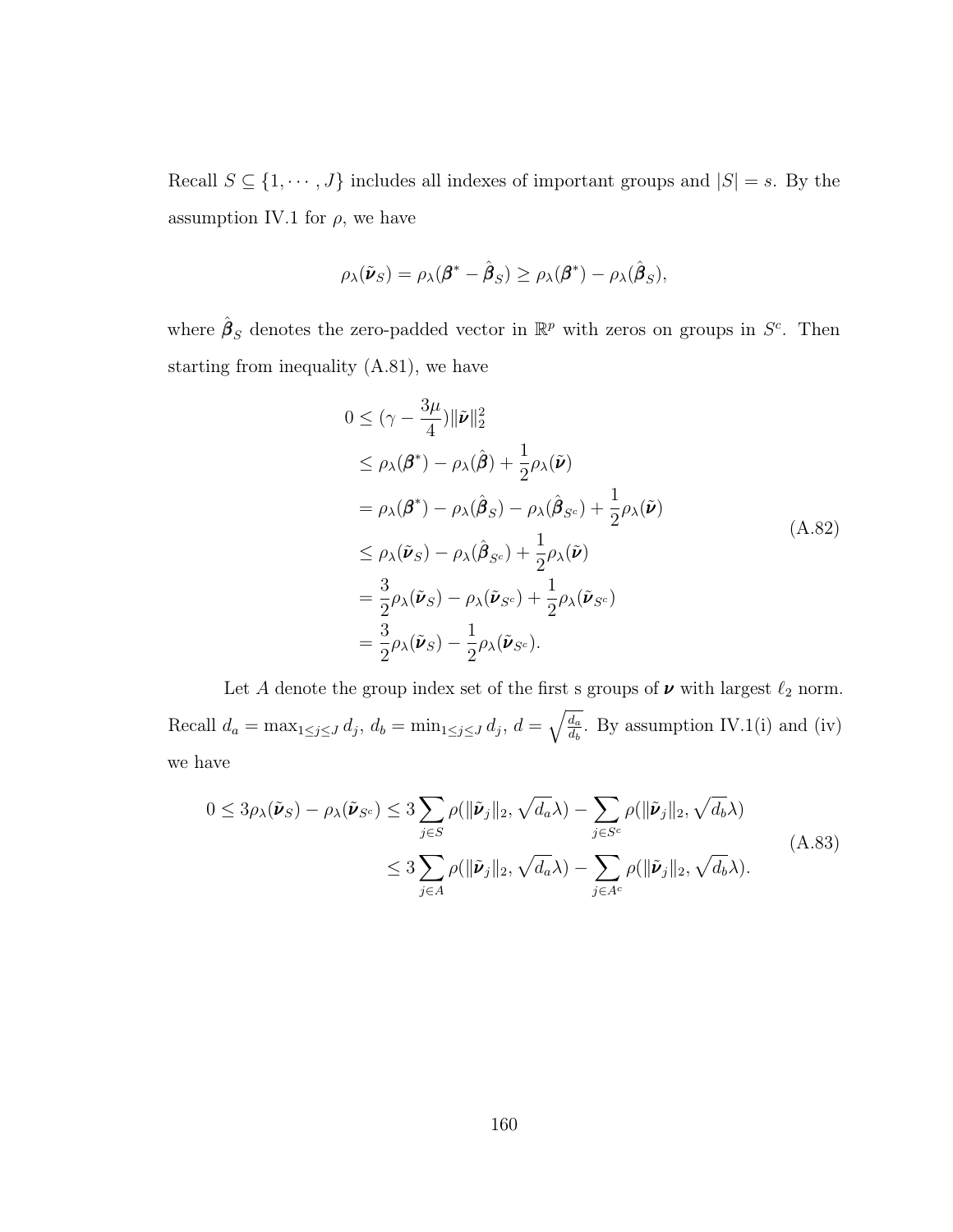Let  $c := \max_{j \in A^c} ||\tilde{\nu}_j||_2$  and define  $f(t, \lambda) := \frac{t\lambda}{\rho(t, \lambda)}$  for  $t, \lambda > 0$ . By assumption on  $\rho$ , for any fixed  $\lambda \in \mathbb{R}^+$ , function  $t \mapsto f(t, \lambda)$  is non-decreasing on  $\mathbb{R}^+$ . Thus

<span id="page-169-0"></span>
$$
\sum_{j \in A} \rho(\|\tilde{\nu}_j\|_2, \sqrt{d_a}\lambda) \cdot f(c, \sqrt{d_a}\lambda) \le \sum_{j \in A} \rho(\|\tilde{\nu}_j\|_2, \sqrt{d_a}\lambda) \cdot f(\|\tilde{\nu}_j\|_2, \sqrt{d_a}\lambda)
$$
\n
$$
\le \sum_{j \in A} \sqrt{d_a}\lambda \|\tilde{\nu}_j\|_2.
$$
\n(A.84)

Similarly we also obtain

<span id="page-169-1"></span>
$$
\sum_{j \in A^c} \rho(\|\tilde{\nu}_j\|_2, \sqrt{d_b}\lambda) \cdot f(c, \sqrt{d_b}\lambda) \ge \sum_{j \in A^c} \rho(\|\tilde{\nu}_j\|_2, \sqrt{d_b}\lambda) \cdot f(\|\tilde{\nu}_j\|_2, \sqrt{d_b}\lambda)
$$
\n
$$
\ge \sum_{j \in A^c} \sqrt{d_b}\lambda \|\tilde{\nu}_j\|_2.
$$
\n(A.85)

Combining inequality [\(A.83\)](#page-168-0) with [\(A.84\)](#page-169-0) and [\(A.85\)](#page-169-1) we have

<span id="page-169-2"></span>
$$
0 \leq 3\rho_{\lambda}(\tilde{\nu}_{S}) - \rho_{\lambda}(\tilde{\nu}_{S^{c}})
$$
  
\n
$$
\leq \frac{1}{f(c, \sqrt{d_{a}}\lambda)} (3 \sum_{j \in A} \sqrt{d_{a}}\lambda \|\tilde{\nu}_{j}\|_{2} - \frac{f(c, \sqrt{d_{a}}\lambda)}{f(c, \sqrt{d_{b}}\lambda)} \sum_{j \in A^{c}} \sqrt{d_{b}}\lambda \|\tilde{\nu}_{j}\|_{2})
$$
  
\n
$$
\leq 3 \sum_{j \in A} \sqrt{d_{a}}\lambda \|\tilde{\nu}_{j}\|_{2} - \frac{f(c, \sqrt{d_{a}}\lambda)}{f(c, \sqrt{d_{b}}\lambda)} \sum_{j \in A^{c}} \sqrt{d_{b}}\lambda \|\tilde{\nu}_{j}\|_{2}
$$
  
\n
$$
= \sqrt{d_{a}}\lambda (3 \sum_{j \in A} \|\tilde{\nu}_{j}\|_{2} - \frac{\rho(c, \sqrt{d_{b}}\lambda)}{\rho(c, \sqrt{d_{a}}\lambda)} \sum_{j \in A^{c}} \|\tilde{\nu}_{j}\|_{2})
$$
  
\n
$$
\leq \sqrt{d_{a}}\lambda (3 \sum_{j \in A} \|\tilde{\nu}_{j}\|_{2} - g(d)^{-1} \sum_{j \in A^{c}} \|\tilde{\nu}_{j}\|_{2}),
$$
\n(A.86)

where the third inequality follows from

$$
f(c, \sqrt{d_a}\lambda) \ge \lim_{r \to 0^+} f(r, \sqrt{d_a}\lambda) = \lim_{r \to 0^+} \frac{(r-0)\sqrt{d_a}\lambda}{\rho(r, \sqrt{d_a}\lambda) - \rho(0, \sqrt{d_a}\lambda)} = 1,
$$

and the last inequality follows from assumption [IV.1\(](#page-95-1)ii). Hence,

$$
3g(d)\sum_{j\in A} \|\tilde{\boldsymbol{\nu}}_j\|_2 \geq \sum_{j\in A^c} \|\tilde{\boldsymbol{\nu}}_j\|_2,
$$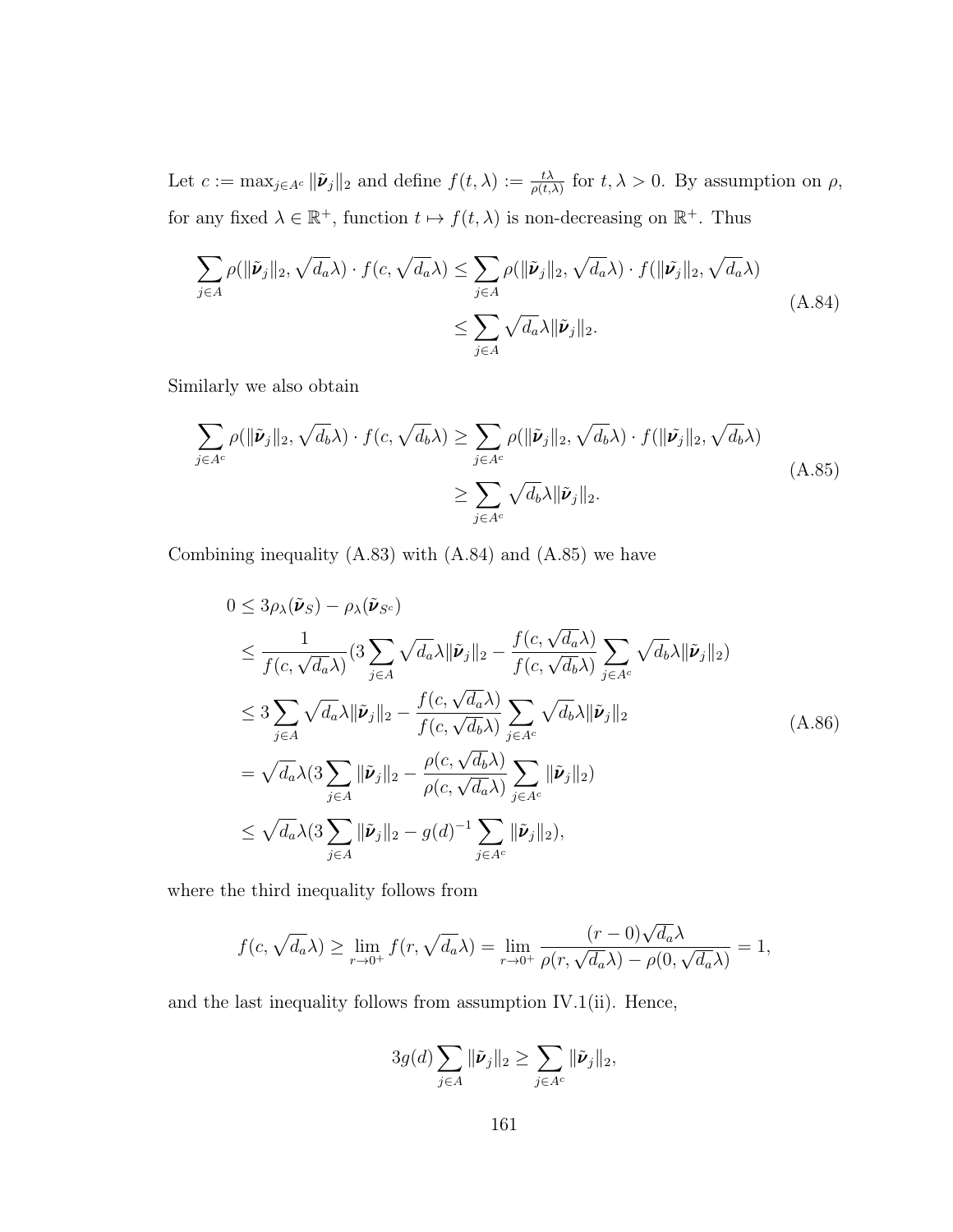<span id="page-170-0"></span>Implying that

$$
\begin{aligned}\n\|\tilde{\nu}\|_{1} &\leq \sum_{j\in A} \|\tilde{\nu}_{j}\|_{1} + \sum_{j\in A^{c}} \|\tilde{\nu}_{j}\|_{1} \\
&\leq \sum_{j\in A} \sqrt{d_{a}} \|\tilde{\nu}_{j}\|_{2} + \sum_{j\in A^{c}} \sqrt{d_{a}} \|\tilde{\nu}_{j}\|_{2} \\
&\leq \sqrt{d_{a}} (1 + 3g(d)) \sum_{j\in A} \|\tilde{\nu}_{j}\|_{2} \\
&\leq \sqrt{d_{a}} s (1 + 3g(d)) \|\tilde{\nu}\|_{2}.\n\end{aligned} \tag{A.87}
$$

Combing inequalities [\(A.82\)](#page-168-1) and [\(A.86\)](#page-169-2) then gives

$$
(\gamma - \frac{3\mu}{4})\|\tilde{\boldsymbol{\nu}}\|_2^2 \leq \frac{1}{2}\sqrt{d_a}\lambda (3\sum_{j\in A}\|\tilde{\boldsymbol{\nu}}_j\|_2 - g(d)^{-1}\sum_{j\in A^c}\|\tilde{\boldsymbol{\nu}}_j\|_2) \leq \frac{3}{2}\sqrt{d_a}\lambda \sum_{j\in A}\|\tilde{\boldsymbol{\nu}}_j\|_2 \leq \frac{3}{2}\sqrt{d_a s}\lambda \|\tilde{\boldsymbol{\nu}}\|_2,
$$

from which we conclude that

$$
\|\tilde{\nu}\|_2 \le \frac{6\sqrt{d_a}\lambda\sqrt{s}}{4\gamma - 3\mu} \tag{A.88}
$$

as wanted. Combining the  $\ell_2$ -bound with inequality [\(A.87\)](#page-170-0) then yields the  $\ell_1$  bound

$$
\|\tilde{\nu}\|_1 \le \frac{6(1+3g(d))d_a\lambda s}{4\gamma - 3\mu}.\tag{A.89}
$$

Finally, in order to establish the existence of local stationary points, we simply define  $\hat{\boldsymbol{\beta}} \in \mathbb{R}^p$  such that

<span id="page-170-1"></span>
$$
\hat{\boldsymbol{\beta}} \in \underset{\|\boldsymbol{\beta} - \boldsymbol{\beta}^*\|_2 \le r, \|\boldsymbol{\beta}\|_1 < R}{\operatorname{argmin}} \left\{ L_n(\boldsymbol{\beta}) + \rho_{\lambda}(\boldsymbol{\beta}) \right\}.
$$
\n(A.90)

Then  $\hat{\boldsymbol{\beta}}$  is a stationary point of program [\(A.90\)](#page-170-1). So by the argument just provided, we have

$$
\|\hat{\boldsymbol{\beta}} - \boldsymbol{\beta}^*\|_2 \le C\sqrt{\frac{d_a s \log p}{n}}.
$$

Provided  $n > Cr^{-2}d_a s \log p$ , the point  $\hat{\beta}$  will lie in the interior of the sphere of radius r around  $\beta^*$ . Hence,  $\hat{\beta}$  is also a stationary point of the original program [\(IV.4\)](#page-95-0),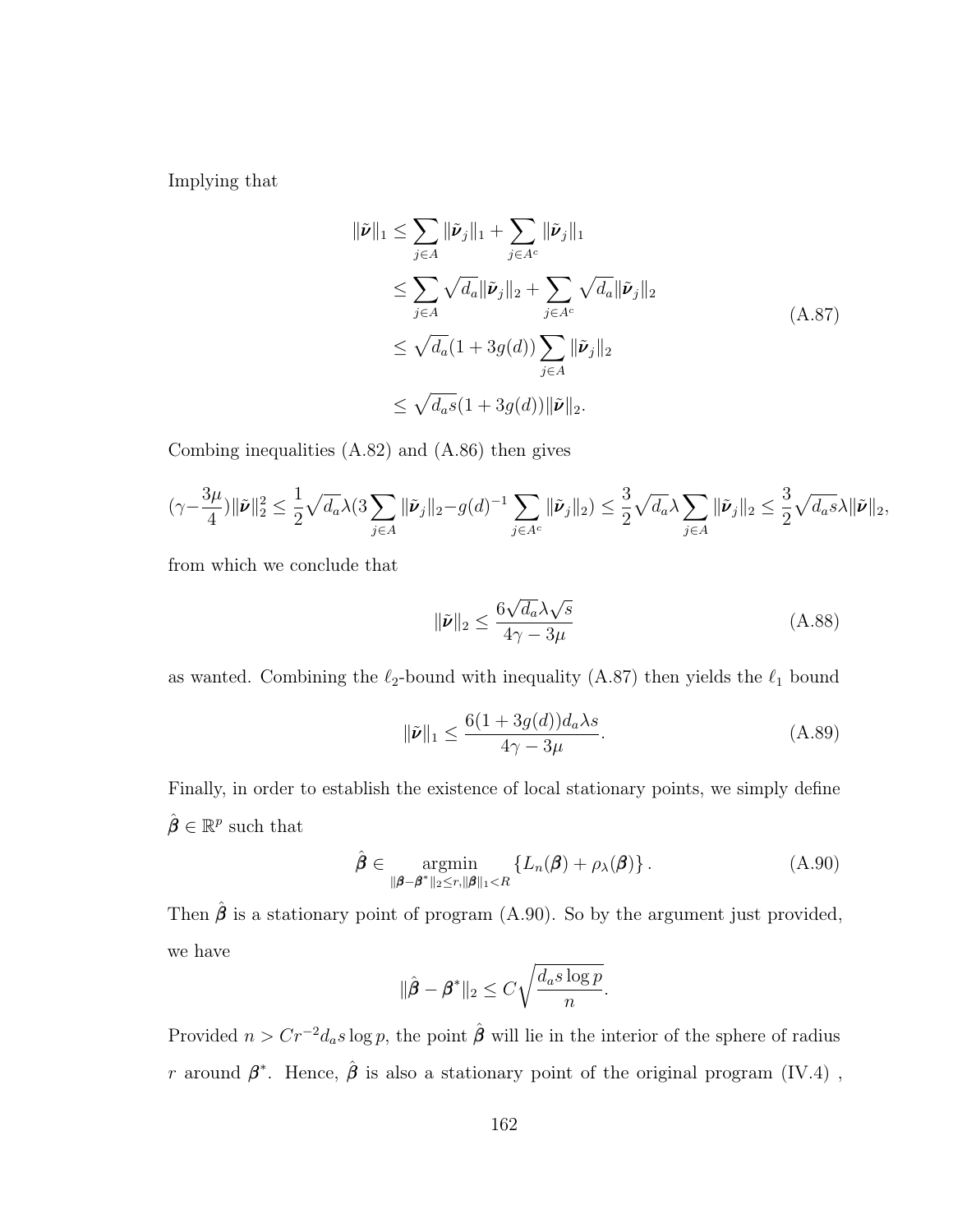guaranteeing the existence of such local stationary points.  $\Box$ 

To prove Theorem [IV.2,](#page-101-0) we need the following result adopted directly from the Lemma 1 in [\[Loh17\]](#page-126-0).

<span id="page-171-1"></span>**Lemma A.9.** Suppose  $\mathcal{L}_n$  satisfies the local RSC condition [\(IV.4\)](#page-99-1) and  $n \geq \frac{2\tau}{\gamma}$  $\frac{2\tau}{\gamma}k\log p$ . Then  $\mathcal{L}_n$  is strongly convex over the region  $S_r := \{ \beta \in \mathbb{R}^p : supp(\beta) \subseteq I_S, ||\beta - \beta^*||_2 \leq \beta \}$  $r$ .

Proof. The proof is similar to the proof of Lemma 1 in  $\lfloor \text{Loh17} \rfloor$ .

#### Proof of Theorem [IV.2](#page-101-0)

The proof is an adaptation of the arguments of Theorem 2 in the paper [\[Loh17\]](#page-126-0). We use the following three steps of the primal-dual witness (PDW) construction:

(i) Optimize the restricted program

<span id="page-171-0"></span>
$$
\hat{\boldsymbol{\beta}}_{I_S} \in \underset{\boldsymbol{\beta} \in \boldsymbol{\beta}^{I_S}: \|\boldsymbol{\beta}\|_1 \leq R}{\operatorname{argmin}} \left\{ \mathcal{L}_n(\boldsymbol{\beta}) + \sum_{j \in S} \rho(\|\boldsymbol{\beta}_j\|_2, \sqrt{d_j} \lambda) \right\},\tag{A.91}
$$

and establish that  $\|\hat{\boldsymbol{\beta}}_{I_S}\|_1 < R$ .

(ii) Recall  $q_{\lambda}(\boldsymbol{\beta}) = \sum_{j=1}^{J} \sqrt{d_j} \lambda ||\boldsymbol{\beta}_j||_2 - \sum_{j=1}^{J} \rho(||\boldsymbol{\beta}_j||_2 \sqrt{d_j} \lambda)$  defined in Section [IV.2.](#page-92-0) Define  $\hat{z}_j \in \partial \|\hat{\beta}_j\|_2$  and let  $\hat{z}_{I_S} = (\hat{z}_j^T)$  $_j^T, j \in S$ <sup>T</sup>, and choose  $\hat{\boldsymbol{z}} = (\hat{\boldsymbol{z}}_{I_j}^T)$  $_{I_S}^T, \hat{\pmb{z}}_{I_1}^T$  $_{I_S^c}^T)^T$  to satisfy the zero-subgradient condition

<span id="page-171-2"></span>
$$
\nabla \mathcal{L}_n(\hat{\boldsymbol{\beta}}) - \nabla q_\lambda(\hat{\boldsymbol{\beta}}) + \lambda \mathbf{D}\hat{\mathbf{z}} = \mathbf{0},\tag{A.92}
$$

where  $\hat{\boldsymbol{\beta}} := (\hat{\boldsymbol{\beta}}_{I_S}, \mathbf{0}_{I_S^c})$  and  $\mathbf{D} = \text{diag}((\sqrt{d_1} \mathbf{1}_{d_1}^T, \cdots,$ √  $\overline{d_J}\mathbf{1}_{d_J}^T)^T$ ). Show that  $\hat{\boldsymbol{\beta}}_{I_S} =$  ${\hat{\bm{\beta}}}^{\mathcal{O}}_{I}$  $\sum_{I_S}$  and establish strict dual feasibility:  $\max_{j \in S^c} ||\hat{z}_j||_2 < 1$ .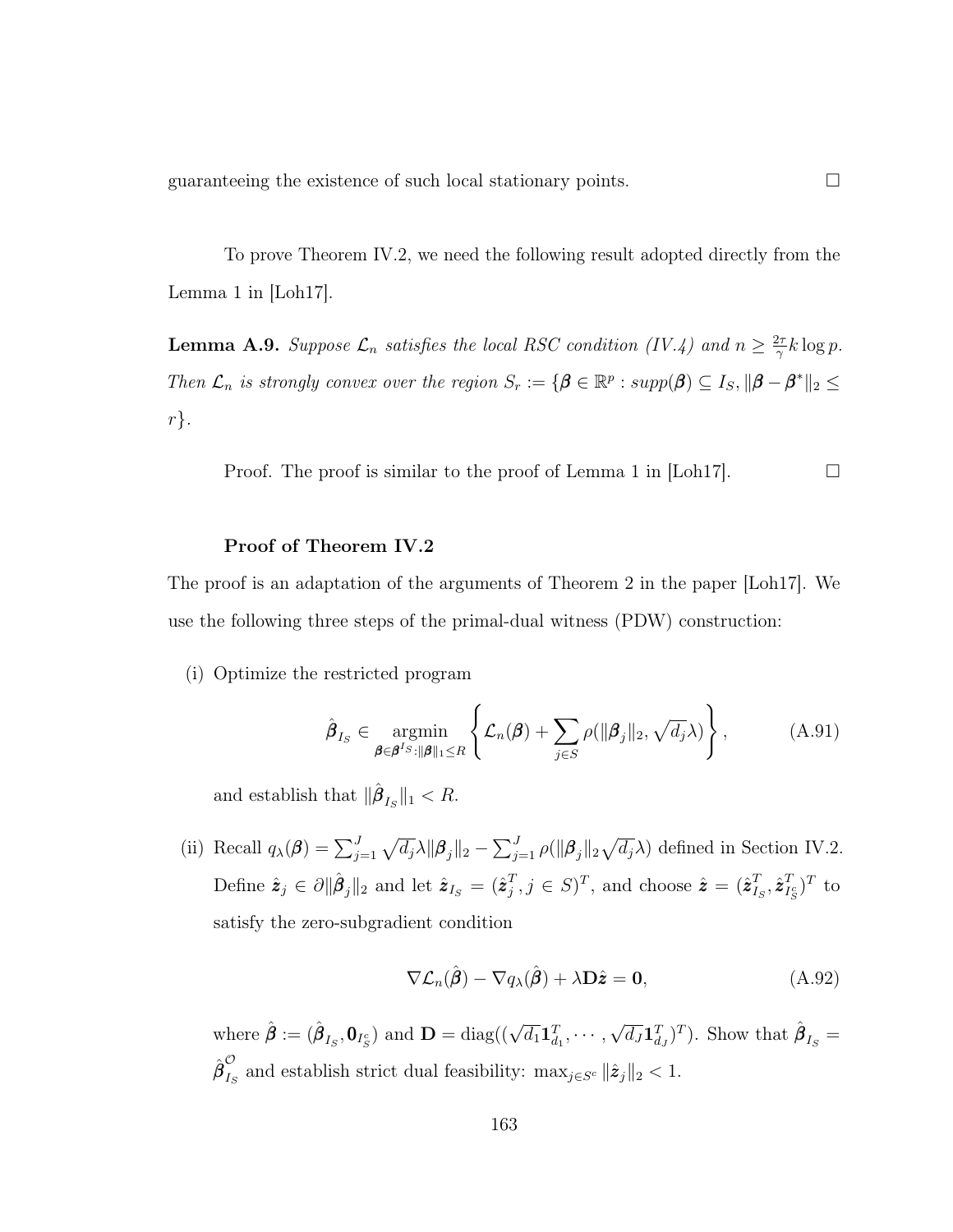(iii) Verify via second order conditions that  $\hat{\beta}$  is a local minimum of the program [\(IV.4\)](#page-95-0) and conclude that all stationary points  $\hat{\boldsymbol{\beta}}$  satisfying  $\|\hat{\boldsymbol{\beta}} - \boldsymbol{\beta}^*\|_2 \leq r$  are supported on  $I_S$  and agree with  $\hat{\boldsymbol{\beta}}^{\mathcal{O}}$ .

**Proof of Step (i)**: By applying Theorem [IV.1](#page-100-0) to the restricted program  $(A.91)$ , we have

$$
\|\hat{\boldsymbol{\beta}}_{I_S} - \boldsymbol{\beta}_{I_S}^*\|_1 \le \frac{6(1+3g(d))d_a\lambda s}{4\gamma - 3\mu},
$$

and thus

$$
\|\hat{\beta}_{I_S}\|_1 \le \|\beta^*\|_1 + \|\hat{\beta}_{I_S} - \beta^*_{I_S}\|_1 \le \frac{R}{2} + \|\hat{\beta}_{I_S} - \beta^*_{I_S}\|_1 \le \frac{R}{2} + \frac{6(1+3g(d))d_a\lambda s}{4\gamma - 3\mu} < R,
$$

under the assumption of the theorem. This complete step (i) of the PDW construction.  $\Box$ 

To prove step (ii), we need the following Lemma [A.10](#page-172-0) and [A.11:](#page-174-0)

<span id="page-172-0"></span>**Lemma A.10.** Under the conditions of Theorem [IV.2,](#page-101-0) we have the bound

$$
\|\hat{\pmb{\beta}}_{I_S}^{\mathcal{O}} - \pmb{\beta}_{I_S}^*\|_2 \leq C_3 \sqrt{\frac{k \log k}{n}}
$$

and  $\hat{\boldsymbol{\beta}}_{I_S} = \hat{\boldsymbol{\beta}}_{I_S}^{\mathcal{O}}$  $\sum_{I_S}$  with probability at least  $1 - C_1 \exp(-C_2 \log k)$ .

*Proof.* Recall  $\hat{\boldsymbol{\beta}}^{\mathcal{O}} = (\hat{\boldsymbol{\beta}}_{I_s}^{\mathcal{O}})$  $\mathcal{L}_{I_S}, \mathbf{0}_{I_S^c}$ ). By the optimality of the oracle estimator, we have

<span id="page-172-1"></span>
$$
\mathcal{L}_n(\hat{\boldsymbol{\beta}}^{\mathcal{O}}) \le \mathcal{L}_n(\boldsymbol{\beta}^*). \tag{A.93}
$$

Recall  $n \geq \frac{2\tau}{\alpha}$  $\frac{2\pi}{\gamma}k\log p$ . By Lemma [A.9](#page-171-1)  $\mathcal{L}_n(\beta)$  is strongly convex over restricted region  $S_r$ . Hence,

$$
\mathcal{L}_n(\boldsymbol{\beta}^*) + \langle \nabla \mathcal{L}_n(\boldsymbol{\beta}^*), \hat{\boldsymbol{\beta}}^{\circlearrowleft} - \boldsymbol{\beta}^* \rangle + \frac{\gamma}{4} || \hat{\boldsymbol{\beta}}^{\circlearrowleft} - \boldsymbol{\beta}^* ||_2^2 \leq \mathcal{L}_n(\hat{\boldsymbol{\beta}}^{\circlearrowleft}). \tag{A.94}
$$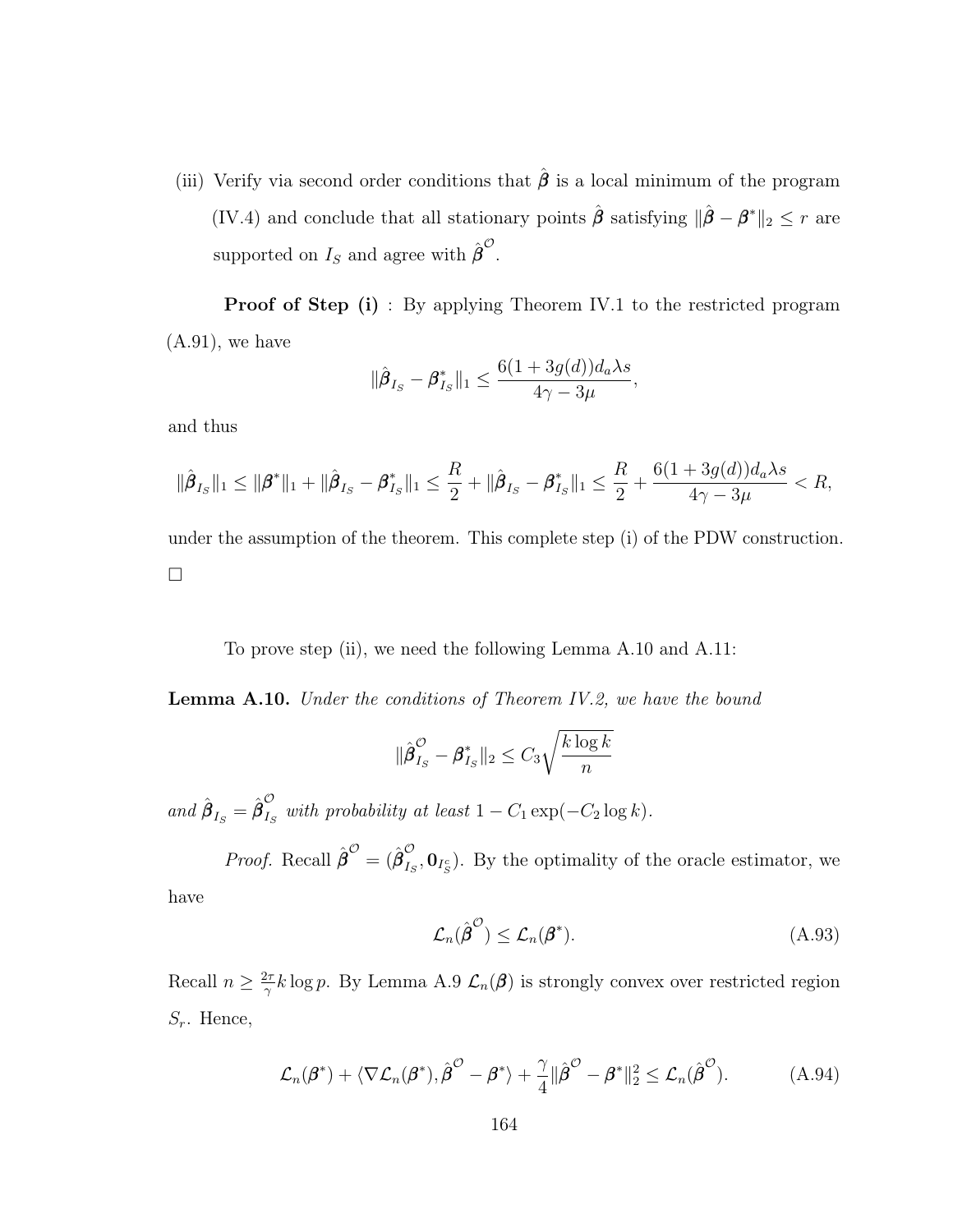Together with inequality [\(A.93\)](#page-172-1) we obtain

$$
\frac{\gamma}{4} \|\hat{\boldsymbol{\beta}}^{\mathcal{O}} - \boldsymbol{\beta}^*\|_2^2 \leq \langle \nabla \mathcal{L}_n(\boldsymbol{\beta}^*), \boldsymbol{\beta}^* - \hat{\boldsymbol{\beta}}^{\mathcal{O}} \rangle \leq \|\nabla (\mathcal{L}_n(\boldsymbol{\beta}^*))_{I_S}\|_{\infty} \cdot \|\hat{\boldsymbol{\beta}}^{\mathcal{O}} - \boldsymbol{\beta}^*\|_1 \leq \sqrt{k} \|\nabla (\mathcal{L}_n(\boldsymbol{\beta}^*))_{I_S}\|_{\infty} \cdot \|\hat{\boldsymbol{\beta}}^{\mathcal{O}} - \boldsymbol{\beta}^*\|_2,
$$

implying that

<span id="page-173-0"></span>
$$
\|\hat{\boldsymbol{\beta}}^{\mathcal{O}} - \boldsymbol{\beta}^*\|_2 \le \frac{4\sqrt{k}}{\gamma} \|\nabla (\mathcal{L}_n(\boldsymbol{\beta}^*))_{I_S}\|_{\infty}.
$$
\n(A.95)

By applying Theorem [IV.1](#page-100-0) to the restricted program [\(A.91\)](#page-171-0), we have

<span id="page-173-1"></span>
$$
\|\nabla \mathcal{L}_n(\pmb{\beta}^*)_{I_S}\|_{\infty} = \|\nabla (\mathcal{L}_n(\pmb{\beta}_{I_S}^*))\|_{\infty} \le C_0 k_0 k_1 \sqrt{\frac{\log k}{n}} \tag{A.96}
$$

with probability at least  $1 - C_1 \exp(-C_2 \log k)$ . Combining inequality [\(A.95\)](#page-173-0) and [\(A.96\)](#page-173-1), we obtain

<span id="page-173-2"></span>
$$
\|\hat{\boldsymbol{\beta}}^{\mathcal{O}} - \boldsymbol{\beta}^*\|_2 \le C_3 \sqrt{\frac{k \log k}{n}} \tag{A.97}
$$

as desired, where  $C_3 = 4C_0k_0k_1/r$ .

Next we show  $\hat{\boldsymbol{\beta}}_{I_S} = \hat{\boldsymbol{\beta}}_{I_S}^{\mathcal{O}}$  $\int_{I_S}^{\mathcal{O}}$ . When  $n > C_3^2 k \log k / r^2$ , we have  $\|\hat{\beta}_{I_S}^{\mathcal{O}} - \beta_I^*$  $\int_{I_S}^*$ ||2 < r and thus  $\hat{\boldsymbol{\beta}}_I^{\mathcal{O}}$  $\sum_{I_S}$  is an interior point of the oracle program in [\(III.12\)](#page-77-0), implying

<span id="page-173-3"></span>
$$
\nabla \mathcal{L}_n(\hat{\boldsymbol{\beta}}_{I_S}^{\mathcal{O}}) = \mathbf{0}.\tag{A.98}
$$

By assumption that  $\beta_{\min}^{*G} \geq C_3 \sqrt{\frac{k \log k}{n}} +$ √  $\overline{d_a} \delta \lambda$  and inequality [\(A.97\)](#page-173-2), we have

$$
\|\hat{\beta}_j^{\mathcal{O}}\|_2 \ge \|\beta_j^*\|_2 - \|\hat{\beta}_j^{\mathcal{O}} - \beta_j^*\|_2 \ge \beta_{\min}^{*G} - \|\hat{\beta}^{\mathcal{O}} - \beta^*\|_2
$$
  
\n
$$
\ge (C_3 \sqrt{\frac{k \log k}{n}} + \sqrt{d_a} \delta \lambda) - C_3 \sqrt{\frac{k \log k}{n}}
$$
  
\n
$$
= \sqrt{d_a} \delta \lambda.
$$

for all  $j \in S$ . Together with the assumption that  $\rho$  is  $(\mu, \delta)$ -amenable, we have

<span id="page-173-4"></span>
$$
\nabla q_{\lambda}(\hat{\boldsymbol{\beta}}_{I_{S}}^{O}) = \lambda \mathbf{D}_{I_{S}I_{S}} \hat{\boldsymbol{z}}_{I_{S}}^{O}, \qquad (A.99)
$$

where  $\hat{\pmb{z}}^{\mathcal{O}}_{I_S} = ((\hat{\pmb{z}}^{\mathcal{O}}_j$  $(\mathcal{C})^T, j \in S^T \text{ and } \hat{\mathbf{z}}_j^{\mathcal{O}} \in \partial \|\hat{\boldsymbol{\beta}}_j^{\mathcal{O}}\|_2.$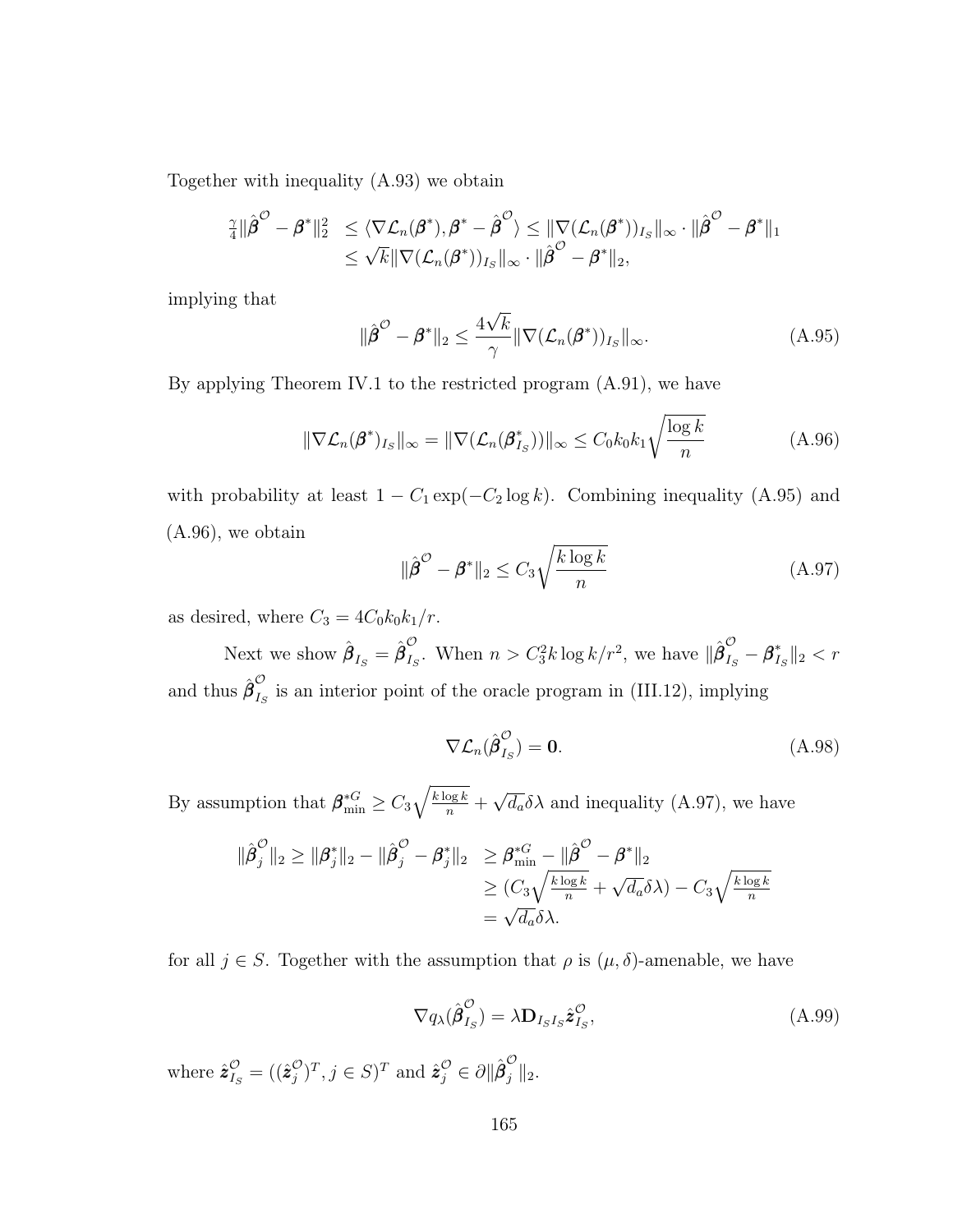Combining equation [\(A.98\)](#page-173-3) and [\(A.99\)](#page-173-4), we obtain

$$
\nabla \mathcal{L}_n(\hat{\boldsymbol{\beta}}_{I_S}^{\mathcal{O}}) - \nabla q_\lambda(\hat{\boldsymbol{\beta}}_{I_S}^{\mathcal{O}}) + \lambda \mathbf{D}_{I_S I_S} \hat{\boldsymbol{z}}_{I_S}^{\mathcal{O}} = \mathbf{0}.
$$
 (A.100)

Hence  $\hat{{\boldsymbol \beta}}^{\mathcal O}_{I_s}$  $I<sub>S</sub>$  satisfies the zero-subgradient condition on the restricted program [\(A.91\)](#page-171-0). By step (i)  $\hat{\beta}_{I_S}$  is an interior point of the program [\(A.91\)](#page-171-0), then it must also satisfy the zero-subgradient condition on the restricted program. Using the strict convexity from Lemma [A.11,](#page-174-0) we obtain  $\hat{\beta}_{I_S} = \hat{\beta}_{I_S}^{\mathcal{O}}$  $I_S$ .

The following lemma guarantees that the program in [\(A.91\)](#page-171-0) is strictly convex:

<span id="page-174-0"></span>**Lemma A.11.** Suppose  $\mathcal{L}_n$  satisfies the local RSC condition [\(IV.4\)](#page-99-1) and  $\rho$  is  $\mu$ amenable with  $\gamma > \mu$ . Suppose in addition the sample size satisfies  $n > \frac{2\tau}{\gamma - \mu} k \log p$ , then the restricted program in  $(A.91)$  is strictly convex.

*Proof.* This is almost identical to the proof of Lemma 2 in  $[*LW*+17]$ . We refer the reader to the arguments provided in that paper.

**Proof of step (ii)**: We rewrite the zero-subgradient condition  $(A.92)$  as

$$
\left(\nabla \mathcal{L}_n(\hat{\boldsymbol{\beta}}) - \nabla \mathcal{L}_n(\boldsymbol{\beta}^*)\right) + \left(\nabla \mathcal{L}_n(\boldsymbol{\beta}^*) - \nabla q_\lambda(\hat{\boldsymbol{\beta}})\right) + \lambda \mathbf{D}\hat{\boldsymbol{z}} = \mathbf{0}.
$$

Let  $\hat{Q}$  be a  $p \times p$  matrix  $\hat{Q} = \int_0^1 \nabla^2 \mathcal{L}_n \left( \boldsymbol{\beta}^* + t(\hat{\boldsymbol{\beta}} - \boldsymbol{\beta}^*) \right) dt$ . By the zero-subgradient condition and the fundamental theorem of calculas, we have

$$
\hat{Q}(\hat{\boldsymbol{\beta}} - \boldsymbol{\beta}^*) + (\nabla \mathcal{L}_n(\boldsymbol{\beta}^*) - \nabla q_{\lambda}(\hat{\boldsymbol{\beta}})) + \lambda \mathbf{D}\hat{\mathbf{z}} = \mathbf{0},
$$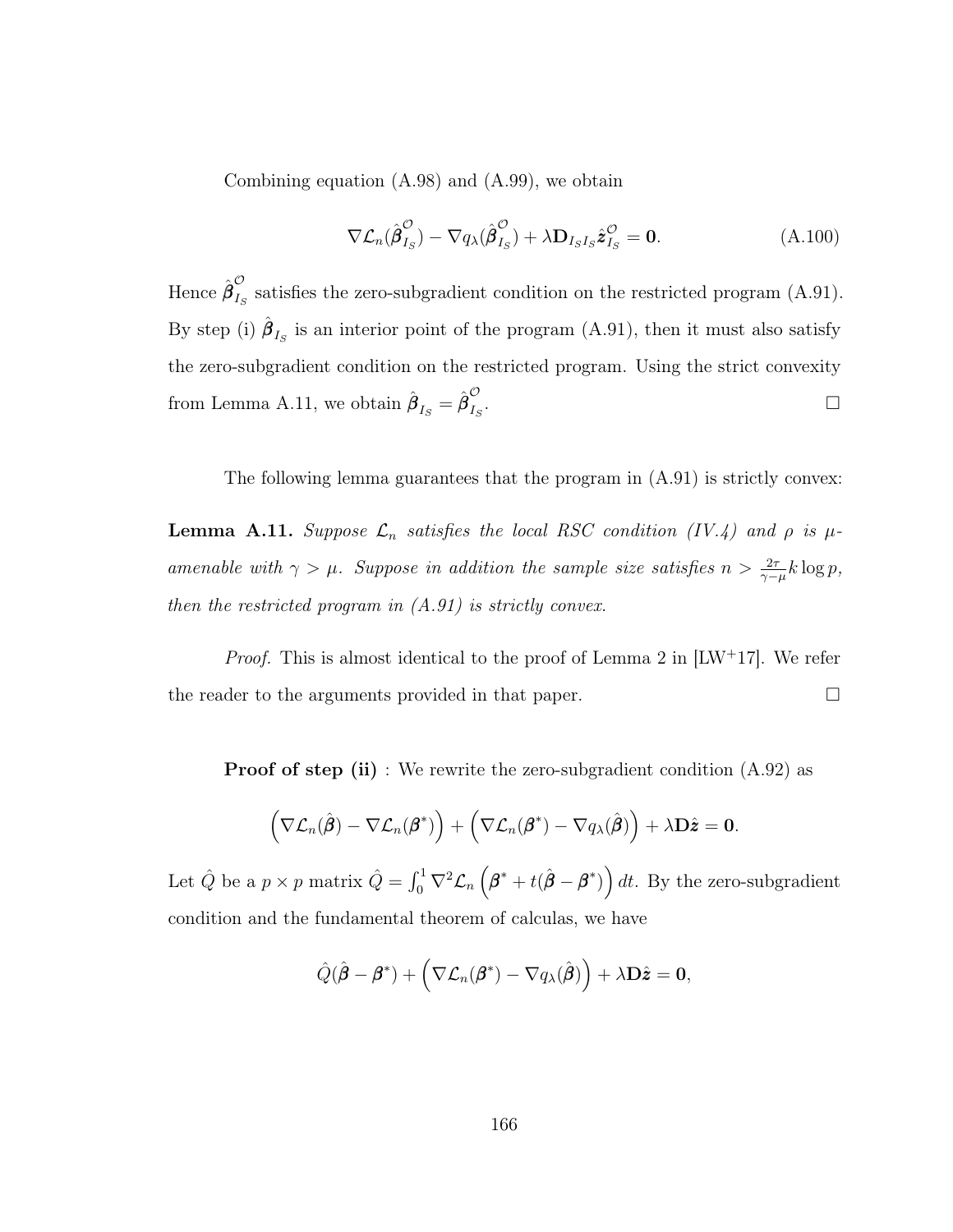And its block form is

<span id="page-175-0"></span>
$$
\begin{bmatrix}\n\hat{Q}_{I_S I_S} & \hat{Q}_{I_S I_S^c} \\
\hat{Q}_{I_S^c I_S} & \hat{Q}_{I_S^c I_S^c}\n\end{bmatrix}\n\begin{bmatrix}\n\hat{\beta}_{I_S} - \beta_{I_S}^* \\
0\n\end{bmatrix} +\n\begin{bmatrix}\n\nabla \mathcal{L}_n(\beta^*)_{I_S} - \nabla q_\lambda(\hat{\beta}_{I_S}) \\
\nabla \mathcal{L}_n(\beta^*)_{I_S^c} - \nabla q_\lambda(\hat{\beta}_{I_S^c})\n\end{bmatrix} + \lambda\n\begin{bmatrix}\nD_{I_S I_S} & \mathbf{0} \\
\mathbf{0} & D_{I_S^c I_S^c} \\
0 & D_{I_S^c I_S^c}\n\end{bmatrix}\n\begin{bmatrix}\n\hat{\mathbf{z}}_{I_S} \\
\hat{\mathbf{z}}_{I_S^c}\n\end{bmatrix} = \mathbf{0}.
$$

The selection property implies  $\nabla q_{\lambda}(\hat{\boldsymbol{\beta}}_{I_{S}^{c}})=\mathbf{0}$ . Plugging this result into equation [\(A.101\)](#page-175-0) and performing some algebra, we conclude that

$$
\hat{\mathbf{z}}_{I_S^c} = \frac{1}{\lambda} \mathbf{D}_{I_S^c I_S^c}^{-1} \left\{ \hat{Q}_{I_S^c I_S} (\boldsymbol{\beta}_{I_S}^* - \hat{\boldsymbol{\beta}}_{I_S}) - \nabla \mathcal{L}_n (\boldsymbol{\beta}^*)_{I_S^c} \right\}.
$$
 (A.102)

Therefore,

<span id="page-175-1"></span>
$$
\max_{j \in S^c} \|\hat{\mathbf{z}}_j\|_2 \leq \max_{j \in S^c} \sqrt{d_j} \|\hat{\mathbf{z}}_j\|_{\infty} \n= \|\mathbf{D}_{I_S^c I_S} \hat{\mathbf{z}}_{I_S^c}\|_{\infty} \n= \frac{1}{\lambda} \|\hat{Q}_{I_S^c I_S}(\hat{\boldsymbol{\beta}}_{I_S} - \boldsymbol{\beta}^*_{I_S}) - \nabla \mathcal{L}_n(\boldsymbol{\beta}^*)_{I_S^c}\|_{\infty} \n\leq \frac{1}{\lambda} \|\hat{Q}_{I_S^c I_S}(\hat{\boldsymbol{\beta}}_{I_S} - \boldsymbol{\beta}^*_{I_S})\|_{\infty} + \frac{1}{\lambda} \|\nabla \mathcal{L}_n(\boldsymbol{\beta}^*)_{I_S^c}\|_{\infty} \n\leq \frac{1}{\lambda} \left\{\max_{j \in I_S^c} \|e_j^T \hat{Q}_{I_S^c I_S}\|_2 \right\} \|(\hat{\boldsymbol{\beta}}_{I_S} - \boldsymbol{\beta}^*_{I_S})\|_2 + \frac{1}{\lambda} \|\nabla \mathcal{L}_n(\boldsymbol{\beta}^*)_{I_S^c}\|_{\infty},
$$
\n(A.103)

where  $\mathbf{e}_j$  is a standard unit vector with jth element being 1. Observe that

$$
\begin{array}{ll}\n[(\mathbf{e}_j^T \hat{Q}_{I_S^c I_S})_m]^2 & \leq \left[\frac{1}{n} \sum_{i=1}^n w(\mathbf{x}_i) \mathbf{x}_{ij} v(\mathbf{x}_i) \mathbf{x}_{im} \int_0^1 l''((y_i - \mathbf{x}_i^T \boldsymbol{\beta}^* - t(\mathbf{x}_i \hat{\boldsymbol{\beta}} - \mathbf{x}_i \boldsymbol{\beta}^*)) v(\mathbf{x}_i)) dt\right]^2 \\
& \leq k_2^2 \left[\frac{1}{n} \sum_{i=1}^n w(\mathbf{x}_i) \mathbf{x}_{ij} \cdot v(\mathbf{x}_i) \mathbf{x}_{im}\right]^2,\n\end{array}
$$

for all  $j \in I_S^c$  and  $m \in I_S$ , where the last inequality follows from assumption [III.2\(](#page-72-0)ii). By conditions of Theorem [IV.2,](#page-101-0) the variables  $w(\mathbf{x}_i)\mathbf{x}_{ij}$  and  $v(\mathbf{x}_i)\mathbf{x}_{im}$  are both sub-Gaussian. Using standard concentration results for i.i.d sums of products of sub-Gaussian variables, we have

$$
P([ (e_j^T \hat{Q}_{I_S^c I_S})_m]^2 \le C_3') \ge 1 - C_2' \exp(-C_3' n).
$$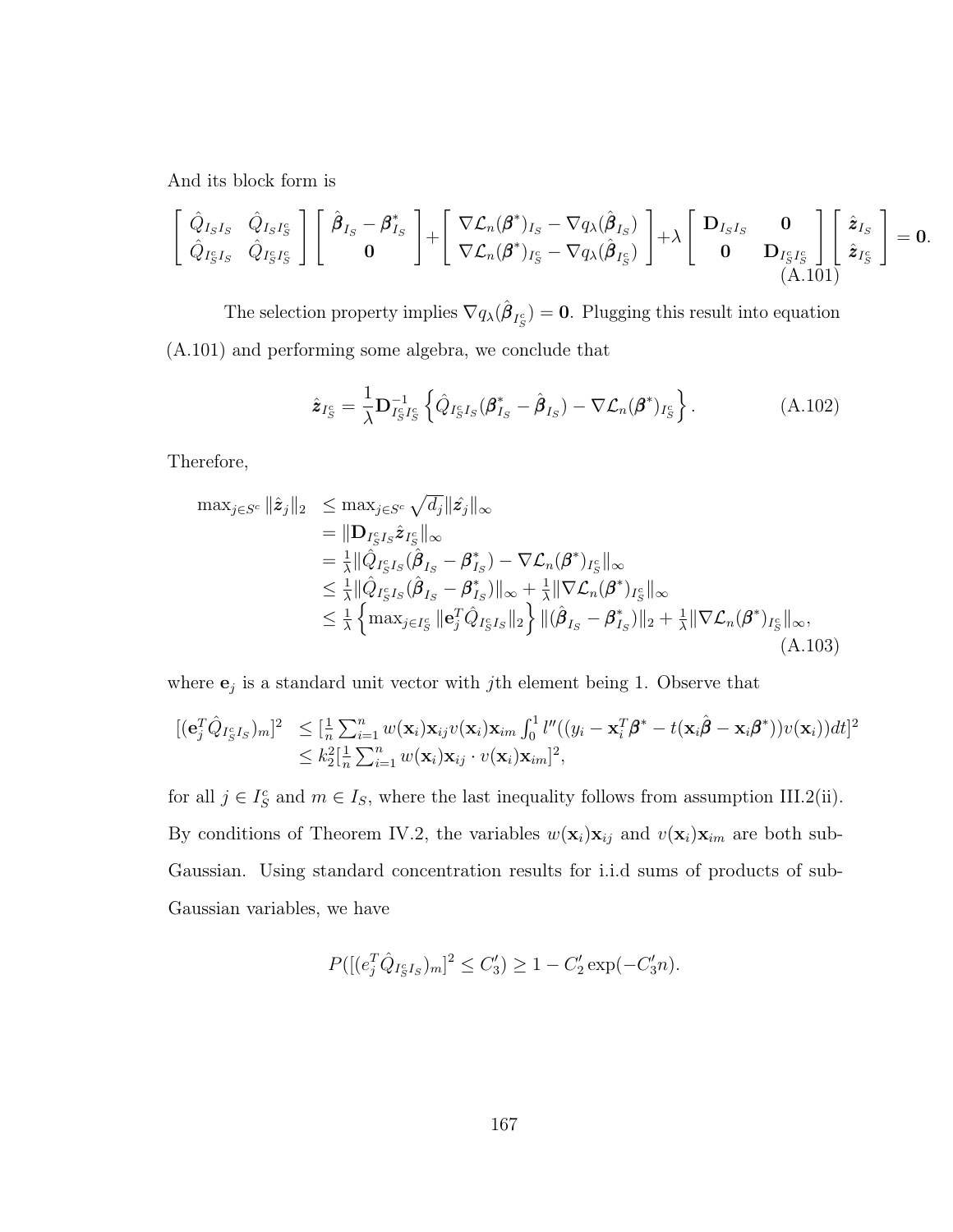It then follows from union inequality that

<span id="page-176-0"></span>
$$
P(\max_{j \in I_S^c} ||e_j^T \hat{Q}_{I_S^c I_S}||_2 \le \sqrt{C_3' k}) \ge 1 - C_2' \exp(-C_3' n + \log(k(p-k))) \ge 1 - C_2' \exp(-\frac{C_3'}{2}n),
$$
\n(A.104)

where  $n \geq \frac{2}{C_3} \log(k(p-k))$ . By Lemma [A.10](#page-172-0) we obtain

<span id="page-176-1"></span>
$$
\|\hat{\beta}_{I_S} - \beta_{I_S}^*\|_2 \le C_3 \sqrt{\frac{k \log k}{n}}.\tag{A.105}
$$

Furthermore, Theorem [IV.1](#page-100-0) gives

<span id="page-176-2"></span>
$$
\|\nabla \mathcal{L}_n(\pmb{\beta}^*)_{I_S^c}\|_{\infty} \le \|\nabla \mathcal{L}_n(\pmb{\beta}^*))\|_{\infty} \le C_1 \sqrt{\frac{\log p}{n}}.
$$
\n(A.106)

Combining inequality  $(A.103)$ ,  $(A.104)$ ,  $(A.105)$  and  $(A.106)$ , we have

$$
\max_{j \in S^c} \|\hat{\mathbf{z}}_j\|_2 \le \frac{1}{\lambda} C_4 \sqrt{\frac{\log p}{n}},
$$

with probability at least  $1 - C_5 \exp(-C_2 \log k)$ , under the assumption that  $k^2 \log k =$  $\mathcal{O}(\log p)$ . In particular, for  $\lambda > C_4 \sqrt{\frac{\log p}{n}}$  $\frac{gp}{n}$ , we conclude at last that the strict dual feasibility condition  $\max_{j \in S^c} ||\hat{z}_j||_2 < 1$  holds, completing step (ii) of the PDW construction.

Step (iii) : Since the proof for this step is almost identical to the proof in Step (iii) of Theorem 2 in [\[Loh17\]](#page-126-0), except for the slightly different notations. We refer the reader to the arguments provided in that paper.